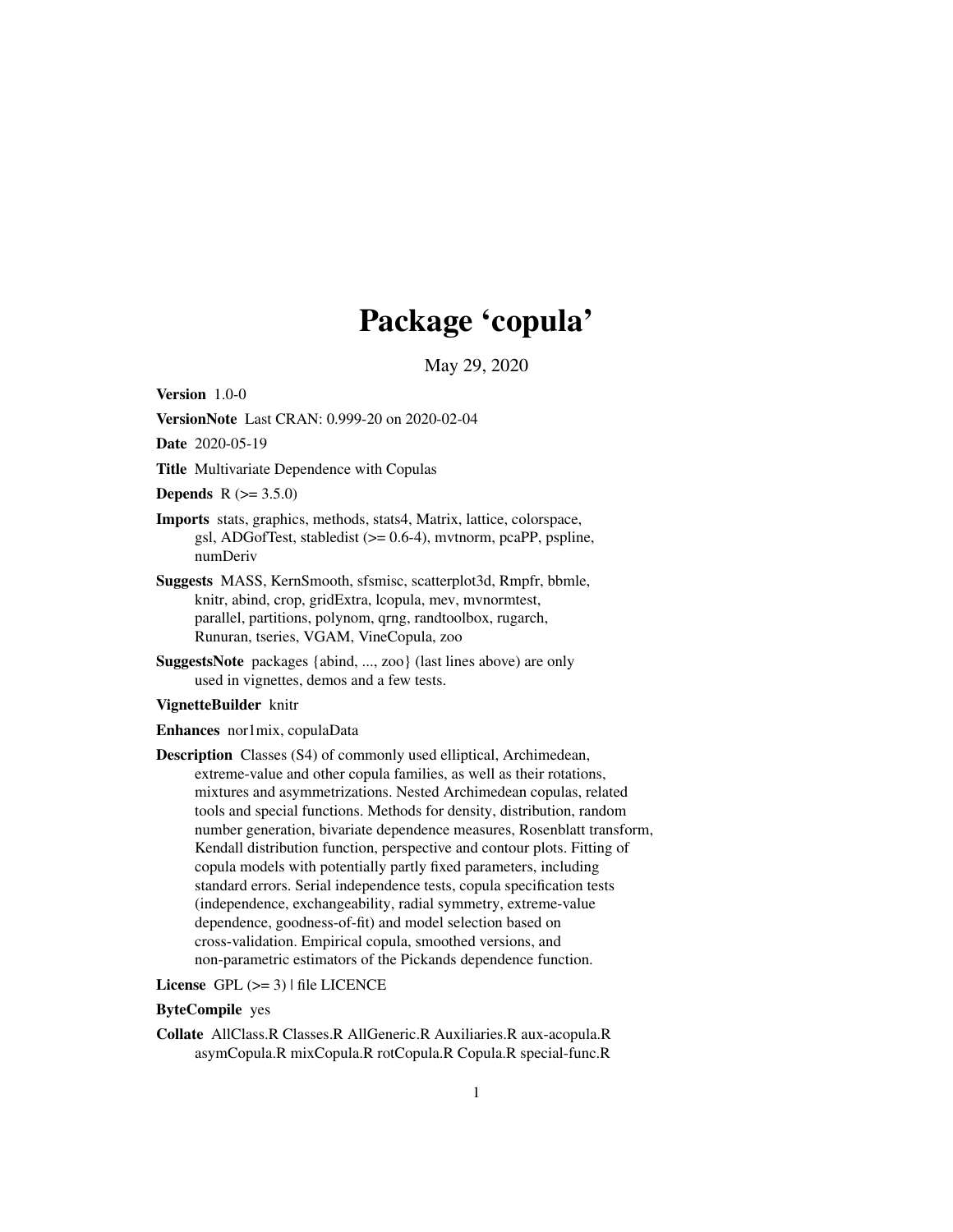amhCopula.R claytonCopula.R frankCopula.R cop\_objects.R nacopula.R dC-dc.R amhExpr.R An.R archmCopula.R cCopula.R claytonExpr.R ellipCopula.R empCopula.R empPsi.R acR.R estimation.R evCopula.R evTests.R exchTests.R fgmCopula.R fitCopula.R fitLambda.R fitMvdc.R fixedPar.R frankExpr.R galambosCopula.R galambosExpr-math.R galambosExpr.R ggraph-tools.R pairsRosenblatt.R prob.R gofTrafos.R gofEVTests.R gofCopula.R graphics.R gumbelCopula.R gumbelExpr.R huslerReissCopula.R huslerReissExpr.R indepCopula.R fhCopula.R lowfhCopula.R upfhCopula.R indepTests.R joeCopula.R K.R logseries.R mvdc.R margCopula.R matrix\_tools.R normalCopula.R opower.R plackettCopula.R plackettExpr.R moCopula.R rstable1.R safeUroot.R schlatherCopula.R stable.R timing.R tCopula.R tawnCopula.R tawnExpr.R tevCopula.R varianceReduction.R wrapper.R xvCopula.R zzz.R

### Encoding UTF-8

### URL <http://copula.r-forge.r-project.org/>

Author Marius Hofert [aut] (<https://orcid.org/0000-0001-8009-4665>), Ivan Kojadinovic [aut] (<https://orcid.org/0000-0002-2903-1543>), Martin Maechler [aut, cre] (<https://orcid.org/0000-0002-8685-9910>), Jun Yan [aut] (<https://orcid.org/0000-0003-4401-7296>), Johanna G. Nešlehová [ctb] (evTestK(), <https://orcid.org/0000-0001-9634-4796>), Rebecca Morger [ctb] (fitCopula.ml(): code for free mixCopula weight parameters)

Maintainer Martin Maechler <maechler@stat.math.ethz.ch>

Repository CRAN

Repository/R-Forge/Project copula

Repository/R-Forge/Revision 1840

Repository/R-Forge/DateTimeStamp 2020-05-19 20:57:29

Date/Publication 2020-05-29 12:40:07 UTC

NeedsCompilation yes

## R topics documented: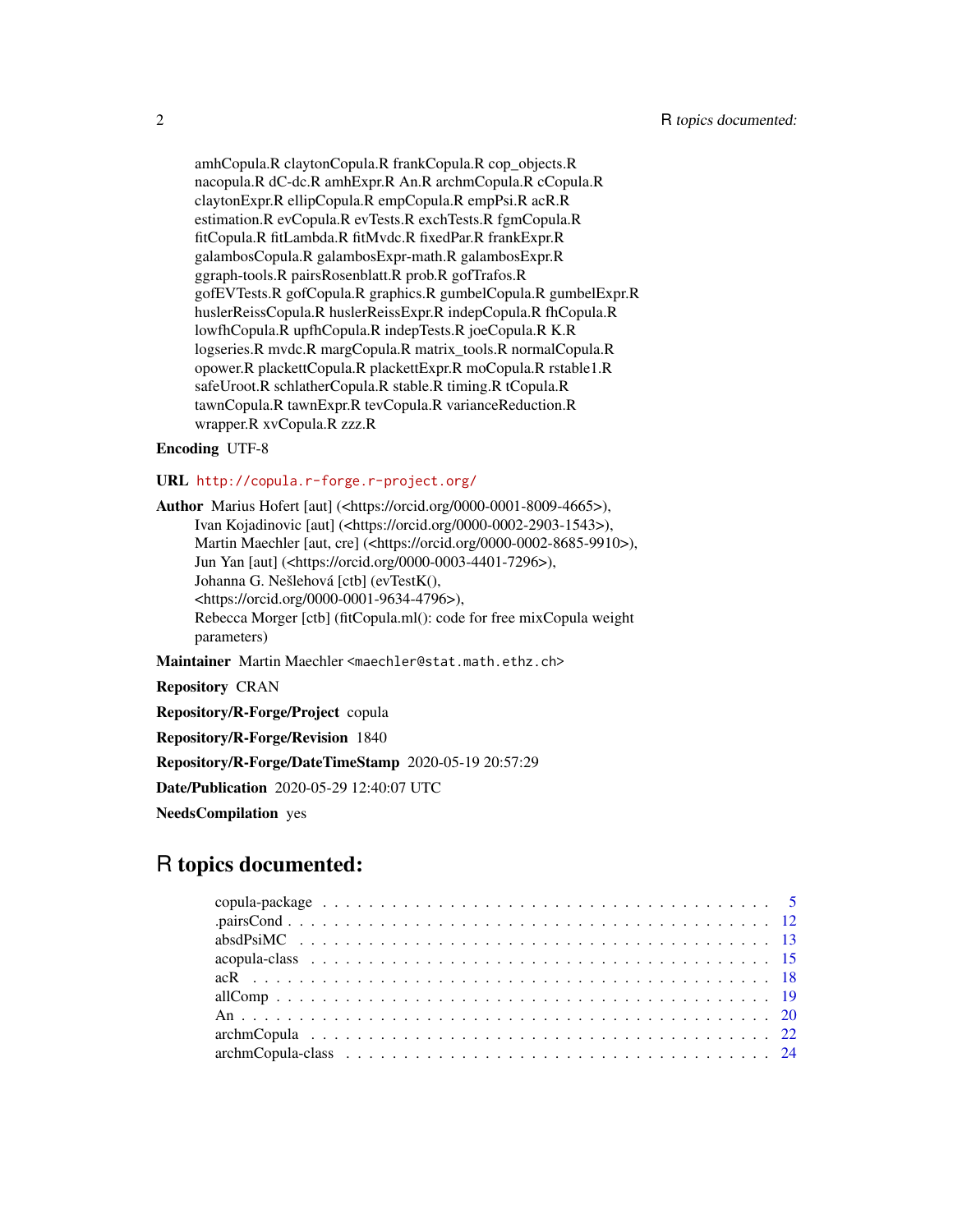|           | 26 |
|-----------|----|
| Bernoulli | 27 |
|           | 29 |
|           | 31 |
|           | 34 |
|           | 36 |
|           | 37 |
|           | 38 |
|           | 40 |
|           | 43 |
|           | 45 |
|           | 47 |
|           | 48 |
|           | 49 |
|           | 50 |
|           |    |
|           | 51 |
|           | 53 |
|           | 54 |
|           | 56 |
|           | 59 |
|           | 63 |
|           | 63 |
|           | 65 |
|           | 68 |
|           | 70 |
|           | 71 |
|           | 72 |
|           | 74 |
|           | 75 |
|           | 77 |
|           | 78 |
|           | 79 |
|           | 81 |
|           | 82 |
|           | 82 |
|           | 88 |
|           | 89 |
| fitMvdc   | 91 |
|           | 93 |
|           |    |
| gasoil    | 95 |
| generator | 95 |
|           | 97 |
|           | 98 |
|           | 99 |
|           |    |
| gnacopula |    |
|           |    |
|           |    |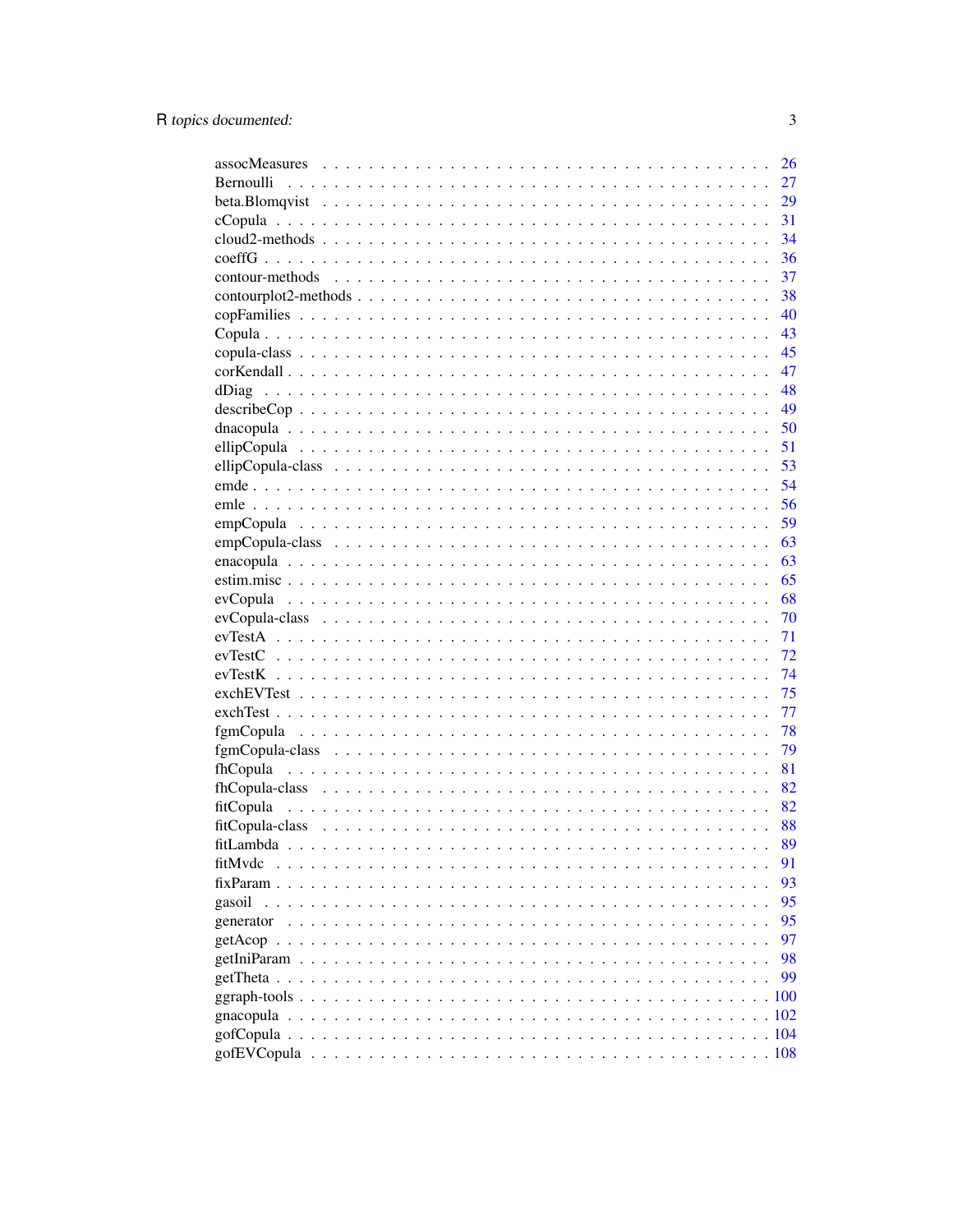| polylog |  |
|---------|--|
|         |  |
|         |  |
|         |  |
|         |  |
|         |  |
|         |  |
|         |  |
|         |  |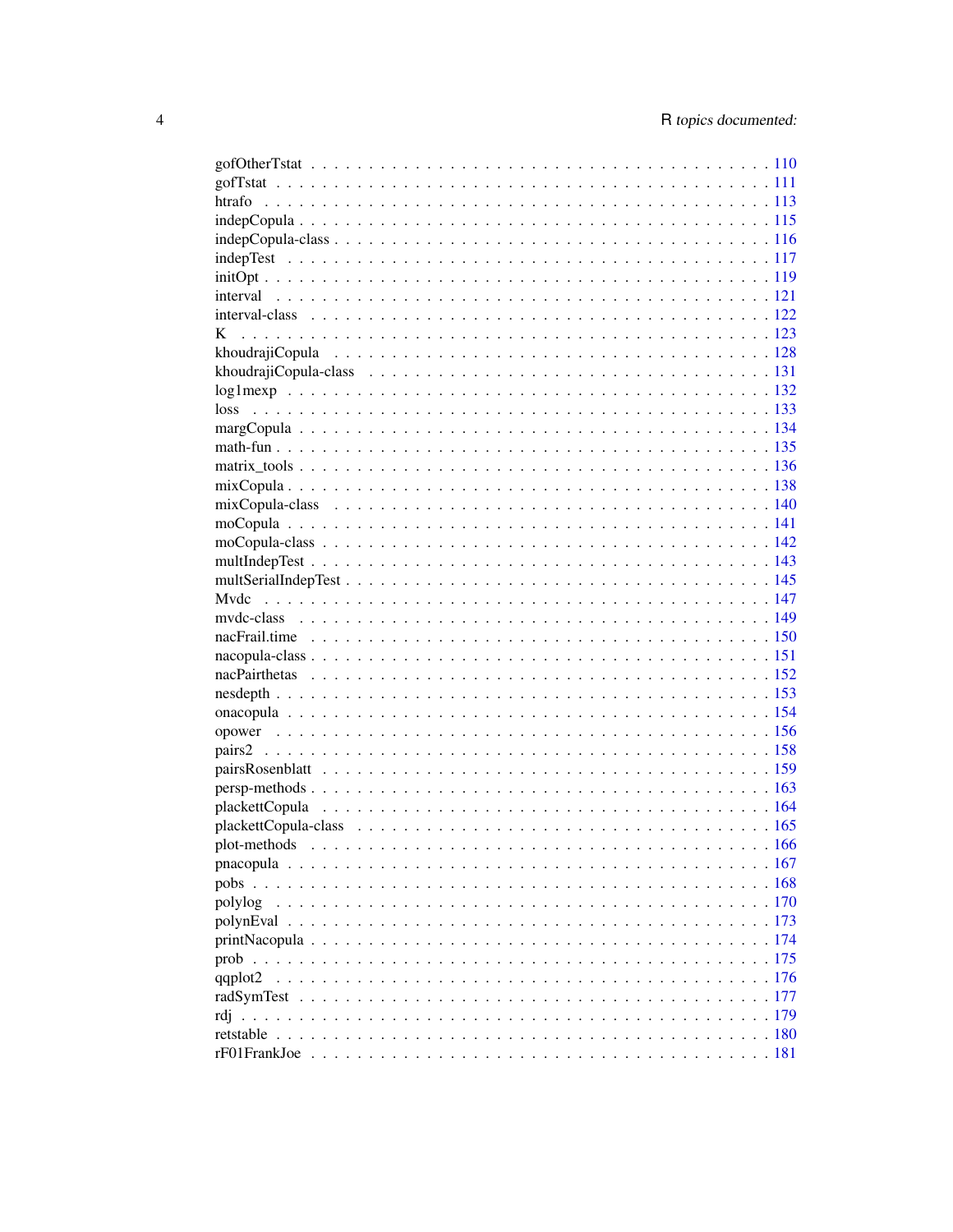<span id="page-4-0"></span>

| Index | 217 |
|-------|-----|

copula-package *Multivariate Dependence Modeling with Copulas*

### Description

The copula package provides (S4) classes of commonly used elliptical, (nested) Archimedean, extreme value and other copula families; methods for density, distribution, random number generation, and plots.

Fitting copula models and goodness-of-fit tests. Independence and serial (univariate and multivariate) independence tests, and other copula related tests.

### Details

The DESCRIPTION file:

| ekaσet −     |                                                                                           |
|--------------|-------------------------------------------------------------------------------------------|
| Version:     |                                                                                           |
|              |                                                                                           |
| VersionNote: | Last CRAN: 0.999-20 on 2020-02-04                                                         |
|              |                                                                                           |
|              | Multivariate Dependence with Copulas                                                      |
| Authors@R:   | c(person("Marius", "Hofert", role = "aut", email = "marius.hofert@uwaterloo.ca", con      |
| Depends:     | $(>= 3.4.0)$                                                                              |
| Imports:     | stats, graphics, methods, stats4, Matrix, lattice, colorspace, gsl, ADGofTest, stabledist |
|              |                                                                                           |
| Suggests:    | MASS, KernSmooth, sfsmisc, scatterplot3d, Rmpfr, bbmle, knitr, abind, crop, gridExt       |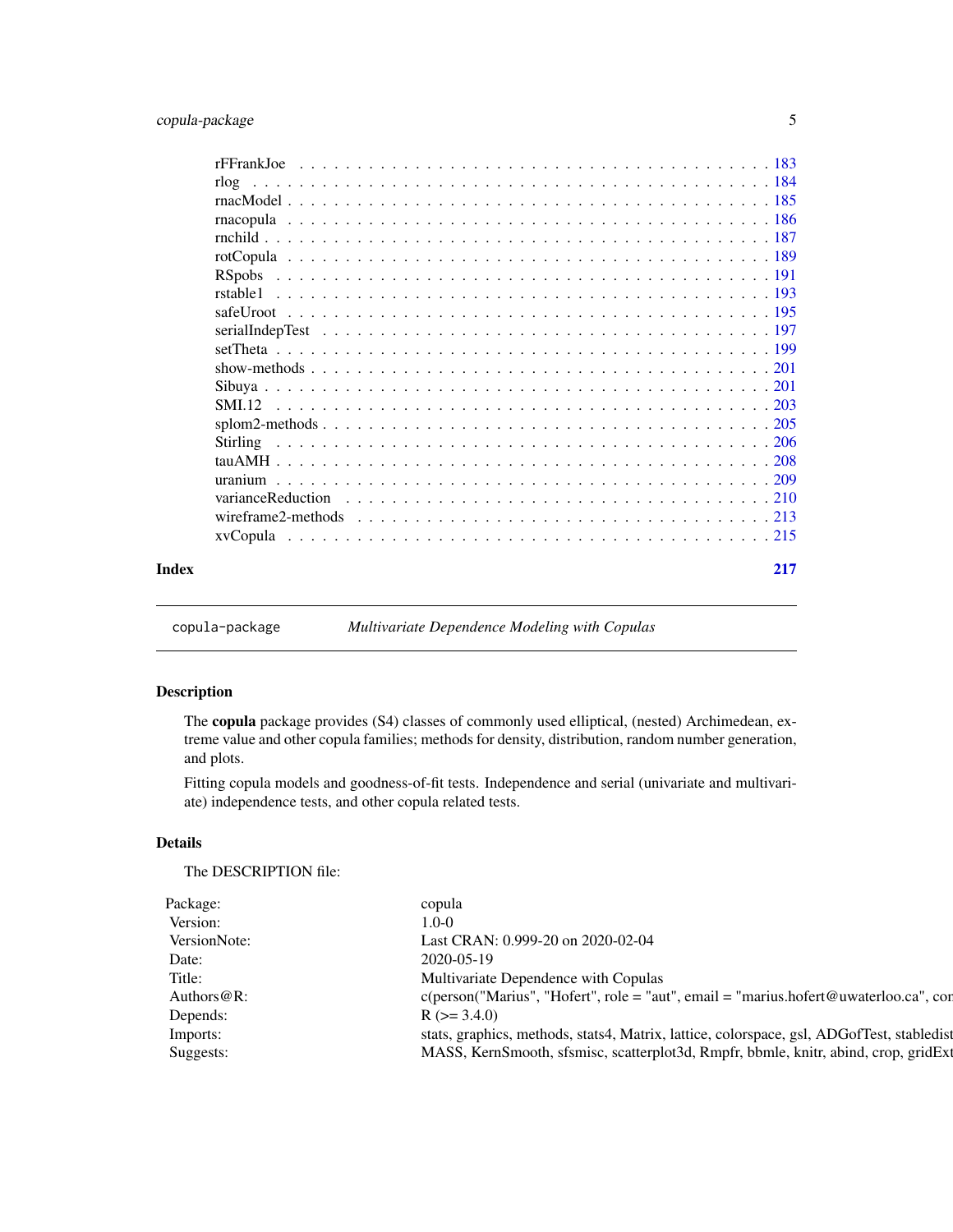| SuggestsNote:                                                                                                                       | packages abind, , zoo (last lines above) are only used in vignettes, demos and a few                                                                                         |
|-------------------------------------------------------------------------------------------------------------------------------------|------------------------------------------------------------------------------------------------------------------------------------------------------------------------------|
| VignetteBuilder:                                                                                                                    |                                                                                                                                                                              |
|                                                                                                                                     | nor1mix, copulaData                                                                                                                                                          |
| Description:                                                                                                                        | aly used elliptical, Archimedean, extreme-value and other cop                                                                                                                |
|                                                                                                                                     | $GPL (=3)$   file LICENCE                                                                                                                                                    |
| <b>ByteCompile:</b>                                                                                                                 |                                                                                                                                                                              |
|                                                                                                                                     | AllClass.R Classes.R AllGeneric.R Auxiliaries.R aux-acopula.R asymCopula.R mixC                                                                                              |
|                                                                                                                                     | UTF-8                                                                                                                                                                        |
|                                                                                                                                     | http://copula.r-forge.r-project.org/                                                                                                                                         |
|                                                                                                                                     | Marius Hofert [aut] ( <https: 0000-0001-8009-4665="" orcid.org="">), Ivan Kojadinovic [au Martin Maechler <maechler@stat.math.ethz.ch></maechler@stat.math.ethz.ch></https:> |
| Maintainer:                                                                                                                         |                                                                                                                                                                              |
| Repository:                                                                                                                         | $R$ -Eorge                                                                                                                                                                   |
| Repository/R-Forge/Project:                                                                                                         | copula                                                                                                                                                                       |
|                                                                                                                                     |                                                                                                                                                                              |
|                                                                                                                                     |                                                                                                                                                                              |
| Repository/R-Forge/Revision: 1840<br>Repository/R-Forge/DateTimeStamp: 2020-05-19 20:57:29<br>Date/Publication: 2020-05-19 20:57:29 |                                                                                                                                                                              |
|                                                                                                                                     |                                                                                                                                                                              |

Index of help topics:

| .pairsCond        | Pairs Plot of a cu.u Object (Internal Use)      |
|-------------------|-------------------------------------------------|
| $A \cdot .Z$      | Sinc, Zolotarev's, and Other Mathematical       |
|                   | Utility Functions                               |
| An                | Nonparametric Rank-based Estimators of the      |
|                   | Pickands Dependence Function                    |
| Bernoulli         | Compute Bernoulli Numbers                       |
| Copula            | Density, Evaluation, and Random Number          |
|                   | Generation for Copula Functions                 |
| Eulerian          | Eulerian and Stirling Numbers of First and      |
|                   | Second Kind                                     |
| K                 | Kendall Distribution Function for Archimedean   |
|                   | Copulas                                         |
| Mydc              | Multivariate Distributions Constructed from     |
|                   | Copulas                                         |
| RSpobs            | Pseudo-Observations of Radial and Uniform Part  |
|                   | of Elliptical and Archimedean Copulas           |
| SMI.12            | SMI Data - 141 Days in Winter 2011/2012         |
| Sibuya            | Sibuya Distribution - Sampling and              |
|                   | Probabilities                                   |
| absdPsiMC         | Absolute Value of Generator Derivatives via     |
|                   | Monte Carlo                                     |
| acopula-class     | Class "acopula" of Archimedean Copula Families  |
| acopula-families  | Specific Archimedean Copula Families ("acopula" |
|                   | Objects)                                        |
| allComp           | All Components of a (Inner or Outer) Nested     |
|                   | Archimedean Copula                              |
| archmCopula       | Construction of Archimedean Copula Class Object |
| archmCopula-class | Class "archmCopula"                             |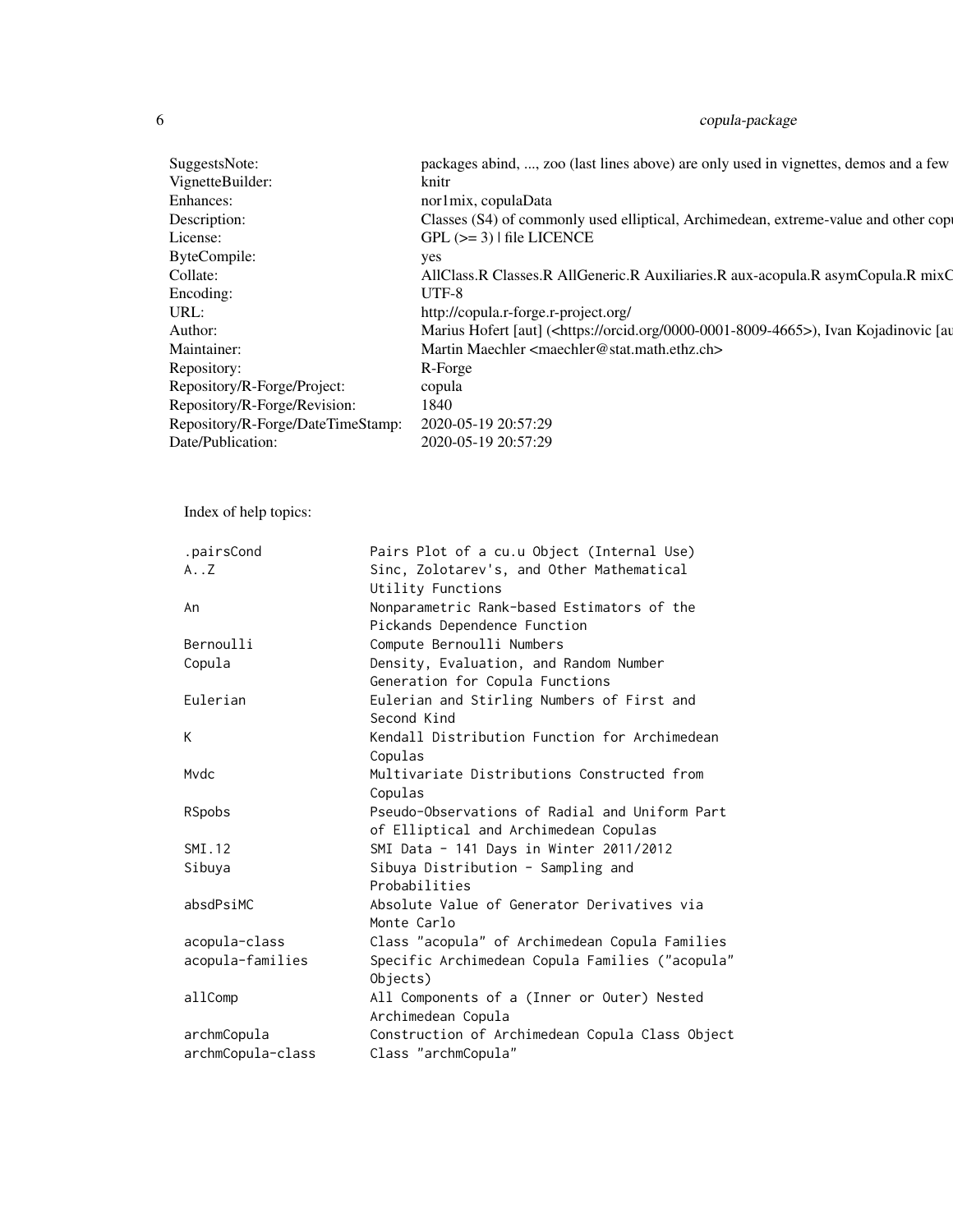| beta.                | Sample and Population Version of Blomqvist's<br>Beta for Archimedean Copulas         |
|----------------------|--------------------------------------------------------------------------------------|
| cCopula              | Conditional Distributions and Their Inverses<br>from Copulas                         |
| cloud2-methods       | Cloud Plot Methods ('cloud2') in Package<br>'copula'                                 |
| coeffG               | Coefficients of Polynomial used for Gumbel<br>Copula                                 |
| contour-methods      | Methods for Contour Plots in Package 'copula'                                        |
| contourplot2-methods | Contour Plot Methods 'contourplot2' in Package<br>'copula'                           |
| copula-class         | Mother Classes "Copula", etc of all Copulas in<br>the Package                        |
| copula-package       | Multivariate Dependence Modeling with Copulas                                        |
| corKendall           | (Fast) Computation of Pairwise Kendall's Taus                                        |
| dDiag                | Density of the Diagonal of (Nested) Archimedean<br>Copulas                           |
| describeCop          | Copula (Short) Description as String                                                 |
| dnacopula            | Density Evaluation for (Nested) Archimedean<br>Copulas                               |
| ebeta                | Various Estimators for (Nested) Archimedean<br>Copulas                               |
| ellipCopula          | Construction of Elliptical Copula Class Objects                                      |
| ellipCopula-class    | Class "ellipCopula" of Elliptical Copulas                                            |
| emde                 | Minimum Distance Estimators for (Nested)                                             |
|                      | Archimedean Copulas                                                                  |
| emle                 | Maximum Likelihood Estimators for (Nested)                                           |
|                      | Archimedean Copulas                                                                  |
| empCopula            | The Empirical Copula                                                                 |
| empCopula-class      | Class "empCopula" of Empirical Copulas                                               |
| enacopula            | Estimation Procedures for (Nested) Archimedean<br>Copulas                            |
| evCopula             | Construction of Extreme-Value Copula Objects                                         |
| evCopula-class       | Classes Representing Extreme-Value Copulas                                           |
| evTestA              | Bivariate Test of Extreme-Value Dependence<br>Based on Pickands' Dependence Function |
| evTestC              | Large-sample Test of Multivariate Extreme-Value<br>Dependence                        |
| evTestK              | Bivariate Test of Extreme-Value Dependence<br>Based on Kendall's Distribution        |
| exchEVTest           | Test of Exchangeability for Certain Bivariate<br>Copulas                             |
| exchTest             | Test of Exchangeability for a Bivariate Copula                                       |
| fgmCopula            | Construction of a fgmCopula Class Object                                             |
| fgmCopula-class      | Class "fgmCopula" - Multivariate Multiparameter<br>Farlie-Gumbel-Morgenstern Copulas |
| fhCopula             | Construction of Fréchet-Hoeffding Bound Copula<br>Objects                            |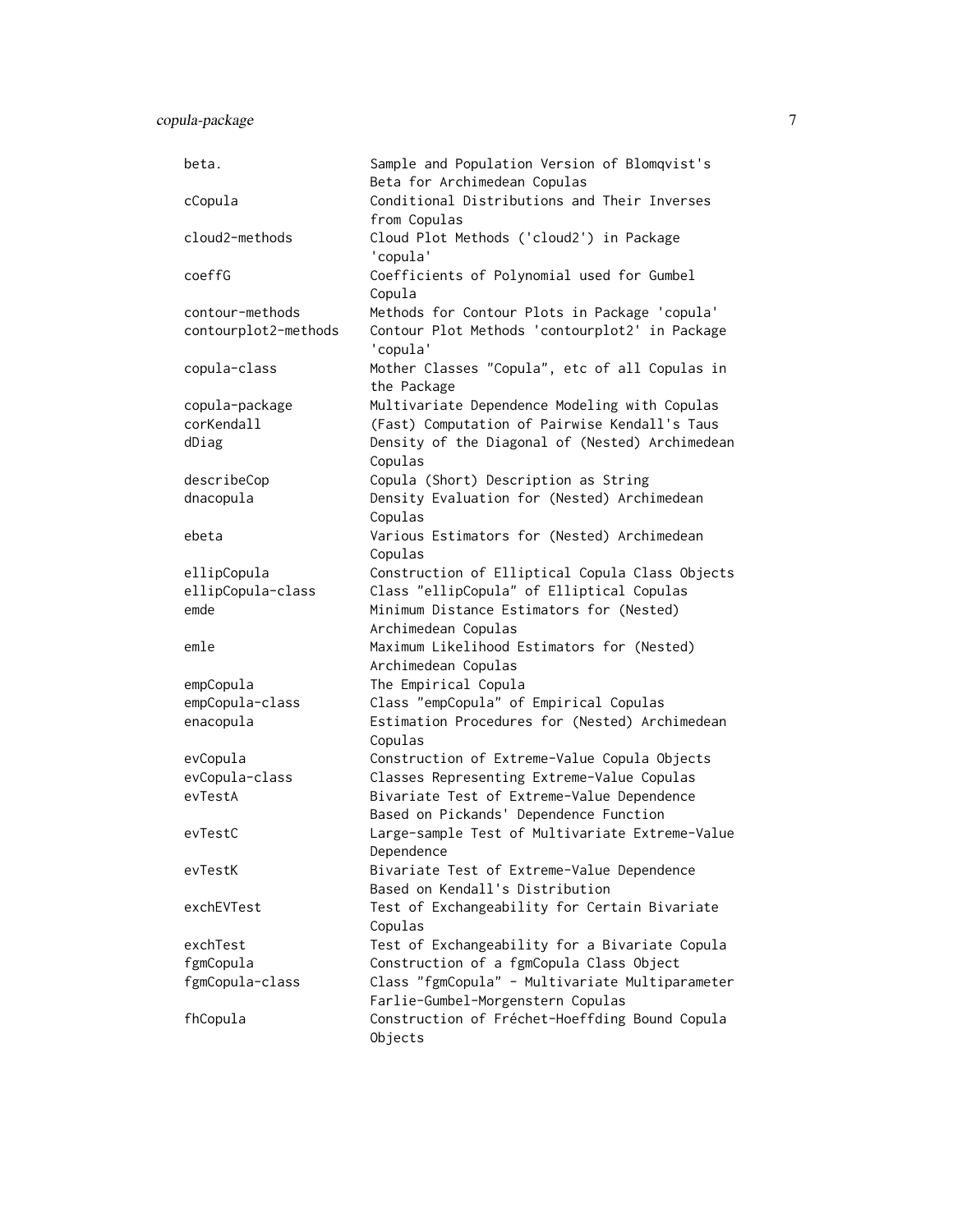| fhCopula-class        | Class "fhCopula" of Fréchet-Hoeffding Bound<br>Copulas                     |
|-----------------------|----------------------------------------------------------------------------|
| fitCopula             | Fitting Copulas to Data - Copula Parameter<br>Estimation                   |
|                       | Classes of Fitted Multivariate Models: Copula,                             |
| fitCopula-class       | Mvdc                                                                       |
| fitLambda             | Non-parametric Estimators of the Matrix of<br>Tail-Dependence Coefficients |
| fitMvdc               | Estimation of Multivariate Models Defined via                              |
|                       | Copulas                                                                    |
| fixParam              | Fix a Subset of a Copula Parameter Vector                                  |
| gasoil                | Daily Crude Oil and Natural Gas Prices from<br>2003 to 2006                |
| getAcop               | Get "acopula" Family Object by Name                                        |
| getIniParam           | Get Initial Parameter Estimate for Copula                                  |
| getTheta              | Get the Parameter(s) of a Copula                                           |
| gnacopula             | Goodness-of-fit Testing for (Nested)                                       |
|                       | Archimedean Copulas                                                        |
| gofBTstat             | Various Goodness-of-fit Test Statistics                                    |
| gofCopula             | Goodness-of-fit Tests for Copulas                                          |
| gofEVCopula           | Goodness-of-fit Tests for Bivariate                                        |
|                       | Extreme-Value Copulas                                                      |
| gofTstat              | Goodness-of-fit Test Statistics                                            |
| htrafo                | GOF Testing Transformation of Hering and Hofert                            |
| iPsi                  | Generator Functions for Archimedean and                                    |
|                       | Extreme-Value Copulas                                                      |
| indepCopula           | Construction of Independence Copula Objects                                |
| indepCopula-class     | Class "indepCopula"                                                        |
| indepTest             | Test Independence of Continuous Random                                     |
|                       | Variables via Empirical Copula                                             |
| init0pt               | Initial Interval or Value for Parameter                                    |
|                       | Estimation of Archimedean Copulas                                          |
| interval              | Construct Simple "interval" Object                                         |
| interval-class        | Class "interval" of Simple Intervals                                       |
| khoudrajiCopula       | Construction of copulas using Khoudraji's                                  |
|                       | device                                                                     |
| khoudrajiCopula-class | Class '"khoudrajiCopula"' and its Subclasses                               |
| log1mexp              | Compute $f(a) = log(1 +/- exp(-a))$ Numerically                            |
|                       | Optimally                                                                  |
| loss                  | LOSS and ALAE Insurance Data                                               |
| margCopula            | Marginal copula of a Copula With Specified                                 |
|                       | Margins                                                                    |
| mixCopula             | Create Mixture of Copulas                                                  |
| mixCopula-class       | Class '"mixCopula"' of Copula Mixtures                                     |
| moCopula              | The Marshall-Olkin Copula                                                  |
| moCopula-class        | Class "moCopula" of Marshall-Olkin Copulas                                 |
| multIndepTest         | Independence Test Among Continuous Random                                  |
|                       | Vectors Based on the Empirical Copula Process                              |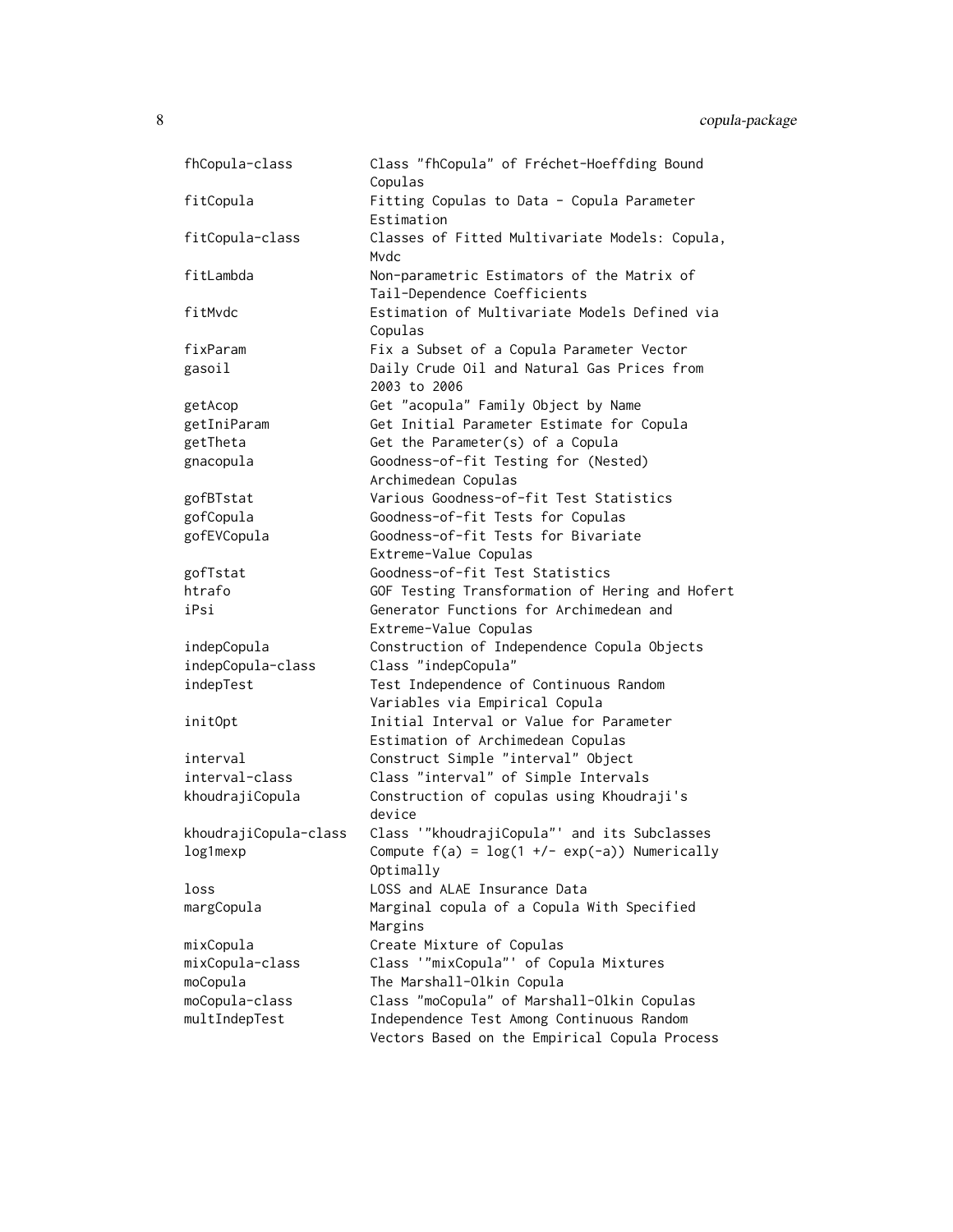| multSerialIndepTest  | Serial Independence Test for Multivariate Time<br>Series via Empirical Copula |
|----------------------|-------------------------------------------------------------------------------|
| mvdc-class           | Class "mvdc": Multivariate Distributions from<br>Copulas                      |
| nacFrail.time        | Timing for Sampling Frailties of Nested<br>Archimedean Copulas                |
| nacPairthetas        | Pairwise Thetas of Nested Archimedean Copulas                                 |
| nacopula-class       | Class "nacopula" of Nested Archimedean Copulas                                |
| nesdepth             | Nesting Depth of a Nested Archimedean Copula<br>("nacopula")                  |
| onacopula            | Constructing (Outer) Nested Archimedean Copulas                               |
| opower               | Outer Power Transformation of Archimedean<br>Copulas                          |
| p2P                  | Tools to Work with Matrices                                                   |
| pacR                 | Distribution of the Radial Part of an<br>Archimedean Copula                   |
| pairs2               | Scatter-Plot Matrix ('pairs') for Copula                                      |
|                      | Distributions with Nice Defaults                                              |
| pairsRosenblatt      | Plots for Graphical GOF Test via Pairwise                                     |
|                      | Rosenblatt Transforms                                                         |
| pairwiseCcop         | Computations for Graphical GOF Test via                                       |
|                      | Pairwise Rosenblatt Transforms                                                |
| persp-methods        | Methods for Function 'persp' in Package<br>'copula'                           |
| plackettCopula       | Construction of a Plackett Copula                                             |
| plackettCopula-class | Class "plackettCopula" of Plackett Copulas                                    |
| plot-methods         | Methods for 'plot' in Package 'copula'                                        |
| pnacopula            | Evaluation of (Nested) Archimedean Copulas                                    |
| pobs                 | Pseudo-Observations                                                           |
| polylog              | Polylogarithm Li_s(z) and Debye Functions                                     |
| polynEval            | Evaluate Polynomials                                                          |
| printNacopula        | Print Compact Overview of a Nested Archimedean                                |
|                      | Copula ("nacopula")                                                           |
| prob                 | Computing Probabilities of Hypercubes                                         |
| qqplot2              | Q-Q Plot with Rugs and Pointwise Asymptotic                                   |
|                      | Confidence Intervals                                                          |
| rAntitheticVariates  | Variance-Reduction Methods                                                    |
| rF01Frank            | Sample Univariate Distributions Involved in                                   |
|                      | Nested Frank and Joe Copulas                                                  |
| rFFrank              | Sampling Distribution F for Frank and Joe                                     |
| radSymTest           | Test of Exchangeability for a Bivariate Copula                                |
| rdj                  | Daily Returns of Three Stocks in the Dow Jones                                |
| retstable            | Sampling Exponentially Tilted Stable<br>Distributions                         |
| rlog                 | Sampling Logarithmic Distributions                                            |
| rnacModel            | Random nacopula Model                                                         |
| rnacopula            | Sampling Nested Archimedean Copulas                                           |
| rnchild              | Sampling Child 'nacopula's                                                    |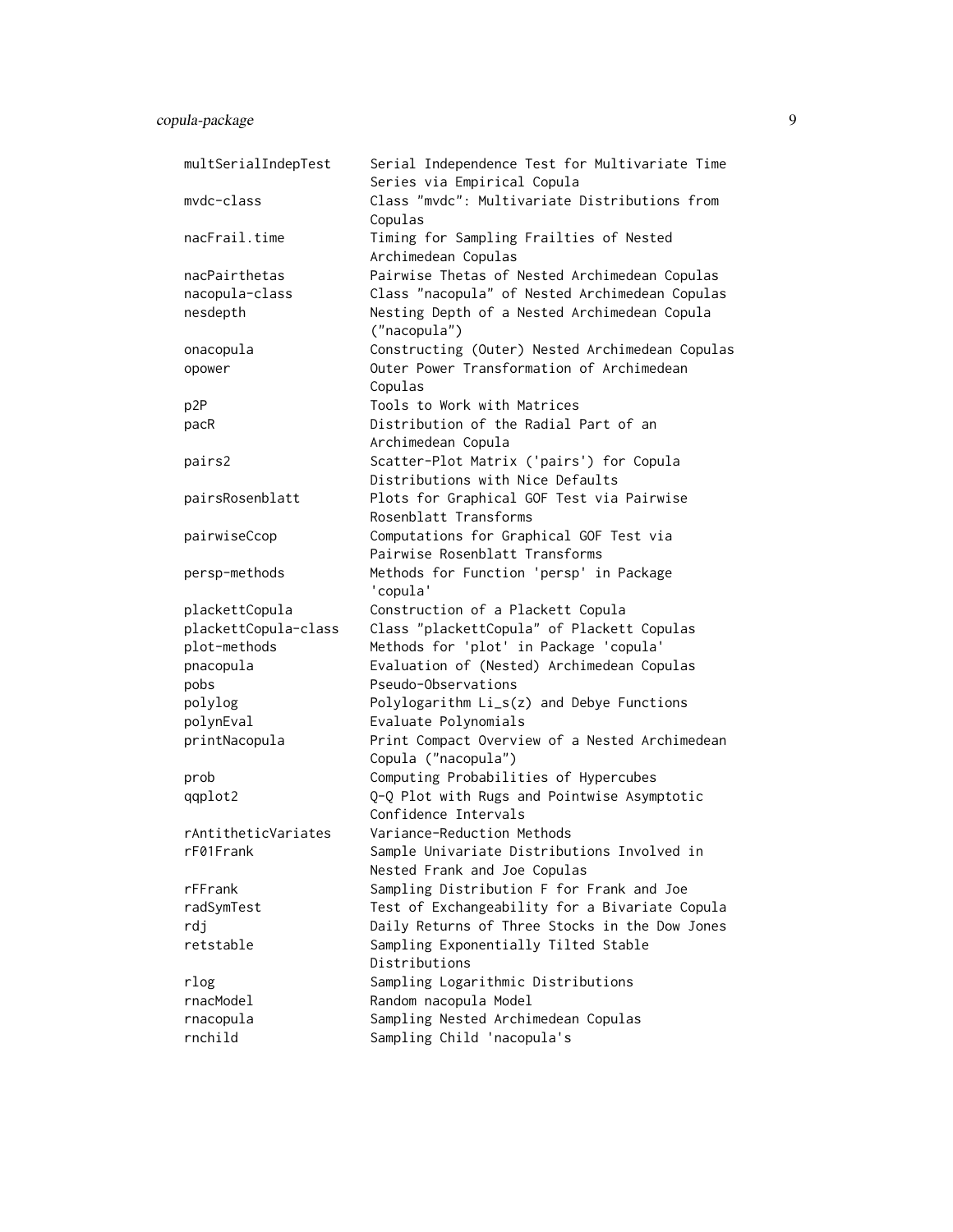| rotCopula          | Construction and Class of Rotated aka Reflected |
|--------------------|-------------------------------------------------|
|                    | Copulas                                         |
| rstable1           | Random numbers from (Skew) Stable Distributions |
| safeUroot          | One-dimensional Root (Zero) Finding - Extra     |
|                    | "Safety" for Convenience                        |
| serialIndepTest    | Serial Independence Test for Continuous Time    |
|                    | Series Via Empirical Copula                     |
| setTheta           | Specify the Parameter(s) of a Copula            |
| show-methods       | Methods for 'show()' in Package 'copula'        |
| splom2-methods     | Methods for Scatter Plot Matrix 'splom2' in     |
|                    | Package 'copula'                                |
| tau                | Dependence Measures for Bivariate Copulas       |
| tauAMH             | Ali-Mikhail-Haq ("AMH")'s and Joe's Kendall's   |
|                    | Tau                                             |
| uranium            | Uranium Exploration Dataset of Cook & Johnson   |
|                    | (1986)                                          |
| wireframe2-methods | Perspective Plots - 'wireframe2' in Package     |
|                    | 'copula'                                        |
| xvCopula           | Model (copula) selection based on 'k'-fold      |
|                    | cross-validation                                |
|                    |                                                 |

Further information is available in the following vignettes:

| AC_Liouville       | Archimedean Liouville Copulas (source)                                                |
|--------------------|---------------------------------------------------------------------------------------|
| AR_Clayton         | MLE and Quantile Evaluation for a Clayton AR(1) Model with Student Marginals (source) |
| GIG                | Generalized Inverse Gaussian Archimedean Copulas (source)                             |
| HAXC               | Hierarchical Archimax Copulas (source)                                                |
| <b>NALC</b>        | Nested Archimedean Lévy Copulas (source)                                              |
| copula_GARCH       | The Copula GARCH Model (source)                                                       |
| dNAC               | Densities of Two-Level Nested Archimedean Copulas (source)                            |
| empiricial_copulas | Exploring Empirical Copulas (source)                                                  |
| logL_visualization | Log-Likelihood Visualization for Archimedean Copulas (source)                         |
| grng               | Quasi-Random Numbers for Copula Models (source)                                       |
| wild_animals       | Wild Animals: Examples of Nonstandard Copulas (source)                                |
| Frank-Rmpfr        | Numerically stable Frank Copulas via Multiprecision (Rmpfr) (source)                  |
| nacopula-pkg       | Nested Archimedean Copulas Meet R (source)                                            |
| rhoAMH-dilog       | Beautiful Spearman's Rho for AMH Copula (source)                                      |

The copula package provides

- Classes (S4) of commonly used copulas including elliptical (normal and t; [ellipCopula](#page-52-1)), Archimedean (Clayton, Gumbel, Frank, Joe, and Ali-Mikhail-Haq; ; [archmCopula](#page-23-1) and [acopula](#page-14-1)), extreme value (Gumbel, Husler-Reiss, Galambos, Tawn, and t-EV; [evCopula](#page-69-1)), and other families (Plackett and Farlie-Gumbel-Morgenstern).
- Methods for density, distribution, random number generation ([dCopula](#page-42-1), [pCopula](#page-42-1) and [rCopula](#page-42-1)); bivariate dependence measures ([rho](#page-25-1), [tau](#page-25-1), etc), perspective and contour plots.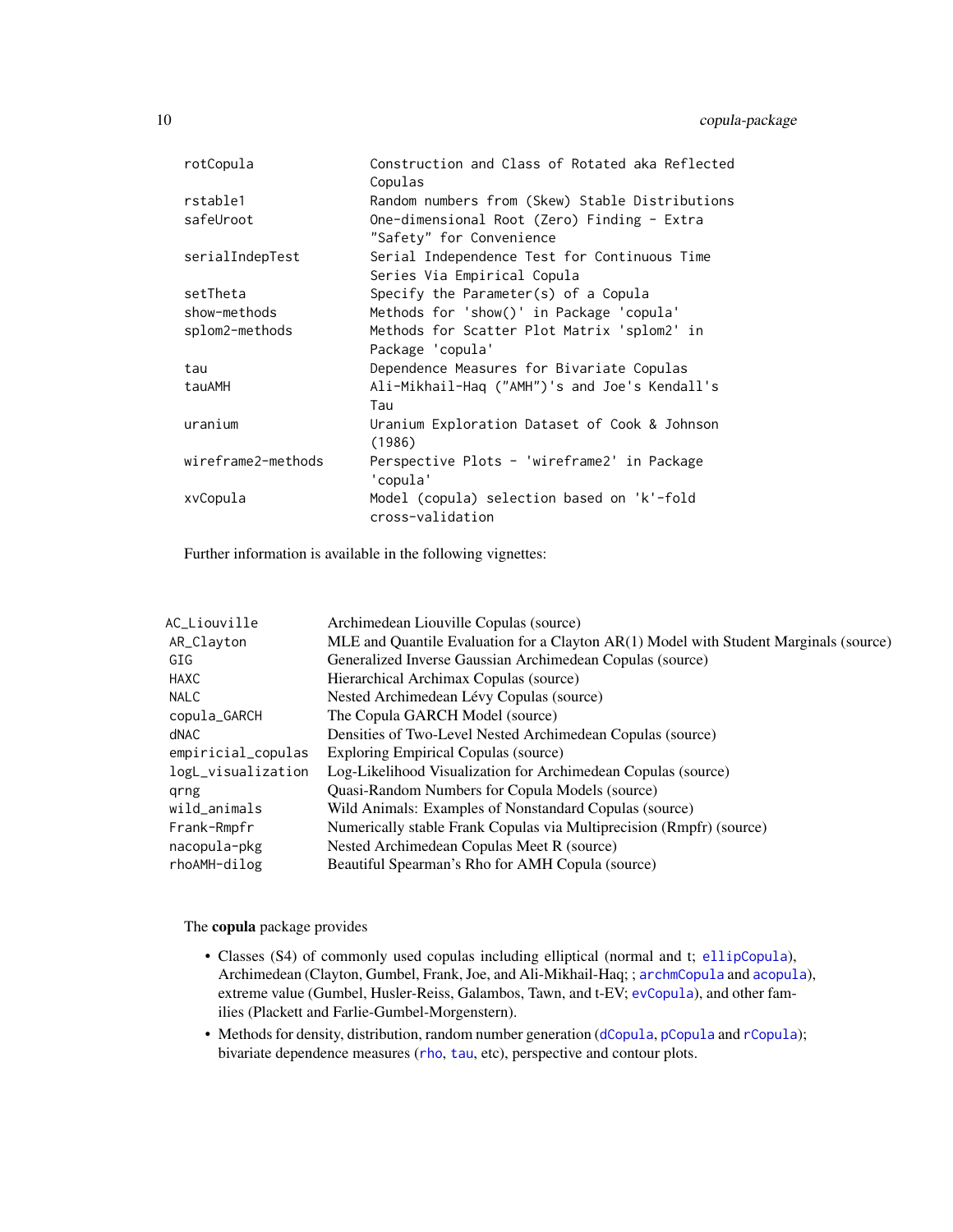- Functions (and methods) for fitting copula models including variance estimates ([fitCopula](#page-81-1)).
- Independence tests among random variables and vectors.
- Serial independence tests for univariate and multivariate continuous time series.
- Goodness-of-fit tests for copulas based on multipliers, and the parametric bootstrap, with several transformation options.
- Bivariate and multivariate tests of extreme-value dependence.
- Bivariate tests of exchangeability.

Now with former package nacopula for working with nested Archimedean copulas. Specifically,

- it provides procedures for computing function values and cube volumes ([prob](#page-174-1)),
- characteristics such as Kendall's tau and tail dependence coefficients (via family objects, e.g., [copGumbel](#page-39-1)),
- efficient sampling algorithms ([rnacopula](#page-185-1)),
- various estimators and goodness-of-fit tests.
- The package also contains related univariate distributions and special functions such as the Sibuya distribution ([Sibuya](#page-200-1)), the polylogarithm ([polylog](#page-169-1)), Stirling and Eulerian numbers ([Eulerian](#page-205-1)).

Further information is available in the following [vignettes:](#page-0-0)

```
nacopula-pkg Nested Archimedean Copulas Meet R (../doc/nacopula-pkg.pdf)
Frank-Rmpfr Numerically Stable Frank via Multiprecision in R (../doc/Frank-Rmpfr)
```
For a list of exported functions, use help(package = "copula").

### References

Yan, J. (2007) Enjoy the Joy of Copulas: With a Package copula. *Journal of Statistical Software*  $21(4)$ ,  $1-21$ . <http://www.jstatsoft.org/v21/i04/>.

Kojadinovic, I. and Yan, J. (2010). Modeling Multivariate Distributions with Continuous Margins Using the copula R Package. *Journal of Statistical Software* 34(9), 1–20. [http://www.jstatsoft.](http://www.jstatsoft.org/v34/i09/) [org/v34/i09/](http://www.jstatsoft.org/v34/i09/).

Hofert, M. and Mächler, M. (2011), Nested Archimedean Copulas Meet R: The nacopula Package., *Journal of Statistical Software* 39(9), 1–20. <http://www.jstatsoft.org/v39/i09/>.

Nelsen, R. B. (2006) *An introduction to Copulas*. Springer, New York.

#### See Also

The following CRAN packages currently use ('depend on') copula: [CoClust](https://CRAN.R-project.org/package=CoClust), [copulaedas](https://CRAN.R-project.org/package=copulaedas), [Depela](https://CRAN.R-project.org/package=Depela), [HAC](https://CRAN.R-project.org/package=HAC), [ipptoolbox](https://CRAN.R-project.org/package=ipptoolbox), [vines](https://CRAN.R-project.org/package=vines).

#### Examples

## Some of the more important functions (and their examples) are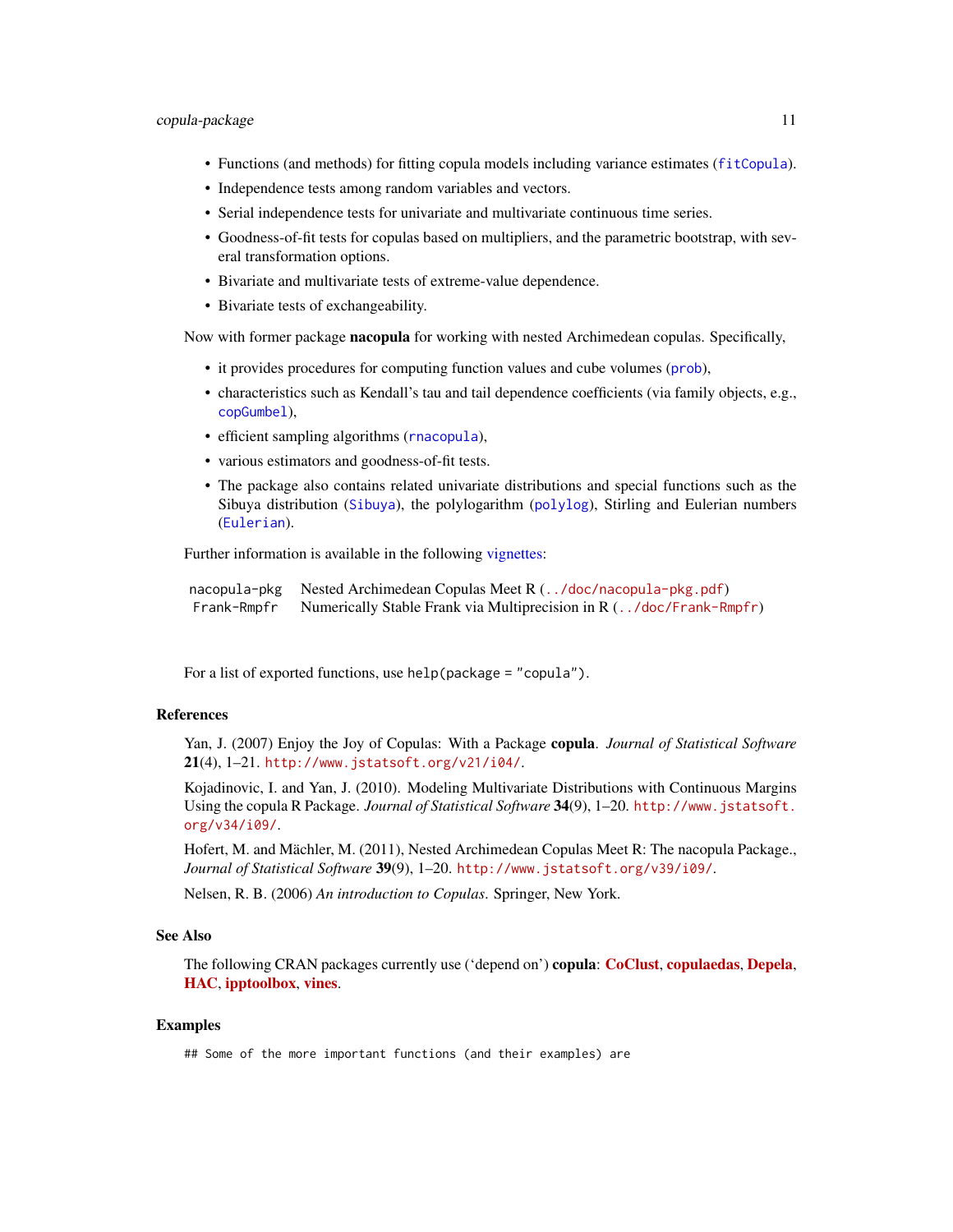#### <span id="page-11-0"></span>12 . In the set of the set of the set of the set of the set of the set of the set of the set of the set of the set of the set of the set of the set of the set of the set of the set of the set of the set of the set of the s

```
example(fitCopula)## fitting Copulas
example(fitMvdc) ## fitting multivariate distributions via Copulas
example(nacopula) ## nested Archimedean Copulas
## Independence Tests: These also draw a 'Dependogram':
example(indepTest) ## Testing for Independence
example(serialIndepTest) ## Testing for Serial Independence
```
.pairsCond *Pairs Plot of a cu.u Object (Internal Use)*

### Description

.pairsCond() is an internal function for plotting the pairwise Rosenblatt transforms, i.e., the pairwise conditional distributions, as returned by [pairwiseCcop\(](#page-99-1)), via the principal function [pairsRosenblatt\(](#page-158-1)).

The intention is that [pairsRosenblatt\(](#page-158-1)) be called, rather than this auxiliary function.

### Usage

```
.pairsCond(gcu.u, panel = points, colList,
    col = par("col"), bg = par("bg"), labels, ...,text.panel = textPanel, label.pos = 0.5,
    cex.labels = NULL, font.labels = 1, gap = 0,
    axes = TRUE, panel.border = TRUE, key = TRUE,
    keyOpt = list(space= 2.5, width= 1.5, axis= TRUE,
                  rug.at= numeric(), title= NULL, line= 5),
    main = NULL, main.centered = FALSE,
   line.main = if(is.list(main)) 5/4*par("cex.main")* rev(seq_along(main)) else 2,
    sub = NULL, subcentered = FALSE, line.sub = 4)
```
#### Arguments

| gcu.u                   | $(n,d,d)$ -array of pairwise Rosenblatt-transformed u's as returned by pairwise $Ccop()$ .                                                                                                              |
|-------------------------|---------------------------------------------------------------------------------------------------------------------------------------------------------------------------------------------------------|
| panel                   | panel function, as for $pairs()$ .                                                                                                                                                                      |
| collist                 | list of colors and information as returned by pairs Collist ().                                                                                                                                         |
| col                     | <i>instead</i> of collist, specifying the points' color.                                                                                                                                                |
| bg                      | <i>instead</i> of collist, specifying the constant background color.                                                                                                                                    |
| labels                  | pairs() argument; can be missing (in which case a suitable default is chosen or<br>can be "none" [or something else])                                                                                   |
| $\cdot$ $\cdot$ $\cdot$ | further arguments, as for pairs. These are passed to panel(), and axis, may<br>also contain font main, cex main, and adj, for title adjustments; further, oma<br>for modifying the default par ("oma"). |
|                         | text.panel, label.pos, cex.labels, font.labels, gap                                                                                                                                                     |
|                         | see $pairs()$ .                                                                                                                                                                                         |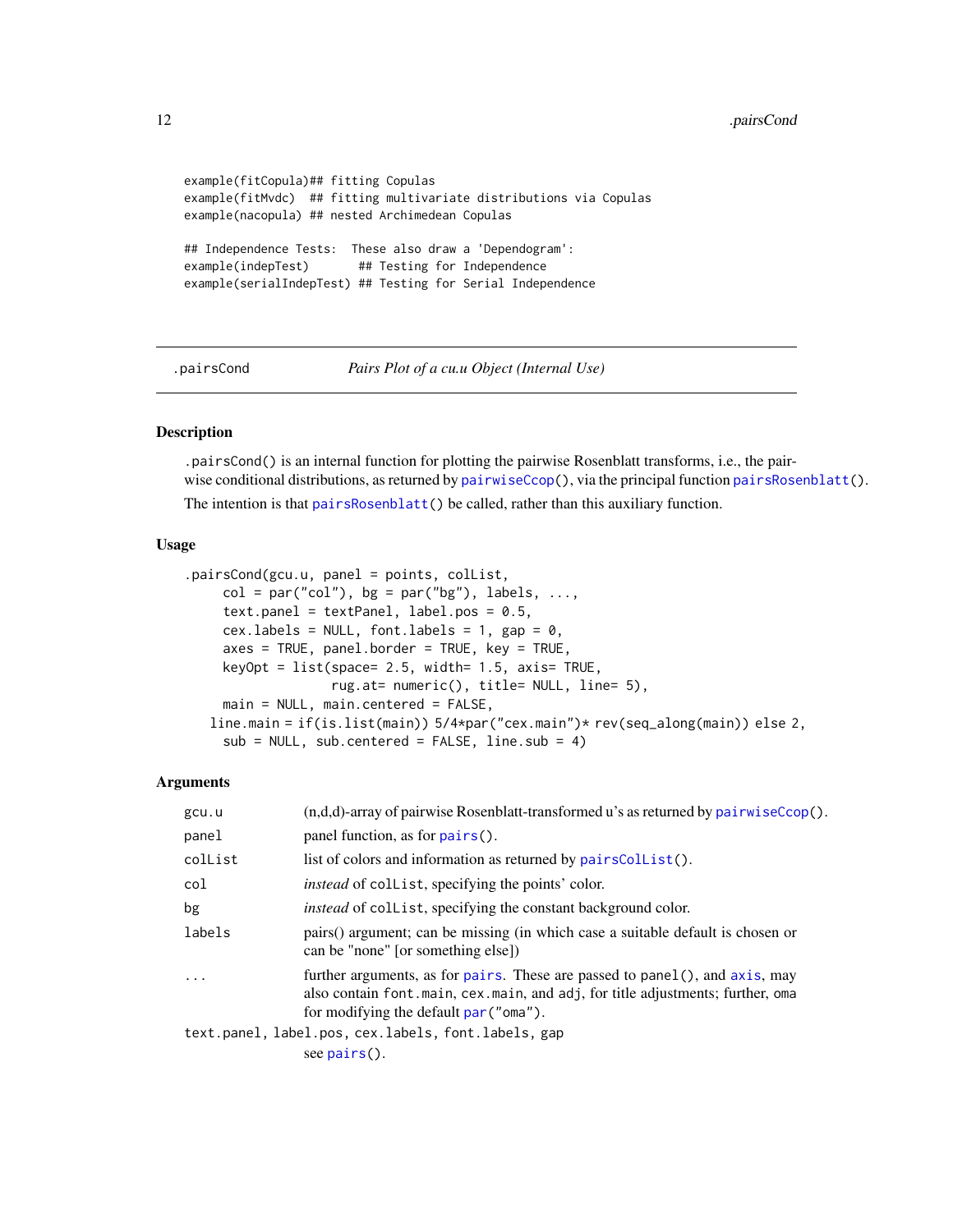#### <span id="page-12-0"></span> $absdPsiMC$  13

| axes          | logical indicating whether axes are drawn.                                                                                                             |  |
|---------------|--------------------------------------------------------------------------------------------------------------------------------------------------------|--|
| panel.border  | logical indicating whether a border is drawn around the pairs (to mimic the be-<br>havior of $image()$ ).                                              |  |
| key           | logical indicating whether a color key is drawn.                                                                                                       |  |
| key0pt        | a list of options for the color key;                                                                                                                   |  |
|               | space: white space in height of characters in inch to specify the the distance of<br>the key to the pairs plot.                                        |  |
|               | width: key width in height of characters in inch.                                                                                                      |  |
|               | axis: logical indicating whether an axis for the color key is drawn.                                                                                   |  |
|               | rug.at: values where rugs are plotted at the key.                                                                                                      |  |
|               | title: key title.                                                                                                                                      |  |
|               | line: key placement (horizontal distance from color key in lines).                                                                                     |  |
| main          | title                                                                                                                                                  |  |
| main.centered | logical indicating if the title should be centered or not; the default FALSE centers<br>it according to the pairs plot, not the whole plotting region. |  |
| line.main     | title placement (vertical distance from pairs plot in lines).                                                                                          |  |
| sub           | sub-title                                                                                                                                              |  |
| sub.centered  | logical indicating if the sub-title should be centered or not; see main.centered.                                                                      |  |
| line.sub      | sub-title placement, see line.main.                                                                                                                    |  |

#### Note

based on pairs.default() and filled.contour() from R-2.14.1 - used in Hofert and Maechler (2013)

#### Author(s)

Marius Hofert and Martin Maechler

### See Also

[pairsRosenblatt\(](#page-158-1)), the prinicipal function, calling .pairsCond().

| absdPsiMC | Absolute Value of Generator Derivatives via Monte Carlo |
|-----------|---------------------------------------------------------|
|-----------|---------------------------------------------------------|

### Description

Computes the absolute values of the dth generator derivative  $\psi^{(d)}$  via Monte Carlo simulation.

### Usage

```
absdPsiMC(t, family, theta, degree = 1, n.MC,
         method = c("log", "direct", "pois.direct", "pois"),
         log = FALSE, is.log.t = FALSE)
```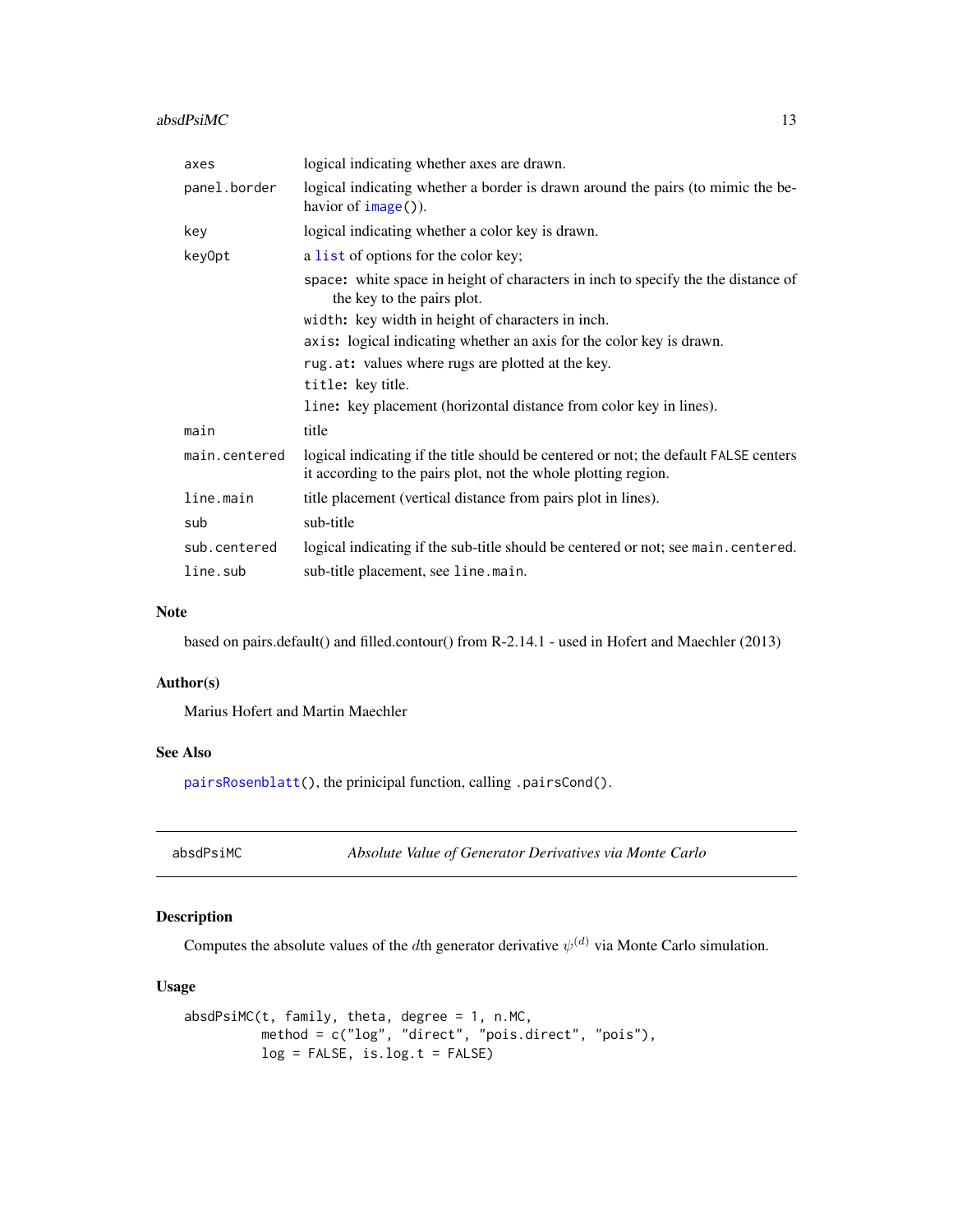#### Arguments

| t        | numeric vector of evaluation points.                                                                                                                                                                                                                                                                  |
|----------|-------------------------------------------------------------------------------------------------------------------------------------------------------------------------------------------------------------------------------------------------------------------------------------------------------|
| family   | Archimedean family (name or object).                                                                                                                                                                                                                                                                  |
| theta    | parameter value.                                                                                                                                                                                                                                                                                      |
| degree   | order d of the derivative.                                                                                                                                                                                                                                                                            |
| n.MC     | Monte Carlo sample size.                                                                                                                                                                                                                                                                              |
| method   | different methods:                                                                                                                                                                                                                                                                                    |
|          | "log": evaluates the logarithm of the sum involved in the Monte Carlo approx-<br>imation in a numerically stable way;                                                                                                                                                                                 |
|          | "direct": directly evaluates the sum;                                                                                                                                                                                                                                                                 |
|          | "pois.direct": interprets the sum in terms of the density of a Poisson distri-<br>bution and evaluates this density directly;                                                                                                                                                                         |
|          | "pois": as for method="pois" but evaluates the logarithm of the Poisson den-<br>sity in a numerically stable way.                                                                                                                                                                                     |
| log      | if TRUE the logarithm of absdPsi is returned.                                                                                                                                                                                                                                                         |
| is.log.t | if TRUE the argument $t$ contains the logarithm of the "mathematical" $t$ , i.e.,<br>conceptually, $psi(t,*) == psi(log(t), *, is.log.t=True)$ , where the latter<br>may potentially be numerically accurate, e.g., for $t = 10^{500}$ , where as the former<br>would just return $psi(Inf, *) = 0$ . |

#### Details

The absolute value of the dth derivative of the Laplace-Stieltjes transform  $\psi = \mathcal{LS}[F]$  can be approximated via

$$
(-1)^{d} \psi^{(d)}(t) = \int_{0}^{\infty} x^{d} \exp(-tx) dF(x) \approx \frac{1}{N} \sum_{k=1}^{N} V_{k}^{d} \exp(-V_{k}t), t > 0,
$$

where  $V_k \sim F$ ,  $k \in \{1, ..., N\}$ . This approximation is used where  $d$  =degree and  $N = n$ .MC. Note that this is comparably fast even if t contains many evaluation points, since the random variates  $V_k \sim F, k \in \{1, \ldots, N\}$  only have to be generated once, not depending on t.

#### Value

[numeric](#page-0-0) vector of the same length as t containing the absolute values of the generator derivatives.

### References

Hofert, M., Mächler, M., and McNeil, A. J. (2013). Archimedean Copulas in High Dimensions: Estimators and Numerical Challenges Motivated by Financial Applications. *Journal de la Société Française de Statistique* 154(1), 25–63.

### See Also

[acopula-families](#page-39-1).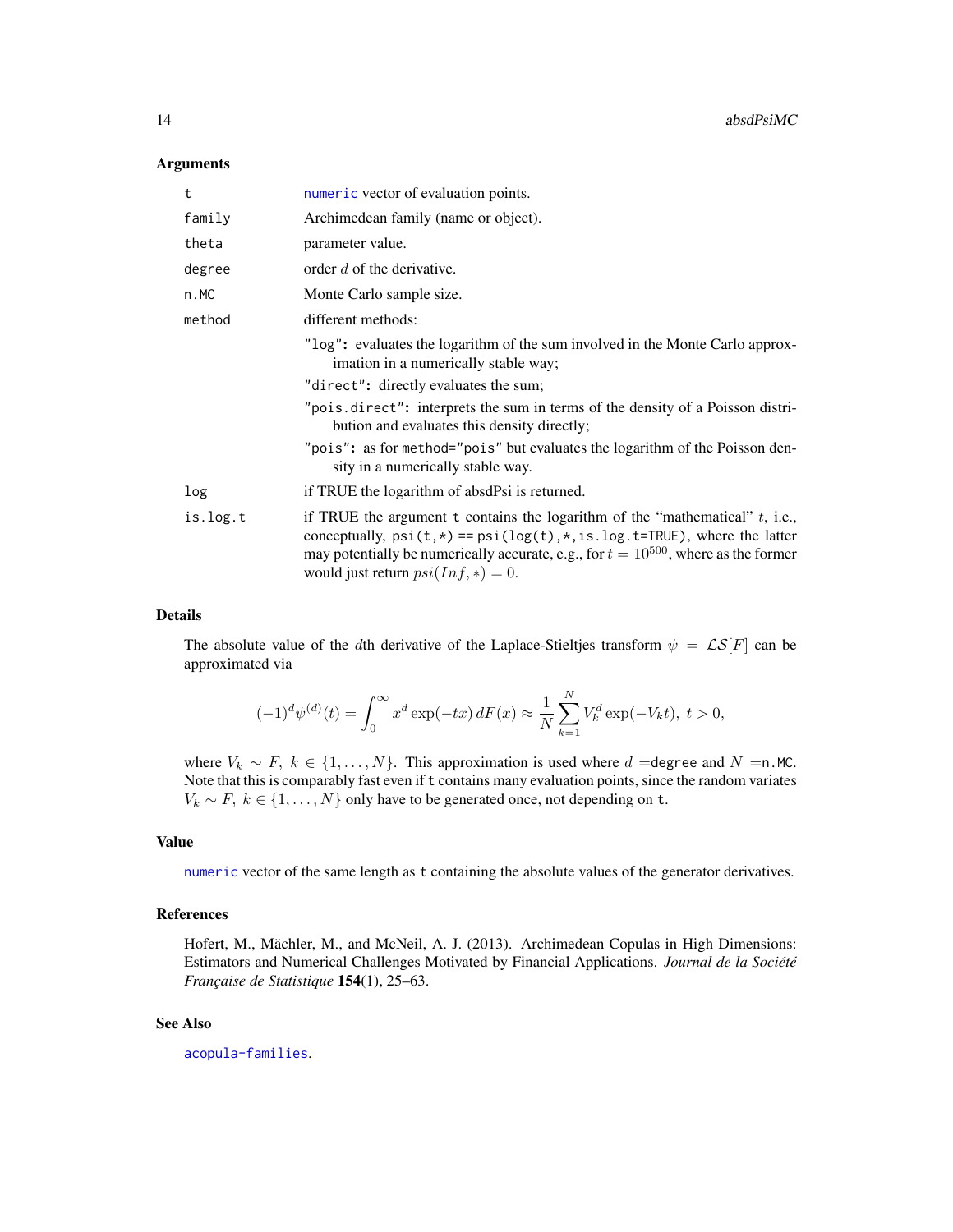#### <span id="page-14-0"></span>acopula-class 15

#### Examples

```
t < -c(0:100, \text{Inf})set.seed(1)
(ps <- absdPsiMC(t, family="Gumbel", theta=2, degree=10, n.MC=10000, log=TRUE))
## Note: The absolute value of the derivative at 0 should be Inf for
## Gumbel, however, it is always finite for the Monte Carlo approximation
set.seed(1)
ps2 <- absdPsiMC(log(t), family="Gumbel", theta=2, degree=10,
                 n.MC=10000, log=TRUE, is.log.t = TRUE)
stopifnot(all.equal(ps[-1], ps2[-1], tolerance=1e-14))
## Now is there an advantage of using "is.log.t" ?
sapply(eval(formals(absdPsiMC)$method), function(MM)
       absdPsiMC(780, family="Gumbel", method = MM,
                 theta=2, degree=10, n.MC=10000, log=TRUE, is.log.t = TRUE))
## not really better, yet...
```
<span id="page-14-1"></span>

acopula-class *Class "acopula" of Archimedean Copula Families*

#### Description

This class "acopula" of Archimedean Copula Families is mainly used for providing objects of known Archimedean families with all related functions.

### Objects from the Class

Objects can be created by calls of the form new("acopula",...). For several well-known Archimedean copula families, the package copula already provides such family objects.

#### **Slots**

- name: A string (class "character") describing the copula family, for example, "AMH" (or simply "A"), "Clayton" ("C"), "Frank" ("F"), "Gumbel" ("G"), or "Joe" ("J").
- theta: Parameter value, a [numeric](#page-0-0), where NA means "unspecified".
- psi, iPsi: The (Archimedean) generator  $\psi$  (with  $\psi(t)$ =exp(-t) being the generator of the independence copula) and its inverse ([function](#page-0-0)). iPsi has an optional argument log which, if TRUE returns the logarithm of inverse of the generator.
- absdPsi: A [function](#page-0-0) which computes the absolute value of the derivative of the generator  $\psi$ for the given parameter theta and of the given degree (defaults to 1). Note that there is no informational loss by computing the absolute value since the derivatives alternate in sign (the generator derivative is simply (-1)^degree∗absdPsi). The number n.MC denotes the sample size for a Monte Carlo evaluation approach. If n. MC is zero (the default), the generator derivatives are evaluated with their exact formulas. The optional parameter log (defaults to FALSE) indicates whether or not the logarithmic value is returned.
- absdiPsi: a [function](#page-0-0) computing the absolute value of the derivative of the generator inverse (iPsi()) for the given parameter theta. The optional parameter log (defaults to FALSE) indicates whether the logarithm of the absolute value of the first derivative of iPsi() is returned.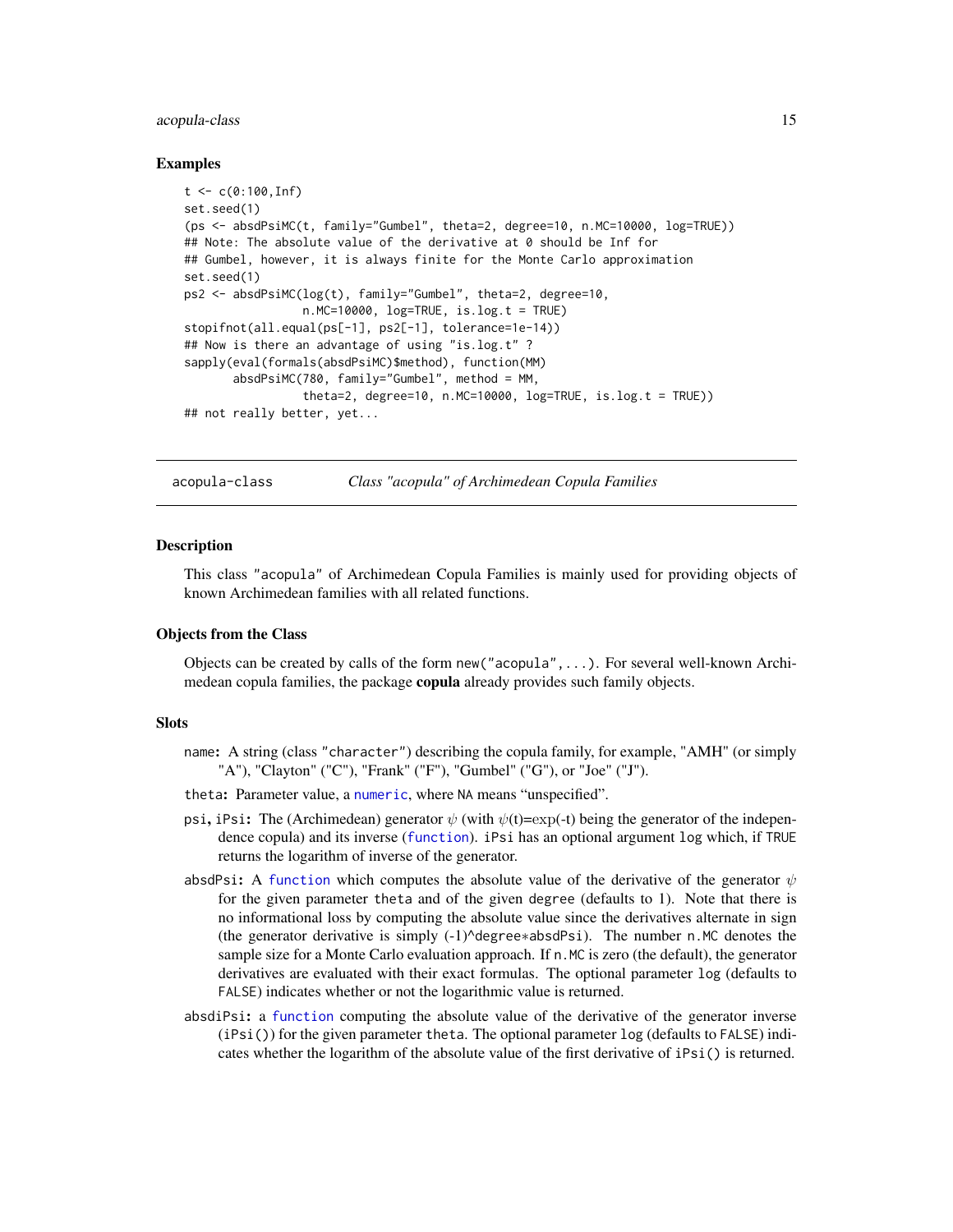- dDiag: a [function](#page-0-0) computing the density of the diagonal of the Archimedean copula at u with parameter theta. The parameter log is as described before.
- dacopula: a [function](#page-0-0) computing the density of the Archimedean copula at u with parameter theta. The meanings of the parameters n.MC and log are as described before.
- score: a [function](#page-0-0) computing the *derivative* of the density with respect to the parameter θ.
- uscore: a [function](#page-0-0) computing the *derivative* of the density with respect to the each of the arguments.
- paraInterval: Either [NULL](#page-0-0) or an object of class ["interval"](#page-121-1), which is typically obtained from a call such as [interval\(](#page-120-1)"[a,b)").
- paraConstr: A function of theta returning TRUE if and only if theta is a valid parameter value. Note that paraConstr is built automatically from the interval, whenever the paraInterval slot is valid. ["interval"](#page-121-1).
- nestConstr: A [function](#page-0-0), which returns TRUE if and only if the two provided parameters theta0 and theta1 satisfy the sufficient nesting condition for this family.
- V0: A [function](#page-0-0) which samples n random variates from the distribution  $F$  with Laplace-Stieltjes transform  $\psi$  and parameter theta.
- dV0: A [function](#page-0-0) which computes either the probability mass function or the probability density function (depending on the Archimedean family) of the distribution function whose Laplace-Stieltjes transform equals the generator  $\psi$  at the argument x (possibly a vector) for the given parameter theta. An optional argument log indicates whether the logarithm of the mass or density is computed (defaults to FALSE).
- V01: A [function](#page-0-0) which gets a vector of realizations of V0, two parameters theta0 and theta1 which satisfy the sufficient nesting condition, and which returns a vector of the same length as V0 with random variates from the distribution function  $F_{01}$  with Laplace-Stieltjes transform  $\psi_{01}$  (see dV01) and parameters  $\theta_0 =$  theta $\theta_1 =$  theta1.
- dV01: Similar to dV0 with the difference being that this [function](#page-0-0) computes the probability mass or density function for the Laplace-Stieltjes transform

$$
\psi_{01}(t;V_0) = \exp(-V_0 \psi_0^{-1}(\psi_1(t))),
$$

corresponding to the distribution function  $F_{01}$ .

Arguments are the evaluation point(s) x, the value(s)  $\vee$ 0, and the parameters theta0 and theta1. As for dV0, the optional argument log can be specified (defaults to FALSE). Note that if x is a vector,  $\nabla \phi$  must either have length one (in which case  $\nabla \phi$  is the same for every component of x) or  $\sqrt{0}$  must be of the same length as x (in which case the components of  $\sqrt{0}$ correspond to the ones of x).

- tau, iTau: Compute Kendall's tau of the bivariate Archimedean copula with generator  $\psi$  as a [function](#page-0-0) of theta, respectively, theta as a function of Kendall's tau.
- lambdaL, lambdaU, lambdaLInv, lambdaUInv: Compute the lower (upper) tail-dependence coefficient of the bivariate Archimedean copula with generator  $\psi$  as a [function](#page-0-0) of theta, respectively, theta as a function of the lower (upper) tail-dependence coefficient.

For more details about Archimedean families, corresponding distributions and properties, see the references.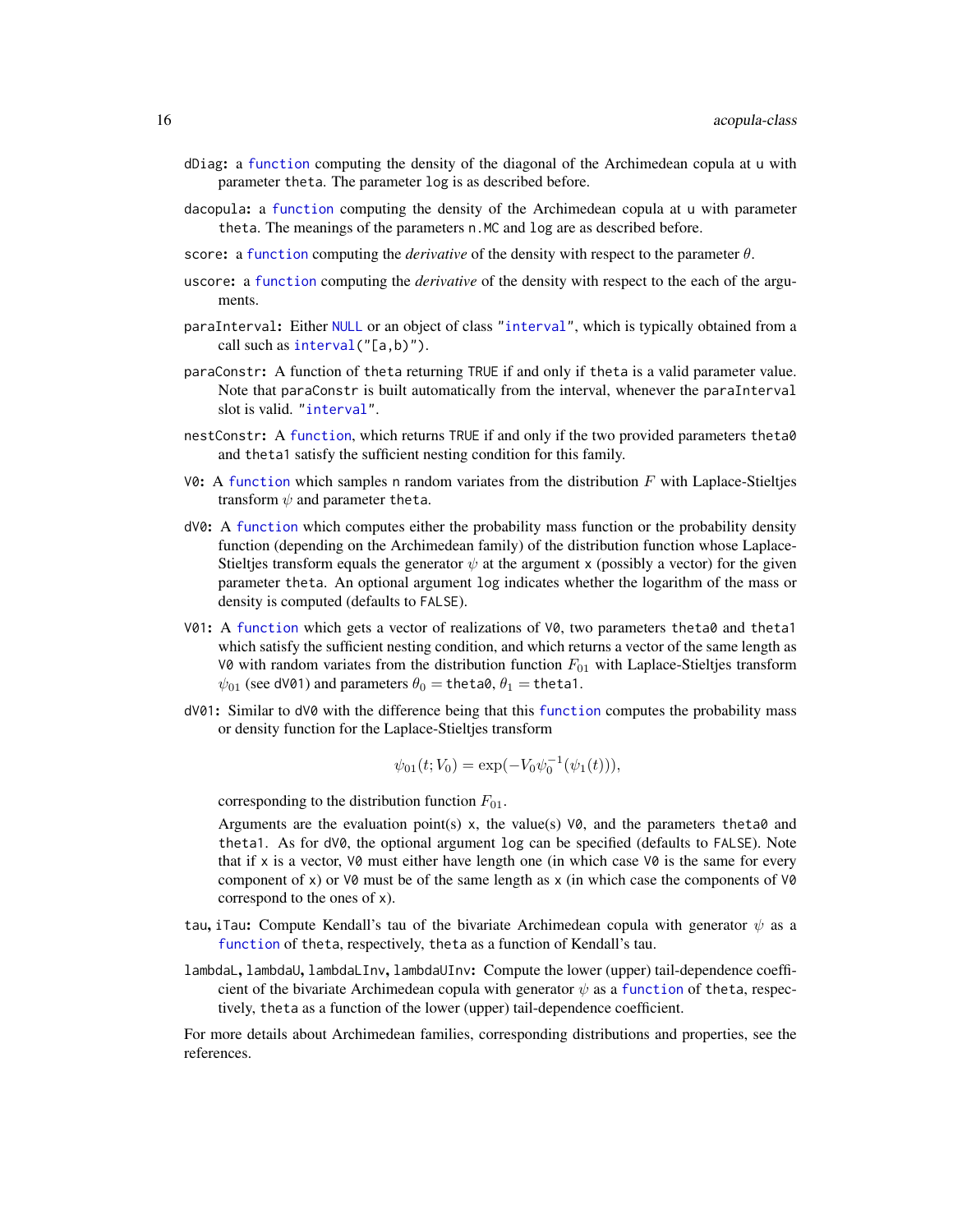### acopula-class 17

### Methods

initialize signature(.Object = "acopula"): is used to automatically construct the function slot paraConstr, when the paraInterval is provided (typically via [interval\(](#page-120-1))).

show signature("acopula"): compact overview of the copula.

#### References

See those of the families, for example, [copGumbel](#page-39-1).

#### See Also

Specific provided copula family objects, for example, [copAMH](#page-39-1), [copClayton](#page-39-1), [copFrank](#page-39-1), [copGumbel](#page-39-1), [copJoe](#page-39-1).

To access these, you may also use [getAcop](#page-96-1).

A *nested* Archimedean copula *without* child copulas (see class ["nacopula"](#page-150-1)) is a proper Archimedean copula, and hence, [onacopula\(](#page-153-1)) can be used to construct a specific parametrized Archimedean copula; see the example below.

Alternatively, [setTheta](#page-198-1) also returns such a (parametrized) Archimedean copula.

#### Examples

```
## acopula class information
showClass("acopula")
## Information and structure of Clayton copulas
copClayton
str(copClayton)
## What are admissible parameters for Clayton copulas?
copClayton@paraInterval
## A Clayton "acopula" with Kendall's tau = 0.8 :
(cCl.2 <- setTheta(copClayton, iTau(copClayton, 0.8)))
## Can two Clayton copulas with parameters theta0 and theta1 be nested?
## Case 1: theta0 = 3, theta1 = 2
copClayton@nestConstr(theta0 = 3, theta1 = 2)
## -> FALSE as the sufficient nesting criterion is not fulfilled
## Case 2: theta0 = 2, theta1 = 3
copClayton@nestConstr(theta0 = 2, theta1 = 3) # TRUE
```

```
## For more examples, see help("acopula-families")
```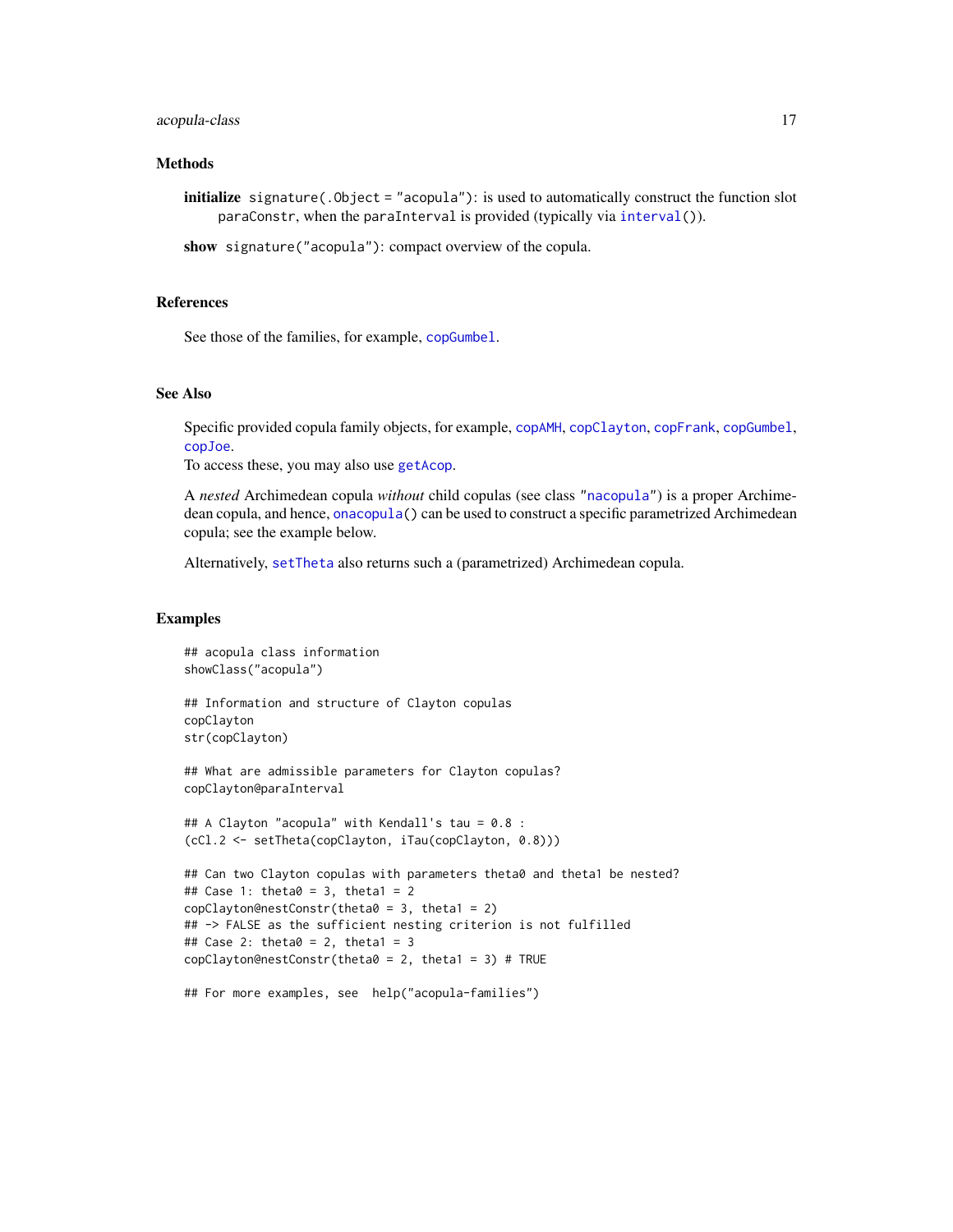### Description

pacR() computes the distribution function  $F_R$  of the radial part of an Archimedean copula, given by

$$
F_R(x) = 1 - \sum_{k=0}^{d-1} \frac{(-x)^k \psi^{(k)}(x)}{k!}, \ x \in [0, \infty);
$$

The formula (in a slightly more general form) is given by McNeil and G. Nešlehová (2009). qacR() computes the quantile function of  $F_R$ .

#### Usage

```
pack(x, family, theta, d, lower.tail = TRUE, log.p = FALSE, ...)qacR(p, family, theta, d, log.p = FALSE, interval,
     tol = .Machine$double.eps^0.25, maxiter = 1000, ...)
```
### Arguments

| X          | numeric vector of nonnegative evaluation points for $F_R$ .              |
|------------|--------------------------------------------------------------------------|
| p          | numeric vector of evaluation points of the quantile function.            |
| family     | Archimedean family.                                                      |
| theta      | parameter <i>theta</i> .                                                 |
| d          | dimension $d$ .                                                          |
| lower.tail | logical; if TRUE, probabilities are $P[X \le x]$ otherwise, $P[X > x]$ . |
| log.p      | logical; if TRUE, probabilities $p$ are given as $\log p$ .              |
| interval   | root-search interval.                                                    |
| tol        | see uniroot $()$ .                                                       |
| maxiter    | see uniroot().                                                           |
| $\cdots$   | additional arguments passed to the procedure for computing derivatives.  |

#### Value

The distribution function of the radial part evaluated at x, or its inverse, the quantile at p.

### References

McNeil, A. J., G. Nešlehová, J. (2009). Multivariate Archimedean copulas, d-monotone functions and  $l_1$ -norm symmetric distributions. *The Annals of Statistics* 37(5b), 3059–3097.

<span id="page-17-0"></span>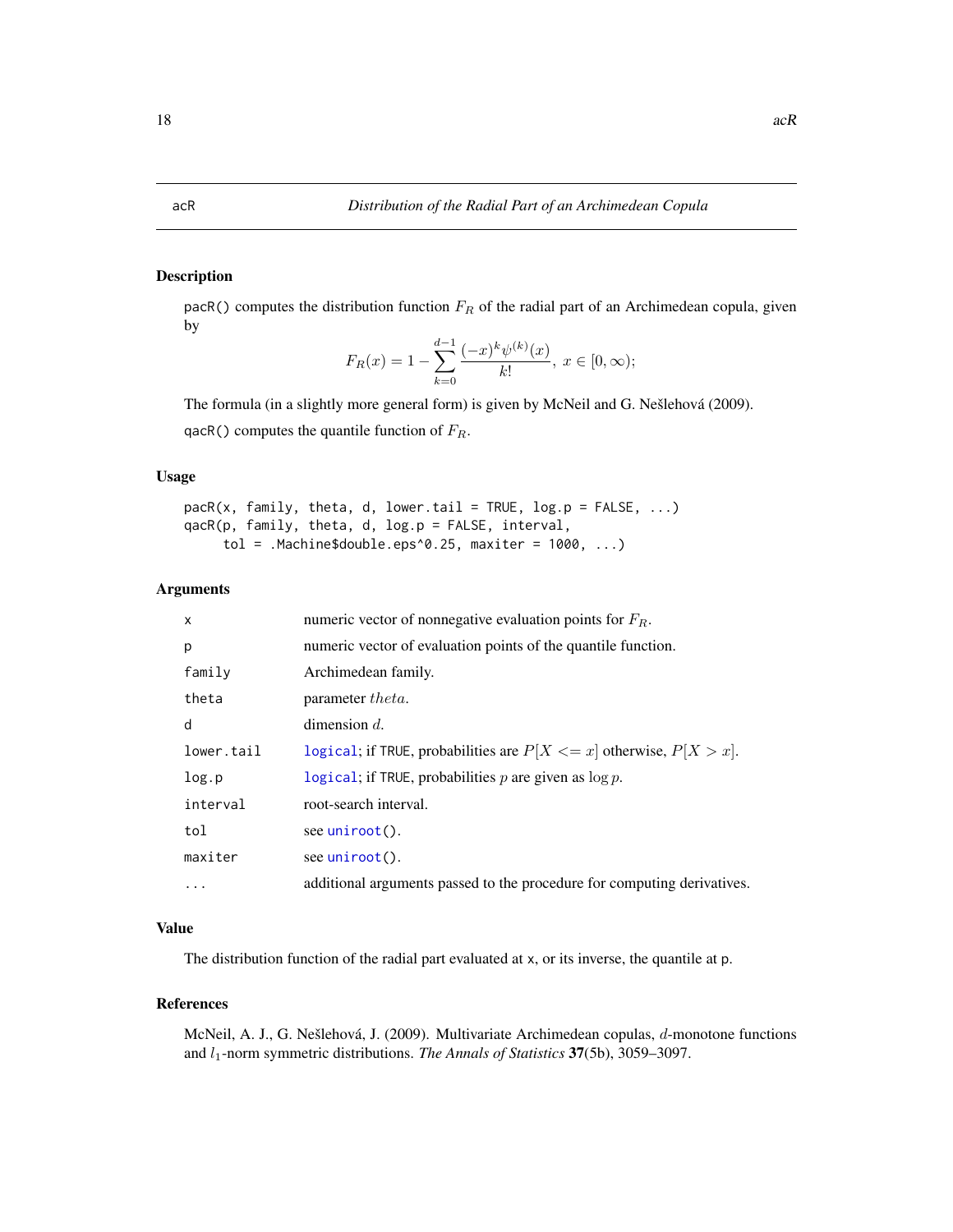#### <span id="page-18-0"></span>allComp and the state of the state of the state of the state of the state of the state of the state of the state of the state of the state of the state of the state of the state of the state of the state of the state of th

#### Examples

```
## setup
family <- "Gumbel"
tau \leq -0.5m < -256dmax <-20x \leq -\text{seq}(0, 20, \text{length.out} = m)## compute and plot pacR() for various d's
y <- vapply(1:dmax, function(d)
            pacR(x, family=family, theta=iTau(archmCopula(family), tau), d=d),
            rep(NA_real_, m))
plot(x, y[, 1], type="1", ylim=c(0,1),xlab = quote(italic(x)), ylab = quote(F[R](x)),main = substitute(italic(F[R](x))~~ "for" ~ d==1:.D, list(.D = dmax)))
for(k in 2:dmax) lines(x, y[,k])
```
allComp *All Components of a (Inner or Outer) Nested Archimedean Copula*

#### **Description**

Given the nested Archimedean copula x, return an integer vector of the *indices* of all components of the corresponding [outer\\_nacopula](#page-150-2) which are components of x, either direct components or components of possible child copulas. This is typically only used by programmers investigating the exact nesting structure.

For an [outer\\_nacopula](#page-150-2) object x, allComp(x) must be the same as  $1:dim(x)$  $1:dim(x)$  $1:dim(x)$ , whereas its "inner" component copulas will each contain a *subset* of those indices only.

#### Usage

allComp(x)

### Arguments

x an R object inheriting from class [nacopula](#page-150-1).

#### Value

An [integer](#page-0-0) vector of indices j of all components  $u_j$  as described in the description above.

#### Examples

```
C3 <- onacopula("AMH", C(0.7135, 1, C(0.943, 2:3)))
allComp(C3) # components are 1:3
allComp(C3@childCops[[1]]) # for the child, only (2, 3)
```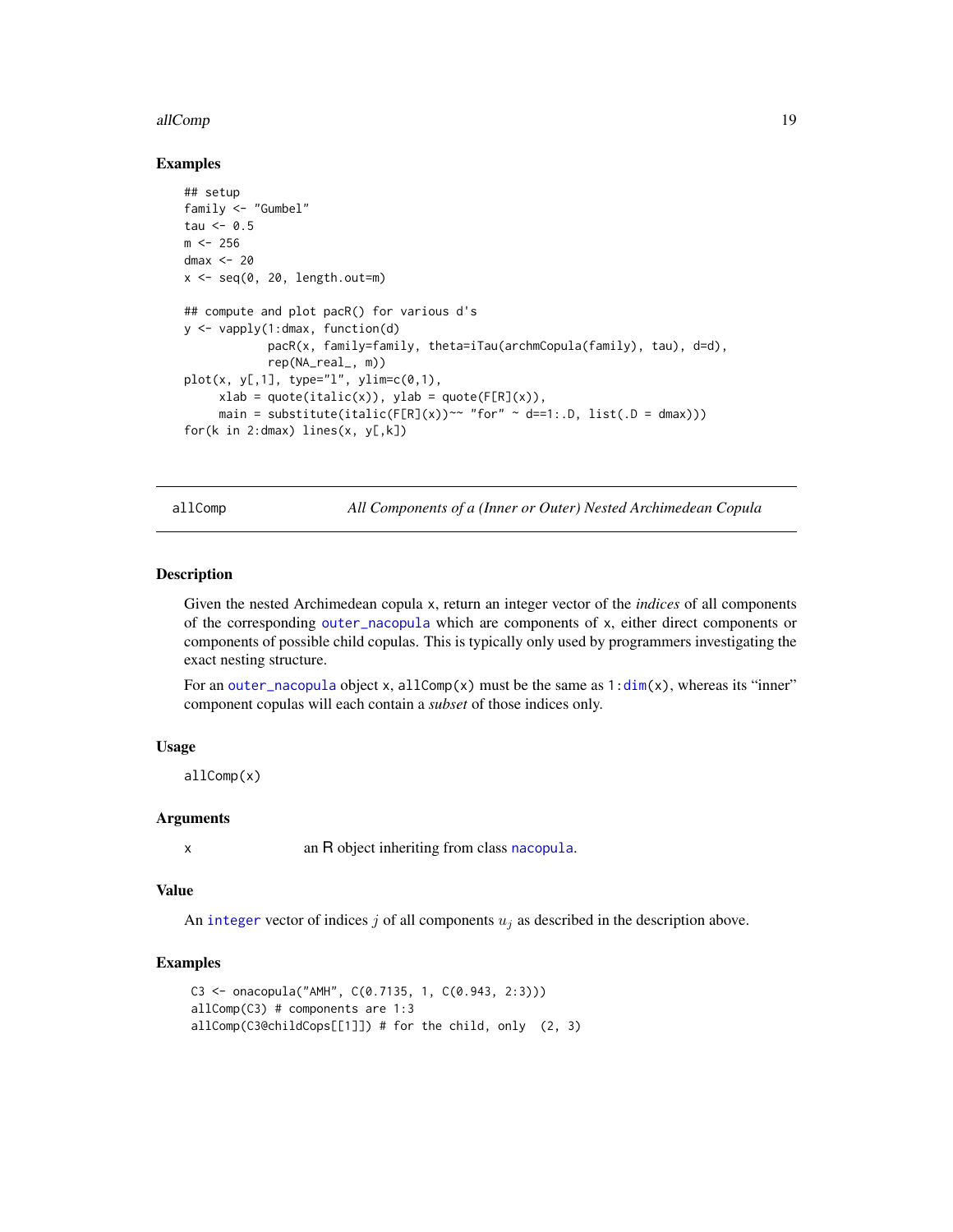<span id="page-19-0"></span>An *Nonparametric Rank-based Estimators of the Pickands Dependence Function*

### Description

Bivariate and multivariate versions of the nonparametric rank-based estimators of the Pickands dependence function A, studied in Genest and Segers (2009) and Gudendorf and Segers (2011).

#### Usage

```
An.biv(x, w, estimator = c("CFG", "Pickands"), corrected = TRUE,ties.method = eval(formals(rank)$ties.method))
An(x, w, ties.method = eval(formals(rank)$ties.method))
```
#### Arguments

| $\mathsf{x}$ | a data matrix that will be transformed to pseudo-observations. If An biv is<br>called, x has to have two columns.                                                                                                                                                                                                                     |
|--------------|---------------------------------------------------------------------------------------------------------------------------------------------------------------------------------------------------------------------------------------------------------------------------------------------------------------------------------------|
| W            | if An biv is called, a vector of points in $[0,1]$ where to evaluate the estimated<br>bivariate Pickands dependence function. If the multivariate estimator An is used<br>instead, w needs to be a matrix with the same number of columns as x whose<br>lines are elements of the multivariate unit simplex (see the last reference). |
| estimator    | specifies which nonparametric rank-based estimator of the unknown Pickands<br>dependence function to use in the bivariate case; can be either "CFG" (Capéraà-<br>Fougères-Genest) or "Pickands".                                                                                                                                      |
| corrected    | TRUE means that the bivariate estimators will be corrected to ensure that their<br>value at $0$ and $1$ is $1$ .                                                                                                                                                                                                                      |
| ties.method  | character string specifying how ranks should be computed if there are ties in<br>any of the coordinate samples of x; passed to pobs.                                                                                                                                                                                                  |

#### Details

More details can be found in the references.

#### Value

An.biv() returns a vector containing the values of the estimated Pickands dependence function at the points in w (and is the same as former Anfun()).

The function An computes simultaneously the three corrected multivariate estimators studied in Gudendorf and Segers (2011) at the points in w and retuns a list whose components are

| P   | values of the Pickands estimator at the points in w.     |
|-----|----------------------------------------------------------|
| CFG | values of the CFG estimator at the points in w.          |
| HТ  | values of the Hall-Tajvidi estimator at the points in w. |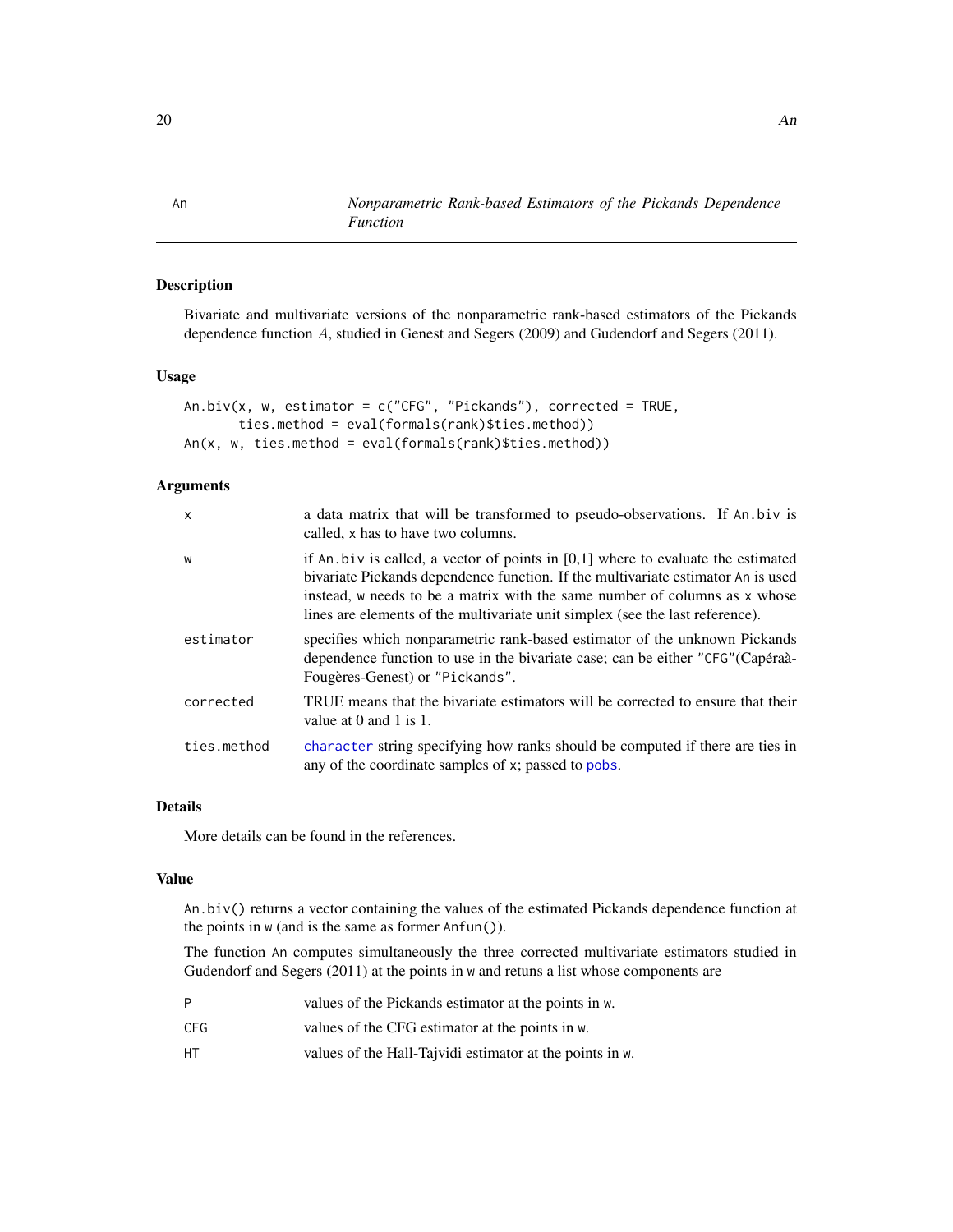#### References

C. Genest and J. Segers (2009). Rank-based inference for bivariate extreme-value copulas. *Annals of Statistics* 37, 2990–3022.

G. Gudendorf and J. Segers (2011). Nonparametric estimation of multivariate extreme-value copulas. *Journal of Statistical Planning and Inference* 142, 3073–3085.

### See Also

[evCopula](#page-67-1), [A](#page-94-1), and [evTestA](#page-70-1). Further, [evTestC](#page-71-1), [evTestK](#page-73-1), [exchEVTest](#page-74-1), and [gofEVCopula](#page-107-1).

#### Examples

```
## True Pickands dependence functions
curve(A(gumbelCopula(4), x), 0, 1)curve(A(gumbelCopula(2 ), x), add=TRUE, col=2)
curve(A(gumbelCopula(1.33), x), add=TRUE, col=3)
## CFG estimator
curve(An.biv(rCopula(1000, gumbelCopula(4 )), x), lty=2, add=TRUE)
curve(An.biv(rCopula(1000, gumbelCopula(2 )), x), lty=2, add=TRUE, col=2)
curve(An.biv(rCopula(1000, gumbelCopula(1.33)), x), lty=2, add=TRUE, col=3)
## Pickands estimator
curve(An.biv(rCopula(1000, gumbelCopula(4 )), x, estimator="Pickands"),
      lty=3, add=TRUE)
curve(An.biv(rCopula(1000, gumbelCopula(2 )), x, estimator="Pickands"),
      lty=3, add=TRUE, col=2)
curve(An.biv(rCopula(1000, gumbelCopula(1.33)), x, estimator="Pickands"),
      lty=3, add=TRUE, col=3)
legend("bottomleft", paste0("Gumbel(", format(c(4, 2, 1.33)),")"),
       lwd=1, col=1:3, bty="n")
legend("bottomright", c("true", "CFG est.", "Pickands est."), lty=1:3, bty="n")
## Relationship between An.biv and An
u < -c(runif(100), 0, 1) # include 0 and 1
x <- rCopula(1000, gumbelCopula(4))
r \leq An(x, \text{cbind}(1-u, u))all.equal(r$CFG, An.biv(x, u))
all.equal(r$P, An.biv(x, u, estimator="Pickands"))
## A trivariate example
x \le rCopula(1000, gumbelCopula(4, dim = 3))
u <- matrix(runif(300), 100, 3)
w \le -u / \text{apply}(u, 1, \text{sum})r \leq An(x, w)## Endpoint corrections are applied
An(x, cbind(1, 0, 0))
An(x, \text{cbind}(0, 1, 0))An(x, cbind(0, 0, 1))
```
An 21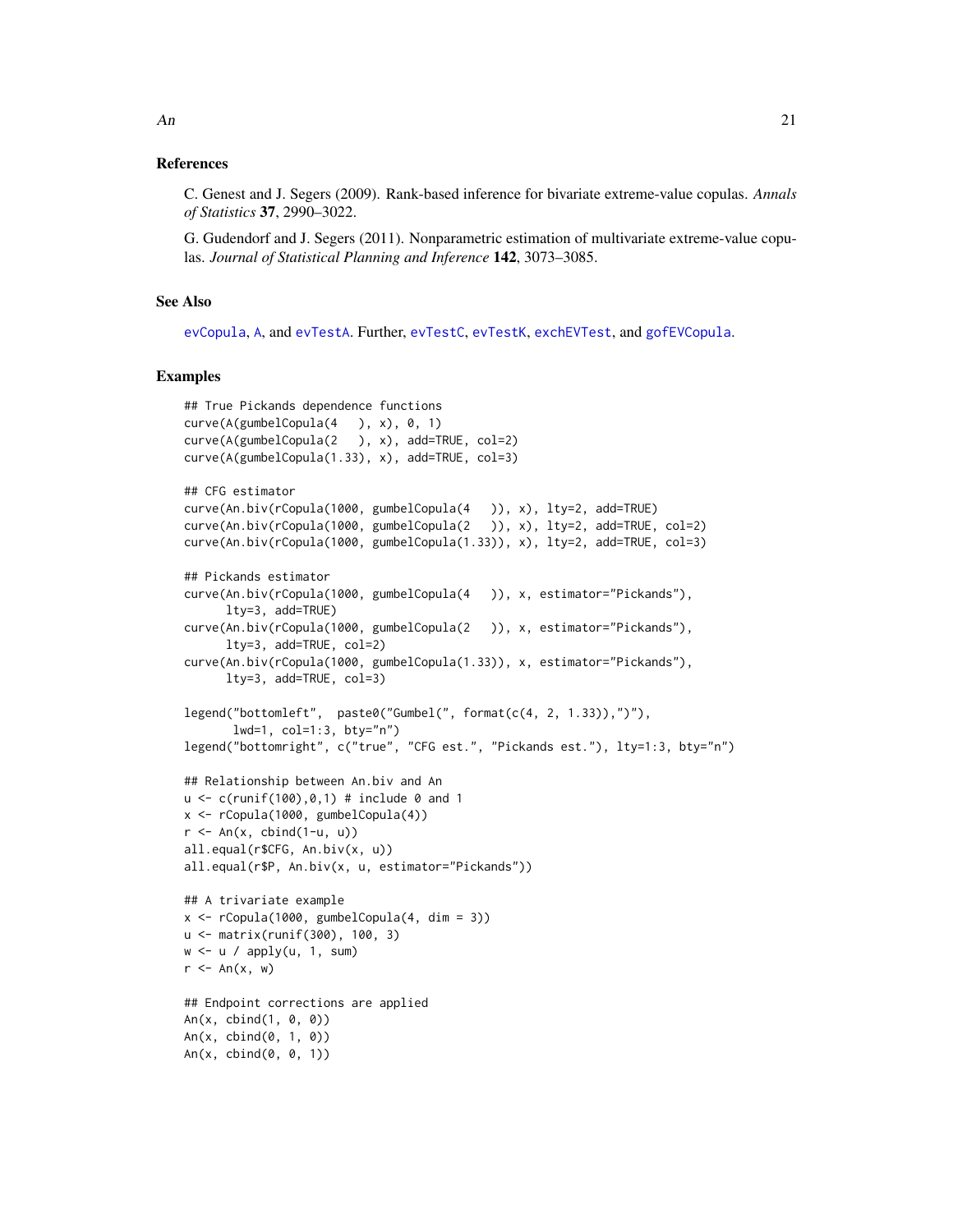#### <span id="page-21-1"></span><span id="page-21-0"></span>archmCopula *Construction of Archimedean Copula Class Object*

### Description

Constructs an Archimedean copula class object with its corresponding parameter and dimension.

### Usage

```
archmCopula(family, param = NA_real_, dim = 2, ...)claytonCopula(param = NA_real_, dim = 2,
          use.indepC = c("message", "TRUE", "FALSE"))
frankCopula(param = NA_real_, dim = 2,
         use.indepC = c("message", "TRUE", "FALSE"))
gumbelCopula(param = NA_real_, dim = 2,
         use.indepC = c("message", "TRUE", "FALSE"))
amhCopula(param = NA_real_, dim = 2,
         use.indepC = c("message", "TRUE", "FALSE"))
joeCopula(param = NA_real_, dim = 2,
         use.indepC = c("message", "TRUE", "FALSE"))
```
### Arguments

| family     | a character string specifying the family of an Archimedean copula. Currently<br>supported families are "clayton", "frank", "amh", "gumbel", and "joe".                                                                                                                                                                                                                                                                                                                                                                                                                    |
|------------|---------------------------------------------------------------------------------------------------------------------------------------------------------------------------------------------------------------------------------------------------------------------------------------------------------------------------------------------------------------------------------------------------------------------------------------------------------------------------------------------------------------------------------------------------------------------------|
| param      | number (numeric) specifying the copula parameter.                                                                                                                                                                                                                                                                                                                                                                                                                                                                                                                         |
| dim        | the dimension of the copula.                                                                                                                                                                                                                                                                                                                                                                                                                                                                                                                                              |
| $\ddots$   | further arguments, passed to the individual creator functions (claytonCopula(),<br>etc).                                                                                                                                                                                                                                                                                                                                                                                                                                                                                  |
| use.indepC | a string specifying if the independence copula indepCopula, should be returned<br>in the case where the parameter $\theta$ , param, is at the boundary or limit case where<br>the corresponding Archimedean copula is the independence copula. The default<br>does return indepCopula() with a message, using "TRUE" does it without a<br>message. This makes the resulting object more useful typically, but does not<br>return a formal Archimedean copula of the desired family, something needed<br>e.g., for fitting purposes, where you'd use use . indepC="FALSE". |

#### Details

archmCopula() is a wrapper for claytonCopula(), frankCopula(), gumbelCopula(), amhCopula() and joeCopula.

For the mathematical definitions of the respective Archimedean families, see [copClayton](#page-39-1).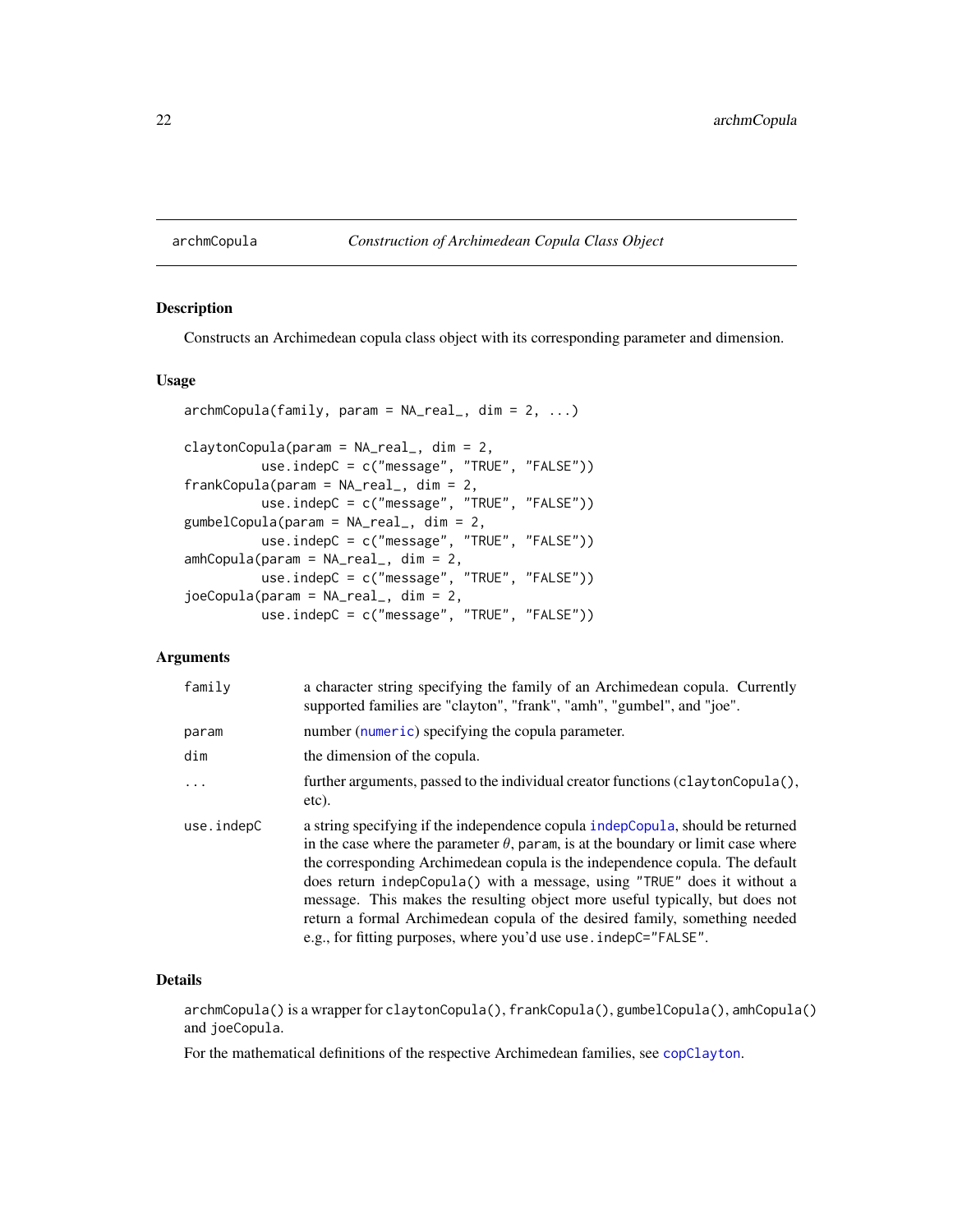#### archmCopula 23

For  $d = 2$ , i.e. dim = 2, the AMH, Clayton and Frank copulas allow to model negative Kendall's [tau](#page-25-1) (tau) behavior via negative  $\theta$ , for AMH and Clayton  $-1 \leq \theta$ , and for Frank  $-\infty < \theta$ . The respective boundary cases are

AMH:  $\tau(\theta = -1) = -0.1817258$ , Clayton:  $\tau(\theta = -1) = -1$ , Frank:  $\tau(\theta = -Inf) = -1$  (as limit).

For the Ali-Mikhail-Haq copula family ("amhCopula"), only the bivariate case is available; however [copAMH](#page-39-1) has no such limitation.

Note that in all cases except for Frank and AMH, and  $d = 2$  and theta  $\lt 0$ , the densities ([dCopula\(](#page-42-1)) methods) are evaluated via the dacopula slot of the corresponding [acopula](#page-14-1)-classed Archimedean copulas, implemented in a numeric stable way without any restriction on the dimension  $d$ .

Similarly, the (cumulative) distribution function (""the copula""  $C()$ ) is evaluated via the corresponding [acopula](#page-14-1)-classed Archimedean copula's functions in the psi and iPsi slots.

#### Value

An Archimedean copula object of class "claytonCopula", "frankCopula", "gumbelCopula", "amhCopula", or "joeCopula".

#### References

R.B. Nelsen (2006), *An introduction to Copulas*, Springer, New York.

#### See Also

[acopula](#page-14-1)-classed Archimedean copulas, such as [copClayton](#page-39-1), [copGumbel](#page-39-1), etc, notably for mathematical definitions including the meaning of param.

[fitCopula](#page-81-1) for fitting such copulas to data.

[ellipCopula](#page-50-1), [evCopula](#page-67-1).

#### Examples

```
clayton.cop <- claytonCopula(2, dim = 3)
## scatterplot3d(rCopula(1000, clayton.cop))
```

```
## negative param (= theta) is allowed for dim = 2 :
tau(claytonCopula(-0.5)) ## = -1/3tauClayton <- Vectorize(function(theta) tau(claytonCopula(theta, dim=2)))
plot(tauClayton, -1, 10, xlab=quote(theta), ylim = c(-1,1), n=1025)
abline(h=-1:1,v=0, col="#11111150", lty=2); axis(1, at=-1)
```

```
tauFrank <- Vectorize(function(theta) tau(frankCopula(theta, dim=2)))
plot(tauFrank, -40, 50, xlab=quote(theta), ylim = c(-1,1), n=1025)
abline(h=-1:1,v=0, col="#11111150", lty=2)
```

```
## tauAMH() is function in our package
iTau(amhCopula(), -1) # -1 with a range warning
```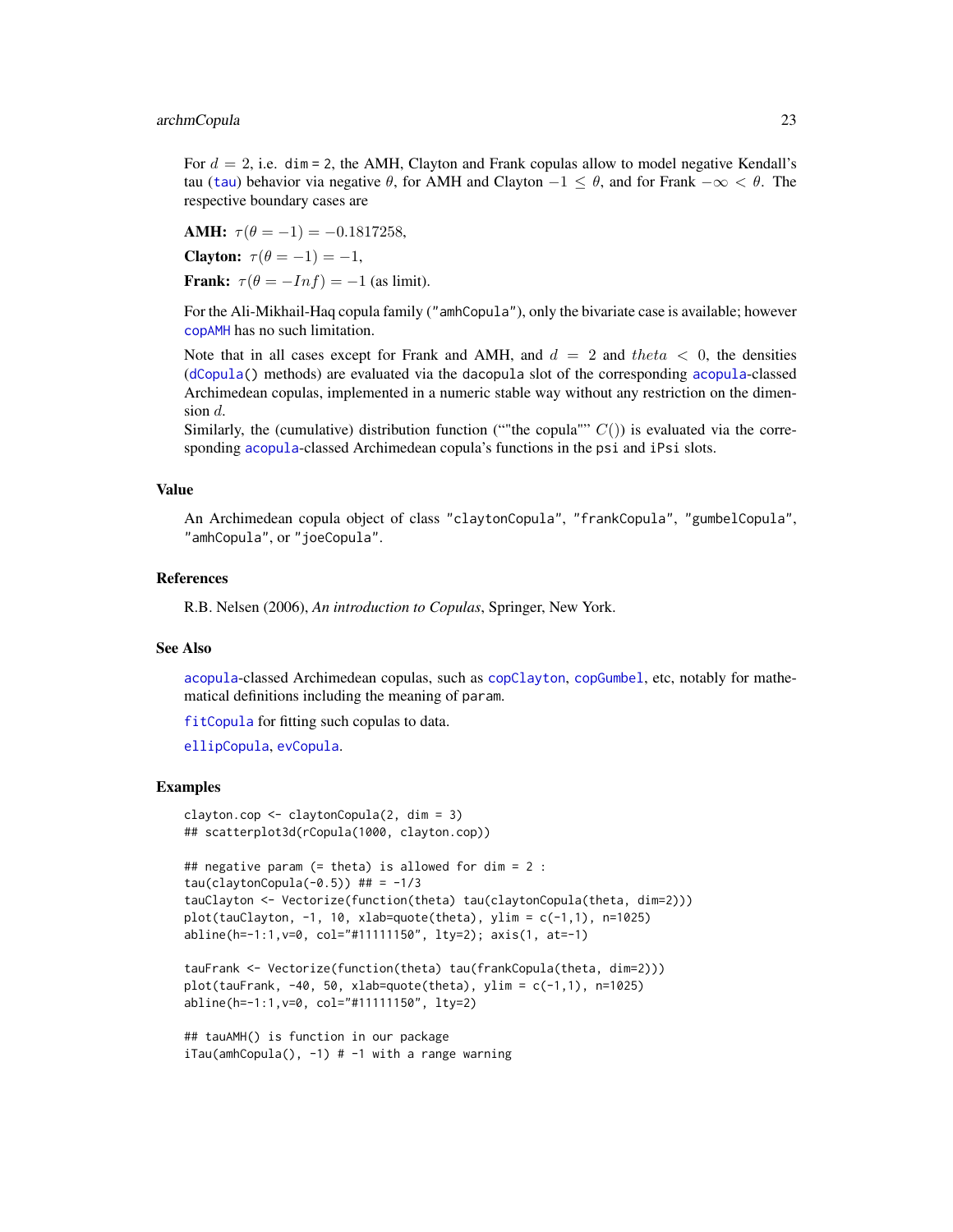```
iTau(amhCopula(), (5 - 8 * log(2)) / 3) # -1 with a range warningic <- frankCopula(0) # independence copula (with a "message")
stopifnot(identical(ic,
   frankCopula(0, use.indepC = "TRUE")))# indep.copula withOUT message
(fC <- frankCopula(0, use.indepC = "FALSE"))
## a Frank copula which corresponds to the indep.copula (but is not)
frankCopula(dim = 3)# with NA parameters
frank.cop <- frankCopula(3)# dim=2
persp(frank.cop, dCopula)
gumbel.cop <- archmCopula("gumbel", 5)
stopifnot(identical(gumbel.cop, gumbelCopula(5)))
contour(gumbel.cop, dCopula)
amh.cop <- amhCopula(0.5)
u. <- as.matrix(expand.grid(u=(0:10)/10, v=(0:10)/10, KEEP.OUT.ATTRS=FALSE))
du <- dCopula(u., amh.cop)
stopifnot(is.finite(du) | apply(u. == 0, 1,any)| apply(u. == 1, 1,any))
## A 7-dim Frank copula
frank.cop <- frankCopula(3, dim = 7)
x <- rCopula(5, frank.cop)
## dCopula now *does* work:
dCopula(x, frank.cop)
## A 7-dim Gumbel copula
gumbelC.7 <- gumbelCopula(2, dim = 7)
dCopula(x, gumbelC.7)
## A 12-dim Joe copula
joe.cop <- joeCopula(iTau(joeCopula(), 0.5), dim = 12)
x <- rCopula(5, joe.cop)
dCopula(x, joe.cop)
```
<span id="page-23-1"></span>archmCopula-class *Class "archmCopula"*

### Description

Archimedean copula class.

#### Objects from the Class

Created by calls of the form new("archmCopula",...) or rather typically by [archmCopula\(](#page-21-1)). Implemented families are Clayton, Gumbel, Frank, Joe, and Ali-Mikhail-Haq.

<span id="page-23-0"></span>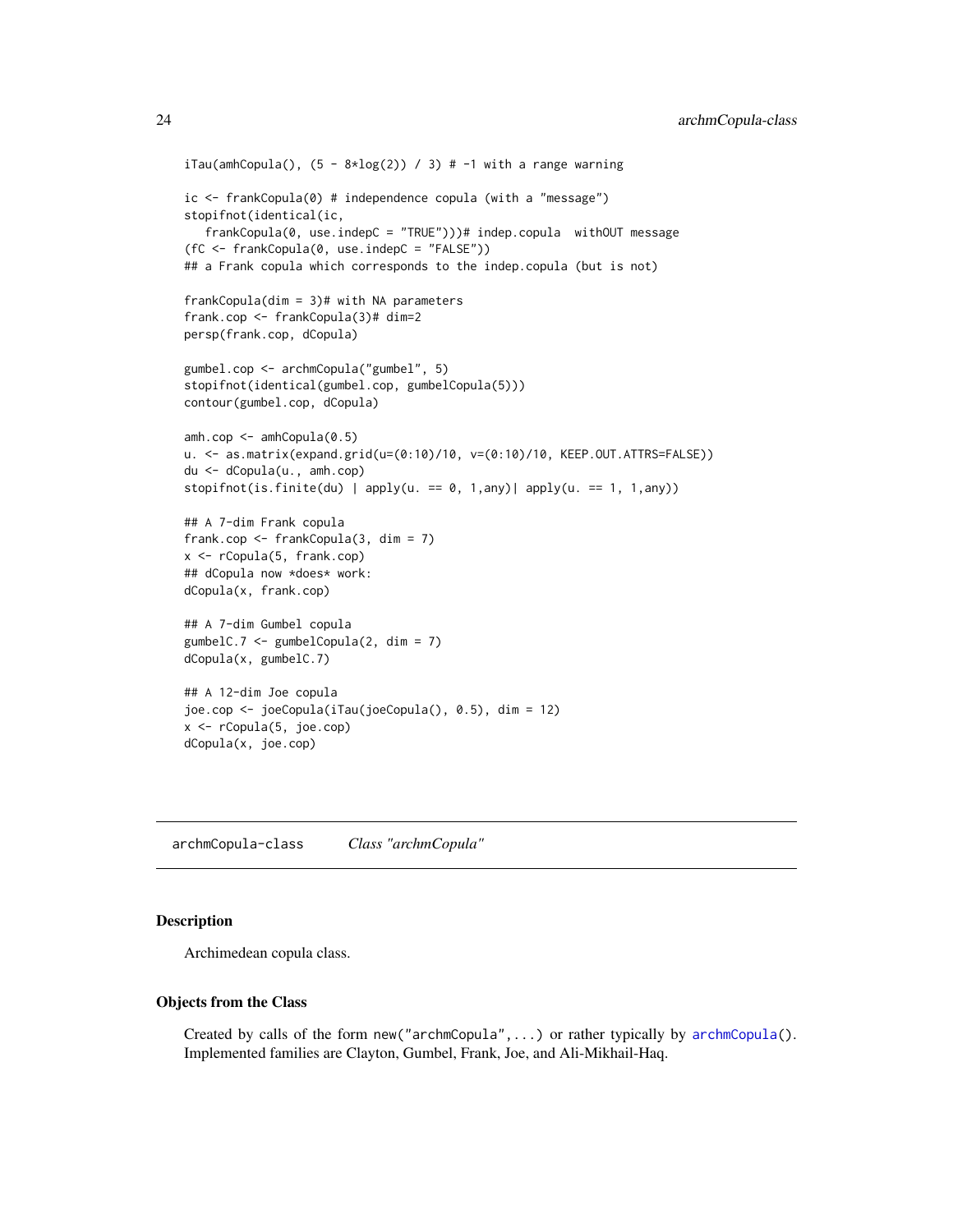### **Slots**

exprdist: Object of class "expression": expressions of the cdf and pdf of the copula. These expressions are used in function [pCopula](#page-42-1) and [dCopula](#page-42-1).

dimension, parameters, etc: all inherited from the super class [copula](#page-44-1).

#### Methods

```
dCopula signature(copula = "claytonCopula"): ...
pCopula signature(copula = "claytonCopula"): ...
rCopula signature(copula = "claytonCopula"): ...
dCopula signature(copula = "frankCopula"): ...
pCopula signature(copula = "frankCopula"): ...
rCopula signature(copula = "frankCopula"): ...
dCopula signature(copula = "gumbelCopula"): ...
pCopula signature(copula = "gumbelCopula"): ...
rCopula signature(copula = "gumbelCopula"): ...
dCopula signature(copula = "amhCopula"): ...
pCopula signature(copula = "amhCopula"): ...
rCopula signature(copula = "amhCopula"): ...
dCopula signature(copula = "joeCopula"): ...
pCopula signature(copula = "joeCopula"): ...
rCopula signature(copula = "joeCopula"): ...
```
### Extends

Class "archmCopula" extends class ["copula"](#page-44-1) directly. Class "claytonCopula", "frankCopula", "gumbelCopula", "amhCopula" and "joeCopula" extends class "archmCopula" directly.

### Note

"gumbelCopula" is also of class ["evCopula"](#page-69-1).

#### See Also

[archmCopula](#page-21-1), for constructing such copula objects; [copula-class](#page-44-1).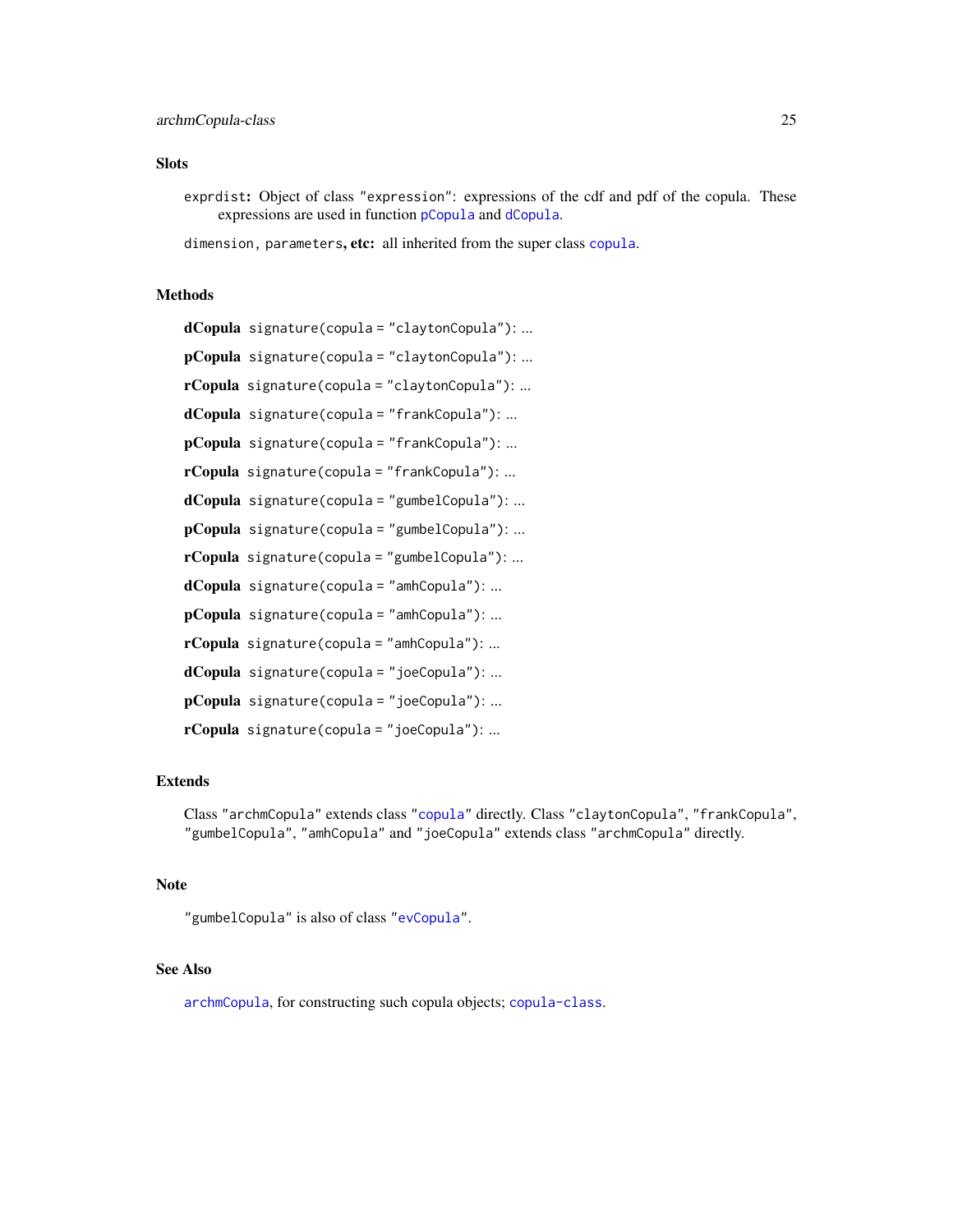#### <span id="page-25-1"></span>Description

These functions compute Kendall's tau, Spearman's rho, and the tail dependence index for *bivariate* copulas. iTau and iRho, sometimes called "calibration" functions are the inverses: they determine ("calibrate") the copula parameter (which must be one-dimensional!) given the value of Kendall's tau or Spearman's rho.

#### Usage

```
tau (copula, ...)
rho (copula, ...)
lambda(copula, ...)
iTau (copula, tau, ...)
iRho (copula, rho, ...)
```
### Arguments

| copula    | an R object of class "copula" (or also "acopula" or "nacopula"; note however<br>that some methods may not be available for some copula families). |
|-----------|---------------------------------------------------------------------------------------------------------------------------------------------------|
| tau       | a numerical value of Kendall's tau in $[-1, 1]$ .                                                                                                 |
| rho       | a numerical value of Spearman's rho in [-1, 1].                                                                                                   |
| $\ddotsc$ | currently nothing.                                                                                                                                |

### Details

The calibration functions iTau() and iRho() in fact return a moment estimate of the parameter for one-parameter copulas.

When there are no closed-form expressions for Kendall's tau or Spearman's rho, the calibration functions use numerical approximation techniques (see the last reference). For closed-form expressions, see Frees and Valdez (1998). For the t copula, the calibration function based on Spearman's rho uses the corresponding expression for the normal copula as an approximation.

### References

E.W. Frees and E.A. Valdez (1998) Understanding relationships using copulas. *North American Actuarial Journal* 2, 1–25.

Iwan Kojadinovic and Jun Yan (2010) Comparison of three semiparametric methods for estimating dependence parameters in copula models. *Insurance: Mathematics and Economics* 47, 52–63.

#### See Also

The [acopula](#page-14-1) class objects have slots, tau, lambdaL, and lambdaU providing functions for tau(), and the two tail indices lambda(), and slot iTau for iTau(), see the examples and [copGumbel](#page-39-1), etc.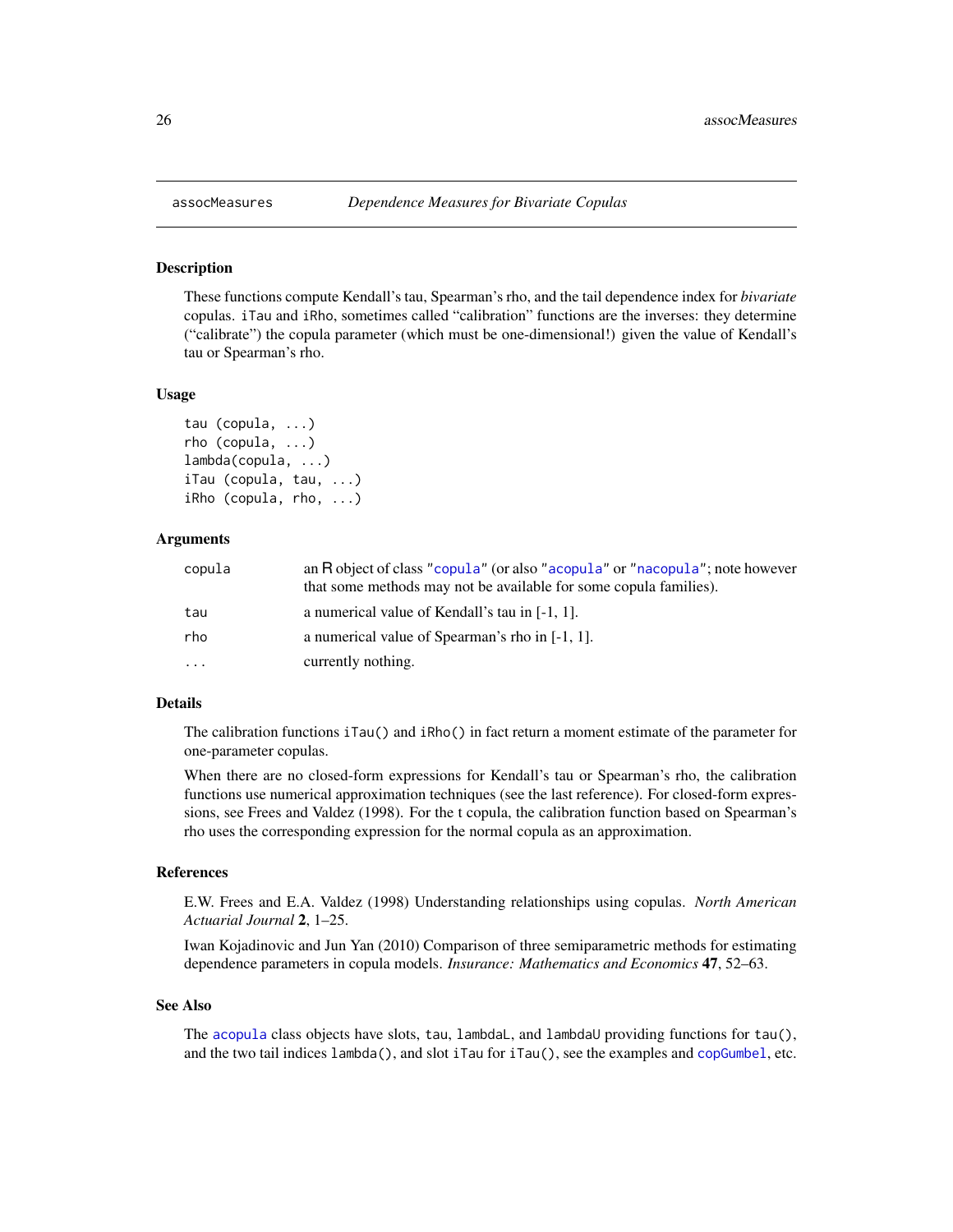#### <span id="page-26-0"></span>Bernoulli 27

#### Examples

```
gumbel.cop <- gumbelCopula(3)
tau(gumbel.cop)
rho(gumbel.cop)
lambda(gumbel.cop)
iTau(joeCopula(), 0.5)
stopifnot(all.equal(tau(gumbel.cop), copGumbel@tau(3)),
          all.equal(lambda(gumbel.cop),
                    c(copGumbel@lambdaL(3), copGumbel@lambdaU(3)),
                    check.attributes=FALSE),
          all.equal(iTau (gumbel.cop, 0.681),
                    copGumbel@iTau(0.681))
)
## let us compute the sample versions
x <- rCopula(200, gumbel.cop)
cor(x, method = "kendall")cor(x, method = "spearman")
## compare with the true parameter value 3
iTau(gumbel.cop, cor(x, method="kendall" )[1,2])
iRho(gumbel.cop, cor(x, method="spearman")[1,2])
```
Bernoulli *Compute Bernoulli Numbers*

### Description

Compute the nth Bernoulli number, or generate all Bernoulli numbers up to the nth, using diverse methods, that is, algorithms.

NOTE the current default methods will be changed – to get better accuracy!

#### Usage

```
Bernoulli (n, method = c("sumBin", "sumRamanujan", "asymptotic"),
             verbose = FALSE)
Bernoulli.all(n, method = c("A-T", "sumBin", "sumRamanujan", "asymptotic"),
             precBits = NULL, verbose = getOption("verbose"))
```
#### Arguments

| n      | positive integer, indicating the index of the largest (and last) of the Bernoulli<br>numbers needed.                                                       |
|--------|------------------------------------------------------------------------------------------------------------------------------------------------------------|
| method | character string, specifying which method should be applied. The default for<br>Bernoulli.all(), " $A-T$ " stands for the Akiyama-Tanigawa algorithm which |
|        | is nice and simple but has bad numerical properties. It can however work with                                                                              |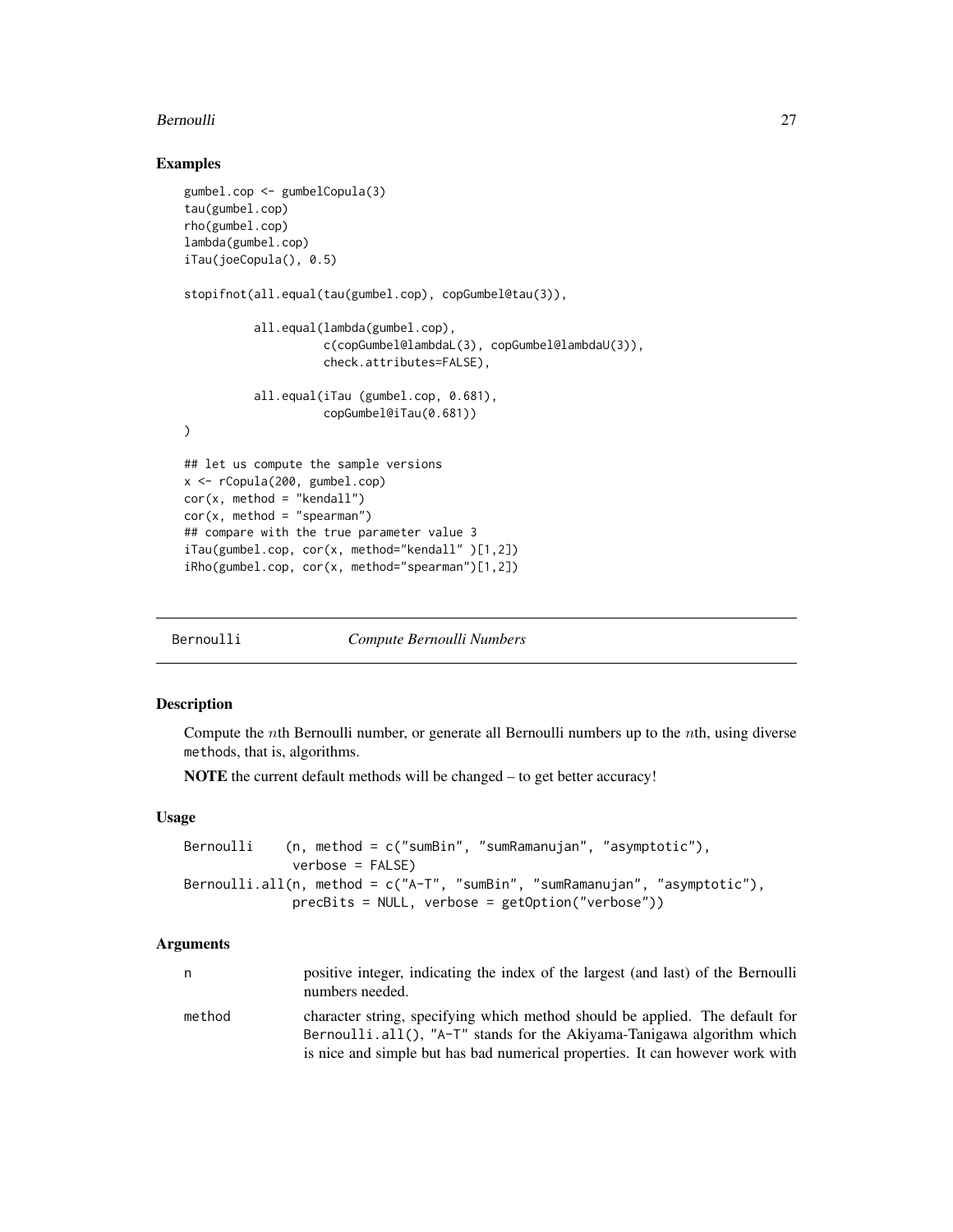|          | high precision "mpfr"-numbers, see precBits. "sumRamanujan" is somewhat<br>more efficient but not yet implemented.                                                                  |
|----------|-------------------------------------------------------------------------------------------------------------------------------------------------------------------------------------|
| precBits | currently only for method = $A - T'' - NULL$ or a positive integer indicating the<br>precision of the initial numbrs in bits, using "Rmpfr"'s package multiprecision<br>arithmetic. |
| verbose  | (for $"A-T"$ :) logical indicating if the intermediate results of the algorithm should<br>be printed.                                                                               |

### Value

Bernoulli(): a number

Bernoulli.all(): a numeric vector of length n, containing  $B(n)$ 

#### References

Kaneko, Masanobu (2000) The Akiyama-Tanigawa algorithm for Bernoulli numbers; Journal of Integer Sequences 3, article 00.2.9

### See Also

[Eulerian](#page-205-1), [Stirling1](#page-205-1), etc.

#### Examples

```
## The example for the paper
MASS::fractions(Bernoulli.all(8, verbose=TRUE))
B10 <- Bernoulli.all(10)
MASS::fractions(B10)
system.time(B50 <- Bernoulli.all(50))# {does not cache} -- still "no time"
system.time(B100 <- Bernoulli.all(100))# still less than a milli second
## Using Bernoulli() is not much slower, but hopefully *more* accurate!
## Check first - TODO
system.time(B.1c <- Bernoulli(100))# caches ..
system.time(B1c. <- Bernoulli(100))# ==> now much faster
stopifnot(identical(B.1c, B1c.))
if(FALSE)## reset the cache:
assign("Bern.tab", list(), envir = copula:::.nacopEnv)
```
## More experiments in the source of the copula package ../tests/Stirling-etc.R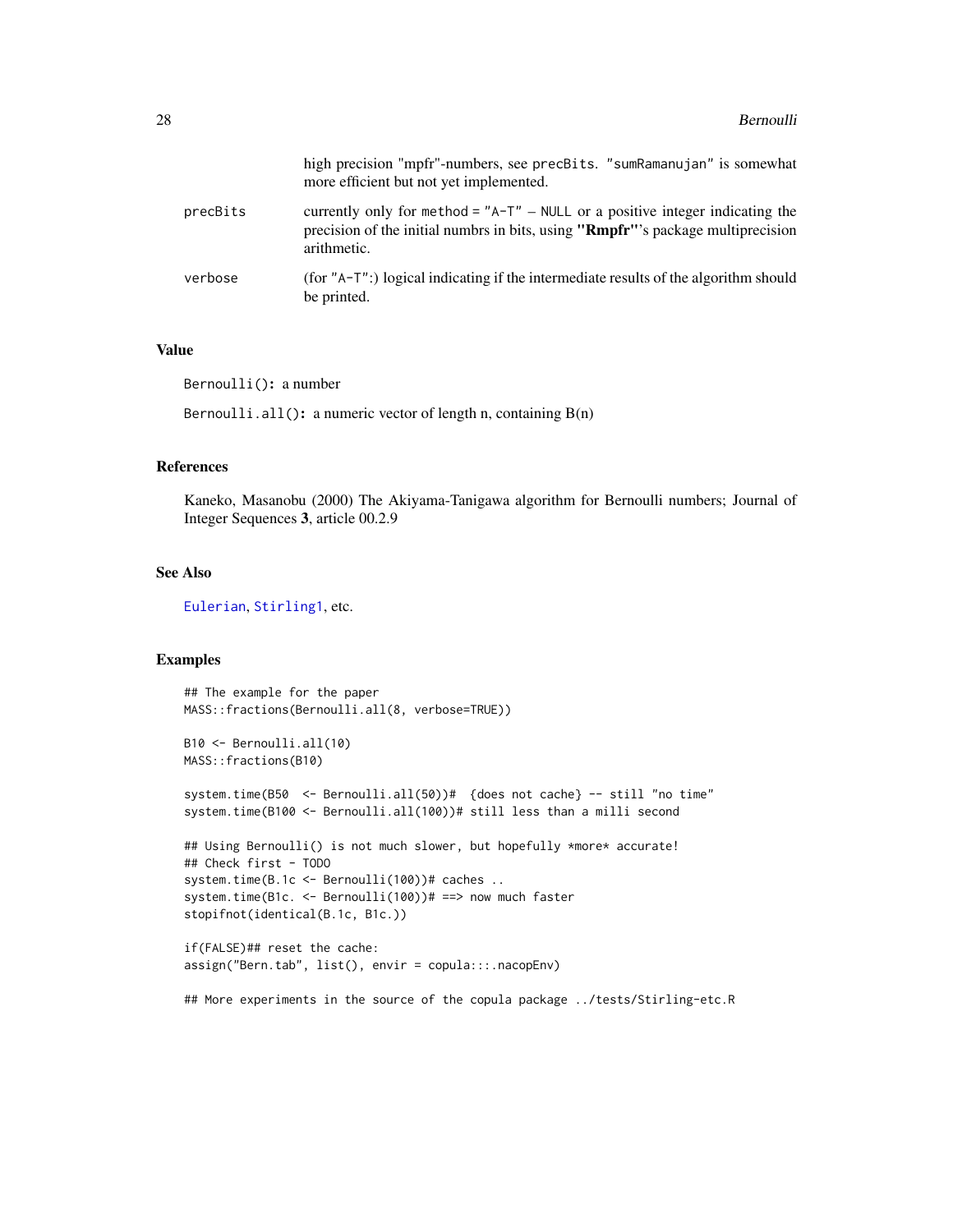<span id="page-28-0"></span>

### Description

Compute the population (beta.()) and sample (betan()) version of Blomqvist's beta for an Archimedean copula.

See the reference below for definitions and formulas.

### Usage

beta.(cop, theta, d, scaling=FALSE) betan(u, scaling=FALSE)

#### Arguments

| cop     | an Archimedean copula (of dimension $d$ ) to be estimated.                                                  |
|---------|-------------------------------------------------------------------------------------------------------------|
| theta   | copula parameter.                                                                                           |
| d       | dimension.                                                                                                  |
| scaling | logical, if true, the factors $2^{(d-1)/(2^{(d-1)-1})}$ and $2^{(d-1)}$ in Blomqvist's beta<br>are omitted. |
| u       | For betan: $(n \times d)$ -matrix of d-dimensional observations distributed according<br>to the copula.     |

#### Value

beta.: a number, being the population version of Blomqvist's beta for the corresponding Archimedean copula;

betan: a number, being the sample version of Blomqvist's beta for the given data.

### References

Schmid and Schmidt (2007), Nonparametric inference on multivariate versions of Blomqvist's beta and related measures of tail dependence, *Metrika* 66, 323–354.

### See Also

[acopula](#page-14-1)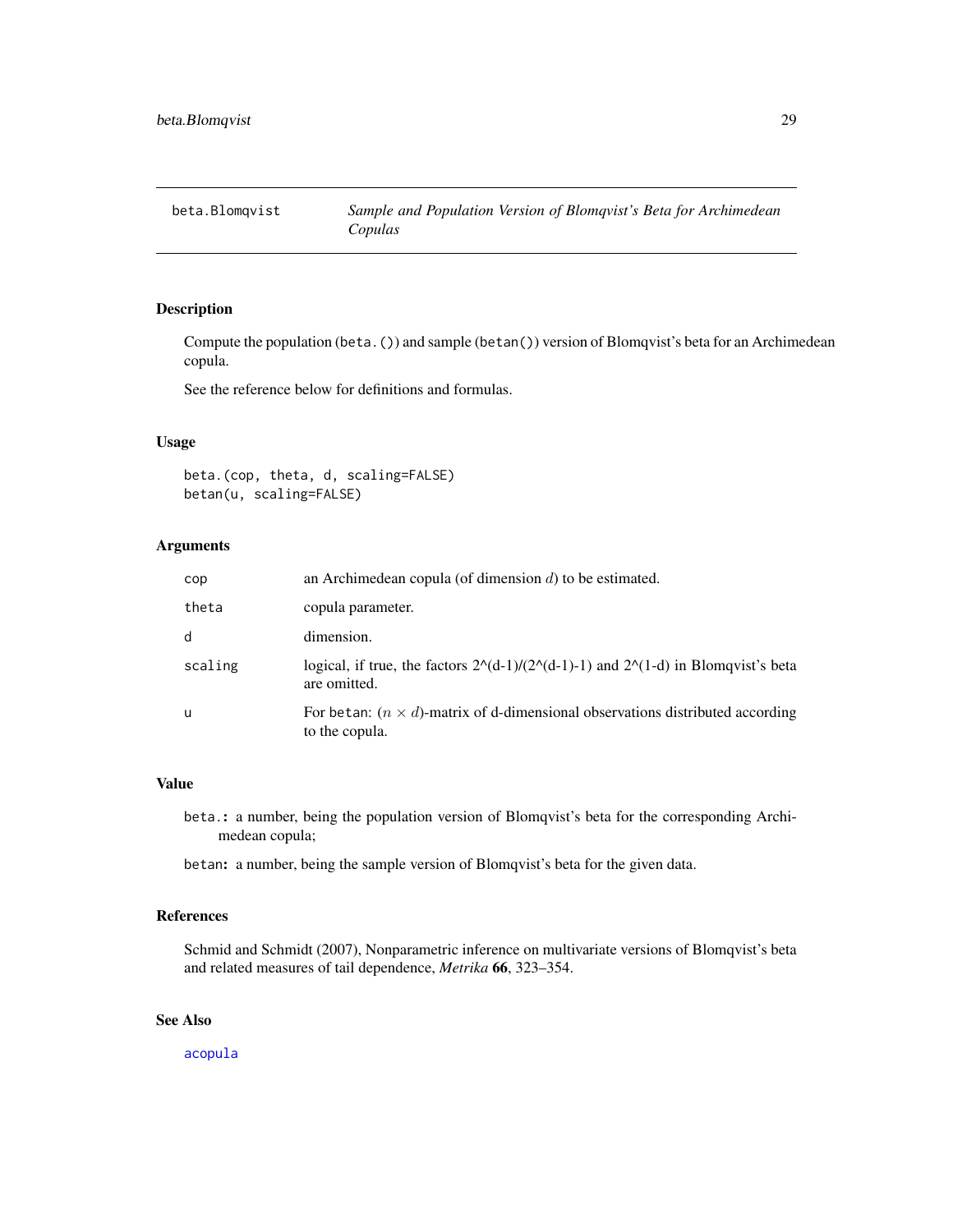#### Examples

```
beta.(copGumbel, 2.5, d = 5)
d.set <- c(2:6, 8, 10, 15, 20, 30)
cols <- adjustcolor(colorRampPalette(c("red", "orange", "blue"),
                                     space = "Lab")(length(d.set)), 0.8)
## AMH:
for(i in seq_along(d.set))
   curve(Vectorize(beta.,"theta")(copAMH, x, d = d.set[i]), 0, .999999,
        main = "Blomqvist's beta(.) for AMH",
         xlab = quote(theta), ylab = quote(beta(theta, AMH)),add = (i > 1), 1wd=2, col=cols[i])mtext("NB: d=2 and d=3 are the same")
legend("topleft", paste("d =",d.set), bty="n", lwd=2, col=cols)
## Gumbel:
for(i in seq_along(d.set))
   curve(Vectorize(beta.,"theta")(copGumbel, x, d = d.set[i]), 1, 10,
        main = "Blomqvist's beta(.) for Gumbel",
         xlab = quote(theta), ylab = quote(beta(theta, Gumbel)),
         add=(i > 1), 1wd=2, col=cols[i]legend("bottomright", paste("d =",d.set), bty="n", lwd=2, col=cols)
## Clayton:
for(i in seq_along(d.set))
   curve(Vectorize(beta.,"theta")(copClayton, x, d = d.set[i]), 1e-5, 10,
        main = "Blomqvist's beta(.) for Clayton",
         xlab = quote(theta), ylab = quote(beta(theta, Gumbel)),add=(i > 1), 1wd=2, col=cols[i]legend("bottomright", paste("d =",d.set), bty="n", lwd=2, col=cols)
## Joe:
for(i in seq_along(d.set))
   curve(Vectorize(beta.,"theta")(copJoe, x, d = d.set[i]), 1, 10,
        main = "Blomqvist's beta(.) for Joe",
         xlab = quote(theta), ylab = quote(beta(theta, Gumbel)),
         add=(i > 1), 1wd=2, col=cols[i]legend("bottomright", paste("d =",d.set), bty="n", lwd=2, col=cols)
## Frank:
for(i in seq_along(d.set))
   curve(Vectorize(beta.,"theta")(copFrank, x, d = d.set[i]), 1e-5, 50,
         main = "Blomqvist's beta(.) for Frank",
         xlab = quote(theta), ylab = quote(beta(theta, Gumbel)),
         add=(i > 1), 1wd=2, col=cols[i]legend("bottomright", paste("d =",d.set), bty="n", lwd=2, col=cols)
## Shows the numeric problems:
curve(Vectorize(beta.,"theta")(copFrank, x, d = 29), 35, 42, col="violet")
```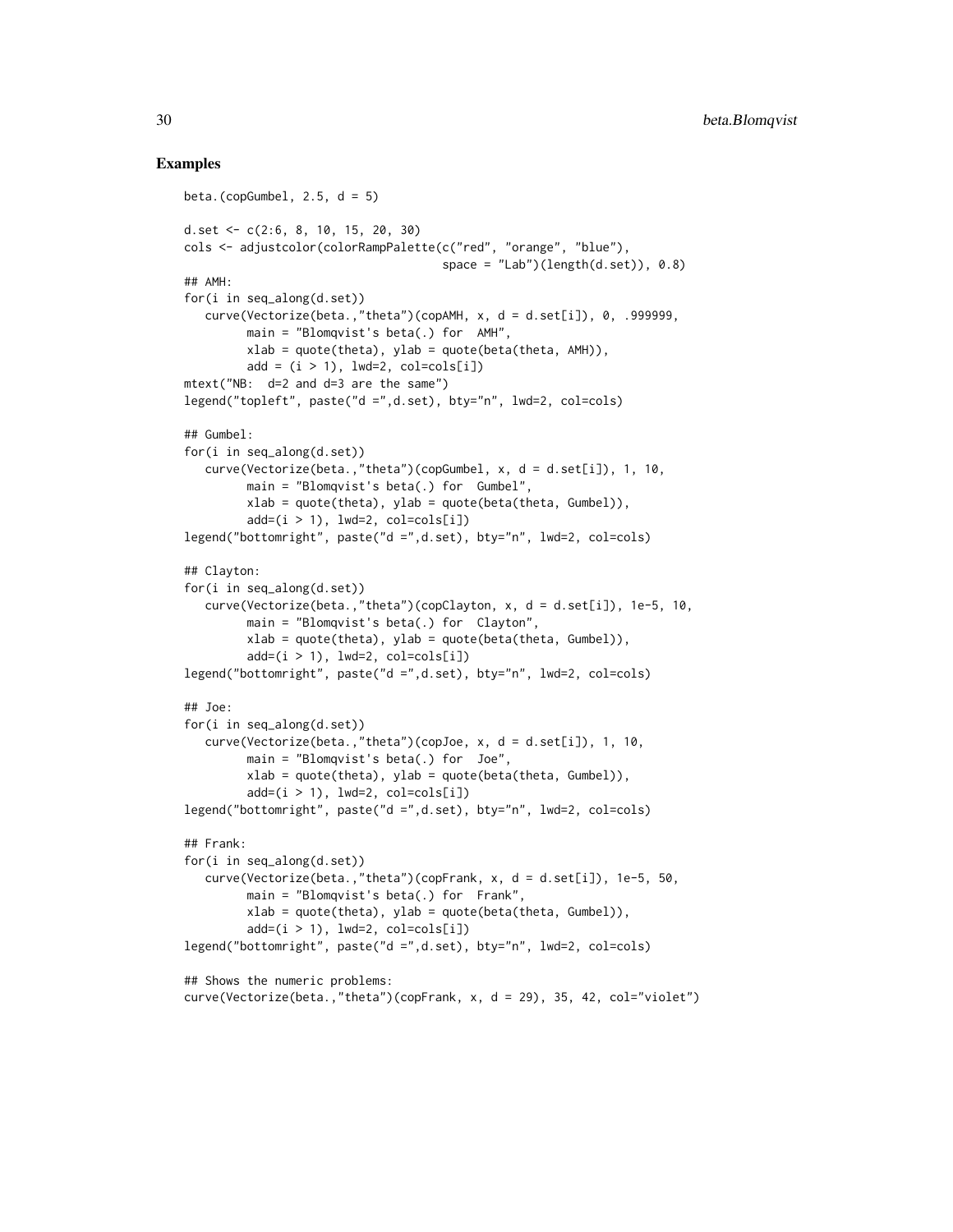<span id="page-30-0"></span>

### Description

Compute the conditional distribution function  $C(u_d | u_1, \ldots, u_{d-1})$  of  $u_d$  given  $u_1, \ldots, u_{d-1}$ .

### Usage

```
cCopula(u, copula, indices = 1:dim(copula), inverse = FALSE,
       log = FALSE, drop = FALSE, ...)
```

```
## Deprecated (use cCopula() instead):
rtrafo(u, copula, indices = 1:dim(copula), inverse = FALSE, log = FALSE)
cacopula(u, cop, n.MC = 0, log = FALSE)
```
#### Arguments

| ū           | data matrix in $[0,1]^n$ , d) of $U(0,1)^d$ samples if inverse = FALSE and (pseudo-<br>/copula-)observations if inverse = TRUE.                                                                                                            |
|-------------|--------------------------------------------------------------------------------------------------------------------------------------------------------------------------------------------------------------------------------------------|
| copula, cop | copula, i.e., an object of class "Copula" with specified parameters; currently, the<br>conditional distribution is only provided for Archimedean and elliptical copulas.                                                                   |
| indices     | vector of indices j (in $\{1, \ldots, d\}$ ) (d = copula dimension); unique; sorted in in-<br>creasing order) for which $C_{j 1,,j-1}(u_j   u_1,, u_{j-1})$ (or, if inverse = TRUE,<br>$C_{j 1,,j-1}^{-}(u_j   u_1,,u_{j-1})$ is computed. |
| inverse     | logical indicating whether the inverse $C_{i 1,,i-1}^{-}(u_j   u_1,,u_{j-1})$ is returned.                                                                                                                                                 |
| n.MC        | integer Monte Carlo sample size; for Archimedean copulas only, used if positive.                                                                                                                                                           |
| log         | a logical indicating whether the logarithmic values are returned.                                                                                                                                                                          |
| drop        | a logical indicating whether a vector should be returned (instead of a 1-row<br>matrix) when n is 1.                                                                                                                                       |
| $\ddots$ .  | additional arguments (currently only used if inverse = TRUE in which case they<br>are passed on to the underlying $uniroot()$ .                                                                                                            |

### Details

By default and if fed with a sample of the corresponding copula, cCopula() computes the Rosenblatt transform; see Rosenblatt (1952). The involved high-order derivatives for Archimedean copulas were derived in Hofert et al. (2012).

*Sampling*, that is, random number generation, can be achieved by using inverse=TRUE. In this case, the inverse Rosenblatt transformation is used, which, for sampling purposes, is also known as *conditional distribution method*. Note that, for Archimedean copulas not being Clayton, this can be slow as it involves numerical root finding in each (but the first) component.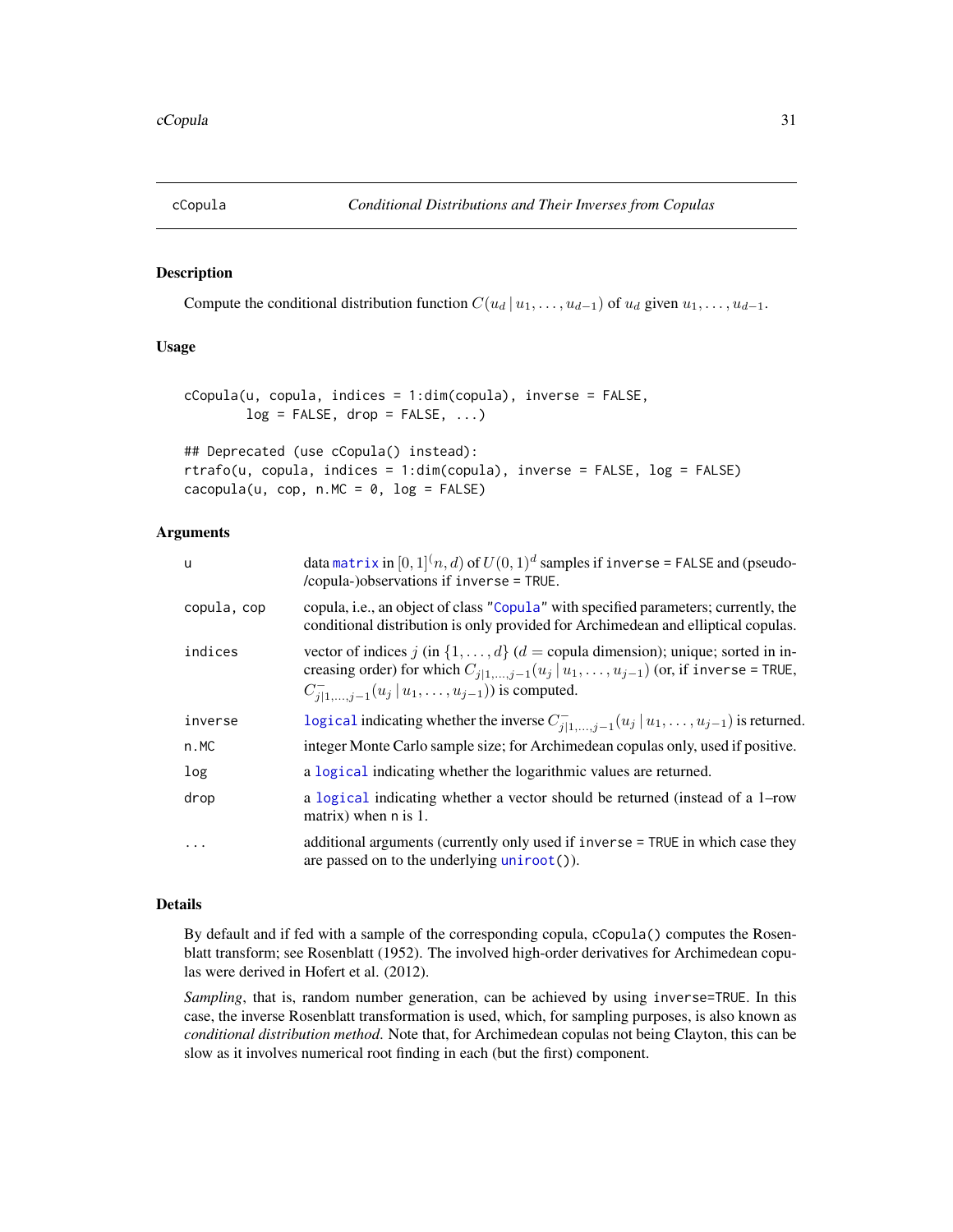#### Value

An  $(n, k)$ -[matrix](#page-0-0) (unless n == 1 and drop is true, where a k-vector is returned) where k is the length of indices. This matrix contains the conditional copula function values  $C_{j|1,\dots,j-1}(u_j | u_1, \dots, u_{j-1})$ or, if inverse = TRUE, their inverses  $C_{j|1,...,j-1}^-(u_j | u_1, \ldots, u_{j-1})$  for all  $j$  in indices.

### Note

For some (but not all) families, this function also makes sense on the boundaries (if the corresponding limits can be computed).

### References

Genest, C., Rémillard, B., and Beaudoin, D. (2009). Goodness-of-fit tests for copulas: A review and a power study. *Insurance: Mathematics and Economics* 44, 199–213.

Rosenblatt, M. (1952). Remarks on a Multivariate Transformation, *The Annals of Mathematical Statistics* 23, 3, 470–472.

Hofert, M., Mächler, M., and McNeil, A. J. (2012). Likelihood inference for Archimedean copulas in high dimensions under known margins. *Journal of Multivariate Analysis* 110, 133–150.

#### See Also

[htrafo](#page-112-1); [acopula-families](#page-39-1).

### Examples

## 1) Sampling from a conditional distribution of a Clayton copula given u\_1

```
## Define the copula
tau <-0.5theta <- iTau(claytonCopula(), tau = tau)
d \leq -2cc < - \text{claytonCopula}(theta, dim = d)
n <- 1000
set.seed(271)
## A small u_1
u1 < -0.05U \leq Ccopula(cbind(u1, runif(n)), copula = cc, inverse = TRUE)
plot(U[,2], ylab = quote(U[2]))
## A large u_1
u1 < -0.95U <- cCopula(cbind(u1, runif(n)), copula = cc, inverse = TRUE)
plot(U[, 2], ylab = quote(U[2]))## 2) Sample via conditional distribution method and then apply the
## Rosenblatt transform
```

```
## Note: We choose the numerically more involved (and thus slower)
```

```
## Gumbel case here
```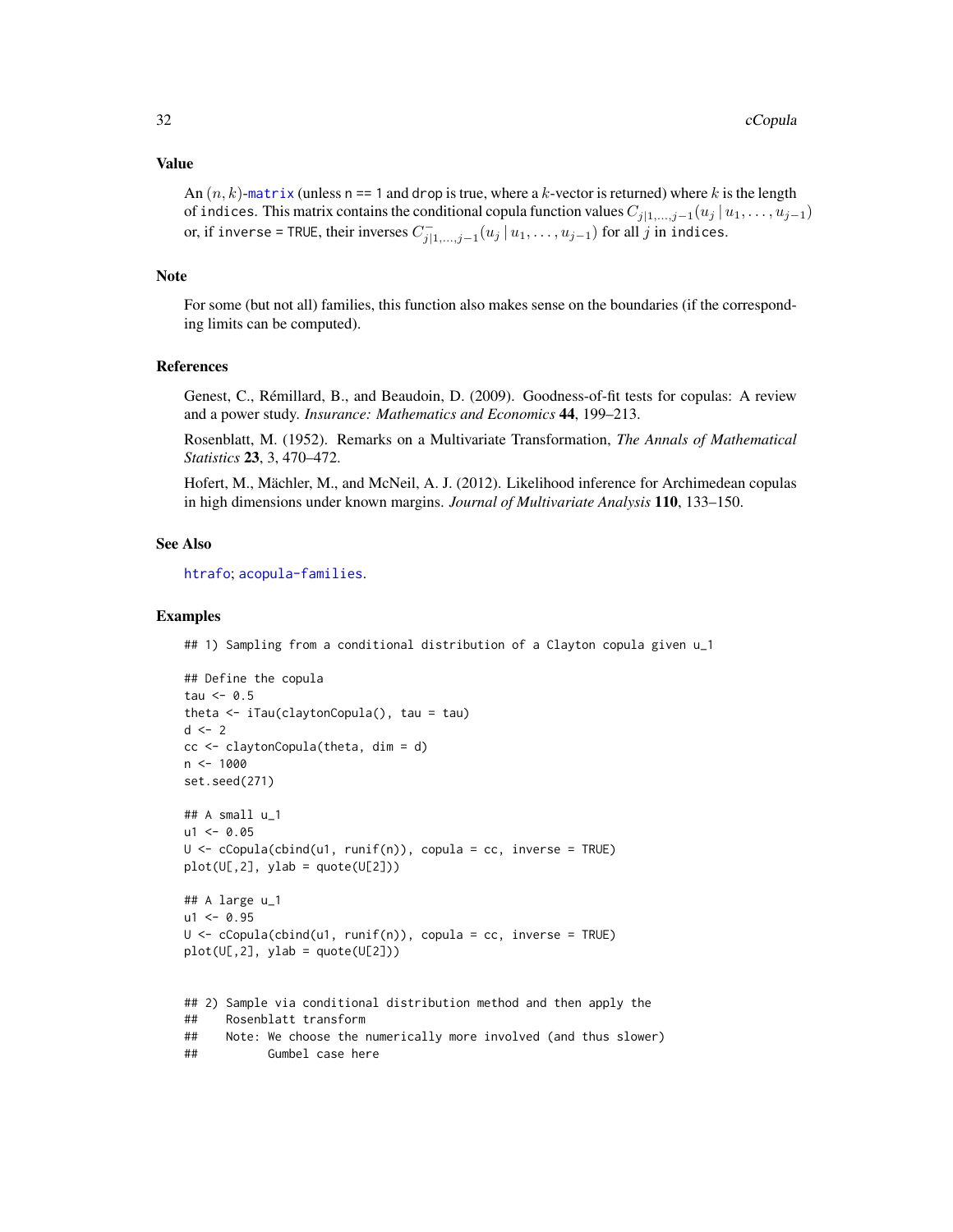#### cCopula 33

```
## Define the copula
tau <-0.5theta <- iTau(gumbelCopula(), tau = tau)
d \leq -5gc \leq-gumbelCopula(theta, dim = d)n <- 200
set.seed(271)
U. \le matrix(runif(n*d), ncol = d) # U(0,1)^d
## Transform to Gumbel sample via conditional distribution method
U <- cCopula(U., copula = gc, inverse = TRUE) # slow for ACs except Clayton
splom2(U) # scatter-plot matrix copula sample
## Rosenblatt transform back to U(0,1)^d (as a check)
U. <- cCopula(U, copula = gc)
splom2(U.) # U(0,1)^{\wedge}d again
## 3) cCopula() for elliptical copulas
tau \leq 0.5theta <- iTau(claytonCopula(), tau = tau)
d \leq -5cc <- claytonCopula(theta, dim = d)
set.seed(271)
n < - 1000U <- rCopula(n, copula = cc)
X <- qnorm(U) # X now follows a meta-Clayton model with N(0,1) marginals
U <- pobs(X) # build pseudo-observations
fN <- fitCopula(normalCopula(dim = d), data = U) # fit a Gauss copula
U.RN <- cCopula(U, copula = fN@copula)
splom2(U.RN, cex = 0.2) # visible but not so clearly
f.t <- fitCopula(tCopula(dim = d), U)
U.Rt <- cCopula(U, copula = f.t@copula) # transform with a fitted t copula
splom2(U.Rt, cex = 0.2) # still visible but not so clear
## Inverse (and check consistency)
U.N <- cCopula(U.RN, copula = fN @copula, inverse = TRUE)
U.t <- cCopula(U.Rt, copula = f.t@copula, inverse = TRUE)
tol <- 1e-14
stopifnot(
    all.equal(U, U.N),
    all.equal(U, U.t),
    all.equal(log(U.RN),
              cCopula(U, copula = fN @copula, log = TRUE), tolerance = tol),
    all.equal(log(U.Rt),
              cCopula(U, copula = f.t@copula, log = TRUE), tolerance = tol))
```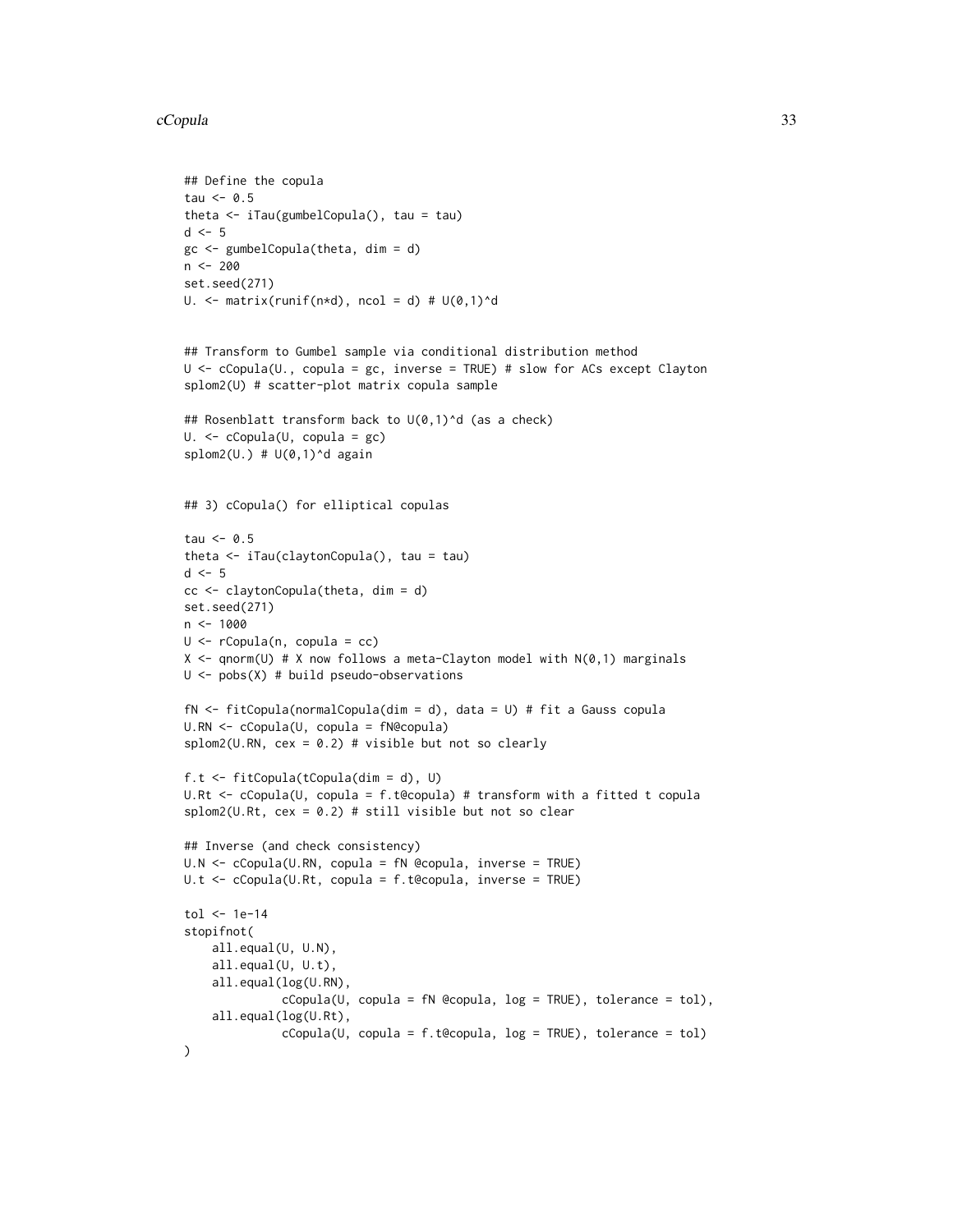```
## 4) cCopula() for a more sophisticated mixture copula (bivariate case only!)
tau \leq -0.5cc <- claytonCopula(iTau(claytonCopula(), tau = tau)) # first mixture component
tc \le tCopula(iTau(tCopula(), tau = tau), df = 3) # t_3 copula
tc90 <- rotCopula(tc, flip = c(TRUE, FALSE)) # t copula rotated by 90 degrees
wts \leq c(1/2, 1/2) # mixture weights
mc \le mixCopula(list(cc, tc90), w = wts) # mixture copula with one copula rotated
set.seed(271)
U \leq -rCopula(n, copula = mc)
U. \leq cCopula(U, copula = mc) # Rosenblatt transform back to U(0,1)^2 (as a check)
plot(U., xlab = quote(U*"'"[1]), ylab = quote(U*"'"[2])) # check for uniformity
```
cloud2-methods *Cloud Plot Methods ('cloud2') in Package 'copula'*

#### **Description**

Function and Methods cloud2() to draw ([lattice](https://CRAN.R-project.org/package=lattice)) [cloud](#page-0-0) plots of two-dimensional distributions from package copula.

#### Usage

```
## S4 method for signature 'matrix'
cloud2(x,
     xlim = range(x[, 1], finite = TRUE),ylim = range(x[, 2], finite = TRUE),
     zlim = range(x[, 3], finite = TRUE),xlab = NULL, ylab = NULL, zlab = NULL,
     scales = list(arrows = FALSE, col = "black"),par.settings = standard.theme(color = FALSE), ...)
## S4 method for signature 'data.frame'
cloud2(x,
     xlim = range(x[, 1], finite = TRUE),
     ylim = range(x[, 2], finite = TRUE),
     zlim = range(x[, 3], finite = TRUE),
     xlab = NULL, ylab = NULL, zlab = NULL,
     scales = list(arrows = FALSE, col = "black"),par.settings = standard.theme(color = FALSE), ...## S4 method for signature 'Copula'
cloud2(x, n,
     xlim = 0:1, ylim = 0:1, zlim = 0:1,
     xlab = quote(U[1]), ylab = quote(U[2]), zlab = quote(U[3]), ...)
## S4 method for signature 'mvdc'
cloud2(x, n,
     xlim = NULL, ylim = NULL, zlim = NULL,
     xlab = quote(X[1]), ylab = quote(X[2]), zlab = quote(X[3]), ...)
```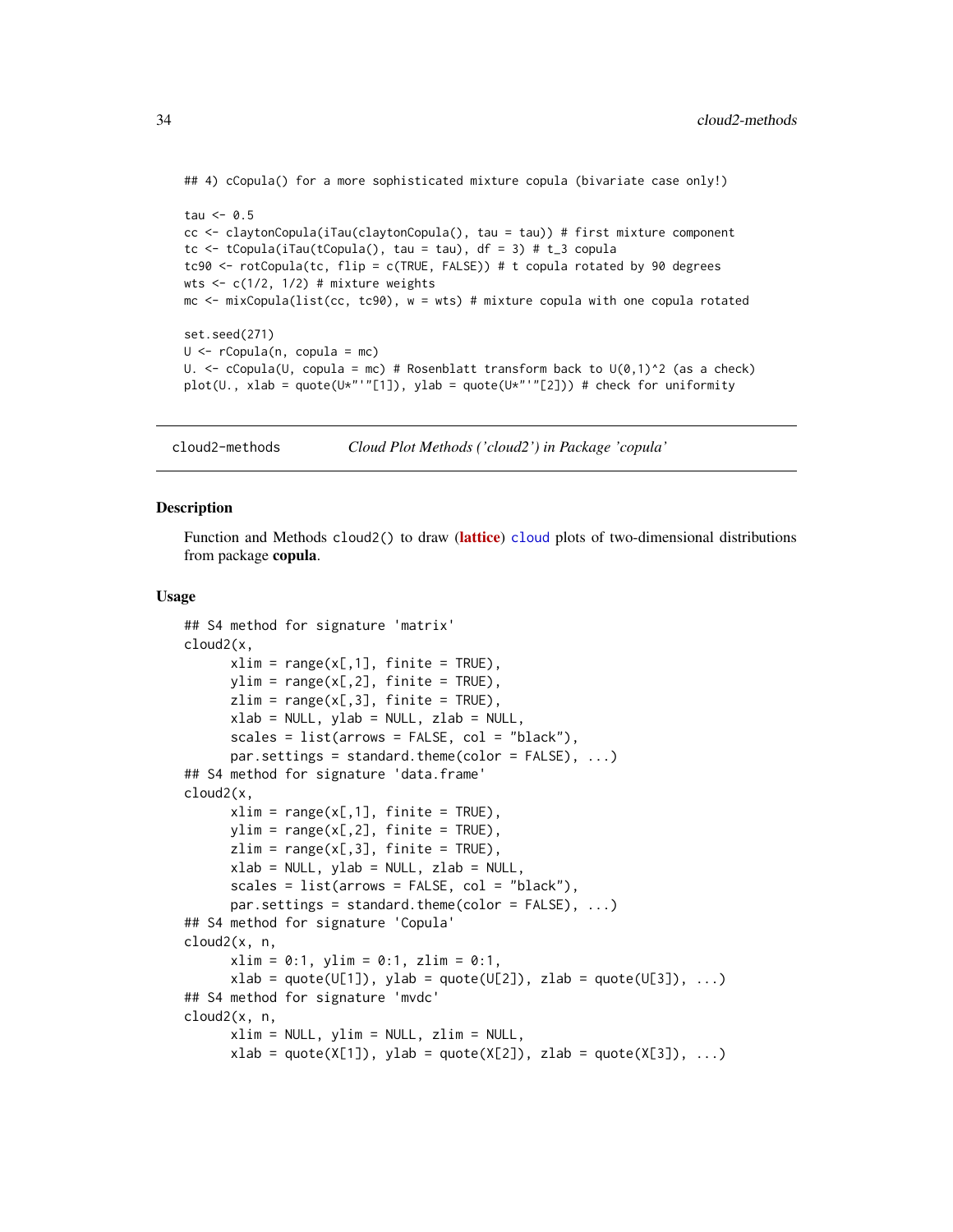### cloud2-methods 35

### Arguments

| X                | a "matrix", "data.frame", "Copula" or a "mydc" object.                        |
|------------------|-------------------------------------------------------------------------------|
| xlim, ylim, zlim |                                                                               |
|                  | the x-, y- and z-axis limits.                                                 |
| xlab, ylab, zlab |                                                                               |
|                  | the x-, y- and z-axis labels.                                                 |
| scales           | a list determining how the axes are drawn; see cloud().                       |
| par.settings     | see $cloud()$ .                                                               |
| n                | when x is not matrix-like: The sample size of the random sample drawn from x. |
| $\cdot$          | additional arguments passed to the underlying cloud().                        |

### Value

An object of class "trellis" as returned by [cloud\(](#page-0-0)).

### Methods

Cloud plots for objects of class ["matrix"](#page-0-0) , ["data.frame"](#page-0-0), ["Copula"](#page-44-2) or ["mvdc"](#page-148-1).

### See Also

The lattice-based [splom2-methods](#page-204-1) for data, and [wireframe2-methods](#page-212-1) and [contourplot2-methods](#page-37-1) for functions.

### Examples

```
## For 'matrix' objects
cop <- gumbelCopula(2, dim = 3)
n < -1000set.seed(271)
U <- rCopula(n, copula = cop)
cloud2(U, xlab = quote(U[1]), ylab = quote(U[2]), zlab = quote(U[3]))
## For 'Copula' objects
set.seed(271)
cloud2(cop, n = n) # same as above
## For 'mvdc' objects
mvNN <- mvdc(cop, c("norm", "norm", "exp"),
            list(list(mean = 0, sd = 1), list(mean = 1), list(rate = 2)))cloud2(mvNN, n = n)
```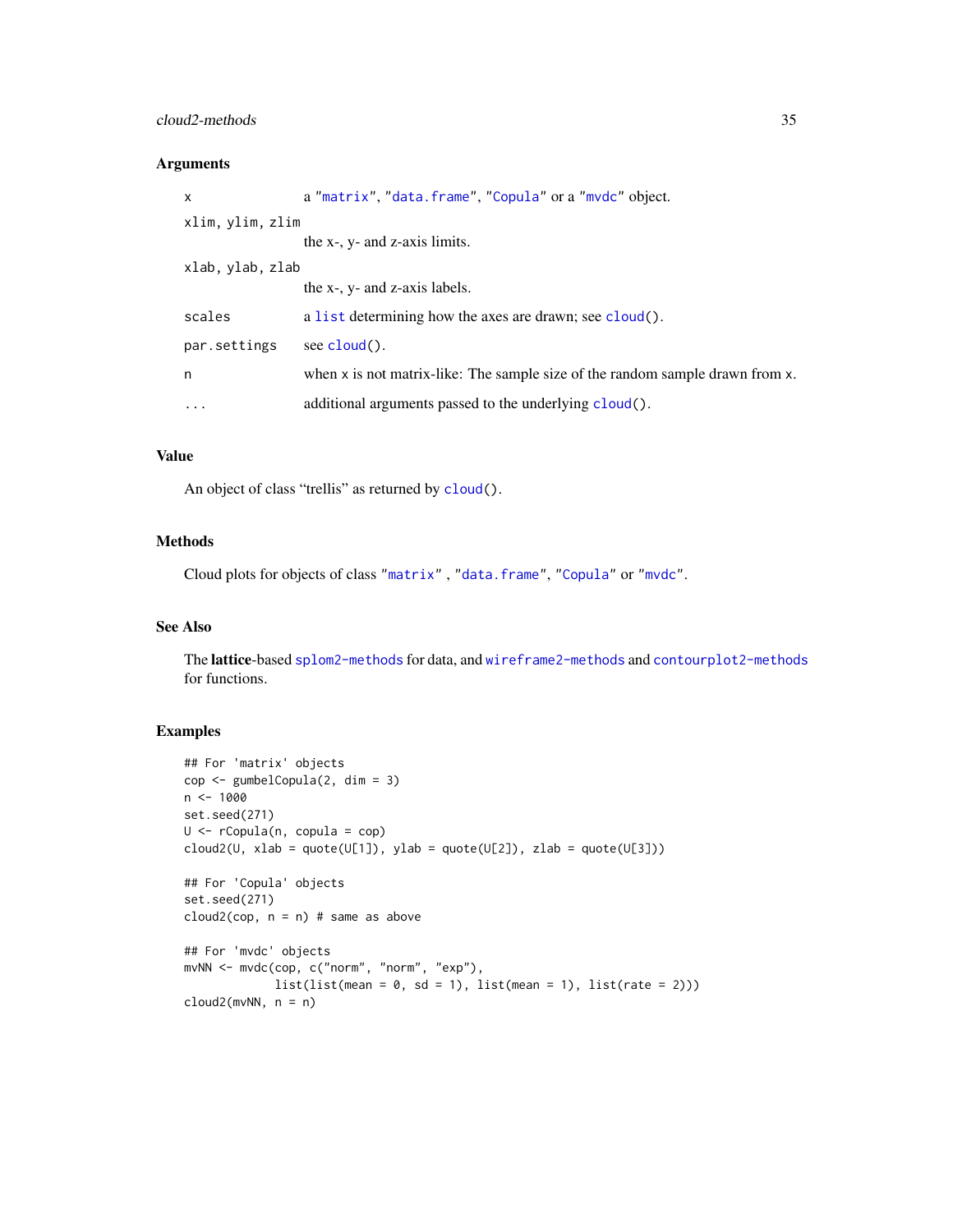#### <span id="page-35-0"></span>Description

Compute the coefficients  $a_{d,k}(\theta)$  involved in the generator (psi) derivatives and the copula density of Gumbel copulas.

For non-small dimensions  $d$ , these are numerically challenging to compute accurately.

#### Usage

```
coeffG(d, alpha,
       method = c("sort", "horner", "direct", "dsumSibuya",
                  paste("dsSib", eval(formals(dsumSibuya)$method), sep = ".")),
       log = FALSE, verbose = FALSE)
```
### Arguments

| d       | number of coefficients, (the copula dimension), $d \ge 1$ .                                                                                                                     |
|---------|---------------------------------------------------------------------------------------------------------------------------------------------------------------------------------|
| alpha   | parameter $1/\theta$ in $(0, 1]$ ; you may use mpfr(alph, precBits = <n_prec>) for<br/>higher precision methods ("Rmpfr<math>\star</math>") from package <b>Rmpfr</b>.</n_prec> |
| method  | a character string, one of                                                                                                                                                      |
|         | "sort": compute coefficients via $exp(log()$ pulling out the maximum, and<br>sort.                                                                                              |
|         | "horner": uses polynomial evaluation, our internal polynEval().                                                                                                                 |
|         | "direct": brute force approach.                                                                                                                                                 |
|         | "dsSib. <f00>": uses dsumSibuya(, method= "<f00>").</f00></f00>                                                                                                                 |
| log     | logical determining if the logarithm $(\log)$ is to be returned.                                                                                                                |
| verbose | logical indicating if some information should be shown, currently for method ==<br>"sort" only.                                                                                 |

#### Value

a numeric vector of length d, of values

$$
a_k(\theta, d) = (-1)^{d-k} \sum_{j=k}^d \alpha^j * s(d, j) * S(j, k), k \in \{1, ..., d\}.
$$

### Note

There are still known numerical problems (with non-"Rmpfr" methods; and those are slow), e.g., for d=100, alpha=0.8 and  $sign(s(n, k)) = (-1)^{n-k}$ .

As a consequence, the methods and its defaults may change in the future, and so the exact implementation of coeffG() is still considered somewhat experimental.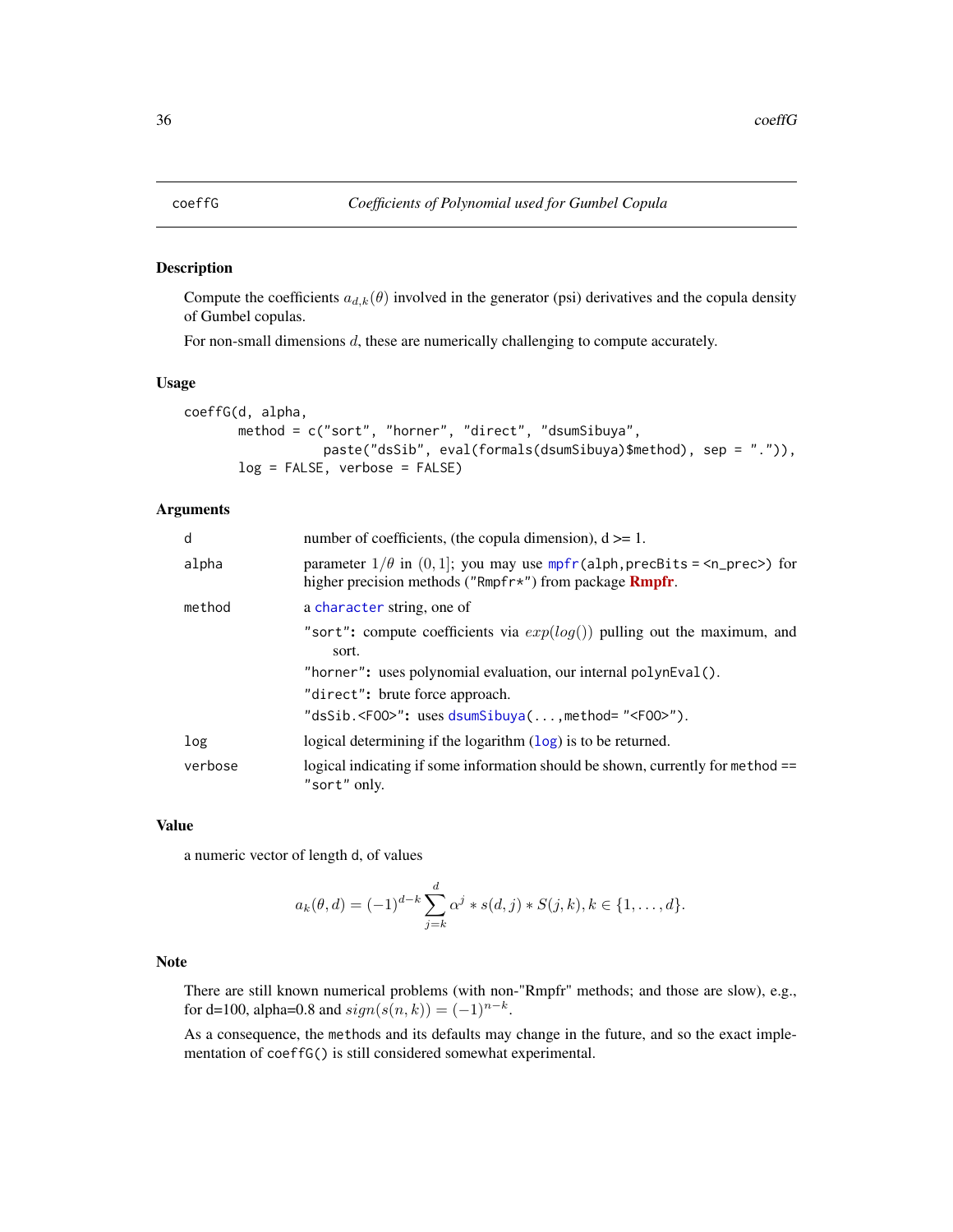# contour-methods 37

## Examples

```
a.k <- coeffG(16, 0.55)
plot(a.k, xlab = quote(k), ylab = quote(a[k]),main = "coeffG(16, 0.55)", \log = "y", type = "o", col = 2)
a.kH < -\text{coeffG}(16, 0.55, \text{ method} = \text{"horner"}stopifnot(all.equal(a.k, a.kH, tol = 1e-11))# 1.10e-13 (64-bit Lnx, nb-mm4)
```
<span id="page-36-0"></span>contour-methods *Methods for Contour Plots in Package 'copula'*

#### Description

Methods for function [contour](#page-0-0) to draw contour lines aka a level plot for objects from package copula.

## Usage

```
## S4 method for signature 'Copula'
contour(x, FUN,
                   n.grid = 26, delta = 0,
                   xlab = quote(u[1]), ylab = quote(u[2]),box01 = TRUE, ...## S4 method for signature 'mvdc'
contour(x, FUN, xlim, ylim, n.grid = 26,xlab = quote(x[1]), ylab = quote(x[2]),
   box01 = FALSE, ...)
```
## Arguments

| X          | a "Copula" or a "mvdc" object.                                                                                                                                                                                                                |
|------------|-----------------------------------------------------------------------------------------------------------------------------------------------------------------------------------------------------------------------------------------------|
| <b>FUN</b> | the function to be plotted; typically dCopula or pCopula.                                                                                                                                                                                     |
| n.grid     | the number of grid points used in each dimension. This can be a vector of length<br>two, giving the number of grid points used in x- and y-direction, respectively;<br>the function FUN will be evaluated on the corresponding $(x,y)$ -grid. |
| delta      | a small number in $[0, \frac{1}{2})$ influencing the evaluation boundaries. The x- and y-<br>vectors will have the range $[0 + \text{delta}, 1 - \text{delta}]$ , the default being $[0, 1]$ .                                                |
| xlab, ylab | the x-axis and y-axis labels.                                                                                                                                                                                                                 |
| xlim, ylim | the range of the x and y variables, respectively.                                                                                                                                                                                             |
| box01      | a logical specifying if a faint rectangle should be drawn on the boundary of<br>$[0, 1]$ <sup>2</sup> (often useful for copulas, but typically <i>not</i> for general multivariate distri-<br>butions $("mvdc").$                             |
| $\cdot$    | further arguments for (the default method of) contour (), e.g., nlevels, levels,<br>etc.                                                                                                                                                      |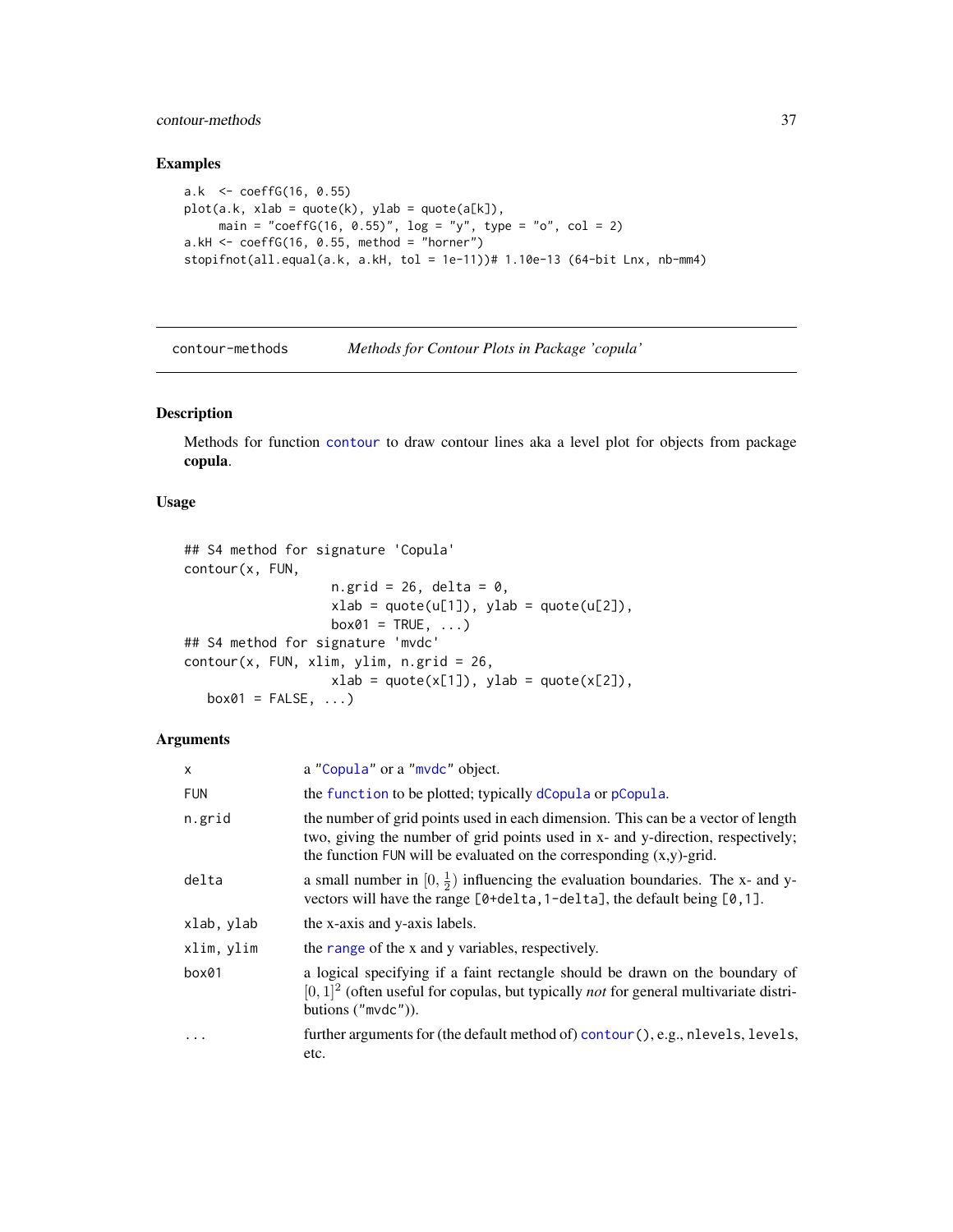## Methods

Contour lines are drawn for ["Copula"](#page-44-0) or ["mvdc"](#page-148-0) objects, see x in the *Arguments* section.

## See Also

The [persp-methods](#page-162-0) for "perspective" aka "3D" plots.

 $contour(x, pMvdc, xlim=c(-2, 2), ylim=c(-1, 3))$ 

## Examples

```
contour(frankCopula(-0.8), dCopula)
contour(frankCopula(-0.8), dCopula, delta=1e-6)
contour(frankCopula(-1.2), pCopula)
contour(claytonCopula(2), pCopula)
## the Gumbel copula density is "extreme"
## --> use fine grid (and enough levels):
r <- contour(gumbelCopula(3), dCopula, n=200, nlevels=100)
range(r$z)# [0, 125.912]
## Now superimpose contours of three resolutions:
contour(r, levels = seq(1, max(r$z), by=2), lwd=1.5)contour(r, levels = (1:13)/2, add = TRUE, col = adjustcolor(1, 3/4), lty = 2)contour(r, levels = (1:13)/4, add=TRUE, col=adjustcolor(2,1/2),
       lty=3, lwd=3/4)
x <- mvdc(gumbelCopula(3), c("norm", "norm"),
          list(list(mean = 0, sd = 1), list(mean = 1)))contour(x, dMvdc, xlim=c(-2, 2), ylim=c(-1, 3))
```
contourplot2-methods *Contour Plot Methods 'contourplot2' in Package 'copula'*

## Description

Methods for contourplot2(), a version of [contourplot\(](#page-0-0)) from **lattice**, to draw contour plots of two dimensional distributions from package copula.

#### Usage

```
## NB: The 'matrix' and 'data.frame' methods are identical - documenting the former
## S4 method for signature 'matrix'
contourplot2(x, aspect = 1,xlim = range(x[, 1], finite = TRUE),ylim = range(x[, 2], finite = TRUE),xlab = NULL, ylab = NULL,
      cuts = 16, labels = !region, pretty = !labels,
      scales = list(alternating = c(1,1), tck = c(1,0)),
      region = TRUE, \ldots,
```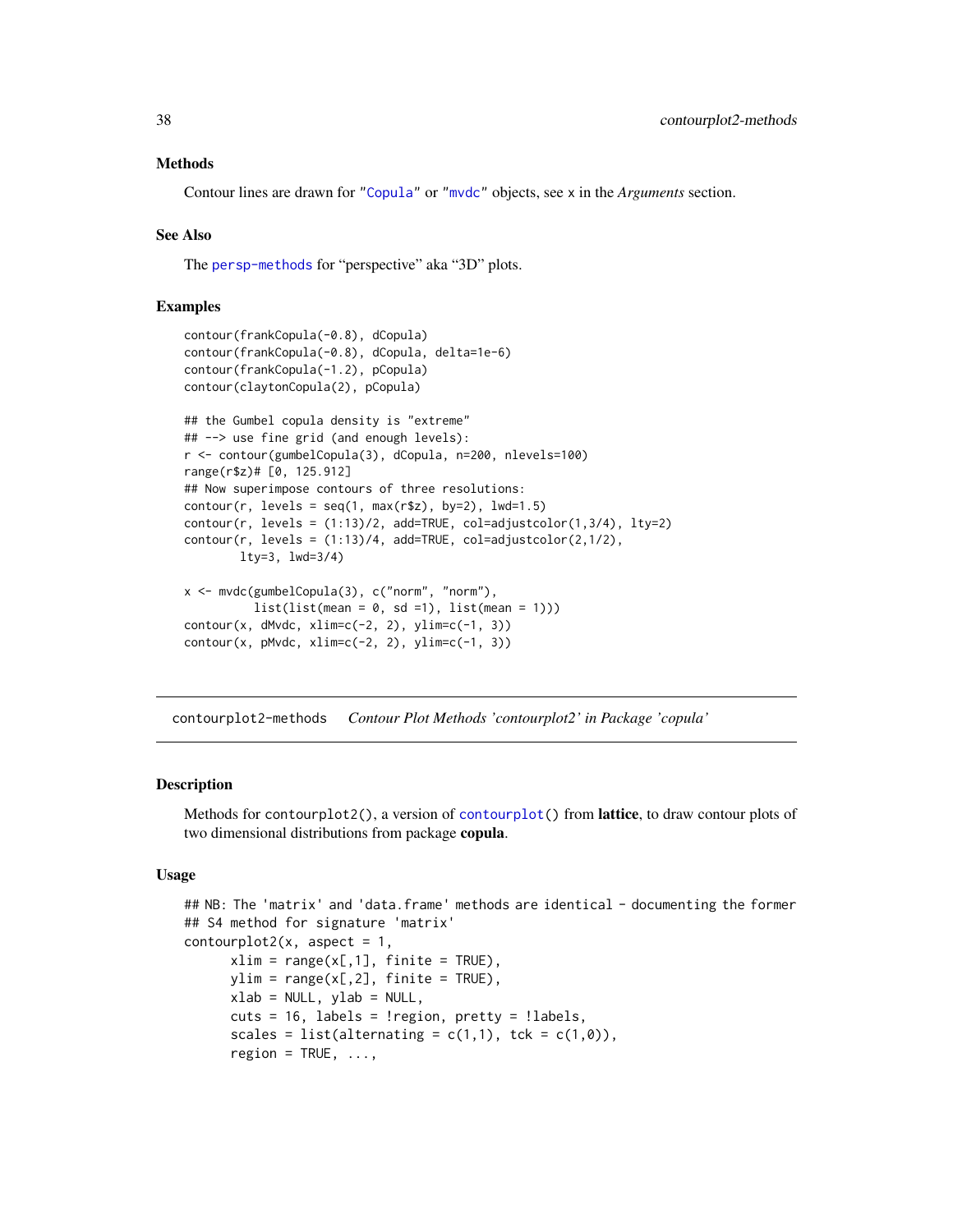```
col. regions = gray(seq(0.4, 1, length.out = max(100, 4*cuts))))
## S4 method for signature 'Copula'
contourplot2(x, FUN, n.grid = 26, delta = 0,
     xlim = 0:1, ylim = 0:1,
     xlab = quote(u[1]), ylab = quote(u[2]), ...## S4 method for signature 'mvdc'
contourplot2(x, FUN, n.grid = 26, xlim, ylim,
     xlab = quote(x[1]), ylab = quote(x[2]), ...)
```
## Arguments

| X              | a "matrix", "data.frame", "Copula" or a "mvdc" object.                                                                                                                                                                                        |
|----------------|-----------------------------------------------------------------------------------------------------------------------------------------------------------------------------------------------------------------------------------------------|
| aspect         | the aspect ratio.                                                                                                                                                                                                                             |
| xlim, ylim     | the x- and y-axis limits.                                                                                                                                                                                                                     |
| xlab, ylab     | the x- and y-axis labels. If at least one is NULL, useful xlab and ylab are deter-<br>mined automatically; the behavior depends on the class of x.                                                                                            |
| cuts           | the number of levels; see contourplot(). Note that specifying useRaster =<br>TRUE is often considerably more efficient notably for larger values of cuts.                                                                                     |
| labels, pretty | logicals indicating whether the contour lines are labeled and whether pretty<br>labels are enforced; in copula versions before $0.999-18$ , implicitly pretty =<br>TRUE was used (giving <b>un</b> equal z-cut spacing), see contourplot().   |
| scales         | a list determining how the axes are drawn; see contourplot().                                                                                                                                                                                 |
| region         | a logical indicating whether regions between contour lines should be filled as<br>in a level plot; see contourplot().                                                                                                                         |
| col.regions    | the colors of the regions if region $=$ TRUE; see contourplot().                                                                                                                                                                              |
| <b>FUN</b>     | the function to be plotted; typically dCopula or pCopula.                                                                                                                                                                                     |
| n.grid         | the number of grid points used in each dimension. This can be a vector of length<br>two, giving the number of grid points used in x- and y-direction, respectively;<br>the function FUN will be evaluated on the corresponding $(x,y)$ -grid. |
| delta          | a small number in $[0, \frac{1}{2})$ influencing the evaluation boundaries. The x- and y-<br>vectors will have the range [0+delta, 1-delta], the default being [0, 1].                                                                        |
| .              | additional arguments passed to the underlying contourplot().                                                                                                                                                                                  |

## Value

An object of class "trellis" as returned by [contourplot\(](#page-0-0)).

#### Methods

Contourplot plots for objects of class ["matrix"](#page-0-0) , ["data.frame"](#page-0-0), ["Copula"](#page-44-0) or ["mvdc"](#page-148-0).

## See Also

The [contour-methods](#page-36-0) for drawing perspective plots via base graphics.

The lattice-based [wireframe2-methods](#page-212-0) for functions, and [cloud2-methods](#page-33-0) and [splom2-methods](#page-204-0) for data.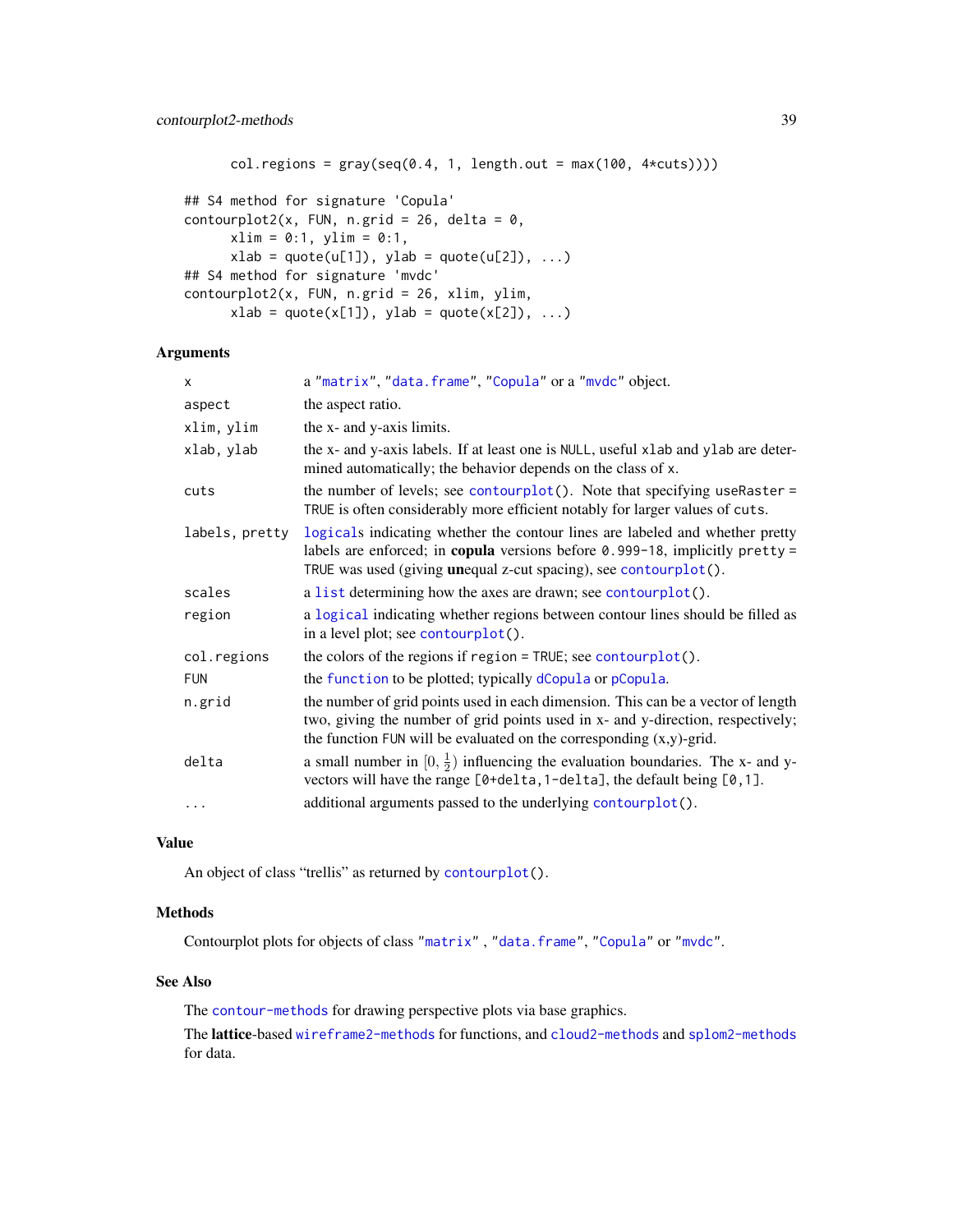## Examples

```
## For 'matrix' objects
## The Frechet--Hoeffding bounds W and M
n.grid <- 26
u \leq -\text{seq}(0, 1, \text{length.out} = n.\text{grid})grid \leq expand.grid("u[1]" = u, "u[2]" = u)
W <- function(u) pmax(0, rowSums(u)-1) # lower bound W
M \leq function(u) apply(u, 1, min) # upper bound M
x.W \leftarrow \text{cbind}(\text{grid}, \text{``W(u[1],u[2])'' = W(\text{grid})\text{)} \# \text{ evaluate } W \text{ on 'grid'}x.M \leftarrow \text{cbind}(\text{grid}, \text{ "M(u[1],u[2])" = M(\text{grid})) # evaluate M on 'grid'contourplot2(x.W) # contour plot of W
contourplot2(x.M) # contour plot of M
## For 'Copula' objects
cop <- frankCopula(-4)
contourplot2(cop, pCopula) # the copula
contourplot2(cop, pCopula, xlab = "x", ylab = "y") # adjusting the labels
contourplot2(cop, dCopula) # the density
## For 'mvdc' objects
mvNN <- mvdc(gumbelCopula(3), c("norm", "norm"),
              list(list(mean = 0, sd = 1), list(mean = 1)))x1 \leftarrow c(-2, 2)yl \leftarrow c(-1, 3)contourplot2(mvNN, FUN = dMvdc, xlim = xl, ylim = yl, contour = FALSE)
contourplot2(mvNN, FUN = dMvdc, xlim = x1, ylim = y1)contourplot2(mvNN, FUN = dMvdc, xlim = x1, ylim = y1, region = FALSE, labels = FALSE)contourplot2(mvNN, FUN = dMvdc, xlim = xl, ylim = yl, region = FALSE)
contourplot2(mvNN, FUN = dMvdc, xlim = x1, ylim = y1,
              col.regions = colorRampPalette(c("royalblue3", "maroon3"), space="Lab"))
```
copFamilies *Specific Archimedean Copula Families ("acopula" Objects)*

## <span id="page-39-0"></span>Description

Specific Archimedean families (["acopula"](#page-14-0) objects) implemented in the package copula.

These families are "classical" as from p. 116 of Nelsen (2007). More specifially, see Table 1 of Hofert (2011).

#### Usage

copAMH copClayton copFrank copGumbel copJoe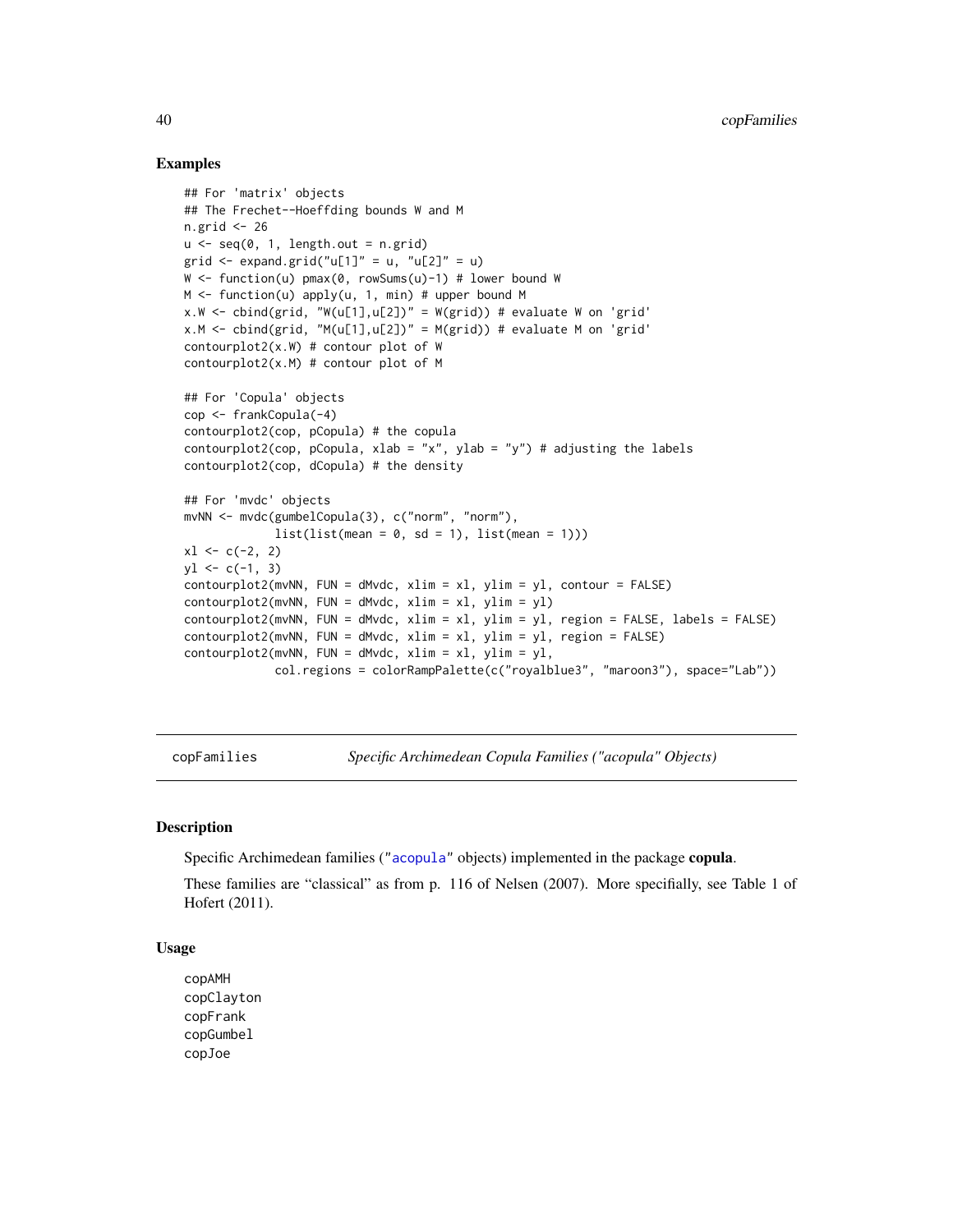#### copFamilies 41

#### Details

All these are objects of the formal class ["acopula"](#page-14-0).

copAMH: Archimedean family of Ali-Mikhail-Haq with parametric generator

$$
\psi(t) = (1 - \theta) / (\exp(t) - \theta), \ t \in [0, \infty],
$$

with  $\theta \in [0, 1)$ . The range of admissible Kendall's tau is  $[0, 1/3)$ .

Note that the lower and upper tail-dependence coefficients are both zero, that is, this copula family does not allow for tail dependence.

copClayton: Archimedean family of Clayton with parametric generator

$$
\psi(t) = (1+t)^{-1/\theta}, \ t \in [0, \infty],
$$

with  $\theta \in (0,\infty)$ . The range of admissible Kendall's tau, as well as that of the lower taildependence coefficient, is (0,1). For dimension  $d = 2, \theta \in (-1, \infty)$  is admissible where negative  $\theta$  allow negative Kendall's taus. Note that this copula does not allow for upper tail dependence.

copFrank: Archimedean family of Frank with parametric generator

$$
-\log(1 - (1 - e^{-\theta})\exp(-t))/\theta, t \in [0, \infty]
$$

with  $\theta \in (0,\infty)$ . The range of admissible Kendall's tau is (0,1). Note that this copula family does not allow for tail dependence.

copGumbel: Archimedean family of Gumbel with parametric generator

$$
\exp(-t^{1/\theta}), \ t \in [0, \infty]
$$

with  $\theta \in [1,\infty)$ . The range of admissible Kendall's tau, as well as that of the upper taildependence coefficient, is [0,1). Note that this copula does not allow for lower tail dependence.

copJoe: Archimedean family of Joe with parametric generator

$$
1 - (1 - \exp(-t))^{1/\theta}, t \in [0, \infty]
$$

with  $\theta \in [1,\infty)$ . The range of admissible Kendall's tau, as well as that of the upper taildependence coefficient, is [0,1). Note that this copula does not allow for lower tail dependence.

Note that staying within one of these Archimedean families, all of them can be nested if two (generic) generator parameters  $\theta_0$ ,  $\theta_1$  satisfy  $\theta_0 \le \theta_1$ .

#### Value

A ["acopula"](#page-14-0) object.

#### References

Nelsen, R. B. (2007). *An Introduction to Copulas* (2nd ed.). Springer.

Hofert, M. (2010). *Sampling Nested Archimedean Copulas with Applications to CDO Pricing*. Suedwestdeutscher Verlag fuer Hochschulschriften AG & Co. KG.

Hofert, M. (2011). Efficiently sampling nested Archimedean copulas. *Computational Statistics & Data Analysis* 55, 57–70.

Hofert, M. and Mächler, M. (2011). Nested Archimedean Copulas Meet R: The nacopula Package. *Journal of Statistical Software* 39(9), 1–20. <http://www.jstatsoft.org/v39/i09/>.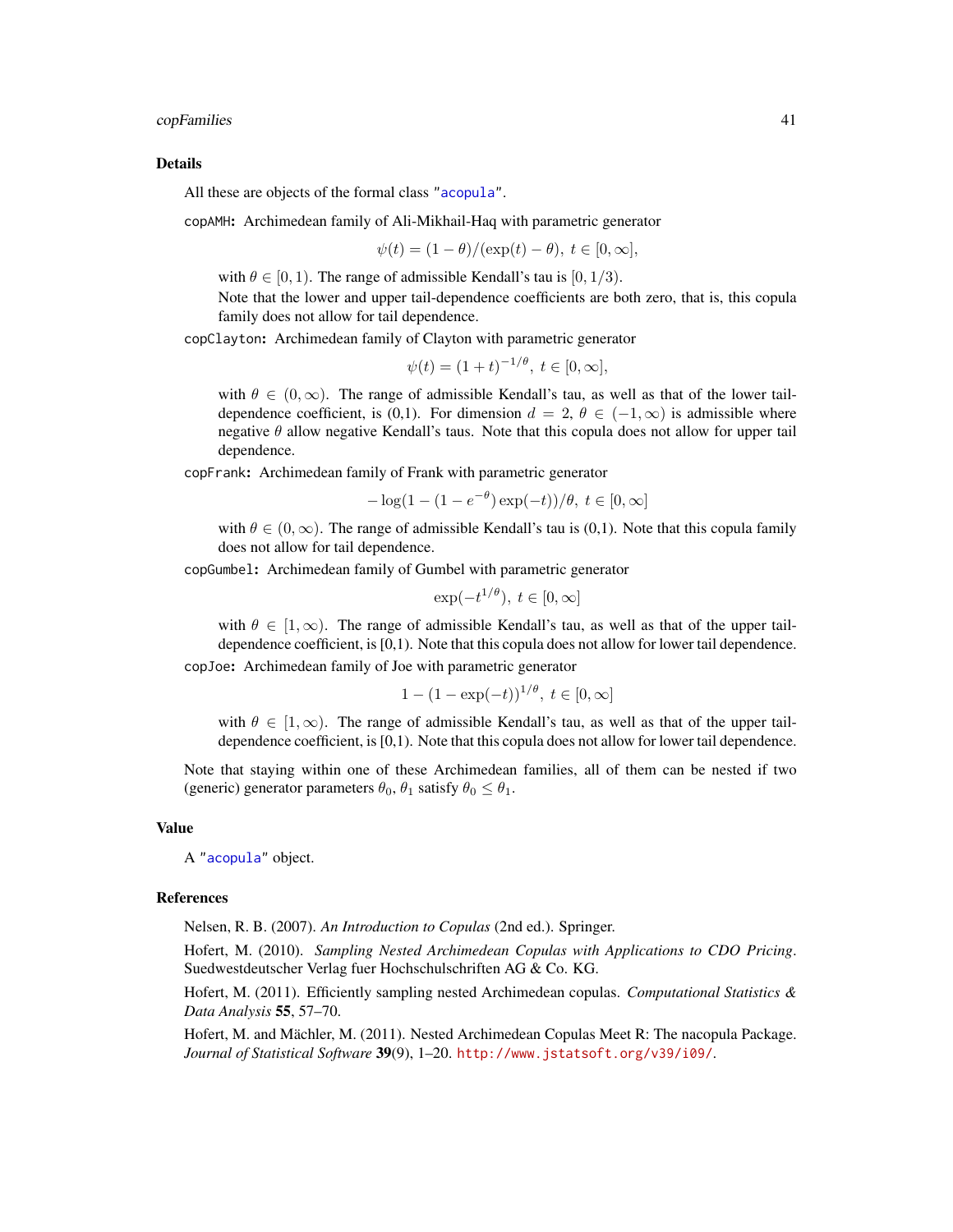## See Also

The class definition, ["acopula"](#page-14-0). [onacopula](#page-153-0) and [setTheta](#page-198-0) for such Archimedean copulas with specific parameters.

[getAcop](#page-96-0) accesses these families "programmatically".

```
## Print a copAMH object and its structure
copAMH
str(copAMH)
## Show admissible parameters for a Clayton copula
copClayton@paraInterval
## Generate random variates from a Log(p) distribution via V0 of Frank
p \le -1/2copFrank@V0(100, -log(1-p))
## Plot the upper tail-dependence coefficient as a function in the
## parameter for Gumbel's family
curve(copGumbel@lambdaU(x), xlim = c(1, 10), ylim = c(0,1), col = 4)## Plot Kendall's tau as a function in the parameter for Joe's family
curve(copJoe@tau(x), xlim = c(1, 10), ylim = c(0,1), col = 4)## ------- Plot psi() and tau() - and properties of all families ----
## The copula families currently provided:
(famNms <- ls("package:copula", patt="^cop[A-Z]"))
op <- par(mfrow= c(length(famNms), 2),
          mar = .6+ c(2,1.4,1,1), mgp = c(1.1, 0.4, 0)for(nm in famNms) { Cf <- get(nm)
   thet \leq Cf@iTau(0.3)
   curve(Cf@psi(x, theta = theta), 0, 5,xlab = quote(x), ylab="", ylim=0:1, col = 2,main = substitute(list(NAM \sim \in psi(x, theta == TH), tau == 0.3),
                           list(NAM=Cf@name, TH=thet)))
   I <- Cf@paraInterval
   Iu \le pmin(10, I[2])
   curve(Cf@tau(x), I[1], Iu, col = 3,xlab = bquote(theta %in % {format(I))}, ylab = "",main = substitute(NAM ~~ tau(theta), list(NAM=Cf@name)))
}
par(op)
## Construct a bivariate Clayton copula with parameter theta
theta <-2C2 <- onacopula("Clayton", C(theta, 1:2))
C2@copula # is an "acopula" with specific parameter theta
curve(C2@copula@psi(x, C2@copula@theta),
```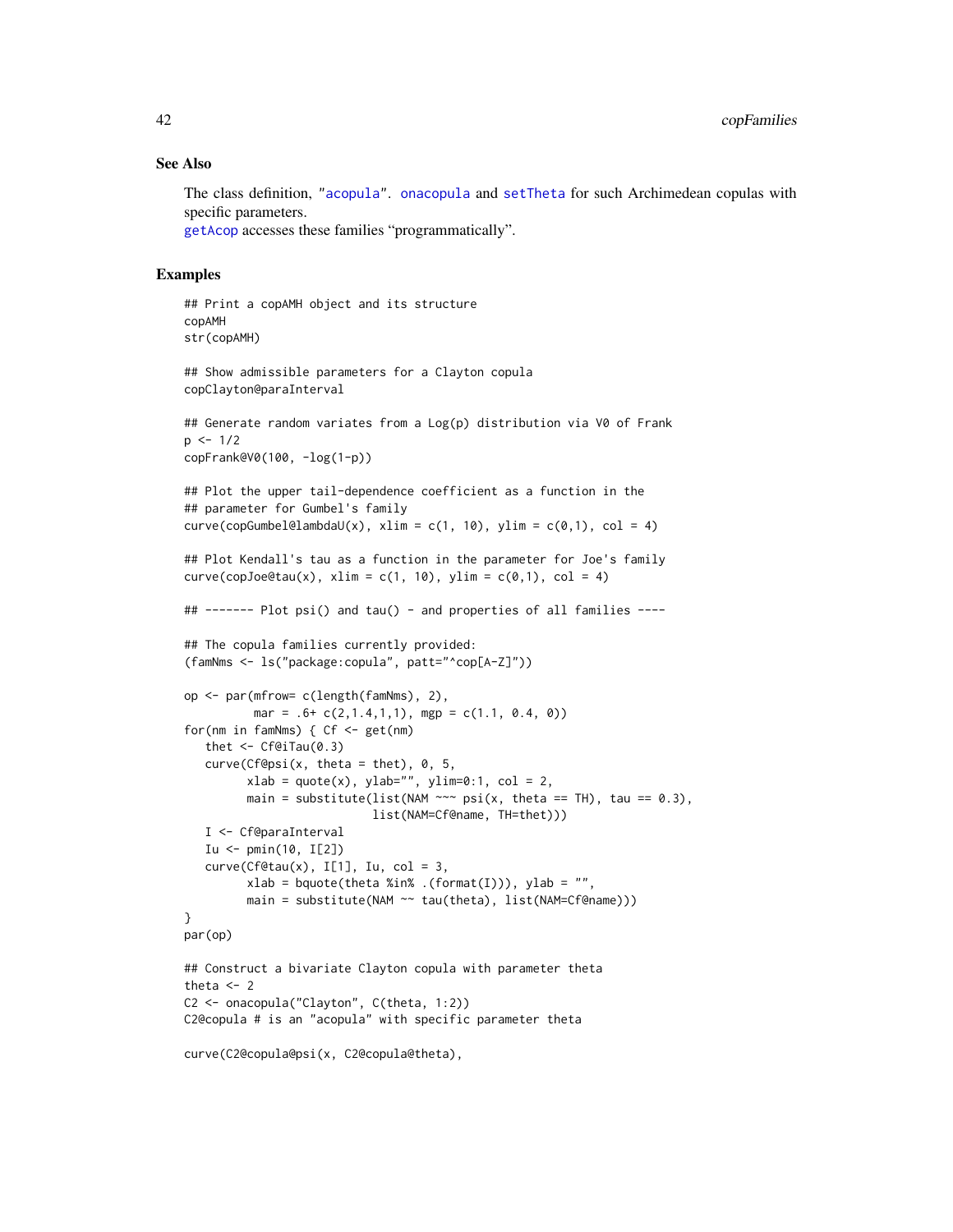#### Copula 43

```
main = quote("Generator" ~~ psi ~~ " of Clayton A.copula"),
      xlab = quote(theta1), ylab = quote(psi(theta1)),xlim = c(0,5), ylim = c(0,1), col = 4)
## What is the corresponding Kendall's tau?
C2@copula@tau(theta) # 0.5
## What are the corresponding tail-dependence coefficients?
C2@copula@lambdaL(theta)
C2@copula@lambdaU(theta)
## Generate n pairs of random variates from this copula
U \le -rnacopula(n = 1000, C2)
## and plot the generated pairs of random variates
plot(U, asp=1, main = "n = 1000 from Clayton(theta = 2)"
```

| TNGG |  |
|------|--|
|------|--|

Density, Evaluation, and Random Number Generation for Copula *Functions*

#### <span id="page-42-0"></span>Description

Density (dCopula), distribution function (pCopula), and random generation (rCopula) for a copula object.

## Usage

dCopula(u, copula, log=FALSE, ...) pCopula(u, copula, ...) rCopula(n, copula, ...)

## Arguments

| copula | an R object of class "Copula", (i.e., "copula" or "nacopula").                                                                                                                                                                                                                                                   |
|--------|------------------------------------------------------------------------------------------------------------------------------------------------------------------------------------------------------------------------------------------------------------------------------------------------------------------|
| u      | a vector of the copula dimension d or a matrix with d columns, giving the points<br>where the density or distribution function needs to be evaluated. Note that in all<br>cases, values outside of the cube $[0, 1]^d$ are treated equivalently to those on the<br>cube boundary. So, e.g., the density is zero. |
| log    | logical indicating if the $log(f(\cdot))$ should be returned instead of $f(\cdot)$ .                                                                                                                                                                                                                             |
| n.     | $(for rCopula():) number of observations to be generated.$                                                                                                                                                                                                                                                       |
| .      | further optional arguments for some methods, e.g., method.                                                                                                                                                                                                                                                       |

# Details

The density (dCopula) and distribution function (pCopula) methods for Archimedean copulas now use the corresponding function slots of the Archimedean copula objects, such as [copClayton](#page-39-0), [copGumbel](#page-39-0), etc.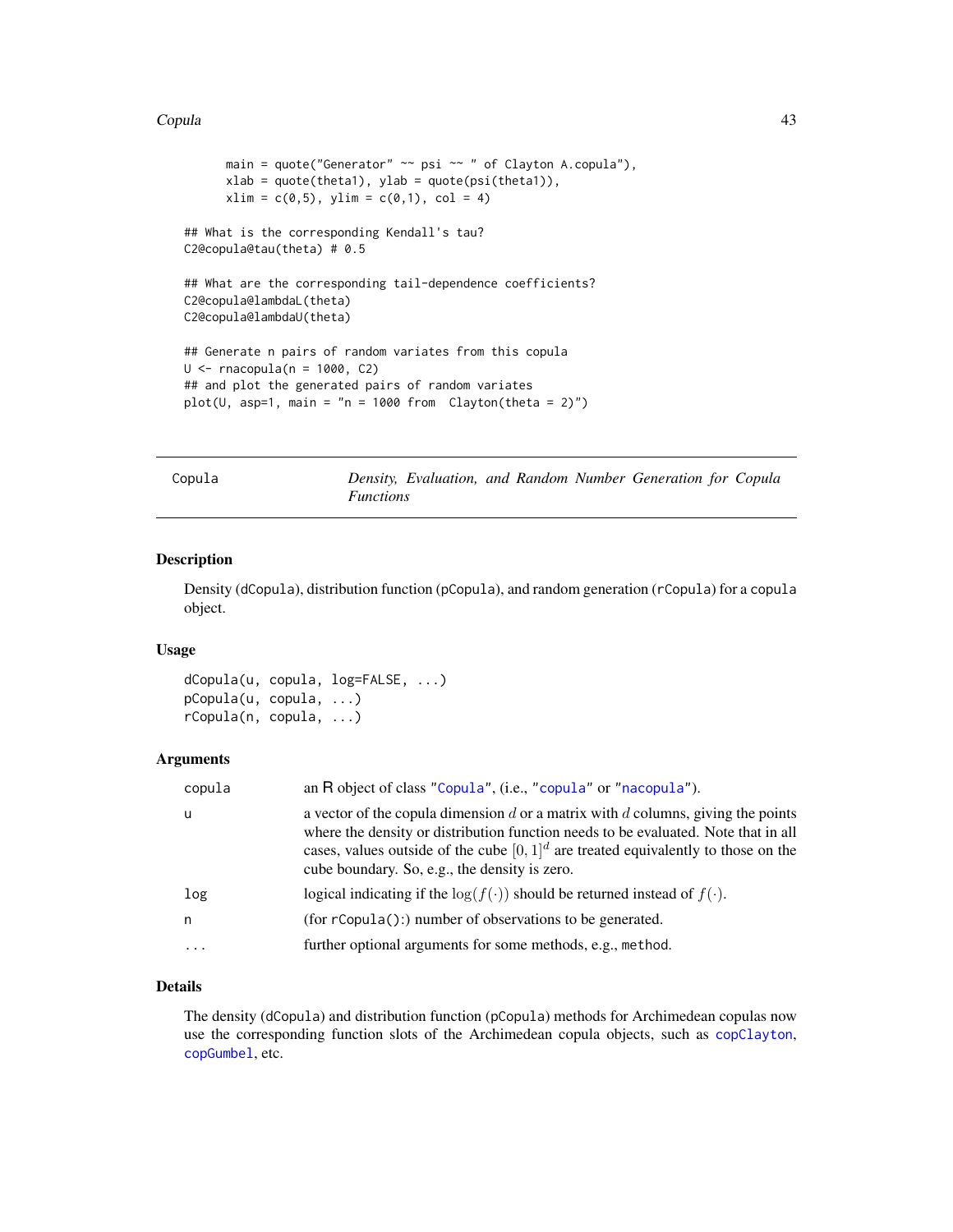If an  $u_i$  is outside  $(0, 1)$  we declare the density to be zero, and this is true even when another  $u_k, k \neq j$  is [NA](#page-0-0) or [NaN](#page-0-0); see also the "outside" example.

The distribution function of a t copula uses pmvt from package **mvtnorm**; similarly, the density (dCopula) calls [dmvt](#page-0-0) from mvtnorm. The normalCopula methods use dmvnorm and pmvnorm from the same package.

The random number generator for an Archimedean copula uses the conditional approach for the bivariate case and the Marshall-Olkin (1988) approach for dimension greater than 2.

#### Value

dCopula() gives the density, pCopula() gives the distribution function, and rCopula() generates random variates.

# References

Frees, E. W. and Valdez, E. A. (1998). Understanding relationships using copulas. *North American Actuarial Journal* 2, 1–25.

Genest, C. and Favre, A.-C. (2007). Everything you always wanted to know about copula modeling but were afraid to ask. *Journal of Hydrologic Engineering* 12, 347–368.

Joe, H. (1997). *Multivariate Models and Dependence Concepts*. Chapman and Hall, London.

Marshall, A. W. and Olkin, I. (1988) Families of multivariate distributions. *Journal of the American Statistical Association* 83, 834–841.

Nelsen, R. B. (2006) *An introduction to Copulas*. Springer, New York.

## See Also

the [copula](#page-44-1) and [acopula](#page-14-0) classes, the acopula families, [acopula-families](#page-39-0). Constructor functions such as [ellipCopula](#page-50-0), [archmCopula](#page-21-0), [fgmCopula](#page-77-0).

```
norm.cop <- normalCopula(0.5)
norm.cop
## one d-vector =^= 1-row matrix, works too :
dCopula(c(0.5, 0.5), norm.cop)
pCopula(c(0.5, 0.5), norm.cop)
u <- rCopula(100, norm.cop)
plot(u)
dCopula(u, norm.cop)
pCopula(u, norm.cop)
persp (norm.cop, dCopula)
contour(norm.cop, pCopula)
## a 3-dimensional normal copula
u \leq rCopula(1000, normalCopula(0.5, dim = 3))
if(require(scatterplot3d))
 scatterplot3d(u)
```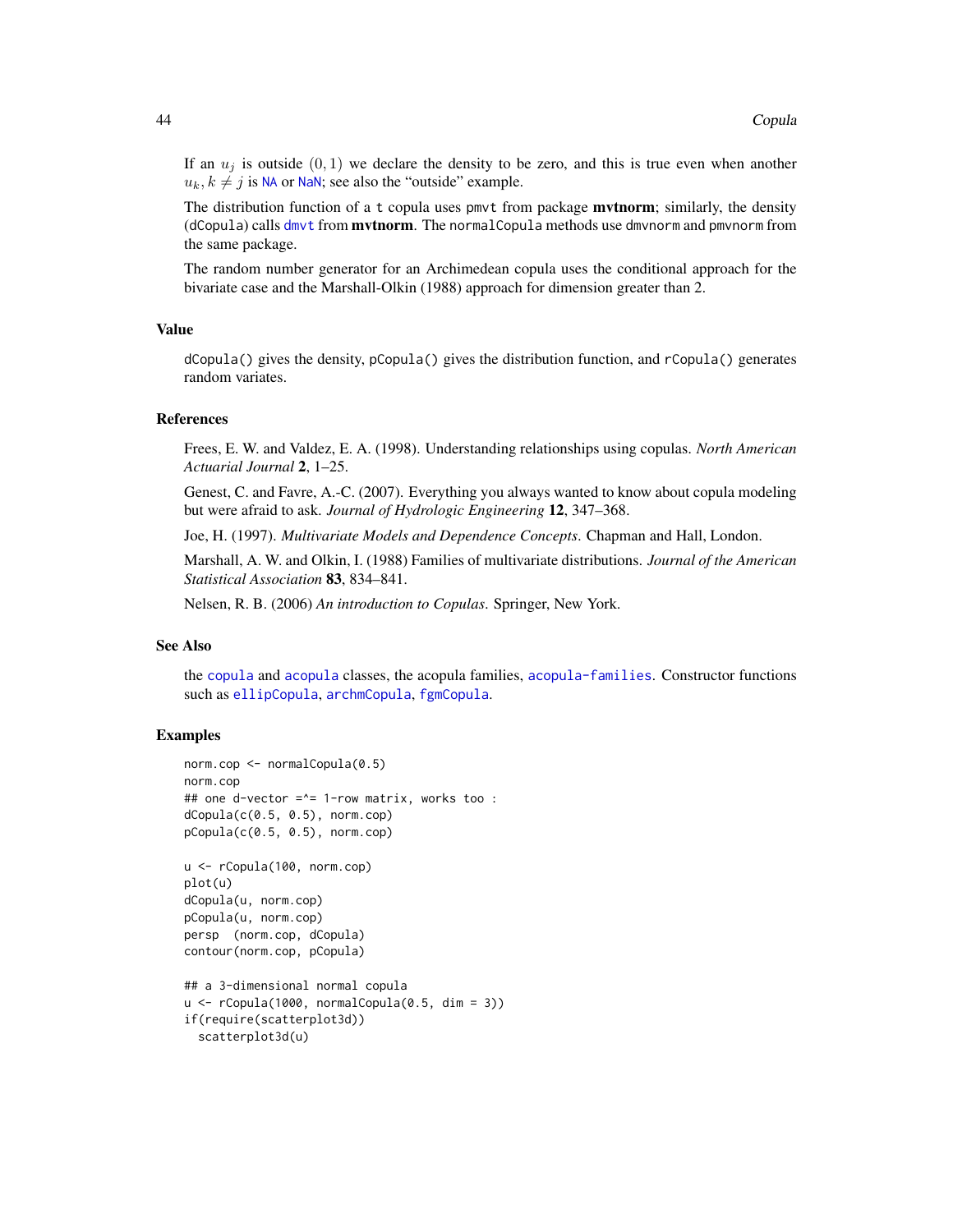## copula-class 45

```
## a 3-dimensional clayton copula
cl3 <- claytonCopula(2, dim = 3)
v <- rCopula(1000, cl3)
pairs(v)
if(require(scatterplot3d))
 scatterplot3d(v)
## Compare with the "nacopula" version :
fu1 \leftarrow dCopula(v, cl3)
fu2 <- copClayton@dacopula(v, theta = 2)
Fu1 <- pCopula(v, cl3)
Fu2 <- pCopula(v, onacopula("Clayton", C(2.0, 1:3)))
## The density and cumulative values are the same:
stopifnot(all.equal(fu1, fu2, tolerance= 1e-14),
          all.equal(Fu1, Fu2, tolerance= 1e-15))
## NA and "outside" u[]
u \le v[1:12,]## replace some by values outside (0,1) and some by NA/NaN
u[1, 2:3] \leftarrow c(1.5, \text{NaN}); u[2, 1] \leftarrow 2; u[3, 1:2] \leftarrow c(\text{NA}, -1)u[cbind(4:9, 1:3)] <- c(NA, NaN)
f <- dCopula(u, cl3)
cbind(u, f) # note: f(.) == 0 at [1] and [3] inspite of NaN/NA
stopifnot(f[1:3] == 0, is.na(f[4:9]), 0 < f[10:12])
```
<span id="page-44-1"></span>copula-class *Mother Classes "Copula", etc of all Copulas in the Package*

# <span id="page-44-0"></span>Description

A copula is a multivariate distribution with uniform margins. The virtual class "Copula" is the mother (or "super class") of all copula classes in the package **copula** which encompasses classes of the former packages **nacopula** and **copula**.

The virtual class "parCopula" extends "Copula" and is the super class of all copulas that can be fully *parametrized* and hence fitted to data. For these, at least the [dim\(](#page-0-0)) method must be well defined.

The virtual class "dimCopula" extends "Copula" and has an explicit slot dimension, with corresponding trivial [dim\(](#page-0-0)) method.

The virtual class "copula" extends bot "dimCopula" and "parCopula" and is the mother of all copula classes from former package copula. It has set of slots for (the dimension and) parameter vector, see below.

The virtual class "xcopula" extends "parCopula" and contains a slot copula; an ("actual") class example are the rotated copulas, [rotCopula](#page-188-0).

## Objects from the Class

Objects are typically created by are by [tCopula\(](#page-50-1)), [evCopula\(](#page-67-0)), etc.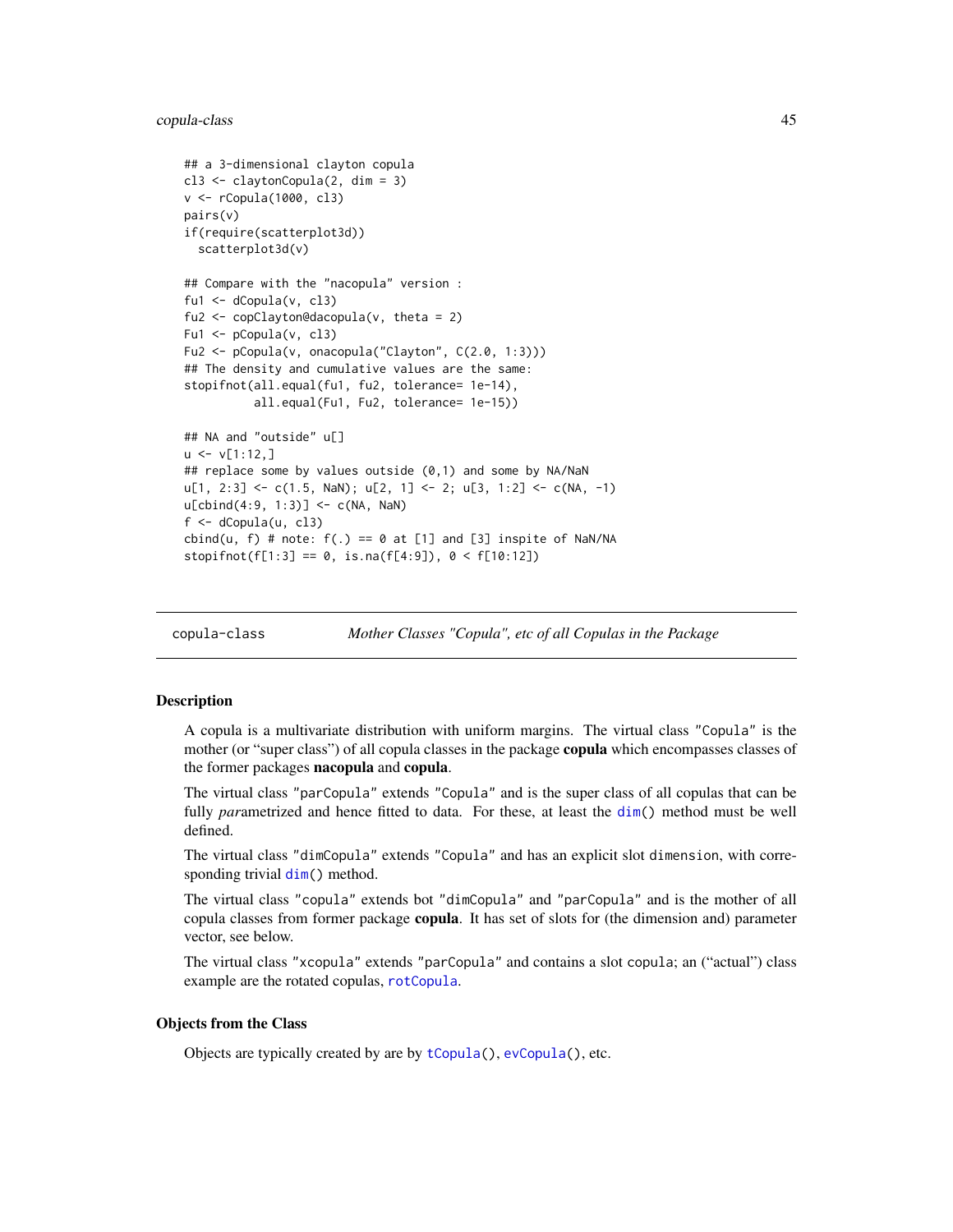# **Slots**

Class "dimCopula" and its subclasses, notably "copula", have a slot

dimension: an "integer" (of length 1), the copula dimension  $d$ .

Class "copula" (and its subclasses) have *additional* slots

parameters: [numeric](#page-0-0) vector of parameter values, can be NA (i.e., [NA\\_real\\_](#page-0-0)).

param.names: "character" vector of parameter names (and hence of the same length as parameters).

param.lowbnd: lower bounds for the parameters, of class "numeric".

param.upbnd: upper bounds for the parameters, of class "numeric".

fullname: deprecated; object of class "character", family names of the copula.

## Warning

This implementation is still at the experimental stage and is subject to change during the development.

#### Note

The "copula" class is extended by the [evCopula](#page-69-0), [archmCopula](#page-23-0), and [ellipCopula](#page-52-0) classes. Instances of such copulas can be created via functions [evCopula](#page-67-0), [archmCopula](#page-21-0) and [ellipCopula](#page-50-0).

"plackettCopula" and [fgmCopula](#page-78-0) are special types of copulas which do not belong to either one of the three classes above.

# See Also

Help for the (sub)classes [archmCopula](#page-23-0), [ellipCopula](#page-52-0), [evCopula](#page-69-0), and [fgmCopula](#page-78-0).

The Archimedean and nested Archimedean classes (from former package nacopula), with a more extensive list of slots (partly instead of methods), [acopula](#page-14-0), and [nacopula](#page-150-0).

```
hc <- evCopula("husler", 1.25)
dim(hc)
smoothScatter(u <- rCopula(2^11, hc))
lambda (hc)
tau (hc)
rho(hc)
str(hc)
```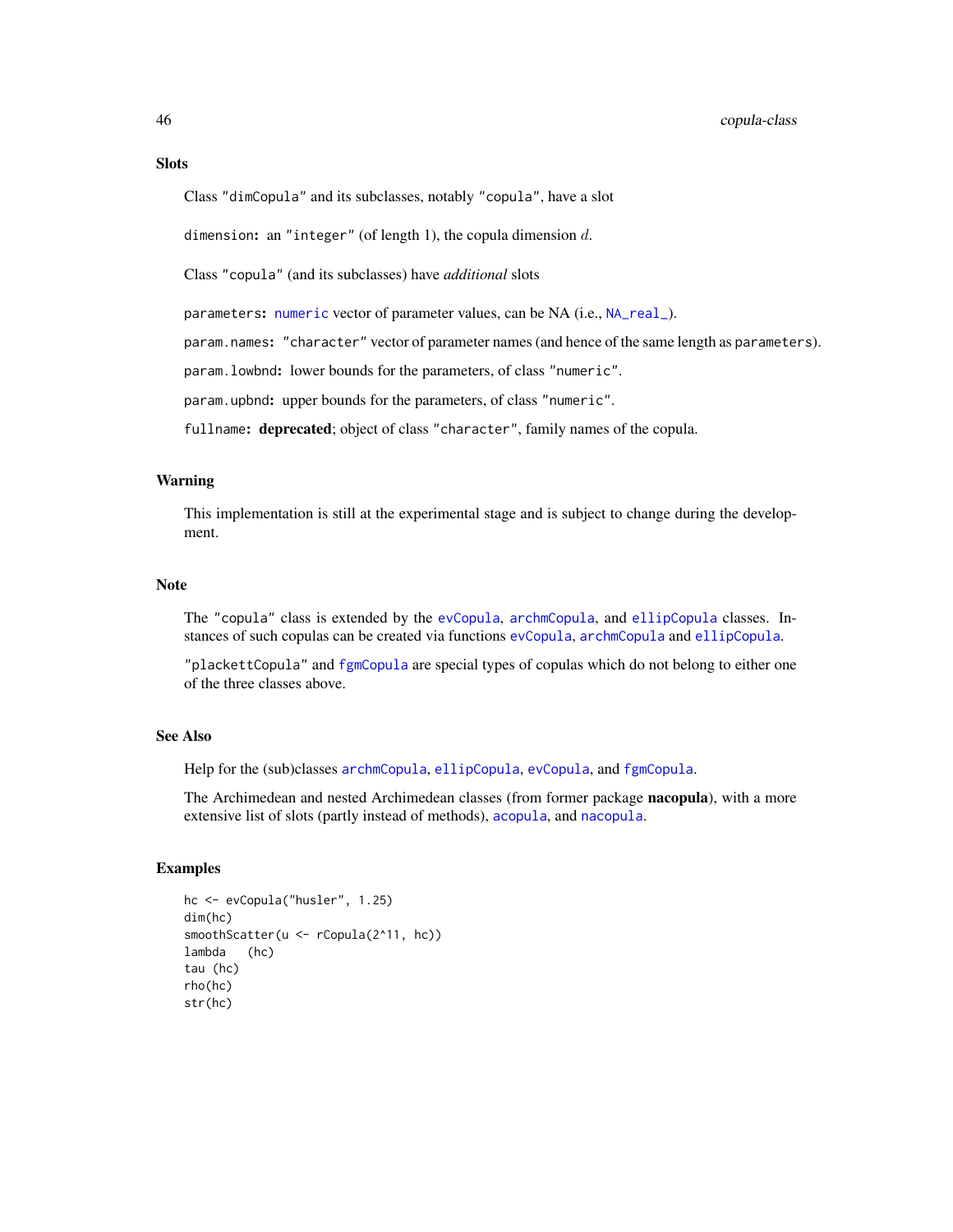<span id="page-46-0"></span>

## Description

For a data matrix x, compute the Kendall's tau "correlation" matrix, i.e., all pairwise Kendall's taus between the columns of x.

By default and when x has no missing values ([NA](#page-0-0)s), the fast  $O(nlog(n))$  algorithm of cor. fk() is used.

#### Usage

```
corKendall(x, checkNA = TRUE,use = if(checkNA && anyNA(x)) "pairwise" else "everything")
```
## Arguments

| $\mathsf{x}$ | data, a n x p matrix (or less efficiently a data frame), or a numeric vector which<br>is treated as $n \times 1$ matrix.                                                                                                                                 |
|--------------|----------------------------------------------------------------------------------------------------------------------------------------------------------------------------------------------------------------------------------------------------------|
| checkNA      | logical indicating if x should be checked for NAs and in the case of NA's and<br>when use is not specified (missing), $cor(*, use = "pairwise")$ should be used.<br>Note that $corKendall(x, checkNA = FALSE)$ will produce an error when x has<br>NA's. |
| use          | a string to determine the treatment of NAs in x, see cor; its default determined<br>via checkNA. When this differs from "everything", R's cor is used; otherwise<br><b>pcaPP</b> 's cor. fk() which cannot deal with NAs.                                |

## Value

The  $p \times p$  matrix K of pairwise Kendall's taus, with  $K[i, j] := \text{tau}(x[, i], x[, j]$ .

## See Also

cor. fk() from  $pcaPP$  (used by default when there are no missing values (NAs) in x).

[etau\(](#page-64-0)) or [fitCopula\(](#page-81-0)\*, method = "itau") make use of corKendall().

```
## If there are no NA's, corKendall() is faster than cor(*, "kendall")
## and gives the same :
system.time(C1 <- cor(swiss, method="kendall"))
system.time(C2 <- corKendall(swiss))
stopifnot(all.equal(C1, C2, tol = 1e-5))
## In the case of missing values (NA), corKendall() reverts to
## cor(*, "kendall", use = "pairwise") {no longer very fast} :
```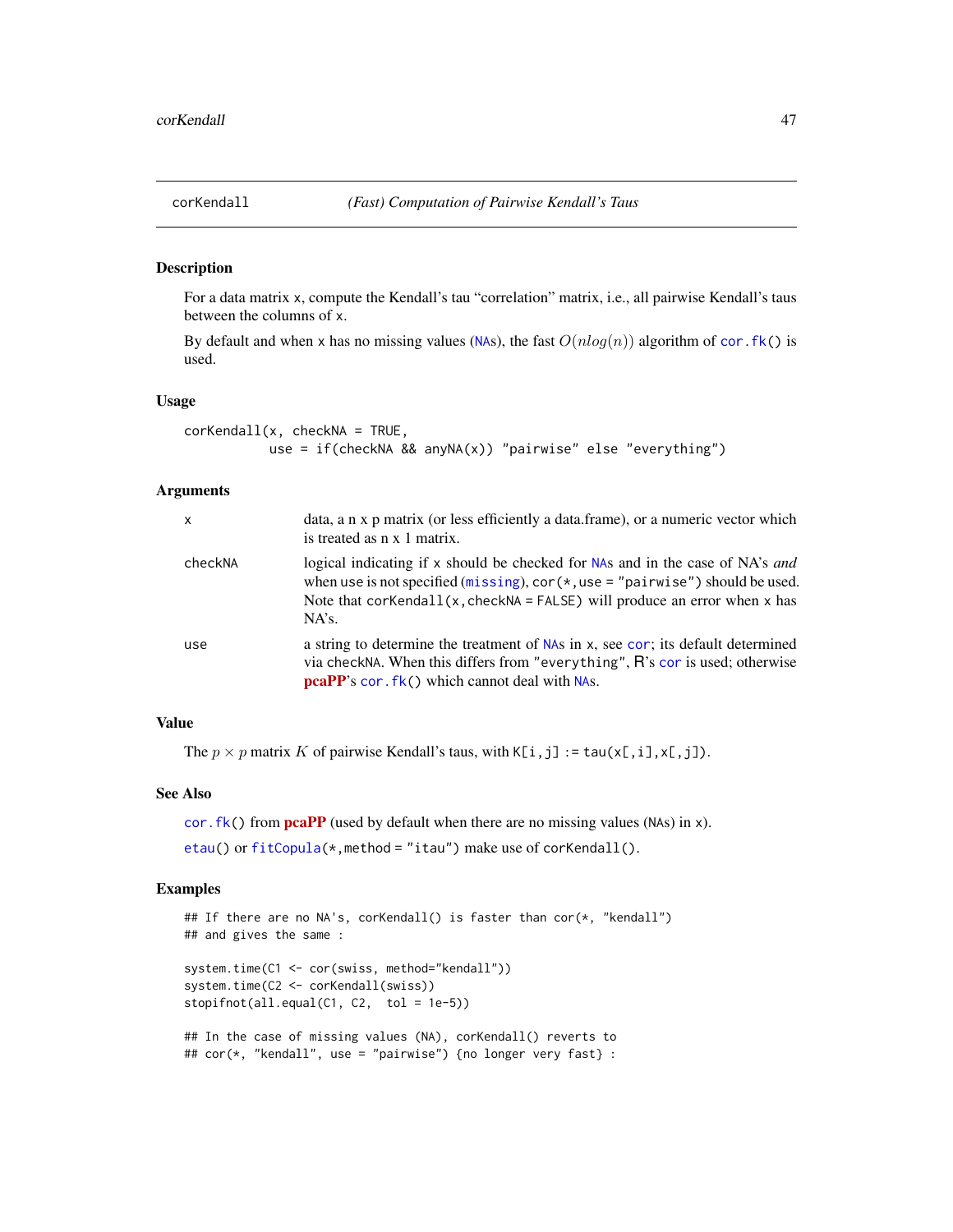```
swM <- swiss # shorter names and three missings:
colnames(swM) <- abbreviate(colnames(swiss), min=6)
swM[1,2] <- swM[7,3] <- swM[25,5] <- NA
(C3 <- corKendall(swM)) # now automatically uses the same as
stopifnot(identical(C3, cor(swM, method="kendall", use="pairwise")))
## and is quite close to the non-missing "truth":
stopifnot(all.equal(unname(C3), unname(C2), tol = 0.06)) # rel.diff.= 0.055
try(corKendall(swM, checkNA=FALSE)) # --> Error
## the error is really from pcaPP::cor.fk(swM)
```
dDiag *Density of the Diagonal of (Nested) Archimedean Copulas*

## Description

Evaluate the density of the diagonal of a d-dimensional (nested) Archimedean copula. Note that the diagonal of a copula is a cumulative distribution function. Currently, only Archimedean copulas are implemented.

#### Usage

dDiag(u, cop, log=FALSE)

#### Arguments

| u   | a numeric vector of evaluation points.                                                                                   |
|-----|--------------------------------------------------------------------------------------------------------------------------|
| cop | a (nested) Archimedean copula object of class "outer_nacopula". This also<br>determines the dimension via the comp slot  |
| log | logical indicating if the log of the density of the diagonal should be returned<br>instead of just the diagonal density. |

## Value

A [numeric](#page-0-0) vector containing the values of the density of the diagonal of the Archimedean copula at u.

## References

Hofert, M., Mächler, M., and McNeil, A. J. (2013). Archimedean Copulas in High Dimensions: Estimators and Numerical Challenges Motivated by Financial Applications. *Journal de la Société Française de Statistique* 154(1), 25–63.

## See Also

[acopula](#page-14-0) class, [dnacopula](#page-49-0).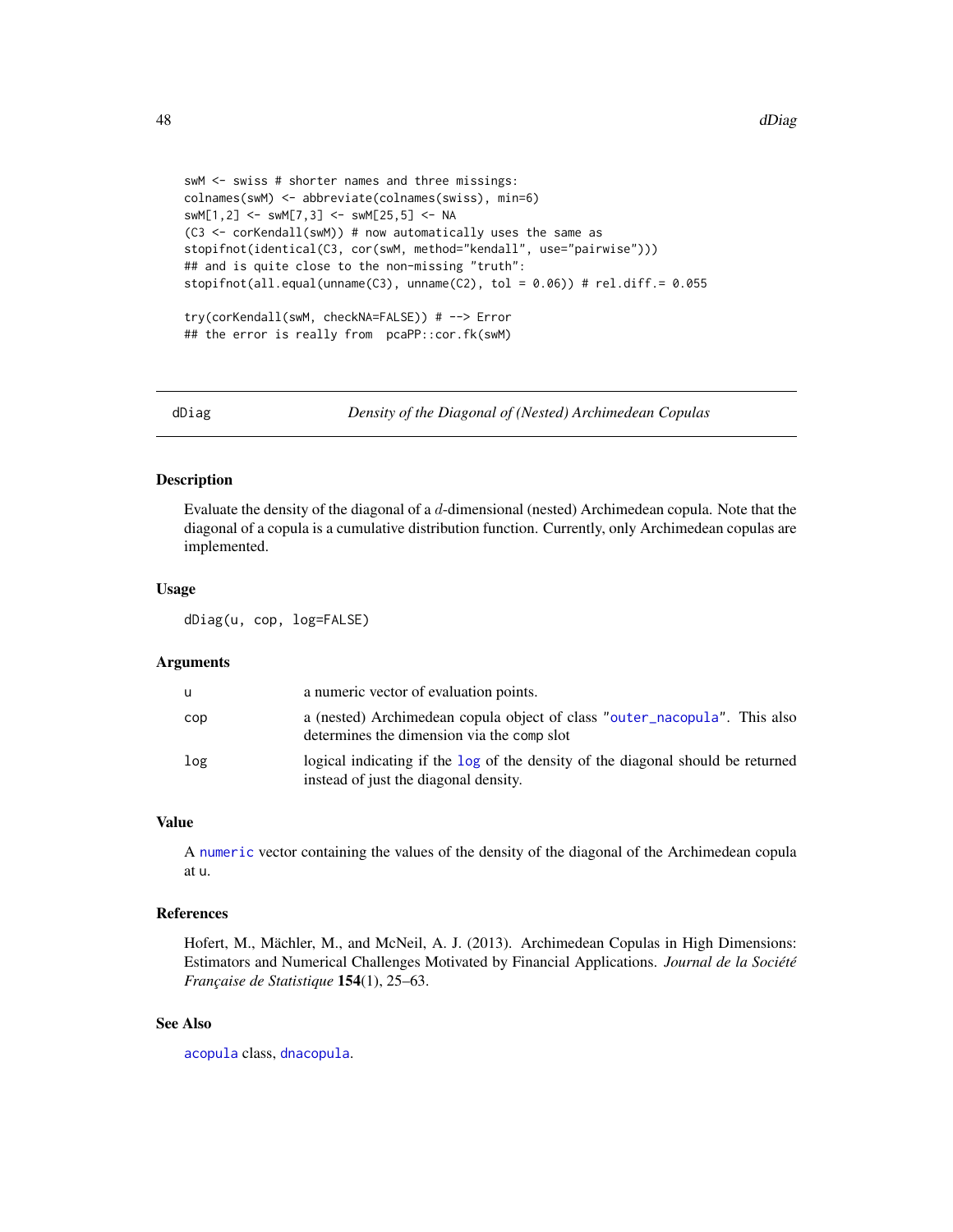# describeCop 49

## Examples

```
th. <- c(0.1, 0.2, 0.5, 0.8, 1.4, 2., 5.)
curve(dDiag(x, cop=onacopulaL("Clayton", list(th.[1], 1:3))), 0, 1,
      n=1000, ylab="dDiag(x, *)", main="Diagonal densities of Clayton")
abline(h=0, lty=3)
for(j in 2:length(th.))
  curve(dDiag(x, cop=onacopulaL("Clayton", list(th.[j], 1:3))), add=TRUE,
     col=j, n=1000)
legend("topleft", do.call(expression, lapply(th., function(th)
                                 substitute(theta == TH, list(TH=th)))),
      lty = 1, col=seq_along(th.), bty="n")
```
describeCop *Copula (Short) Description as String*

## Description

Describe a [copula](#page-44-1) object, i.e., its basic properties as a string. This is a utility used when [print\(](#page-0-0))ing or [plot\(](#page-0-0))ting copulas, e.g., after a fitting.

## Usage

```
describeCop(x, kind = c("short", "very short", "long"), prefix = "", ...)
```
#### **Arguments**

| $\mathsf{x}$ | a copula object, or a generalization such as parcopula.                                                                                          |
|--------------|--------------------------------------------------------------------------------------------------------------------------------------------------|
| kind         | a character string specifying the size (or "complexity" of the copula descrip-<br>tion desired.                                                  |
| prefix       | a string to be prefixed to the returned string, which can be useful for indentation<br>in describing extended copulas such as Khoudraji copulas. |
| $\cdots$     | further arguments; unused currently.                                                                                                             |

## Value

a [character](#page-0-0) string.

## Methods

```
signature(x = "archmCopula", kind = "ANY")..
signature(x = "copula", kind = "character") ..
signature(x = "copula", kind = "missing")...
signature(x = "ellipCopula", kind = "character").
signature(x = "fgmCopula", kind = "ANY")..
signature(x = "xcopula", kind = "ANY")...
```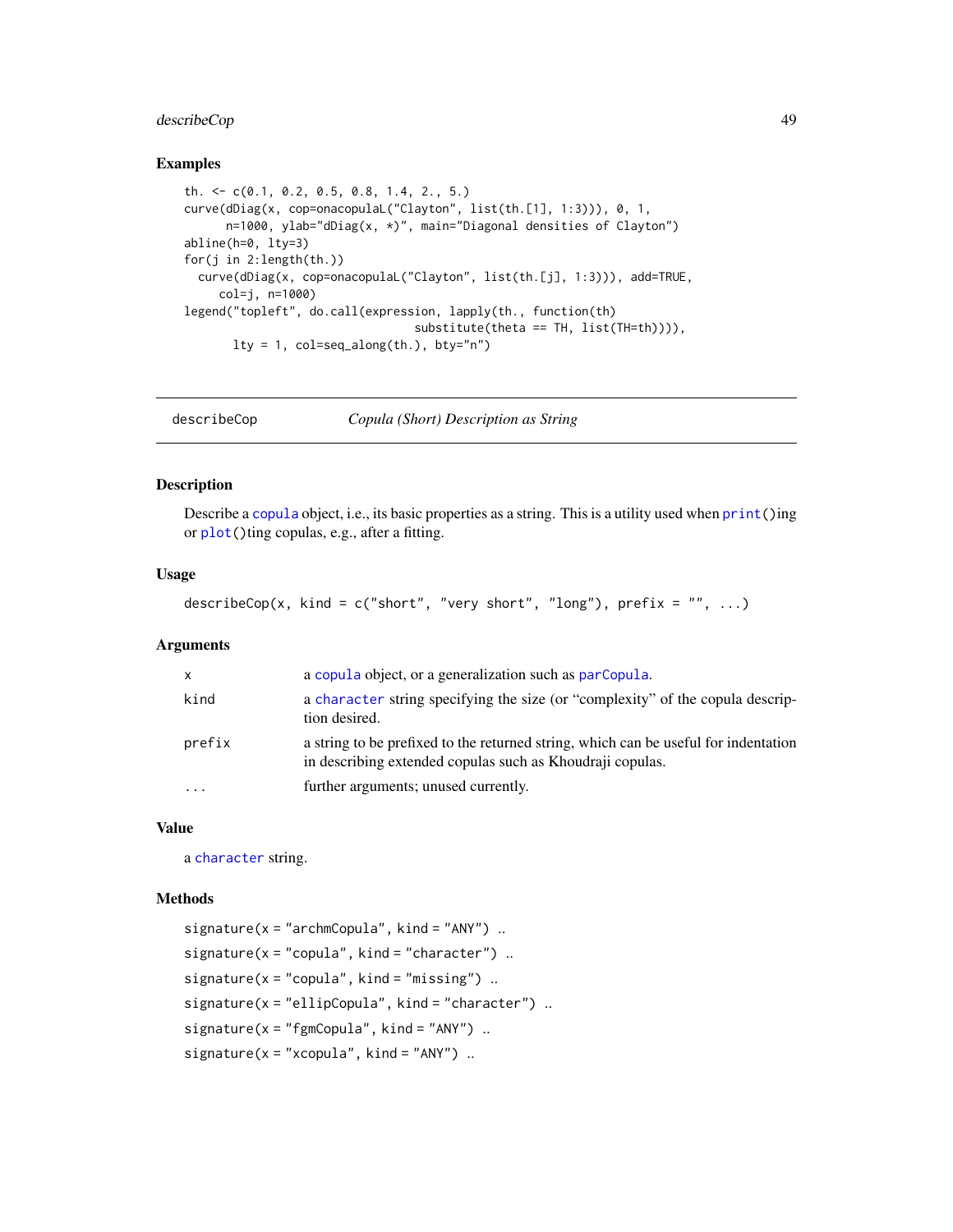## See Also

Copula class definition [copula](#page-44-1);

## Examples

## FIXME

<span id="page-49-0"></span>dnacopula *Density Evaluation for (Nested) Archimedean Copulas*

## Description

For a (nested) Archimedean copula (object of class [nacopula](#page-150-0)) x, dCopula(u,x) (or also currently still dnacopula(x,u)) evaluates the density of x at the given vector or matrix u.

# Usage

```
## S4 method for signature 'matrix,nacopula'
dCopula(u, copula, log=FALSE, ...)
```

```
## *Deprecated*:
dnacopula(x, u, log=FALSE, ...)
```
# Arguments

| copula, x | an object of class "outer_nacopula".                                                                                                                                          |
|-----------|-------------------------------------------------------------------------------------------------------------------------------------------------------------------------------|
| u         | argument of the copula x. Note that u can be a matrix in which case the density<br>is computed for each row of the matrix and the vector of values is returned.               |
| log       | logical indicating if the log of the density should be returned.                                                                                                              |
| .         | optional arguments passed to the copula's dacopula function (slot), such as<br>n. MC (non-negative integer) for possible Monte Carlo evaluation (see dacopula<br>in acopula). |

## Details

If it exists, the density of an Archimedean copula C with generator  $\psi$  at  $\boldsymbol{u} \in (0,1)^d$  is given by

$$
c(\mathbf{u}) = \psi^{(d)}(\psi^{-1}(u_1) + \ldots + \psi^{-1}(u_d)) \prod_{j=1}^d (\psi^{-1}(u_j))' = \frac{\psi^{(d)}(\psi^{-1}(u_1) + \ldots + \psi^{-1}(u_d))}{\prod_{j=1}^d \psi'(\psi^{-1}(u_j))}.
$$

# Value

A [numeric](#page-0-0) vector containing the values of the density of the Archimedean copula at u.

#### Note

[dCopula\(](#page-42-0)u,copula) is a *generic* function with methods for *all* our copula classes, see [dCopula](#page-42-0).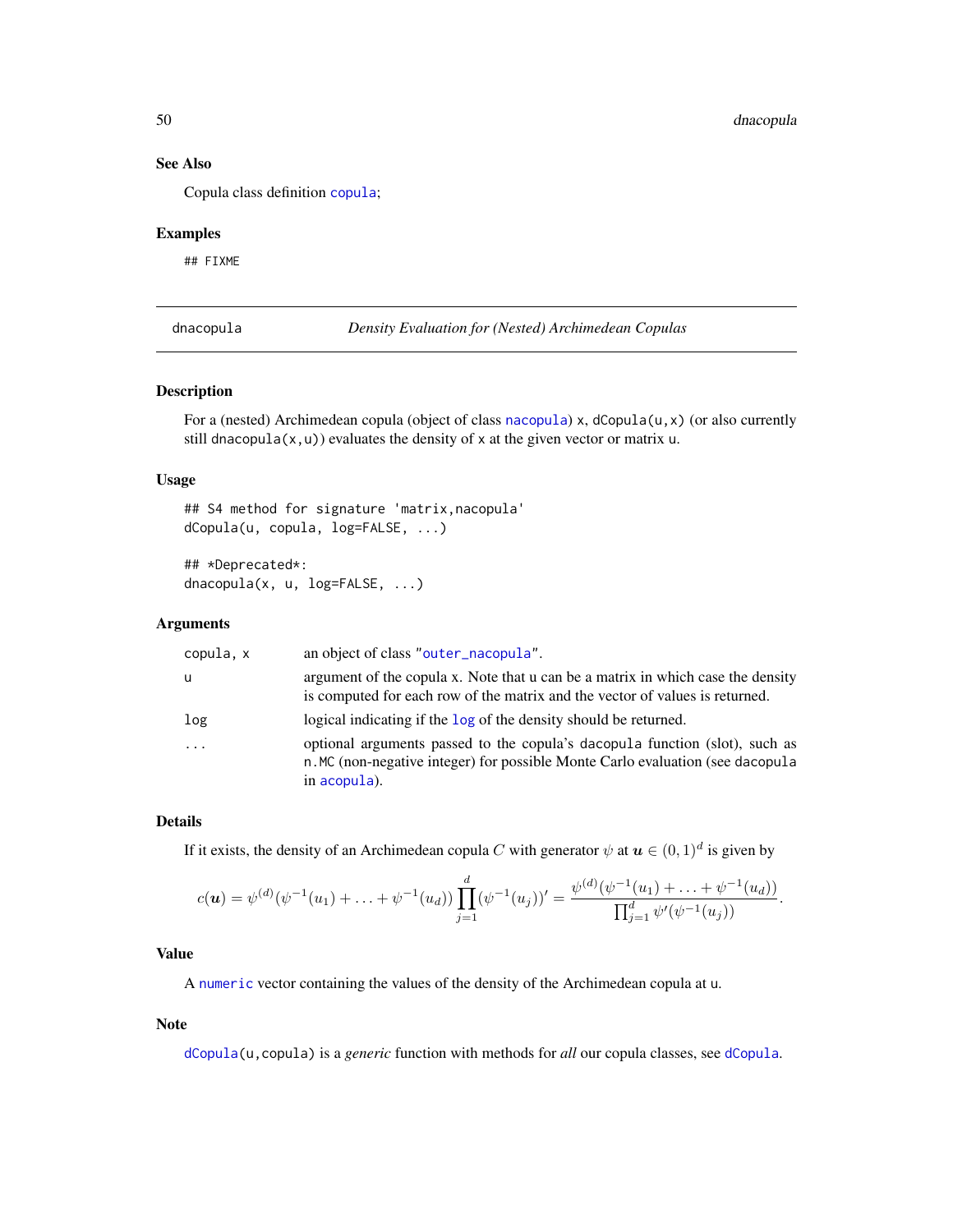#### ellipCopula 51

## References

Hofert, M., Mächler, M., and McNeil, A. J. (2012). Likelihood inference for Archimedean copulas in high dimensions under known margins. *Journal of Multivariate Analysis* 110, 133–150.

Hofert, M., Mächler, M., and McNeil, A. J. (2013). Archimedean Copulas in High Dimensions: Estimators and Numerical Challenges Motivated by Financial Applications. *Journal de la Société Française de Statistique* 154(1), 25–63.

## See Also

For more details about the derivatives of an Archimedean generator, see, for example, absdPsi in class [acopula](#page-14-0).

## Examples

```
## Construct a twenty-dimensional Gumbel copula with parameter chosen
## such that Kendall's tau of the bivariate margins is 0.25.
theta <- copJoe@iTau(.25)
C20 <- onacopula("J", C(theta, 1:20))
## Evaluate the copula density at the point u = (0.5, \ldots, 0.5)u < - rep(0.5, 20)dCopula(u, C20)
## the same with Monte Carlo based on 10000 simulated "frailties"
dCopula(u, C20, n.MC = 10000)
## Evaluate the exact log-density at several points
u <- matrix(runif(100), ncol=20)
dCopula(u, C20, log = TRUE)
## Back-compatibility check
stopifnot(identical( dCopula (u, C20), suppressWarnings(
                    dnacopula(C20, u))),
          identical( dCopula (u, C20, log = TRUE), suppressWarnings(
                    dnacopula(C20, u, log = TRUE))))
```
<span id="page-50-0"></span>ellipCopula *Construction of Elliptical Copula Class Objects*

## <span id="page-50-1"></span>Description

Constructs an elliptical copula class object with its corresponding parameters and dimension.

## Usage

```
ellipCopula (family, param, dim = 2, dispstr = "ex", df = 4, ...)
normalCopula(param, dim = 2, dispstr = "ex")tCopula(param, dim = 2, dispstr = "ex", df = 4, df.fixed = FALSE, df.min = 0.01)
```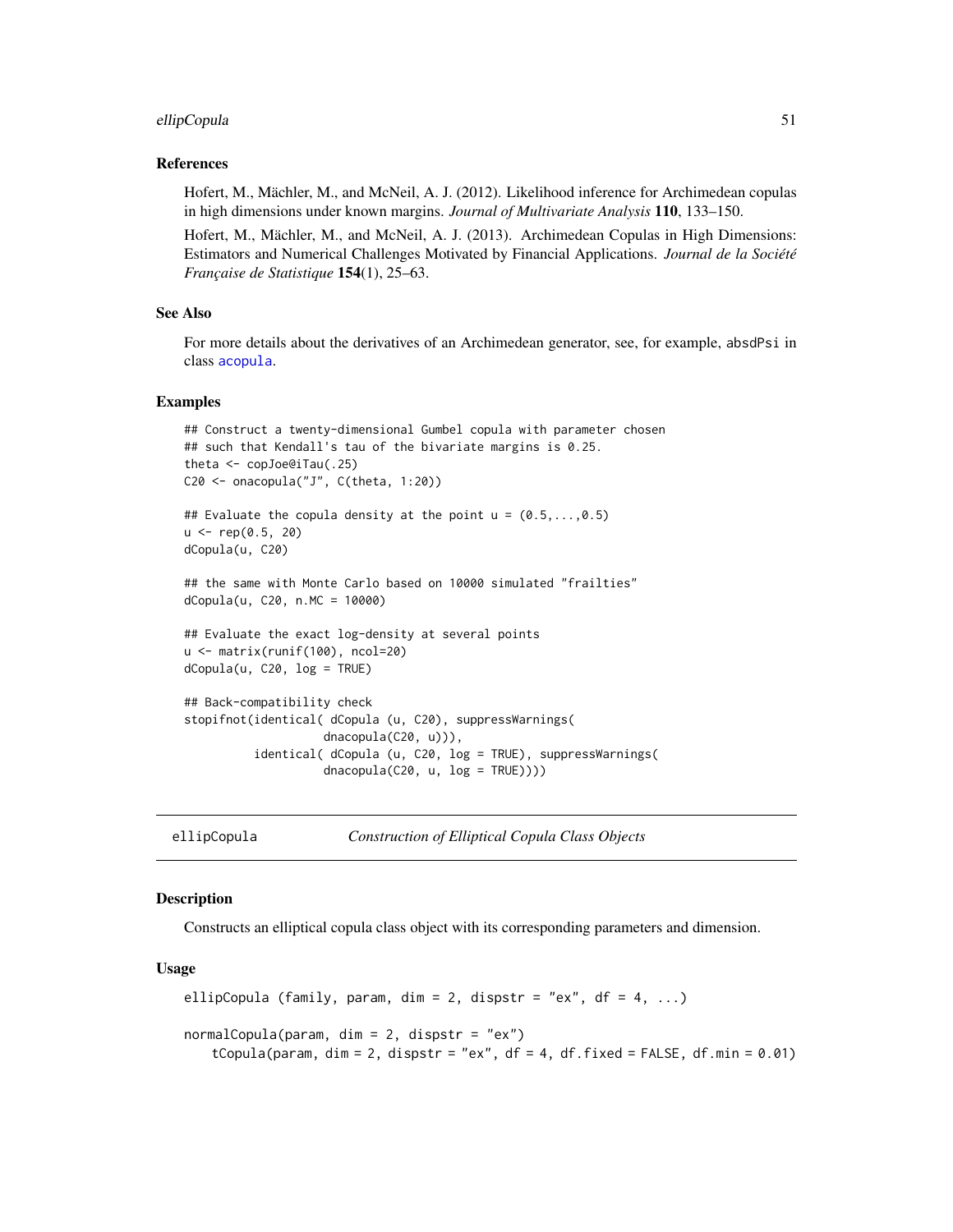## Arguments

| family   | a character string specifying the family of an elliptical copula. Must be "normal"<br>(the default) or $"t"$ .                                                                                                                                                           |
|----------|--------------------------------------------------------------------------------------------------------------------------------------------------------------------------------------------------------------------------------------------------------------------------|
| param    | a numeric vector specifying the parameter values; P2p() accesses this vector,<br>whereas $p2P()$ and $getSigma()$ provide the corresponding "P" matrix, see be-<br>low.                                                                                                  |
| dim      | the dimension of the copula.                                                                                                                                                                                                                                             |
| dispstr  | a character string specifying the type of the symmetric positive definite matrix<br>characterizing the elliptical copula. Currently available structures are "ex" for<br>exchangeable, "ar1" for $AR(1)$ , "toep" for Toeplitz (toeplitz), and "un" for<br>unstructured. |
| df       | integer value specifying the number of degrees of freedom of the multivariate t<br>distribution used to construct the t copulas.                                                                                                                                         |
| df.fixed | logical specifying if the degrees of freedom df will be considered as a parameter<br>(to be estimated) or not. The default, FALSE, means that df is to be estimated if<br>the object is passed as argument to fitCopula.                                                 |
| df.min   | non-negative number; the strict lower bound for df, mainly during fitting when<br>df.fixed=FALSE, with fitCopula.                                                                                                                                                        |
|          | currently nothing.                                                                                                                                                                                                                                                       |
|          |                                                                                                                                                                                                                                                                          |

## Value

An elliptical copula object of class ["normalCopula"](#page-52-1) or ["tCopula"](#page-52-1).

## Note

ellipCopula() is a wrapper for normalCopula() and tCopula().

The [pCopula\(](#page-42-0)) methods for the normal- and t-copulas accept optional arguments to be passed to the underlying (numerical integration) algorithms from package **mythorm**'s pmynorm and pmyt, respectively, notably algorithm, see [GenzBretz](#page-0-0), or abseps which defaults to 0.001. ## For smaller copula dimension 'd', alternatives are available and ## non-random, see ?GenzBretz from package 'mvtnorm'

## See Also

 $p2P($ ), and [getSigma\(](#page-135-0)) for construction and extraction of the dispersion matrix P or  $Sigma$  matrix of (generalized) correlations.

[archmCopula](#page-21-0), [fitCopula](#page-81-0).

```
norm.cop <- normalCopula(c(0.5, 0.6, 0.7), dim = 3, dispstr = "un")
t.cop \leq tCopula(c(0.5, 0.3), dim = 3, dispstr = "toep",
                 df = 2, df.fixed = TRUE)
getSigma(t.cop) # P matrix (with diagonal = 1)
```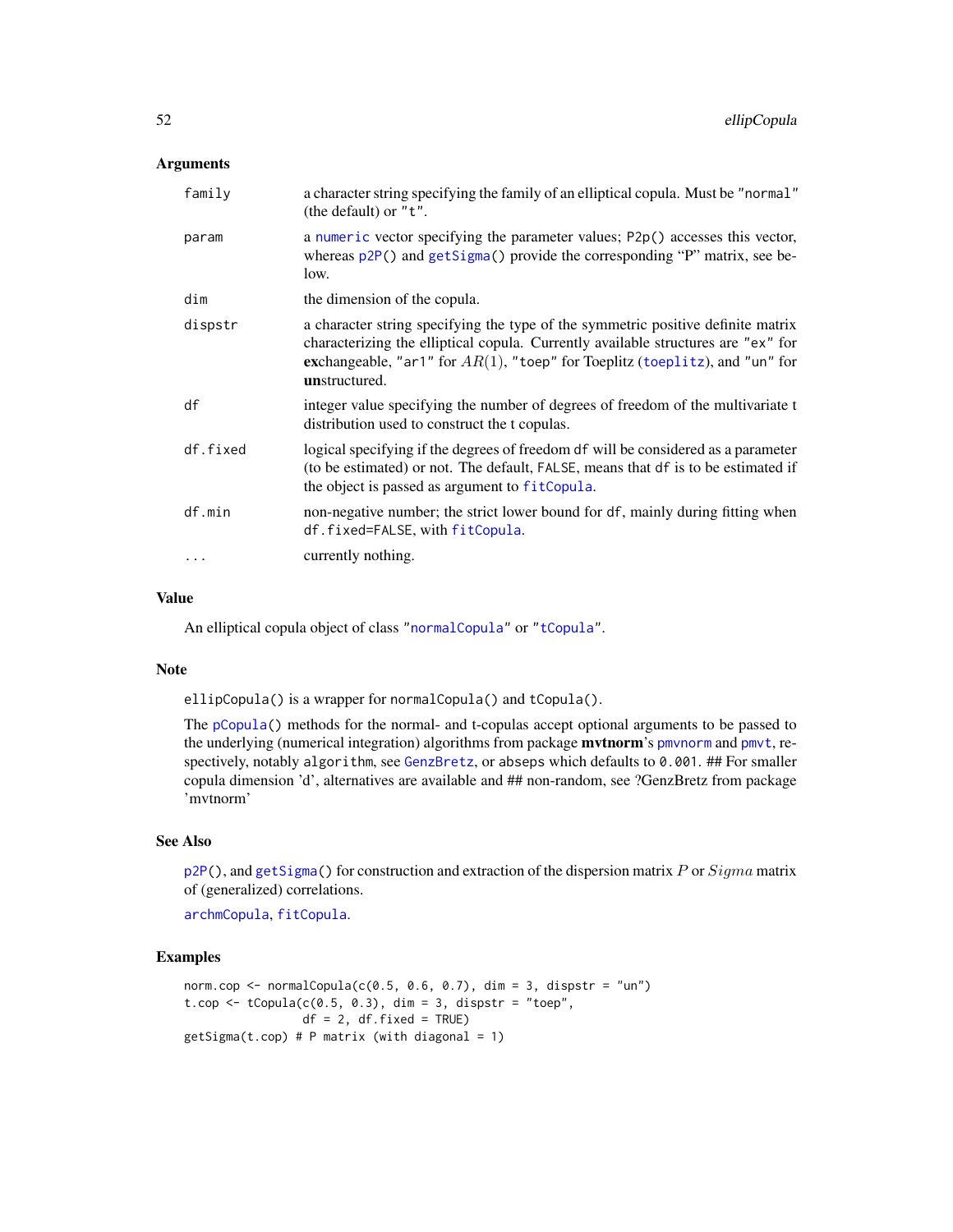## ellipCopula-class 53

```
## dispersion "AR1" :
nC.7 \leq normalCopula(0.8, dim = 7, dispstr = "ar1")getSigma(nC.7) ##-> toeplitz( (1 0.8 0.8^2 0.8^3 ... 0.8^6) ) matrix
## from the wrapper
norm.cop <- ellipCopula("normal", param = c(0.5, 0.6, 0.7),
                        dim = 3, dispstr = "un")if(require("scatterplot3d") && dev.interactive(orNone=TRUE)) {
 ## 3d scatter plot of 1000 random observations
 scatterplot3d(rCopula(1000, norm.cop))
 scatterplot3d(rCopula(1000, t.cop))
}
set.seed(12)
uN <- rCopula(512, norm.cop)
set.seed(2); pN1 <- pCopula(uN, norm.cop)
set.seed(3); pN2 <- pCopula(uN, norm.cop)
stopifnot(all.equal(pN1, pN2, 1e-4))# see 5.711e-5
(Xtras <- copula:::doExtras())
if(Xtras) { ## a bit more accurately:
 set.seed(4); pN1. <- pCopula(uN, norm.cop, abseps = 1e-9)
 set.seed(5); pN2. <- pCopula(uN, norm.cop, abseps = 1e-9)
 stopifnot(all.equal(pN1., pN2., 1e-5))# see 3.397e-6
 ## but increasing the required precision (e.g., abseps=1e-15) does *NOT* help
}
## For smaller copula dimension 'd', alternatives are available and
## non-random, see ?GenzBretz from package 'mvtnorm' :
require("mvtnorm")# -> GenzBretz(), Miva(), and TVPACK() are available
## Note that Miwa() would become very slow for dimensions 5, 6, ..
set.seed(4); pN1.M <- pCopula(uN, norm.cop, algorithm = Miwa(steps = 512))
set.seed(5); pN2.M <- pCopula(uN, norm.cop, algorithm = Miwa(steps = 512))
stopifnot(all.equal(pN1.M, pN2.M, tol= 1e-15))# *no* randomness
set.seed(4); pN1.T <- pCopula(uN, norm.cop, algorithm = TVPACK(abseps = 1e-10))
set.seed(5); pN2.T <- pCopula(uN, norm.cop, algorithm = TVPACK(abseps = 1e-14))
stopifnot(all.equal(pN1.T, pN2.T, tol= 1e-15))# *no* randomness (but no effect of 'abseps')
## Versions with unspecified parameters:
tCopula()
allEQ <- function(u,v) all.equal(u, v, tolerance=0)
stopifnot(allEQ(ellipCopula("norm"), normalCopula()),
          allEQ(ellipCopula("t"), tCopula()))
tCopula(dim=3)
tCopula(dim=4, df.fixed=TRUE)
tCopula(dim=5, disp = "toep", df.fixed=TRUE)
normalCopula(dim=4, disp = "un")
```
<span id="page-52-1"></span><span id="page-52-0"></span>ellipCopula-class *Class "ellipCopula" of Elliptical Copulas*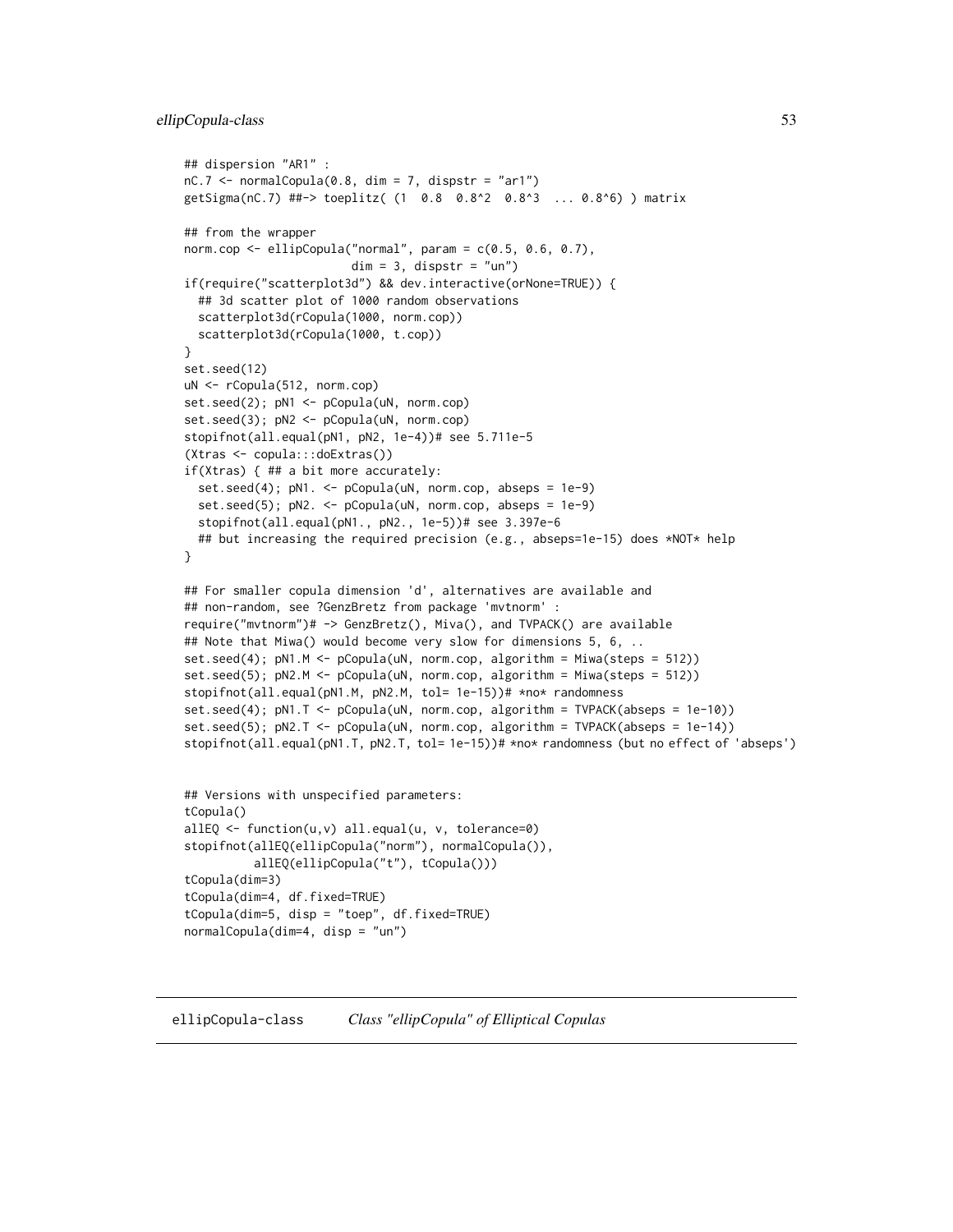#### Description

Copulas generated from elliptical multivariate distributions, notably Normal- and t-copulas (of specific class "normalCopula" or "tCopula", respectively).

## Objects from the Class

Objects are typically created by [ellipCopula\(](#page-50-0)), [normalCopula\(](#page-50-1)), or [tCopula\(](#page-50-1)).

## **Slots**

dispstr: ["character"](#page-0-0) string indicating how the dispersion matrix is parameterized; one of "ex", "ar1", "toep", or "un", see the dispstr argument of [ellipCopula\(](#page-50-0)).

dimension: Object of class "numeric", dimension of the copula.

parameters: a [numeric](#page-0-0), (vector of) the parameter value(s).

param.names: [character](#page-0-0) vector with names for the parameters slot, of the same length.

param.lowbnd: [numeric](#page-0-0) vector of lower bounds for the parameters slot, of the same length.

param.upbnd: upper bounds for parameters, analogous to parm.lowbnd.

fullname: deprecated; object of class "character", family names of the copula.

## Extends

Class "ellipCopula" extends class [copula](#page-44-1) directly. Classes "normalCopula" and "tCopula" extend "ellipCopula" directly.

# **Methods**

Many methods are available, notably [dCopula](#page-42-0), [pCopula](#page-42-0), and [rCopula](#page-42-0). Use, e.g., [methods\(](#page-0-0)class = "tCopula") to find others.

## See Also

[ellipCopula](#page-50-0) which also documents tCopula() and [normalCopula\(](#page-50-1)); [copula-class](#page-44-1).

<span id="page-53-0"></span>emde *Minimum Distance Estimators for (Nested) Archimedean Copulas*

## Description

Compute minimum distance estimators for (nested) Archimedean copulas.

#### Usage

```
emde(u, cop,
     method=c("mde.chisq.CvM", "mde.chisq.KS",
              "mde.gamma.CvM", "mde.gamma.KS"),
     interval=initOpt(cop@copula@name),
     include.K = FALSE, repara = TRUE, ...
```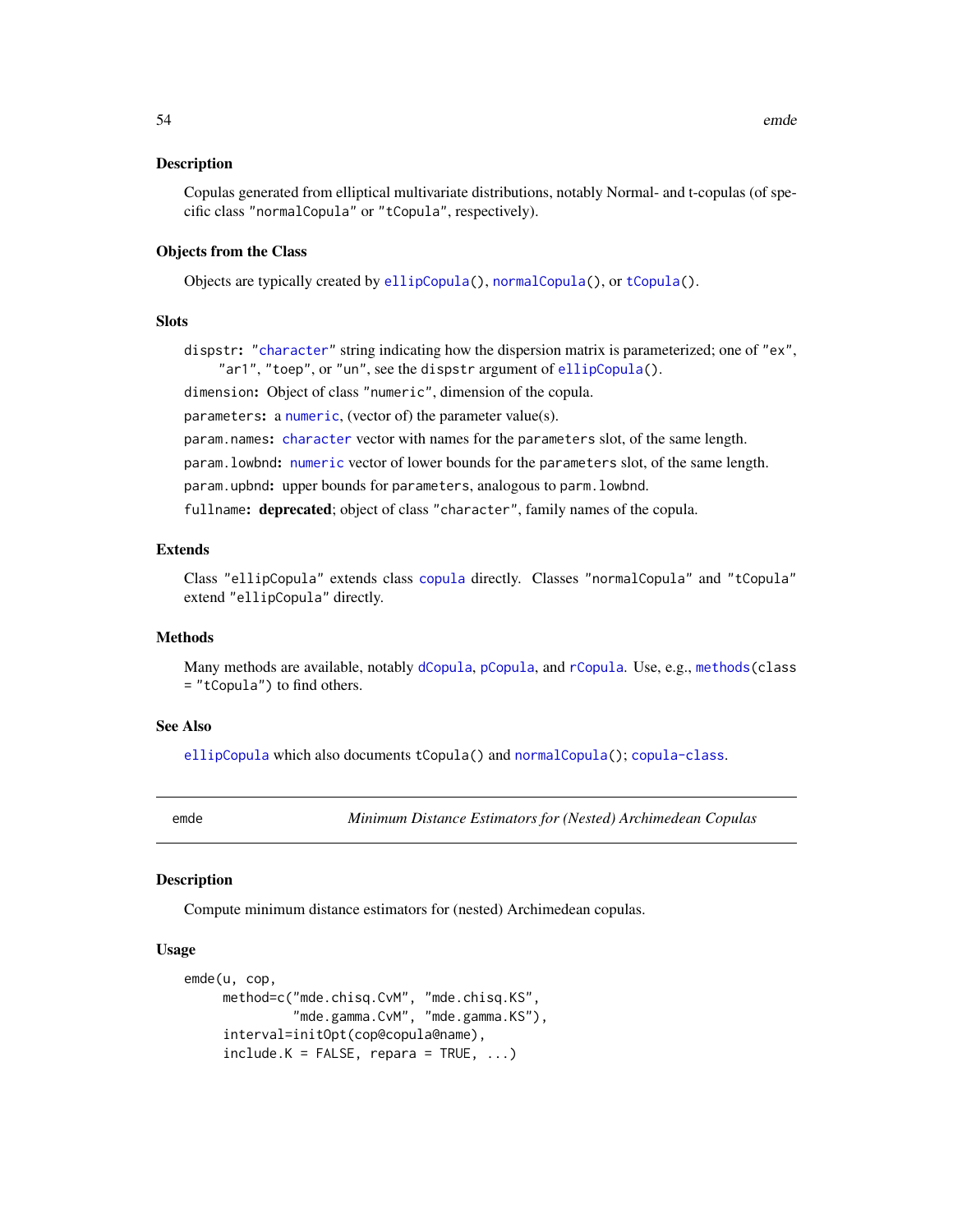#### emde 55

## **Arguments**

| u         | $n \times d$ -matrix of (pseudo-)observations (each value in [0, 1]) from the copula,<br>where $n$ denotes the sample size and $d$ the dimension.                                                                                                                |
|-----------|------------------------------------------------------------------------------------------------------------------------------------------------------------------------------------------------------------------------------------------------------------------|
| cop       | outer_nacopula to be estimated (currently only Archimedean copulas are pro-<br>vided).                                                                                                                                                                           |
| method    | a character string specifying the distance method, which has to be one (or a<br>unique abbreviation) of                                                                                                                                                          |
|           | "mde.chisq.CvM" map to an Erlang distribution and using a chi-square distri-<br>bution and Cramér-von Mises distance;                                                                                                                                            |
|           | "mde.chisq.KS" map to an Erlang distribution and using a chi-square distribu-<br>tion and Kolmogorov-Smirnov distance;                                                                                                                                           |
|           | "mde.gamma.CvM" map to an Erlang distribution and using a Erlang distribution<br>and Cramér-von Mises distance;                                                                                                                                                  |
|           | "mde.gamma.KS" map to an Erlang distribution and using a Kolmogorov-Smir-<br>nov distance.                                                                                                                                                                       |
|           | The four methods are described in Hofert et al. (2013); see also the 'Details'<br>section.                                                                                                                                                                       |
| interval  | bivariate vector denoting the interval where optimization takes place. The de-<br>fault is computed as described in Hofert et al. (2013).                                                                                                                        |
| include.K | logical indicating whether the last component, the (possibly numerically chal-<br>lenging) Kendall distribution function $K$ , is used (include K=TRUE) or not.<br>Note that the default is FALSE here, where it is TRUE in the underlying htrafo()<br>function. |
| repara    | logical indicating whether the distance function to be optimized is reparametrized<br>(the default); see the code for more details.                                                                                                                              |
| $\cdots$  | additional arguments passed to optimize().                                                                                                                                                                                                                       |

# Details

First, [htrafo](#page-112-0) is applied to map the  $n \times d$ -matrix of given realizations to a  $n \times d$ -matrix or  $n \times (d-1)$ matrix, depending on whether the last component is included (include.K=TRUE) or not. Second, using either the sum of squares of the standard normal quantile function (method="mde.chisq.CvM" and method="mde.chisq.KS") or the sum of negative logarithms (method="mde.gamma.CvM" and method="mde.gamma.KS"), a map to a chi-square or an Erlang distribution is applied, respectively. Finally, a Cramér-von Mises (method="mde.chisq.CvM" and method="mde.gamma.CvM") or Kolmogorov-Smirnov (method="mde.chisq.KS" and method="mde.gamma.KS") distance is applied. This is repeated in an optimization until the copula parameter is found such that this distance is minimized.

Note that the same transformations as described above are applied for goodness-of-fit testing; see the 'See Also' section).

#### Value

[list](#page-0-0) as returned by [optimize](#page-0-0), including the minimum distance estimator.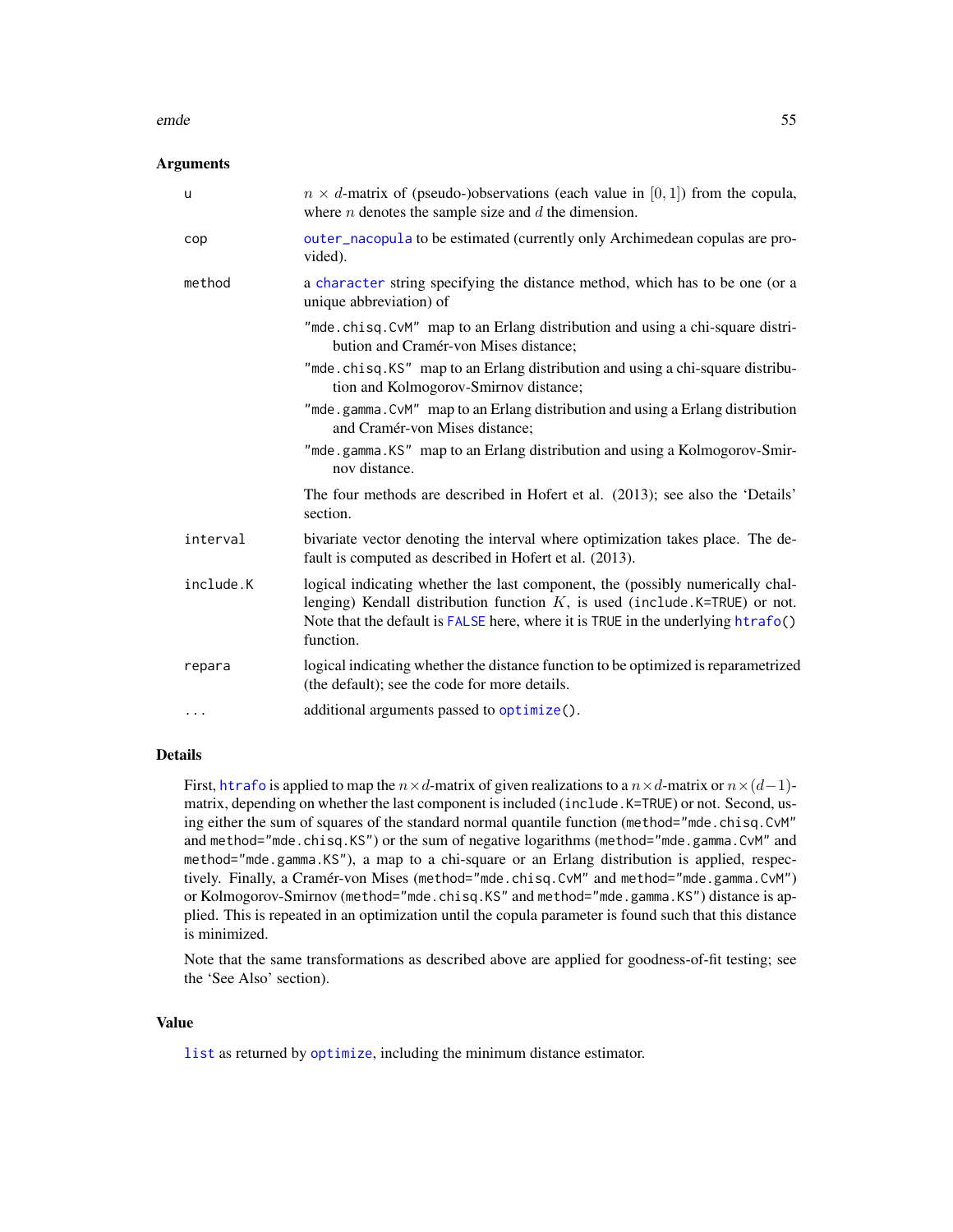## References

Hofert, M., Mächler, M., and McNeil, A. J. (2013). Archimedean Copulas in High Dimensions: Estimators and Numerical Challenges Motivated by Financial Applications. *Journal de la Société Française de Statistique* 154(1), 25–63.

Hering, C. and Hofert, M. (2014), Goodness-of-fit tests for Archimedean copulas in high dimensions, *Innovations in Quantitative Risk Management*.

## See Also

[enacopula](#page-62-0) (wrapper for different estimators), [gofCopula](#page-103-0) (wrapper for different goodness-of-fit tests), [htrafo](#page-112-0) (transformation to a multivariate uniform distribution), and [K](#page-122-0) (Kendall distribution function).

## Examples

```
tau < -0.25(theta <- copGumbel@iTau(tau)) # 4/3
d < -20(cop <- onacopulaL("Gumbel", list(theta,1:d)))
set.seed(1)
n <- 200
U <- rnacopula(n, cop)
(meths <- eval(formals(emde)$method)) # "mde.chisq.CvM", ...
fun <- function(meth, u, cop, theta){
run.time <- system.time(val <- emde(u, cop=cop, method=meth)$minimum)
list(value=val, error=val-theta, utime.ms=1000*run.time[[1]])
}
(res <- sapply(meths, fun, u=U, cop=cop, theta=theta))
```
emle *Maximum Likelihood Estimators for (Nested) Archimedean Copulas*

# <span id="page-55-0"></span>Description

Compute (simulated) maximum likelihood estimators for (nested) Archimedean copulas.

#### Usage

```
emle(u, cop, n.MC=0, optimizer="optimize", method,
     interval=initOpt(cop@copula@name),
     start=list(theta=initOpt(cop@copula@name, interval=FALSE, u=u)),
     ...)
.emle(u, cop, n.MC=0,
     interval=initOpt(cop@copula@name), ...)
```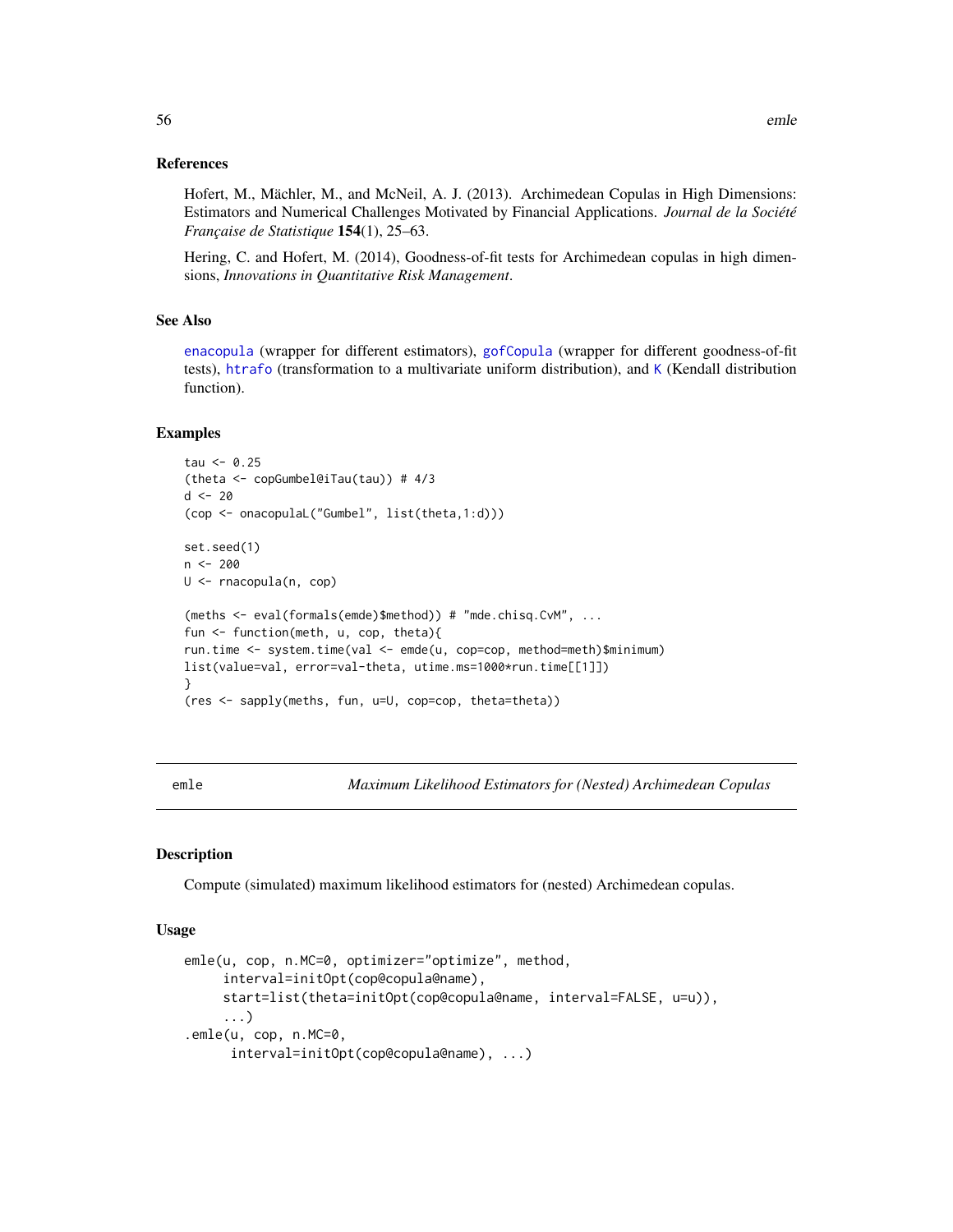#### emle 57

## **Arguments**

| u         | $n \times d$ -matrix of (pseudo-)observations (each value in [0, 1]) from the copula,<br>with $n$ the sample size and $d$ the dimension.                                                                                                                                                                                                                                   |
|-----------|----------------------------------------------------------------------------------------------------------------------------------------------------------------------------------------------------------------------------------------------------------------------------------------------------------------------------------------------------------------------------|
| cop       | outer_nacopula to be estimated (currently only non-nested, that is, Archi-<br>medean copulas are admitted).                                                                                                                                                                                                                                                                |
| n.MC      | integer, if positive, <i>simulated</i> maximum likelihood estimation (SMLE) is used<br>with sample size equal to $n.MC$ ; otherwise $(n.MC=0)$ , MLE. In SMLE, the dth<br>generator derivative and thus the copula density is evaluated via (Monte Carlo)<br>simulation, whereas MLE uses the explicit formulas for the generator deriva-<br>tives; see the details below. |
| optimizer | a string or NULL, indicating the optimizer to be used, where NULL means to use<br>optim via the standard R function mle() from package stats4, whereas the<br>default, "optimize" uses optimize via the R function mle2() from package<br>bbmle.                                                                                                                           |
| method    | only when optimizer is NULL or "optim", the method to be used for optim.                                                                                                                                                                                                                                                                                                   |
| interval  | bivariate vector denoting the interval where optimization takes place. The de-<br>fault is computed as described in Hofert et al. (2012).                                                                                                                                                                                                                                  |
| start     | list of initial values, passed through.                                                                                                                                                                                                                                                                                                                                    |
| .         | additional parameters passed to optimize.                                                                                                                                                                                                                                                                                                                                  |

## Details

Exact formulas for the generator derivatives were derived in Hofert et al. (2012). Based on these formulas one can compute the (log-)densities of the Archimedean copulas. Note that for some densities, the formulas are numerically highly non-trivial to compute and considerable efforts were put in to make the computations numerically feasible even in large dimensions (see the source code of the Gumbel copula, for example). Both MLE and SMLE showed good performance in the simulation study conducted by Hofert et al. (2013) including the challenging 100-dimensional case. Alternative estimators (see also [enacopula](#page-62-0)) often used because of their numerical feasibility, might break down in much smaller dimensions.

Note: SMLE for Clayton currently faces serious numerical issues and is due to further research. This is only interesting from a theoretical point of view, since the exact derivatives are known and numerically non-critical to evaluate.

#### Value

- emle an R object of class ["mle2"](#page-0-0) (and thus useful for obtaining confidence intervals) with the (simulated) maximum likelihood estimator.
- .emle [list](#page-0-0) as returned by [optimize\(](#page-0-0)) including the maximum likelihood estimator (does not confidence intervals but is typically faster).

#### References

Hofert, M., Mächler, M., and McNeil, A. J. (2012). Likelihood inference for Archimedean copulas in high dimensions under known margins. *Journal of Multivariate Analysis* 110, 133–150.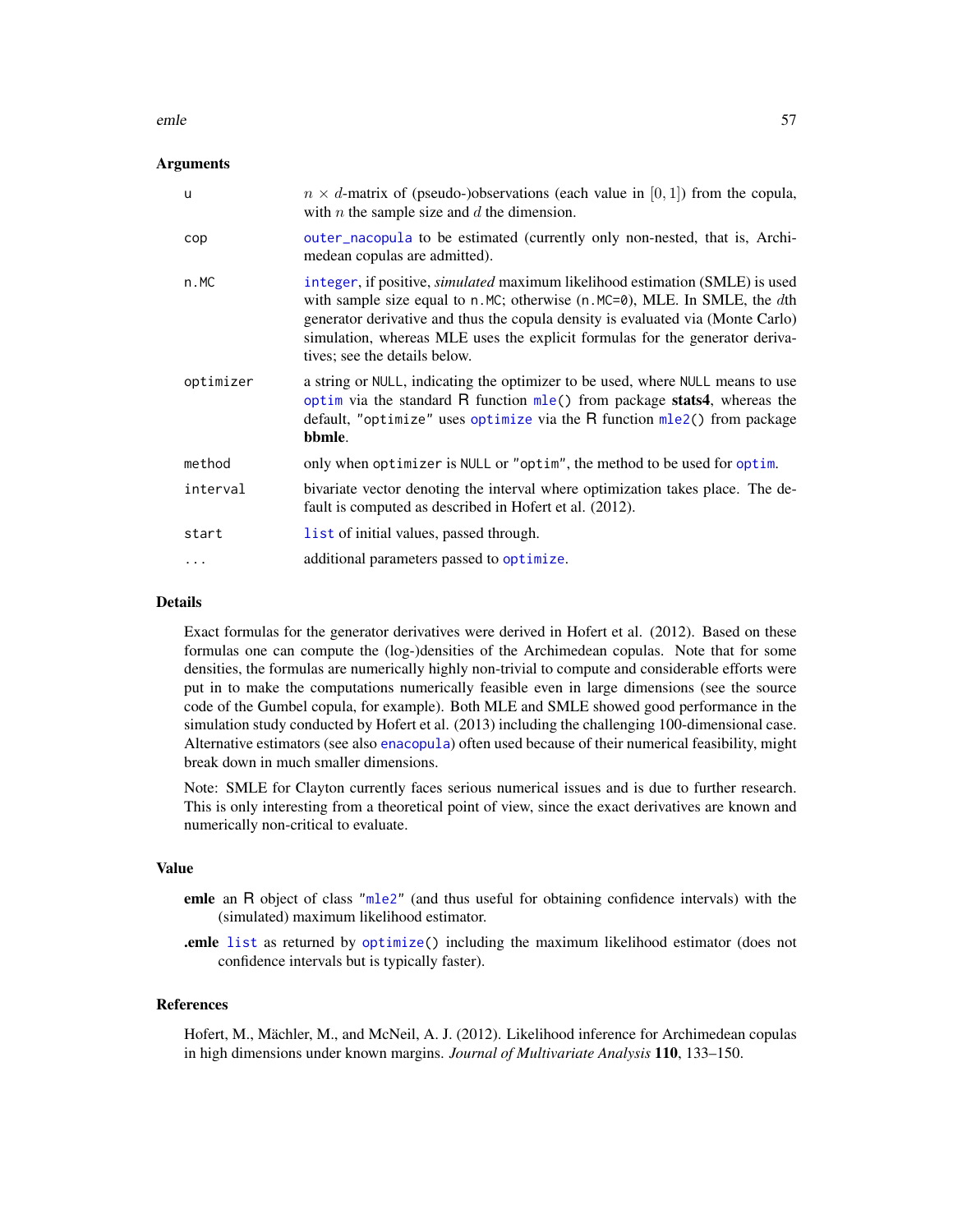Hofert, M., Mächler, M., and McNeil, A. J. (2013). Archimedean Copulas in High Dimensions: Estimators and Numerical Challenges Motivated by Financial Applications. *Journal de la Société Française de Statistique* 154(1), 25–63.

## See Also

[mle2](#page-0-0) from package bbmle and [mle](#page-0-0) from stats4 on which mle2 is modeled. [enacopula](#page-62-0) (wrapper for different estimators). [demo\(](#page-0-0)opC-demo) and [demo\(](#page-0-0)GIG-demo) for examples of two-parameter families.

```
tau < -0.25(theta <- copGumbel@iTau(tau)) # 4/3
d < -20(cop <- onacopulaL("Gumbel", list(theta,1:d)))
set.seed(1)
n <- 200
U <- rnacopula(n,cop)
## Estimation
system.time(efm <- emle(U, cop))
summary(efm) # using bblme's 'mle2' method
## Profile likelihood plot [using S4 methods from bbmle/stats4] :
pfm <- profile(efm)
ci <- confint(pfm, level=0.95)
ci
stopifnot(ci[1] \leq theta, theta \leq ci[2])
plot(pfm) # |z| against theta, |z| = sqrt(deviance)
plot(pfm, absVal=FALSE, # z against theta
     show.points=TRUE) # showing how it's interpolated
## and show the true theta:
abline(v=theta, col="lightgray", lwd=2, lty=2)
axis(1, pos = 0, at = theta, label = quote(theta[0]))## Plot of the log-likelihood, MLE and conf.int.:
logL <- function(x) -efm@minuslogl(x)
       # == -sum(copGumbel@dacopula(U, theta=x, log=TRUE))
logL. <- Vectorize(logL)
I <- c(cop@copula@iTau(0.1), cop@copula@iTau(0.4))
curve(logL., from=I[1], to=I[2], xlab=quote(theta),
      ylab="log-likelihood",
      main="log-likelihood for Gumbel")
abline(v = c(theta, efm@coef), col="magenta", lwd=2, lty=2)
axis(1, at=c(theta, effm@coef), padj = c(-0.5, -0.8), hadj = -0.2,col.axis="magenta", label= expression(theta[0], hat(theta)[n]))
abline(v=ci, col="gray30", lwd=2, lty=3)
text(ci[2], extendrange(par("usr")[3:4], f= -.04)[1],
     "95% conf. int.", col="gray30", adj = -0.1)
```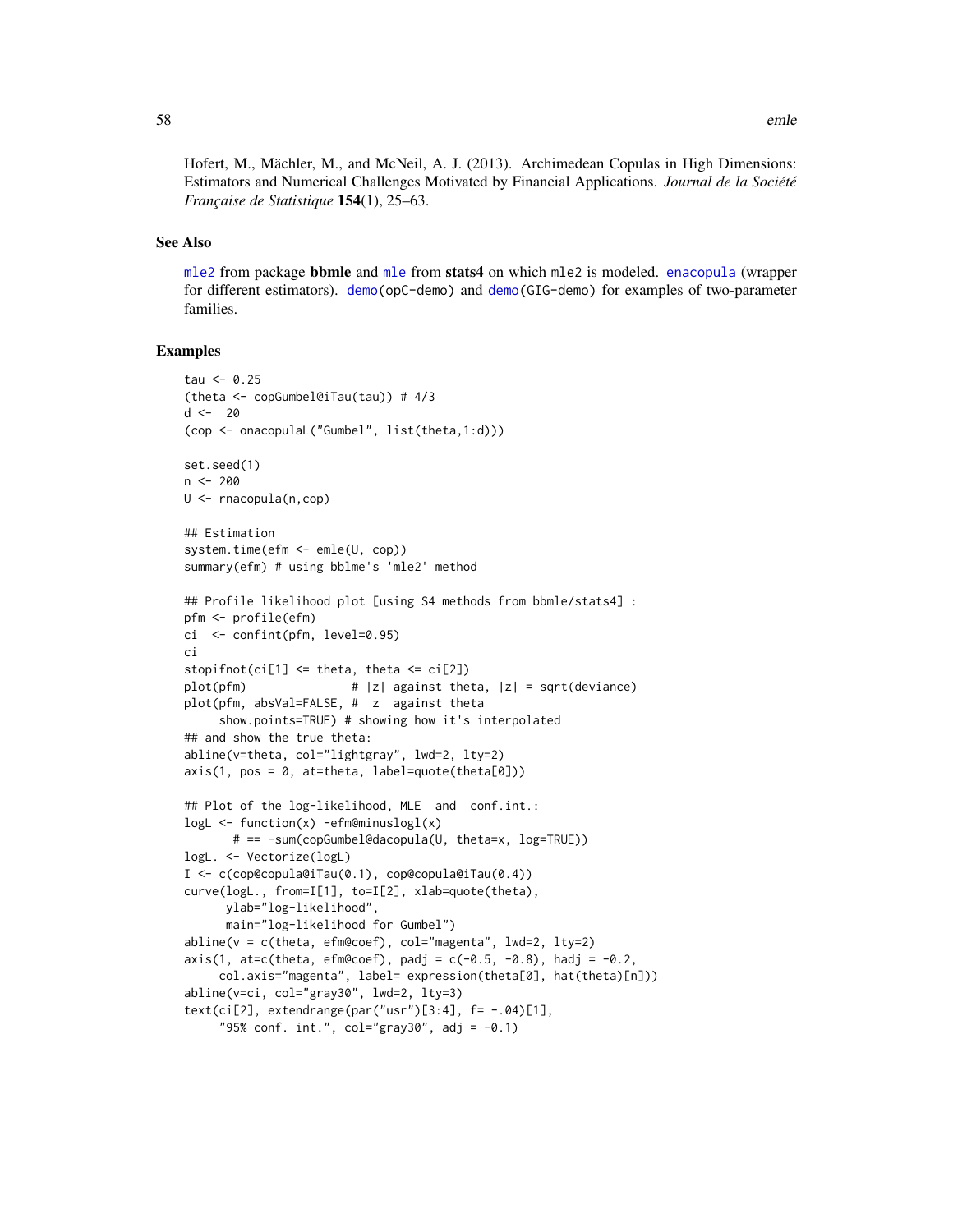<span id="page-58-0"></span>empCopula *The Empirical Copula*

## Description

Computes the empirical copula (according to a provided method) and auxiliary tools.

# Usage

```
empCopula(X, smoothing = c("none", "beta", "checkerboard"), offset = 0,
          ties.method = c("max", "average", "first", "last", "random", "min"))
C.n(u, X, smoothing = c("none", "beta", "checkroboral"), offset = <math>0</math>,ties.method = c("max", "average", "first", "last", "random", "min"))
dCn(u, U, j.ind = 1:d, b = 1/sqrt(nrow(U)), ...)F.n(x, X, offset = 0, smoothing = c("none", "beta", "checkerboard"))Cn(x, w) ## <-- deprecated! use C.n(w, x) instead!
toEmpMargins(U, x, ...)
```
# Arguments

| X           | an $(n, d)$ -matrix of pseudo-observations with d columns (as x or u). Recall that<br>a multivariate random sample can be transformed to pseudo-observations via<br>pobs(). For F.n() and if smoothing != "none", X can also be a general, mul-<br>tivariate sample, in which case the empirical distribution function is computed. |
|-------------|-------------------------------------------------------------------------------------------------------------------------------------------------------------------------------------------------------------------------------------------------------------------------------------------------------------------------------------|
| u,w         | an $(m, d)$ -matrix with elements in [0, 1] whose rows contain the evaluation<br>points of the empirical copula.                                                                                                                                                                                                                    |
| U           | an $(n, d)$ -matrix of pseudo- (or copula-)observations (elements in [0, 1], same<br>number d of columns as $u$ (for $dCn()$ ) or x (for toEmpMargins()).                                                                                                                                                                           |
| X           | an $(m, d)$ -matrix whose rows contain the evaluation points of the empirical dis-<br>tribution< function (if smoothing = "none") or copula (if smoothing != "none").                                                                                                                                                               |
| smoothing   | character string specifying whether the empirical distribution function (for<br>$F.n()$ or copula (for $C.n()$ ) is computed (if smoothing = "none"), or whether<br>the empirical beta copula (smoothing = "beta") or the empirical checkerboard<br>copula (smoothing = "checkerboard") is computed.                                |
| ties.method | character string specifying how ranks should be computed if there are ties in<br>any of the coordinate samples of x; passed to pobs.                                                                                                                                                                                                |
| j.ind       | integer vector of indices $j$ between 1 and $d$ indicating the dimensions with<br>respect to which first-order partial derivatives are approximated.                                                                                                                                                                                |
| b           | numeric giving the bandwidth for approximating first-order partial derivatives.                                                                                                                                                                                                                                                     |
| offset      | used in scaling the result which is of the form $sum(\ldots)/(n+offset)$ ; defaults<br>to zero.                                                                                                                                                                                                                                     |
| $\cdots$    | additional arguments passed to dCn() or sort() underlying toEmpMargins().                                                                                                                                                                                                                                                           |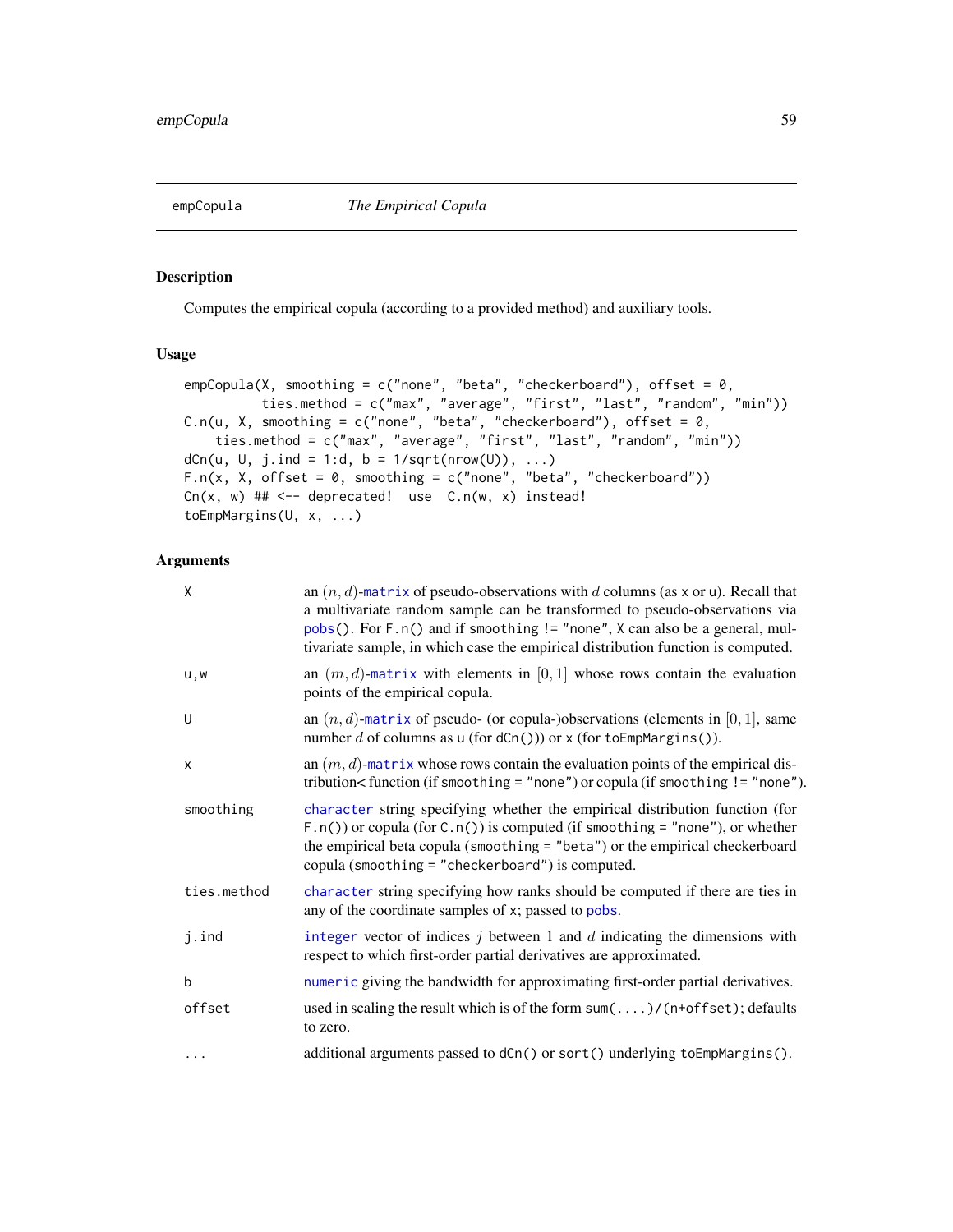,

## Details

Given pseudo-observations from a distribution with continuous margins and copula C, the *empirical copula* is the (default) empirical distribution function of these pseudo-observations. It is thus a natural nonparametric estimator of C. The function  $C \cdot n()$  computes the empirical copula or two alternative smoothed versions of it: the *empirical beta copula* or the *empirical checkerboard copula*; see Eqs. (2.1) and (4.1) in Segers, Sibuya and Tsukahara (2017), and the references therein. [empCopula](#page-62-1)() is the constructor of an object of class empCopula.

The function dCn() approximates first-order partial derivatives of the unknown copula using the empirical copula.

The function F.n() computes the empirical distribution function of a multivariate sample. Note that  $C.n(u,X,smoothing="none",*)$  simply calls  $F.n(u,pobs(X),*)$  after checking u.

There are several asymptotically equivalent definitions of the empirical copula. C.n(, smoothing = "none") is simply defined as the empirical distribution function computed from the pseudoobservations, that is,

$$
C_n(\boldsymbol{u}) = \frac{1}{n} \sum_{i=1}^n \mathbf{1}_{\{\hat{\boldsymbol{U}}_i \leq \boldsymbol{u}\}},
$$

where  $\hat{U}_i$ ,  $i \in \{1, \ldots, n\}$ , denote the pseudo-observations and n the sample size. Internally, C.n(, smoothing = "none") is just a wrapper for  $F \cdot n()$  and is expected to be fed with the pseudoobservations.

The approximation for the jth partial derivative of the unknown copula  $C$  is implemented as, for example, in Rémillard and Scaillet (2009), and given by

$$
\hat{C}_{jn}(\boldsymbol{u}) = \frac{C_n(u_1, \dots, u_{j-1}, \min(u_j + b, 1), u_{j+1}, \dots, u_d) - C_n(u_1, \dots, u_{j-1}, \max(u_j - b, 0), u_{j+1}, \dots, u_d)}{2b}
$$

where b denotes the bandwidth and  $C_n$  the empirical copula.

## Value

empCopula() is the constructor for objects of class [empCopula](#page-62-1).

C.n() returns the empirical copula of the pseudo-observations X evaluated at u (or a smoothed version of it).

 $dC_n()$  returns a vector (length(j.ind) is 1) or a matrix (with number of columns equal to length(j.ind)), containing the approximated first-order partial derivatives of the unknown copula at u with respect to the arguments in j.ind.

F.n() returns the empirical distribution function of X evaluated at x if smoothing = "none", the empirical beta copula evaluated at x if smoothing = "beta" and the empirical checkerboard copula evaluated at x if smoothing = "checkerboard".

toEmpMargins() transforms the copula sample U to the empirical margins based on the sample x.

## Note

The first version of our empirical copula implementation, Cn(), had its two arguments *reversed* compared to  $C \cdot n()$ , and is deprecated now. You **must** swap its arguments to transform to new code.

The use of the two smoothed versions assumes implicitly no ties in the component samples of the data.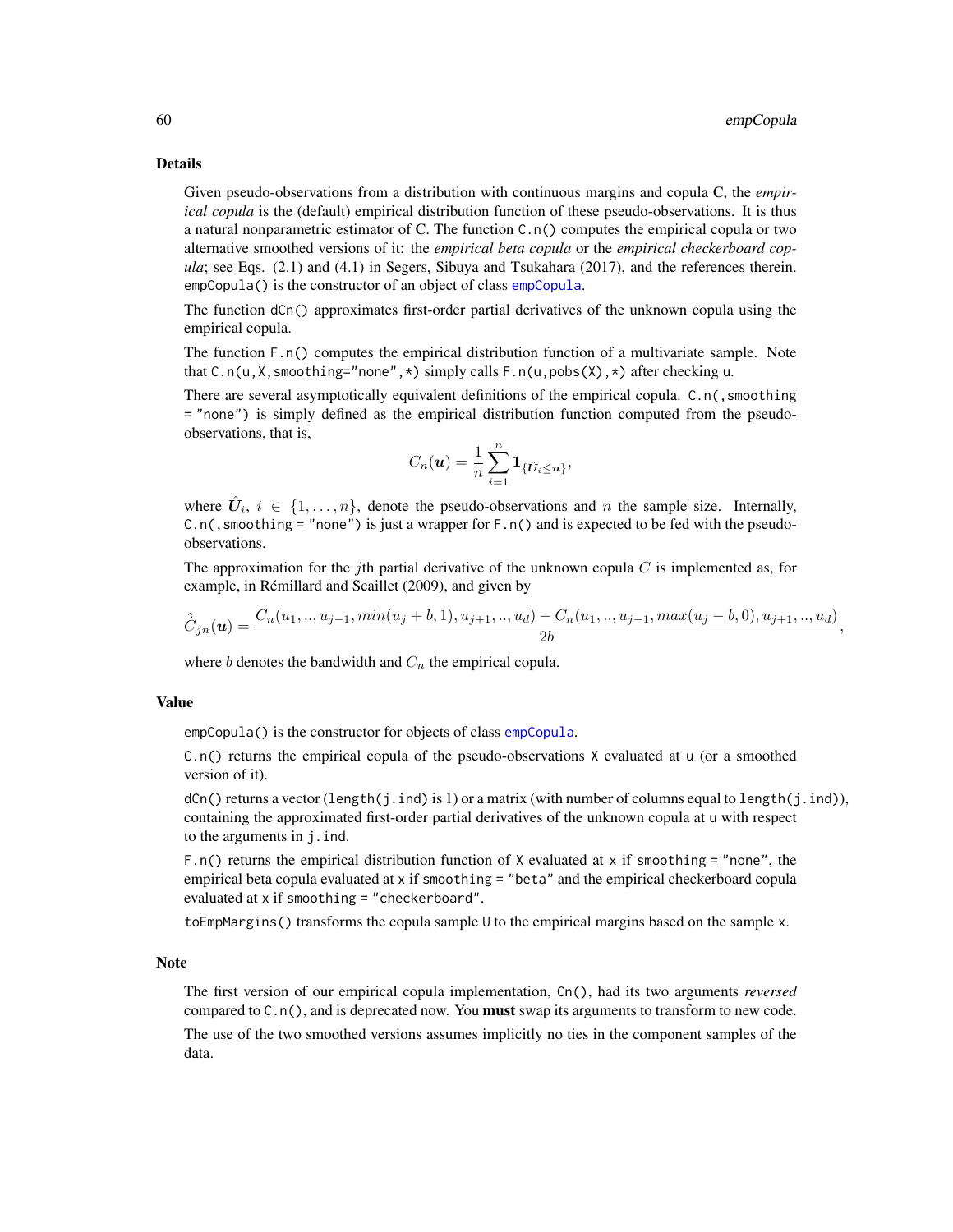## empCopula 61

## References

Rüschendorf, L. (1976). Asymptotic distributions of multivariate rank order statistics, *Annals of Statistics* 4, 912–923.

Deheuvels, P. (1979). La fonction de dépendance empirique et ses propriétés: un test non paramétrique d'indépendance, *Acad. Roy. Belg. Bull. Cl. Sci.*, 5th Ser. 65, 274–292.

Deheuvels, P. (1981). A non parametric test for independence, *Publ. Inst. Statist. Univ. Paris* 26, 29–50.

Rémillard, B. and Scaillet, O. (2009). Testing for equality between two copulas. *Journal of Multivariate Analysis*, 100(3), pages 377-386.

Segers, J., Sibuya, M. and Tsukahara, H. (2017). The Empirical Beta Copula. *Journal of Multivariate Analysis*, 155, pages 35–51, <http://arxiv.org/abs/1607.04430>.

#### See Also

[pobs\(](#page-167-0)) for computing pseudo-observations.

```
## Generate data X (from a meta-Gumbel model with N(0,1) margins)
n < -100d \le -3family <- "Gumbel"
theta \leq 2
cop <- onacopulaL(family, list(theta=theta, 1:d))
set.seed(1)
X \leq - qnorm(rCopula(n, cop)) # meta-Gumbel data with N(0,1) margins
## Evaluate empirical copula
u <- matrix(runif(n*d), n, d) # random points were to evaluate the empirical copula
ec \leq C.n(u, X = X)## Compare the empirical copula with the true copula
pc <- pCopula(u, copula = cop)
mean(abs(pc - ec)) # \approx 0.012 -- increase n to decrease this error
## The same for the two smoothed versions
beta \leq C.n(u, X, smoothing = "beta")mean(abs(pc - beta))check \leq C.n(u, X, smoothing = "checkerboard")mean(abs(pc - check))## Compare the empirical copula with F.n(pobs())
U \leftarrow \text{pobs}(X) # pseudo-observations
stopifnot(identical(ec, F.n(u, X = pobs(U)))) # even identical
## Compare the empirical copula based on U at U with the Kendall distribution
## Note: Theoretically, C(U) \sim K, so K(C_n(U, U = U)) should approximately be U(0, 1)plot(ecdf(pK(C.n(U, X), cop = cop@copula, d = d)), asp = 1, xaxs="i", yaxs="i")
segments(0, 0, 1, 1, col=adjustcolor("blue",1/3), lwd=5, lty = 2)
abline(v=0:1, col="gray70", lty = 2)
```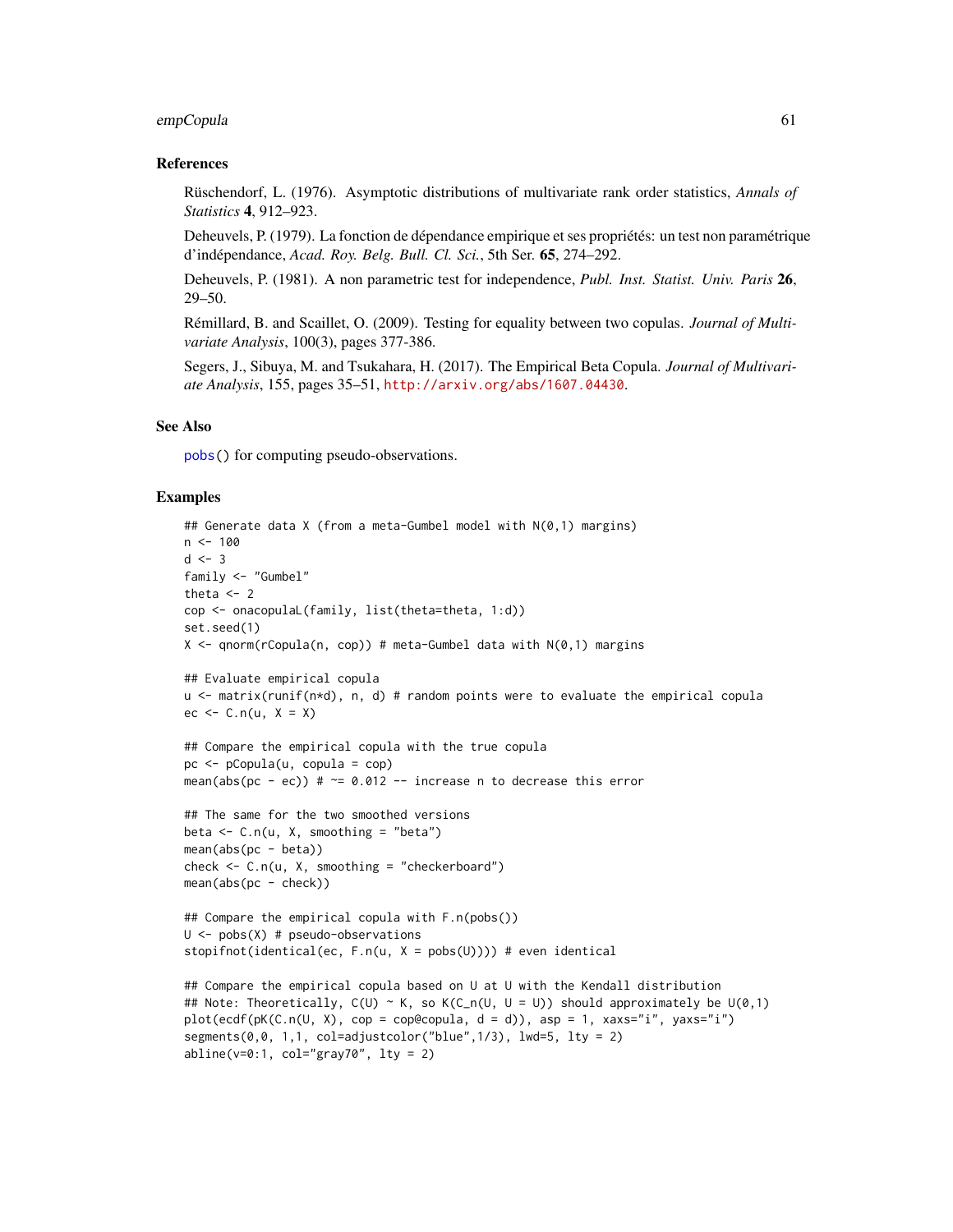```
## Compare the empirical copula and the true copula on the diagonal
C.n.diag \le function(u) C.n(do.call(cbind, rep(list(u), d)), X = X) # diagonal of C_n
C.diag \le function(u) pCopula(do.call(cbind, rep(list(u), d)), cop) # diagonal of C
curve(C.n.diag, from = 0, to = 1, # empirical copula diagonalmain = paste("True vs empirical diagonal of a", family, "copula"),
      xlab = "u", ylab = quote("True C(u, \ldots, u) and empirical"~C[n](u, \ldots, u)))
curve(C.diag, lty = 2, add = TRUE) # add true copula diagonal
legend("bottomright", lty = 2:1, bty = "n", inset = 0.02,
      legent = expression(C, C[n])## Approximate partial derivatives w.r.t. the 2nd and 3rd component
j.ind <- 2:3 # indices w.r.t. which the partial derivatives are computed
## Partial derivatives based on the empirical copula and the true copula
der23 <- dCn(u, U = pobs(U), j.int = j.int)der23. <- copula:::dCdu(archmCopula(family, param=theta, dim=d), u=u)[,j.ind]
## Approximation error
summary(as.vector(abs(der23-der23.)))
## For an example of using F.n(), see help(mvdc)% ./Mvdc.Rd
## Generate a bivariate empirical copula object (various smoothing methods)
n <- 10 # sample size
d <- 2 # dimension
set.seed(271)
X \leq rCopula(n, copula = claytonCopula(3, dim = d))
ecop.orig <- empCopula(X) # smoothing = "none"
ecop.beta <- empCopula(X, smoothing = "beta")
ecop.check <- empCopula(X, smoothing = "checkerboard")
## Sample from these (smoothed) empirical copulas
m < -50U.orig <- rCopula(m, copula = ecop.orig)
U.beta <- rCopula(m, copula = ecop.beta)
U.check <- rCopula(m, copula = ecop.check)
## Note: They all obviously just resample from the original n = 10 observations
## Plot
wireframe2(ecop.orig, FUN = pCopula, draw.4.pCoplines = FALSE)
wireframe2(ecop.beta, FUN = pCopula)
wireframe2(ecop.check, FUN = pCopula)
## Density (only exists when smoothing = "beta")
wireframe2(ecop.beta, FUN = dCopula)
## Transform a copula sample to empirical margins
set.seed(271)
X <- qexp(rCopula(1000, copula = claytonCopula(2))) # multivariate distribution
U \leq rCopula(917, copula = gumbelCopula(2)) # new copula sample
X. \le to EmpMargins(U, x = X) # tranform U to the empirical margins of X
plot(X.) # Gumbel sample with empirical margins of X
```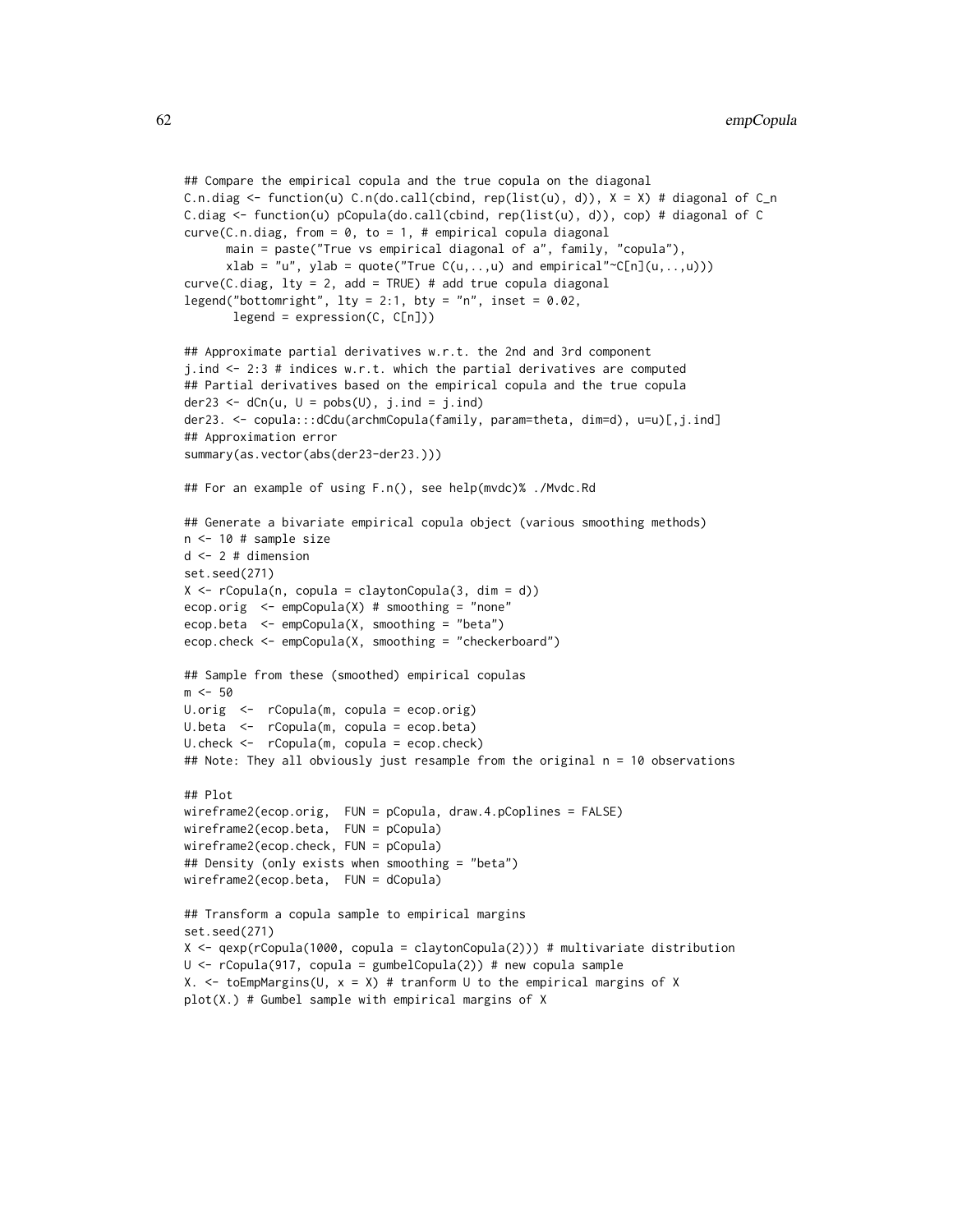<span id="page-62-1"></span>empCopula-class *Class "empCopula" of Empirical Copulas*

## **Description**

Empirical Copula class.

# Objects from the Class

Created by calls of the form new("empCopula",...) or rather typically by [empCopula\(](#page-58-0)) based on a matrix X of pseudo-observations. Smoothing options are available, see there.

# Slots

X: [matrix](#page-0-0) of pseudo-observations based on which the empirical copula is constructed.

smoothing: [character](#page-0-0) string determining the smoothing method.

offset: [numeric](#page-0-0) giving the shift in the normalizing factor for computing the empirical copula.

ties.method: a string indicating [rank\(](#page-0-0))'s ties method for computing the empirical copula.

## See Also

The class constructor are [empCopula\(](#page-58-0)), also for examples.

<span id="page-62-0"></span>enacopula *Estimation Procedures for (Nested) Archimedean Copulas*

# Description

A set of ten different estimators, currently for one-parameter Archimedean copulas, of possibly quite high dimensions.

## Usage

```
enacopula(u, cop,
          method = c("mle", "smle", "dmle",
                     "mde.chisq.CvM", "mde.chisq.KS",
                     "mde.gamma.CvM", "mde.gamma.KS",
                     "tau.tau.mean", "tau.theta.mean", "beta"),
          n.MC = if (method == "smle") 10000 else 0,interval = initOpt(cop@copula@name),
          xargs = list(), ...)
```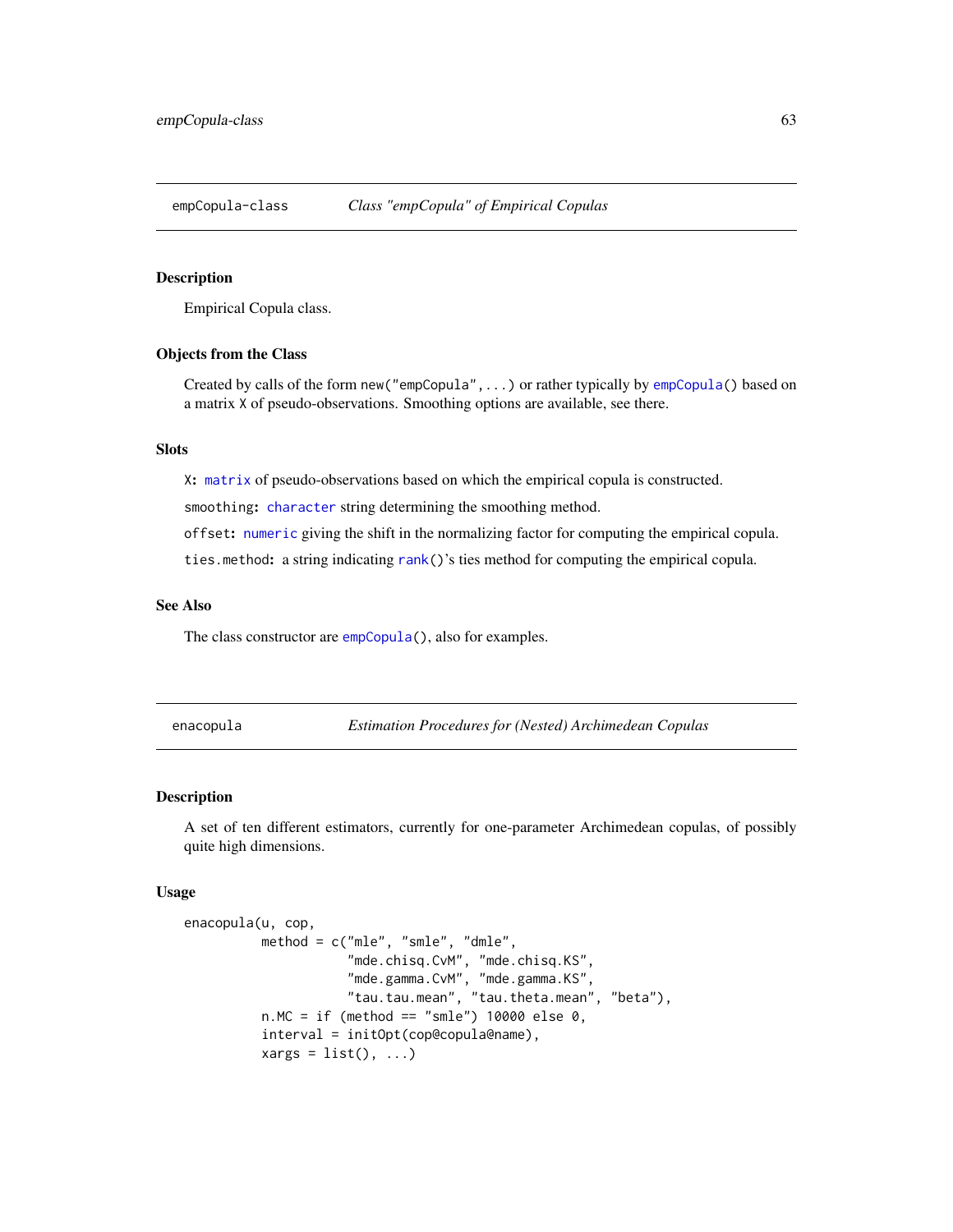# Arguments

| u        | $n \times d$ -matrix of (pseudo-)observations (each value in [0, 1]) from the copula to<br>be estimated, where $n$ denotes the sample size and $d$ the dimension. Consider                                    |
|----------|---------------------------------------------------------------------------------------------------------------------------------------------------------------------------------------------------------------|
|          | applying the function pobs first in order to obtain u.                                                                                                                                                        |
| cop      | outer_nacopula to be estimated (currently only Archimedean copulas are pro-<br>vided).                                                                                                                        |
| method   | a character string specifying the estimation method to be used, which has to<br>be one (or a unique abbreviation) of                                                                                          |
|          | "mle" maximum likelihood estimator (MLE) computed via .emle.                                                                                                                                                  |
|          | "smle" simulated maximum likelihood estimator (SMLE) computed with the<br>function . emle, where n. MC gives the Monte Carlo sample size.                                                                     |
|          | "dmle" MLE based on the diagonal (DMLE); see edmle.                                                                                                                                                           |
|          | "mde.chisq.CvM" minimum distance estimator based on the chisq distribution<br>and Cramér-von Mises distance; see emde.                                                                                        |
|          | "mde.chisq.KS" minimum distance estimation based on the chisq distribution<br>and Kolmogorov-Smirnov distance; see emde.                                                                                      |
|          | "mde.gamma.CvM" minimum distance estimation based on the Erlang distribu-<br>tion and Cramér-von Mises distance; see emde.                                                                                    |
|          | "mde.gamma.KS" minimum distance estimation based on the Erlang distribu-<br>tion and Kolmogorov-Smirnov distance; see emde.                                                                                   |
|          | "tau.tau.mean" averaged pairwise Kendall's tau estimator                                                                                                                                                      |
|          | "tau.theta.mean" average of pairwise Kendall's tau estimators                                                                                                                                                 |
|          | "beta" multivariate Blomqvist's beta estimator                                                                                                                                                                |
| n.MC     | only for method = "smle": integer, sample size for simulated maximum like-<br>lihood estimation.                                                                                                              |
| interval | bivariate vector denoting the interval where optimization takes place. The de-<br>fault is computed as described in Hofert et al. (2012). Used for all methods<br>except "tau.tau.mean" and "tau.theta.mean". |
| xargs    | list of additional arguments for the chosen estimation method.                                                                                                                                                |
| .        | additional arguments passed to optimize.                                                                                                                                                                      |

## Details

[enacopula](#page-62-0) serves as a wrapper for the different implemented estimators and provides a uniform framework to utilize them. For more information, see the single estimators as given in the section 'See Also'.

Note that Hofert, Mächler, and McNeil (2013) compared these estimators. Their findings include a rather poor performance and numerically challenging problems of some of these estimators. In particular, the estimators obtained by method="mde.gamma.CvM", method="mde.gamma.KS", method="tau.theta.mean", and method="beta" should be used with care (or not at all). Overall, MLE performed best (by far).

## Value

the estimated parameter,  $\hat{\theta}$ , that is, currently a number as only one-parameter Archimedean copulas are considered.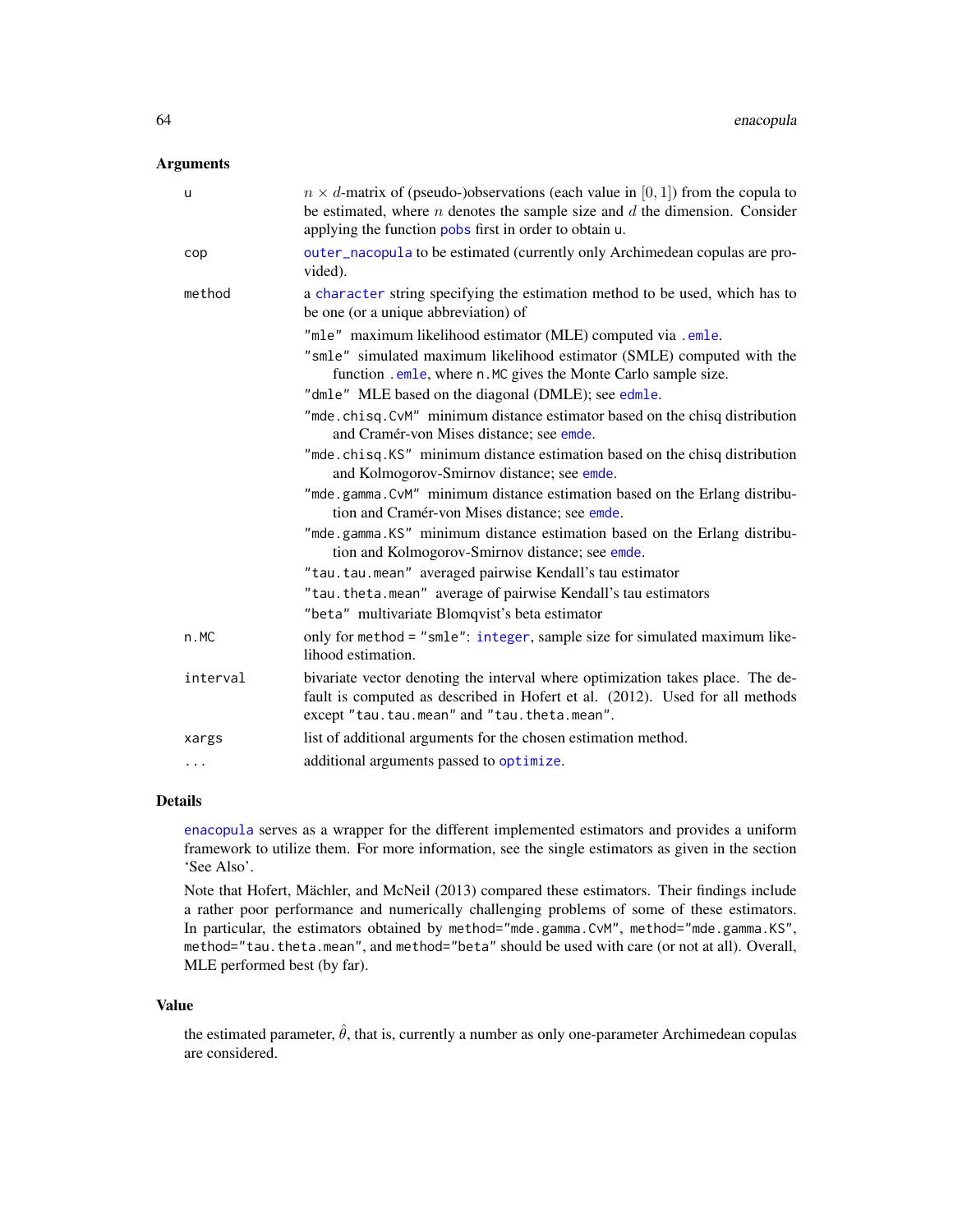#### estim.misc 65

## References

Hofert, M., Mächler, M., and McNeil, A. J. (2012). Likelihood inference for Archimedean copulas in high dimensions under known margins. *Journal of Multivariate Analysis* 110, 133–150.

Hofert, M., Mächler, M., and McNeil, A. J. (2013). Archimedean Copulas in High Dimensions: Estimators and Numerical Challenges Motivated by Financial Applications. *Journal de la Société Française de Statistique* 154(1), 25–63.

# See Also

[emle](#page-55-1) which returns an object of ["mle"](#page-0-0) providing useful methods not available for other estimators. [demo\(](#page-0-0)opC-demo) and vignette("GIG",package="copula") for examples of two-parameter families. [edmle](#page-64-0) for the diagonal maximum likelihood estimator. [emde](#page-53-0) for the minimum distance estimators. [etau](#page-64-0) for the estimators based on Kendall's tau. [ebeta](#page-64-0) for the estimator based on Blomqvist's beta.

## Examples

```
tau < -0.25(theta <- copGumbel@iTau(tau)) # 4/3
d \le -12(cop <- onacopulaL("Gumbel", list(theta,1:d)))
set.seed(1)
n < -100U <- rnacopula(n, cop)
meths <- eval(formals(enacopula)$method)
fun <- function(meth, u, cop, theta) {
run.time <- system.time(val <- enacopula(u, cop=cop, method=meth))
list(value=val, error=val-theta, utime.ms=1000*run.time[[1]])
}
t(res <- sapply(meths, fun, u=U, cop=cop, theta=theta))
```
estim.misc *Various Estimators for (Nested) Archimedean Copulas*

#### <span id="page-64-0"></span>Description

Various Estimators for (Nested) Archimedean Copulas, namely,

ebeta Method-of-moments-like estimator based on (a multivariate version of) Blomqvist'sbeta. edmle Maximum likelihood estimator based on the diagonal of a (nested) Archimedean copula. etau Method-of-moments-like estimators based on (bivariate) Kendall's tau.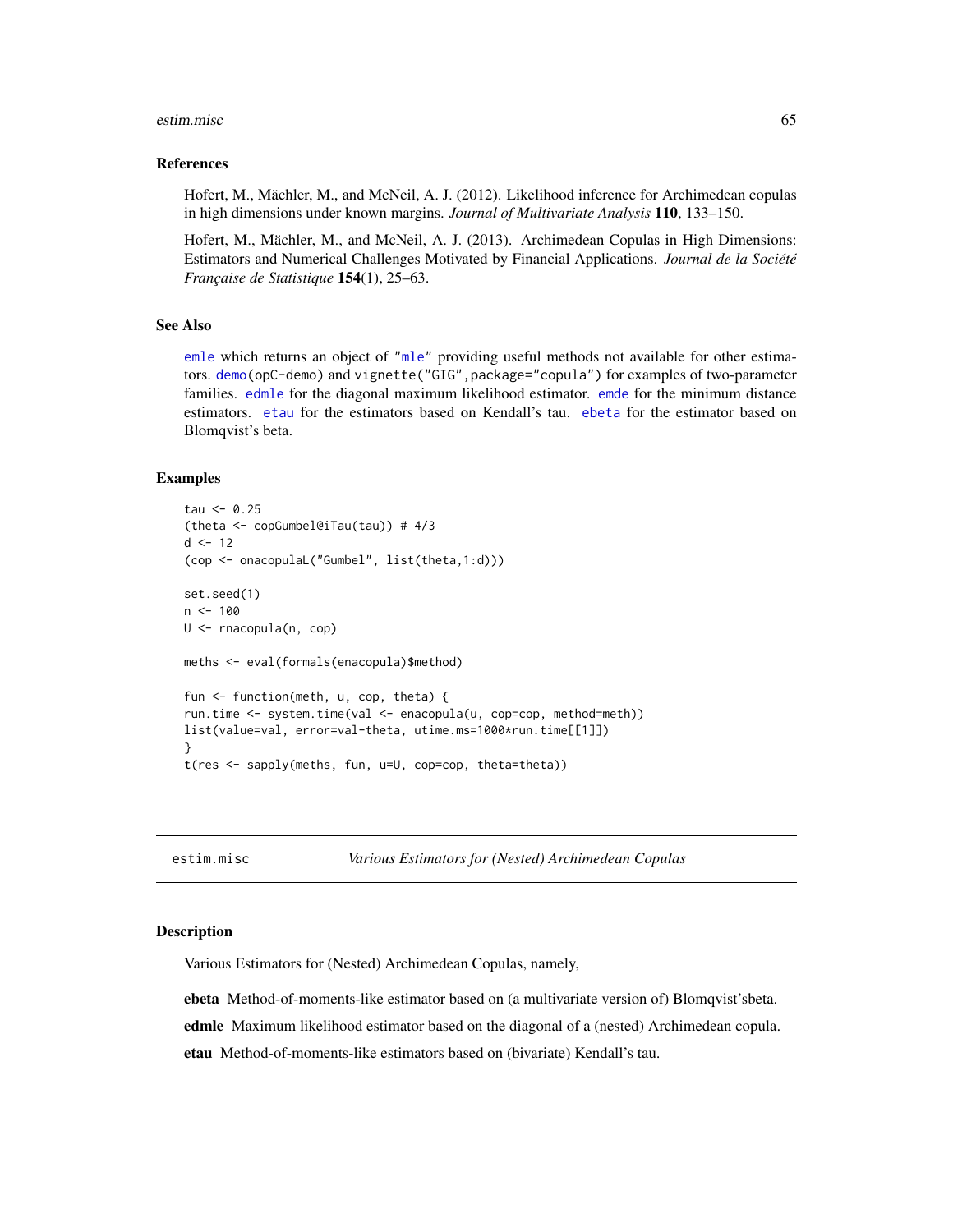## Usage

```
ebeta(u, cop, interval = initOpt(cop@copula@name), ...)edmle(u, cop, interval = initOpt(cop@copula@name), warn=TRUE, ...)
etau(u, cop, method = c("tau.mean", "theta.mean"), warn=TRUE, ...)
```
#### Arguments

| u        | $n \times d$ -matrix of (pseudo-)observations (each value in [0, 1]) from the copula,<br>where $n$ denotes the sample size and $d$ the dimension.                    |
|----------|----------------------------------------------------------------------------------------------------------------------------------------------------------------------|
| cop      | outer_nacopula to be estimated (currently only Archimedean copulas are pro-<br>vided).                                                                               |
| interval | bivariate vector denoting the interval where optimization takes place. The de-<br>fault is computed as described in Hofert et al. (2013).                            |
| method   | a character string specifying the method (only for etau), which has to be one<br>(or a unique abbreviation) of                                                       |
|          | "tau.mean" method-of-moments-like estimator based on the average of pair-<br>wise sample versions of Kendall's tau;                                                  |
|          | "theta.mean" average of the method-of-moments-like Kendall's tau estima-<br>tors.                                                                                    |
| warn     | logical indicating if warnings are printed:                                                                                                                          |
|          | edmle() for the family of "Gumbel" if the diagonal maximum-likelihood esti-<br>mator is smaller than 1.                                                              |
|          | etau() for the family of "AMH" if tau is outside $[0, 1/3]$ and in general if at least<br>one of the computed pairwise sample versions of Kendall's tau is negative. |
|          | additional arguments passed to corKendall (for etau, but see 'Details'), to<br>optimize (for edmle), or to safeUroot (for ebeta).                                    |

## Details

For ebeta, the parameter is estimated with a method-of-moments-like procedure such that the population version of the multivariate Blomqvist's beta matches its sample version.

Note that the copula diagonal is a distribution function and the maximum of all components of a random vector following the copula is distributed according to this distribution function. For edmle, the parameter is estimated via maximum-likelihood estimation based on the diagonal.

For etau, corKendall $(u, \ldots)$  is used and if there are no [NA](#page-0-0)s in u, by default (if no additional arguments are provided), corKendall() calls the  $O(nlog(n))$  fast cor. fk() from package [pcaPP](https://CRAN.R-project.org/package=pcaPP) instead of the  $O(n^2)$  cor (\*,method="kendall"). Conversely, when u has NAs, by default, [corKendall\(](#page-46-0)u, . . . ) will use  $cor(u, \text{method="k>kendall", use = "pairwise") such that  $etau(u, *)$  will work.$  $cor(u, \text{method="k>kendall", use = "pairwise") such that  $etau(u, *)$  will work.$ Furthermore, method="tau.mean" means that the average of sample versions of Kendall's tau are computed first and then the parameter is determined such that the population version of Kendall's tau matches this average (if possible); the method="theta.mean" stands for first computing all pairwise Kendall's tau estimators and then returning the mean of these estimators.

For more details, see Hofert et al. (2013).

Note that these estimators should be used with care; see the performance results in Hofert et al. (2013). In particular, etau should be used with the (default) method "tau.mean" since "theta.mean" is both slower and more prone to errors.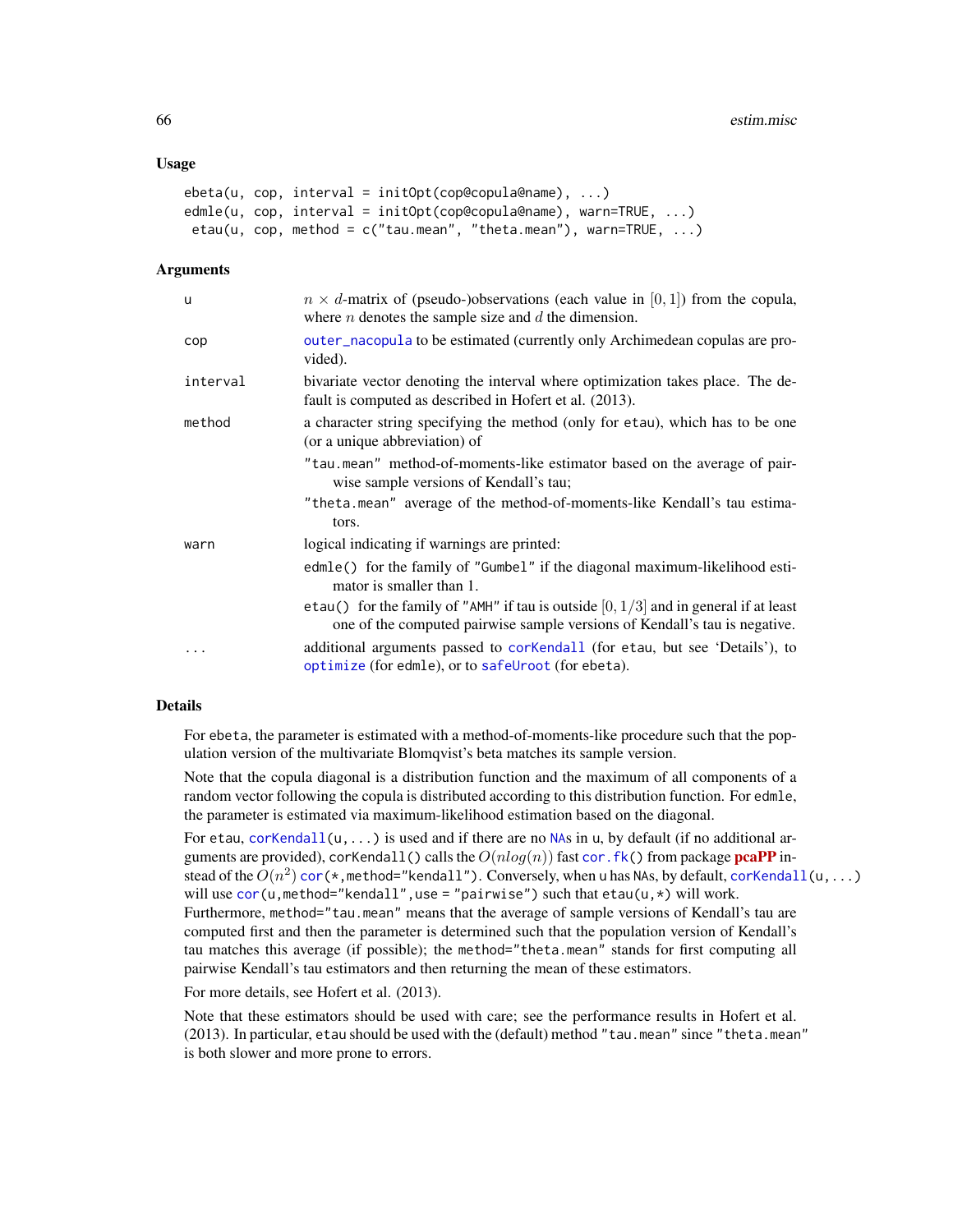#### estim.misc 67

#### Value

ebeta the return value of [safeUroot](#page-194-0) (that is, typically almost the same as the value of [uniroot](#page-0-0)) giving the Blomqvist beta estimator.

edmle [list](#page-0-0) as returned by [optimize](#page-0-0), including the diagonal maximum likelihood estimator.

etau method-of-moments-like estimator based on Kendall's tau for the chosen method.

## References

Hofert, M., Mächler, M., and McNeil, A. J. (2013). Archimedean Copulas in High Dimensions: Estimators and Numerical Challenges Motivated by Financial Applications. *Journal de la Société Française de Statistique* 154(1), 25–63.

#### See Also

```
corKendall().
```
The more sophisticated estimators [emle](#page-55-1) (Maximum Likelihood) and [emde](#page-53-0) (Minimum Distance). [enacopula](#page-62-0) (wrapper for different estimators).

```
tau < -0.25(theta \leq copGumbel@iTau(tau)) # 4/3 = 1.333..
d \le -20(cop <- onacopulaL("Gumbel", list(theta,1:d)))
set.seed(1)
n <- 200
U <- rnacopula(n, cop)
system.time(theta.hat.beta <- ebeta(U, cop=cop))
theta.hat.beta$root
system.time(theta.hat.dmle <- edmle(U, cop=cop))
theta.hat.dmle$minimum
system.time(theta.hat.etau <- etau(U, cop=cop, method="tau.mean"))
theta.hat.etau
system.time(theta.hat.etau. <- etau(U, cop=cop, method="theta.mean"))
theta.hat.etau.
## etau() in the case of missing values (NA's)
## ------ ---------------------
##' @title add Missing Values completely at random
##' @param x matrix or vector
##' @param prob desired probability ("fraction") of missing values (\code{\link{NA}}s).
##' @return x[] with some (100*prob percent) entries replaced by \code{\link{NA}}s.
addNAs \leq function(x, prob) {
   np <- length(x)
   x[sample.int(np, prob*np)] <- NA
```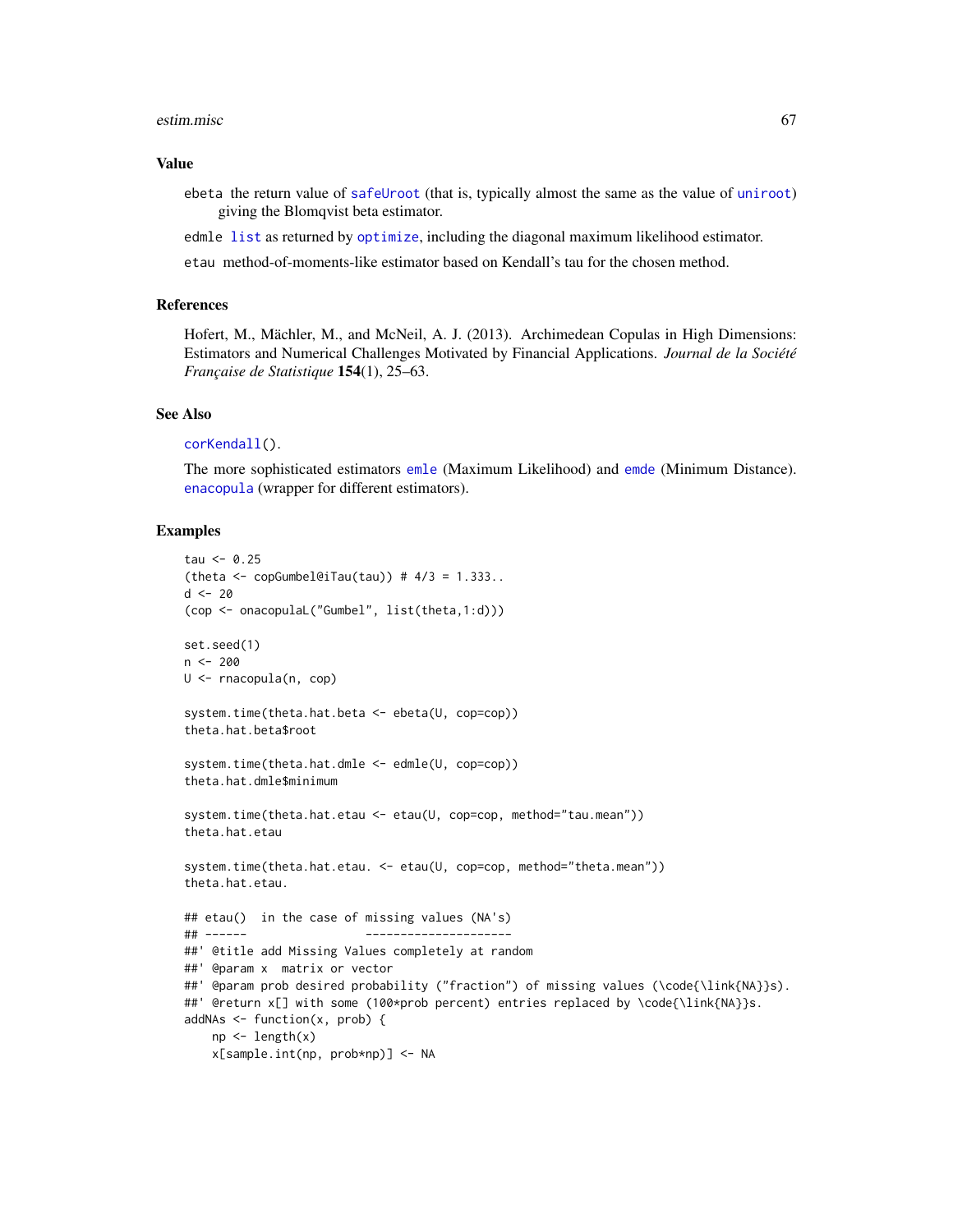```
x
}
## UM[] := U[] with 5% missing values
set.seed(7); UM \leftarrow addNAs(U, p = 0.05)mean(is.na(UM)) # 0.05## This error if x has NA's was happening for etau(UM, cop=cop)
## before copula version 0.999-17 (June 2017) :
try(eM <- etau(UM, cop=cop, use = "everything"))
        # --> Error ... NA/NaN/Inf in foreign function call
## The new default:
eM0 <- etau(UM, cop=cop, use = "pairwise")
eM1 <- etau(UM, cop=cop, use = "complete")
## use = "complete" is really equivalent to dropping all obs. with with missing values:
stopifnot(all.equal(eM1, etau(na.omit(UM), cop=cop), tol = 1e-15))
## but use = "pairwise" ---> cor(*, use = "pairwise") is much better:
rbind(etau.U = theta.hat.etau, etau.UM.pairwise = eM0, etau.UM.complete = eM1)
```
<span id="page-67-0"></span>evCopula *Construction of Extreme-Value Copula Objects*

## <span id="page-67-1"></span>Description

Constructs an extreme-value copula class object with its corresponding parameter.

## Usage

 $evCopula(family, param, dim = 2, ...)$ galambosCopula(param) huslerReissCopula(param) tawnCopula(param) tevCopula(param,  $df = 4$ ,  $df.fixed = FALSE$ )

## Arguments

| family   | a character string specifying the family of an extreme-value copula. Currently<br>implemented are "galambos", "gumbel", "huslerReiss", "tawn", "tev".                                           |
|----------|-------------------------------------------------------------------------------------------------------------------------------------------------------------------------------------------------|
| param    | a numeric vector specifying the parameter values.                                                                                                                                               |
| dim      | the dimension of the copula. Currently, only "gumbel" allows $\dim$ > 2.                                                                                                                        |
| df       | a number specifying the degrees of freedom of the t extreme-value copula,<br>tevCopula().                                                                                                       |
| df.fixed | logical; if true, the degrees of freedom will never be considered as a parameter<br>to be estimated; FALSE means that df will be estimated if the object is passed as<br>argument to fitCopula. |
| $\cdot$  | currently nothing.                                                                                                                                                                              |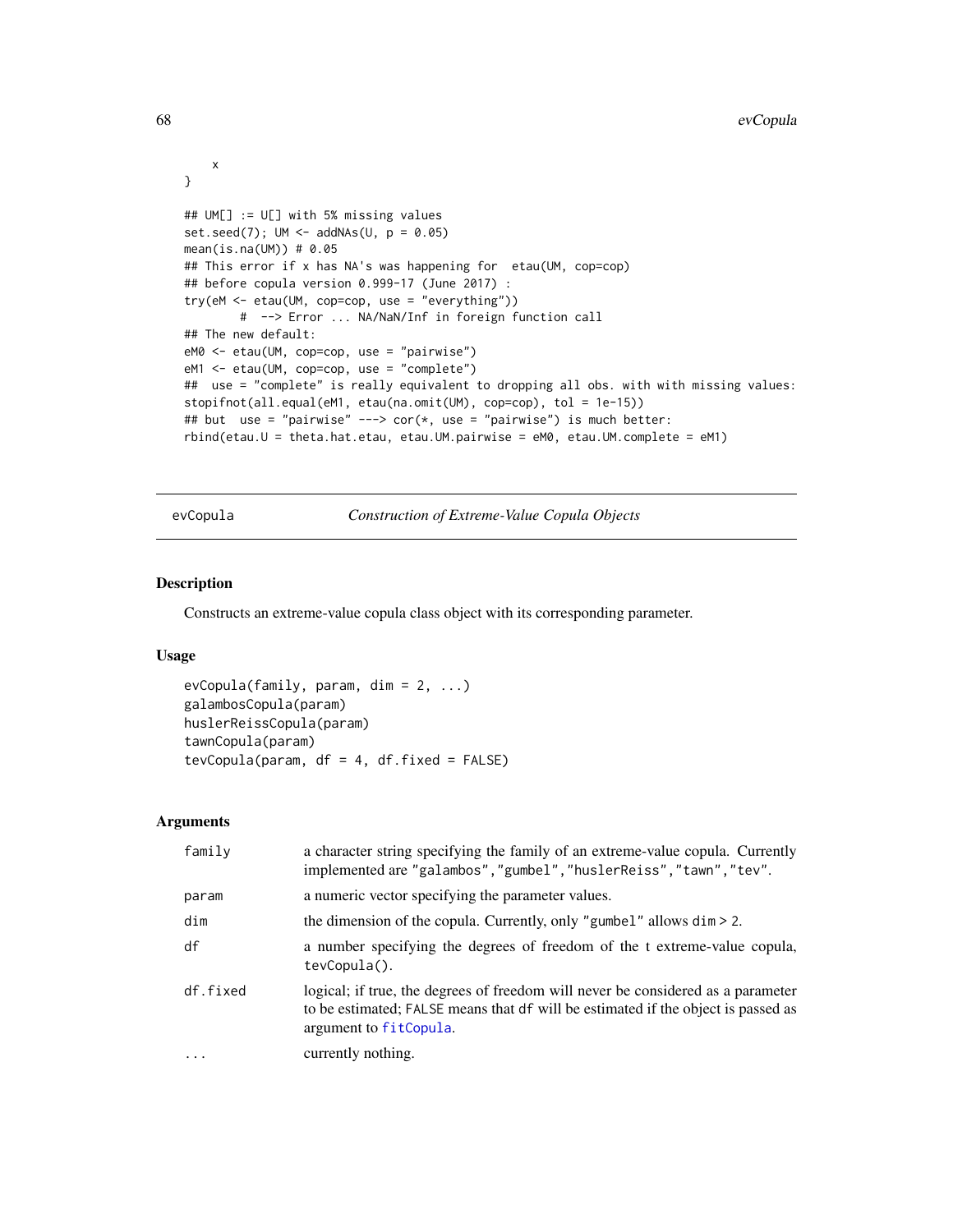#### evCopula 69

## Value

An object of class ["gumbelCopula"](#page-23-1), ["galambosCopula"](#page-69-1), ["huslerReissCopula"](#page-69-1), ["tawnCopula"](#page-69-1), or ["tevCopula"](#page-69-1).

## **Note**

The Gumbel copula is both an Archimedean and an extreme-value copula, with principal documentation on [gumbelCopula](#page-21-1) (or [archmCopula](#page-21-0)).

## See Also

[ellipCopula](#page-50-0), [archmCopula](#page-21-0), [gofEVCopula](#page-107-0), [An](#page-19-0).

#### Examples

```
## Gumbel is both
stopifnot(identical( evCopula("gumbel"), gumbelCopula()),
          identical(archmCopula("gumbel"), gumbelCopula()))
```
## For a given degree of dependence these copulas are strikingly similar :

tau  $<-1/3$ 

```
gumbel.cop <- gumbelCopula (iTau(gumbelCopula(), tau))
galambos.cop <- galambosCopula (iTau(galambosCopula(), tau))
huslerReiss.cop <- huslerReissCopula(iTau(huslerReissCopula(), tau))
tawn.cop <- tawnCopula (iTau(tawnCopula(), tau))
tev.cop <- tevCopula (iTau(tevCopula(), tau))
```

```
curve(A(gumbel.cop, x), 0, 1, ylab = "A(<cop>(iTau(<cop>(), tau)), x)",
     main = paste("A(x) for five Extreme Value cop. w/ tau =", format(tau)))
curve(A(galambos.cop, x), lty=2, add=TRUE)
curve(A(huslerReiss.cop, x), lty=3, add=TRUE)
curve(A(tawn.cop, x), lty=4, add=TRUE)
curve(A(tev.cop, x), lty=5, col=2, add=TRUE)# very close to Gumbel
## And look at the differences
curve(A(gumbel.cop, x) - A(tawn.cop, x), ylim = c(-1,1)*0.005,
     ylab = '', main = "A(<Gumbel>, x) - A(<EV-Cop.>, x)")
abline(h=0, lty=2)
curve(A(gumbel.cop, x) - A(galambos.cop, x), add=TRUE, col=2)
curve(A(gumbel.cop, x) - A(huslerReiss.cop, x), add=TRUE, col=3)
curve(A(gumbel.cop, x) - A(tev.cop, x), add=TRUE, col=4, lwd=2)
```

```
## the t-EV-copula has always positive tau :
curve(vapply(x, function(x) tau(tevCopula(x)), 0.), -1, 1,
     n=257, ylim=0:1, xlab=quote(rho),ylab=quote(tau),
     main= quote(tau(tevCopula(rho)), col = 2, lwd = 2)rect(-1, 0, 1, 1, 1ty = 2, border = adjustment("black", 0.5))
```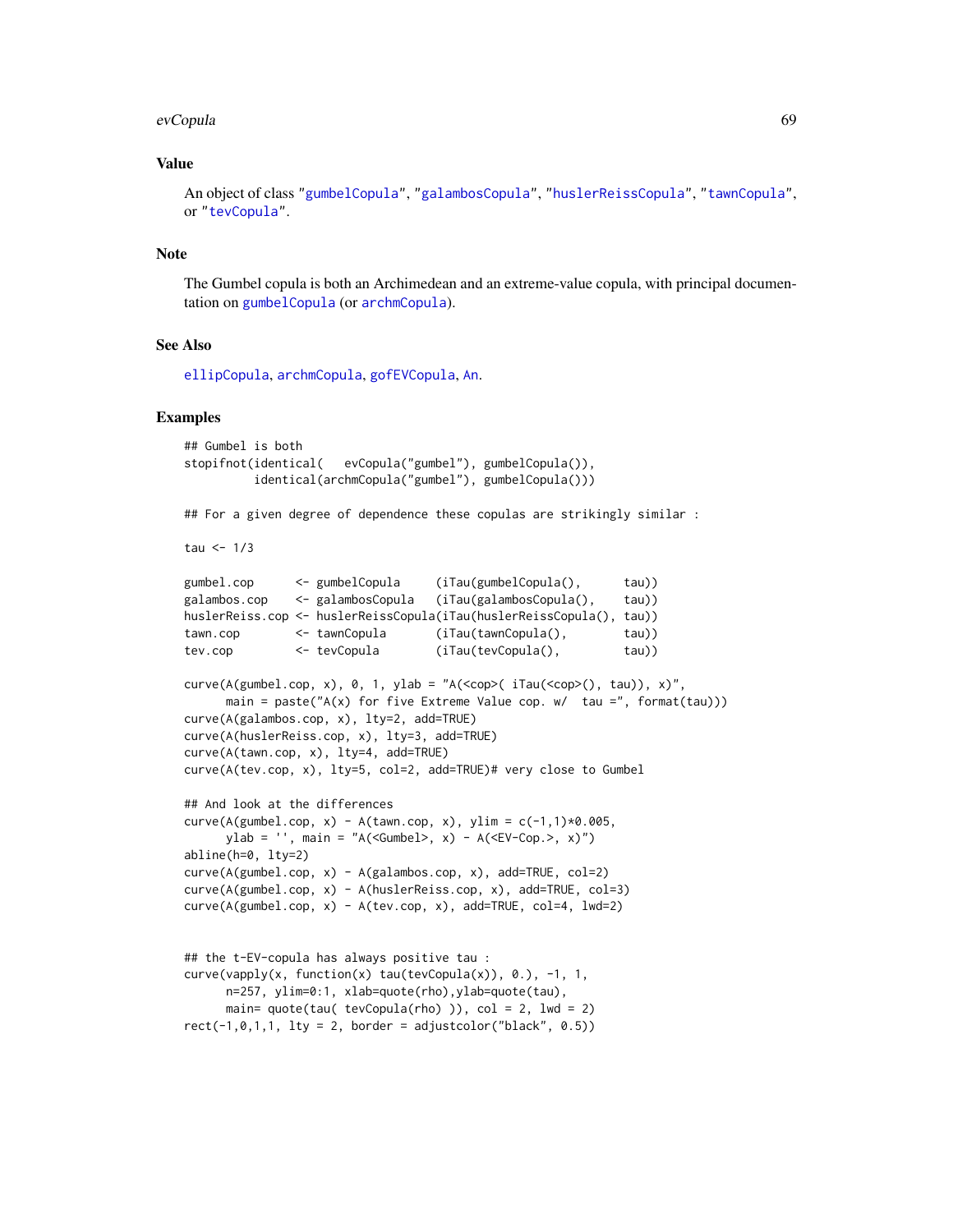<span id="page-69-0"></span>

## <span id="page-69-1"></span>**Description**

Class evCopula is the virtual (mother) class of all extreme-value copulas. There currently are five subclasses, "galambosCopula", "huslerReissCopula", "tawnCopula", "tevCopula", and "gumbelCopula", the latter of which is also an Archimedean copula, see the page for class ["archmCopula"](#page-23-0).

#### Objects from the Class

evCopula is a virtual class: No objects may be created from it. Objects of class "galambosCopula" etc, can be created by calls of the form new("galambosCopula",...), but typically rather by [galambosCopula\(](#page-67-1)), etc, see there.

## **Slots**

All slots are inherited from the mother class ["copula"](#page-44-1), see there.

#### Methods

```
dCopula signature(copula = "galambosCopula"): ...
pCopula signature(copula = "galambosCopula"): ...
rCopula signature(copula = "galambosCopula"): ...
dCopula signature(copula = "huslerReissCopula"): ...
pCopula signature(copula = "huslerReissCopula"): ...
rCopula signature(copula = "huslerReissCopula"): ...
```
# Extends

Class "evCopula" extends class ["copula"](#page-44-1) directly. Classes "galambosCopula", "huslerReissCopula", "tawnCopula", and "tevCopula" extend class "evCopula" directly.

## Note

Objects of class ["gumbelCopula"](#page-23-1) are also of class ["archmCopula"](#page-23-0).

## See Also

[evCopula](#page-67-0), [evTestC](#page-71-0), [evTestK](#page-73-0), [gofEVCopula](#page-107-0), [copula-class](#page-44-1).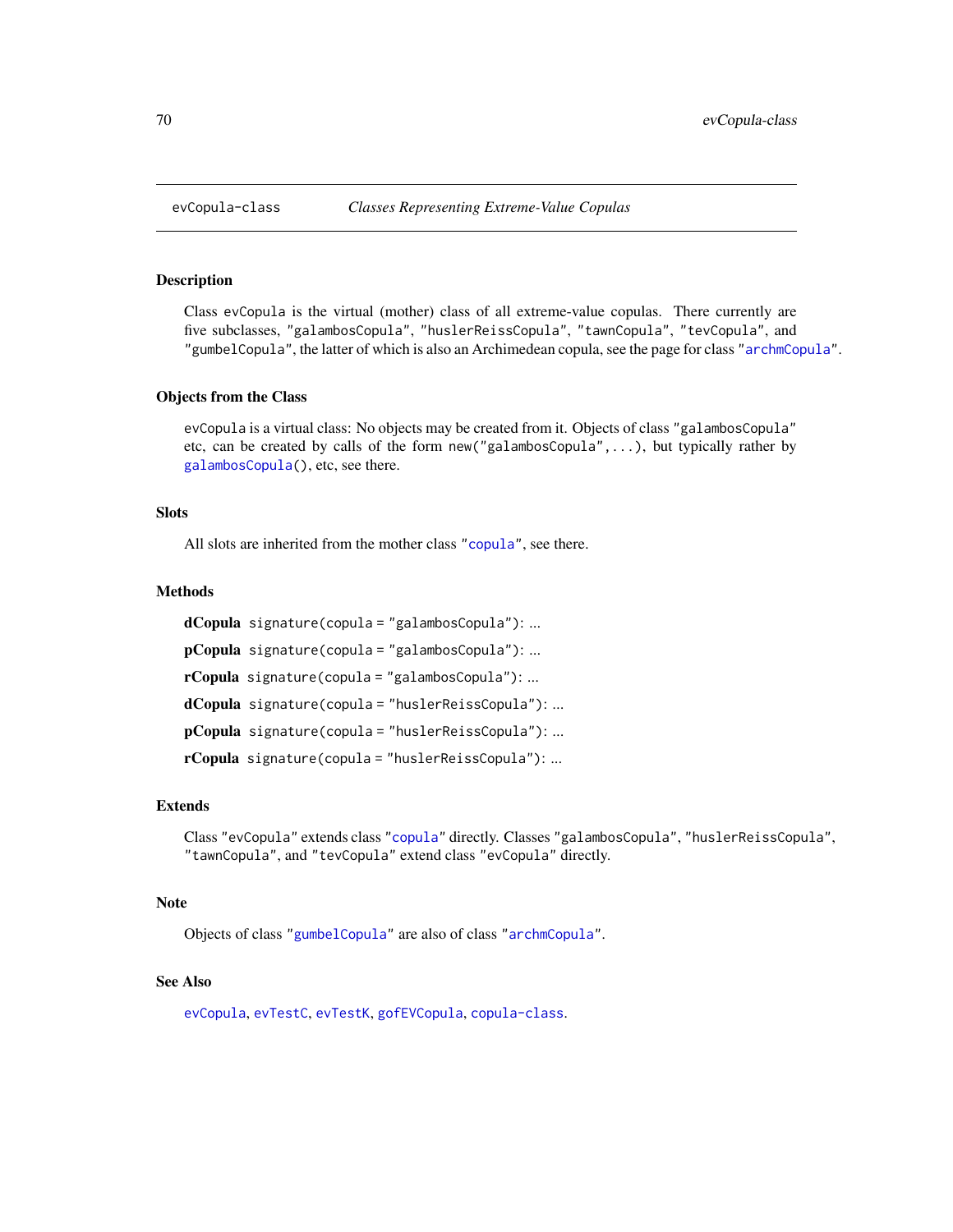evTestA *Bivariate Test of Extreme-Value Dependence Based on Pickands' Dependence Function*

# Description

Test of bivariate extreme-value dependence based on the process comparing the empirical copula with a natural nonparametric estimator of the unknown copula derived under extreme-value dependence. The test statistics are defined in the third reference. Approximate p-values for the test statistics are obtained by means of a *multiplier* technique.

# Usage

```
evTestA(x, N = 1000, derivatives = c("An", "Cn"),
        ties.method = eval(formals(rank)$ties.method),
        trace.lev = 0, report.err = FALSE)
```
# Arguments

| $\mathsf{x}$ | a data matrix that will be transformed to pseudo-observations.                                                                                                                    |
|--------------|-----------------------------------------------------------------------------------------------------------------------------------------------------------------------------------|
| N            | number of multiplier iterations to be used to simulate realizations of the test<br>statistic under the null hypothesis.                                                           |
| derivatives  | string specifying how the derivatives of the unknown copula are estimated, either<br>"An" or "Cn". The former gives better results for samples smaller than 400 but<br>is slower. |
| ties.method  | character string specifying how ranks should be computed if there are ties in<br>any of the coordinate samples of x; passed to pobs.                                              |
| trace.lev    | integer indicating the level of diagnostic tracing to be printed to the console<br>(from low-level algorithm).                                                                    |
| report.err   | logical indicating if numerical integration errors should be reported in a sum-<br>mary way.                                                                                      |

# Details

More details are available in the third reference. See also Genest and Segers (2009) and Remillard and Scaillet (2009).

# Value

An object of [class](#page-0-0) htest which is a list, some of the components of which are

| statistic | value of the test statistic.       |
|-----------|------------------------------------|
| p.value   | corresponding approximate p-value. |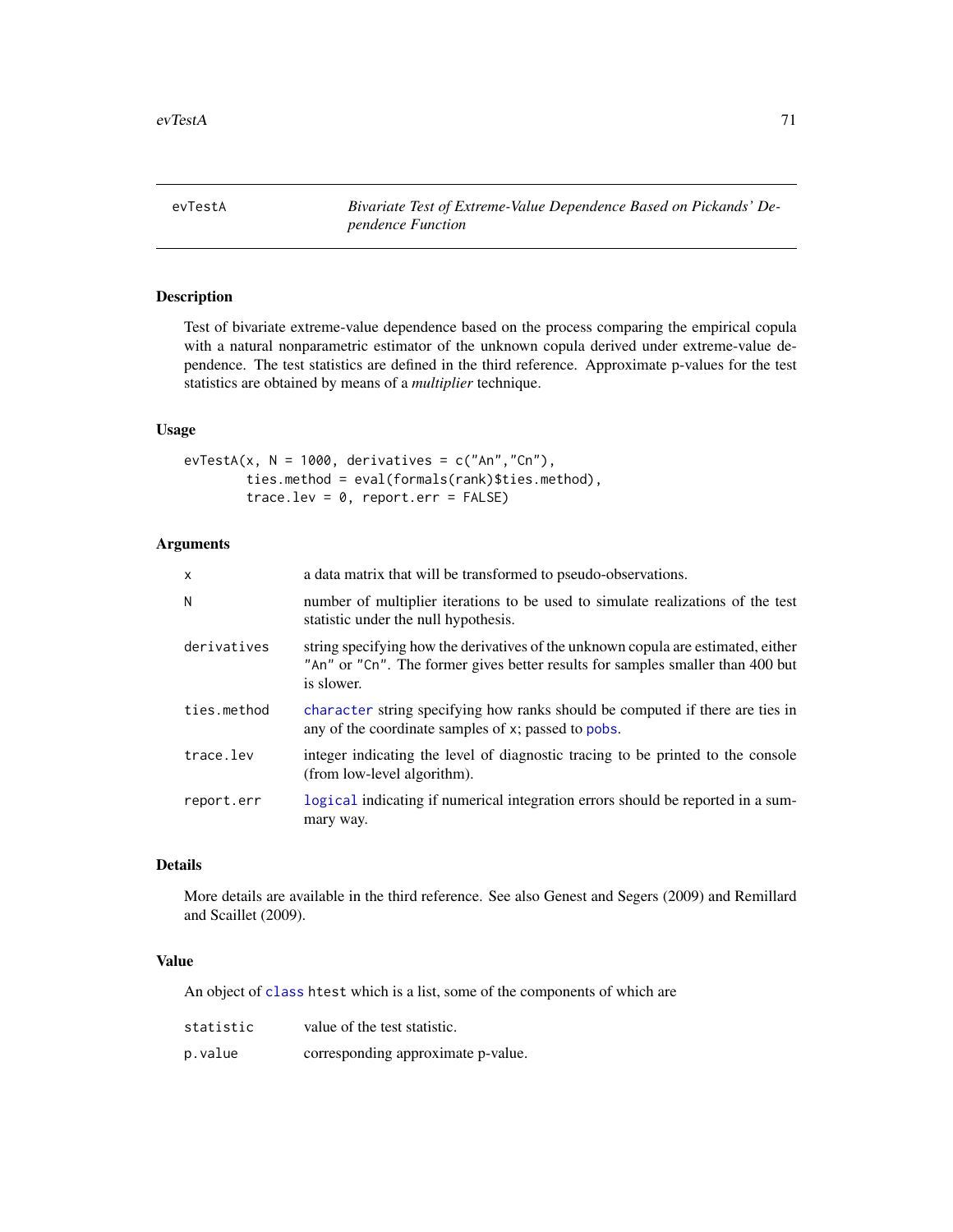## Note

This test was derived under the assumption of continuous margins, which implies that ties occur with probability zero. The presence of ties in the data might substantially affect the approximate p-value.

## References

Genest, C. and Segers, J. (2009). Rank-based inference for bivariate extreme-value copulas. *Annals of Statistics*, 37, pages 2990-3022.

Rémillard, B. and Scaillet, O. (2009). Testing for equality between two copulas. *Journal of Multivariate Analysis*, 100(3), pages 377-386.

Kojadinovic, I. and Yan, J. (2010). Nonparametric rank-based tests of bivariate extreme-value dependence. *Journal of Multivariate Analysis* 101, 2234–2249.

## See Also

[evTestK](#page-73-0), [evTestC](#page-71-0), [evCopula](#page-67-0), [gofEVCopula](#page-107-0), [An](#page-19-0).

#### Examples

```
## Do these data come from an extreme-value copula?
set.seed(63)
uG <- rCopula(100, gumbelCopula (3))
uC <- rCopula(100, claytonCopula(3))
## these two take 21 sec on nb-mm4 (Intel Core i7-5600U @ 2.60GHz):
evTestA(uG)
evTestA(uC) # significant even though Clayton is *NOT* an extreme value copula
## These are fast:
evTestA(uG, derivatives = "Cn")
evTestA(uC, derivatives = "Cn") # small p-value even though Clayton is *NOT* an EV copula.
```
<span id="page-71-0"></span>evTestC *Large-sample Test of Multivariate Extreme-Value Dependence*

## Description

Test of multivariate extreme-value dependence based on the empirical copula and max-stability. The test statistics are defined in the second reference. Approximate p-values for the test statistics are obtained by means of a *multiplier* technique.

#### Usage

 $evTestC(x, N = 1000)$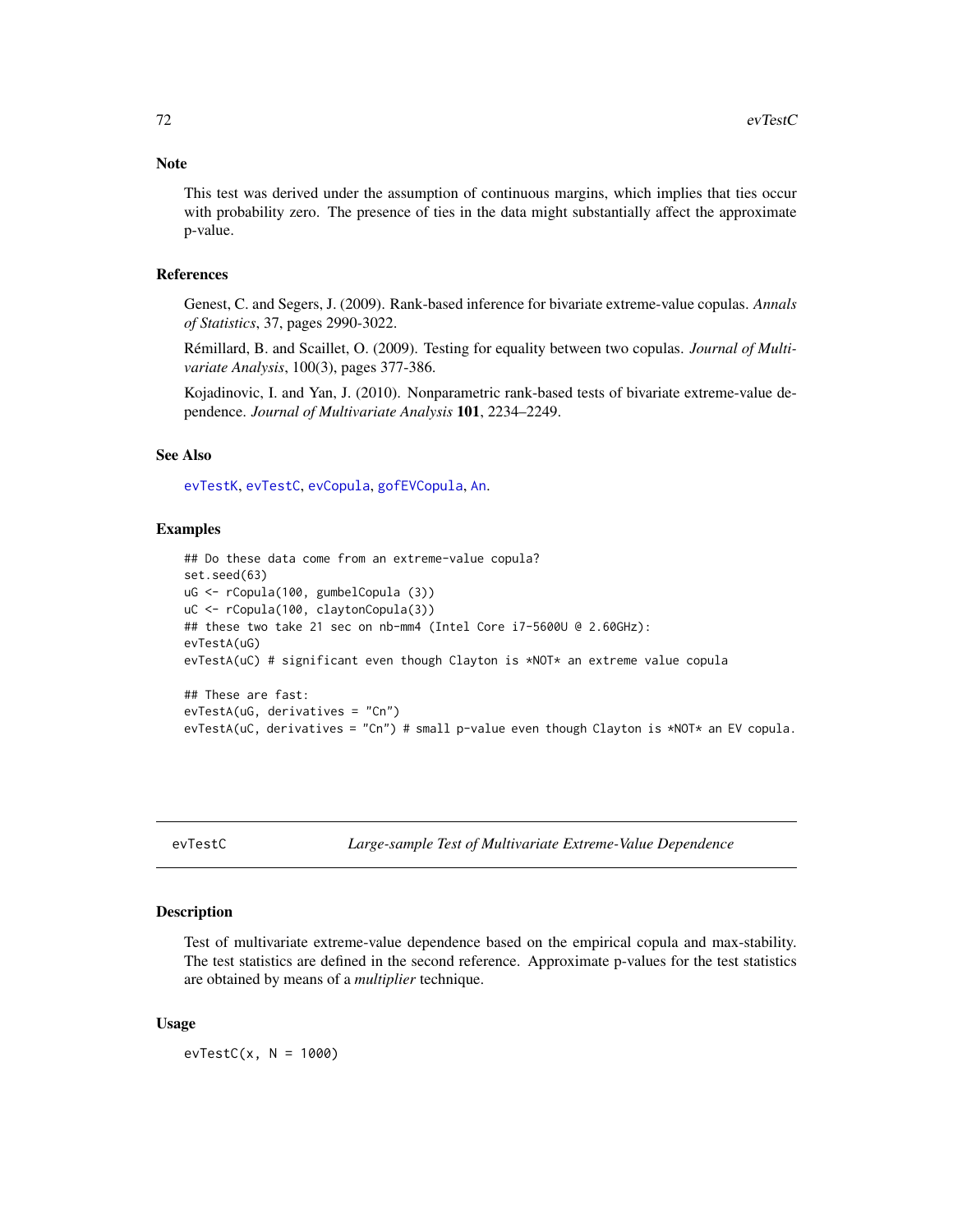#### evTestC 23

#### Arguments

| $\mathsf{x}$ | a data matrix that will be transformed to pseudo-observations.                  |
|--------------|---------------------------------------------------------------------------------|
| N.           | number of multiplier iterations to be used to simulate realizations of the test |
|              | statistic under the null hypothesis.                                            |

## Details

More details are available in the second reference. See also Remillard and Scaillet (2009).

## Value

An object of [class](#page-0-0) htest which is a list, some of the components of which are

| statistic | value of the test statistic.       |
|-----------|------------------------------------|
| p.value   | corresponding approximate p-value. |

#### Note

This test was derived under the assumption of continuous margins, which implies that ties occur with probability zero. The presence of ties in the data might substantially affect the approximate p-value.

#### References

Rémillard, B. and Scaillet, O. (2009). Testing for equality between two copulas. *Journal of Multivariate Analysis*, 100(3), pages 377-386.

Kojadinovic, I., Segers, J., and Yan, J. (2011). Large-sample tests of extreme-value dependence for multivariate copulas. *The Canadian Journal of Statistics* 39, 4, pages 703-720.

## See Also

[evTestK](#page-73-0), [evTestA](#page-70-0), [evCopula](#page-67-0), [gofEVCopula](#page-107-0), [An](#page-19-0).

```
## Do these data come from an extreme-value copula?
evTestC(rCopula(200, gumbelCopula(3)))
evTestC(rCopula(200, claytonCopula(3)))
```

```
## Three-dimensional examples
evTestC(rCopula(200, gumbelCopula(3, dim=3)))
evTestC(rCopula(200, claytonCopula(3, dim=3)))
```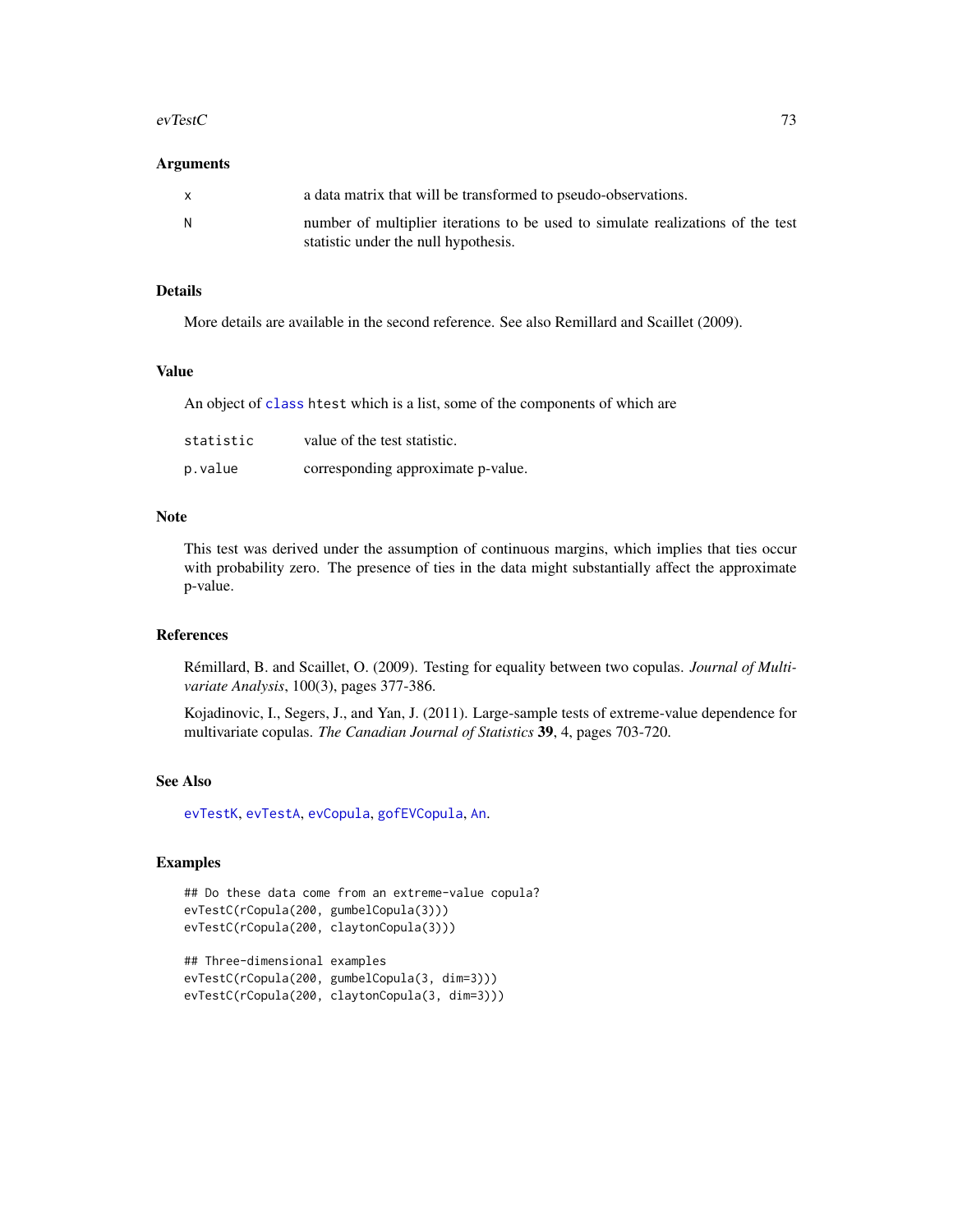<span id="page-73-0"></span>

#### Description

Test of extreme-value dependence based on the bivariate probability integral transformation. The test statistic is defined in Ben Ghorbal, G. Nešlehová, and Genest (2009).

#### Usage

```
evTestK(x, method = c("fsample","asymptotic","jackknife"), ties = NA, N = 100)
```
## Arguments

| $\mathsf{x}$ | a data matrix.                                                                                                                                                                                                                        |
|--------------|---------------------------------------------------------------------------------------------------------------------------------------------------------------------------------------------------------------------------------------|
| method       | specifies the variance estimation method; can be either "f sample" (finite-sample,<br>the default), "asymptotic" or "jackknife".                                                                                                      |
| ties         | logical; if TRUE, the original test is adapted to take the presence of ties in the<br>coordinate samples of x into account; the default value of NA indicates that the<br>presence/absence of ties will be checked for automatically. |
| N            | number of samples to be used to estimate a bias term if ties = TRUE.                                                                                                                                                                  |

#### Details

The code for this test was generously provided by Johanna G. Nešlehová. More details are available in Appendix B of Ben Ghorbal, G. Nešlehová and Genest (2009).

## Value

An object of [class](#page-0-0) htest which is a list, some of the components of which are

| statistic | value of the test statistic. |
|-----------|------------------------------|
| p.value   | corresponding p-value.       |

#### References

Ghorbal, M. B., Genest, C., and G. Nešlehová, J. (2009) On the test of Ghoudi, Khoudraji, and Rivest for extreme-value dependence. *The Canadian Journal of Statistics* 37, 1–9.

Kojadinovic, I. (2017). Some copula inference procedures adapted to the presence of ties. *Computational Statistics and Data Analysis* 112, 24–41, <http://arxiv.org/abs/1609.05519>.

## See Also

[evTestC](#page-71-0), [evTestA](#page-70-0), [evCopula](#page-67-0), [gofEVCopula](#page-107-0), [An](#page-19-0).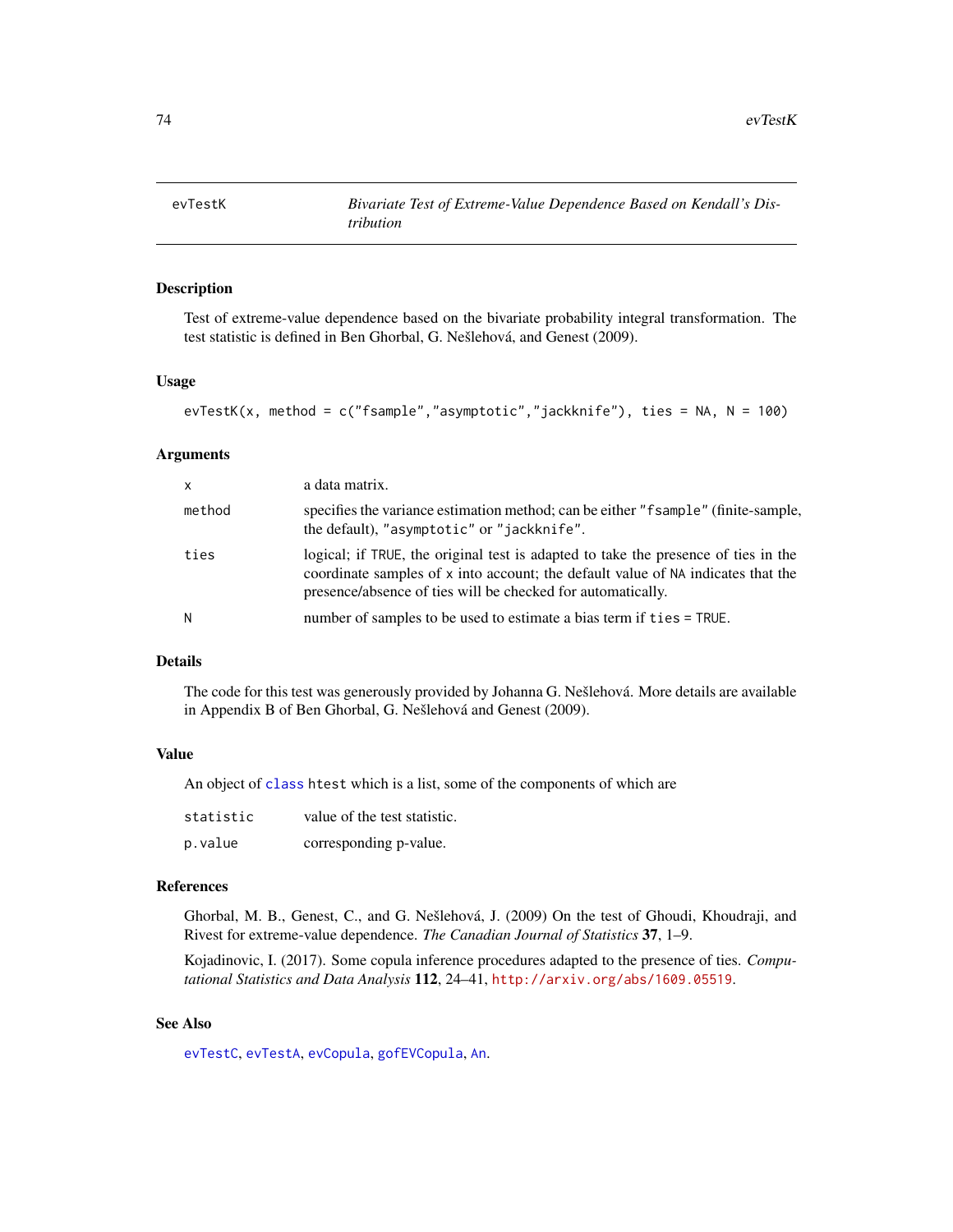#### exchEVTest 75

#### Examples

```
set.seed(321)
## Do the data come from an extreme-value copula?
evTestK(Ug <- rCopula(200, gumbelCopula(3))) # not significant => yes, EV
   dim(Uc <- rCopula(200, claytonCopula(3)))
## Clayton: tests are highly significant => no, not EV
(K1 <- evTestK(Uc))
(K2 <- evTestK(Uc, method = "asymptotic"))
system.time(print(K3 <- evTestK(Uc, method = "jackknife")))
## slower: 1.06 sec (2015 intel core i7)
```
<span id="page-74-0"></span>exchEVTest *Test of Exchangeability for Certain Bivariate Copulas*

## Description

Test for assessing the exchangeability of the underlying bivariate copula when it is either extremevalue or left-tail decreasing. The test uses the nonparametric estimators of the Pickands dependence function studied by Genest and Segers (2009).

The test statistic is defined in the second reference. An approximate p-value for the test statistic is obtained by means of a *multiplier* technique if there are no ties in the component series of the bivariate data, or by means of an appropriate bootstrap otherwise.

## Usage

```
exchEVTest(x, N = 1000, estimator = c("CFG", "Pickands"),
          ties = NA, ties.method = eval(formals(rank)$ties.method),
          m = 100, derivatives = c("Cn", "An")
```
## Arguments

| X           | a data matrix that will be transformed to pseudo-observations.                                                                                                                                                                                                                                                  |
|-------------|-----------------------------------------------------------------------------------------------------------------------------------------------------------------------------------------------------------------------------------------------------------------------------------------------------------------|
| N           | number of multiplier or boostrap iterations to be used to simulate realizations of<br>the test statistic under the null hypothesis.                                                                                                                                                                             |
| estimator   | string specifying which nonparametric estimator of the Pickands dependence<br>function $A()$ to use; can be either "CFG" or "Pickands"; see Genest and Segers<br>(2009).                                                                                                                                        |
| ties        | logical; if FALSE, approximate p-values are computed by means of a multiplier<br>bootstrap; if TRUE, a boostrap adapted to the presence of ties in any of the co-<br>ordinate samples of x is used; the default value of NA indicates that the pres-<br>ence/absence of ties will be checked for automatically. |
| ties.method | string specifying how ranks should be computed if there are ties in any of the<br>coordinate samples of x; passed to pobs.                                                                                                                                                                                      |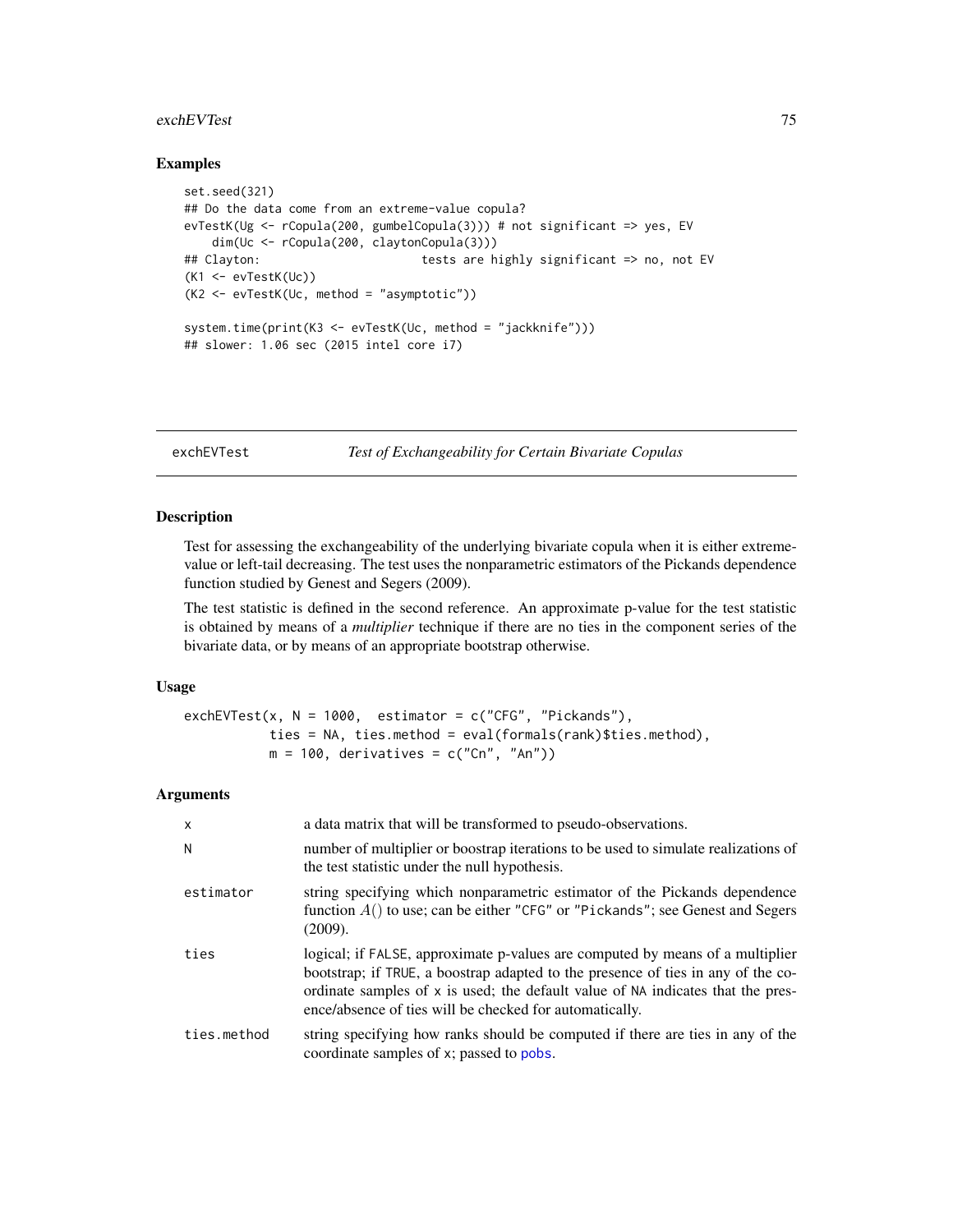| derivatives | a string specifying how the derivatives of the unknown copula are estimated;<br>can be either "An" or "Cn". The former should be used under the assumption of<br>extreme-value dependence. The latter is faster; see the second reference. |
|-------------|--------------------------------------------------------------------------------------------------------------------------------------------------------------------------------------------------------------------------------------------|
| m           | integer specifying the size of the integration grid for the statistic.                                                                                                                                                                     |

## Details

More details are available in the references.

#### Value

An object of [class](#page-0-0) htest which is a list, some of the components of which are

| statistic | value of the test statistic.       |
|-----------|------------------------------------|
| pvalue    | corresponding approximate p-value. |

#### References

Genest, C. and Segers, J. (2009) Rank-based inference for bivariate extreme-value copulas. *Annals of Statistics* 37, 2990–3022.

Kojadinovic, I. and Yan, J. (2012) A nonparametric test of exchangeability for extreme-value and left-tail decreasing bivariate copulas. *The Scandinavian Journal of Statistics* 39:3, 480–496.

Kojadinovic, I. (2017). Some copula inference procedures adapted to the presence of ties. *Computational Statistics and Data Analysis* 112, 24–41, <http://arxiv.org/abs/1609.05519>.

## See Also

[exchTest](#page-76-0), [radSymTest](#page-176-0), [gofCopula](#page-103-0).

```
## Data from an exchangeable left-tail decreasing copulas
exchEVTest(rCopula(200, gumbelCopula(3)))
exchEVTest(rCopula(200, claytonCopula(3)))
## An asymmetric Khoudraji-Gumbel-Hougaard copula
kc <- khoudrajiCopula(copula1 = indepCopula(),
                     copula2 = gumbelCopula(4),
                     shapes = c(0.4, 0.95)exchEVTest(rCopula(200, kc))
```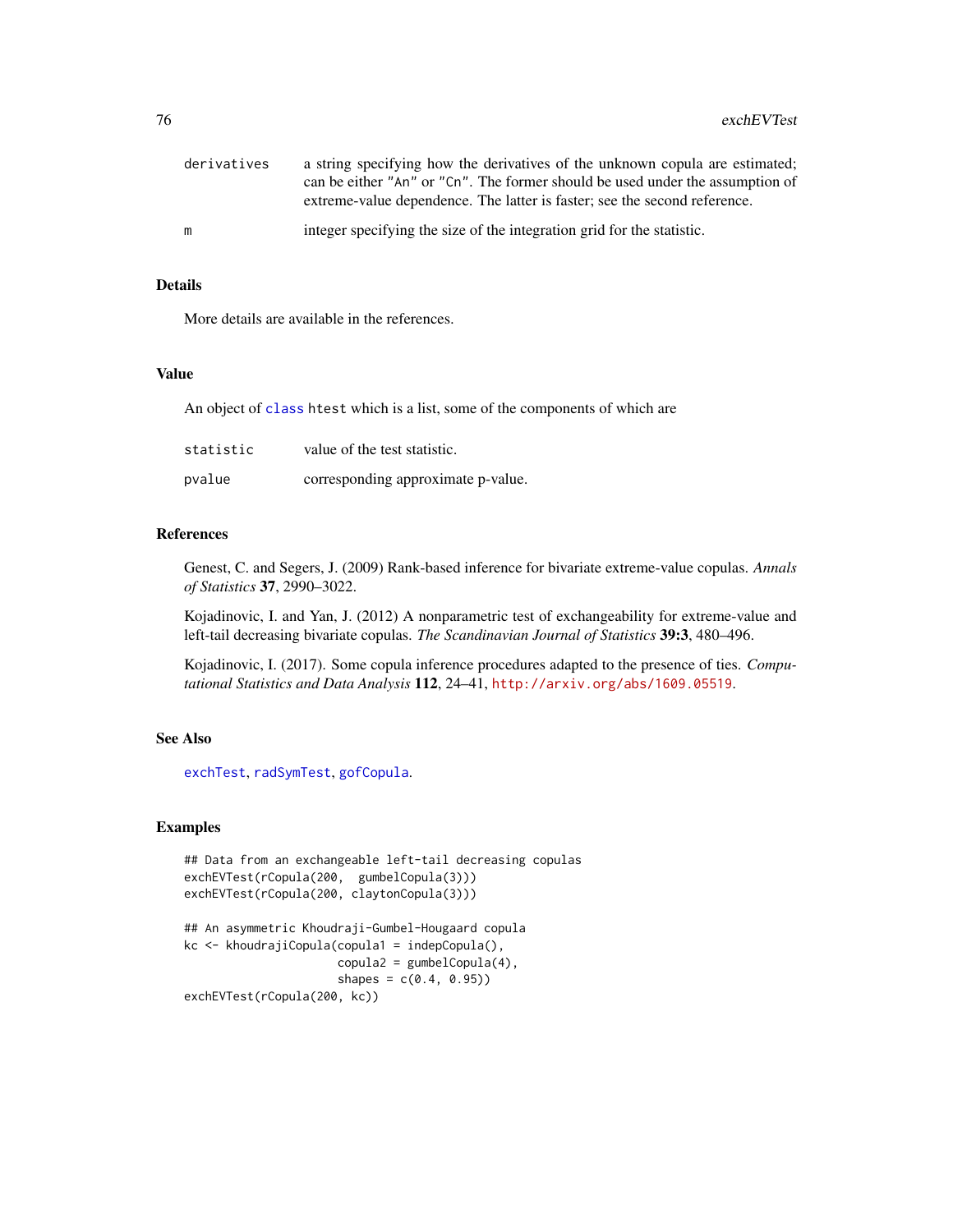## <span id="page-76-0"></span>Description

Test for assessing the exchangeability of the underlying bivariate copula based on the empirical copula. The test statistics are defined in the first two references. Approximate p-values for the test statistics are obtained by means of a *multiplier* technique if there are no ties in the component series of the bivariate data, or by means of an appropriate bootstrap otherwise.

## Usage

exchTest(x,  $N = 1000$ , ties = NA, ties.method = eval(formals(rank)\$ties.method), m = 0)

## Arguments

| $\mathsf{x}$ | a data matrix that will be transformed to pseudo-observations.                                                                                                                                                                                                                                                  |
|--------------|-----------------------------------------------------------------------------------------------------------------------------------------------------------------------------------------------------------------------------------------------------------------------------------------------------------------|
| N            | number of multiplier or boostrap iterations to be used to simulate realizations of<br>the test statistic under the null hypothesis.                                                                                                                                                                             |
| ties         | logical; if FALSE, approximate p-values are computed by means of a multiplier<br>bootstrap; if TRUE, a boostrap adapted to the presence of ties in any of the co-<br>ordinate samples of x is used; the default value of NA indicates that the pres-<br>ence/absence of ties will be checked for automatically. |
| ties.method  | string specifying how ranks should be computed if there are ties in any of the<br>coordinate samples of x; passed to pobs.                                                                                                                                                                                      |
| m            | if $m=0$ , integration in the Cramér-von Mises statistic is carried out with respect<br>to the empirical copula; if $m > 0$ , integration is carried out with respect to the<br>Lebesgue measure and m specifies the size of the integration grid.                                                              |

## Details

More details are available in the references.

## Value

An object of [class](#page-0-0) htest which is a list, some of the components of which are

| statistic | value of the test statistic.       |
|-----------|------------------------------------|
| p.value   | corresponding approximate p-value. |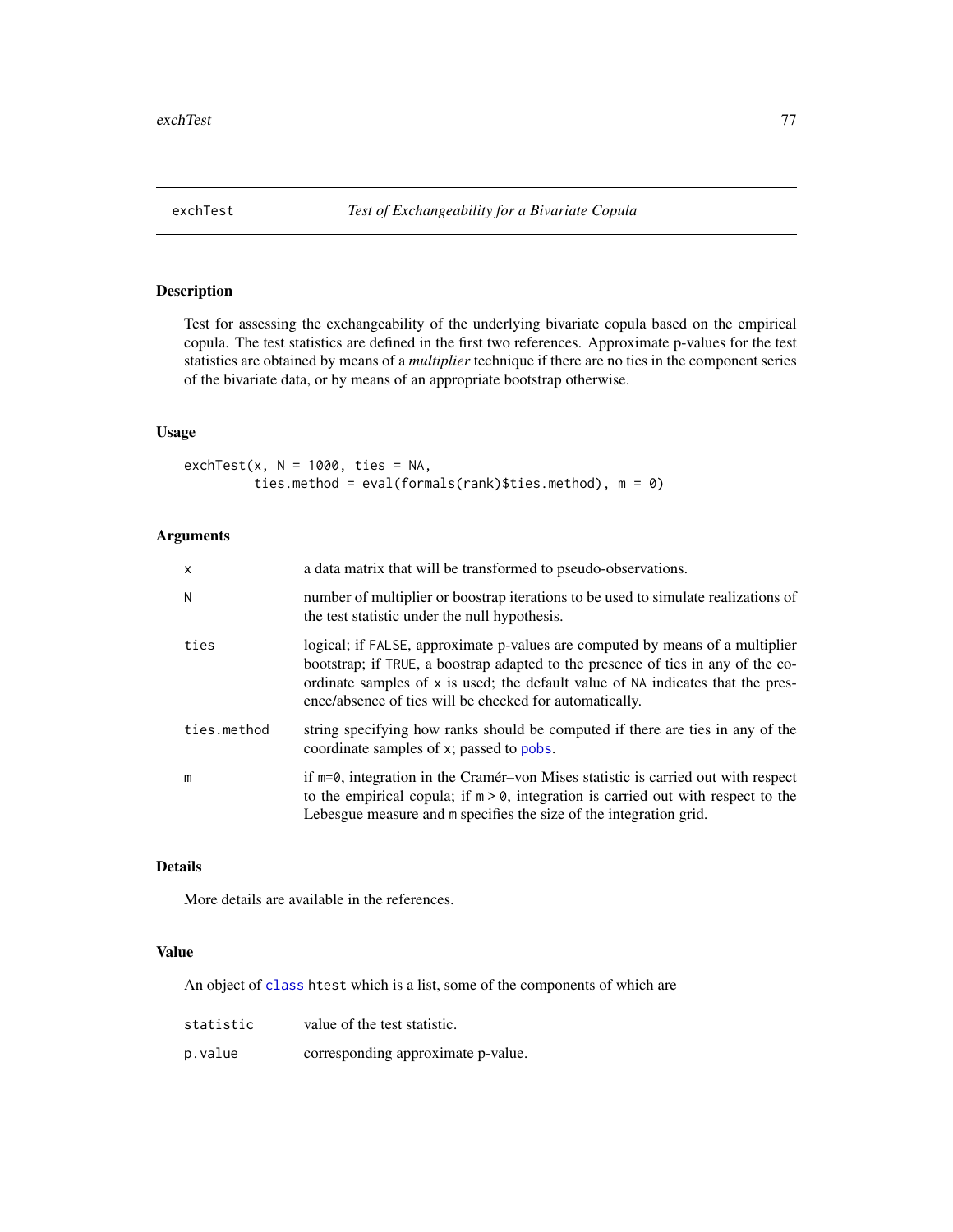## References

Genest, C., G. Nešlehová, J. and Quessy, J.-F. (2012). Tests of symmetry for bivariate copulas. *Annals of the Institute of Statistical Mathematics* 64, 811–834.

Kojadinovic, I. and Yan, J. (2012). A nonparametric test of exchangeability for extreme-value and left-tail decreasing bivariate copulas. *The Scandinavian Journal of Statistics* 39:3, 480–496.

Kojadinovic, I. (2017). Some copula inference procedures adapted to the presence of ties. *Computational Statistics and Data Analysis* 112, 24–41, <http://arxiv.org/abs/1609.05519>.

#### See Also

[radSymTest](#page-176-0), [exchEVTest](#page-74-0), [gofCopula](#page-103-0).

## Examples

```
## Data from an exchangeable copulas
exchTest(rCopula(200, gumbelCopula(3)))
exchTest(rCopula(200, claytonCopula(3)))
## An asymmetric Khoudraji-Clayton copula
kc <- khoudrajiCopula(copula1 = indepCopula(),
                     copula2 = claytonCopula(6),
                     shapes = c(0.4, 0.95)
```

```
exchTest(rCopula(200, kc))
```
<span id="page-77-0"></span>fgmCopula *Construction of a fgmCopula Class Object*

## Description

Constructs a multivariate multiparameter Farlie-Gumbel-Morgenstern copula class object with its corresponding parameters and dimension.

## Usage

```
fgmCopula(param, dim = 2)
```
#### **Arguments**

| param | a numeric vector specifying the parameter values. |
|-------|---------------------------------------------------|
| dim   | the dimension of the copula.                      |

#### Value

A Farlie-Gumbel-Morgenstern copula object of class ["fgmCopula"](#page-78-0).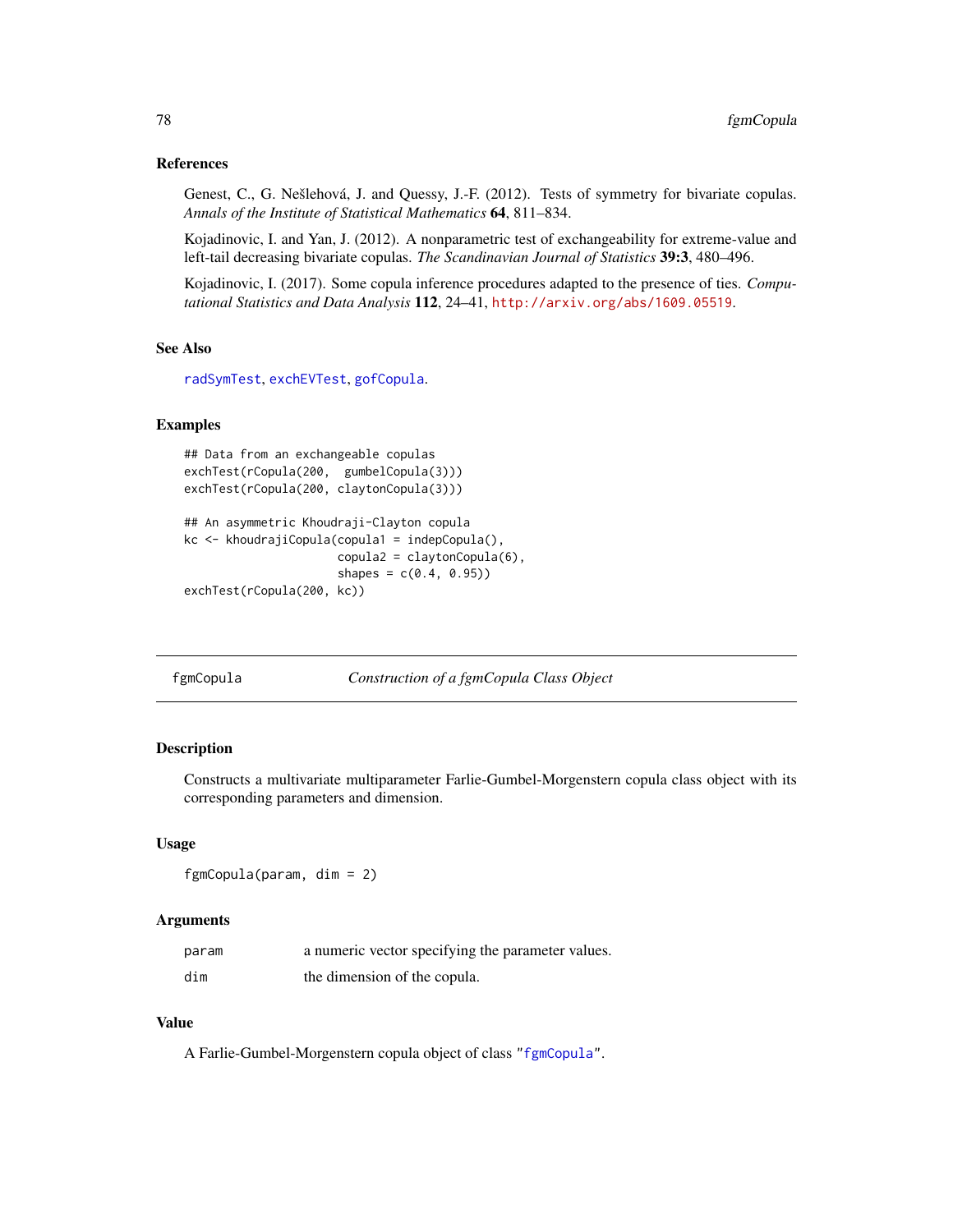# fgmCopula-class 79

## Note

The verification of the validity of the parameter values is of high complexity and may not work for high dimensional copulas.

The random number generation needs to be properly tested, especially for dimensions higher than 2.

## References

Nelsen, R. B. (2006), *An introduction to Copulas*, Springer, New York.

#### See Also

[Copula](#page-42-0), [copula-class](#page-44-0), [fitCopula](#page-81-0).

## Examples

```
## a bivariate example
fgm.cop <- fgmCopula(1)
x <- rCopula(1000, fgm.cop)
cor(x, method = "kendall")tau(fgm.cop)
cor(x, method = "spearman")rho(fgm.cop)
persp (fgm.cop, dCopula)
contour(fgm.cop, dCopula)
## a trivariate example with wrong parameter values
try(
fgm2.cop <- fgmCopula(c(1,1,1,1), dim = 3)
) # Error: "Bad vector of parameters"
## a trivariate example with satisfactory parameter values
fgm2.cop <- fgmCopula(c(.2, -.2, -.4, .6), dim = 3)
fgm2.cop
```
<span id="page-78-0"></span>

| fgmCopula-class |                     |  | Class "fgmCopula" - Multivariate Multiparameter Farlie-Gumbel- |  |
|-----------------|---------------------|--|----------------------------------------------------------------|--|
|                 | Morgenstern Copulas |  |                                                                |  |

## Description

The class of multivariate multiparameter Farlie-Gumbel-Morgenstern copulas are typically created via [fgmCopula\(](#page-77-0)..).

## Objects from the Class

Objects are typically created by  $fgmCopula(..)$  $fgmCopula(..)$ , or more low-level by (careful) calls to new(" $fgmCopula",..)$ .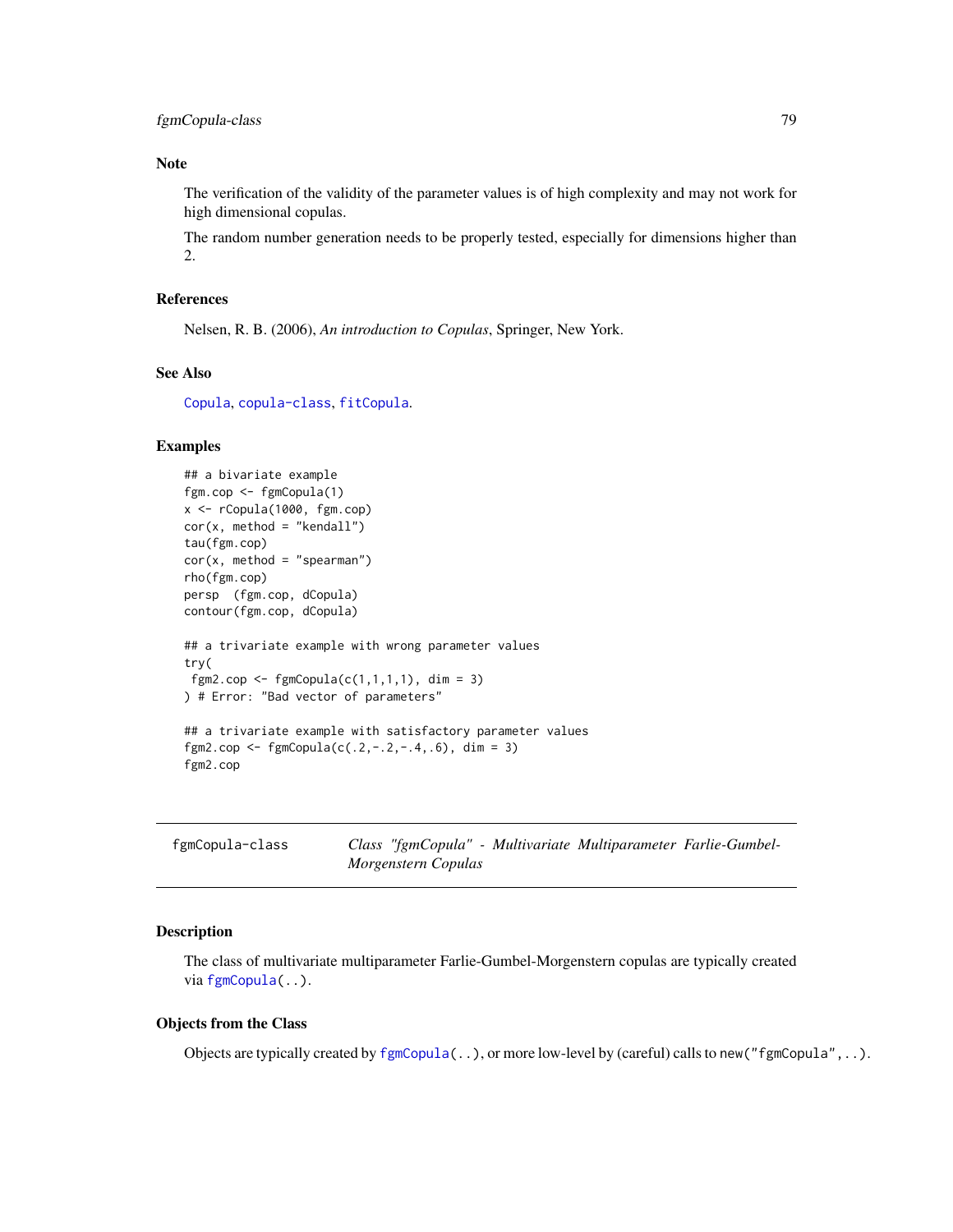## **Slots**

- exprdist: Object of class "expression", expressions for the cdf and pdf of the copula. These expressions are used in function pCopula() and dCopula().
- subsets.char: Object of class "character", containing the subsets of integers used for naming the parameters.

dimension: Object of class "numeric", the dimension of the copula.

parameters: Object of class "numeric", parameter values.

param.names: Object of class "character", parameter names.

param.lowbnd: Object of class "numeric", parameter lower bound.

param.upbnd: Object of class "numeric", parameter upper bound.

fullname: Object of class "character", family names of the copula (deprecated).

## Methods

```
dCopula signature(copula = "fgmCopula"): ...
```

```
pCopula signature(copula = "fgmCopula"): ...
```

```
rCopula signature(copula = "fgmCopula"): ...
```
## Extends

Class "fgmCopula" extends class ["copula"](#page-44-0) directly.

#### Note

The verification of the validity of the parameter values is of high complexity and may not work for high dimensional copulas.

The random number generation needs to be properly tested, especially for dimensions higher than 2.

## References

Nelsen, R. B. (2006), *An introduction to Copulas*, Springer, New York.

## See Also

[copula-class](#page-44-0), [fgmCopula-class](#page-78-0); to create such objects, use [fgmCopula\(](#page-77-0)); see there, also for examples.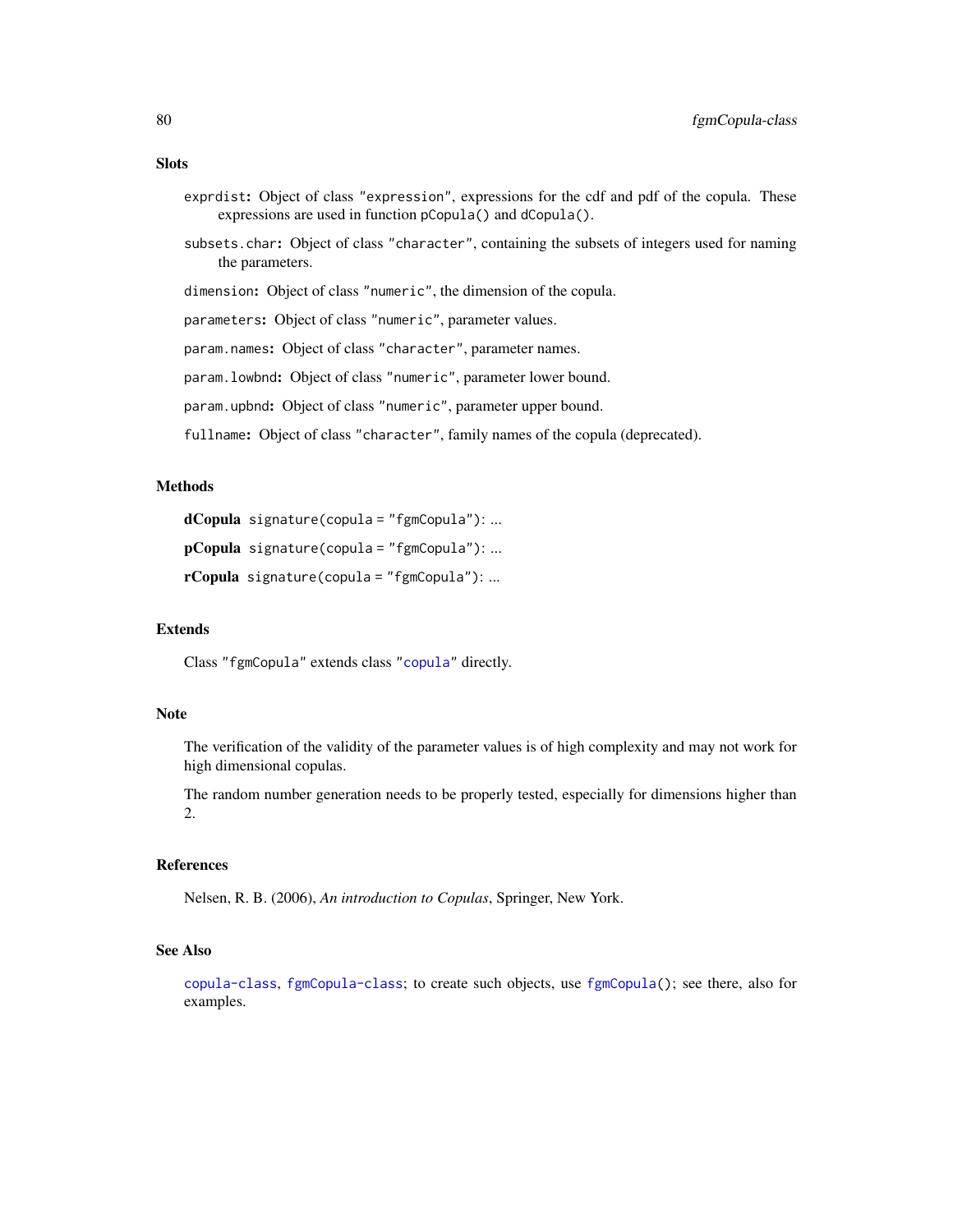<span id="page-80-0"></span>

## Description

Constructs the Fréchet-Hoeffding lower and upper bound copulas aka W and M.

# Usage

```
fhCopula(family = c("upper", "lower"), dim = 2L)lowfhCopula(dim = 2L)
upfhCopula(dim = 2L)
```
## Arguments

| family | a character string specifying the Fréchet-Hoeffding bound copula.                                                    |
|--------|----------------------------------------------------------------------------------------------------------------------|
| dim    | the dimension of the copula; note that the lower Fréchet-Hoeffding bound is<br>only available in the bivariate case. |

## Value

A copula object of class ["lowfhCopula"](#page-81-1) or ["upfhCopula"](#page-81-1).

## Note

fhCopula() is a wrapper for lowfhCopula() and upfhCopula().

The [dCopula\(](#page-42-1)) method will simply return an error for these copulas (as their density does not exist). Also, since the Fréchet-Hoeffding bound copulas are not parametric, certain methods available for parametric copulas are not available.

```
## Lower bound W : -------------------------
try(W <- lowfhCopula(dim = 3)) # lower bound is *not* a copula for dim > 2
W <- lowfhCopula()
wireframe2(W, FUN = pCopula)
plot(W, n=100) # perfect anti-correlation ( rho = tau = -1 )
## Upper bound M : -------------------------
wireframe2(upfhCopula(dim = 2), pCopula)
M <- upfhCopula(dim = 3)
set.seed(271)
splom2(M, n = 100) # "random" data: all perfectly correlated
```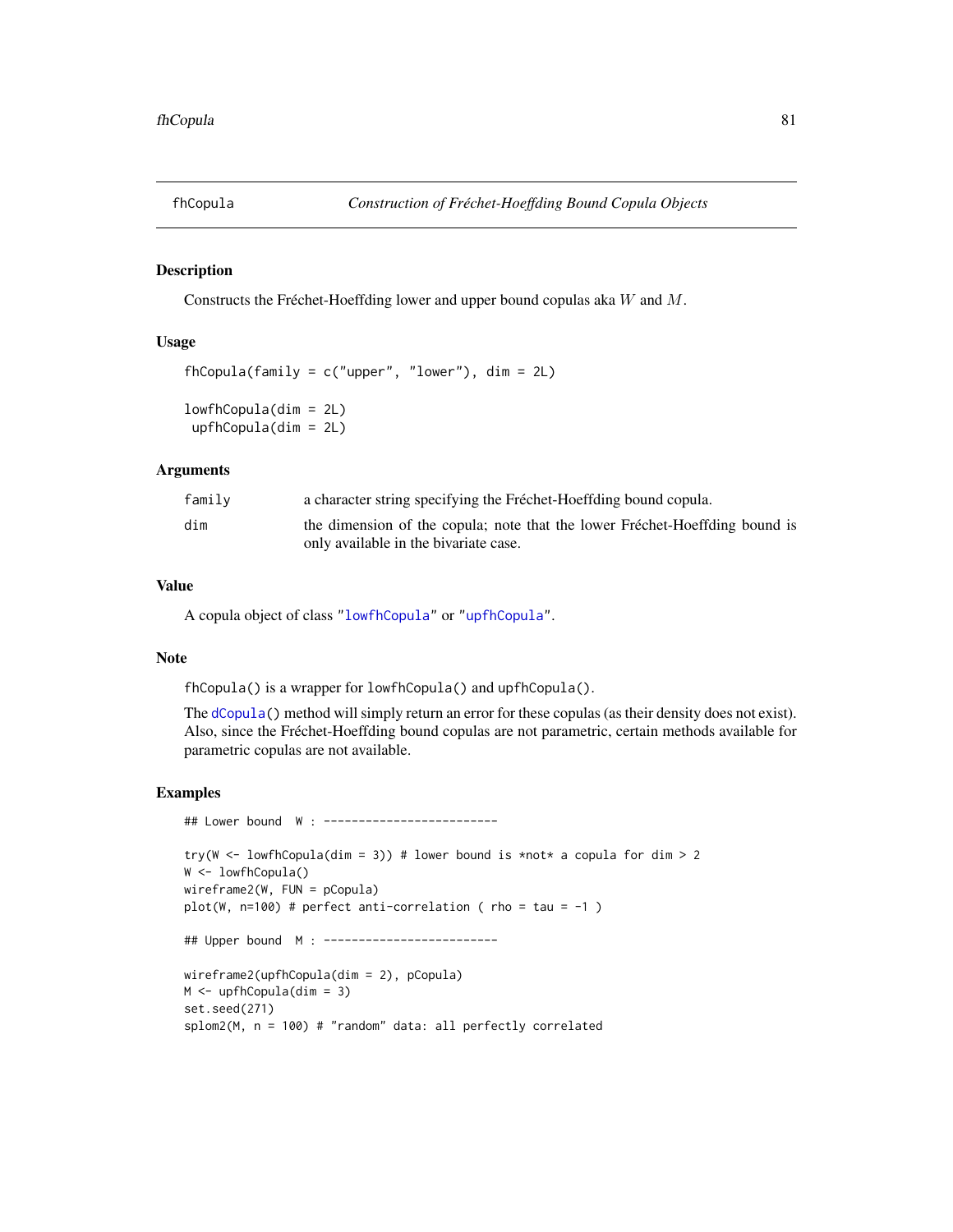## <span id="page-81-1"></span>**Description**

Fréchet-Hoeffding bound copula class.

#### Objects from the Class

Created by calls of the form new("fhCopula",...) or rather typically by [fhCopula\(](#page-80-0)), lowfhCopula(), or upfhCopula(). Actual (sub) classes are the lower and upper Fréchet-Hoeffding bound copulas lowfhCopula()  $(W)$ , and upfhCopula()  $(M)$ .

## Slots

dimension: inherited from super class ["dimCopula"](#page-44-1).

exprdist: an [expression](#page-0-0) of length two, named "cdf" with the R expression of the CDF, and "pdf" which is empty as the PDF does not exist (everywhere).

#### See Also

[ellipCopula](#page-50-0), [archmCopula](#page-21-0), [evCopula](#page-67-0).

The class constructors are [fhCopula\(](#page-80-0)), lowfhCopula(), and upfhCopula(). See there for examples.

<span id="page-81-0"></span>fitCopula *Fitting Copulas to Data – Copula Parameter Estimation*

## <span id="page-81-2"></span>Description

Parameter estimation of copulas, i.e., fitting of a copula model to multivariate (possibly "pseudo") observations.

## Usage

```
loglikCopula(param = getTheta(copula), u, copula,
            error = c("-Inf", "warn-Inf", "let-it-be"))
## Generic [and "rotCopula" method] :
fitCopula(copula, data, ...)
## S4 method for signature 'copula'
fitCopula(copula, data,
         method = c("mpl", "ml", "itau", "irho", "itau.mpl"),
         posDef = is(copula, "ellipCopula"),
         start = NULL, lower = NULL, upper = NULL,
```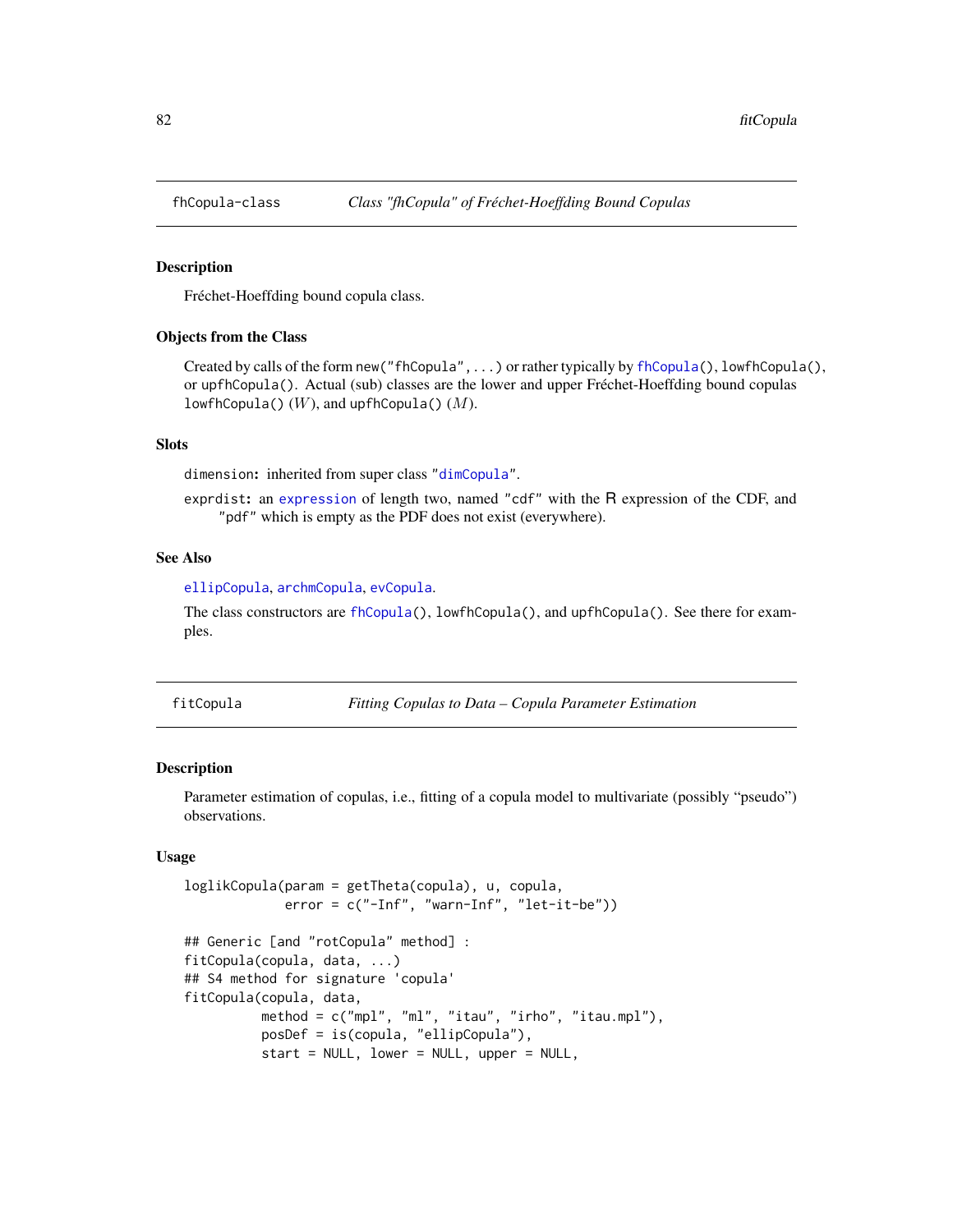```
optim.method = optimMeth(copula, method, dim = d),
optim.control = list(maxit=1000),
estimate.variance = NA, hideWarnings = FALSE, ...)
```
optimMeth(copula, method, dim)

# Arguments

| param         | vector of free (see isFree() and getTheta()) parameter values.                                                                                                                                                                                                                                                                                                                                                                                                                                         |
|---------------|--------------------------------------------------------------------------------------------------------------------------------------------------------------------------------------------------------------------------------------------------------------------------------------------------------------------------------------------------------------------------------------------------------------------------------------------------------------------------------------------------------|
| u             | $n \times d$ -matrix of (pseudo-)observations in [0, 1] <sup>d</sup> for computing the copula log-<br>likelihood, where $n$ denotes the sample size and $d$ the dimension. Consider<br>applying the function pobs() first in order to obtain such data.                                                                                                                                                                                                                                                |
| data          | as u, an $n \times d$ -matrix of data. For method being "mpl", "ml" or "itau.mpl",<br>this has to be data in $[0,1]^d$ . For method being "it au" or "irho", it can either<br>be data in $[0, 1]^d$ or in the whole d-dimensional space.                                                                                                                                                                                                                                                               |
| copula        | a "copula" object.                                                                                                                                                                                                                                                                                                                                                                                                                                                                                     |
| error         | (for loglikCopula():) a character string specifying how errors in the under-<br>lying dCopula() calls should be handled:                                                                                                                                                                                                                                                                                                                                                                               |
|               | "-Inf": the value of the log likelihood should silently be set to -Inf.                                                                                                                                                                                                                                                                                                                                                                                                                                |
|               | "warn-Inf": signal a warning about the error and set the value to -Inf.                                                                                                                                                                                                                                                                                                                                                                                                                                |
|               | "let-it-be": the error is signalled and hence the likelihood computation fails.                                                                                                                                                                                                                                                                                                                                                                                                                        |
| method        | a character string specifying the copula parameter estimator used. This can be<br>one of:                                                                                                                                                                                                                                                                                                                                                                                                              |
|               | "mpl" Maximum pseudo-likelihood estimator (based on "pseudo-observations"<br>in $[0, 1]^d$ , typical obtained via pobs()).                                                                                                                                                                                                                                                                                                                                                                             |
|               | "ml" As "mpl" just with a different variance estimator. For this to be correct<br>(thus giving the true MLE), data are assumed to be observations from the<br>true underlying copula whose parameter is to be estimated.                                                                                                                                                                                                                                                                               |
|               | "itau" Inversion of Kendall's tau estimator. data can be either in $[0, 1]^d$ (true<br>or pseudo-observations of the underlying copula to be estimated) or in the<br>$d$ -dimensional space.                                                                                                                                                                                                                                                                                                           |
|               | "irho" As "itau" just with Spearman's rho instead of Kendall's tau.                                                                                                                                                                                                                                                                                                                                                                                                                                    |
|               | "itau.mpl" This is the estimator of $t$ copula parameters suggested by Mashal<br>and Zeevi (2002) based on the idea of inverting Kendall's tau for estimat-<br>ing the correlation matrix as introduced in a RiskLab report in 2001 later<br>published as Embrechts et al. (2003); see also Demarta and McNeil (2005).<br>The given data has to be in $[0, 1]^d$ (either true or pseudo-observations of the<br>underlying copula to be estimated). Note that this method requires dispstr<br>$=$ "un". |
| posDef        | a logical indicating whether a proper correlation matrix is computed.                                                                                                                                                                                                                                                                                                                                                                                                                                  |
| start         | a vector of starting values for the parameter optimization via optim().                                                                                                                                                                                                                                                                                                                                                                                                                                |
| lower, upper  | Lower or upper parameter bounds for the optimization methods "Brent" or<br>"L-BFGS-B".                                                                                                                                                                                                                                                                                                                                                                                                                 |
| optim.control | a list of control parameters passed to optim(*, control=optim.control).                                                                                                                                                                                                                                                                                                                                                                                                                                |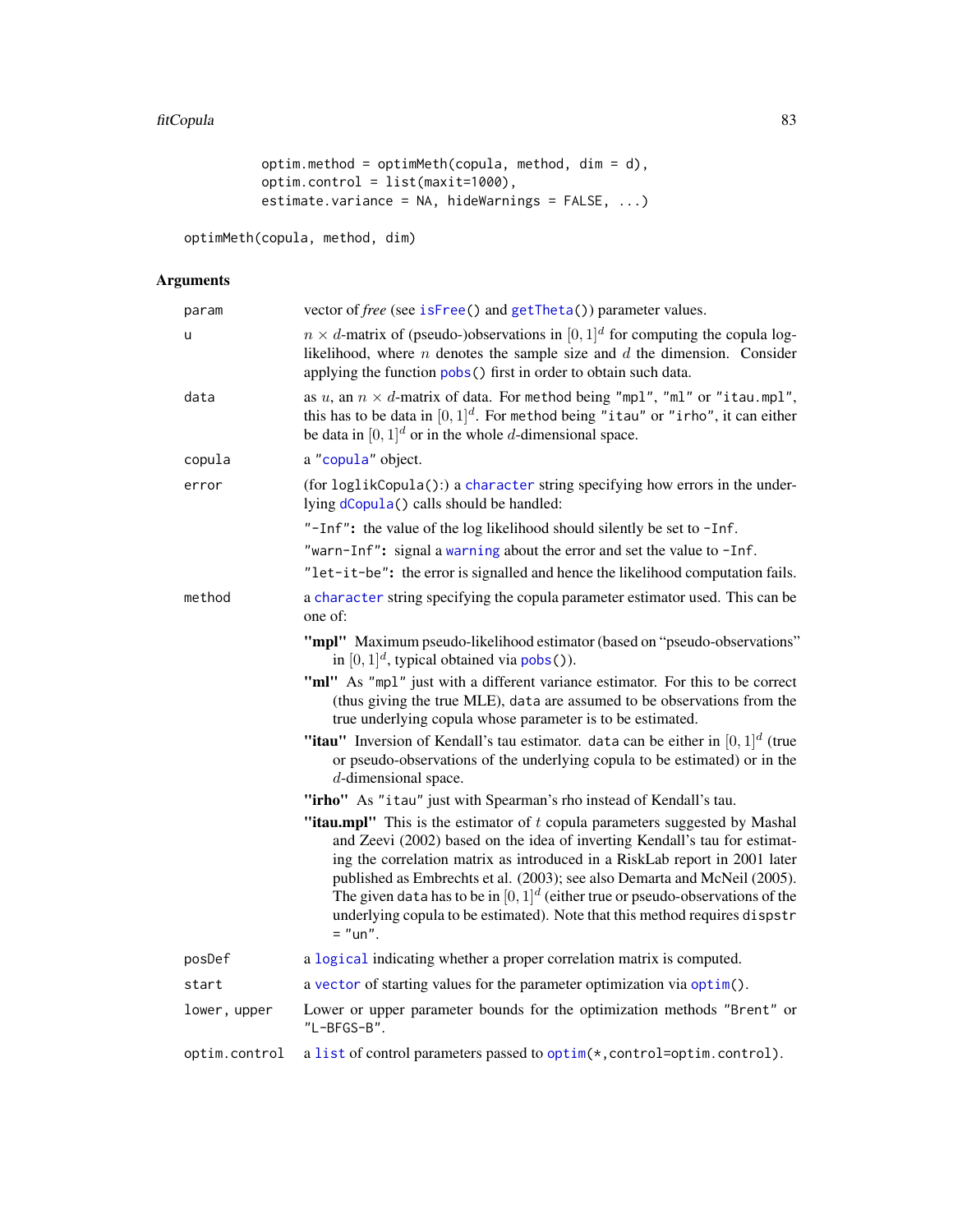| optim.method      | a character string specify the optimization method or a function which when<br>called with arguments (copula, method, dim) will return such a character string,<br>see optim()'s method; only used when method = "mpl" or "ml".                                                                       |  |
|-------------------|-------------------------------------------------------------------------------------------------------------------------------------------------------------------------------------------------------------------------------------------------------------------------------------------------------|--|
|                   | The default has been changed (for copula 0.999-16, in Aug. 2016) from "BFGS"<br>to the result of optimMeth(copula, method, dim) which is often "L-BFGS-B".                                                                                                                                            |  |
| dim               | integer, the data and copula dimension, $d \geq 2$ .                                                                                                                                                                                                                                                  |  |
| estimate.variance |                                                                                                                                                                                                                                                                                                       |  |
|                   | a logical indicating whether the estimator's asymptotic variance is computed<br>(if available for the given copula; the default NA computes it for the methods<br>"itau" and "irho", cannot (yet) compute it for "itau.mpl" and only computes<br>it for "mp1" or "m1" if the optimization converged). |  |
| hideWarnings      | a logical, which, if TRUE, suppresses warnings from the involved likelihood<br>maximization (typically when the likelihood is evaluated at invalid parameter<br>values).                                                                                                                              |  |
| .                 | additional arguments passed to method specific auxiliary functions, e.g., traceOpt<br>$=$ TRUE (or traceOpt = 10) for tracing optimize (every 10-th function evalua-<br>tion) for method "itau.mpl", and for ""manual"" tracing with method "ml" or<br>"mpl" (notably for optim.method="Brent").      |  |

## Details

The only difference between "mpl" and "ml" is in the variance-covariance estimate, *not* in the parameter  $(\theta)$  estimates.

If method "mpl" in fitCopula() is used and if start is not assigned a value, estimates obtained from method "itau" are used as initial values in the optimization. Standard errors are computed as explained in Genest, Ghoudi and Rivest (1995); see also Kojadinovic and Yan (2010, Section 3). Their estimation requires the computation of certain partial derivatives of the (log) density. These have been implemented for six copula families thus far: the Clayton, Gumbel-Hougaard, Frank, Plackett, normal and t copula families. For other families, numerical differentiation based on [grad\(](#page-0-0)) from package **[numDeriv](https://CRAN.R-project.org/package=numDeriv)** is used (and a warning message is displayed).

In the multiparameter elliptical case and when the estimation is based on Kendall's tau or Spearman's rho, the estimated correlation matrix may not always be positive-definite. In that case, [nearPD\(](#page-0-0) $\star$ , corr=TRUE) (from **[Matrix](https://CRAN.R-project.org/package=Matrix)**) is applied to get a proper correlation matrix.

For normal and t copulas,  $fitCopula($ , method = "mpl") and  $fitCopula($ , method = "ml") maximize the log-likelihood based on  $m$ vtnorm's dmvnorm() and dmvt(), respectively. The latter two functions set the respective densities to zero if the correlation matrices of the corresponding distributions are not positive definite. As such, the estimated correlation matrices will be positive definite.

If methods "itau" or "irho" are used in fitCopula(), an estimate of the asymptotic variance (if available for the copula under consideration) will be correctly computed only if the argument data consists of pseudo-observations (see [pobs\(](#page-167-0))).

Consider the t copula with df.fixed=FALSE (see [ellipCopula\(](#page-50-0))). In this case, the methods "itau" and "irho" cannot be used in fitCopula() as they cannot estimate the degrees of freedom parameter df. For the methods "mpl" and "itau.mpl" the asymptotic variance cannot be (fully) estimated (yet). For the methods "ml" and "mpl", when start is not specified, the starting value for df is set to copula@df, typically 4.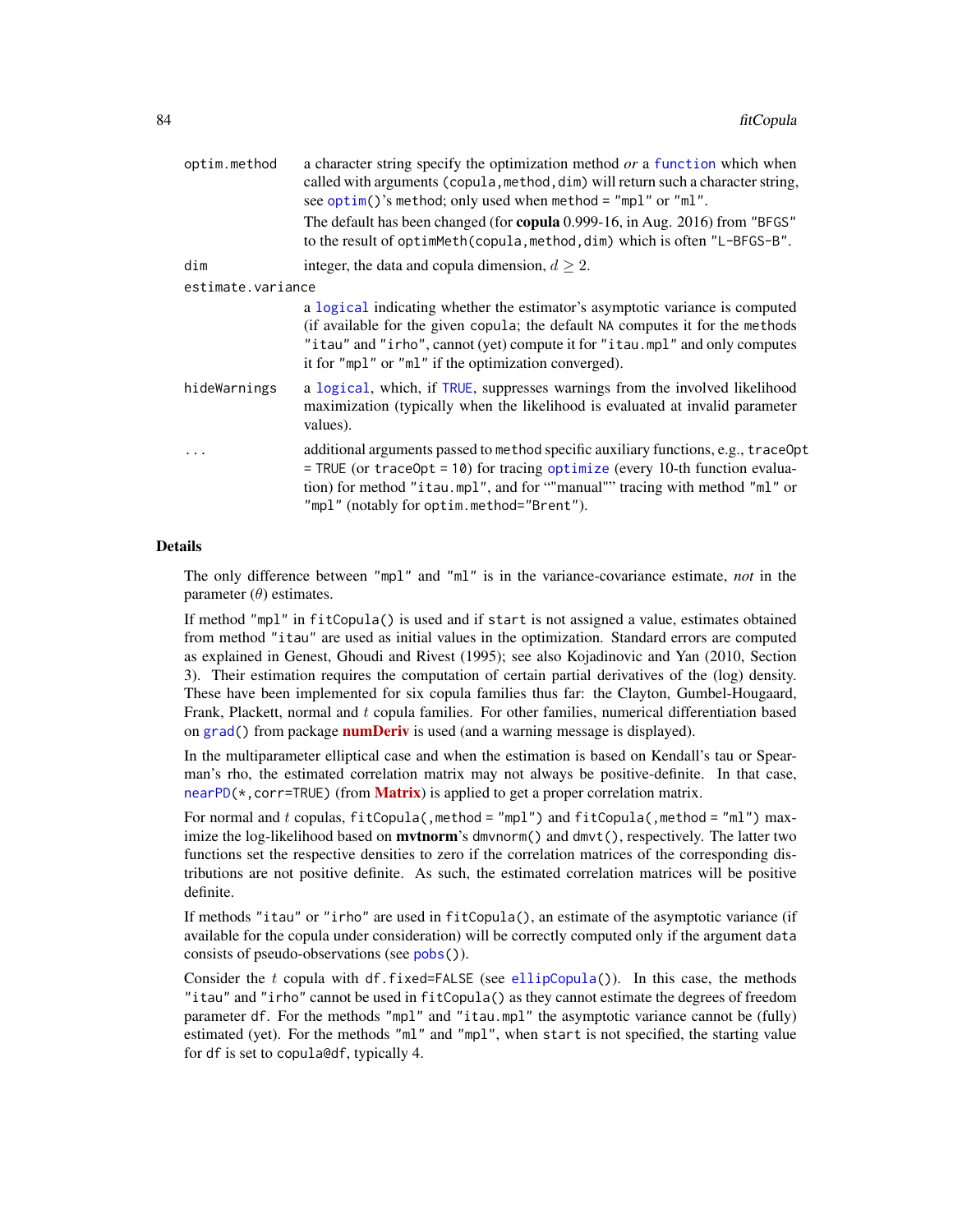#### fitCopula 85

To implement the *Inference Functions for Margins*(IFM) method (see, e.g., Joe 2005), set method="ml" and note that data need to be parametric pseudo-observations obtained from *fitted* parametric marginal distribution functions. The returned large-sample variance will then underestimate the true variance (as the procedure cannot take into account the (unknown) estimation error for the margins).

The fitting procedures based on [optim\(](#page-0-0)) generate warnings because invalid parameter values are tried during the optimization process. When the number of parameters is one and the parameter space is bounded, using optim.method="Brent" is likely to give less warnings. Furthermore, from experience, optim.method="Nelder-Mead" is sometimes a more robust alternative to optim.method="BFGS" or "L-BFGS-B".

There are methods for [vcov\(](#page-0-0)), [coef\(](#page-0-0)), [logLik\(](#page-0-0)), and [nobs\(](#page-0-0)).

#### Value

loglikCopula() returns the copula log-likelihood evaluated at the parameter (vector) param given the data u.

The return value of fitCopula() is an object of class ["fitCopula"](#page-87-0) (inheriting from hidden class "fittedMV"), containing (among others!) the slots

estimate The parameter estimates.

var.est The large-sample (i.e., asymptotic) variance estimate of the parameter estimator; (filled with) NA if estimate.variance=FALSE.

copula The fitted copula object.

The [summary\(](#page-0-0)) method for "fitCopula" objects returns an S3 "class" "summary.fitCopula", which is simply a list with components method, loglik and convergence, all three from the corresponding slots of the ["fitCopula"](#page-87-0) objects, and coefficients (a matrix of estimated coefficients, standard errors, t values and p-values).

#### References

Genest, C. (1987). Frank's family of bivariate distributions. *Biometrika* 74, 549–555.

Genest, C. and Rivest, L.-P. (1993). Statistical inference procedures for bivariate Archimedean copulas. *Journal of the American Statistical Association* 88, 1034–1043.

Rousseeuw, P. and Molenberghs, G. (1993). Transformation of nonpositive semidefinite correlation matrices. *Communications in Statistics: Theory and Methods* 22, 965–984.

Genest, C., Ghoudi, K., and Rivest, L.-P. (1995). A semiparametric estimation procedure of dependence parameters in multivariate families of distributions. *Biometrika* 82, 543–552.

Joe, H. (2005). Asymptotic efficiency of the two-stage estimation method for copula-based models. *Journal of Multivariate Analysis* 94, 401–419.

Mashal, R. and Zeevi, A. (2002). Beyond Correlation: Extreme Co-movements Between Financial Assets. <https://www0.gsb.columbia.edu/faculty/azeevi/PAPERS/BeyondCorrelation.pdf> (2016-04-05)

Demarta, S. and McNeil, A. J. (2005). The t copula and related copulas. *International Statistical Review* 73, 111–129.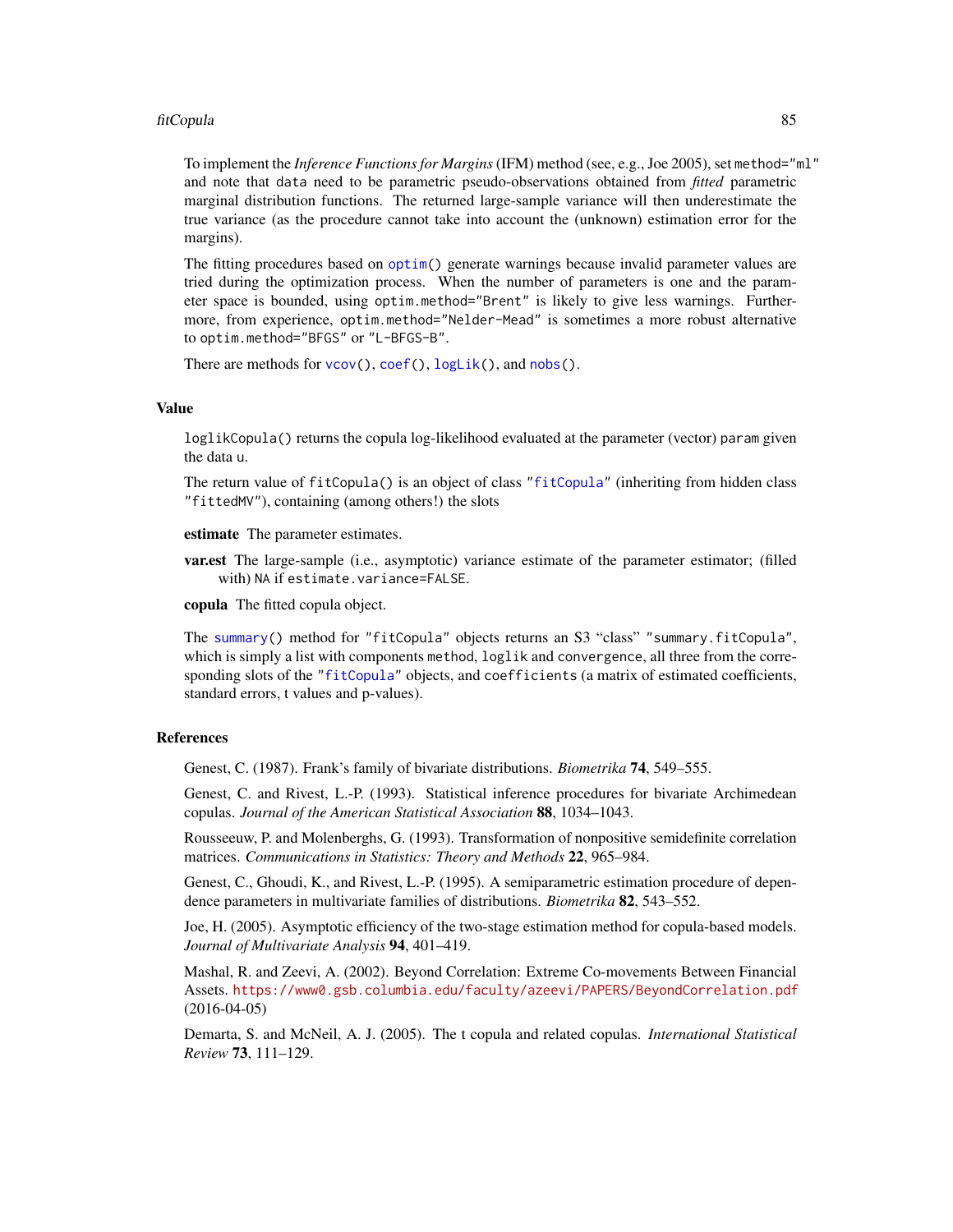Genest, C. and Favre, A.-C. (2007). Everything you always wanted to know about copula modeling but were afraid to ask. *Journal of Hydrologic Engineering* 12, 347–368.

Kojadinovic, I. and Yan, J. (2010). Comparison of three semiparametric methods for estimating dependence parameters in copula models. *Insurance: Mathematics and Economics* 47, 52–63.

#### See Also

[Copula](#page-42-0), [fitMvdc](#page-90-0) for fitting multivariate distributions*including* the margins, [gofCopula](#page-103-0) for goodnessof-fit tests.

For maximum likelihood of (nested) Archimedean copulas, see [emle](#page-55-0), etc.

```
(Xtras <- copula:::doExtras()) # determine whether examples will be extra (long)
n <- if(Xtras) 200 else 64 # sample size
```

```
## A Gumbel copula
set.seed(7) # for reproducibility
gumbel.cop <- gumbelCopula(3, dim=2)
x \le rCopula(n, gumbel.cop) # "true" observations (simulated)
u \le -\text{pobs}(x) # pseudo-observations
## Inverting Kendall's tau
fit.tau <- fitCopula(gumbelCopula(), u, method="itau")
fit.tau
confint(fit.tau) # work fine !
confint(fit.tau, level = 0.98)summary(fit.tau) # a bit more, notably "Std. Error"s
coef(fit.tau)# named vector
coef(fit.tau, SE = TRUE)# matrix
## Inverting Spearman's rho
fit.rho <- fitCopula(gumbelCopula(), u, method="irho")
summary(fit.rho)
## Maximum pseudo-likelihood
fit.mpl <- fitCopula(gumbelCopula(), u, method="mpl")
fit.mpl
## Maximum likelihood -- use 'x', not 'u' ! --
fit.ml <- fitCopula(gumbelCopula(), x, method="ml")
summary(fit.ml) # now prints a bit more than simple 'fit.ml'
## ... and what's the log likelihood (in two different ways):
(ll. <- logLik(fit.ml))
stopifnot(all.equal(as.numeric(ll.),
            loglikCopula(coef(fit.ml), u=x, copula=gumbel.cop)))
## A Gauss/normal copula
## With multiple/*un*constrained parameters
set.seed(6) # for reproducibility
normal.cop <- normalCopula(c(0.6, 0.36, 0.6), dim=3, dispstr="un")
x <- rCopula(n, normal.cop) # "true" observations (simulated)
u \leq -\text{pobs}(x) # pseudo-observations
## Inverting Kendall's tau
```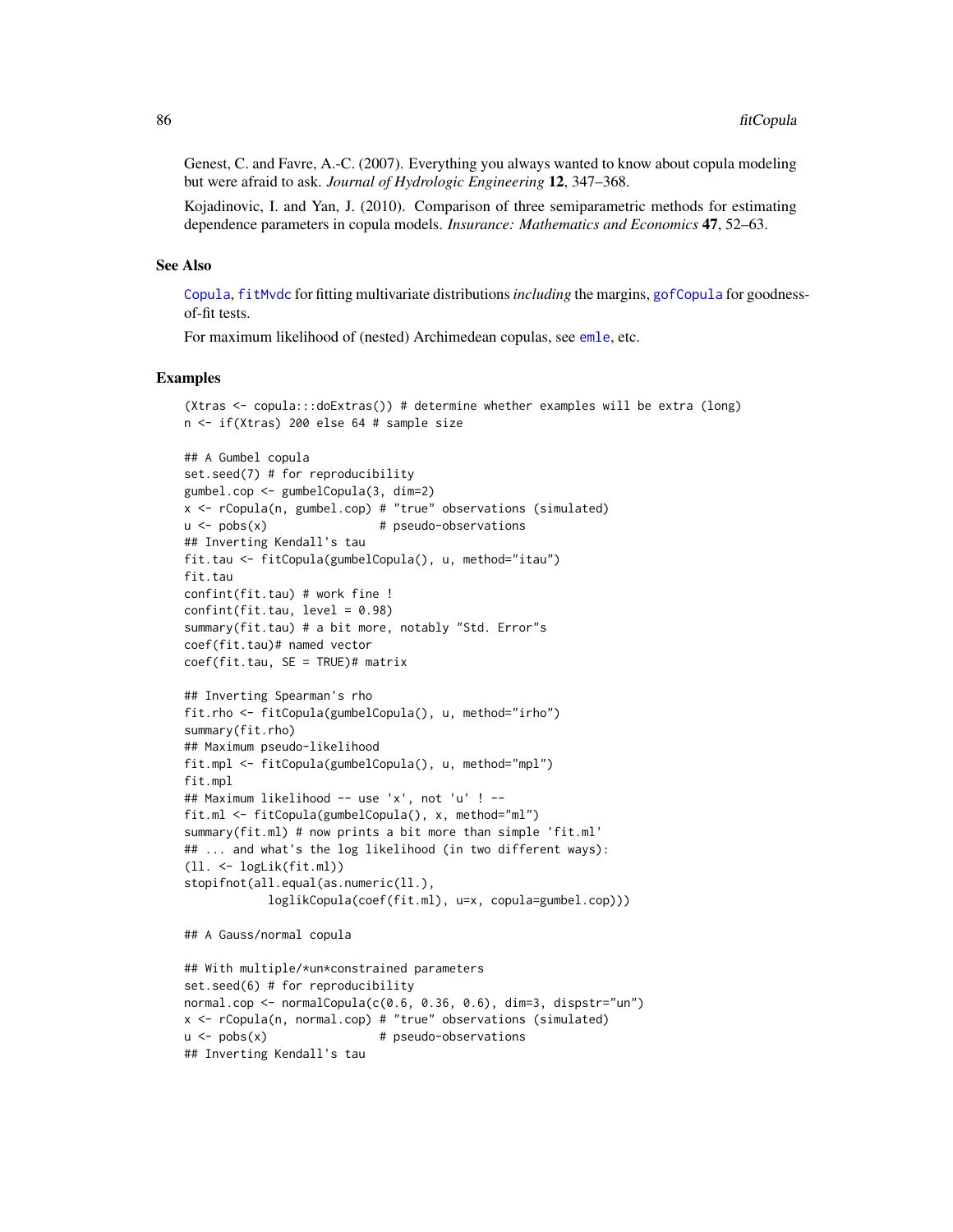#### fitCopula 87

```
fit.tau <- fitCopula(normalCopula(dim=3, dispstr="un"), u, method="itau")
fit.tau
## Inverting Spearman's rho
fit.rho <- fitCopula(normalCopula(dim=3, dispstr="un"), u, method="irho")
fit.rho
## Maximum pseudo-likelihood
fit.mpl <- fitCopula(normalCopula(dim=3, dispstr="un"), u, method="mpl")
summary(fit.mpl)
coef(fit.mpl) # named vector
coef(fit.mpl, SE = TRUE) # the matrix, with SE
## Maximum likelihood (use 'x', not 'u' !)
fit.ml <- fitCopula(normalCopula(dim=3, dispstr="un"), x, method="ml", traceOpt=TRUE)
summary(fit.ml)
confint(fit.ml)
confint(fit.m1, level = 0.999) # clearly non-0
## Fix some of the parameters
param <- c(.6, .3, NA_real_)
attr(param, "fixed") <- c(TRUE, FALSE, FALSE)
ncp \le - normalCopula(param = param, dim = 3, dispstr = "un")
fixedParam(ncp) <- c(TRUE, TRUE, FALSE)
## 'traceOpt = 5': showing every 5-th log likelihood evaluation:
summary(Fxf.mpl <- fitCopula(ncp, u, method = "mpl", traceOpt = 5))
Fxf.mpl@copula # reminding of the fixed param. values
## With dispstr = "toep" :
normal.cop.toep <- normalCopula(c(0, 0), dim=3, dispstr="toep")
## Inverting Kendall's tau
fit.tau <- fitCopula(normalCopula(dim=3, dispstr="toep"), u, method="itau")
fit.tau
## Inverting Spearman's rho
fit.rho <- fitCopula(normalCopula(dim=3, dispstr="toep"), u, method="irho")
summary(fit.rho)
## Maximum pseudo-likelihood
fit.mpl <- fitCopula(normalCopula(dim=3, dispstr="toep"), u, method="mpl")
fit.mpl
## Maximum likelihood (use 'x', not 'u' !)
fit.ml <- fitCopula(normalCopula(dim=3, dispstr="toep"), x, method="ml")
summary(fit.ml)
## With dispstr = "ar1"
normal.cop.ar1 <- normalCopula(c(0), dim=3, dispstr="ar1")
## Inverting Kendall's tau
summary(fit.tau <- fitCopula(normalCopula(dim=3, dispstr="ar1"), u, method="itau"))
## Inverting Spearman's rho
summary(fit.rho <- fitCopula(normalCopula(dim=3, dispstr="ar1"), u, method="irho"))
## Maximum pseudo-likelihood
summary(fit.mpl <- fitCopula(normalCopula(dim=3, dispstr="ar1"), u, method="mpl"))
## Maximum likelihood (use 'x', not 'u' !)
fit.ml <- fitCopula(normalCopula(dim=3, dispstr="ar1"), x, method="ml")
summary(fit.ml)
```
## A t copula with variable df (df.fixed=FALSE)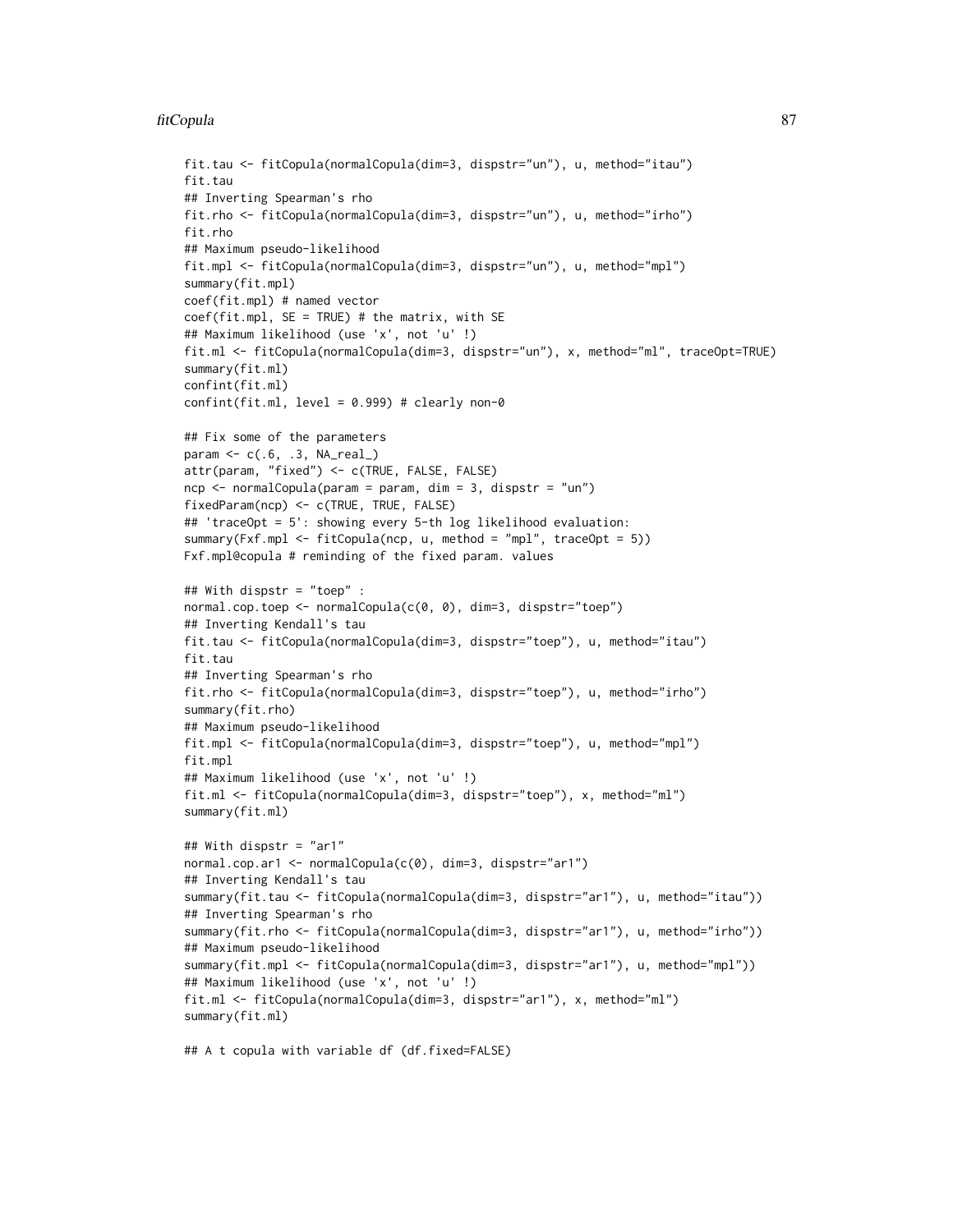```
(tCop <- tCopula(c(0.2,0.4,0.6), dim=3, dispstr="un", df=5))
set.seed(101)
x <- rCopula(n, tCop) # "true" observations (simulated)
## Maximum likelihood (start = (rho[1:3], df))
summary(tc.ml <- fitCopula(tCopula(dim=3, dispstr="un"), x, method="ml",
                           start = c(0, 0, 0, 10))## Maximum pseudo-likelihood (the asymptotic variance cannot be estimated)
u \leq -\text{pobs}(x) # pseudo-observations
tc.mpl <- fitCopula(tCopula(dim=3, dispstr="un"),
                    u, method="mpl", estimate.variance=FALSE,
                     start= c(0,0,0, 10))
summary(tc.mpl)
```
<span id="page-87-0"></span>fitCopula-class *Classes of Fitted Multivariate Models: Copula, Mvdc*

#### <span id="page-87-1"></span>Description

Classes and summary methods related to copula model fitting.

#### Objects from the Class

Objects can be created by calls to [fitCopula](#page-81-0) or [fitMvdc](#page-90-0), respectively or to their summary methods.

#### Slots

The "mother class", "fittedMV" has the slots

estimate: numeric, the estimated parameters.

var.est: numeric, variance matrix estimate of the parameter estimator. See note below.

loglik: numeric, log likelihood evaluated at the maximizer.

nsample: numeric, integer representing the sample size.

method: character, method of estimation.

fitting.stats: a [list](#page-0-0), currently containing the numeric convergence code from [optim](#page-0-0), the counts, message, and all the control arguments explicitly passed to [optim](#page-0-0).

In addition, the "fitCopula" class has a slot

copula: the *fitted* copula, of class ["copula"](#page-44-0).

whereas the "fitMvdc" has

mvdc: the *fitted* distribution, of class ["mvdc"](#page-148-0).

## Extends

Classes "fitCopula" and "fitMvdc" extend class "fittedMV", directly.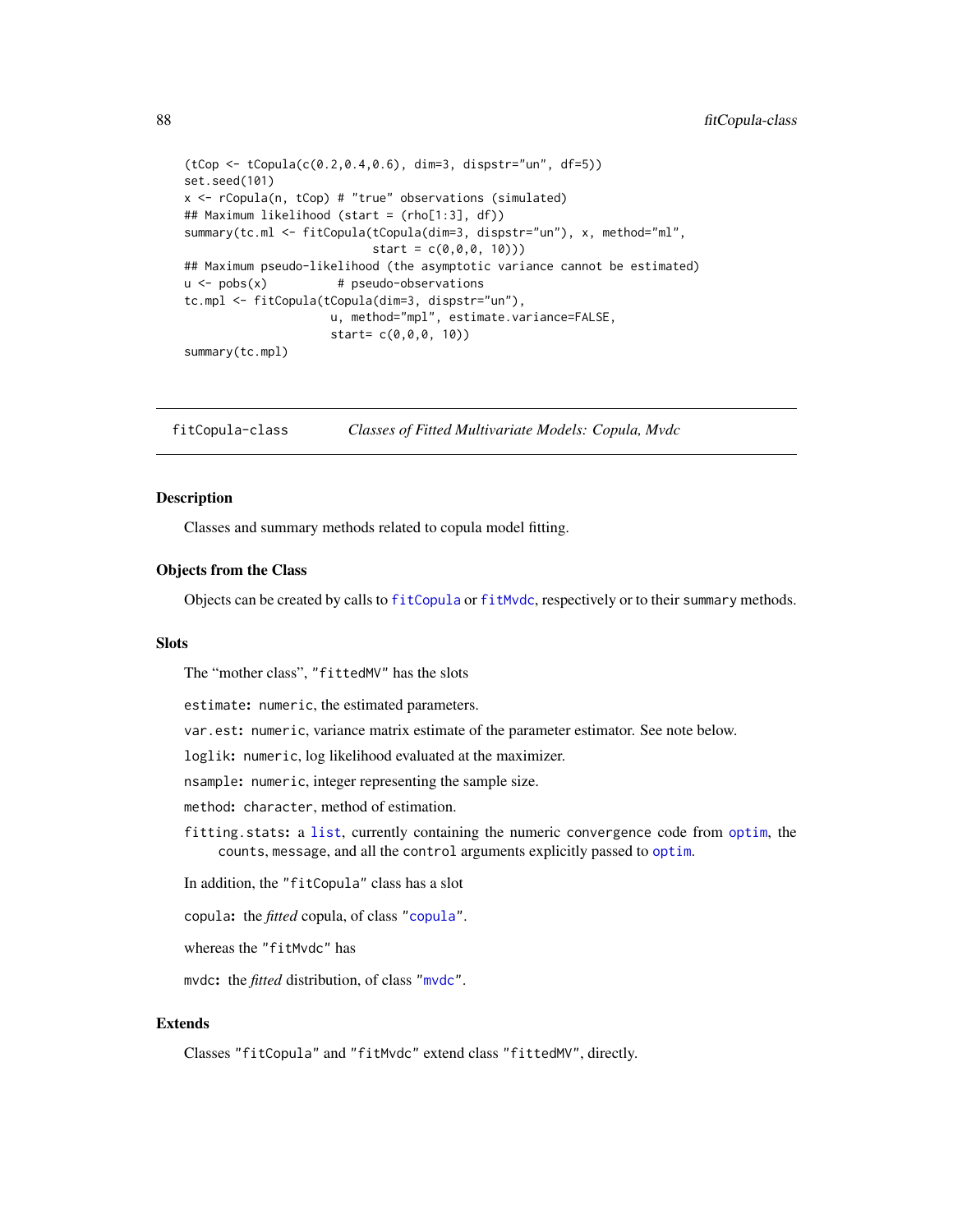#### fitLambda 89

## Methods

summary signature(object = "fitMvdc"): ...

```
summary signature(object = "fitCopula"): ...
```
Further, there are S3 methods (class "fittedMV") for [coef\(](#page-0-0)), [vcov\(](#page-0-0)) and [logLik\(](#page-0-0)), see [fitMvdc](#page-90-0).

## References

Genest, C., Ghoudi, K., and Rivest, L.-P. (1995). A semiparametric estimation procedure of dependence parameters in multivariate families of distributions. *Biometrika* 82, 543–552.

| fitLambda | Non-parametric Estimators of the Matrix of Tail-Dependence Coeffi- |
|-----------|--------------------------------------------------------------------|
|           | cients                                                             |

# Description

Computing non-parametric estimators of the (matrix of) tail-dependence coefficients.

#### Usage

```
fitLambda(u, method = c("Schmid.Schmidt", "t"), p = min(100/nrow(u), 0.1),lower.tail = TRUE, verbose = FALSE, ...)
```
## Arguments

| u          | $n \times d$ -matrix of (pseudo-)observations in $[0,1]^d$ for estimating the (matrix of)<br>tail-dependence coefficients.                                 |
|------------|------------------------------------------------------------------------------------------------------------------------------------------------------------|
| method     | the method with which the tail-dependence coefficients are computed:                                                                                       |
|            | method = "Schmid. Schmidt": nonparametric estimator of Schmid and Schmidt<br>$(2007)$ (see also Jaworksi et al. $(2009, p. 231)$ ) computed for all pairs. |
|            | method = " $t$ ": fits pairwise t copulas and returns the implied tail-dependence<br>coefficient.                                                          |
| p          | (small) cut-off parameter in $[0,1]$ below (for tail = "lower") or above (for<br>$tail = "upper")$ which the estimation takes place.                       |
| lower.tail | logical indicating whether the lower (the default) or upper tail-dependence<br>coefficient is computed.                                                    |
| verbose    | a logical indicating whether a progress bar is displayed.                                                                                                  |
| .          | additional arguments passed to the underlying functions (at the moment only to<br>optimize() in case method = $"t"$ ).                                     |

## Details

As seen in the examples, be careful using nonparametric estimators, they might not perform too well (depending on p and in general). After all, the notion of tail dependence is a limit, finite sample sizes may not be able to capture limits well.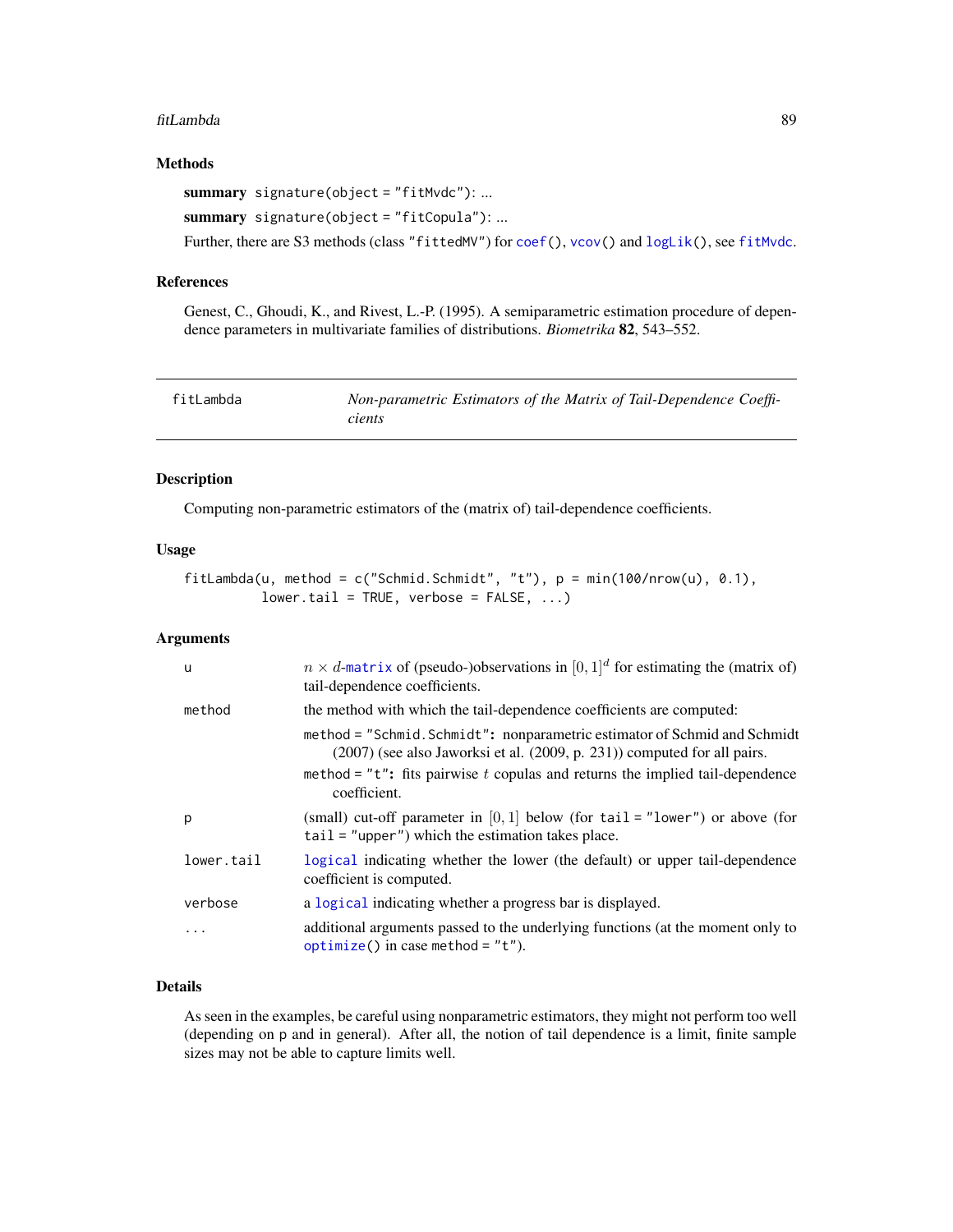#### Value

The matrix of pairwise coefficients of tail dependence; for method  $=$  "t" a [list](#page-0-0) with components Lambda, the matrix of pairwise estimated correlation coefficients P and the matrix of pairwise estimated degrees of freedom Nu.

## References

Jaworski, P., Durante, F., Härdle, W. K., Rychlik, T. (2010). *Copula Theory and Its Applications* Springer, Lecture Notes in Statistics – Proceedings.

Schmid, F., Schmidt, R. (2007). Multivariate conditional versions of Spearman's rho and related measures of tail dependence. *Journal of Multivariate Analysis* 98, 1123–1140. doi: [10.1016/](https://doi.org/10.1016/j.jmva.2006.05.005) [j.jmva.2006.05.005](https://doi.org/10.1016/j.jmva.2006.05.005)

## See Also

[lambda\(](#page-25-0)) computes the true (lower and upper) tail coefficients for a given copula.

```
n <- 10000 # sample size
p <- 0.01 # cut-off
## Bivariate case
d \leq -2cop <- claytonCopula(2, dim = d)
set.seed(271)
U <- rCopula(n, copula = cop) # generate observations (unrealistic)
(lam.true <- lambda(cop)) # true tail-dependence coefficients lambda
(lam.C \le c(lower = fitLambda(U, p = p)[2,1],upper = fitLambda(U, p = p, lower.tail = FALSE)[2,1])) # estimate lambdas
## => pretty good
U. <- pobs(U) # pseudo-observations (realistic)
(lam.C. \leq c(lower = fitLambda(U., p = p)[2,1],
             upper = fitLambda(U., p = p, lower.tail = FALSE)[2,1])) # estimate lambdas
## => The pseudo-observations do have an effect...
## Higher-dimensional case
d \leq -5cop <- claytonCopula(2, dim = d)
set.seed(271)
U <- rCopula(n, copula = cop) # generate observations (unrealistic)
(lam.true <- lambda(cop)) # true tail-dependence coefficients lambda
(Lam.C \le list(lower = fitLambda(U, p = p),
               upper = fitLambda(U, p = p, lower.tail = FALSE))) # estimate Lambdas
## => Not too good
U. <- pobs(U) # pseudo-observations (realistic)
(Lam.C. \le list(lower = fitLambda(U., p = p),
                upper = fitLambda(U., p = p, lower.tail = FALSE))) # estimate Lambdas
## => Performance not too great here in either case
```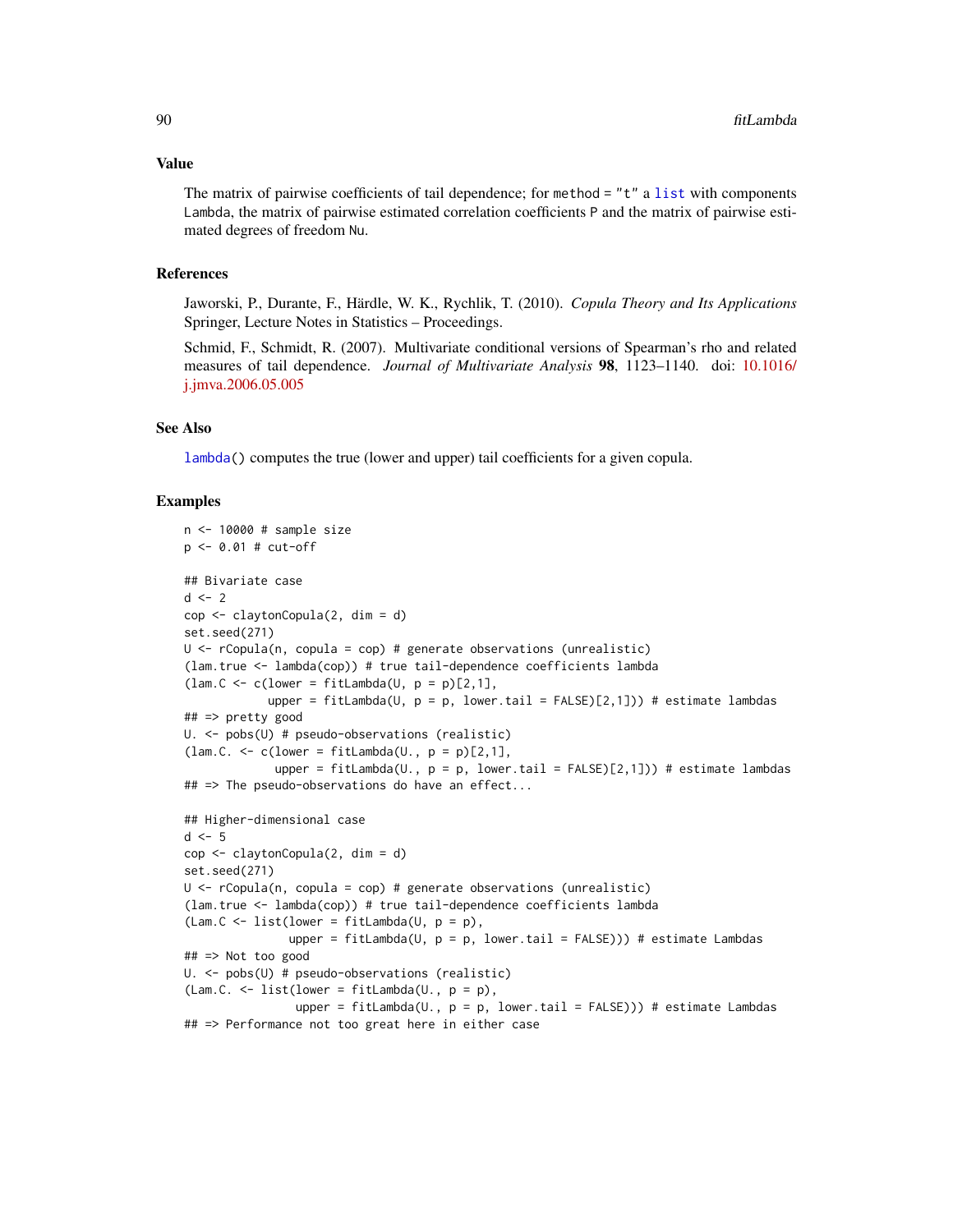<span id="page-90-0"></span>

## Description

Fitting copula-based multivariate distributions (["mvdc"](#page-148-0)) to multivariate data, estimating both the marginal and the copula parameters.

If you assume non parametric margins, in other words, take the empirical distributions for all margins, you can use [fitCopula\(](#page-81-0)\*[,pobs\(](#page-167-0)x)) instead.

## Usage

```
loglikMvdc(param, x, mvdc)
fitMvdc(data, mvdc, start, optim.control = list(), method = "BFGS",lower = -Inf, upper = Inf,estimate.variance = fit$convergence == 0, hideWarnings = TRUE)
## S3 method for class 'fittedMV'
coef(object, SE = FALSE, ...)## S3 method for class 'fittedMV'
logLik(object, ...)
## S3 method for class 'fittedMV'
vcov(object, ...)
```
#### Arguments

| param             | a vector of parameter values. When specifying parameters for mvdc objects, the<br>parameters must be ordered with the marginals first and the copula parameters<br>last. When the mvdc object has margins Identical $=$ TRUE, only the parameters<br>of one marginal must be specified. |
|-------------------|-----------------------------------------------------------------------------------------------------------------------------------------------------------------------------------------------------------------------------------------------------------------------------------------|
| $\times$          | a data matrix.                                                                                                                                                                                                                                                                          |
| mvdc              | a "mvdc" object.                                                                                                                                                                                                                                                                        |
| data              | a data matrix.                                                                                                                                                                                                                                                                          |
| start             | a vector of starting value for "param". See "param" above for ordering of this<br>vector.                                                                                                                                                                                               |
| optim.control     | a list of controls to be passed to optim.                                                                                                                                                                                                                                               |
| method            | the method for optim.                                                                                                                                                                                                                                                                   |
| lower, upper      | bounds on each parameter, passed to optim, typically "box constraints" for<br>$method = "L-BFGS-B".$                                                                                                                                                                                    |
| estimate.variance |                                                                                                                                                                                                                                                                                         |
|                   | logical; if true (as by default, if the optimization converges), the asymptotic<br>variance is estimated.                                                                                                                                                                               |
| hideWarnings      | logical indicating if warning messages from likelihood maximization, e.g., from<br>evaluating at invalid parameter values, should be suppressed (via suppressWarnings).                                                                                                                 |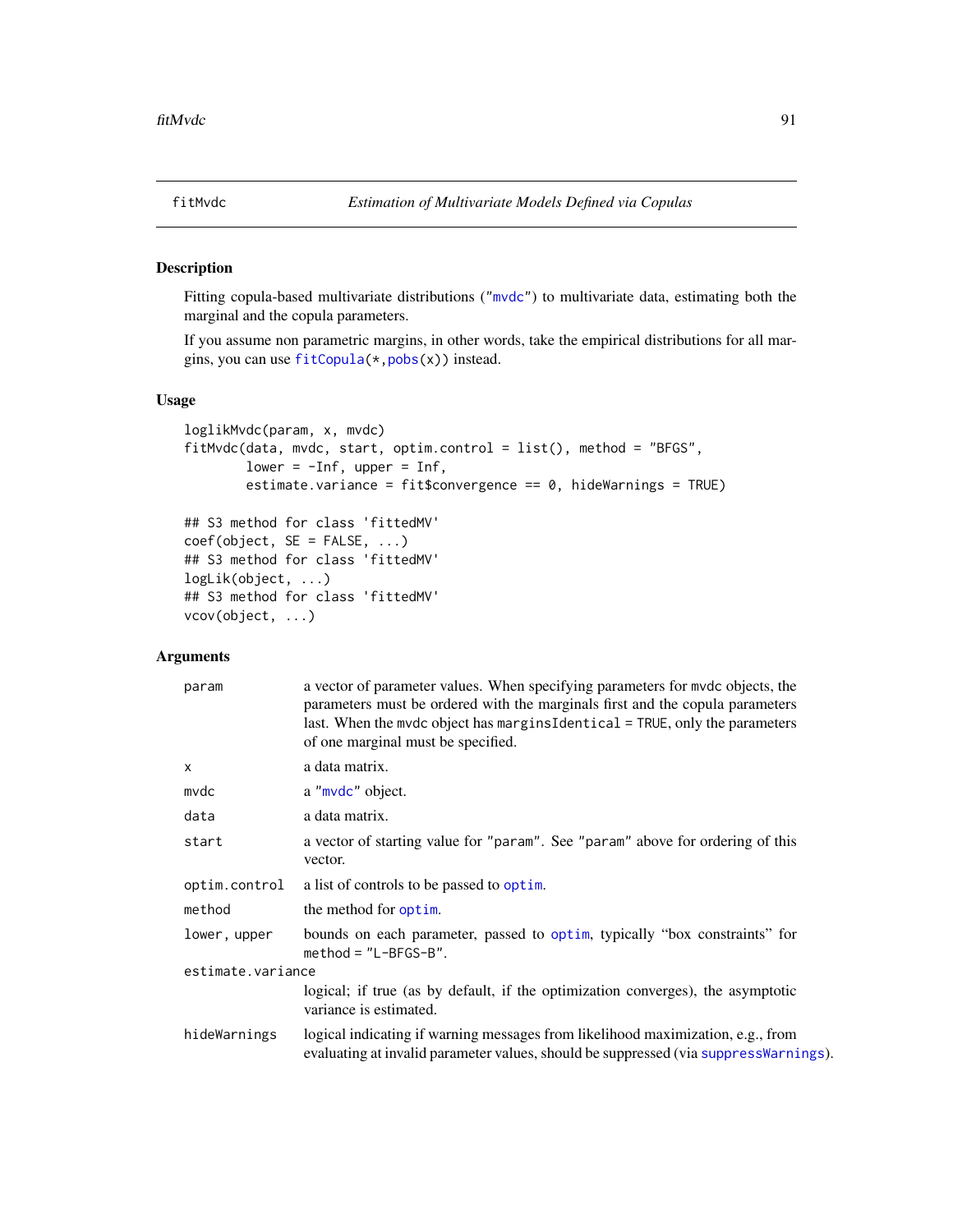| object | an R object of class "fitMvdc".                                                                                                                                                                                                                |
|--------|------------------------------------------------------------------------------------------------------------------------------------------------------------------------------------------------------------------------------------------------|
| SE     | for the coef method, a logical indicating if standard errors should be returned in<br>addition to the estimated parameters (in a matrix). This is equivalent, but more<br>efficient than, e.g., $\text{coef}(\text{summary}(\text{object}))$ . |
| .      | potentially further arguments to methods.                                                                                                                                                                                                      |

## Value

The return value loglikMvdc() is the log likelihood evaluated for the given value of param.

The return value of fitMvdc() is an object of class ["fitMvdc"](#page-87-1) (see there), containing slots (among others!):

| estimate | the estimate of the parameters.                                                                                                               |
|----------|-----------------------------------------------------------------------------------------------------------------------------------------------|
| var.est  | large-sample ( <i>i.e.</i> , asymptotic) variance estimate of the parameter estimator (filled<br>with $NA$ if estimate. variance = $FALSE$ ). |
| mvdc     | the <i>fitted</i> multivariate distribution, see mydc.                                                                                        |

The [summary\(](#page-0-0)) method for "fitMvdc" objects returns a S3 "class" "summary.fitMvdc", simply a list with components method, loglik, and convergence, all three from corresponding slots of the ["fitMvdc"](#page-87-1) objects, and

coefficients a matrix of estimated coefficients, standard errors, t values and p-values.

## Note

User-defined marginal distributions can be used as long as the "{dpq}" functions are defined. See vignette("AR\_Clayton",package="copula").

When covariates are available for marginal distributions or for the copula, one can construct the loglikelihood function and feed it to "optim" to estimate all the parameters.

Finally, note that some of the fitting functions generate error messages because invalid parameter values are tried during the optimization process (see [optim](#page-0-0)). This should be rarer since 2013, notably for likelihood based methods (as the likelihood is now rather set to -Inf than giving an error).

Previously, loglikMvdc() had an argument hideWarnings; nowadays, do use [suppressWarnings\(](#page-0-0)..) if you are sure you do not want to see them.

# See Also

[mvdc](#page-146-0) and [mvdc](#page-148-0); further, [Copula](#page-42-0), [fitCopula](#page-81-0), [gofCopula](#page-103-0).

For fitting univariate marginals, [fitdistr\(](#page-0-0)).

```
G3 <- gumbelCopula(3, dim=2)
gMvd2 <- mvdc(G3, c("exp","exp"),
               param = list(list(rate=2), list(rate=4)))
## with identical margins:
gMvd.I \leq Mwdc(G3, "exp",
```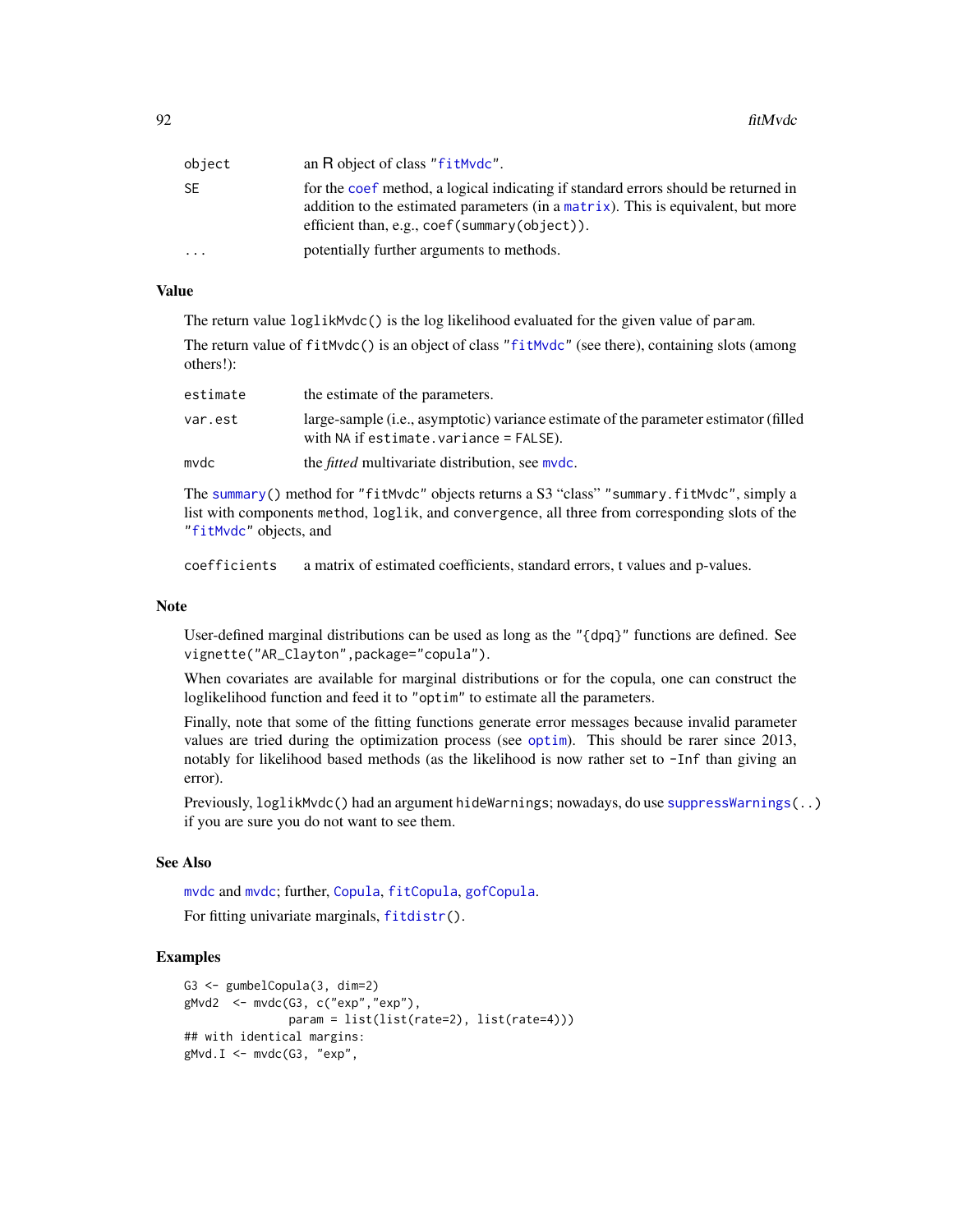```
param = list(rate=3), marginsIdentical=TRUE)
(Xtras <- copula:::doExtras()) # determine whether examples will be extra (long)
n <- if(Xtras) 10000 else 200 # sample size (realistic vs short for example)
set.seed(11)
x <- rMvdc(n, gMvd2)
## Default: hideWarnings = FALSE .. i.e. show warnings here
fit2 <- fitMvdc(x, gMvd2, start = c(1,1, 2))
fit2
confint(fit2)
summary(fit2) # slightly more
## The estimated, asymptotic var-cov matrix [was used for confint()]:
vcov(fit2)
## with even more output for the "identical margin" case:
fitI <- fitMvdc(x, gMvd.I, start = c(3, 2),
                optim.control=list(trace= TRUE, REPORT= 2))
summary(fitI)
coef(fitI, SE = TRUE)
stopifnot(is.matrix(coef(fitI, SE = TRUE)),
          is.matrix(print( confint(fitI) )) )
## a wrong starting value can already be *the* problem:
f2 \leq try(fithVdc(x, gMvd. I, start = c(1, 1),optim.control=list(trace= TRUE, REPORT= 2)))
##--> Error in optim( ... ) : non-finite finite-difference value [2]
##==> "Solution" : Using a more robust (but slower) optim() method:
fI.2 <- fitMvdc(x, gMvd.I, start = c(1, 1), method = "Nelder",
               optim.control=list(trace= TRUE))
fI.2
```
fixParam *Fix a Subset of a Copula Parameter Vector*

#### <span id="page-92-0"></span>**Description**

It is sometimes useful to keep fixed some components of a copula parameter vector whereas the others are "free" and will be estimated, e.g., by [fitCopula](#page-81-0).

The first two functions set or modify the "fixedness", whereas isFree(), isFreeP() and nParam() are utilities enquiring about the "fixedness" of the parameters (of a copula).

#### Usage

fixParam(param, fixed = TRUE) fixedParam(copula) <- value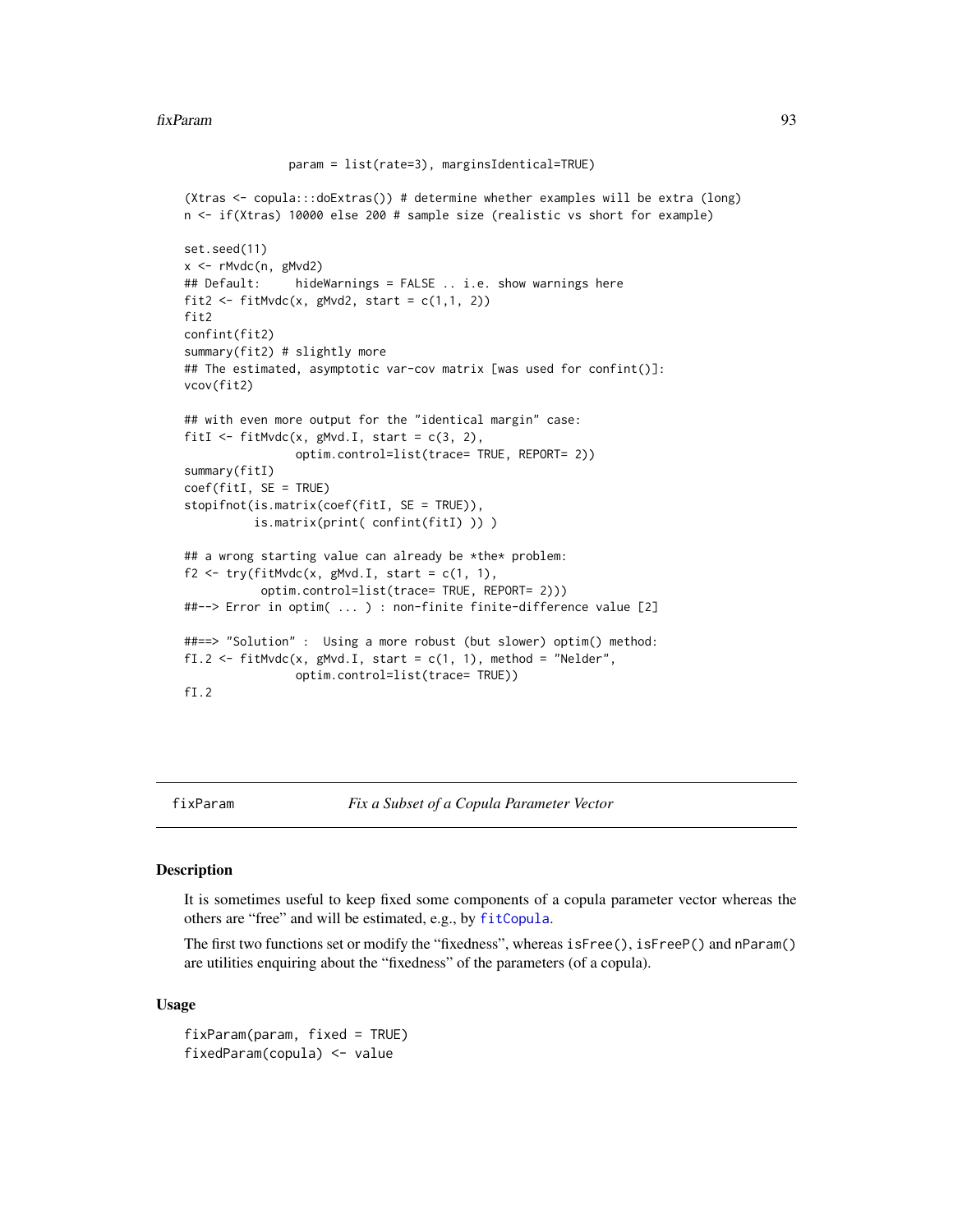```
isFreeP(param)
## S4 method for signature 'copula'
isFree(copula)
## and specific '*Copula' methods
## S4 method for signature 'copula'
nParam(copula, freeOnly = FALSE)
## and specific '*Copula' methods
```
#### Arguments

| param        | numeric parameter vector                                                                                              |
|--------------|-----------------------------------------------------------------------------------------------------------------------|
| fixed, value | logical vector of the same length as paramination for each component param[j]<br>if it is (going to be) fixed or not. |
| copula       | a "copula" object.                                                                                                    |
| freeOnlv     | logical (scalar) indicating if only free parameters should be counted or all.                                         |

## Value

fixParam(param) returns a [numeric](#page-0-0) vector with attribute "fixed"(a [logical](#page-0-0), either TRUE or vector of the same length as param) to indicate which components of param are to be held fixed or not.

fixedParam<-, a generic function, returns a ["copula"](#page-44-0) object with a partly fixed parameter (slot), i.e., corresponding to fixParam() above.

# See Also

[fitCopula](#page-81-0) for fitting; t-copulas, [tCopula\(](#page-50-1)\*,df.fixed=TRUE) now uses parameter fixing for "df". [setTheta\(](#page-198-0)) for setting or *changing* the *non-fixed* parameter values.

```
nc1 <- normalCopula(dim = 3, fixParam(c(.6,.3,.2), c(TRUE, FALSE,FALSE)),
                   dispstr = "un")nc1
nc13 <- nc12 <- nc1fixedParam(nc12) <- c(TRUE, TRUE, FALSE) ; nc12
fixedParam(nc13) <- c(TRUE, FALSE, TRUE) ; nc13
set.seed(17); x \le rCopula(100, nc1)
summary(f.13 <- fitCopula(nc13, x, method = m1))
f.13@copula # 'rho.2' is estimated; the others kept fixed
## Setting to 'FALSE' (removes the "fixed" parts completely):
nc0 <- nc13; fixedParam(nc0) <- FALSE
nc0
stopifnot(is.null(attributes(nc0@parameters)))
```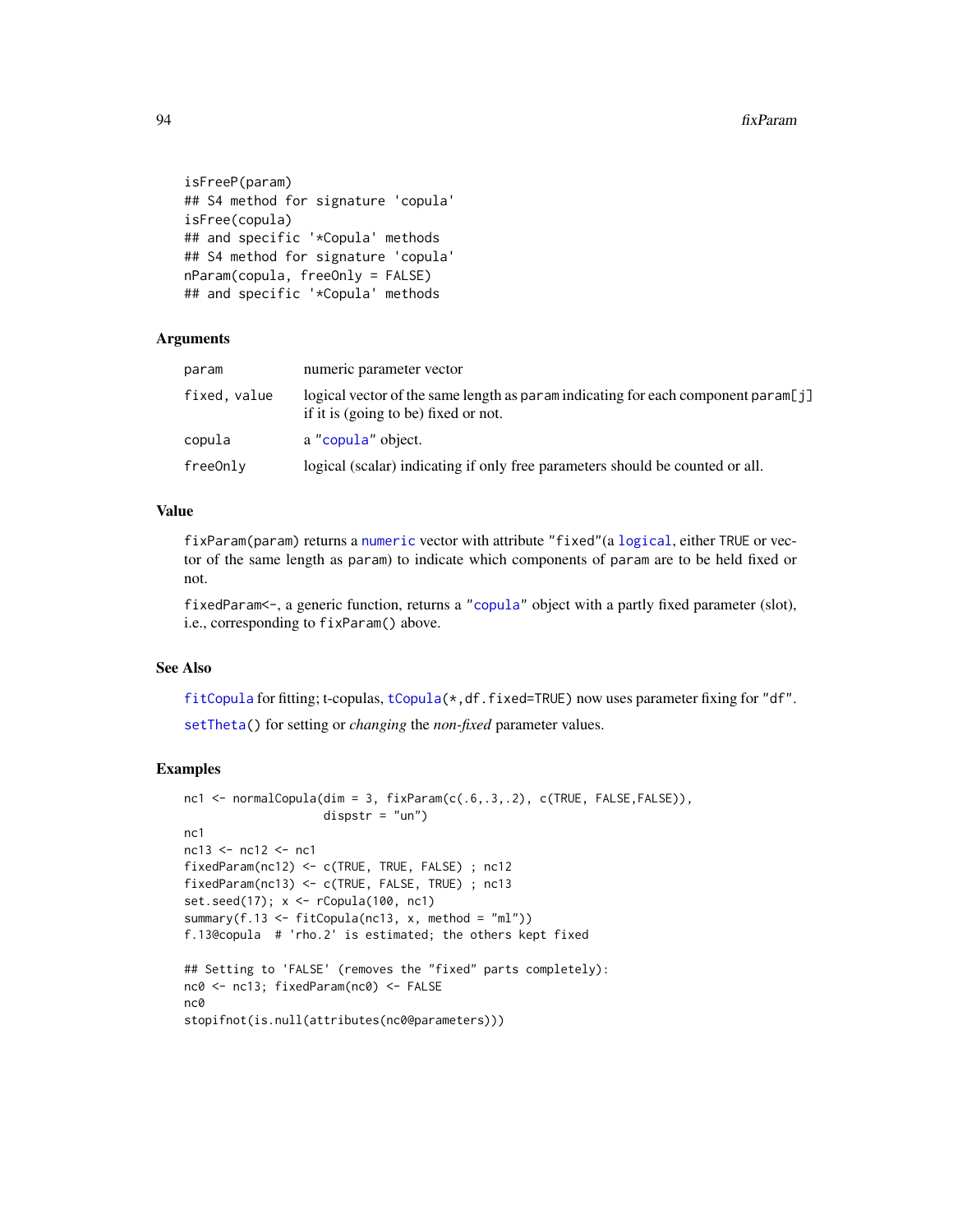# Description

Three years of daily prices (from July 2003 to July 2006) of crude oil and natural gas. These data should be very close to those analysed in Grégoire, Genest and Gendron (2008).

#### Usage

data(gasoil, package="copula")

#### Format

A data frame of 762 daily prices from 2003 to 2006.

date date (of class [Date](#page-0-0)).

oil daily price of crude oil

gas daily price of natural gas

### References

Grégoire, V., Genest, C., and Gendron, M. (2008) Using copulas to model price dependence in energy markets. *Energy Risk* 5(5), 58–64.

## Examples

```
data(gasoil)
## Log Scaled Oil & Gas Prices :
lattice :: xyplot(oil + gas \sim date, data = gasoil, auto.key=TRUE,
                  type = c("l", "r"),
                  scales=list(y = list(log = TRUE), equispaced.log = FALSE))
```
generator *Generator Functions for Archimedean and Extreme-Value Copulas*

#### Description

Methods to evaluate the generator function, the inverse generator function, and derivatives of the inverse of the generator function for Archimedean copulas. For extreme-value copulas, the "Pickands dependence function" plays the role of a generator function.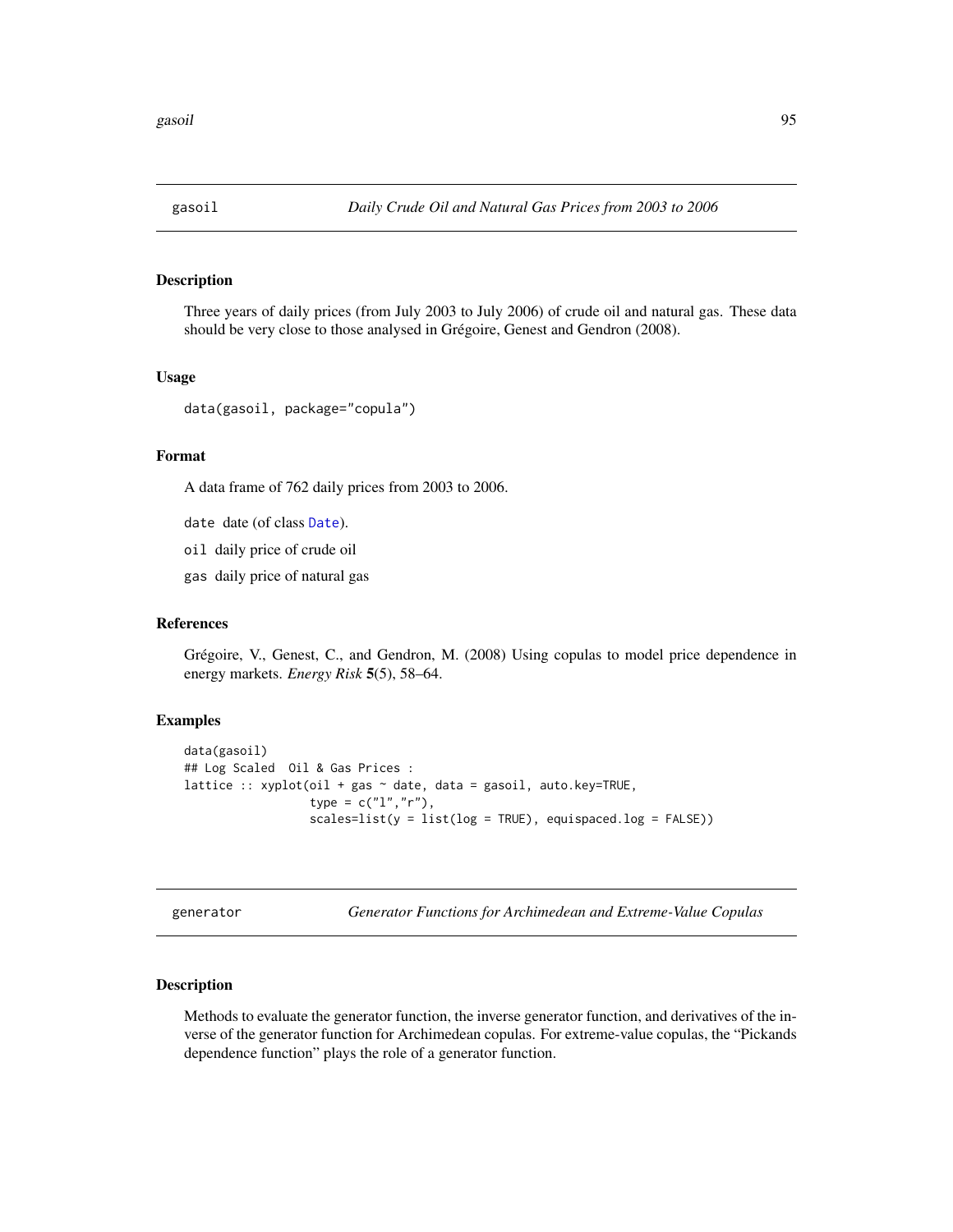#### 96 generator

## Usage

```
psi(copula, s)
iPsi(copula, u, ...)
diPsi(copula, u, degree=1, log=FALSE, ...)
```
A(copula, w) dAdu(copula, w)

#### **Arguments**

| copula     | an object of class "copula".                                                                                                              |
|------------|-------------------------------------------------------------------------------------------------------------------------------------------|
| u, s, w    | numerical vector at which these functions are to be evaluated.                                                                            |
| $\ddots$ . | further arguments for specific families.                                                                                                  |
| degree     | the degree of the derivative (defaults to 1).                                                                                             |
| log        | logical indicating if the log of the <i>absolute</i> derivative is desired. Note that the<br>derivatives of <i>psi</i> alternate in sign. |

#### Details

psi() and iPsi() are, respectively, the generator function  $\psi()$  and its inverse  $\psi^{(-1)}$  for an Archimedean copula, see [pnacopula](#page-166-0) for definition and more details.

diPsi() computes (currently only the first two) derivatives of iPsi() (=  $\psi^{(-1)}$ ).

A(), the "Pickands dependence function", can be seen as the generator function of an extreme-value copula. For instance, in the bivariate case, we have the following result (see, e.g., Gudendorf and Segers 2009):

A bivariate copula  $C$  is an extreme-value copula if and only if

$$
C(u, v) = (uv)^{A(\log(v)/\log(uv))}, \qquad (u, v) \in (0, 1]^2 \setminus \{(1, 1)\},
$$

where  $A : [0, 1] \rightarrow [1/2, 1]$  is convex and satisfies  $\max(t, 1-t) \leq A(t) \leq 1$  for all  $t \in [0, 1]$ . In the d-variate case, there is a similar characterization, except that this time, the Pickands dependence function  $A$  is defined on the  $d$ -dimensional unit simplex.

dAdu() returns a data.frame containing the 1st and 2nd derivative of A().

#### References

Gudendorf, G. and Segers, J. (2010). Extreme-value copulas. In *Copula theory and its applications*, Jaworski, P., Durante, F., Härdle, W. and Rychlik, W., Eds. Springer-Verlag, Lecture Notes in Statistics, 127–146, <http://arxiv.org/abs/0911.1015>.

## See Also

Nonparametric estimators for  $A()$  are available, see [An](#page-19-0).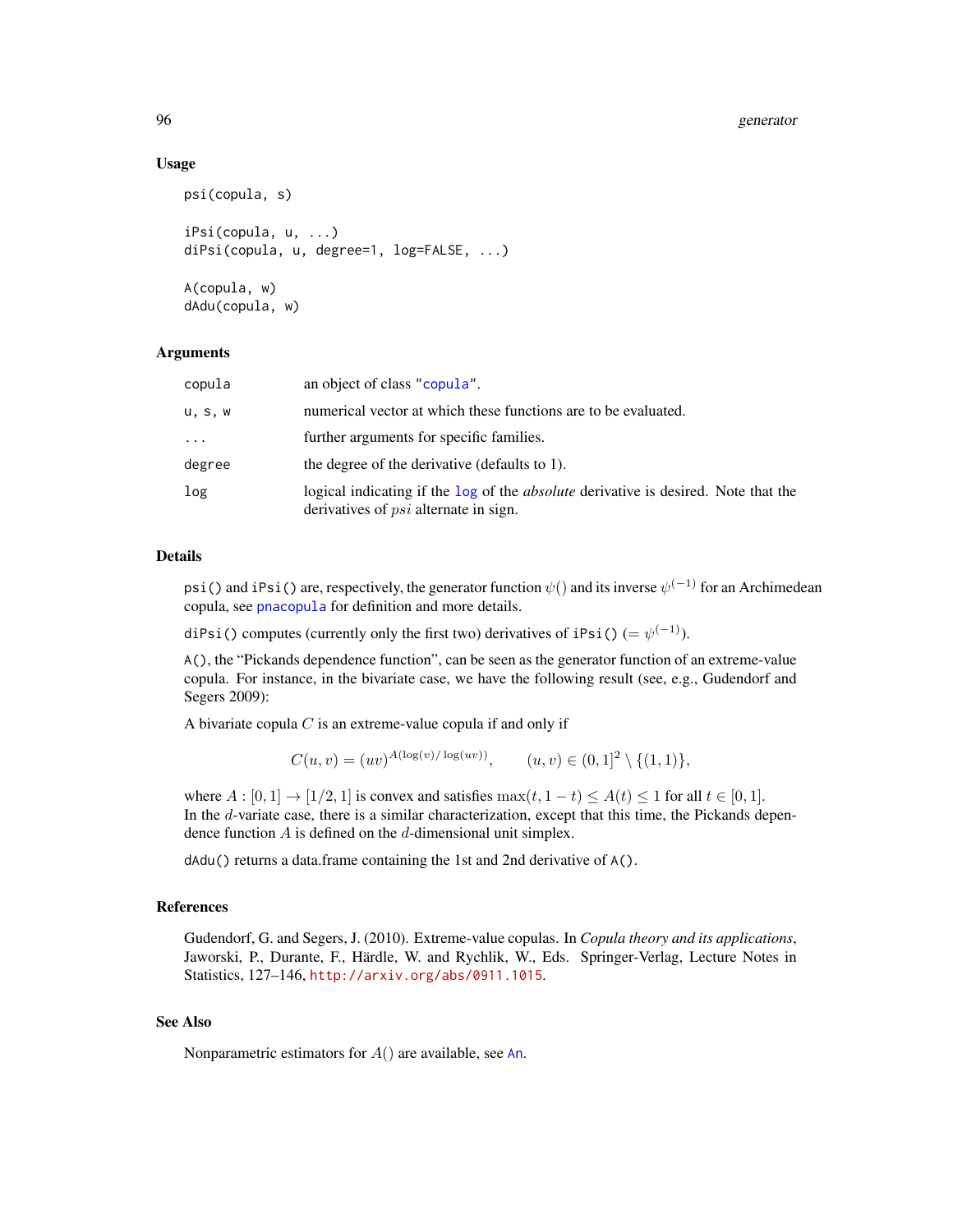#### getAcop 97

# Examples

```
## List the available methods (and their definitions):
showMethods("A")
showMethods("iPsi", incl=TRUE)
```
getAcop *Get "acopula" Family Object by Name*

# Description

Get one of our "acopula" family objects (see [acopula-families](#page-39-0) by name.

Named strings for "translation" between different names and forms of Archimedean copulas.

#### Usage

```
getAcop (family, check = TRUE)
getAname(family, objName = FALSE)
.ac.shortNames
```

```
.ac.longNames
.ac.objNames
.ac.classNames
```
#### Arguments

| family  | either a character string, the short or longer form of the Archimedean fam-<br>ily name (for example, "Clayton" or simply "C"; see the acopula-families<br>documentation), or an acopula family object, or an object inheriting from class<br>archmCopula. |
|---------|------------------------------------------------------------------------------------------------------------------------------------------------------------------------------------------------------------------------------------------------------------|
| check   | logical indicating whether the class of the return value should be checked to be<br>"acopula".                                                                                                                                                             |
| objName | logical indicating that the <i>name</i> of the R object should be returned, instead of<br>the family name, e.g., "copClayton" instead of "Clayton".                                                                                                        |

## Value

getAcop() returns an ["acopula"](#page-14-0) family object, typically one of one of our predefined ones.

getAname() returns a [character](#page-0-0) string, the name of an ["acopula"](#page-14-0) family object.

.as.longnames etc are named string constants, useful in programming for all our (five) standard Archimedean families.

## See Also

Our predefined [acopula-families](#page-39-0); the class definition ["acopula"](#page-14-0).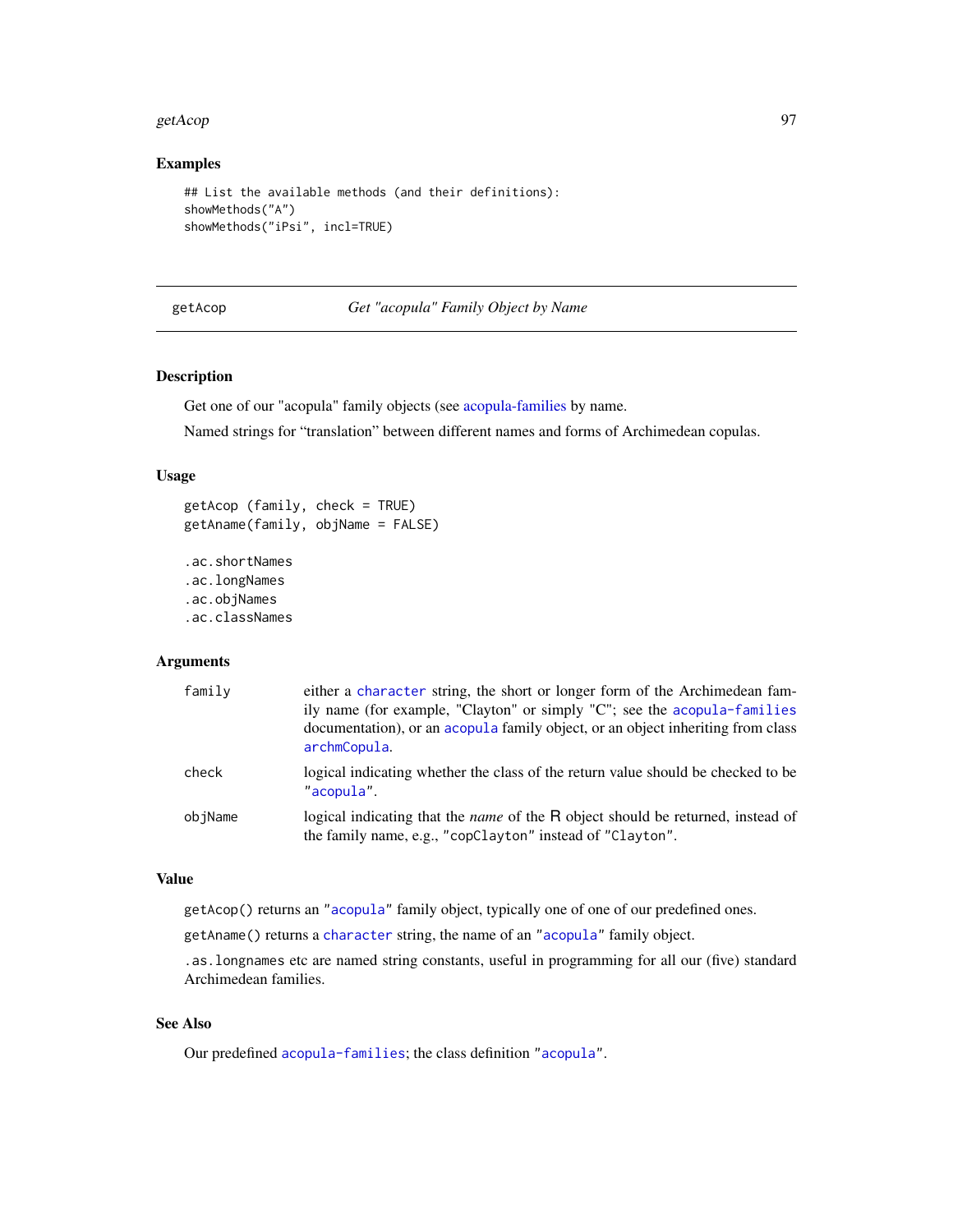## Examples

getAcop("Gumbel")

```
## different ways of getting the same "acopula" family object:
stopifnot(## Joe (three ways):
          identical(getAcop("J"), getAcop("Joe")),
          identical(getAcop("J"), copJoe),
          ## Frank (yet another two different ways):
          identical(getAcop(frankCopula()), copFrank),
          identical(getAcop("frankCopula"), copFrank))
stopifnot(
 identical(getAname(claytonCopula()), getAname("C")),
 identical(getAname(copClayton), "Clayton"), identical(getAname("J"), "Joe"),
 identical(getAname(amhCopula(), TRUE), "copAMH"),
 identical(getAname(joeCopula(), TRUE), "copJoe")
)
.ac.shortNames
.ac.longNames
.ac.objNames
.ac.classNames
```
getIniParam *Get Initial Parameter Estimate for Copula*

#### Description

A (S4) generic function and methods providing a typically cheap method to get valid parameters for the copula, given the data. This is used, e.g., in [fitCopula\(](#page-81-0)) when start is not specified.

## Usage

getIniParam(copula, data, default, named = TRUE, ...)

## Arguments

| copula   | a "copula" object.                                                                                             |
|----------|----------------------------------------------------------------------------------------------------------------|
| data     | an $n \times d$ -matrix of data to which the copula should be fitted.                                          |
| default  | a parameter vector of correct length, to be used when no method is available or<br>the method does "not work". |
| named    | logical indicating if the result should have names.                                                            |
| $\cdots$ | optional further arguments to underlying methods.                                                              |

#### Value

a [numeric](#page-0-0) vector of correct length, say param, which should e.g., "work" in [loglikCopula\(](#page-81-2)param, u = data,copula).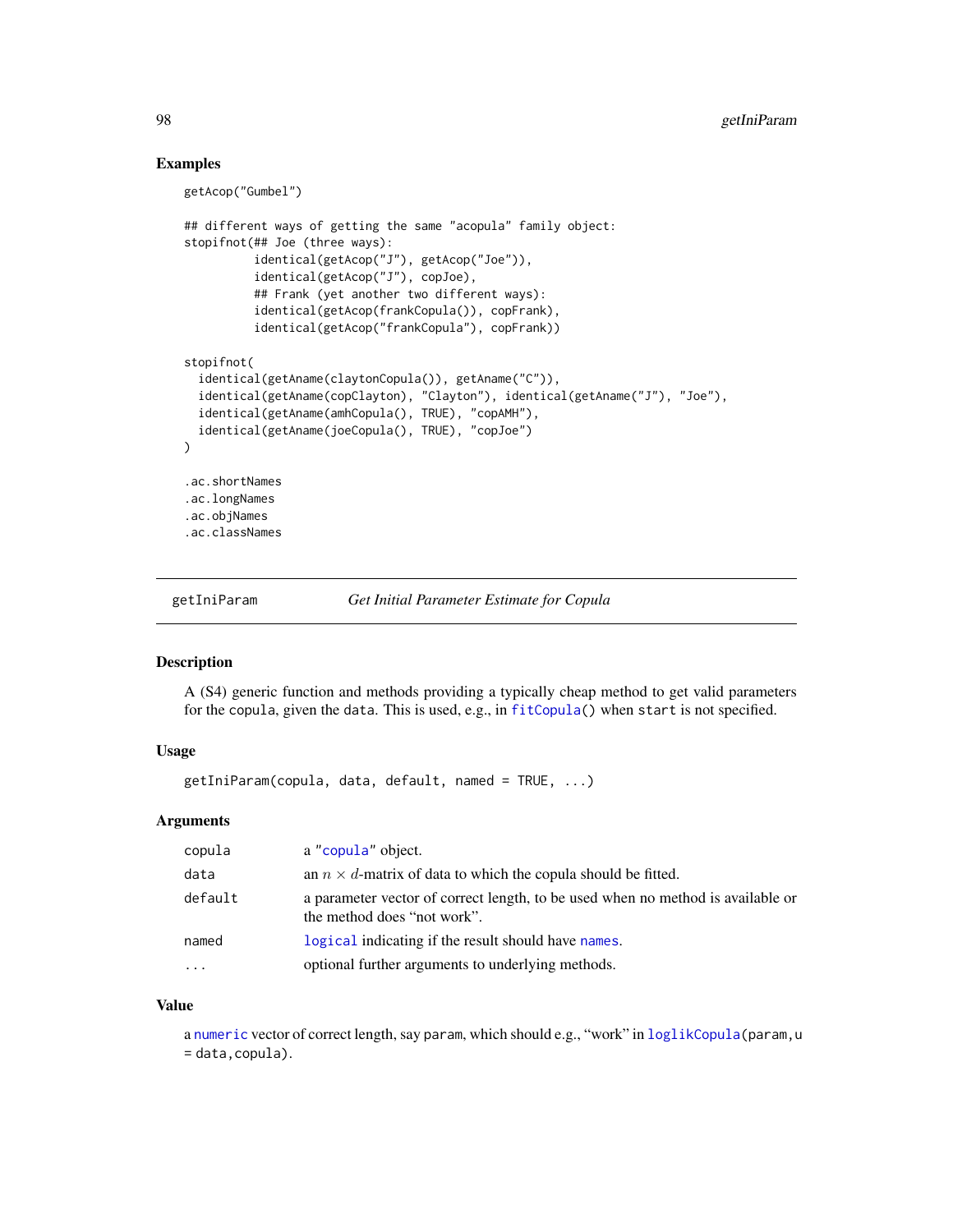#### getTheta 99

## Methods

- signature(copula = "parCopula") Close to a *default* method (as class ["parCopula"](#page-44-1) contains most copulas), currently mainly trying to use a version of [fitCopula\(](#page-81-0)\*, method = "itau") (itself based on moment matching [iTau\(](#page-25-0))).
- signature(copula = "mixCopula") a relatively simple method, for the copula parameters, trying getInitParam(cop[[k]]) for each component, and using equal weights w[k].

#### See Also

[getTheta\(](#page-98-0)) gets such a vector *from* a copula object; [fitCopula](#page-81-0), [loglikCopula](#page-81-2).

# Examples

# TODO !

<span id="page-98-0"></span>getTheta *Get the Parameter(s) of a Copula*

## Description

Get the parameter (vector)  $\theta$  (theta) of a copula, see [setTheta](#page-198-0) for more background.

#### Usage

```
getTheta(copula, freeOnly = TRUE, attr = FALSE, named = attr)
```
#### Arguments

| copula   | an R object of class "parCopula", e.g., "copula".                                                                     |
|----------|-----------------------------------------------------------------------------------------------------------------------|
| freeOnly | logical indicating that only non-fixed aka "free" parameters are to be returned<br>(as vector).                       |
| attr     | logical indicating if attributes (such as lower and uppder bounds for each<br>parameters) are to be returned as well. |
| named    | logical if the resulting parameter vector should have names.                                                          |

## Value

parameter vector of the copula, a [numeric](#page-0-0) vector, possibly with names and other attributes (depending on the attr and named arguments).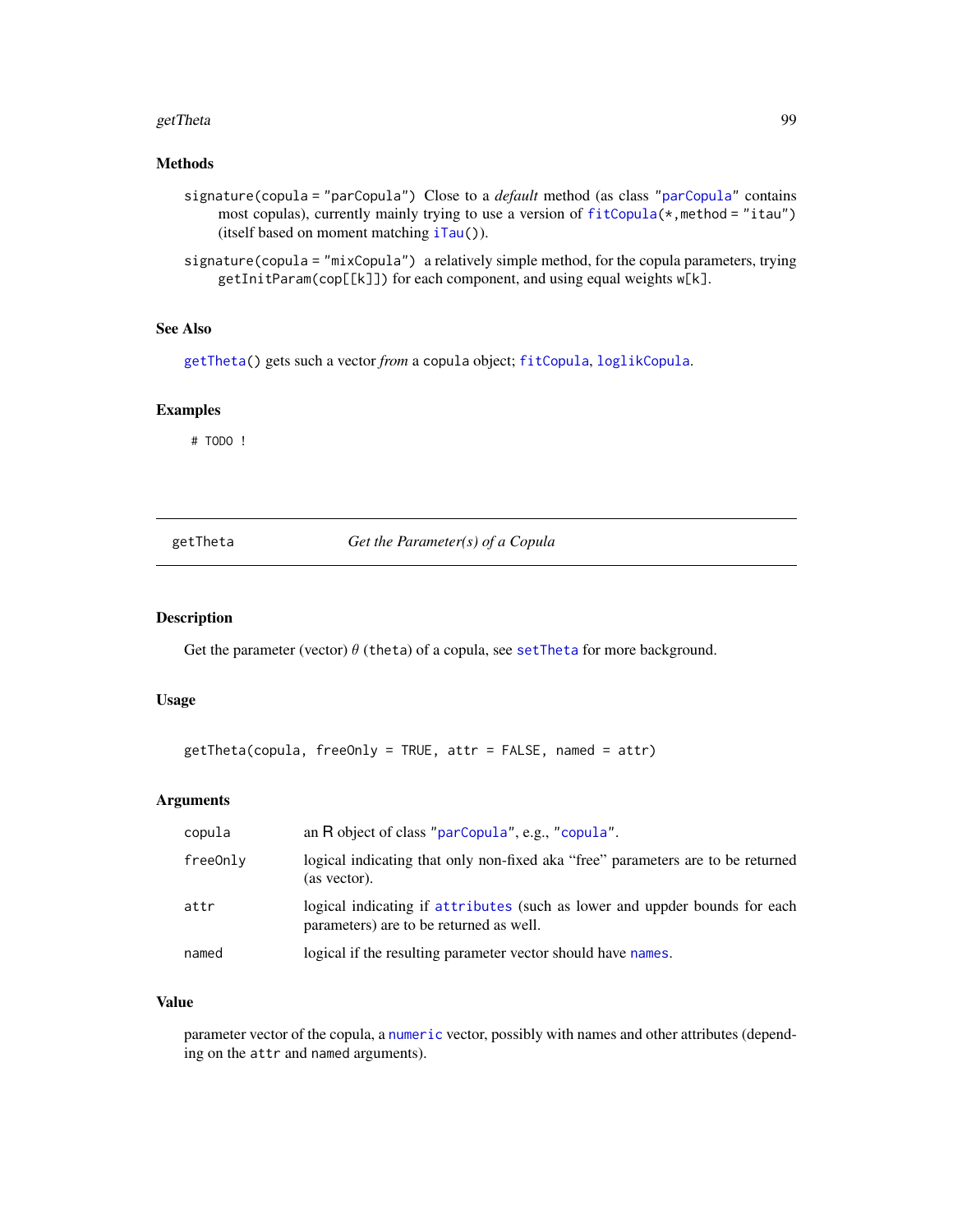# Methods

```
signature(copula = "parCopula") a default method, returning numeric(0).
signature(copula = "copula") ..
signature(copula = "acopula") ..
signature(copula = "khoudrajiCopula") ..
signature(copula = "mixCopula") ..
signature(copula = "rotCopula") ..
signature(copula = "xcopula") ..
```
## See Also

[setTheta](#page-198-0), its inverse.

## Examples

```
showMethods("getTheta")
```
getTheta(setTheta(copClayton, 0.5)) # is 0.5

| ggraph-tools | Computations for Graphical GOF Test via Pairwise Rosenblatt Trans- |
|--------------|--------------------------------------------------------------------|
|              | forms                                                              |

## Description

Tools for computing a graphical goodness-of-fit (GOF) test based on pairwise Rosenblatt transformed data.

- pairwiseCcop() computes a  $(n, d, d)$ -[array](#page-0-0) which contains pairwise Rosenblatt-transformed data.
- pairwiseIndepTest() takes such an array as input and computes a  $(d, d)$ -[matrix](#page-0-0) of test results from pairwise tests of independence (as by [indepTest\(](#page-116-0))).
- pviTest() can be used to extract the matrix of p-values from the return matrix of pairwiseIndepTest().
- gpviTest() takes such a matrix of p-values and computes a global p-value with the method provided.

## Usage

```
pairwiseCcop(u, copula, ...)
pairwiseIndepTest(cu.u, N=256,
        iTest = indepTestSim(n, p=2, m=2, N=N, verbose = idT.verbose, ...),verbose=TRUE, idT.verbose = verbose, ...)
pviTest(piTest)
gpviTest(pvalues, method=p.adjust.methods, globalFun=min)
```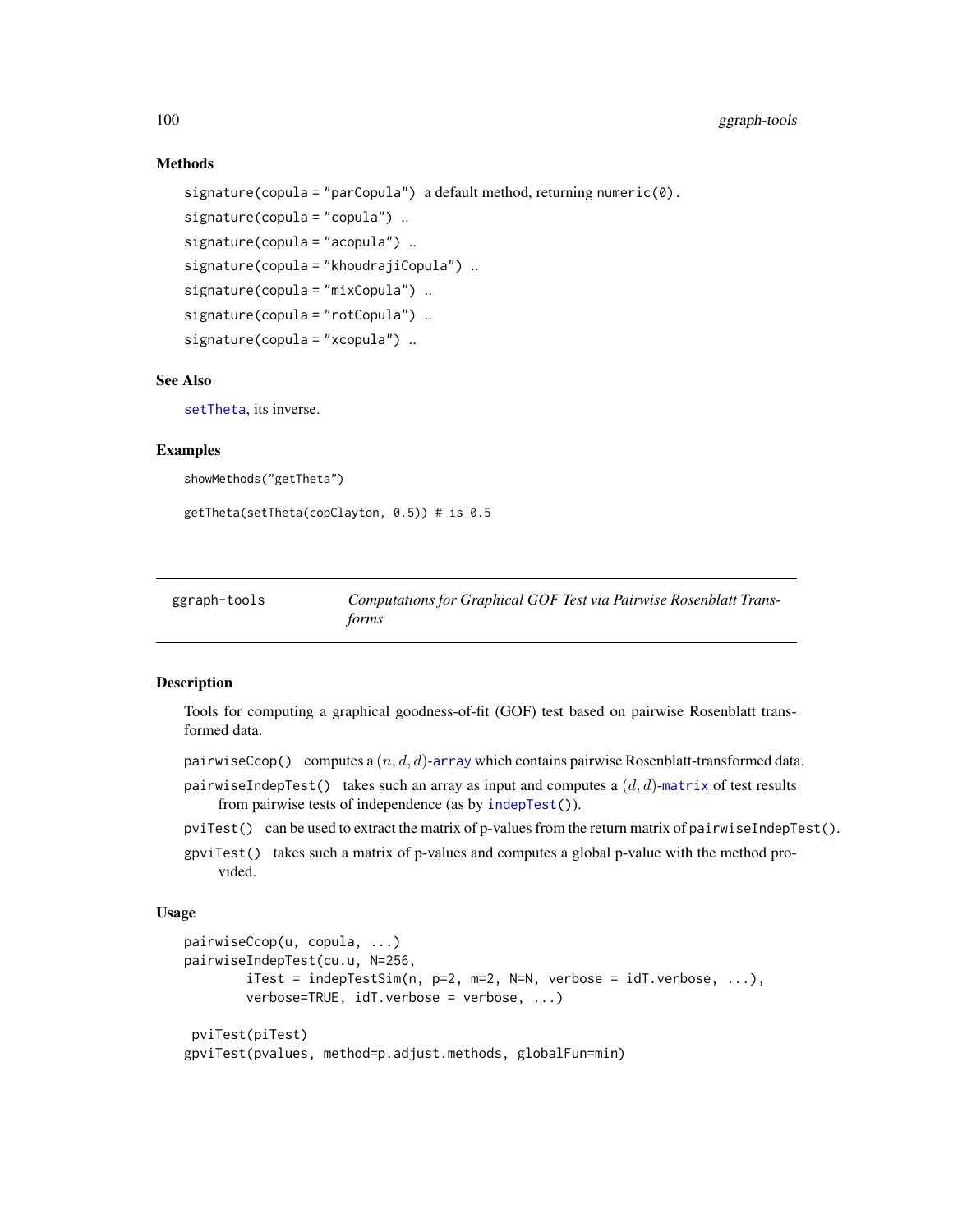# ggraph-tools 101

## Arguments

| u           | $(n, d)$ -matrix of copula data.                                                                                                                                                                                   |
|-------------|--------------------------------------------------------------------------------------------------------------------------------------------------------------------------------------------------------------------|
| copula      | copula object used for the Rosenblatt transform $(H_0 \text{ copula}).$                                                                                                                                            |
| .           | additional arguments passed to the internal function which computes the con-<br>ditional copulas (for pairwise $Ccop()$ ). Can be used to pass, for example, the<br>degrees of freedom parameter df for t-copulas. |
|             | For pairwiseIndepTest(),  are passed to indepTestSim().                                                                                                                                                            |
| cu.u        | $(n, d, d)$ -array as returned by pairwiseCcop().                                                                                                                                                                  |
| N           | argument of indepTestSim().                                                                                                                                                                                        |
| iTest       | the result of (a version of) indepTestSim(); as it does <i>not</i> depend on the data,<br>and is costly to compute, it can be computed separately and passed here.                                                 |
| verbose     | integer (or logical) indicating if and how much progress should be printed<br>during the computation of the tests for independence.                                                                                |
| idT.verbose | logical, passed as verbose argument to indepTestSim().                                                                                                                                                             |
| piTest      | $(d, d)$ -matrix of indepTest objects as returned by pairwiseIndepTest().                                                                                                                                          |
| pvalues     | $(d, d)$ -matrix of p-values.                                                                                                                                                                                      |
| method      | character vector of adjustment methods for p-values; see p. adjust.methods<br>for more details.                                                                                                                    |
| globalFun   | function determining how to compute a global p-value from a matrix of pair-<br>wise adjusted p-values.                                                                                                             |

#### Value

**pairwiseCcop**  $(n, d, d)$ -[array](#page-0-0) cu.u with cu.u[i,j] containing  $C(u_i \, | \, u_j)$  for  $i \neq j$  and  $u_i$  for  $i = j$ .

**pairwiseIndepTest**  $(d, d)$ -[matrix](#page-0-0) of lists with test results as returned by [indepTest\(](#page-116-0)). The test results correspond to pairwise tests of independence as conducted by [indepTest\(](#page-116-0)).

pviTest  $(d, d)$ -[matrix](#page-0-0) of p-values.

gpviTest global p-values for the specified methods.

#### Note

If u are distributed according to or "perfectly" sampled from a copula, p-values on GOF tests for that copula should be uniformly distributed in  $[0, 1]$ .

# References

Hofert and Mächler (2014), see [pairsRosenblatt](#page-158-0).

## See Also

[pairsRosenblatt](#page-158-0) for where these tools are used, including [demo\(](#page-0-0)gof\_graph) for examples.

# Examples

## demo(gof\_graph)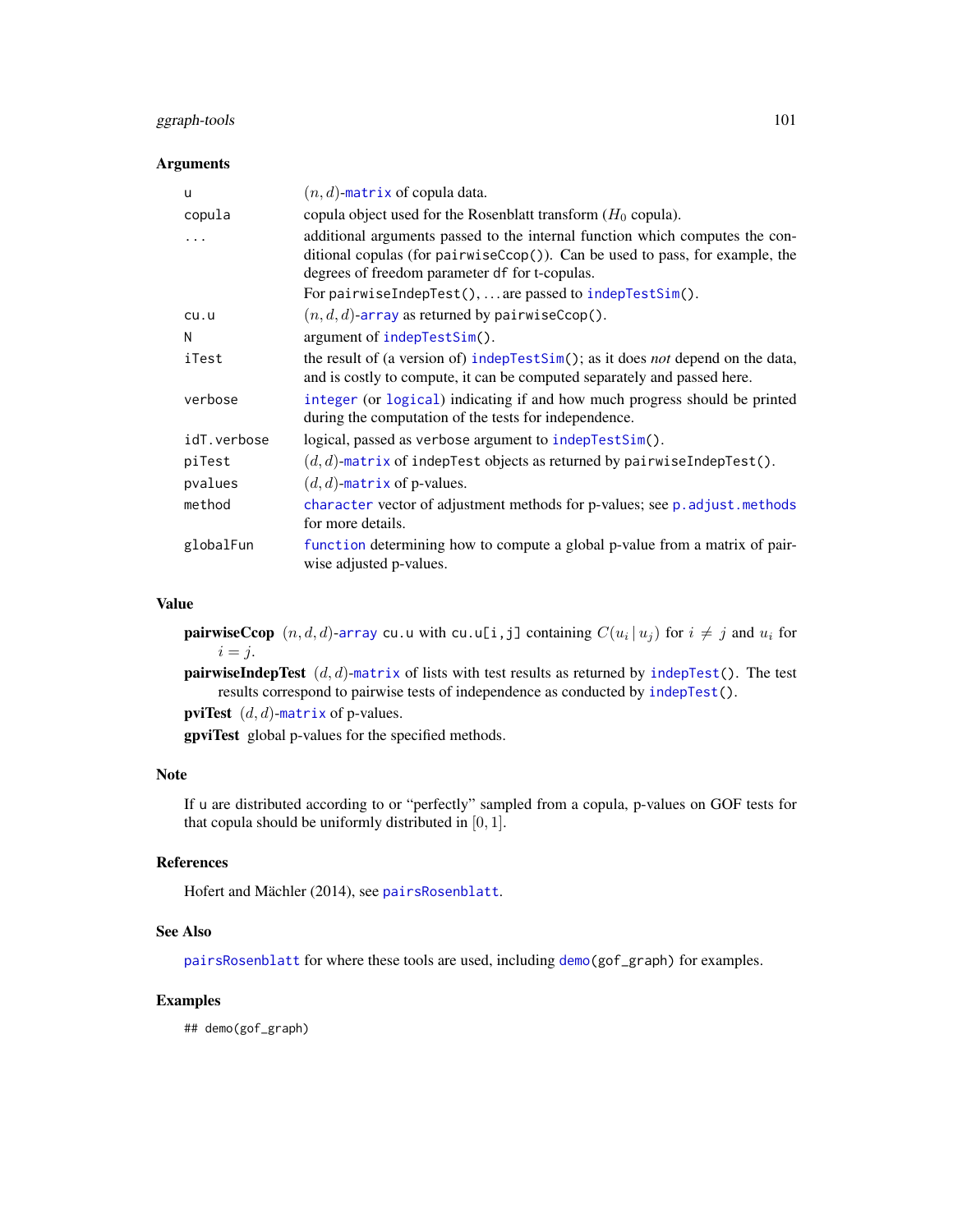# Description

gnacopula() conducts a goodness-of-fit test for the given  $(H_0$ -)copula cop based on the (copula-)data u.

NOTE: gnacopula() is deprecated, call gofCopula() instead.

# Usage

```
gnacopula(u, cop, n.bootstrap,
          estim.method = eval(formals(enacopula)$method),
          include.K=TRUE, n.MC=0, trafo=c("Hering.Hofert", "Rosenblatt"),
          method=eval(formals(gofTstat)$method), verbose=TRUE, ...)
```
# Arguments

| $\mathsf{u}$ | $n \times d$ -matrix of values in [0, 1]; should be (pseudo-/copula-)observations from<br>the copula to be tested. Consider applying the function pobs() first in order to<br>obtain u.                                            |
|--------------|------------------------------------------------------------------------------------------------------------------------------------------------------------------------------------------------------------------------------------|
| cop          | $H_0$ -"outer_nacopula" with specified parameters to be tested for (currently<br>only Archimedean copulas are provided).                                                                                                           |
| n.bootstrap  | positive integer specifying the number of bootstrap replicates.                                                                                                                                                                    |
| estim.method | character string determining the estimation method; see enacopula(). We<br>currently only recommend the default "mle" (or maybe "smle").                                                                                           |
| include.K    | logical indicating whether the last component, involving the Kendall distribu-<br>tion function K(), is used in the transformation htrafo() of Hering and Hofert<br>(2011). Note that this only applies to trafo="Hering. Hofert". |
| n.MC         | parameter n. MC for htrafo() (and thus for K()) if trafo="Hering. Hofert"<br>and for cCopula() if trafo="Rosenblatt".                                                                                                              |
| trafo        | a character string specifying the multivariate transformation performed for<br>goodness-of-fit testing, which has to be one (or a unique abbreviation) of                                                                          |
|              | "Hering.Hofert" for the multivariate transformation of Hering and Hofert<br>$(2011)$ ; see htrafo().                                                                                                                               |
|              | "Rosenblatt" for the multivariate transformation of Rosenblatt (1952); see<br>$c$ Copula $()$ .                                                                                                                                    |
| method       | a character string specifying the goodness-of-fit test statistic to be used; see<br>gofTstat().                                                                                                                                    |
| verbose      | if TRUE, the progress of the bootstrap is displayed via txtProgressBar.                                                                                                                                                            |
| $\cdots$     | additional arguments passed to enacopula().                                                                                                                                                                                        |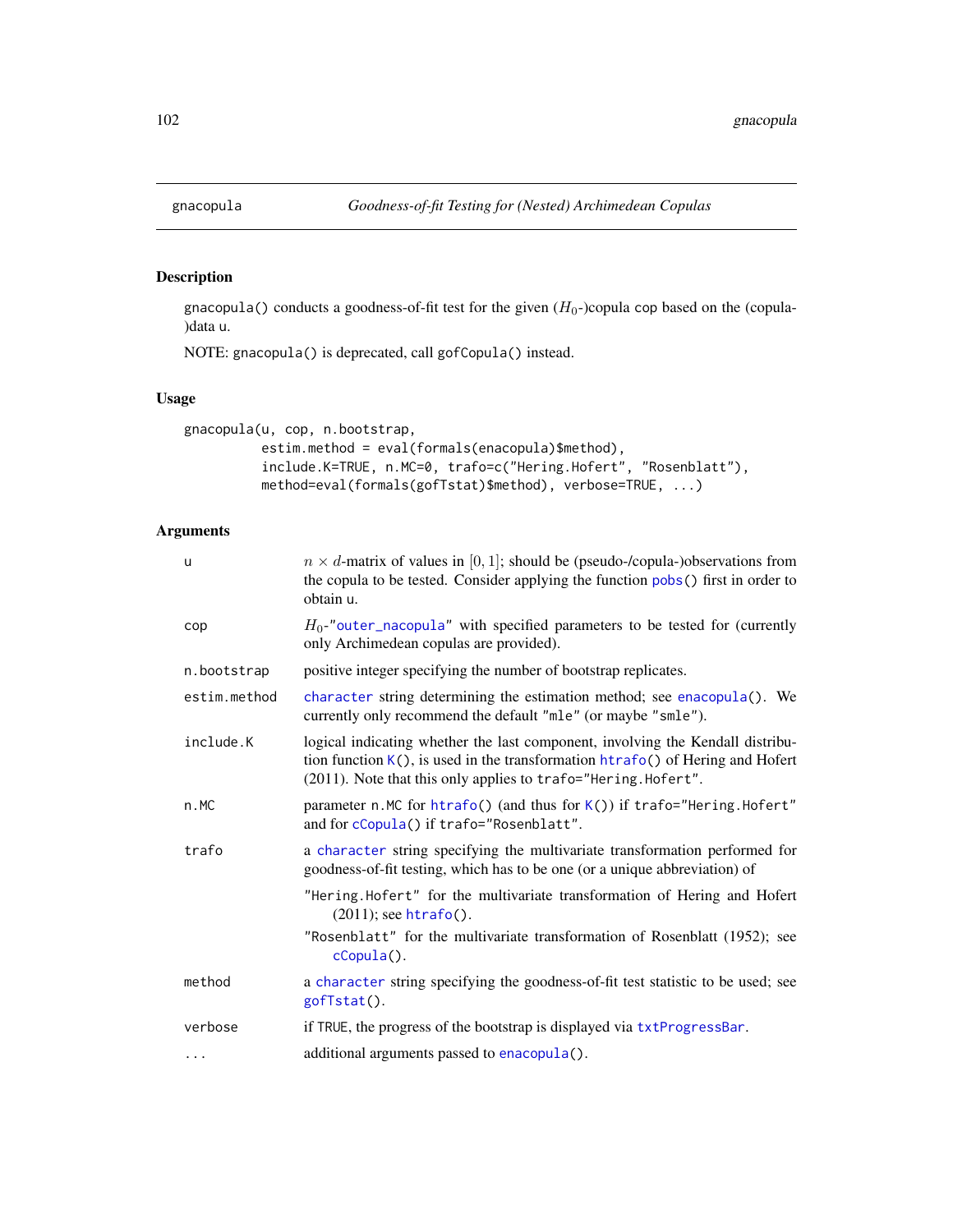#### gnacopula 103

#### Details

The function gnacopula() performs a parametric bootstrap for the goodness-of-fit test specified by trafo and method. The transformation given by trafo specifies the multivariate transformation which is first applied to the (copula-) data u (typically, the pseudo-observations are used); see [htrafo\(](#page-112-0)) or [cCopula\(](#page-30-0)) for more details. The argument method specifies the particular goodnessof-fit test carried out, which is either the Anderson-Darling test for the univariate standard uniform distribution (for method="AnChisq" or method="AnGamma") in a one-dimensional setup or the tests described in Genest et al. (2009) for the multivariate standard uniform distribution directly in a multivariate setup. As estimation method, the method provided by estim.method is used.

Note that a finite-sample correction is made when computing p-values; see [gofCopula\(](#page-103-0)) for details.

A word of warning: Do work carefully with the variety of different goodness-of-fit tests that can be performed with gnacopula(). For example, among the possible estimation methods at hand, only MLE is known to be consistent (under conditions to be verified). Furthermore, for the tests based on the Anderson-Darling test statistic, it is theoretically not clear whether the parametric bootstrap converges. Consequently, the results obtained should be treated with care. Moreover, several estimation methods are known to be prone to numerical errors (see Hofert et al. (2013)) and are thus not recommended to be used in the parametric bootstrap. A warning is given if gnacopula() is called with a method not being MLE.

#### Value

gnacopula returns an R object of class "htest". This object contains a list with the bootstrap results including the components

p.value: the bootstrapped p-value;

statistic: the value of the test statistic computed for the data u;

data.name: the name of u;

method: a [character](#page-0-0) describing the goodness-of-fit test applied;

- estimator: the estimator computed for the data u;
- bootStats: a list with component estimator containing the estimators for all bootstrap replications and component statistic containing the values of the test statistic for each bootstrap replication.

#### References

Genest, C., Rémillard, B., and Beaudoin, D. (2009), Goodness-of-fit tests for copulas: A review and a power study *Insurance: Mathematics and Economics* 44, 199–213.

Rosenblatt, M. (1952), Remarks on a Multivariate Transformation, *The Annals of Mathematical Statistics* 23, 3, 470–472.

Hering, C. and Hofert, M. (2011), Goodness-of-fit tests for Archimedean copulas in large dimensions, submitted.

Hofert, M., Mächler, M., and McNeil, A. J. (2012). Likelihood inference for Archimedean copulas in high dimensions under known margins. *Journal of Multivariate Analysis* 110, 133–150.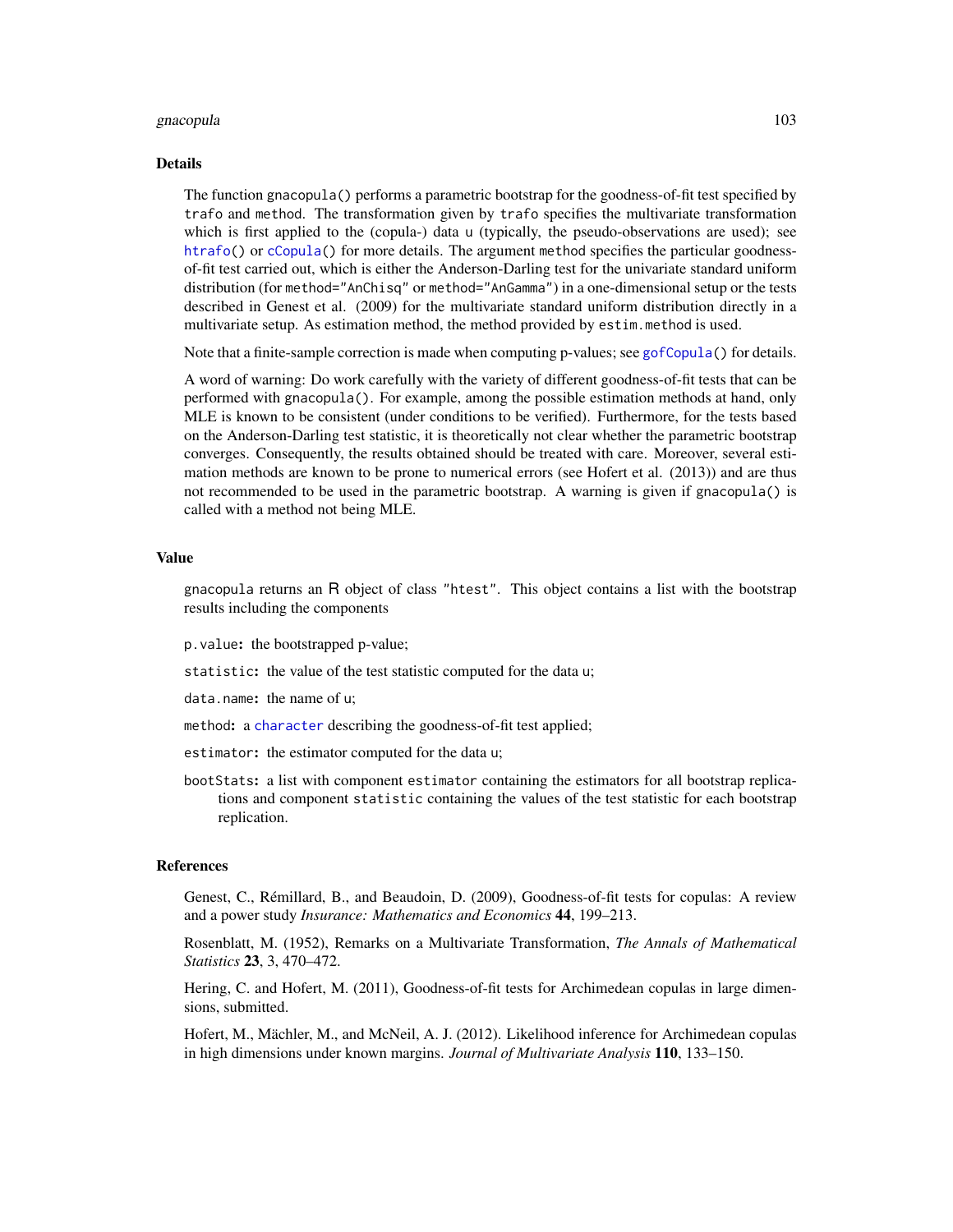#### See Also

[gofTstat\(](#page-110-0)) for the implemented test statistis, [htrafo\(](#page-112-0)) and [cCopula\(](#page-30-0)) involved and  $K()$  $K()$  for the Kendall distribution function.

[gofCopula\(](#page-103-0)) for other (parametric bootstrap) based goodness-of-fit tests.

#### <span id="page-103-0"></span>gofCopula *Goodness-of-fit Tests for Copulas*

#### **Description**

The goodness-of-fit tests are based, by default, on the empirical process comparing the empirical copula with a parametric estimate of the copula derived under the null hypothesis, the default test statistic, "Sn", being the Cramer-von Mises functional  $S_n$  defined in Equation (2) of Genest, Remillard and Beaudoin (2009). In that case, approximate p-values for the test statistic can be obtained either using a *parametric bootstrap* (see references two and three) or by means of a faster *multiplier* approach (see references four and five).

Alternative test statistics can be used, in particular if a *parametric bootstrap* is employed.

The prinicipal function is gofCopula() which, depending on simulation either calls gofPB() or gofMB().

#### Usage

```
## Generic [and "rotCopula" method] ------ Main function ------
gofCopula(copula, x, ...)
## S4 method for signature 'copula'
gofCopula(copula, x, N = 1000,
          method = c("Sn", "SnB", "SnC", "Rn"),
          estim.method = c("mpl", "ml", "itau", "irho", "itau.mpl"),
          simulation = c("pb", "mult"), test.method = c("family", "single"),
          verbose = interactive(), ties = NA,
          ties.method = c("max", "average", "first", "last", "random", "min"),
          fit.ties.meth = eval(formals(rank)$ties.method), ...)
## (Deprecated) internal 'helper' functions : ---
gofPB(copula, x, N, method = c("Sn", "SnB", "SnC"),
     estim.method = c("mpl", "ml", "itau", "irho", "itau.mpl"),
      trafo.method = if(method == "Sn") "none" else c("cCopula", "htrafo"),
     trafoArgs = list(), test.method = c("family", "single"),
     verbose = interactive(), useR = FALSE, ties = NA,
     ties.method = c("max", "average", "first", "last", "random", "min"),
     fit.ties.meth = eval(formals(rank)$ties.method), \dots)
gofMB(copula, x, N, method = c("Sn", "Rn"),estim.method = c("mpl", "ml", "itau", "irho"),
      test.method = c("family", "single"), verbose = interactive(),
```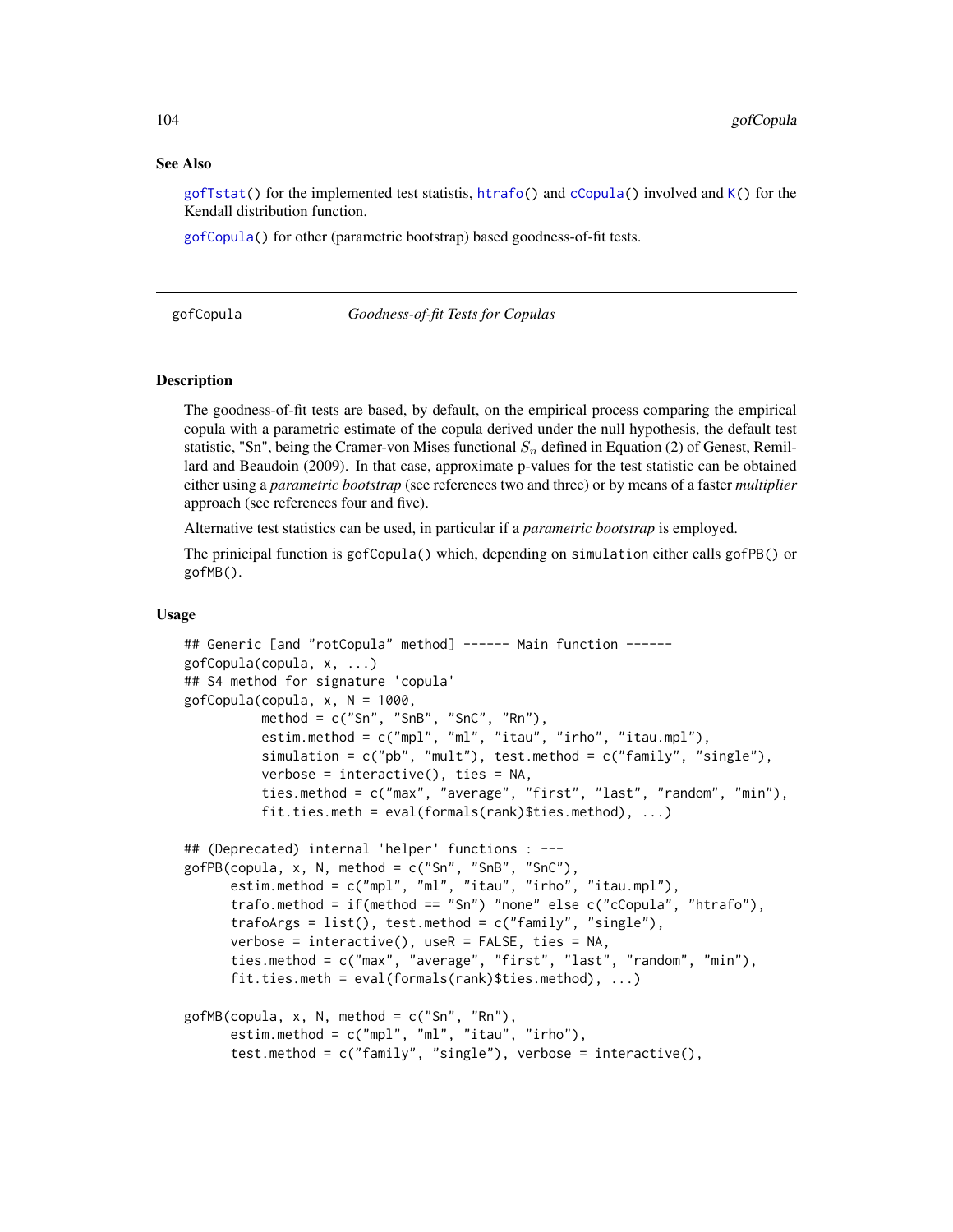```
useR = FALSE, m = 1/2, zeta.m = 0, b = 1/sqrt(nrow(x)),
ties.method = c("max", "average", "first", "last", "random", "min"),
fit.ties.meth = eval(fromals(rank)$ties.method), ...)
```
# Arguments

| copula        | object of class "copula" representing the hypothesized copula family.                                                                                                                                                                                                                                                                                                       |
|---------------|-----------------------------------------------------------------------------------------------------------------------------------------------------------------------------------------------------------------------------------------------------------------------------------------------------------------------------------------------------------------------------|
| x             | a data matrix that will be transformed to pseudo-observations using pobs().                                                                                                                                                                                                                                                                                                 |
| Ν             | number of bootstrap or multiplier replications to be used to obtain approximate<br>realizations of the test statistic under the null hypothesis.                                                                                                                                                                                                                            |
| method        | a character string specifying the goodness-of-fit test statistic to be used. For<br>simulation = "pb", one of "Sn", "SnB" or "SnC" with trafo.method != "none"<br>if method != "Sn". For simulation = "mult", one of "Sn" or "Rn", where the<br>latter is $R_n$ from Genest et al. (2013).                                                                                  |
| estim.method  | a character string specifying the estimation method to be used to estimate the<br>dependence parameter(s); see fitCopula().                                                                                                                                                                                                                                                 |
| simulation    | a string specifying the resampling method for generating approximate realiza-<br>tions of the test statistic under the null hypothesis; can be either "pb" (parametric<br>bootstrap) or "mult" (multiplier).                                                                                                                                                                |
| test.method   | a character string specifying the test method to be used. Only in exceptional<br>cases should this be different from the default test.method = "family". If<br>test.method = "single", a test precisely for the provided copula (not its para-<br>metric family) is conducted. This makes sense only for specific applications<br>such as testing random number generators. |
| verbose       | a logical specifying if progress of the parametric bootstrap should be displayed<br>via txtProgressBar.                                                                                                                                                                                                                                                                     |
|               | for gofCopula, additional arguments passed to gofPB() or gofMB(); for gofPB()<br>and gofMB(): additional arguments passed to fitCopula(). These may notably<br>contain hideWarnings, and optim.method, optim.control, lower, or upper<br>depending on the optim.method.                                                                                                     |
| trafo.method  | only for the parametric bootstrap ("pb"): String specifying the transformation<br>to $U[0,1]^d$ ; either "none" or one of "cCopula", see cCopula(), or "htrafo",<br>see htrafo(). If method != "Sn", one needs to set trafo.method != "none".                                                                                                                               |
| trafoArgs     | only for the parametric bootstrap. A list of optional arguments passed to the<br>transformation method (see trafo.method above).                                                                                                                                                                                                                                            |
| useR          | logical indicating whether an R or C implementation is used.                                                                                                                                                                                                                                                                                                                |
| ties.method   | string specifying how ranks should be computed, except for fitting, if there are<br>ties in any of the coordinate samples of x; passed to pobs.                                                                                                                                                                                                                             |
| fit.ties.meth | string specifying how ranks should be computed when fitting by maximum<br>pseudo-likelihood if there are ties in any of the coordinate samples of x; passed<br>to pobs.                                                                                                                                                                                                     |
| ties          | only for the parametric bootstrap. Logical indicating whether a version of the<br>parametric boostrap adapted to the presence of ties in any of the coordinate<br>samples of x should be used; the default value of NA indicates that the pres-<br>ence/absence of ties will be checked for automatically.                                                                  |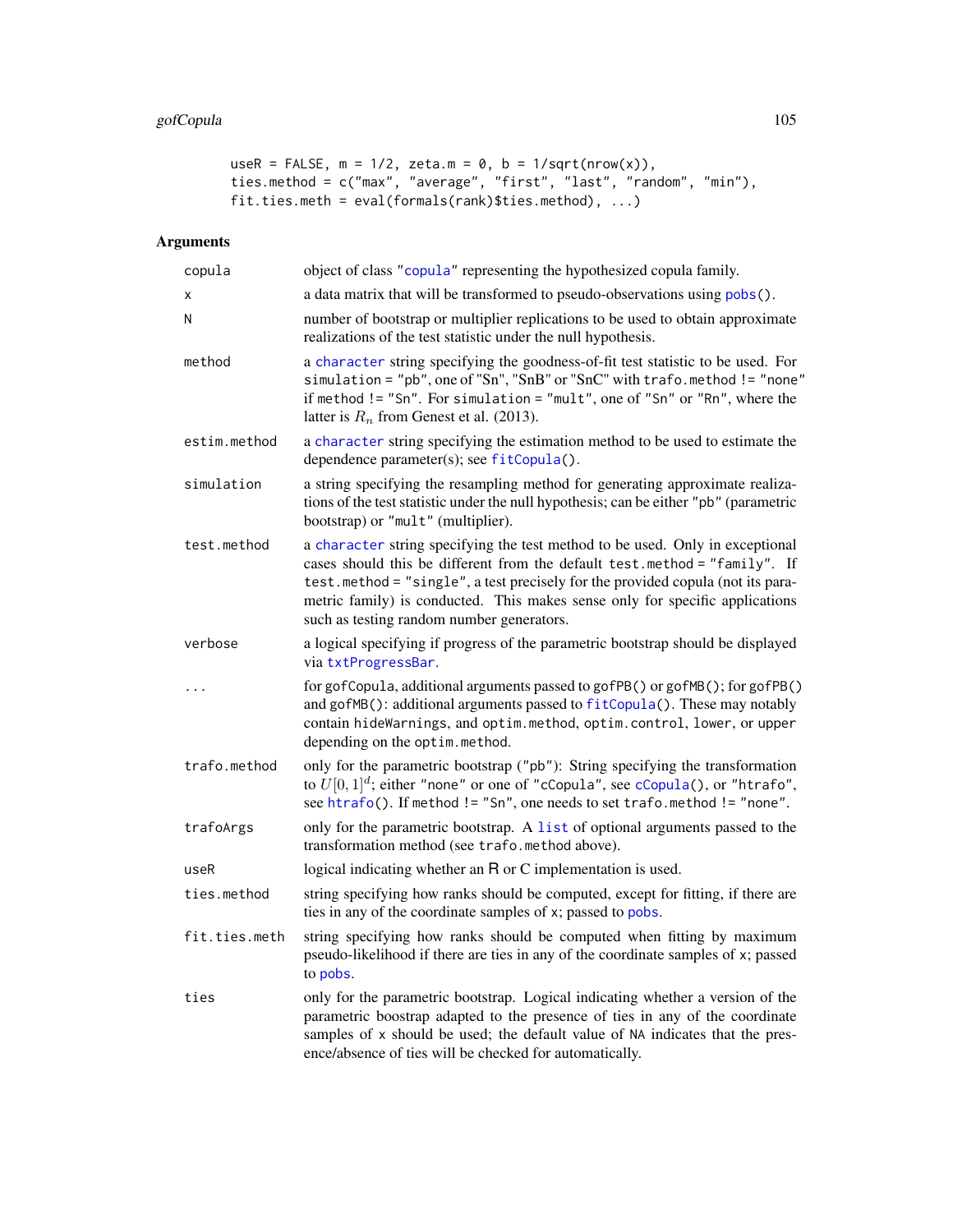| m. zeta.m | only for the multiplier with method = $"Rn"$ . m is the power and zeta.m is the |
|-----------|---------------------------------------------------------------------------------|
|           | adjustment parameter $\zeta_m$ for the denominator of the test statistic.       |
| h.        | only for the multiplier. b is the bandwidth required for the estimation of the  |
|           | first-order partial derivatives based on the empirical copula.                  |

#### Details

If the parametric bootstrap is used, the dependence parameters of the hypothesized copula family can be estimated by any estimation method available for the family, up to a few exceptions. If the multiplier is used, any of the rank-based methods can be used in the bivariate case, but only maximum pseudo-likelihood estimation can be used in the multivariate (multiparameter) case.

The price to pay for the higher computational efficiency of the multiplier is more programming work as certain partial derivatives need to be computed for each hypothesized parametric copula family. When estimation is based on maximization of the pseudo-likelihood, these have been implemented for six copula families thus far: the Clayton, Gumbel-Hougaard, Frank, Plackett, normal and t copula families. For other families, numerical differentiation based on [grad\(](#page-0-0)) from package [numDeriv](https://CRAN.R-project.org/package=numDeriv) is used (and a warning message is displayed).

Although the empirical processes involved in the multiplier and the parametric bootstrap-based test are asymptotically equivalent under the null, the finite-sample behavior of the two tests might differ significantly.

Both for the parametric bootstrap and the multiplier, the approximate p-value is computed as

$$
(0.5 + \sum_{b=1}^{N} \mathbf{1}_{\{T_b \ge T\}})/(N+1),
$$

where T and  $T_b$  denote the test statistic and the bootstrapped test statistc, respectively. This ensures that the approximate p-value is a number strictly between 0 and 1, which is sometimes necessary for further treatments. See Pesarin (2001) for more details.

For the normal and  $t$  copulas, several dependence structures can be hypothesized: "ex" for exchangeable, "ar1" for AR(1), "toep" for Toeplitz, and "un" for unstructured (see [ellipCopula\(](#page-50-0))). For the  $t$  copula, "df.fixed" has to be set to TRUE, which implies that the degrees of freedom are not considered as a parameter to be estimated.

The former argument print.every is deprecated and not supported anymore; use verbose instead.

#### Value

An object of [class](#page-0-0) htest which is a list, some of the components of which are

| statistic | value of the test statistic.                                    |
|-----------|-----------------------------------------------------------------|
| p.value   | corresponding approximate p-value.                              |
| parameter | estimates of the parameters for the hypothesized copula family. |

## Note

These tests were theoretically studied and implemented under the assumption of continuous margins, which implies that ties in the component samples occur with probability zero. The presence of ties in the data might substantially affect the approximate p-values. Through argument ties, the user can however select a version of the parametric bootstrap adapted to the presence of ties. No such adaption exists for the multiplier for the moment.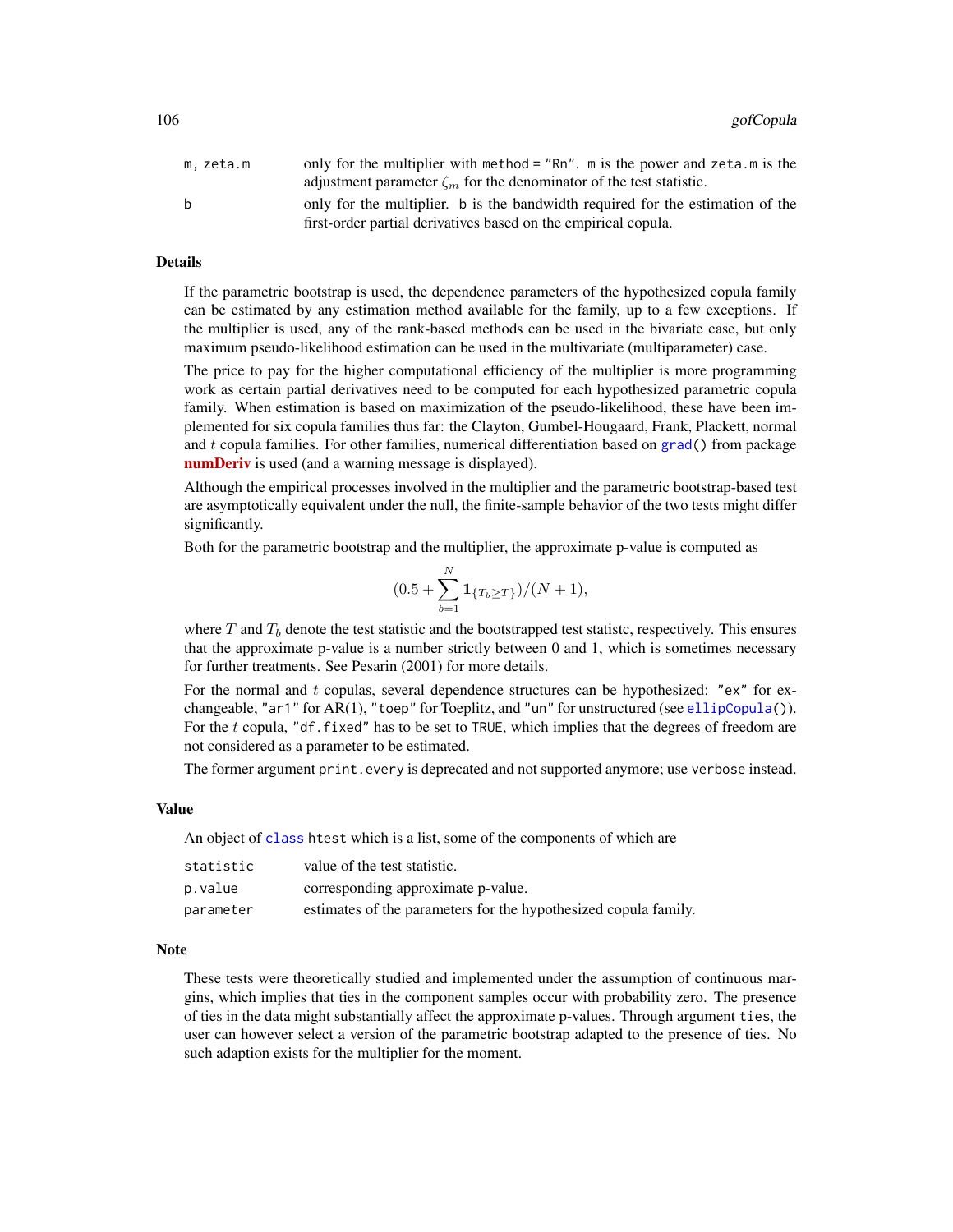#### gofCopula 107

#### References

Genest, C., Huang, W., and Dufour, J.-M. (2013). A regularized goodness-of-fit test for copulas. *Journal de la Société française de statistique* 154, 64–77.

Genest, C. and Rémillard, B. (2008). Validity of the parametric bootstrap for goodness-of-fit testing in semiparametric models. *Annales de l'Institut Henri Poincare: Probabilites et Statistiques* 44, 1096–1127.

Genest, C., Rémillard, B., and Beaudoin, D. (2009). Goodness-of-fit tests for copulas: A review and a power study. *Insurance: Mathematics and Economics* 44, 199–214.

Kojadinovic, I., Yan, J., and Holmes M. (2011). Fast large-sample goodness-of-fit tests for copulas. *Statistica Sinica* 21, 841–871.

Kojadinovic, I. and Yan, J. (2011). A goodness-of-fit test for multivariate multiparameter copulas based on multiplier central limit theorems. *Statistics and Computing* 21, 17–30.

Kojadinovic, I. and Yan, J. (2010). Modeling Multivariate Distributions with Continuous Margins Using the copula R Package. *Journal of Statistical Software* 34(9), 1–20, [http://www.jstatsoft.](http://www.jstatsoft.org/v34/i09/) [org/v34/i09/](http://www.jstatsoft.org/v34/i09/).

Kojadinovic, I. (2017). Some copula inference procedures adapted to the presence of ties. *Computational Statistics and Data Analysis* 112, 24–41, <http://arxiv.org/abs/1609.05519>.

Pesarin, F. (2001). *Multivariate Permutation Tests: With Applications in Biostatistics*. Wiley.

#### See Also

[fitCopula\(](#page-81-0)) for the underlying estimation procedure and [gofTstat\(](#page-110-0)) for details on \*some\* of the available test statistics.

```
## The following example is available in batch through
## demo(gofCopula)
n <- 200; N <- 1000 # realistic (but too large for interactive use)
n <- 60; N <- 200 # (time (and tree !) saving ...)
## A two-dimensional data example -----------------------------------
set.seed(271)
x <- rCopula(n, claytonCopula(3))
## Does the Gumbel family seem to be a good choice (statistic "Sn")?
gofCopula(gumbelCopula(), x, N=N)
## With "SnC", really s..l..o..w.. --- with "SnB", *EVEN* slower
gofCopula(gumbelCopula(), x, N=N, method = "SnC", trafo.method = "cCopula")
## What about the Clayton family?
gofCopula(claytonCopula(), x, N=N)
## Similar with a different estimation method
```

```
gofCopula(gumbelCopula (), x, N=N, estim.method="itau")
gofCopula(claytonCopula(), x, N=N, estim.method="itau")
```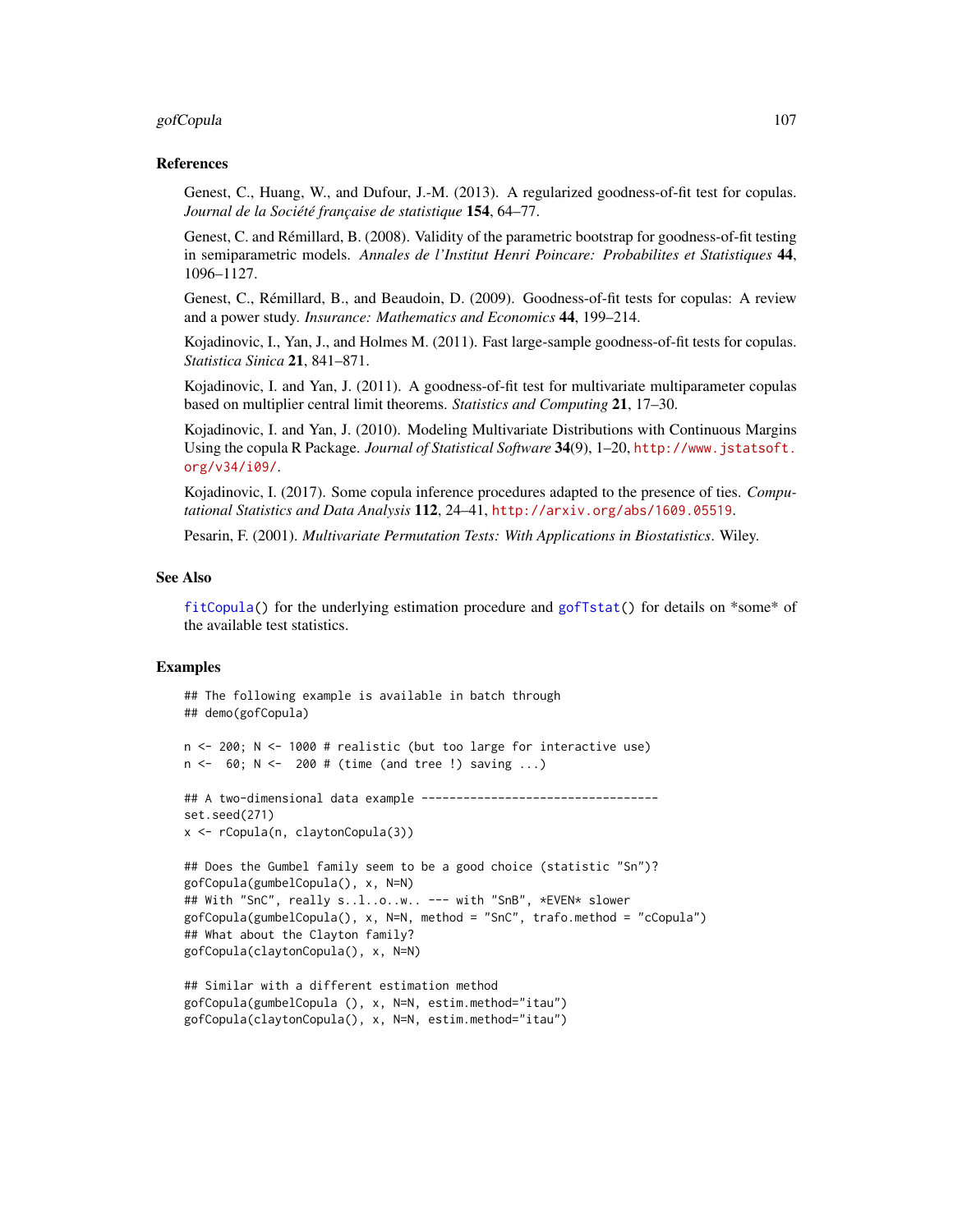```
## A three-dimensional example ------------------------------------
x \le rCopula(n, tCopula(c(0.5, 0.6, 0.7), dim = 3, dispstr = "un"))
## Does the Gumbel family seem to be a good choice?
g.copula <- gumbelCopula(dim = 3)
gofCopula(g.copula, x, N=N)
## What about the t copula?
t.copula <- tCopula(dim = 3, dispstr = "un", df.fixed = TRUE)
if(FALSE) ## this is *VERY* slow currently
 gofCopula(t.copula, x, N=N)
## The same with a different estimation method
gofCopula(g.copula, x, N=N, estim.method="itau")
if(FALSE) # still really slow
 gofCopula(t.copula, x, N=N, estim.method="itau")
## The same using the multiplier approach
gofCopula(g.copula, x, N=N, simulation="mult")
gofCopula(t.copula, x, N=N, simulation="mult")
if(FALSE) # no yet possible
    gofCopula(t.copula, x, N=N, simulation="mult", estim.method="itau")
```
gofEVCopula *Goodness-of-fit Tests for Bivariate Extreme-Value Copulas*

#### Description

Goodness-of-fit tests for extreme-value copulas based on the empirical process comparing one of the two nonparameteric rank-based estimator of the Pickands dependence function studied in Genest and Segers (2009) with a parametric estimate of the Pickands dependence function derived under the null hypothesis. The test statistic is the Cramer-von Mises functional Sn defined in Equation (5) of Genest, Kojadinovic, G. Nešlehová, and Yan (2010). Approximate p-values for the test statistic are obtained using a parametric bootstrap.

## Usage

```
gofEVCopula(copula, x, N = 1000,
            method = c("mpl", "ml", "itau", "irho"),estimator = c("CFG", "Pickands"), m = 1000,verbose = interactive(),ties.method = c("max", "average", "first", "last", "random", "min"),
            fit.ties.meth = eval(formals(rank)$ties.method), \ldots)
```
#### Arguments

| copula       | object of class "evCopula" representing the hypothesized extreme-value copula<br>family. |
|--------------|------------------------------------------------------------------------------------------|
| $\mathbf{x}$ | a data matrix that will be transformed to pseudo-observations.                           |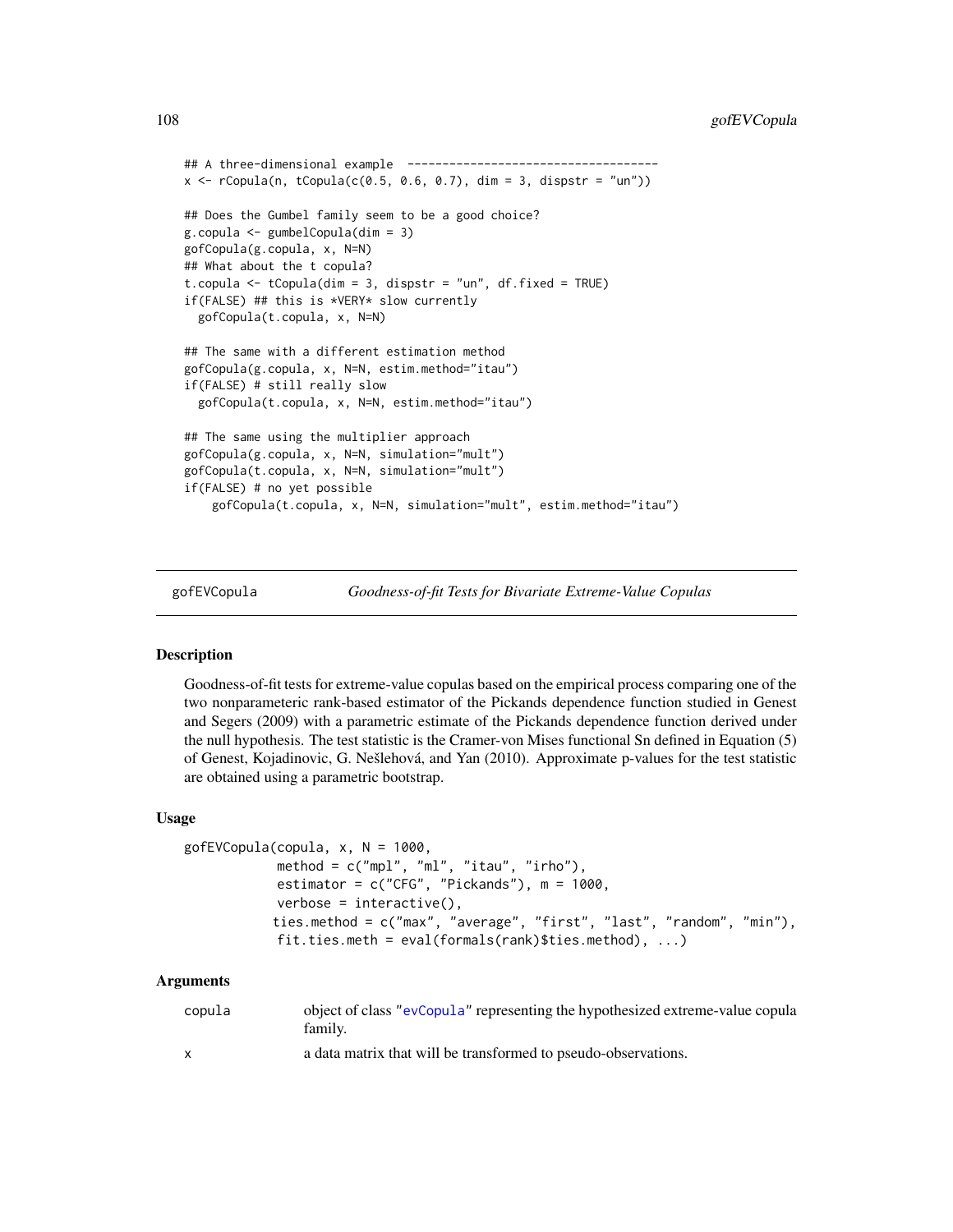gofEVCopula 109

| N             | number of bootstrap samples to be used to simulate realizations of the test statis-<br>tic under the null hypothesis.                                                                                                           |
|---------------|---------------------------------------------------------------------------------------------------------------------------------------------------------------------------------------------------------------------------------|
| method        | estimation method to be used to estimate the dependence parameter(s); can be<br>either "mpl" (maximum pseudo-likelihood), "itau" (inversion of Kendall's tau)<br>or "irho" (inversion of Spearman's rho).                       |
| estimator     | specifies which nonparametric rank-based estimator of the unknown Pickands<br>dependence function to use; can be either "CFG" (Caperaa-Fougeres-Genest) or<br>"Pickands".                                                       |
| m             | number of points of the uniform grid on $[0,1]$ used to compute the test statistic<br>numerically.                                                                                                                              |
| verbose       | a logical specifying if progress of the bootstrap should be displayed via txtProgressBar.                                                                                                                                       |
| ties.method   | string specifying how ranks should be computed, except for fitting, if there are<br>ties in any of the coordinate samples of x; passed to pobs.                                                                                 |
| fit.ties.meth | string specifying how ranks should be computed when fitting by maximum<br>pseudo-likelihood if there are ties in any of the coordinate samples of x; passed<br>to pobs.                                                         |
| .             | further optional arguments, passed to fitCopula(), notably optim.method, the<br>method for optim(). In copula versions 0.999-14 and earlier, the default for<br>that was "Nelder-Mead", but now is the same as for fitCopula(). |

## Details

More details can be found in the second reference.

The former argument print.every is deprecated and not supported anymore; use verbose instead.

## Value

An object of [class](#page-0-0) htest which is a list, some of the components of which are

| statistic | value of the test statistic.                                    |
|-----------|-----------------------------------------------------------------|
| p.value   | corresponding approximate p-value.                              |
| parameter | estimates of the parameters for the hypothesized copula family. |

## Note

For a given degree of dependence, the most popular bivariate extreme-value copulas are strikingly similar.

# References

Genest, C. and Segers, J. (2009). Rank-based inference for bivariate extreme-value copulas. *Annals of Statistics* 37, 2990–3022.

Genest, C. Kojadinovic, I., G. Nešlehová, J., and Yan, J. (2011). A goodness-of-fit test for bivariate extreme-value copulas. *Bernoulli* 17(1), 253–275.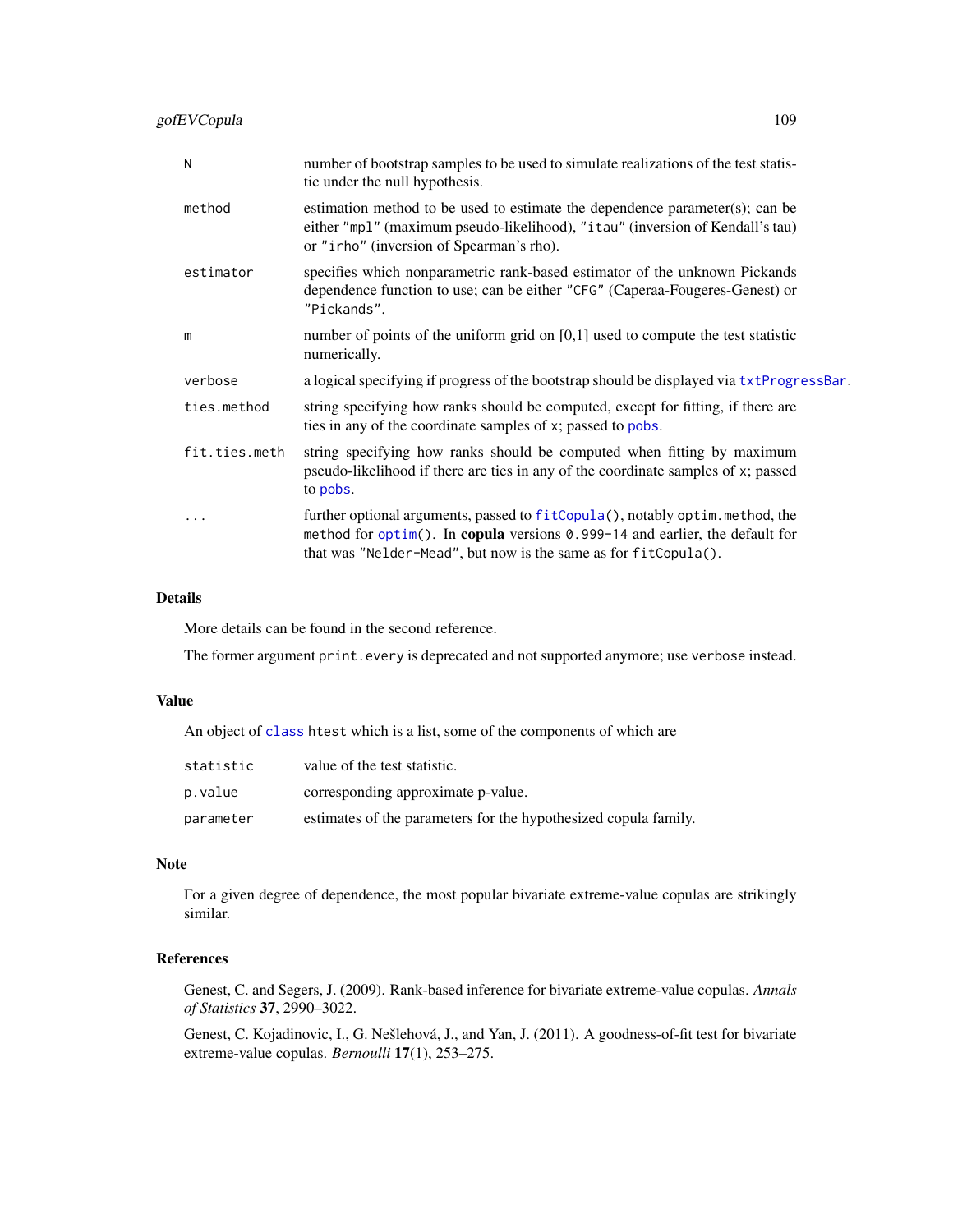## See Also

```
evCopula, evTestC, evTestA, evTestK, gofCopula, An.
```
#### Examples

```
n <- 100; N <- 1000 # realistic (but too large currently for CRAN checks)
n <- 60; N <- 200 # (time (and tree !) saving ...)
x <- rCopula(n, claytonCopula(3))
```

```
## Does the Gumbel family seem to be a good choice?
gofEVCopula(gumbelCopula(), x, N=N)
```

```
## The same with different (and cheaper) estimation methods:
gofEVCopula(gumbelCopula(), x, N=N, method="itau")
gofEVCopula(gumbelCopula(), x, N=N, method="irho")
```

```
## The same with different extreme-value copulas
gofEVCopula(galambosCopula(), x, N=N)
gofEVCopula(galambosCopula(), x, N=N, method="itau")
gofEVCopula(galambosCopula(), x, N=N, method="irho")
```

```
gofEVCopula(huslerReissCopula(), x, N=N)
gofEVCopula(huslerReissCopula(), x, N=N, method="itau")
gofEVCopula(huslerReissCopula(), x, N=N, method="irho")
```

```
gofEVCopula(tevCopula(df.fixed=TRUE), x, N=N)
gofEVCopula(tevCopula(df.fixed=TRUE), x, N=N, method="itau")
gofEVCopula(tevCopula(df.fixed=TRUE), x, N=N, method="irho")
```
gofOtherTstat *Various Goodness-of-fit Test Statistics*

## **Description**

gofBTstat() computes supposedly Beta distributed test statistics for checking uniformity of u on the unit sphere.

#### Usage

gofBTstat(u)

#### Arguments

u  $(n, d)$ -matrix of values whose rows supposedly follow a uniform distribution on the unit sphere in  $\mathbf{R}^d$ .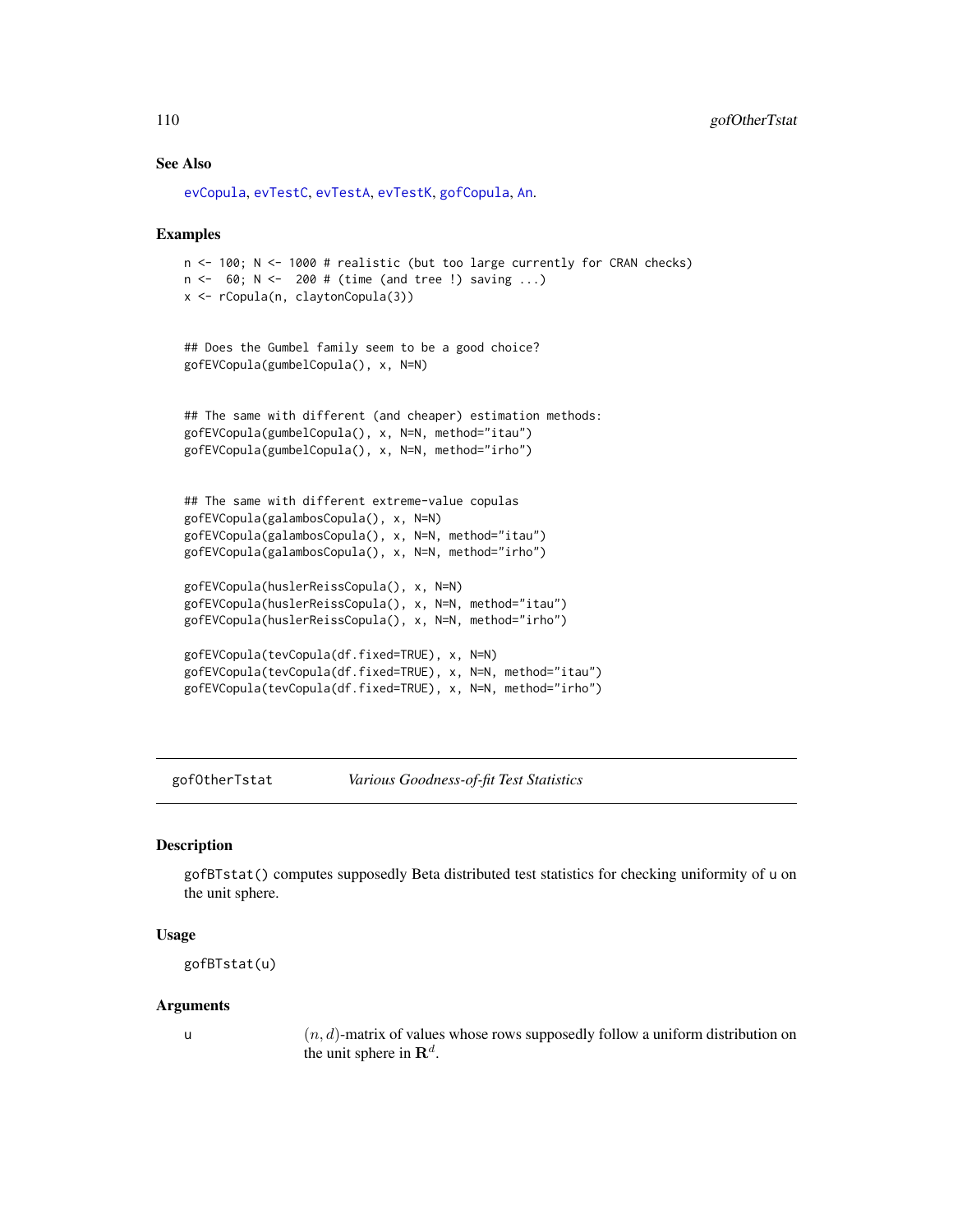gofTstat 111

## Value

An  $(n, d - 1)$ -[matrix](#page-0-0) where the  $(i, k)$ th entry is

$$
B_{ik} = \frac{\sum_{j=1}^{k} u_{ij}^2}{\sum_{j=1}^{d} u_{ij}^2}.
$$

## References

Li, R.-Z., Fang, K.-T., and Zhu, L.-X. (1997). Some Q-Q probability plots to test spherical and elliptical symmetry. *Journal of Computational and Graphical Statistics* 6(4), 435–450.

#### Examples

```
## generate data on the unit sphere
n < -360d \leq -5set.seed(1)
x <- matrix(rnorm(n*d), ncol=d)
U <- x/sqrt(rowSums(x^2))
## compute the test statistics B_k, k in {1,..,d-1}
Bmat <- gofBTstat(U)
## (graphically) check if Bmat[,k] follows a Beta(k/2, (d-k)/2) distribution
qqp <- function(k, Bmat) {
    d <- ncol(Bmat)+1L
    tit <- substitute(plain("Beta")(.A.,.B.)~~ bold("Q-Q Plot"),
                      list(.A. = k/2, .B. = (d-k)/2))qqplot2(Bmat[,k], qF=function(p) qbeta(p, shape1=k/2, shape2=(d-k)/2),
            main.args=list(text=tit, side=3, cex=1.3, line=1.1, xpd=NA))
}
qqp(1, Bmat=Bmat) # k=1
qqp(3, Bmat=Bmat) # k=3
```
gofTstat *Goodness-of-fit Test Statistics*

#### Description

gofTstat() computes various goodness-of-fit test statistics typically used in [gofCopula\(](#page-103-0)\*, simulation = "pb"). gofT2stat() computes the two-sample goodness of fit test statistic of Rémillard and Scaillet (2009).

#### Usage

```
gofTstat(u, method = c("Sn", "SnB", "SnC", "AnChisq", "AnGamma"),
        useR = FALSE, ...)gofT2stat(u1, u2, useR = FALSE)
```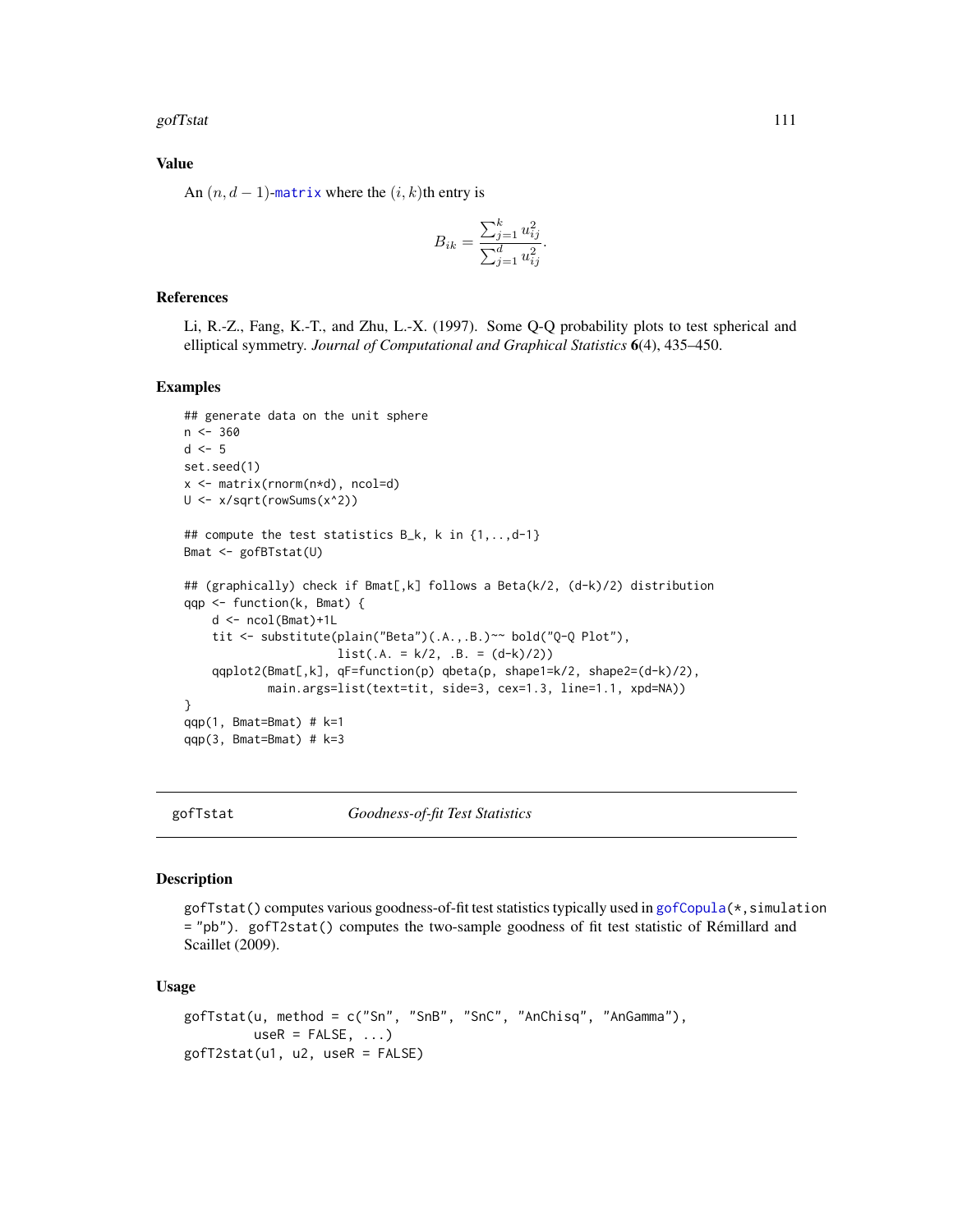# Arguments

| u        | $n \times d$ -matrix of values in [0, 1], supposedly independent uniform observations<br>in the hypercube, that is, $U_i \sim U[0, 1]^d$ , i.i.d., for $i \in \{1, , n\}$ .                                                                                                                                                       |
|----------|-----------------------------------------------------------------------------------------------------------------------------------------------------------------------------------------------------------------------------------------------------------------------------------------------------------------------------------|
| u1, u2   | $n \times d$ -matrices of copula samples to be compare against. The two matrices must<br>have an equal number of columns $d$ but can differ in $n$ (number of rows).                                                                                                                                                              |
| method   | a character string specifying the goodness-of-fit test statistic to be used, which<br>has to be one (or a unique abbreviation) of                                                                                                                                                                                                 |
|          | "Sn" for computing the test statistic $S_n$ from Genest, Rémillard, Beaudoin<br>(2009).                                                                                                                                                                                                                                           |
|          | "SnB" for computing the test statistic $S_n^{(B)}$ from Genest, Rémillard, Beaudoin<br>(2009).                                                                                                                                                                                                                                    |
|          | "SnC" for computing the test statistic $S_n^{(C)}$ from Genest et al. (2009).                                                                                                                                                                                                                                                     |
|          | "AnChisq" Anderson-Darling test statistic for computing (supposedly) $U[0, 1]$ -<br>distributed (under $H_0$ ) random variates via the distribution function of the<br>chi-square distribution with $d$ degrees of freedom. To be more precise, the<br>Anderson-Darling test statistc of the variates                             |
|          | $\chi_d^2\Biggl(\sum_{i=1}^d (\Phi^{-1}(u_{ij}))^2\Biggr)$                                                                                                                                                                                                                                                                        |
|          | is computed (via ADGofTest: : ad. test), where $\Phi^{-1}$ denotes the quantile<br>function of the standard normal distribution function, $\chi_d^2$ denotes the dis-<br>tribution function of the chi-square distribution with $d$ degrees of freedom,<br>and $u_{ij}$ is the <i>j</i> th component in the <i>i</i> th row of u. |
|          | "AnGamma" similar to method="AnChisq" but based on the variates                                                                                                                                                                                                                                                                   |
|          | $\Gamma_d\Bigl(\sum_{i=1}^d(-\log u_{ij})\Bigr),$                                                                                                                                                                                                                                                                                 |
|          | where $\Gamma_d$ denotes the distribution function of the gamma distribution with<br>shape parameter d and shape parameter one (being equal to an $Erlang(d)$<br>distribution function).                                                                                                                                          |
| useR     | logical indicating whether an R or C implementation is used.                                                                                                                                                                                                                                                                      |
| $\cdots$ | additional arguments passed for computing the different test statistics.                                                                                                                                                                                                                                                          |

# Details

These functions should be used with care. The different test statistics were implemented (partly) for different purposes and goodness-of-fit tests and should be used only with knowledge about such test (see the references for more details).

## Value

The value of the test statistic, a [numeric](#page-0-0).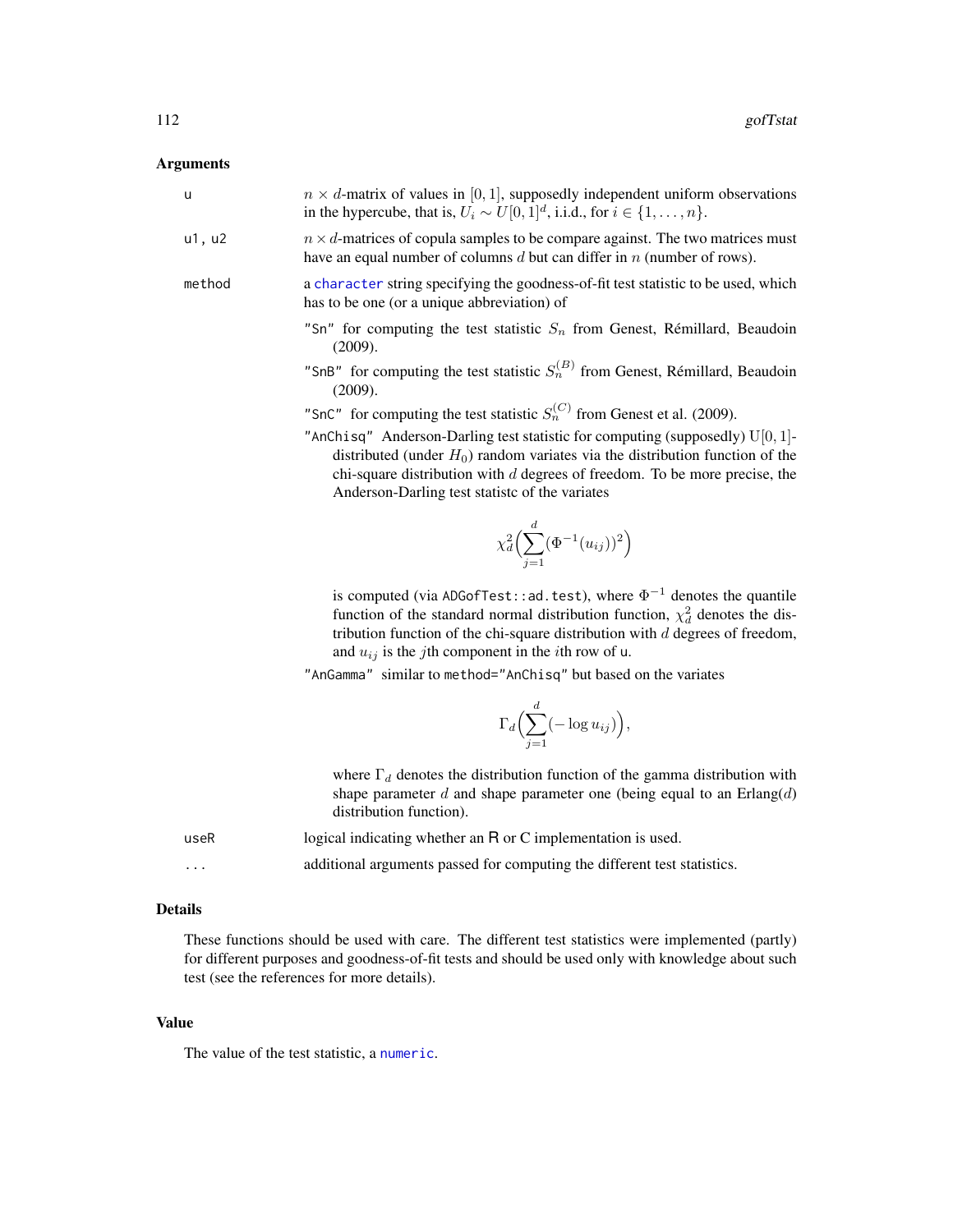#### htrafo 113

## References

Genest, C., Rémillard, B., and Beaudoin, D. (2009), Goodness-of-fit tests for copulas: A review and a power study *Insurance: Mathematics and Economics* 44, 199–213.

Rosenblatt, M. (1952), Remarks on a Multivariate Transformation, *The Annals of Mathematical Statistics* 23, 3, 470–472.

Hering, C. and Hofert, M. (2014), Goodness-of-fit tests for Archimedean copulas in high dimensions, *Innovations in Quantitative Risk Management*.

Hofert, M., Mächler, M., and McNeil, A. J. (2012). Likelihood inference for Archimedean copulas in high dimensions under known margins. *Journal of Multivariate Analysis* 110, 133–150.

Rémillard, B. and Scaillet, O. (2009). Testing for equality between two copulas. *Journal of Multivariate Analysis* 100, 377–386.

## See Also

[gofCopula\(](#page-103-0)) for goodness-of-fit tests where (some of) the test statistics of gofTstat() are used.

## Examples

```
## generate data
cop <- archmCopula("Gumbel", param=iTau(gumbelCopula(), 0.5), dim=5)
set.seed(1)
U <- rCopula(1000, cop)
## compute Sn (as is done in a parametric bootstrap, for example)
Uhat <- pobs(U) # pseudo-observations
u <- cCopula(Uhat, copula = cop) # Rosenblatt transformed data (with correct copula)
gofTstat(u, method = "Sn", copula = cop) # compute test statistic Sn; requires copula argument
```
<span id="page-112-0"></span>htrafo *GOF Testing Transformation of Hering and Hofert*

#### Description

The transformation described in Hering and Hofert (2014), for Archimedean copulas.

#### Usage

```
htrafo(u, copula, include.K = TRUE, n.MC = 0, inverse = FALSE,
       method = eval(formals(qK)$method), u.grid, ...)
```
## Arguments

u n  $\times d$ -matrix with values in [0,1]. If inverse=FALSE (the default), u contains (pseudo-/copula-)observations from the copula copula based on which the transformation is carried out; consider applying the function [pobs\(](#page-167-0)) first in order to obtain u. If inverse=TRUE, u contains  $U[0, 1]^d$  distributed values which are transformed to copula-based (copula) ones.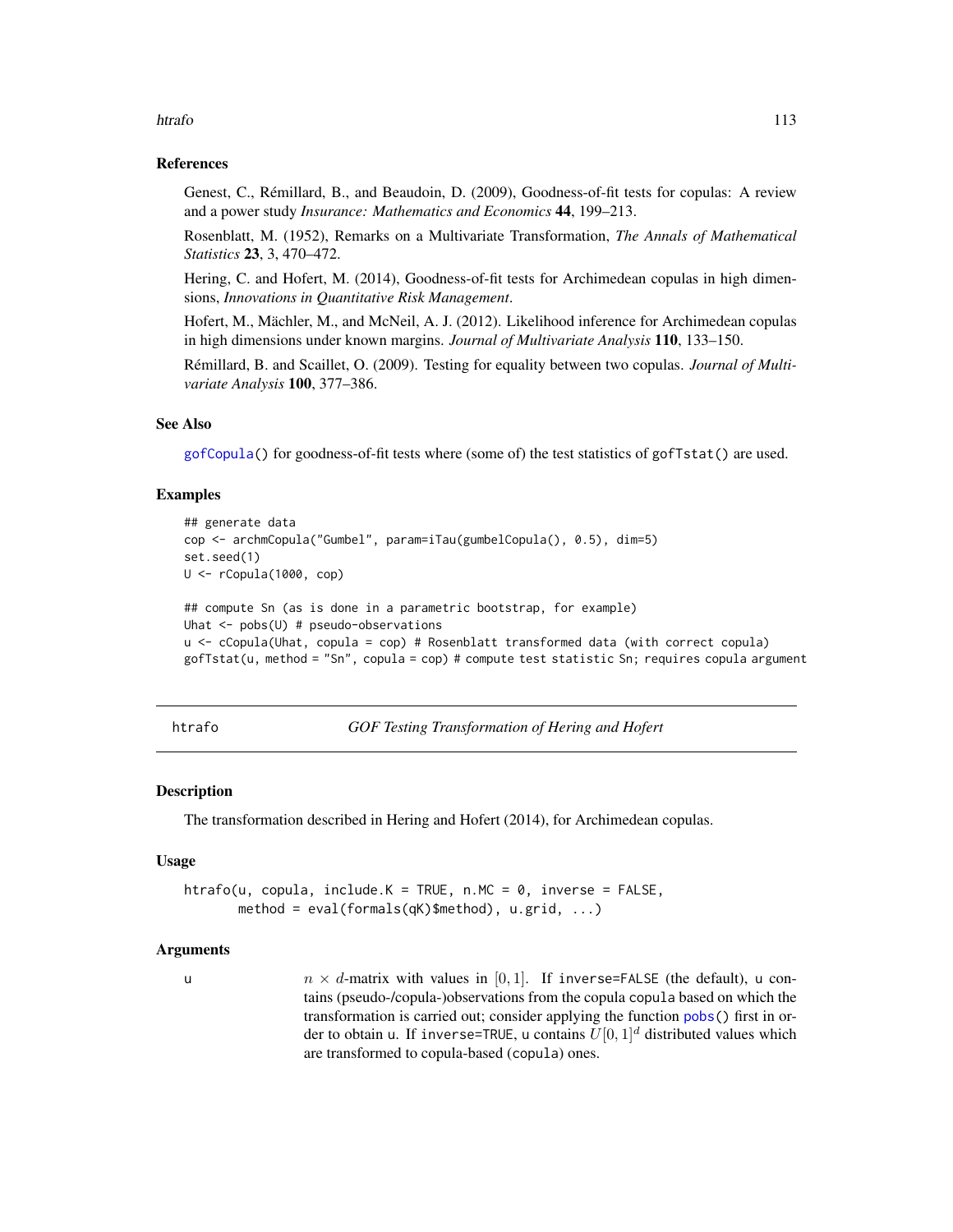114 htrafo

| copula    | an Archimedean copula specified as "outer_nacopula" or "archmCopula".                                                    |
|-----------|--------------------------------------------------------------------------------------------------------------------------|
| include.K | logical indicating whether the last component, involving the Kendall distribution<br>function $K$ , is used in htrafo(). |
| n.MC      | parameter n. MC for K.                                                                                                   |
| inverse   | logical indicating whether the inverse of the transformation is returned.                                                |
| method    | method to compute $qK()$ .                                                                                               |
| u.grid    | argument of $qK()$ (for method="discrete").                                                                              |
| $\ddots$  | additional arguments passed to $qK()$ if inverse = TRUE.                                                                 |

#### Details

Given a d-dimensional random vector U following an Archimedean copula C with generator  $\psi$ , Hering and Hofert (2014) showed that  $U' \sim U[0, 1]^d$ , where

$$
U'_{j} = \left(\frac{\sum_{k=1}^{j} \psi^{-1}(U_{k})}{\sum_{k=1}^{j+1} \psi^{-1}(U_{k})}\right)^{j}, \ j \in \{1, \ldots, d-1\}, \ U'_{d} = K(C(\mathbf{U})).
$$

htrafo applies this transformation row-wise to u and thus returns either an  $n \times d$ - or an  $n \times (d-1)$ matrix, depending on whether the last component  $U_d'$  which involves the (possibly numerically challenging) Kendall distribution function  $K$  is used (include.K=TRUE) or not (include.K=FALSE).

## Value

htrafo() returns an  $n \times d$ - or  $n \times (d - 1)$ -matrix (depending on whether include.K is TRUE or FALSE) containing the transformed input u.

#### References

Hering, C. and Hofert, M. (2014). Goodness-of-fit tests for Archimedean copulas in high dimensions. *Innovations in Quantitative Risk Management*.

## Examples

```
## Sample and build pseudo-observations (what we normally have available)
## of a Clayton copula
tau <-0.5theta <- iTau(claytonCopula(), tau = tau)
d \leq -5cc < - \text{claytonCopula}(theta, dim = d)
set.seed(271)
n < -1000U <- rCopula(n, copula = cc)
X \leq qnorm(U) # X now follows a meta-Gumbel model with N(0,1) marginals
U \leftarrow pobs(X) # build pseudo-observations
## Graphically check if the data comes from a meta-Clayton model
## with the transformation of Hering and Hofert (2014):
U.H \le htrafo(U, copula = cc) # transform the data
splom2(U.H, cex = 0.2) # looks good
```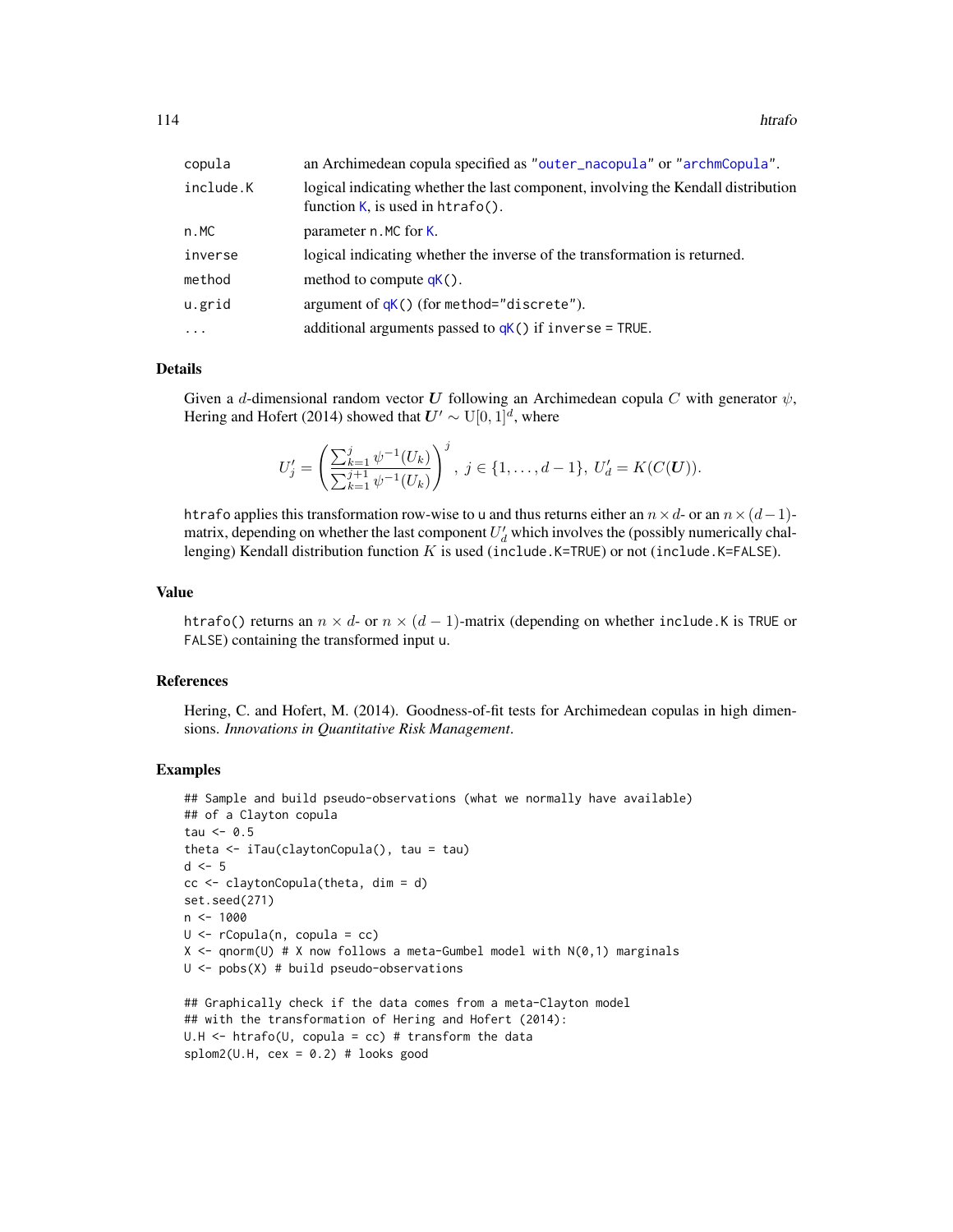## indepCopula 115

```
## The same for an 'outer_nacopula' object
cc. <- onacopulaL("Clayton", list(theta, 1:d))
U.H. <- htrafo(U, copula = cc.)
splom2(U.H., cex = 0.2) # looks good## What about a meta-Gumbel model?
## The parameter is chosen such that Kendall's tau equals (the same) tau
gc <- gumbelCopula(iTau(gumbelCopula(), tau = tau), dim = d)
## Plot of the transformed data (Hering and Hofert (2014)) to see the
## deviations from uniformity
U.H.. <- htrafo(U, copula = gc)
splom2(U.H., cex = 0.2) # deviations visible
```
<span id="page-114-0"></span>indepCopula *Construction of Independence Copula Objects*

# Description

Constructs an independence copula with its corresponding dimension.

#### Usage

indepCopula(dim = 2)

## Arguments

dim the dimension of the copula.

## Value

An independence copula object of class ["indepCopula"](#page-115-0).

## See Also

Mathematically, the independence copula is also a special (boundary) case of e.g., classes ["archmCopula"](#page-23-0), ["ellipCopula"](#page-52-0), and ["evCopula"](#page-69-0).

#### Examples

```
indep.cop <- indepCopula(3)
x <- rCopula(10, indep.cop)
dCopula(x, indep.cop)
persp(indepCopula(), pCopula)
```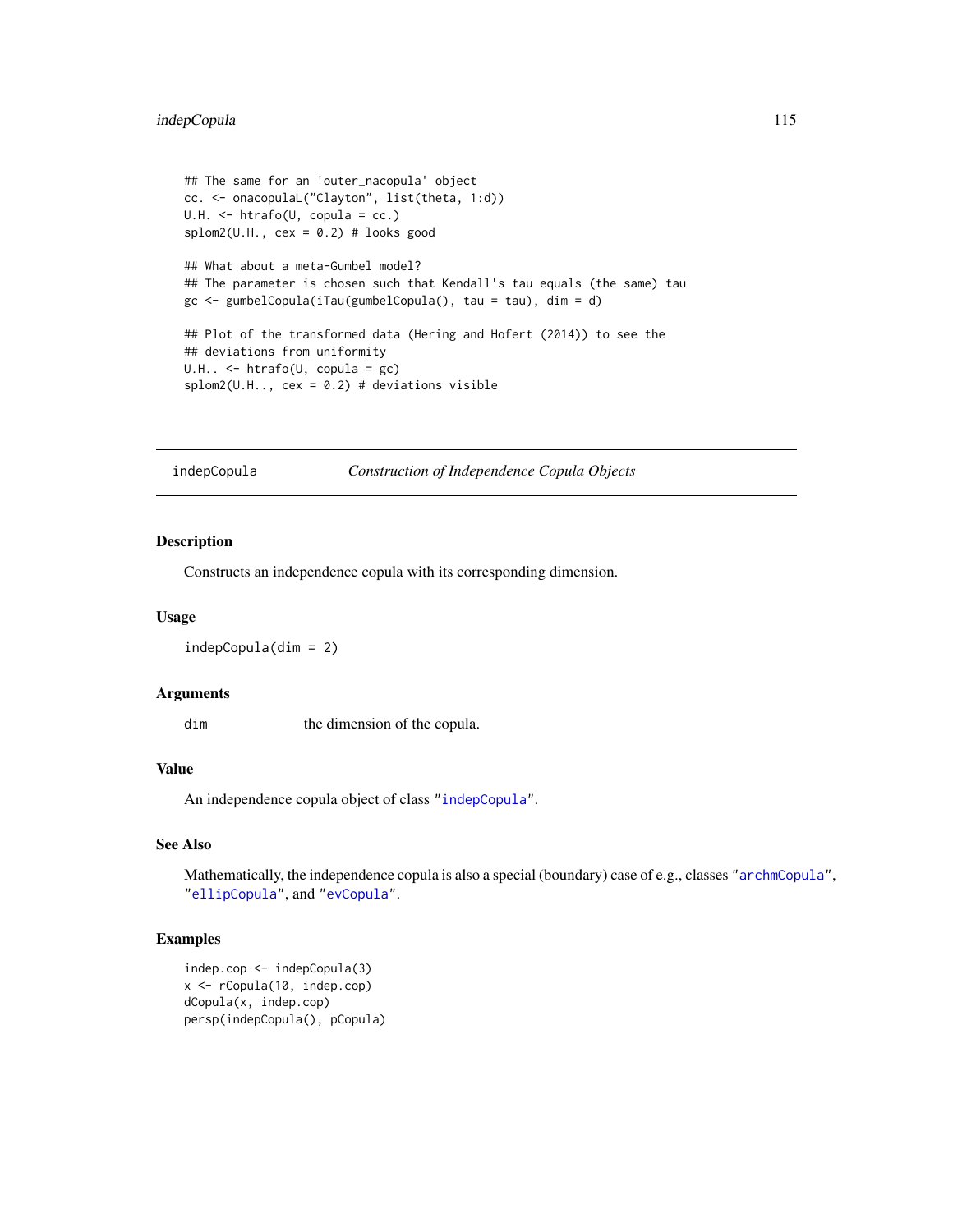<span id="page-115-0"></span>indepCopula-class *Class "indepCopula"*

#### Description

Independence copula class.

## Objects from the Class

Objects can be created by calls of the form new ("indepCopula", ...) or by function [indepCopula\(](#page-114-0)). Such objects can be useful as special cases of parametric copulas, bypassing copula-specific computations such as distribution, density, and sampler.

## Slots

dimension: Object of class "numeric", dimension of the copula.

exprdist: an [expression](#page-0-0) of length two, for the "formulas" of the cdf and pdf of the copula.

#### Methods

A signature(copula = "indepCopula"): ...

dCopula signature(copula = "indepCopula"): ...

pCopula signature(copula = "indepCopula"): ...

rCopula signature(copula = "indepCopula"): ...

## Extends

Class "indepCopula" directly extends classes ["dimCopula"](#page-44-0) and ["parCopula"](#page-44-0).

## See Also

[indepCopula](#page-114-0); documentation for classes [dimCopula](#page-44-0) and [parCopula](#page-44-0).

#### Examples

getClass("indepCopula")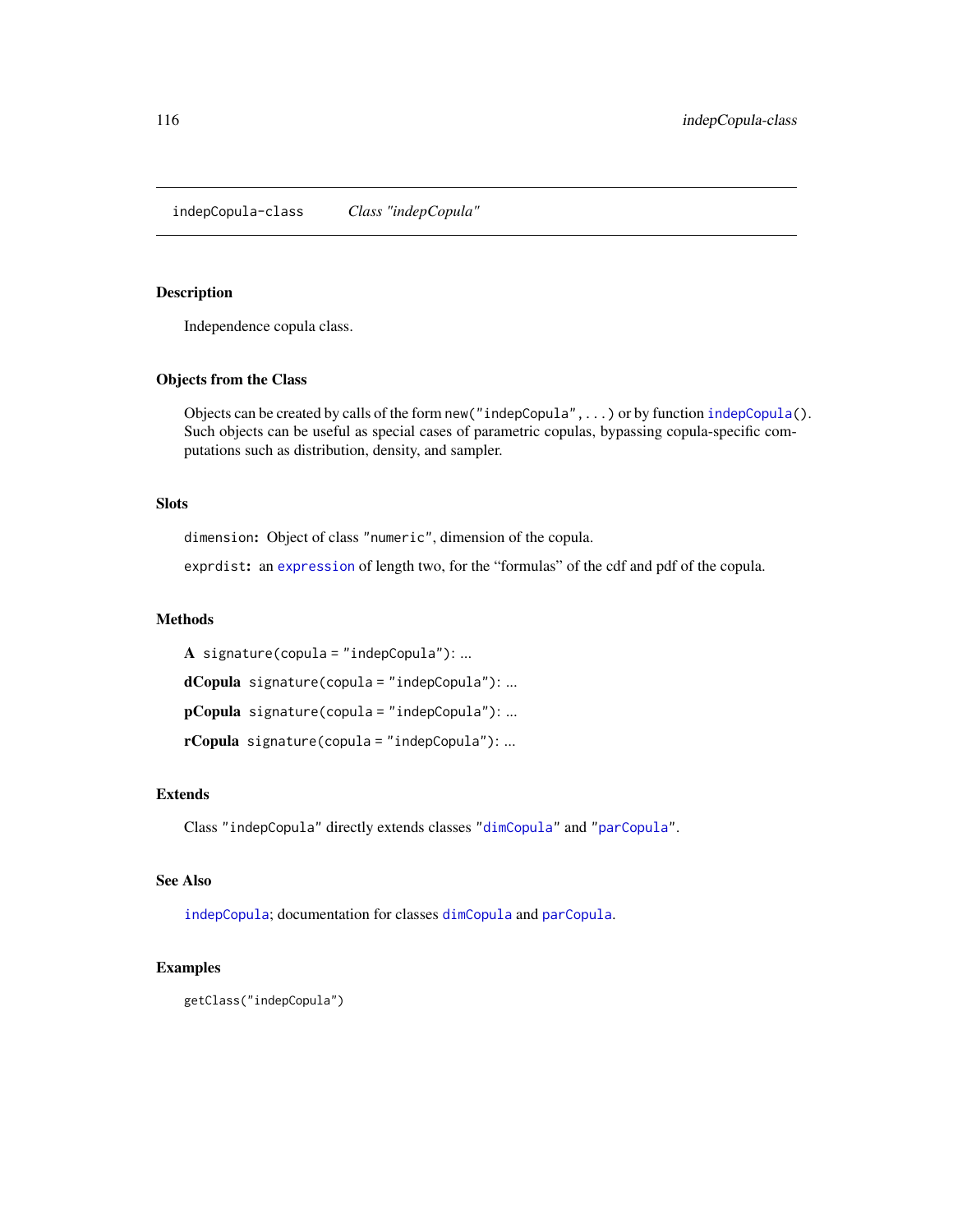<span id="page-116-0"></span>indepTest *Test Independence of Continuous Random Variables via Empirical Copula*

## <span id="page-116-1"></span>Description

Multivariate independence test based on the empirical copula process as proposed by Christian Genest and Bruno Rémillard. The test can be seen as composed of three steps: (i) a simulation step, which consists of simulating the distribution of the test statistics under independence for the sample size under consideration; (ii) the test itself, which consists of computing the approximate p-values of the test statistics with respect to the empirical distributions obtained in step (i); and (iii) the display of a graphic, called a *dependogram*, enabling to understand the type of departure from independence, if any. More details can be found in the articles cited in the reference section.

## Usage

```
indepTestSim(n, p, m = p, N = 1000, verbose = interactive())indepTest(x, d, alpha=0.05)
dependogram(test, pvalues = FALSE, print = FALSE)
```
## Arguments

| n       | sample size when simulating the distribution of the test statistics under indepen-<br>dence.                                                                                    |
|---------|---------------------------------------------------------------------------------------------------------------------------------------------------------------------------------|
| p       | dimension of the data when simulating the distribution of the test statistics under<br>independence.                                                                            |
| m       | maximum cardinality of the subsets of variables for which a test statistic is to be<br>computed. It makes sense to consider $m \ll p$ especially when p is large.               |
| N       | number of repetitions when simulating under independence.                                                                                                                       |
| verbose | a logical specifying if progress should be displayed via txtProgressBar.                                                                                                        |
| X       | data frame or data matrix containing realizations (one per line) of the random<br>vector whose independence is to be tested.                                                    |
| d       | object of class "indepTestDist" as returned by the function indepTestSim().<br>It can be regarded as the empirical distribution of the test statistics under inde-<br>pendence. |
| alpha   | significance level used in the computation of the critical values for the test statis-<br>tics.                                                                                 |
| test    | object of class "indepTest" as returned by indepTest().                                                                                                                         |
| pvalues | logical indicating whether the dependogram should be drew from test statistics<br>or the corresponding p-values.                                                                |
| print   | logical indicating whether details should be printed.                                                                                                                           |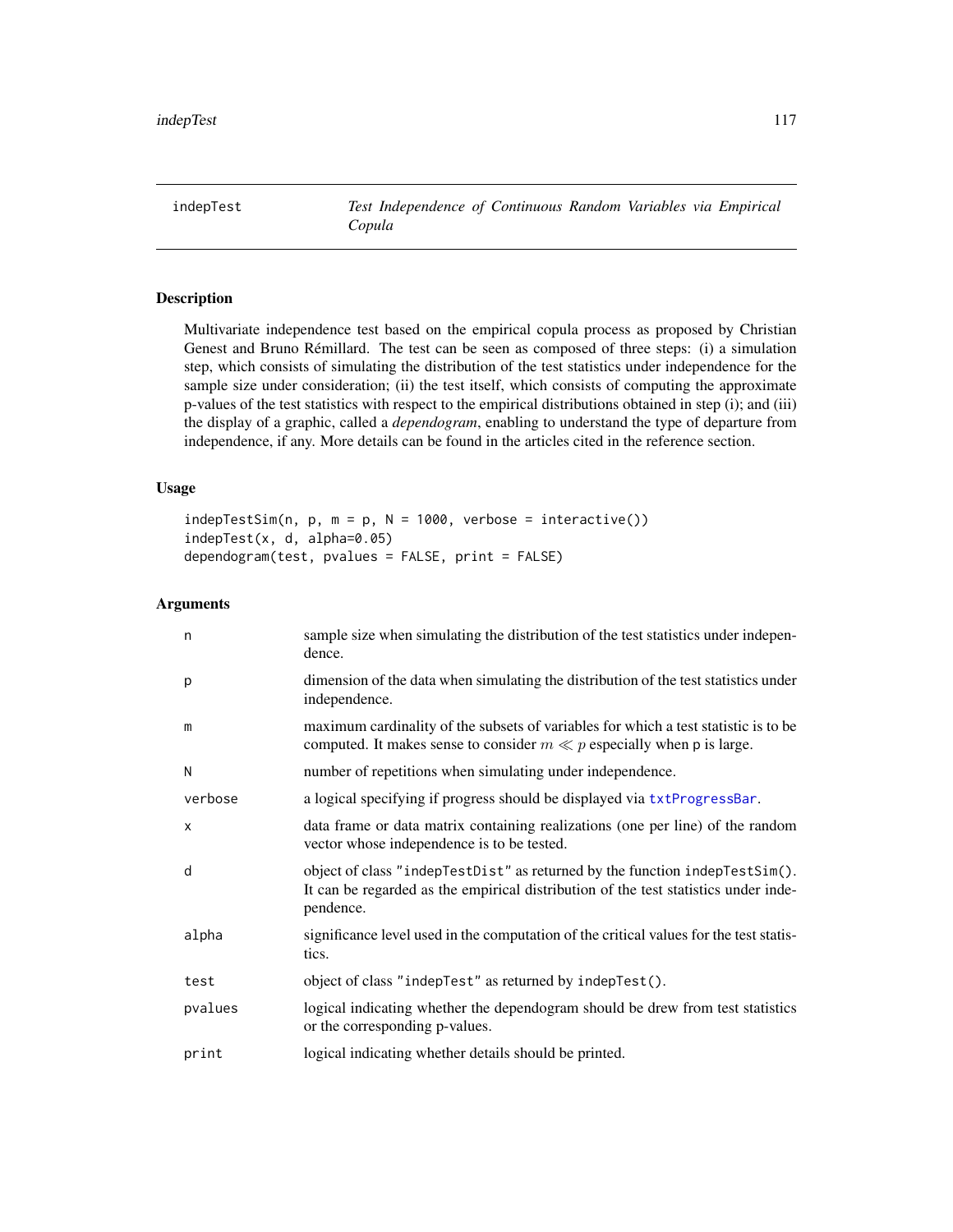#### Details

The current (C code) implementation of indepTestSim() uses (RAM) memory of size  $O(n^2p)$ , and time

 $O(Nn^2p)$ . This renders it unfeasible when n is large.

See the references below for more details, especially Genest and Rémillard (2004).

The former argument print.every is deprecated and not supported anymore; use verbose instead.

## Value

The function indepTestSim() returns an object of class "indepTestDist" whose attributes are: sample.size, data.dimension, max.card.subsets, number.repetitons, subsets (list of the subsets for which test statistics have been computed), subsets.binary (subsets in binary 'integer' notation), dist.statistics.independence (a N line matrix containing the values of the test statistics for each subset and each repetition) and dist.global.statistic.independence (a vector a length N containing the values of the global Cramér-von Mises test statistic for each repetition – see Genest *et al* (2007), p.175).

The function indepTest() returns an object of class "indepTest" whose attributes are: subsets, statistics, critical.values, pvalues, fisher.pvalue (a p-value resulting from a combination *à la* Fisher of the subset statistic p-values), tippett.pvalue (a p-value resulting from a combination *à la* Tippett of the subset statistic p-values), alpha (global significance level of the test), beta (1 - beta is the significance level per statistic), global.statistic (value of the global Cramér-von Mises statistic derived directly from the independence empirical copula process - see Genest *et al* (2007), p.175) and global.statistic.pvalue (corresponding p-value).

## References

Deheuvels, P. (1979). La fonction de dépendance empirique et ses propriétés: un test non paramétrique d'indépendance, *Acad. Roy. Belg. Bull. Cl. Sci.*, 5th Ser. 65, 274–292.

Deheuvels, P. (1981) A non parametric test for independence, *Publ. Inst. Statist. Univ. Paris*. 26, 29–50.

Genest, C. and Rémillard, B. (2004) Tests of independence and randomness based on the empirical copula process. *Test* 13, 335–369.

Genest, C., Quessy, J.-F., and Rémillard, B. (2006). Local efficiency of a Cramer-von Mises test of independence, *Journal of Multivariate Analysis* 97, 274–294.

Genest, C., Quessy, J.-F., and Rémillard, B. (2007) Asymptotic local efficiency of Cramér-von Mises tests for multivariate independence. *The Annals of Statistics* 35, 166–191.

#### See Also

[serialIndepTest](#page-196-0), [multIndepTest](#page-142-0), [multSerialIndepTest](#page-144-0).

## Examples

## Consider the following example taken from ## Genest and Remillard (2004), p 352:

set.seed(2004)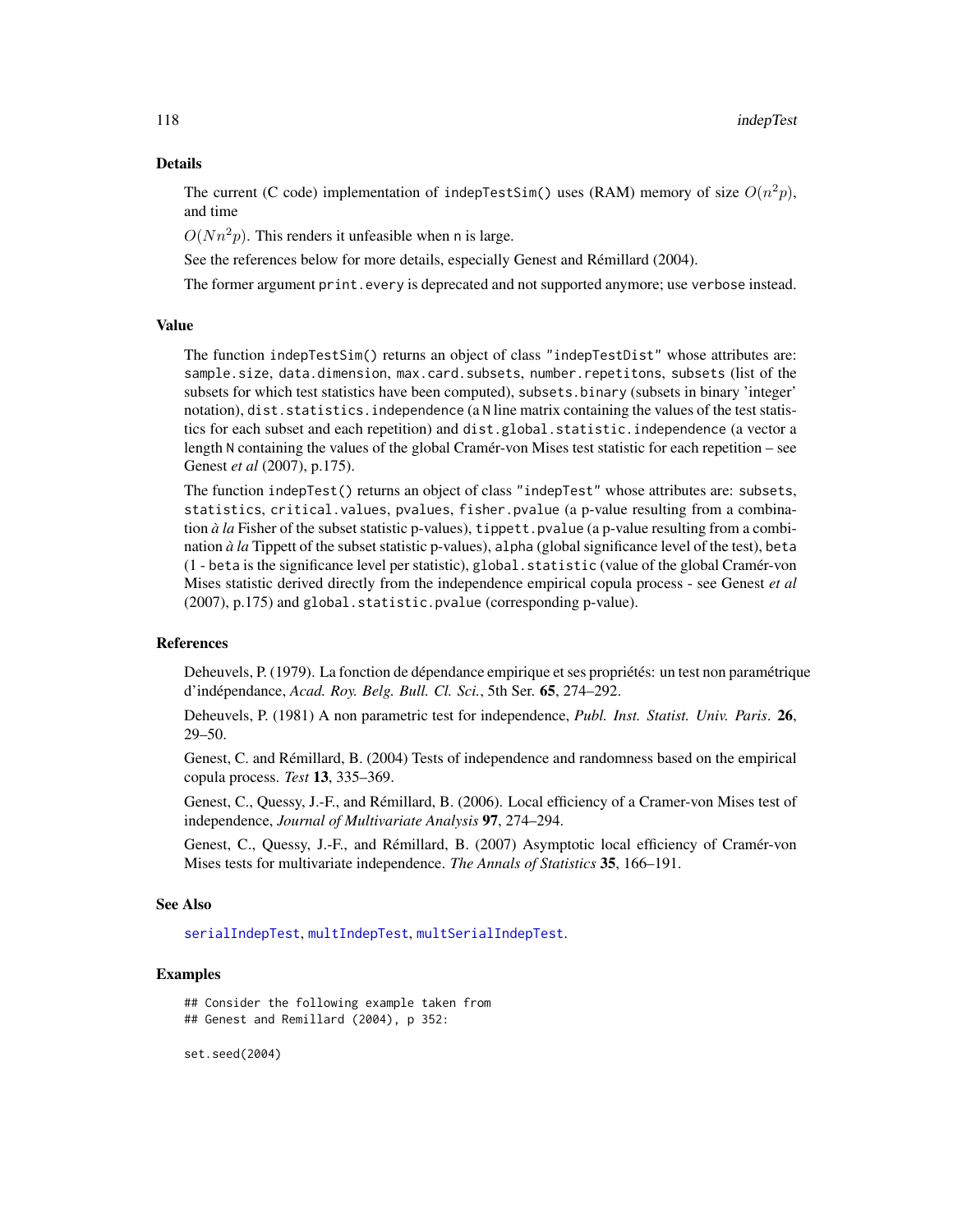#### initOpt 119

```
x <- matrix(rnorm(500),100,5)
x[,1] <- abs(x[,1]) * sign(x[,2] * x[,3])
x[,5] \leftarrow x[,4]/2 + sqrt(3) * x[,5]/2## In order to test for independence "within" x, the first step consists
## in simulating the distribution of the test statistics under
## independence for the same sample size and dimension,
## i.e. n=100 and p=5. As we are going to consider all the subsets of
## \{1,\ldots,5\} whose cardinality is between 2 and 5, we set p=m=5.
## For a realistic N = 1000 (default), this takes a few seconds:
N. <- if(copula:::doExtras()) 1000 else 120
N.
system.time(d \leq indepTestSim(100, 5, N = N.))
## For N=1000, 2 seconds (lynne 2015)
## You could save 'd' for future use, via saveRDS()
## The next step consists of performing the test itself (and print its results):
(iTst < -indepTest(x,d))## Display the dependogram with the details:
dependogram(iTst, print=TRUE)
## We could have tested for a weaker form of independence, for instance,
## by only computing statistics for subsets whose cardinality is between 2
## and 3. Consider for instance the following data:
y <- matrix(runif(500),100,5)
## and perform the test:
system.time( d <- indepTestSim(100,5,3, N=N.) )
iTy <- indepTest(y,d)
iTy
dependogram(iTy, print=TRUE)
```

```
initOpt Initial Interval or Value for Parameter Estimation of Archimedean
                     Copulas
```
#### Description

Compute an initial interval or initial value for optimization/estimation routines (only a heuristic; if this fails, choose your own interval or value).

#### Usage

```
initOpt(family, tau.range=NULL, interval = TRUE, u,
       method = c("tau.Gumbel", "tau.mean"), warn = TRUE, ...)
```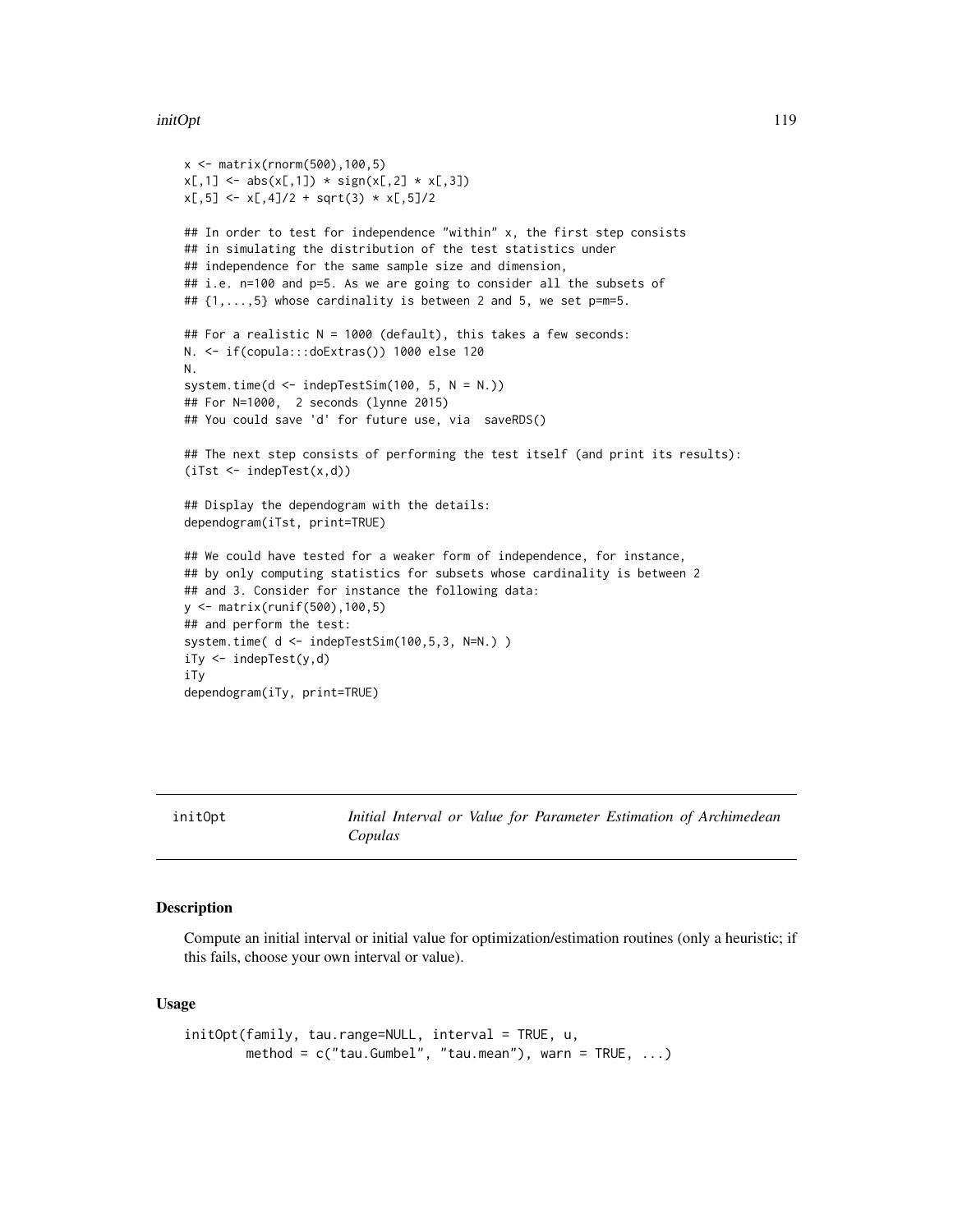#### Arguments

| family    | Archimedean family to find an initial interval for.                                                                                                                                 |
|-----------|-------------------------------------------------------------------------------------------------------------------------------------------------------------------------------------|
| tau.range | numeric vector containing lower and upper admissible Kendall's tau, or NULL<br>which choses family-specific defaults, see the function definition.                                  |
| interval  | logical indicating whether an initial interval (the default) or an initial value<br>should be returned.                                                                             |
| u         | matrix of realizations following the copula family specified by family. Note<br>that u can be omitted if interval=TRUE.                                                             |
| method    | a character string specifying the method to be used to compute an estimate of<br>Kendall's tau. This has to be one (or a unique abbreviation) of                                    |
|           | "tau.Gumbel" an estimator based on the diagonal maximum-likelihood esti-<br>mator for Gumbel is used.                                                                               |
|           | "tau mean" an estimator based on the mean of pairwise sample versions of<br>Kendall's tau is applied.                                                                               |
| warn      | logical indicating if warnings are printed for method="tau.Gumbel" when the<br>diagonal maximum-likelihood estimator is smaller than 1.                                             |
|           | additional arguments passed to cor() when method="tau.mean". Note that<br>otherwise (no additional arg.), the much faster $\text{cor.fk}()$ from package $\text{pcaPP}$<br>is used. |

## Details

For method="tau.mean" and interval=FALSE, the mean of pairwise sample versions of Kendall's tau is computed as an estimator of the Kendall's tau of the Archimedean copula family provided. This can be slow, especially if the dimension is large. Method method="tau.Gumbel" (the default) uses the explicit and thus very fast diagonal maximum-likelihood estimator for Gumbel's family to find initial values. Given this estimator  $\hat{\theta}^G$ , the corresponding Kendall's tau is  $\tau^G(\hat{\theta}^G)$  where  $\tau^{\rm G}(\theta) = (\theta - 1)/\theta$  denotes Kendall's tau for Gumbel. This provides an estimator of Kendall's tau which is typically much faster to evaluate than, pairwise Kendall's taus. Given the estimated 'amount of concordance' based on Kendall's tau, one can obtain an initial value for the provided family by applying  $\tau^{-1}$ , that is, the inverse of Kendall's tau of the family for which the initial value is to be computed. Note that if the estimated Kendall's tau does not lie in the range of Kendall's tau as provided by the bivariate vector tau.range, the point in tau.range closest to the estimated Kendall's tau is chosen.

The default (interval=TRUE) returns a reasonably large initial interval; see the default of tau.range in the definition of initOpt for the chosen values (in terms of Kendall's tau). These default values cover a large range of concordance. If this interval is (still) too small, one can adjust it by providing tau.range. If it is too large, a 'distance to concordance' can be used to determine parameter values such that the corresponding Kendall's taus share a certain distance to the initial value. For more details, see Hofert et al. (2012). Finally, let us note that for the case interval=TRUE, u is not required.

#### Value

initial interval which can be used for optimization (for example, for [emle](#page-55-0)).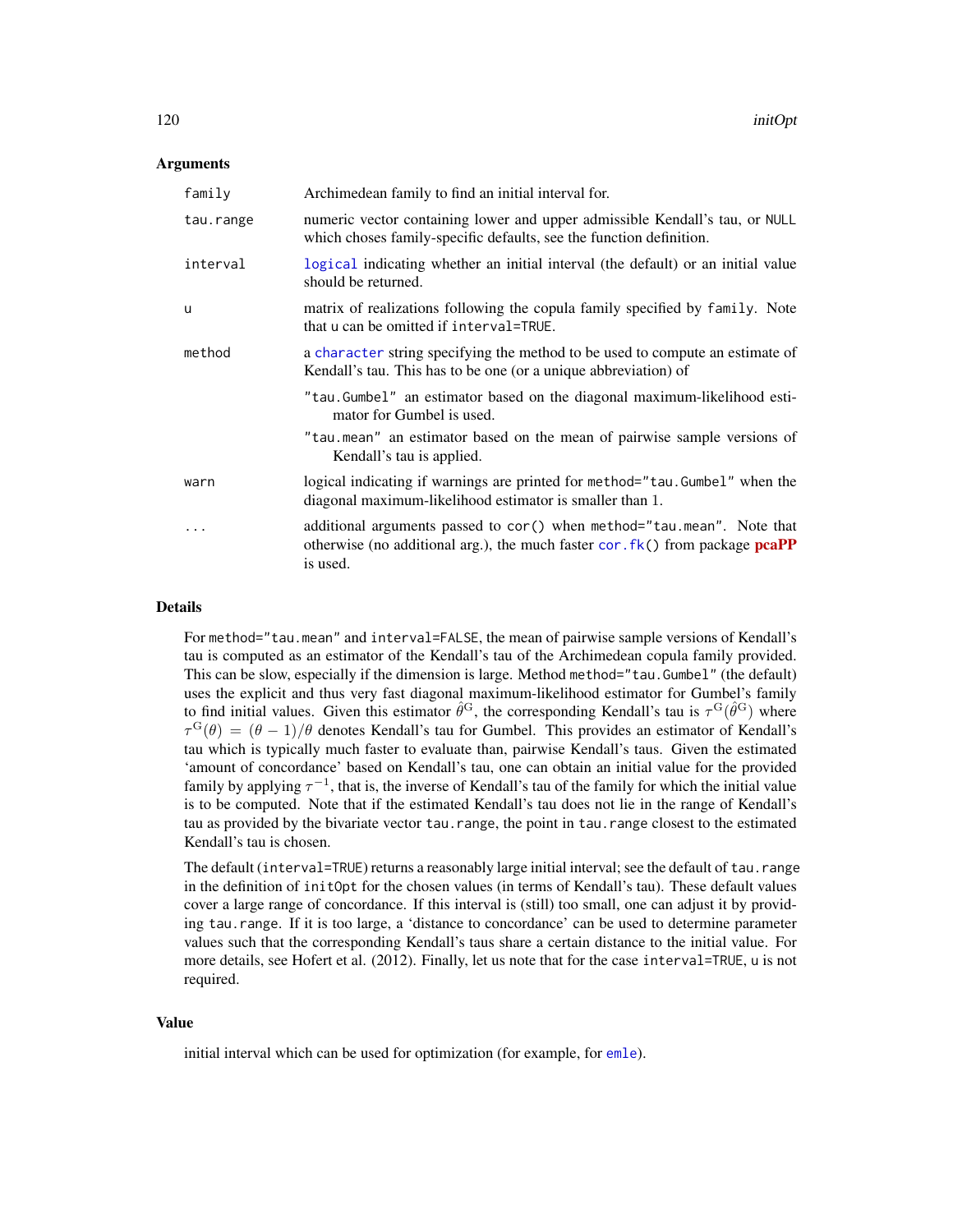#### interval 121

## References

Hofert, M., Mächler, M., and McNeil, A. J. (2012). Likelihood inference for Archimedean copulas in high dimensions under known margins. *Journal of Multivariate Analysis* 110, 133–150.

#### See Also

[enacopula](#page-62-0), [emle](#page-55-0), [edmle](#page-64-0), [emde](#page-53-0), and [ebeta](#page-64-0) (where initOpt is applied to find initial intervals).

# Examples

```
## Definition of the function:
initOpt
## Generate some data:
tau < -0.25(theta <- copGumbel@iTau(tau)) # 4/3
d < -20(cop <- onacopulaL("Gumbel", list(theta,1:d)))
set.seed(1)
n < -200U <- rnacopula(n, cop)
## Initial interval:
initOpt("Gumbel") # contains theta
## Initial values:
initOpt("Gumbel", interval=FALSE, u=U) # 1.3195
initOpt("Gumbel", interval=FALSE, u=U, method="tau.mean") # 1.2844
```
<span id="page-120-0"></span>interval *Construct Simple "interval" Object*

#### Description

Easy construction of an object of class [interval](#page-121-0), using typical mathematical notation.

#### Usage

```
interval(ch)
```
#### Arguments

ch a character string specifying the interval.

## Value

an [interval](#page-121-0) object.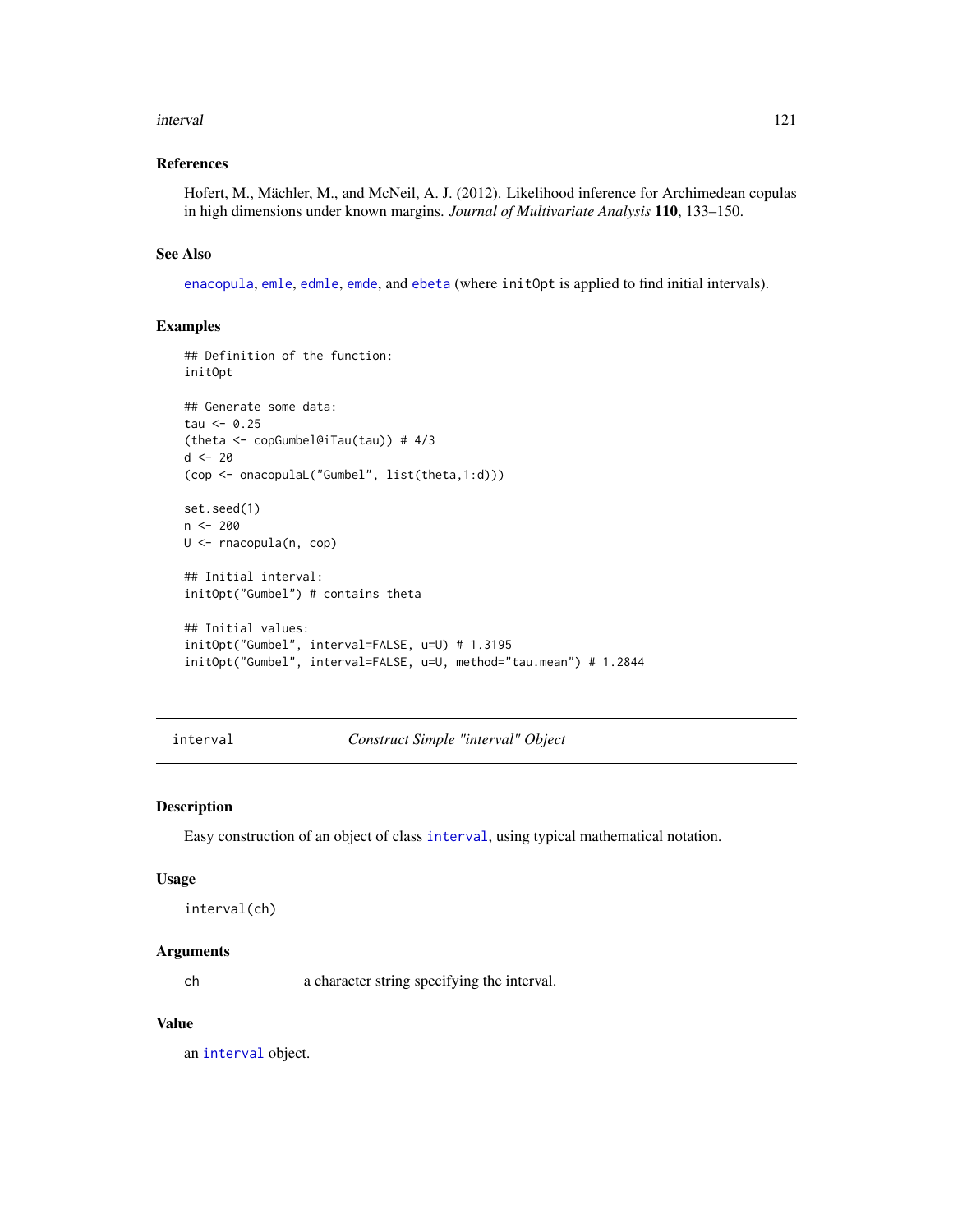## See Also

the [interval](#page-121-0) class documentation, notably its reference to more sophisticated interval classes available for R.

## Examples

```
interval("[0, 1)")
## Two ways to specify open interval borders:
identical(interval("]-1,1["),
         interval("(-1,1)"))
## infinite :
interval("[0, Inf)")
## arithmetic with scalars works:
4 + 2 * interval("[0, 1.5")" + -> [4, 7)## str() to look at internals:
str( interval("[1.2, 7]") )
```
<span id="page-121-0"></span>interval-class *Class "interval" of Simple Intervals*

#### Description

The S4 [class](#page-0-0) "interval" is a simple class for numeric intervals.

"maybeInterval" is a class union (see [setClassUnion](#page-0-0)) of "interval" and "NULL".

## Objects from the Class

Objects can be created by calls of the form new("interval",...), but typically they are built via [interval\(](#page-120-0)).

## **Slots**

.Data: numeric vector of length two, specifying the interval ranges.

open: [logical](#page-0-0) vector of length two, specifying if the interval is open or closed on the left and right, respectively.

#### Extends

Class "interval" extends ["numeric"](#page-0-0), from data part, and "maybeInterval", directly.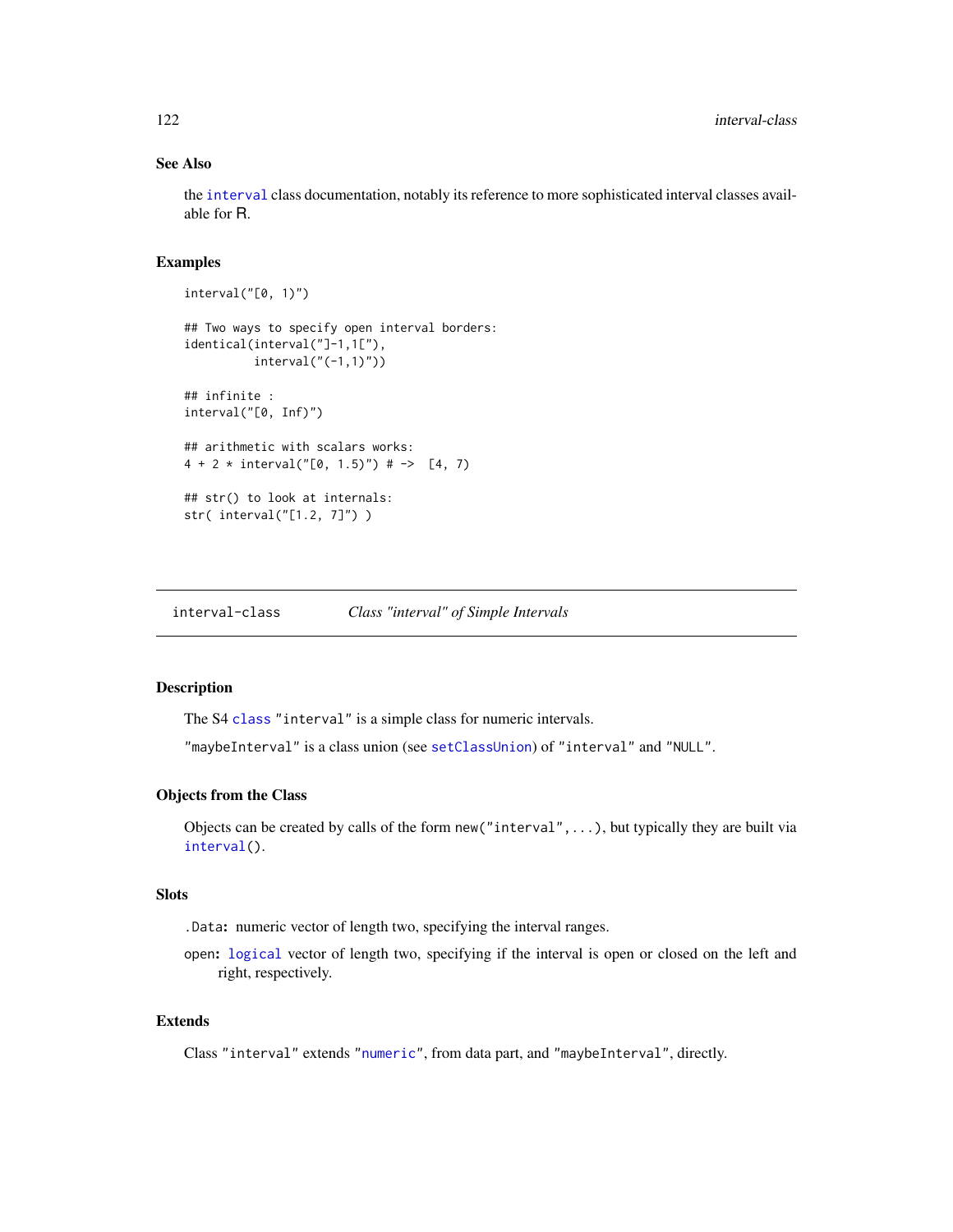## Methods

"%in%" signature(x = "numeric", table = "interval"): check if x is inside the interval, carefully differentiating open and closed intervals.

format signature( $x = "interval")$ : ...

show signature(object = "interval"): ...

**Summary** signature(x = "interval"): Group methods, notably [range\(](#page-0-0)),  $min()$  $min()$ , etc.

## Note

There are more sophisticated interval classes, functions and methods, notably in package **Intervals**. We only use this as a simple interface in order to specify our copula functions consistently.

#### See Also

[interval](#page-120-0) constructs "interval" objects conveniently.

#### Examples

```
-1:2 %in% interval("(0, Inf)")
## 0 is *not* inside
```
<span id="page-122-0"></span>

K *Kendall Distribution Function for Archimedean Copulas*

#### <span id="page-122-1"></span>**Description**

The *Kendall distribution* of an Archimedean copula is defined by

$$
K(u) = P(C(U_1, U_2, \dots, U_d) \le u),
$$

where  $u \in [0, 1]$ , and the d-dimensional  $(U_1, U_2, \ldots, U_d)$  is distributed according to the copula C. Note that the random variable  $C(U_1, U_2, \ldots, U_d)$  is known as "probability integral transform". Its distribution function K is equal to the identity if  $d = 1$ , but is non-trivial for  $d \geq 2$ .

Kn() computes the empirical Kendall distribution function,  $pK()$  the distribution function (so  $K()$ ) itself),  $qK()$  the quantile function,  $dK()$  the density, and  $rK()$  random number generation from  $K()$ for an Archimedean copula.

#### Usage

Kn(u, x, method = c("GR", "GNZ")) # empirical Kendall distribution function  $dK(u, copula, d, n.MC = 0, log.p = FALSE)$ # density  $pK(u, copula, d, n.MC = 0, log.p = FALSE) # df$  $qK(p, copula, d, n.MC = 0, log.p = FALSE, # quantile function)$ method = c("default", "simple", "sort", "discrete", "monoH.FC"), u.grid, xtraChecks = FALSE, ...) rK(n, copula, d) # random number generation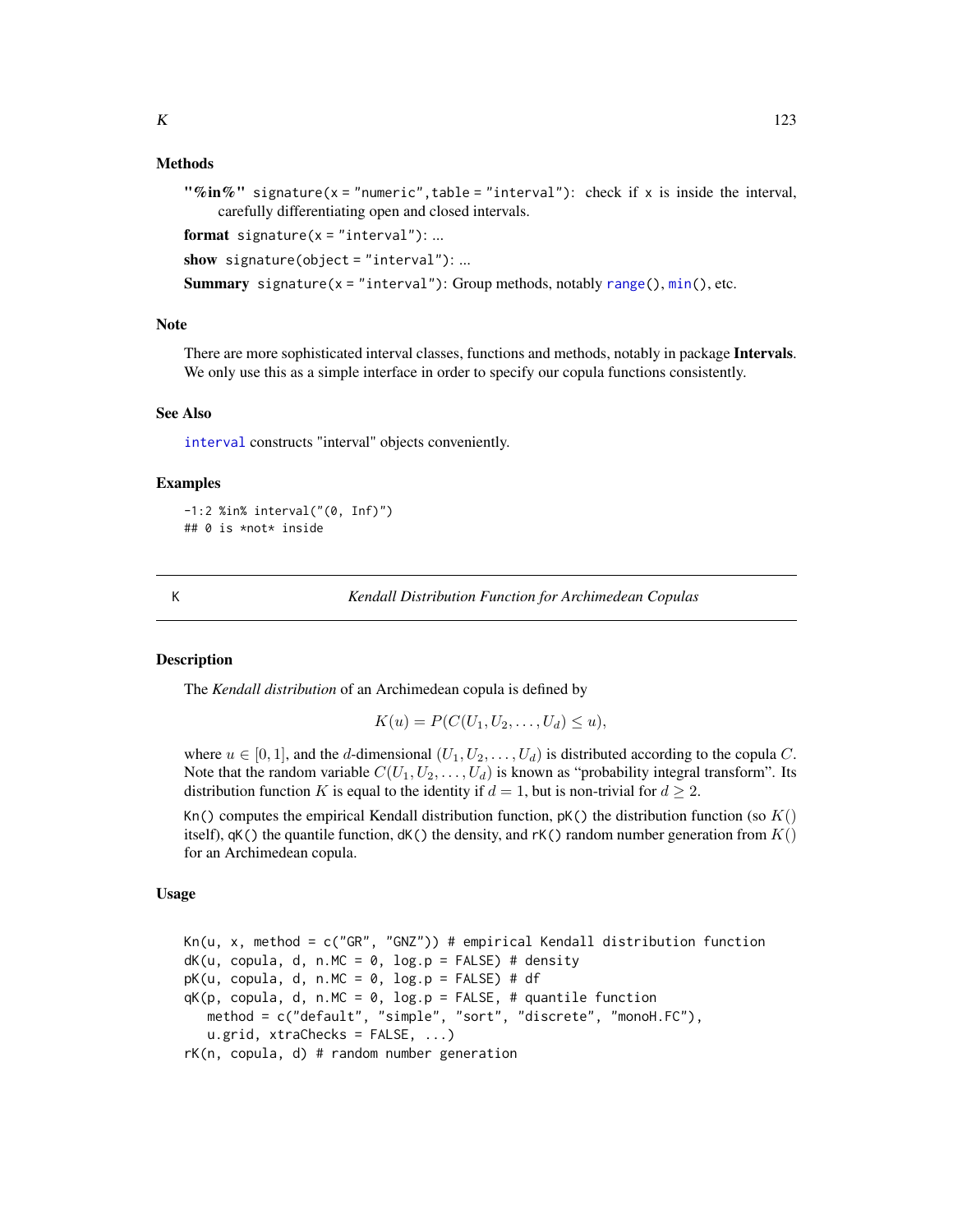# Arguments

| u          | evaluation point(s) (in $[0, 1]$ ).                                                                                                                                                                                                                                          |
|------------|------------------------------------------------------------------------------------------------------------------------------------------------------------------------------------------------------------------------------------------------------------------------------|
| х          | data (in the d-dimensional space) based on which the Kendall distribution func-<br>tion is estimated.                                                                                                                                                                        |
| copula     | acopula with specified parameter, or (currently for rK only) a outer_nacopula.                                                                                                                                                                                               |
| d          | dimension (not used when copula is an outer_nacopula).                                                                                                                                                                                                                       |
| n.MC       | integer, if positive, a Monte Carlo approach is applied with sample size equal<br>to n. MC to evaluate the generator derivatives involved; otherwise $(n \cdot MC = 0)$ the<br>exact formula is used based on the generator derivatives as found by Hofert et<br>al. (2012). |
| log.p      | logical; if TRUE, probabilities $p$ are given as $\log p$ .                                                                                                                                                                                                                  |
| p          | probabilities or log-probabilities if log.p is true.                                                                                                                                                                                                                         |
| method     | for qK(), character string for the method how to compute the quantile function<br>of $K$ ; available are:                                                                                                                                                                    |
|            | "default" default method. Currently chooses method="monoH.FC" with u.grid<br>= 0:128/128. This is fast but not too accurate (see example).                                                                                                                                   |
|            | "simple" straightforward root finding based on uniroot.                                                                                                                                                                                                                      |
|            | "sort" root finding based on uniroot but first sorting u.                                                                                                                                                                                                                    |
|            | "discrete" first, $K$ is evaluated at the given grid points $u$ . grid (which should<br>contain 0 and 1). Based on these probabilities, quantiles are computed with<br>findInterval.                                                                                         |
|            | "monoH.FC" first, $K$ is evaluated at the given grid points $u$ . grid. A mono-<br>tone spline is then used to approximate $K$ . Based on this approximation,<br>quantiles are computed with uniroot.                                                                        |
|            | For Kn(), character string indicating the method according to which the empiri-<br>cal Kendall distribution is computed; available are:                                                                                                                                      |
|            | "GR" the default. Computed as in Genest and Rivest (1993, Equations (4) and<br>$(5)$ ).                                                                                                                                                                                      |
|            | "GNZ" computed as in Genest et al. (2011, Equation (19) and Lemma 1); this<br>is guaranteed to satisfy that the estimator lies above the diagonal at any<br>point in $[0,1)$ .                                                                                               |
| u.grid     | (for method="discrete":) The grid on which $K$ is evaluated, a numeric vector.                                                                                                                                                                                               |
| xtraChecks | experimental logical indicating if extra checks should be done before calling<br>uniroot() in some cases.                                                                                                                                                                    |
| .          | additional arguments passed to uniroot (for method="default", method="simple",<br>method="sort", and method="monoH.FC") or findInterval (for method="discrete"),<br>notably tol (uniroot) for increased accuracy.                                                            |
| n          | sample size for rK.                                                                                                                                                                                                                                                          |

# Details

For a completely monotone Archimedean generator  $\psi$ ,

$$
K(u)=\sum_{k=0}^{d-1}\frac{\psi^{(k)}(\psi^{-1}(u))}{k!}(-\psi^{-1}(u))^k,\ u\in[0,1];
$$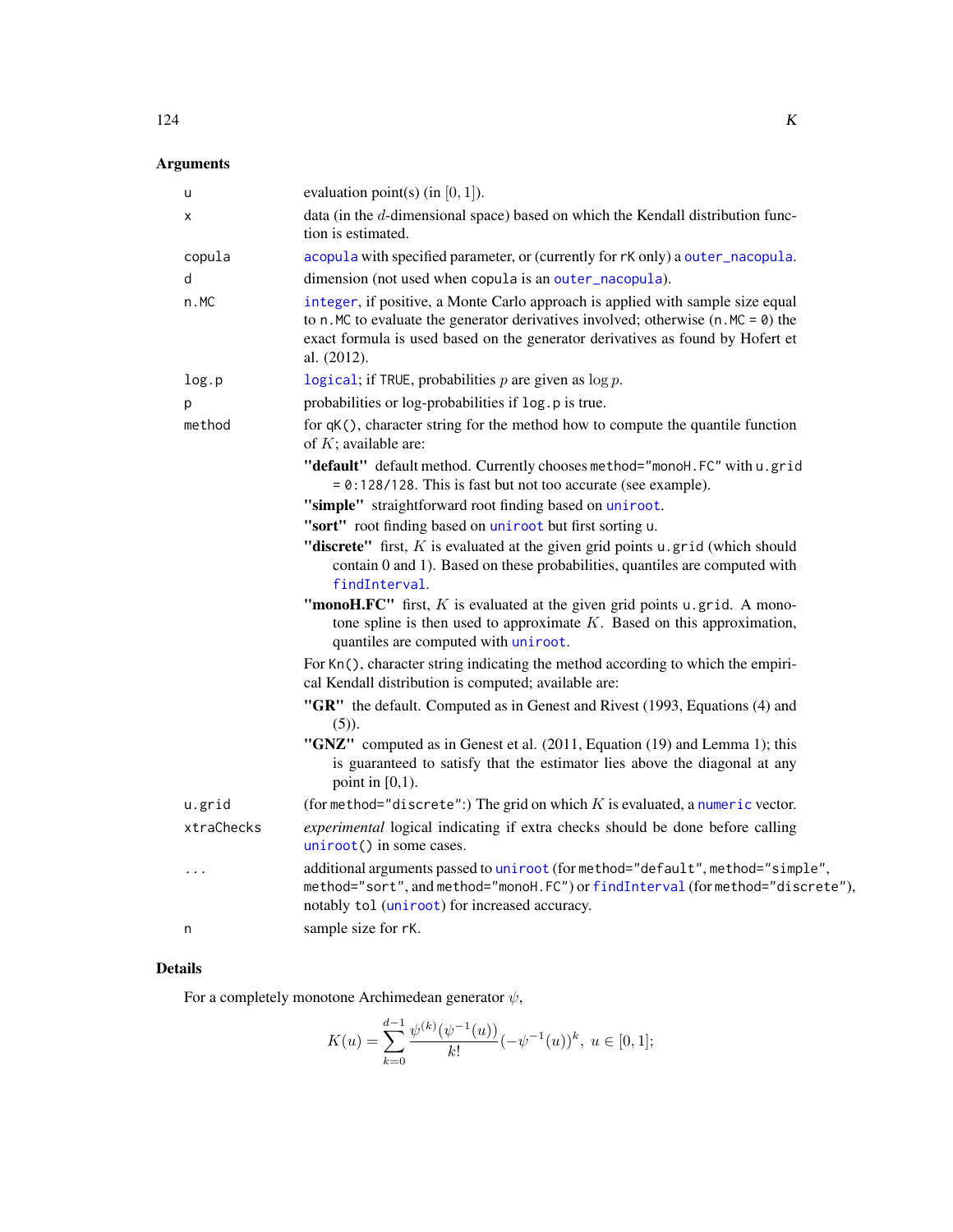see Barbe et al. (1996). The corresponding density is

$$
\frac{(-1)^{d} \psi^{(d)}(\psi^{-1}(u))}{(d-1)!}(-(\psi^{-1})'(u))(\psi^{-1}(u))^{d-1}
$$

## Value

The empirical Kendall distribution function, density, distribution function, quantile function and random number generator.

## Note

Currently, the "default" method of qK() is fast but not very accurate, see the 'Examples' for more accuracy (with more CPU effort).

#### References

Barbe, P., Genest, C., Ghoudi, K., and Rémillard, B. (1996), On Kendall's Process, *Journal of Multivariate Analysis* 58, 197–229.

Hofert, M., Mächler, M., and McNeil, A. J. (2012). Likelihood inference for Archimedean copulas in high dimensions under known margins. *Journal of Multivariate Analysis* 110, 133–150. doi: [10.1016/j.jmva.2012.02.019](https://doi.org/10.1016/j.jmva.2012.02.019)

Genest, C. and Rivest, L.-P. (1993). Statistical inference procedures for bivariate Archimedean copulas. *Journal of the American Statistical Association* 88, 1034–1043.

Genest, C., G. Nešlehová, J., and Ziegel, J. (2011). Inference in multivariate Archimedean copula models. *TEST* 20, 223–256.

#### See Also

[htrafo](#page-112-0) or [emde](#page-53-0) (where [K](#page-122-0) is used); [splinefun\(](#page-0-0)\*, "monoHC") for that method.

#### Examples

```
tau < -0.5(theta <- copGumbel@iTau(tau)) # 2
d \le -20(cop <- onacopulaL("Gumbel", list(theta,1:d)))
## Basic check of the empirical Kendall distribution function
set.seed(271)
n <- 1000
U <- rCopula(n, copula = cop)
X \leftarrow \text{qnorm}(U)K.sample <- pCopula(U, copula = cop)
u \leq -\text{seq}(0, 1, \text{length.out} = 256)edfK <- ecdf(K.sample)
plot(u, edfK(u), type = "1", ylim = 0:1,
     xlab = quote(italic(u)), ylab = quote(K[n](italic(u)))) # simulated
K.n \leq Kn(u, x = X)lines(u, K.n, col = "royalblue3") # Kn
```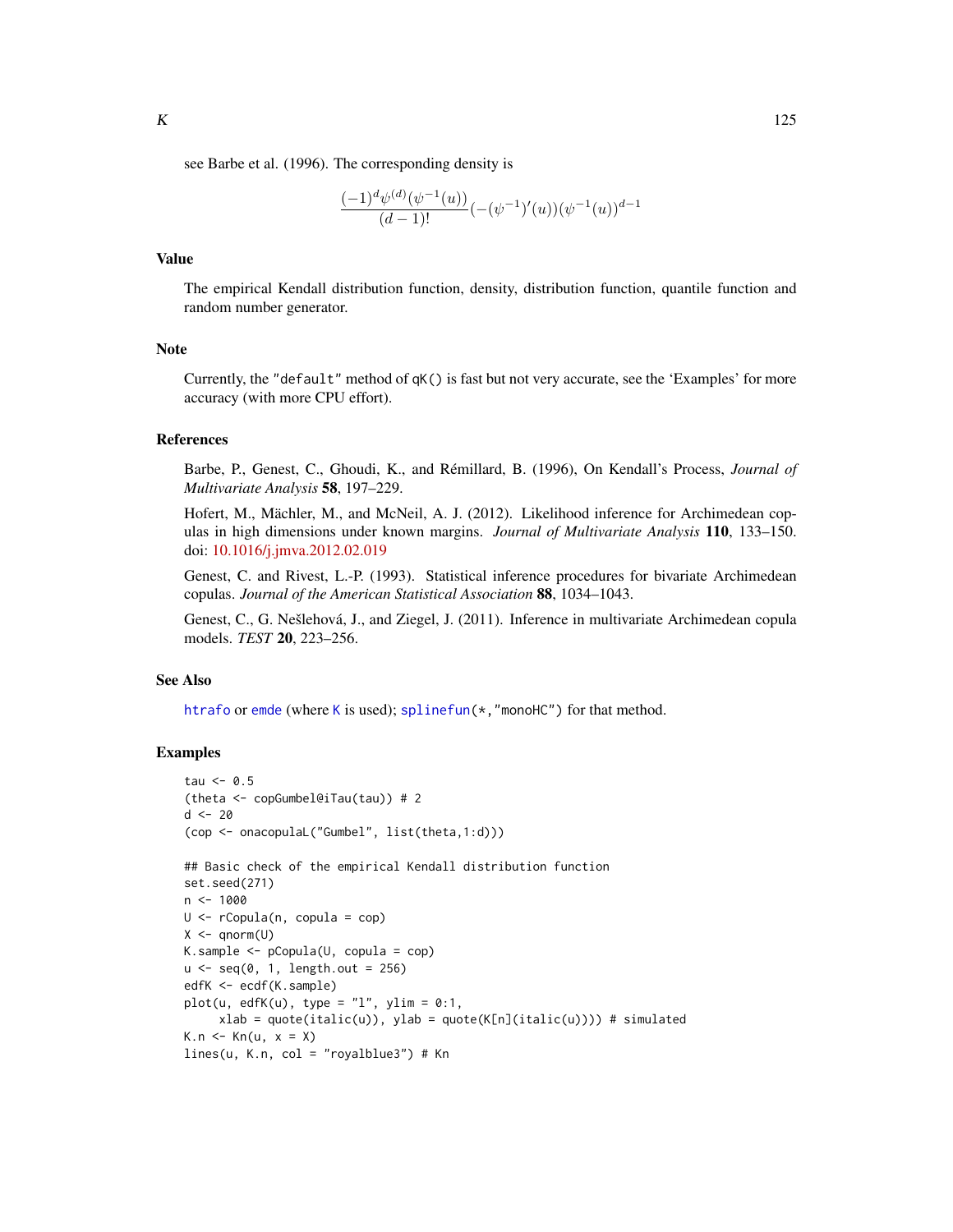```
## Difference at 0
edfK(0) # edf of K at 0
K.n[1] # K_n(0); this is > 0 since K.n is the edf of a discrete distribution
## \Rightarrow therefore, Kn(K.sample, x = X) is not uniform
plot(Kn(K.sample, x = X), ylim = 0:1)## Note: Kn(0) -> 0 for n -> Inf
## Compute Kendall distribution function
u \leq -\text{seq}(0,1, \text{length.out} = 255)Ku \langle -\rangle pK(u, copula = cop@copula, d = d) # exact
Ku.MC \leq pK(u, copula = cop@copula, d = d, n.MC = 1000) # via Monte Carlo
stopifnot(all.equal(log(Ku),
    pK(u, copula = cop@copula, d = d, log.p=TRUE)))# rel.err 3.2e-16
## Build sample from K
set.seed(1)
n <- 200
W \leftarrow rK(n, copula = cop)## Plot empirical distribution function based on W
## and the corresponding theoretical Kendall distribution function
## (exact and via Monte Carlo)
plot(ecdf(W), col = "blue", xlim = 0:1, verticals=TRUE,
     main = quote("Empirical"~ F[n](C(U)) ~
                      "and its Kendall distribution" \sim K(u)),
     do.points = FALSE, asp = 1)abline(0,1, 1ty = 2); abline(h = 0:1, v = 0:1, 1ty = 3, col = "gray")lines(u, Ku.MC, col = "red") # not quite monotonelines(u, Ku, col = "black") # strictly monotone:
stopifnot(diff(Ku) >= 0)
legend(.25, .75, expression(F[n], K[MC](u), K(u)),
       col=c("blue" , "red", "black"), \; lty = 1, \; lwd = 1.5, \; bty = "n")if(require("Rmpfr")) { # pK() now also works with high precision numbers:
 uM <- mpfr(0:255, 99)/256
 if(FALSE) {
   # not yet, now fails in polyG() :
  KuM \leq pK(uM, copula = cop@copula, d = d)
  ## debug(copula:::.pK)
  debug(copula:::polyG)
 }
}# if( Rmpfr )
## Testing qK
pexpr <- quote(0:63/63); p \le -\text{eval(pexpr)}d < -10cop \le onacopulaL("Gumbel", list(theta = 2, 1:d))
system.time(qK0 <- qK(p, copula = cop@copula, d = d)) # "default" - fast
system.time(qK1 <- qK(p, copula= cop@copula, d=d, method = "simple"))
system.time(qK1. <- qK(p, copula= cop@copula, d=d, method = "simple", tol = 1e-12))
```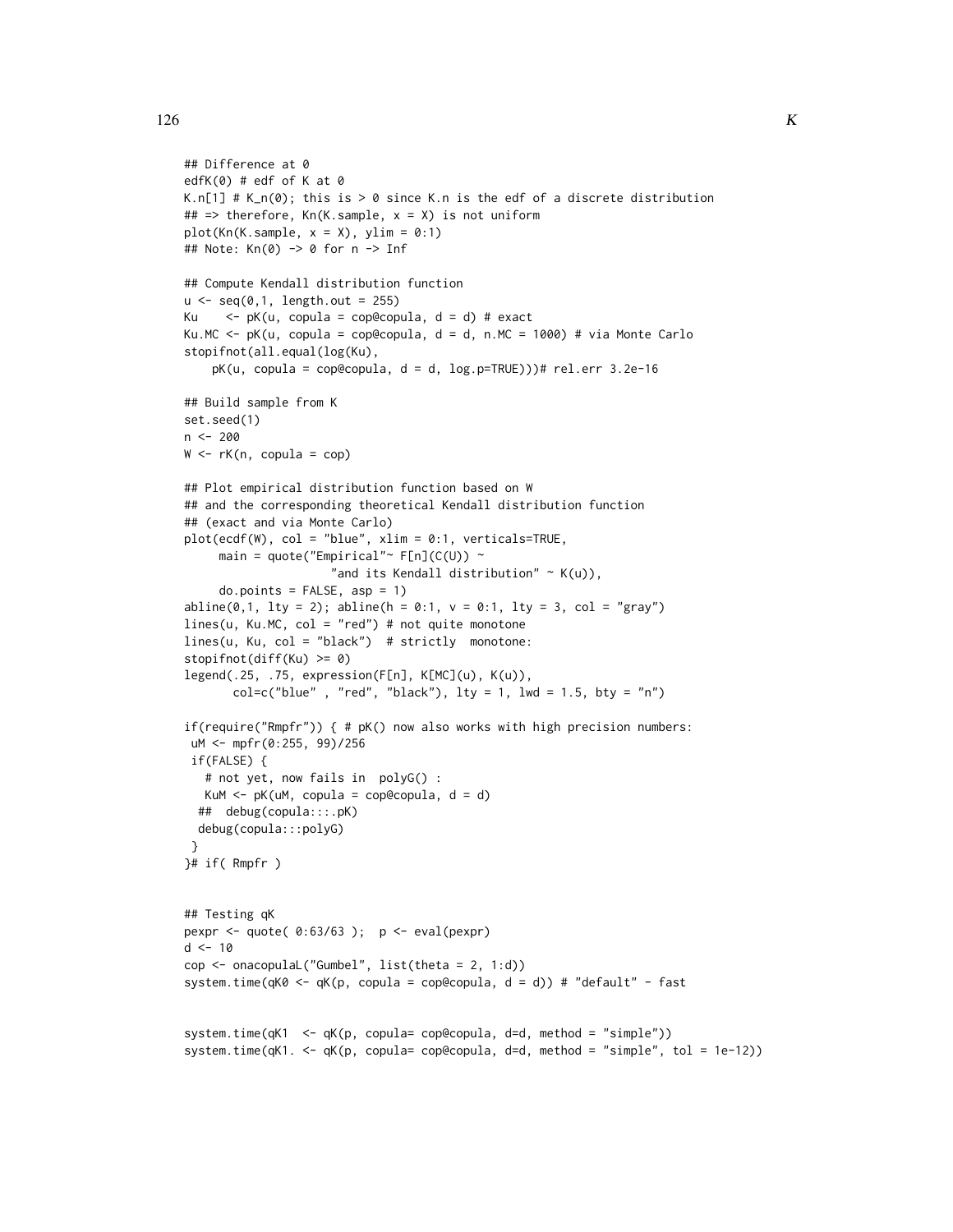```
system.time(qK2 <- qK(p, copula= cop@copula, d=d, method = "sort"))
system.time(qK2. <- qK(p, copula= cop@copula, d=d, method = "sort", tol = 1e-12))
system.time(qK3 <- qK(p, copula= cop@copula, d=d, method = "discrete", u.grid = 0:1e4/1e4))
system.time(qK4 <- qK(p, copula= cop@copula, d=d, method = "monoH.FC",
                      u.grid = 0:5e2/5e2))
system.time(qK4. <- qK(p, copula= cop@copula, d=d, method = "monoH.FC",
                      u.grid = 0:5e2/5e2, tol = 1e-12)system.time(qK5 <- qK(p, copula= cop@copula, d=d, method = "monoH.FC",
                      u.grid = 0:5e3/5e3))
system.time(qK5. <- qK(p, copula= cop@copula, d=d, method = "monoH.FC",
                      u.grid = 0:5e3/5e3, tol = 1e-12))
system.time(qK6 <- qK(p, copula= cop@copula, d=d, method = "monoH.FC",
                      u.grid = (0:5e3/5e3)^2))
system.time(qK6. <- qK(p, copula= cop@copula, d=d, method = "monoH.FC",
                      u.grid = (0:5e3/5e3)^2, tol = 1e-12))
## Visually they all coincide :
cols <- adjustcolor(c("gray50", "gray80", "light blue",
                      "royal blue", "purple3", "purple4", "purple"), 0.6)
matplot(p, cbind(qK0, qK1, qK2, qK3, qK4, qK5, qK6), type = "l", lwd = 2*7:1, lty = 1:7, col = cols,
       xlab = bquote(p == .(pexpr)), ylab = quote({K^{-1}}(u)),main = "qK(p, method = \star)")
legend("topleft", col = cols, lwd = 2*7:1, lty = 1:7, bty = "n", inset = .03,
       legend= paste0("method= ",
             sQuote(c("default", "simple", "sort",
                  "discrete(1e4)", "monoH.FC(500)", "monoH.FC(5e3)", "monoH.FC(*^2)"))))
## See they *are* inverses (but only approximately!):
eqInv <- function(qK) all.equal(p, pK(qK, cop@copula, d=d), tol=0)
eqInv(qK0 ) # "default" 0.03 worst
eqInv(qK1 ) # "simple" 0.0011 - best
eqInv(qK1.) # "simple", e-12 0.00000 (8.73 e-13) !
eqInv(qK2 ) # "sort" 0.0013 (close)
eqInv(qK2.) # "sort", e-12 0.00000 (7.32 e-12)
eqInv(qK3 ) # "discrete" 0.0026
eqInv(qK4 ) # "monoH.FC(500)" 0.0095
eqInv(qK4.) # "m.H.FC(5c)e-12" 0.00963
eqInv(qK5 ) # "monoH.FC(5e3)" 0.001148
eqInv(qK5.) # "m.H.FC(5k)e-12" 0.000989
eqInv(qK6 ) # "monoH.FC(*^2)" 0.001111
eqInv(qK6.) # "m.H.FC(*^2)e-12"0.00000 (1.190 e-09)
## and ensure the differences are not too large
stopifnot(
all.equal(qK0, qK1, tol = 1e-2) # !
 ,
 all.equal(qK1, qK2, tol = 1e-4)
 ,
 all.equals(qK2, qK3, tol = 1e-3),
 all.equals(qK3, qK4, tol = 1e-3),
```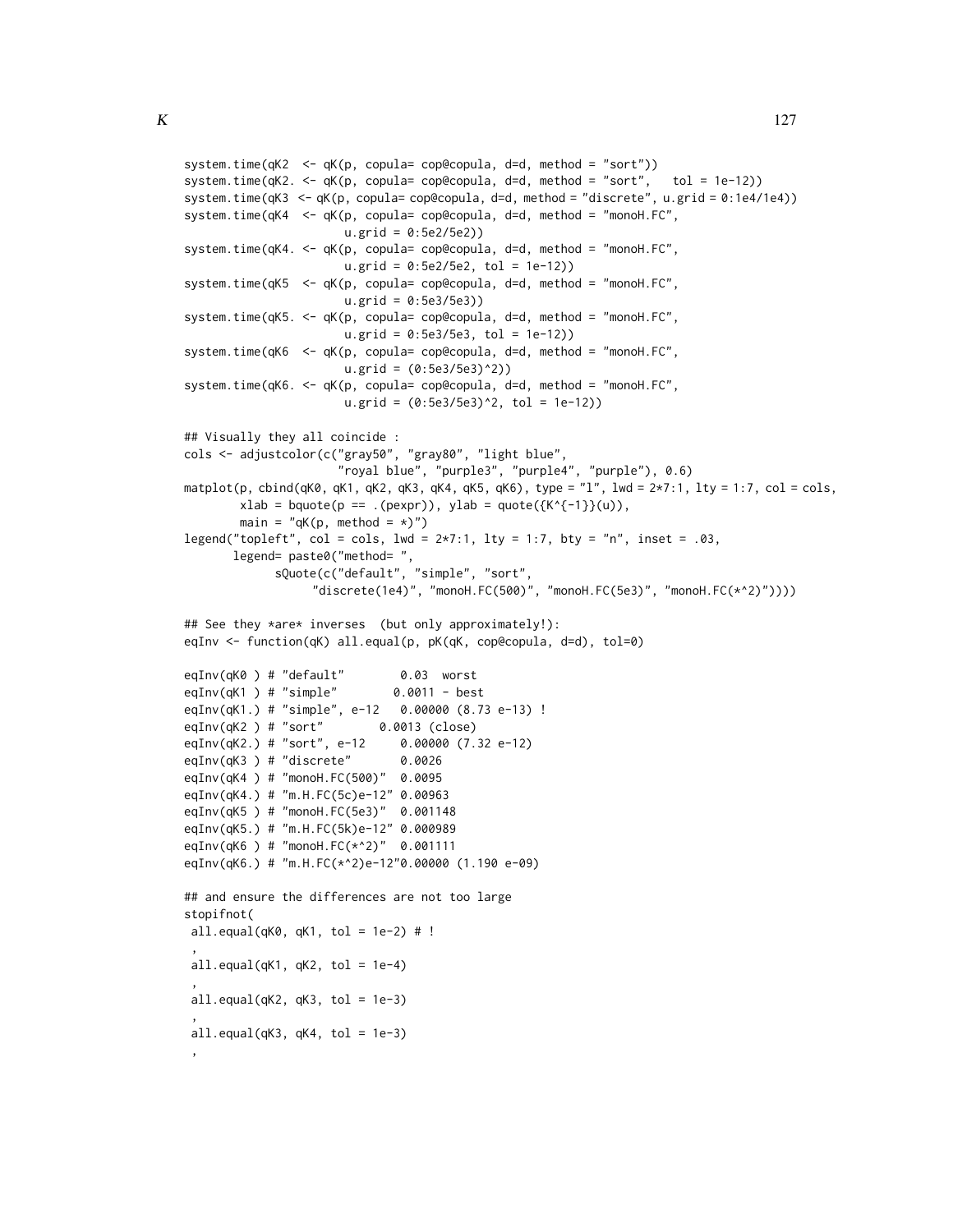```
all.equal(qK4, qK0, tol = 1e-2) # !
)
```
stopifnot(all.equal(p, pK(qK0, cop@copula, d=d), tol = 0.04))

<span id="page-127-0"></span>khoudrajiCopula *Construction of copulas using Khoudraji's device*

#### **Description**

Creates an object representing a copula constructed using *Khoudraji's device* (Khoudraji, 1995). The resulting R object is either of class ["khoudrajiBivCopula"](#page-130-0), ["khoudrajiExplicitCopula"](#page-130-0) or ["khoudrajiCopula"](#page-130-1).

In the bivariate case, given two copulas  $C_1$  and  $C_2$ , Khoudraji's device consists of defining a copula whose c.d.f. is given by:

$$
C_1(u_1^{1-a_1},u_2^{1-a_2})C_2(u_1^{a_1},u_2^{a_2})\\
$$

where  $a_1$  and  $a_2$  are *shape parameters* in [0,1].

The construction principle (see also Genest et al. 1998) is a special case of that considered in Liebscher (2008).

#### Usage

```
khoudrajiCopula(copula1 = indepCopula(), copula2 = indepCopula(dim = d),
                shapes = rep(NA_real_, dim(copula1)))
```
## Arguments

```
copula1, copula2
```
each a [copula](#page-44-1) (possibly generalized, e.g., also a ["rotCopula"](#page-188-0)) of the same dimension d. By default independence copulas, where copula2 gets the dimension from copula1.

shapes [numeric](#page-0-0) vector of length d, with values in  $[0, 1]$ .

#### Details

If the argument copulas are bivariate, an object of class ["khoudrajiBivCopula"](#page-130-0) will be constructed. If they are exchangeable and d-dimensional with  $d > 2$ , and if they have explicit p.d.f. and c.d.f. expressions, an object of class ["khoudrajiExplicitCopula"](#page-130-0) will be constructed. For the latter two classes, density evaluation is implemented, and fitting and goodness-of-fit testing can be attempted. If  $d > 2$  but one of the argument copulas does not have explicit p.d.f. and c.d.f. expressions, or is not exchangeable, an object of class ["khoudrajiCopula"](#page-130-1) will be constructed, for which density evaluation is not possible.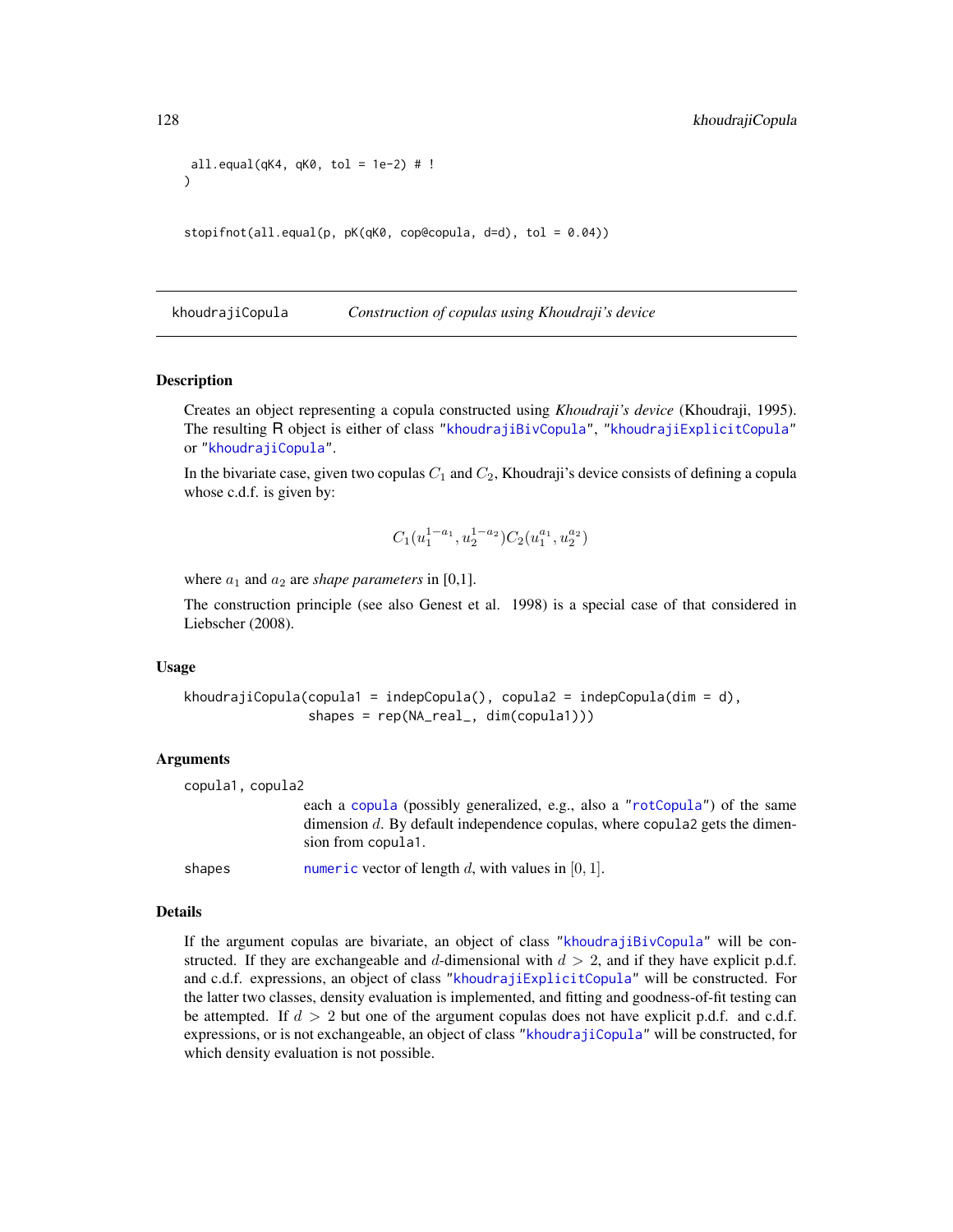#### khoudrajiCopula 129

#### Value

A new object of class ["khoudrajiBivCopula"](#page-130-0) in dimension two or of class ["khoudrajiExplicitCopula"](#page-130-0) or ["khoudrajiCopula"](#page-130-1) when  $d > 2$ .

#### References

Genest, C., Ghoudi, K., and Rivest, L.-P. (1998), Discussion of "Understanding relationships using copulas", by Frees, E., and Valdez, E., *North American Actuarial Journal* 3, 143–149.

Khoudraji, A. (1995), Contributions à l'étude des copules et àla modélisation des valeurs extrêmes bivariées, *PhD thesis, Université Laval*, Québec, Canada.

Liebscher, E. (2008), Construction of asymmetric multivariate copulas, *Journal of Multivariate Analysis* 99, 2234–2250.

#### Examples

```
## A bivariate Khoudraji-Clayton copula
kc <- khoudrajiCopula(copula2 = claytonCopula(6),
                     shapes = c(0.4, 0.95)class(kc) # "kh..._Biv_Copula"
kc
contour(kc, dCopula, nlevels = 20, main = "dCopula(<khoudrajiBivCopula>)")
## A Khoudraji-Clayton copula with second shape parameter fixed
kcf <- khoudrajiCopula(copula2 = claytonCopula(6),
                      shapes = fixParam(c(0.4, 0.95), c(FALSE, TRUE)))kcf. <- setTheta(kcf, c(3, 0.2)) # (change *free* param's only)
validObject(kcf) & validObject(kcf.)
## A "nested" Khoudraji bivariate copula
kgkcf <- khoudrajiCopula(copula1 = gumbelCopula(3),
                        copula2 = kcf,
                        shapes = c(0.7, 0.25)kgkcf # -> 6 parameters (1 of 6 is 'fixed')
contour(kgkcf, dCopula, nlevels = 20,
       main = "dCopula(<khoudrajiBivC.(nested)>)")
(Xtras <- copula:::doExtras()) # determine whether examples will be extra (long)
n <- if(Xtras) 300 else 64 # sample size (realistic vs short for example)
u <- rCopula(n, kc)
plot(u)
## For likelihood (or fitting), specify the "free" (non-fixed) param's:
## C1: C2c C2s1 sh1 sh2
loglikCopula(c(3, 6, 0.4, 0.7, 0.25),
            u = u, copula = kgkcf)
## Fitting takes time (using numerical differentiation) and may be difficult:
## Starting values are required for all parameters
f.IC <- fitCopula(khoudrajiCopula(copula2 = claytonCopula()),
```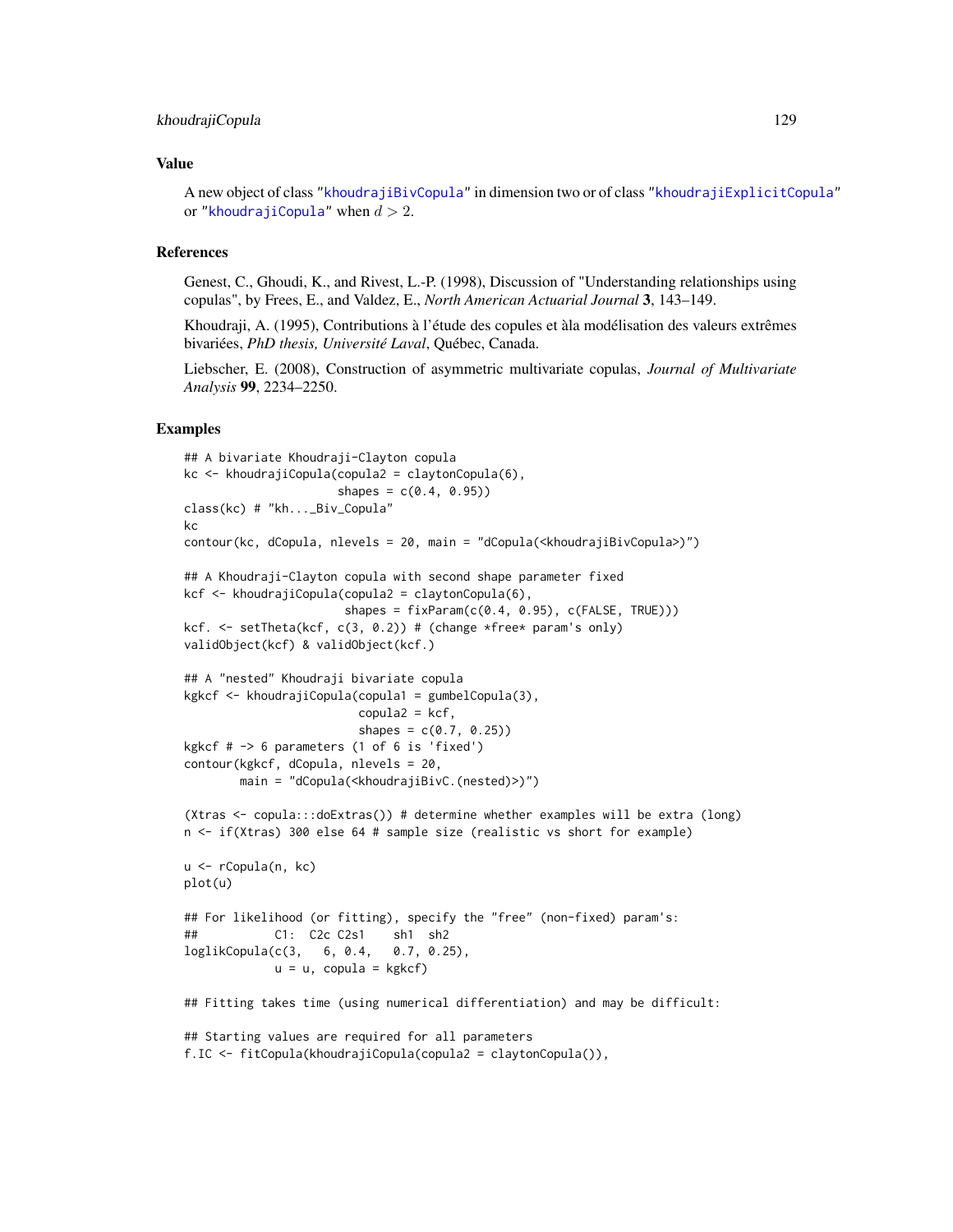```
start = c(1.1, 0.5, 0.5), data = pobs(u),
                  optim.method = "Nelder-Mead")
summary(f.IC)
confint(f.IC) # (only interesting for reasonable sample size)
## Because of time, don't run these by default :
## Second shape parameter fixed to 0.95
kcf2 <- khoudrajiCopula(copula2 = claytonCopula(),
                        shapes = fixParam(c(NA_real_, 0.95), c(FALSE, TRUE)))
system.time(
f.ICf \leq fitCopula(kcf2, start = c(1.1, 0.5), data = pobs(u),
                   optim.method = "Nelder-Mead")
) # ~ 7-8 secconfint(f.ICf) # !
coef(f.ICf, SE=TRUE)
## With a different optimization method
system.time(
f.IC2 <- fitCopula(kcf2, start = c(1.1, 0.5), data = pobs(u),
                   optim.method = "BFGS")
\lambdaprintCoefmat(coef(f.IC2, SE=TRUE), digits = 3) # w/o unuseful extra digits
if(Xtras >= 2) { # really S..L..O..W... --------
## GOF example
optim.method <- "Nelder-Mead" #try "BFGS" as well
gofCopula(kcf2, x = u, start = c(1.1, 0.5), optim method = optim.method)gofCopula(kcf2, x = u, start = c(1.1, 0.5), optim method = optim.method,sim = "mult")## The goodness-of-fit tests should hold their level
## but this would need to be tested
## Another example under the alternative
u <- rCopula(n, gumbelCopula(4))
gofCopula(kcf2, x = u, start = c(1.1, 0.5), optim method = optim.method)gofCopula(kcf2, x = u, start = c(1.1, 0.5), optim method = optim.method,sim = "mult")}## ------ end { really slow gofC*() } --------
## Higher-dimensional constructions
## A three dimensional Khoudraji-Clayton copula
kcd3 <- khoudrajiCopula(copula1 = indepCopula(dim=3),
                        copula2 = claytonCopula(6, dim=3),
                        shapes = c(0.4, 0.95, 0.95)n <- if(Xtras) 1000 else 100 # sample size (realistic vs short for example)
u <- rCopula(n, kcd3)
splom2(u)
```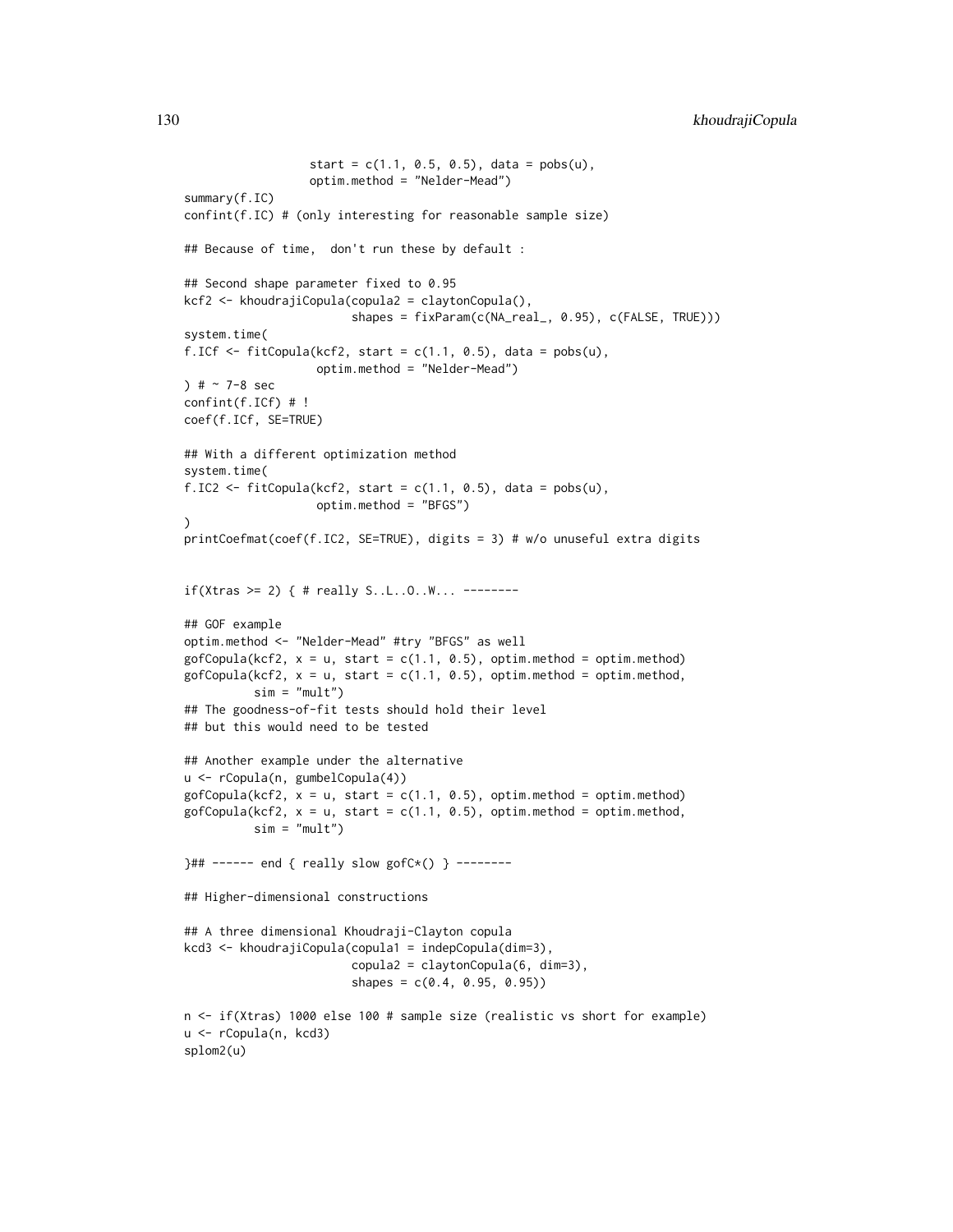#### khoudrajiCopula-class 131

```
v \le matrix(runif(15), 5, 3)
dCopula(v, kcd3)
## A four dimensional Khoudraji-Normal copula
knd4 <- khoudrajiCopula(copula1 = indepCopula(dim=4),
                        copula2 = normalCopula(.9, dim=4),shapes = c(0.4, 0.95, 0.95, 0.95))
knd4
stopifnot(class(knd4) == "khoudrajiCopula")
u <- rCopula(n, knd4)
splom2(u)
## TODO :
## dCopula(v, knd4) ## not implemented
```
<span id="page-130-1"></span>khoudrajiCopula-class *Class* "khoudrajiCopula" *and its Subclasses*

## <span id="page-130-0"></span>Description

The *virtual* class "asymCopula" of (conceptually) all asymmetric copulas and its 'subclass' "asym2copula" of those which are constructed from two copulas.

More specifically, the class "khoudrajiCopula" and its two subclasses "khoudrajiBivCopula" and "khoudrajiExplicitCopula" represent copulas constructed using Khoudraji's device from two copulas of the same dimension; see [khoudrajiCopula\(](#page-127-0)) for more details.

#### Objects from the Class

Objects are typically created via [khoudrajiCopula\(](#page-127-0)...).

#### **Slots**

As these classes extend ["copula"](#page-44-1), they have all its slots: dimension, parameters, param.names, param.lowbnd, param.upbnd, and fullname. The classes "khoudrajiCopula" and "khoudrajiBivCopula" have the extra slots

copula1: object of class ["copula"](#page-44-1).

copula2: second object of class ["copula"](#page-44-1).

In addition to these, the class "khoudrajiExplicitCopula" has the slots

exprdist: an [expression](#page-0-0), ...

derExprs1: an [expression](#page-0-0) of length  $d$ , ...

derExprs2: an [expression](#page-0-0) of length  $d, ...$ 

## Methods

When possible, methods are defined at the "khoudrajiCopula" class level. The implementation of method [dCopula](#page-42-0) for instance is however not possible at that level. In addition, it differs for "khoudrajiBivCopula" and "khoudrajiExplicitCopula" classes.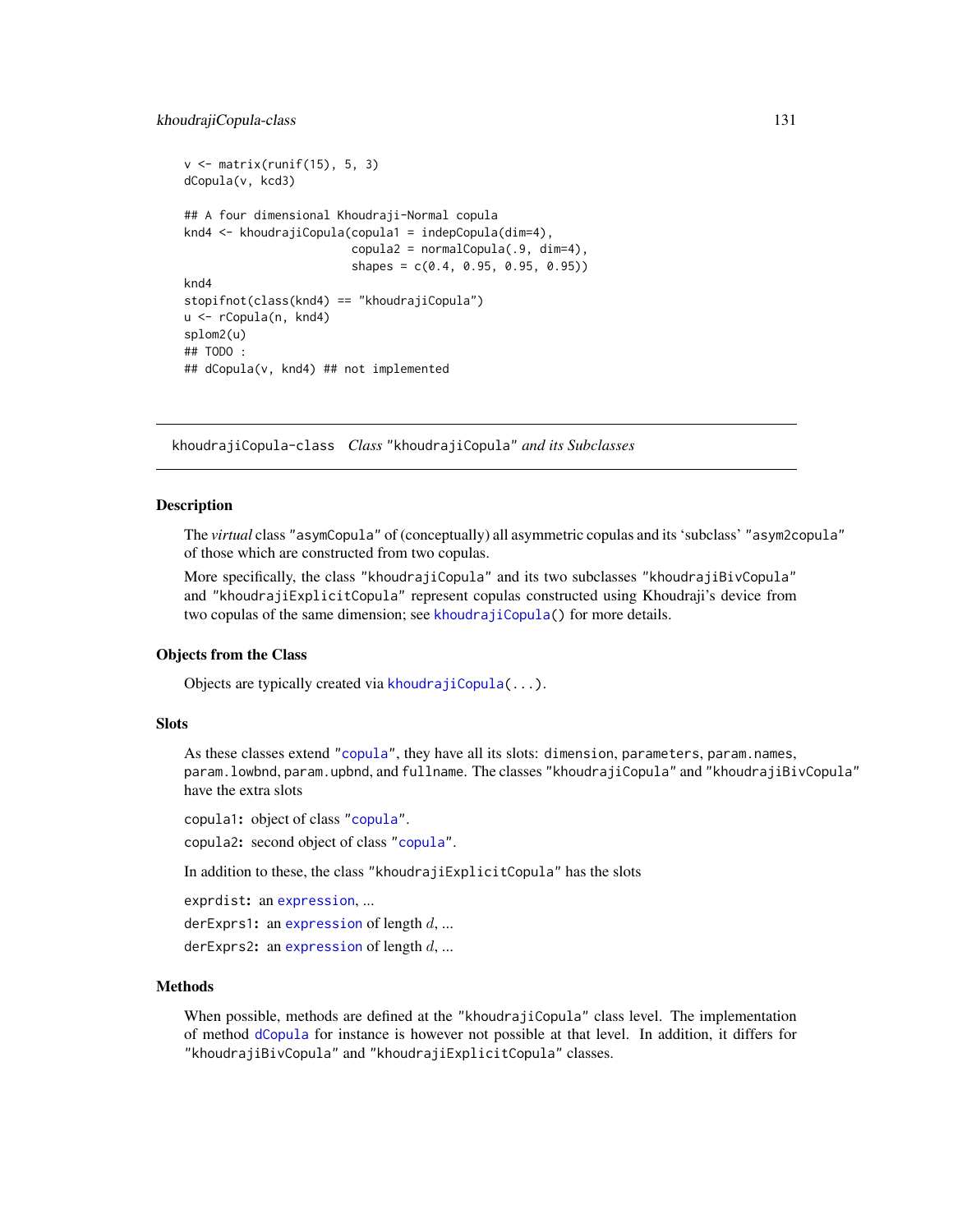## References

Genest, C., Ghoudi, K., and Rivest, L.-P. (1998), Discussion of "Understanding relationships using copulas", by Frees, E., and Valdez, E., *North American Actuarial Journal* 3, 143–149.

Khoudraji, A. (1995), Contributions à l'étude des copules et àla modélisation des valeurs extrêmes bivariées, *PhD thesis, Université Laval*, Québec, Canada.

Liebscher, E. (2008), Construction of asymmetric multivariate copulas, *Journal of Multivariate Analysis* 99, 2234–2250.

## See Also

[khoudrajiCopula\(](#page-127-0))

## Examples

showClass("khoudrajiCopula")# two subclasses

```
## all methods applicable to these subclasses:
(meths <- sapply(names(getClass("khoudrajiCopula")@subclasses),
                 function(CL) methods(class = CL),
                 simplify=FALSE))
```
log1mexp *Compute f(a) =* log*(1 +/-* exp*(-a)) Numerically Optimally*

## Description

Compute  $f(a) = log(1 - exp(-a))$ , respectively  $g(x) = log(1 + exp(x))$  quickly numerically accurately.

## Usage

 $log1$ mexp(a, cutoff =  $log(2)$ )  $log1pexp(x, c0 = -37, c1 = 18, c2 = 33.3)$ 

## Arguments

| a        | numeric vector of positive values                                       |
|----------|-------------------------------------------------------------------------|
| x        | numeric vector                                                          |
| cutoff   | positive number; $log(2)$ is "optimal",                                 |
|          | but the exact value is unimportant, and anything in $[0.5, 1]$ is fine. |
| c0.c1.c2 | cutoffs for log1pexp; see below.                                        |

## Value

 $f(a) = log(1 - exp(-a)) = log1p(-exp(-a)) = log(-exp(-a))$ or  $g(x) = log(1 + exp(x)) = log1p(exp(x))$ 

computed accurately and quickly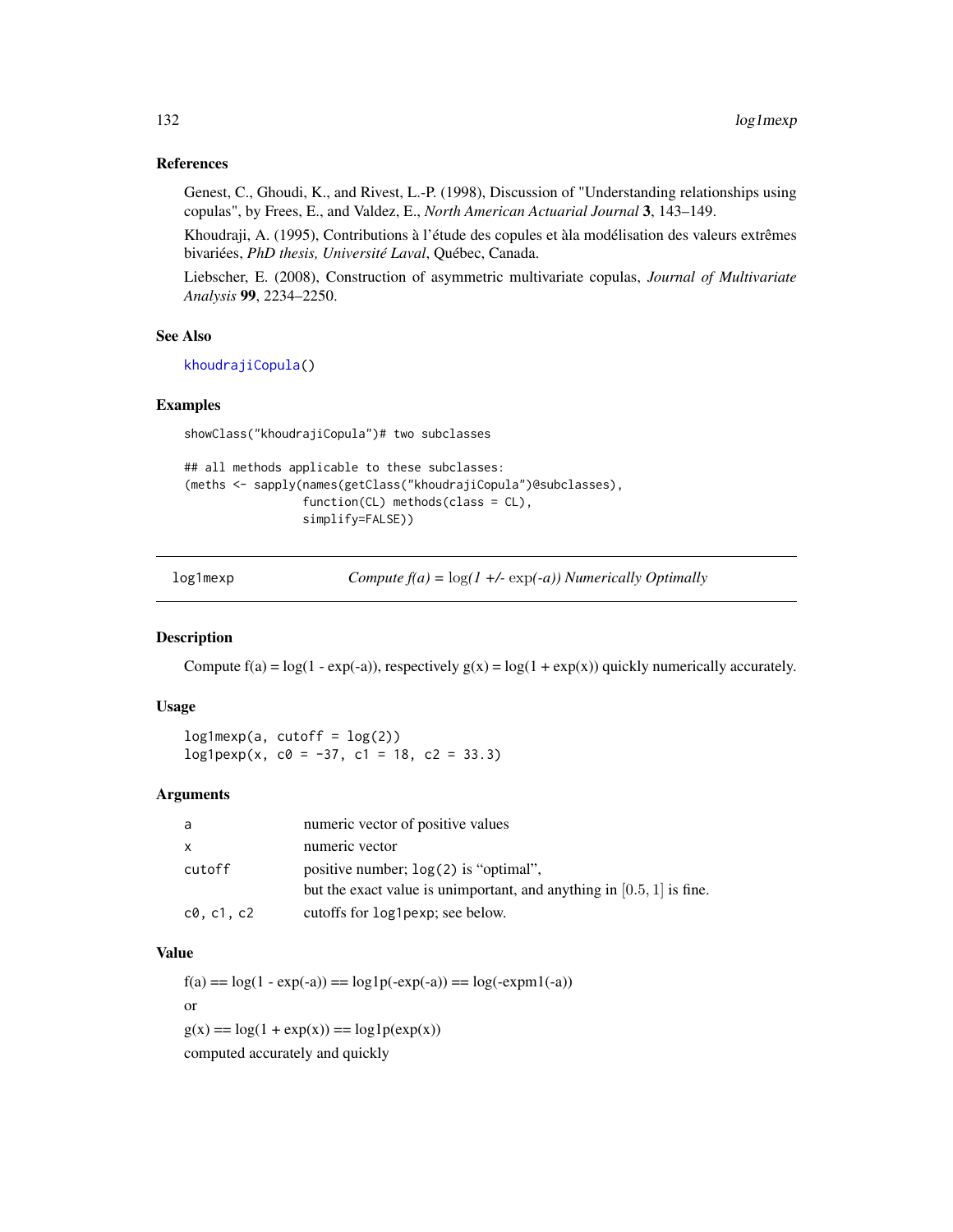## References

```
Martin Mächler (2012). Accurately Computing log(1 - exp(-|a|))https://CRAN.R-project.
org/package=Rmpfr/vignettes/log1mexp-note.pdf.
```
## Examples

```
a <- 2^seq(-58,10, length = 256)
fExpr <- expression(
          log(1 - exp(-a)),log(-expm1(-a)),
          log1p(-exp(-a)),
          log1mexp(a))
names(fExpr) <- c("DEF", "expm1", "log1p", "F")
str(fa <- do.call(cbind, as.list(fExpr)))
head(fa)# expm1() works here
tail(fa)# log1p() works here
## graphically:
lwd <- 1.5*(5:2); col <- adjustcolor(1:4, 0.4)
op <- par(mfcol=c(1,2), mgp = c(1.25, .6, 0), mar = .1+c(3,2,1,1))
  matplot(a, fa, type = "l", log = "x", col=col, lwd=lwd)
  legend("topleft", fExpr, col=col, lwd=lwd, lty=1:4, bty="n")
  # expm1() & log1mexp() work here
  matplot(a, -fa, type = "l", log = "xy", col=col, lwd=lwd)
  legend("left", paste("-",fExpr), col=col, lwd=lwd, lty=1:4, bty="n")
  # log1p() & log1mexp() work here
par(op)
curve(log1pexp, -10, 10, asp=1)
abline(0,1, h=0,v=0, lty=3, col="gray")
## Cutoff c1 for log1pexp() -- not often "needed":
curve(log1p(exp(x)) - log1pexp(x), 16, 20, n=2049)## need for *some* cutoff:
x <- seq(700, 720, by=2)
\text{cbind}(x, \text{log1p}(exp(x)), \text{log1p}(x))## Cutoff c2 for log1pexp():
curve((x+exp(-x)) - x, 20, 40, n=1025)curve((x+exp(-x)) - x, 33.1, 33.5, n=1025)
```
loss *LOSS and ALAE Insurance Data*

## Description

Indemnity payment and allocated loss adjustment expense from an insurance company.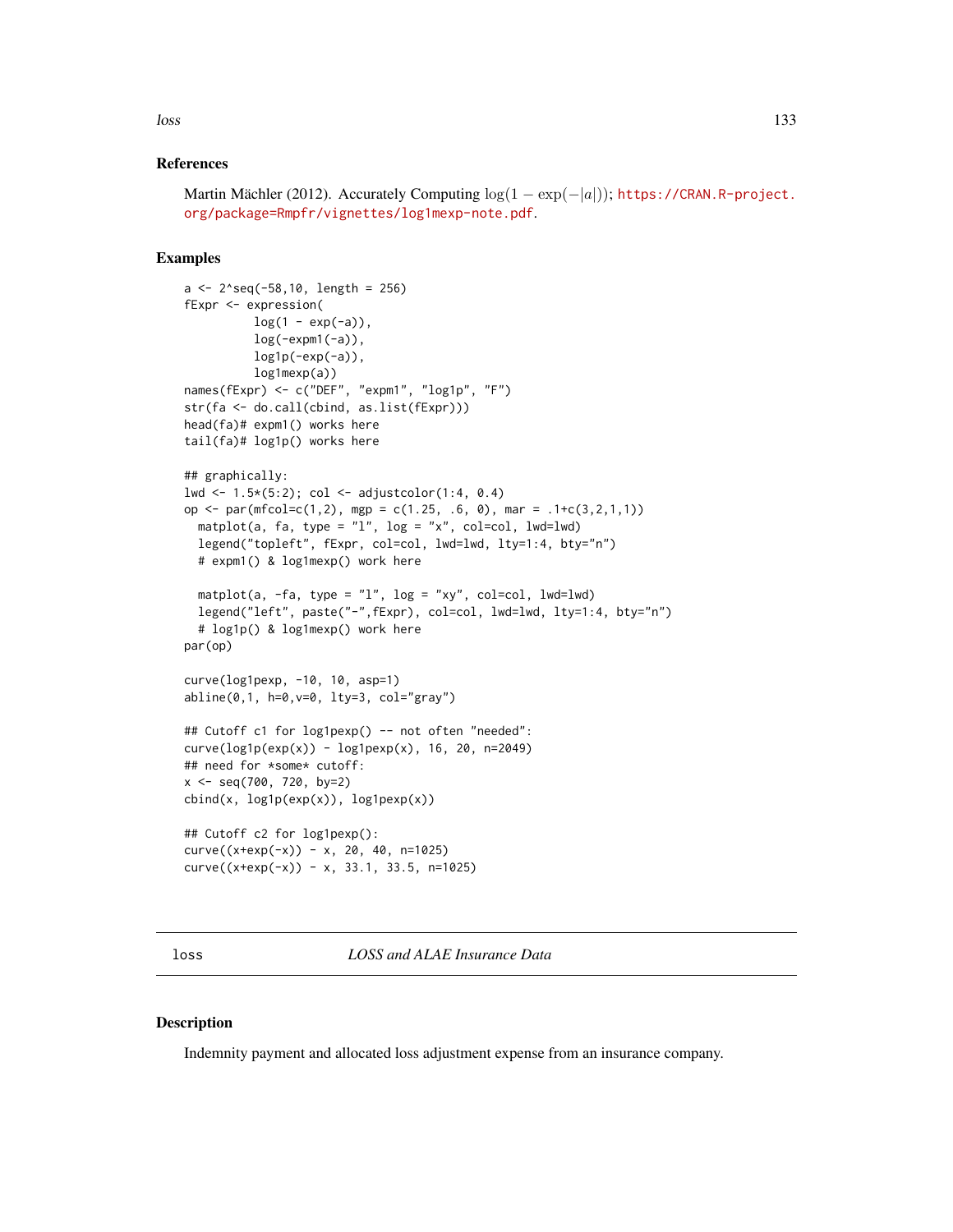#### Usage

```
data(loss, package="copula")
```
#### Format

A data frame with 1500 observations of the following 4 variables:

loss a numeric vector of loss amount up to the limit.

alae a numeric vector of the corresponding allocated loss adjustment expense.

limit a numeric vector of limit (-99 means no limit).

censored 1 means censored (limit reached) and 0 otherwise.

#### References

Frees, E. and Valdez, E. (1998). Understanding relationships using copulas. *North American Actuarial Journal* 2, 1–25.

### Examples

data(loss)

margCopula *Marginal copula of a Copula With Specified Margins*

#### **Description**

The marginal copula of a copula  $C(u_1, \ldots, u_d)$  is simply the restriction of C on a subset of the the coordinate (directions)  $u_1, \ldots, u_d$ .

#### Usage

margCopula(copula, keep)

#### Arguments

| copula | a "copula" (R object) of dimension, $d$ , say.                 |
|--------|----------------------------------------------------------------|
| keep   | logical vector (of length d) indicating which margins to keep. |

## Details

The marginal copula of a copula is needed in practical data analysis when one or more of the components of some multivariate observations is missing. For normal/t/Archimedean copulas, the marginal copulas can be easily obtained. For a general copula, this may not be an easy problem.

The current implementation only supports normal/t/Archimedean copulas. margCopula is generic function with methods for the different copula classes.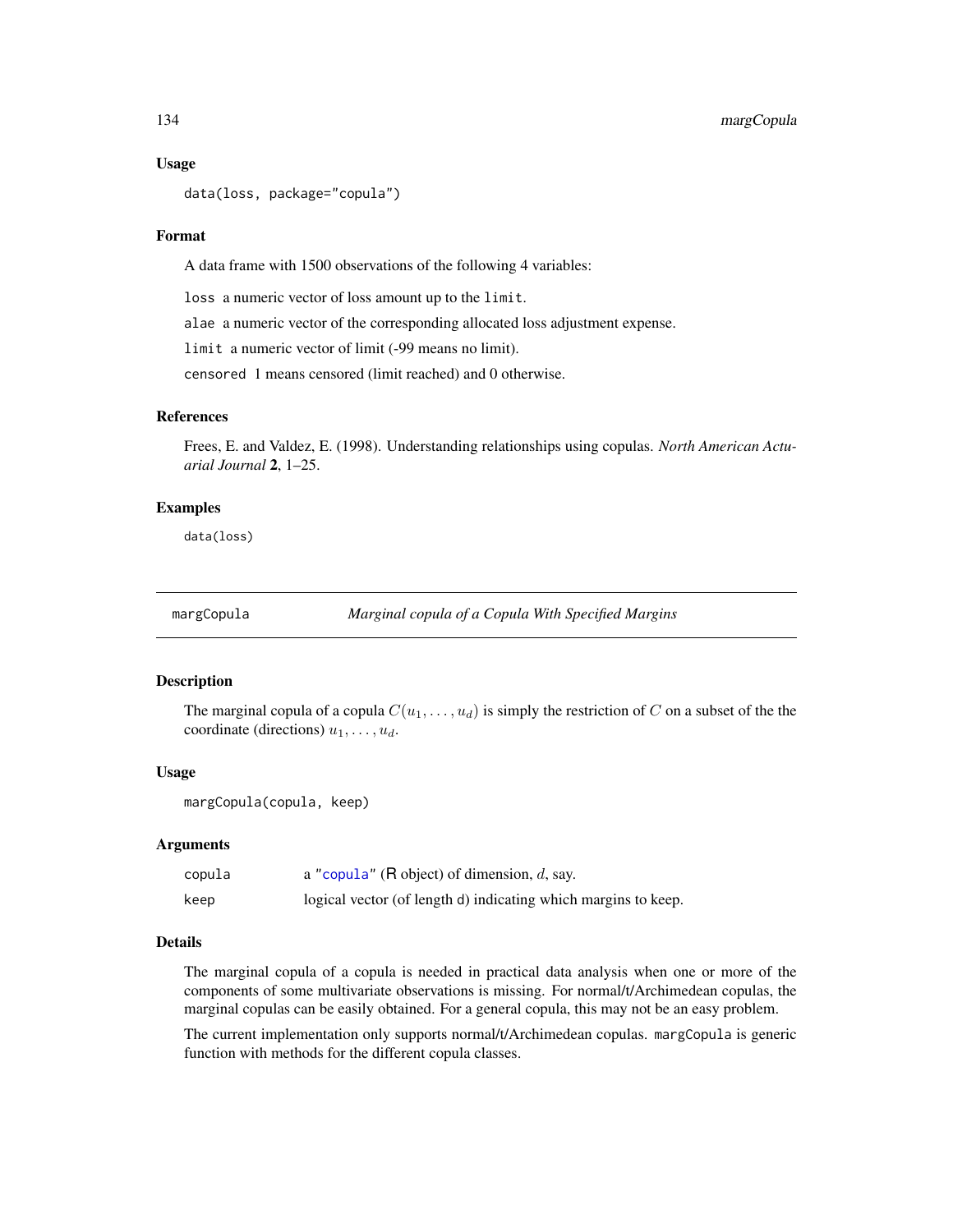#### math-fun 135

## Value

The marginal copula of the specified margin(s).

#### Examples

```
tc \le tCopula(8:2 / 10, dim = 8, dispstr = "toep")
margCopula(tc, c(TRUE, TRUE, FALSE, TRUE, FALSE, FALSE, TRUE, FALSE))
nc \le - normalCopula(.8, dim = 8, dispstr = "ar1")
mnc <- margCopula(nc, c(TRUE, TRUE, FALSE, TRUE, FALSE, FALSE, TRUE, FALSE))
mnc7 < -</math> margCopula(nc, (1:8) != 1)stopifnot(dim(nc) == 8, dim(mnc) == 4, dim(mnc7) == 7)
gc \leq-gumbelCopula(2, dim = 8)margCopula(gc, c(TRUE, TRUE, TRUE, FALSE, FALSE, FALSE, FALSE, FALSE))
```
math-fun *Sinc, Zolotarev's, and Other Mathematical Utility Functions*

#### Description

 $sinc(x)$  computes the *sinc function*  $s(x) = sin(x)/x$  for  $x \neq 0$  and  $s(0) = 1$ , such that  $s($ ) is continuous, also at  $x = 0$ .

A..Z(x,a) computes Zolotarev's function to the power 1-a.

## Usage

 $sinc(x)$  $A..Z(x, alpha, I.alpha = 1 - alpha)$ 

#### Arguments

|         | numeric argument in $[0, \pi]$ , typically a vector.                       |
|---------|----------------------------------------------------------------------------|
| alpha   | parameter in $(0,1]$ .                                                     |
| I.alpha | must be $= 1$ -alpha, maybe more accurately when alpha is very close to 1. |

# Details

For more details about Zolotarev's function, see, for example, Devroye (2009).

## Value

A..Z(x,alpha) is  $\tilde{A}_Z(x, \alpha)$ , defined as

$$
\frac{\sin(\alpha x)^{\alpha}\sin((1-\alpha)x)^{1-\alpha}}{\sin(x)}, x \in [0, \pi],
$$

where  $\alpha \in (0,1]$  is alpha.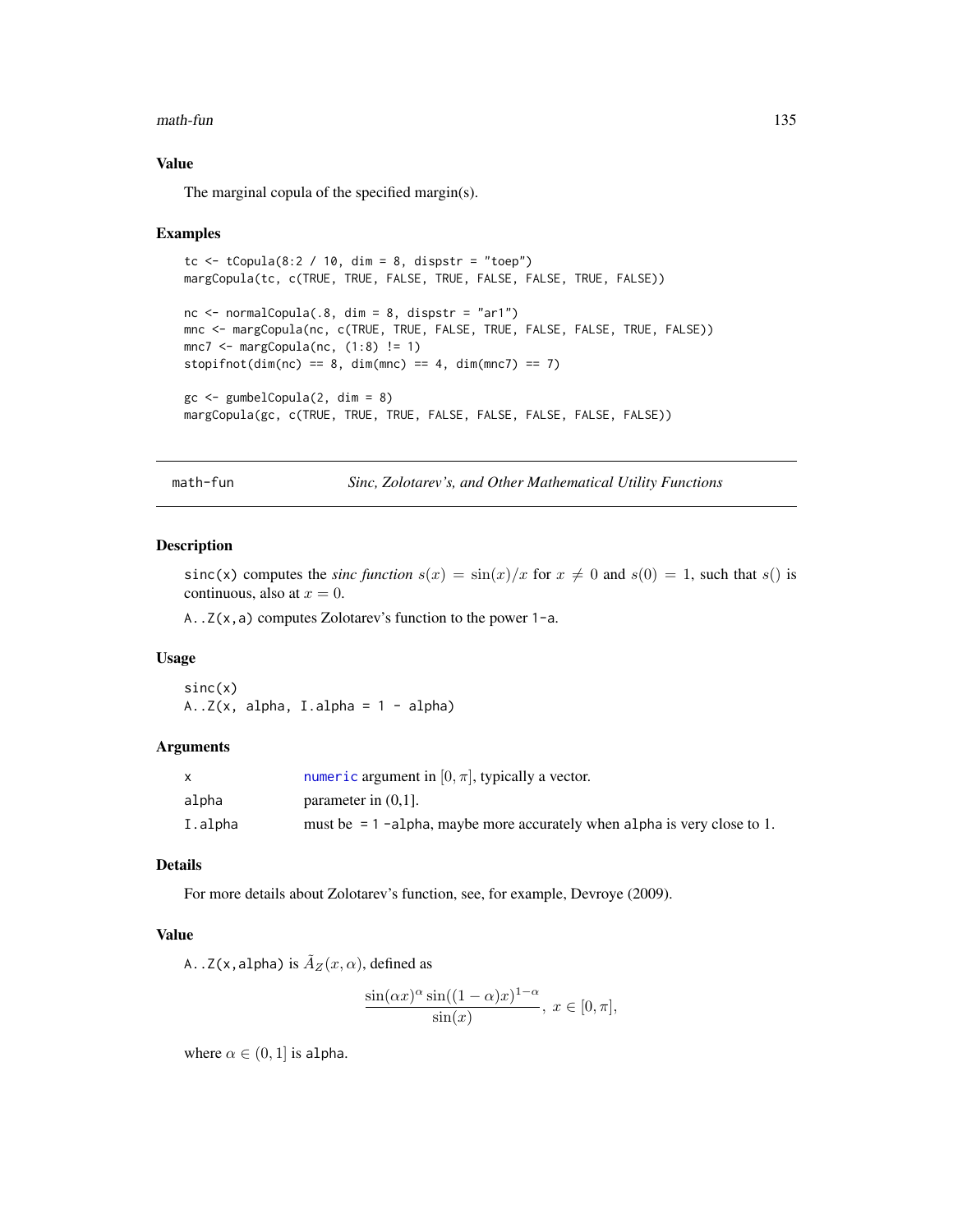## References

Devroye, L. (2009) Random variate generation for exponentially and polynomially tilted stable distributions, *ACM Transactions on Modeling and Computer Simulation* 19, 18, 1–20.

## See Also

[retstable](#page-179-0) internally makes use of these functions.

### Examples

```
curve(sinc, -15,25); abline(h=0,v=0, lty=2)
curve(A..Z(x, 0.25), xlim = c(-4, 4),main = "Zolotarev's function A(x) ^ 1-alpha")
```
## matrix\_tools *Tools to Work with Matrices*

## Description

p2P() creates a [matrix](#page-0-0) from a given [vector](#page-0-0) of parameters. P2p() creates a numeric vector from a given [matrix](#page-0-0), currently useful for elliptical copulas.

getSigma() returns the  $d \times d$  symmetric matrix  $\Sigma$  which is called "Rho" as well, written (capital Greek  $\rho$  !) as P (and hence sometimes erronously pronounced "Pee"). Note that getSigma() works for all elliptical copulas and uses p2P() for the "unstuctured" case, dispstr = "un".

extremePairs() identifies pairs with the largest (or smallest or both) entries in a symmetric matrix.

## Usage

```
p2P(param, d = floor(1 + sqrt(2*length(param))))
P2p(P)
getSigma(copula)
extremePairs(x, n = 6, method = c("largest", "smallest", "both"),
             use.names = FALSE)
```
## Arguments

| param  | a parameter vector.                                                                                                                                                                                                                     |
|--------|-----------------------------------------------------------------------------------------------------------------------------------------------------------------------------------------------------------------------------------------|
| d      | dimension of the resulting matrix. The default is correct under the assumption<br>(of p2P() in general!) that param is the lower-triangular part of a correlation<br>matrix P and hence corresponds to $ellipCopula$ , dispstr = "un"). |
|        | a matrix which should be converted to a vector.                                                                                                                                                                                         |
| copula | an elliptical copula, i.e., an object (extending) class ellipCopula; typically<br>resulting from tCopula() or normalCopula().                                                                                                           |
| x      | a symmetric matrix.                                                                                                                                                                                                                     |
| n      | the number of pairs with smallest (or largest) values to be displayed.                                                                                                                                                                  |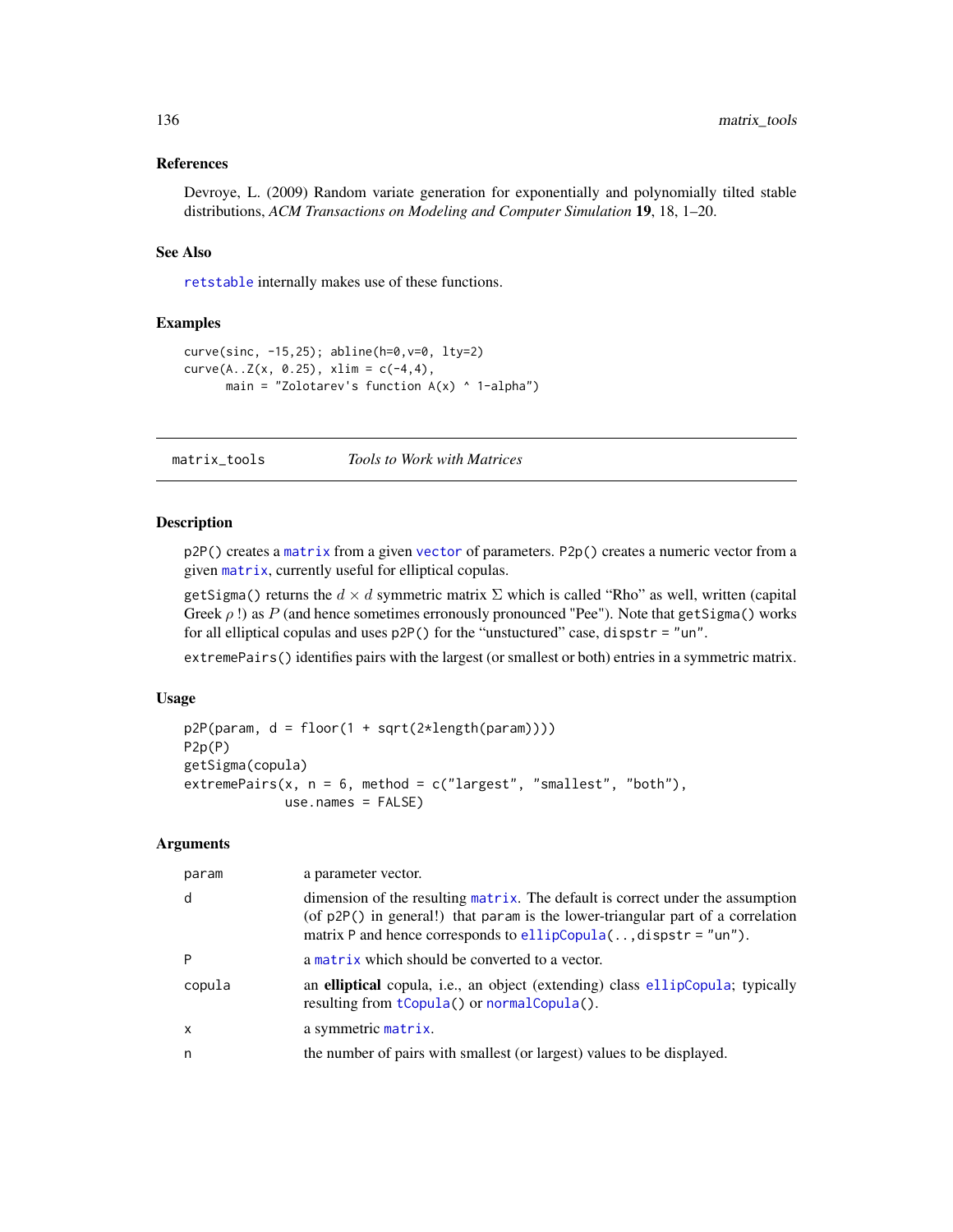## matrix\_tools 137

| method    | a character string indicating the method to be used (with "largest" to co-                       |
|-----------|--------------------------------------------------------------------------------------------------|
|           | mute the n pairs with largest entries in x (sorted in decreasing order); with                    |
|           | "smallest" to compute the n pairs with smallest entries in x (sorted in increas-                 |
|           | ing order); and with "both" to comute the 2n pairs with n largest entries and n                  |
|           | smallest entries (sorted in decreasing order)).                                                  |
| use.names | A logical indicating whether colnames $(x)$ are used as labels (if ! is null (colnames $(x)$ )). |

## Details

These auxiliary functions are often used when working with elliptical copulas.

## Value

- p2P: a symmetric [matrix](#page-0-0) with ones on the diagonal and the values of param filled column-wise below the diagonal (which corresponds to row-wise filling above the diagonal).
- P2p: [vector](#page-0-0) of column-wise below-diagonal entries of P (equal to the row-wise above-diagonal entries in case of a symmetric matrix).
- getSigma: [matrix](#page-0-0) as from p2P() for all cases of elliptical copulas.
- extremePairs: a [data.frame](#page-0-0) consisting of three columns (row (index or name), col (index or name), value).

#### See Also

[ellipCopula](#page-50-0), [tCopula](#page-50-1), [normalCopula](#page-50-1).

#### Examples

```
## display the definitions
p2P
P2p
extremePairs
param <- (2:7)/10
tC \le tCopula(param, dim = 4, dispstr = "un", df = 3)
## consistency of the three functions :
P \le -p2P(param) # (using the default 'd')
stopifnot(identical(param, P2p(P)),
  identical(P, getSigma(tC)))
## Toeplitz case:
(tCt < -tCopula((2:6)/10, dim = 6, disp = "toep"))(rhoP <- tCt@getRho(tCt))
stopifnot(identical(getSigma (tCt),
    toeplitz (c(1, rhoP))))
## "AR1" case:
nC.7 \leq normalCopula(0.8, dim = 7, dispstr = "ar1")(Sar1.7 <- getSigma(nC.7))
0.8^(0:(7-1)) # 1 0.8 0.64 0.512 ..
stopifnot(all.equal(Sar1.7, toeplitz(0.8^(0:(7-1)))))
```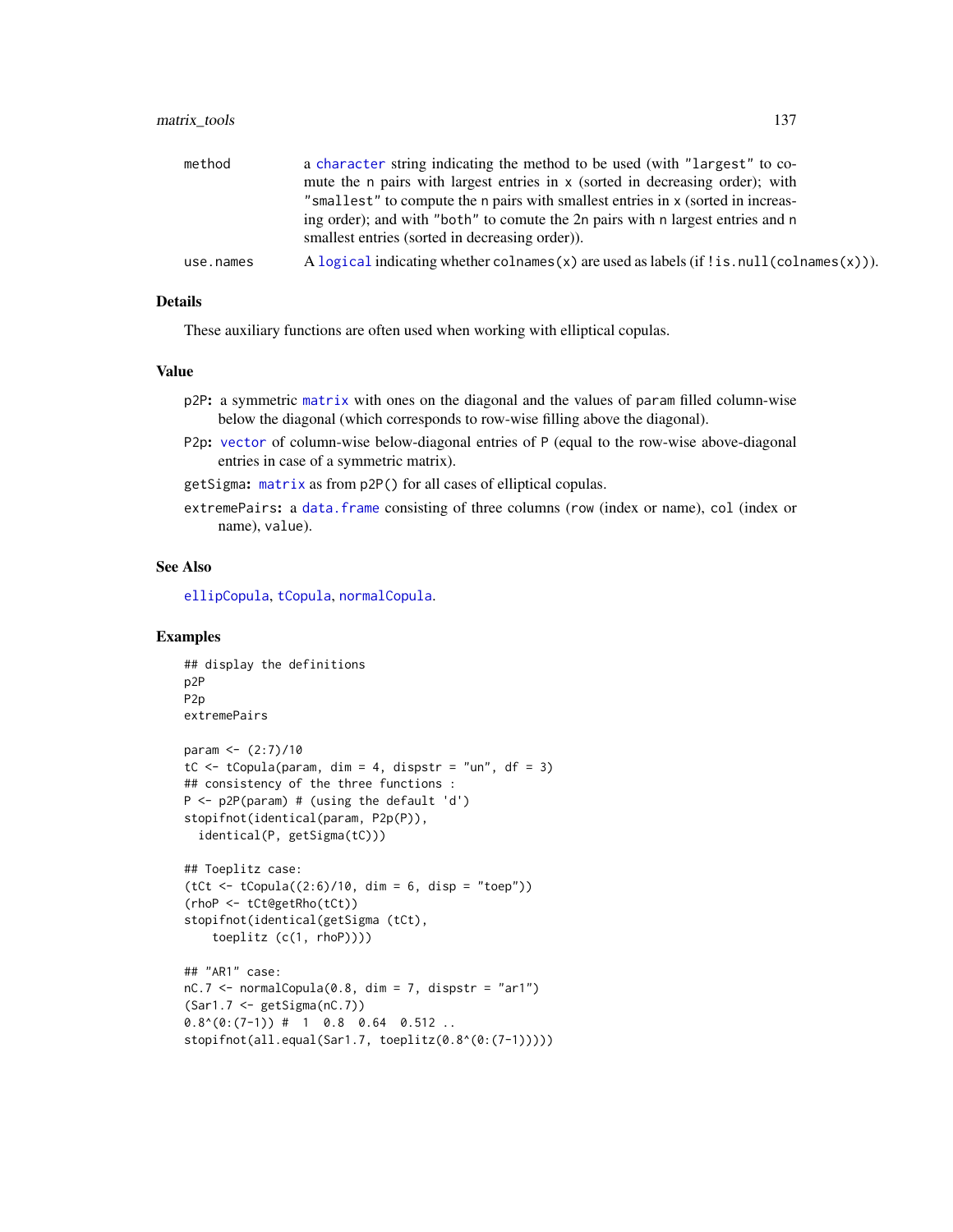<span id="page-137-0"></span>

## Description

A mixture of m copulas of dimension d with weights  $w_j$ ,  $j = 1, 2, \ldots, m$  is itself a d-dimensional copula, with cumulative distribution function

$$
C(x) = \sum_{j=1}^{m} w_j C_j(x),
$$

and (probability) density function

$$
c(x) = \sum_{j=1}^{m} w_j c_j(x),
$$

where  $C_j$  are the CDFs and  $c_j$  are the densities of the m component copulas,  $j = 1, 2, \ldots, m$ .

## Usage

mixCopula(coplist, w = NULL)

## Arguments

| coplist | a list of length $m(\geq 1)$ copulas (each inheriting from parCopula), all of the<br>same dimension. |
|---------|------------------------------------------------------------------------------------------------------|
| W       | numeric vector of length $m$ of non-negative mixture weights, or NULL, which<br>means equal weights. |

## Details

It easy to see that the tail dependencies [lambda\(](#page-25-0)) and Spearman's rank correlation [rho\(](#page-25-0)) can be computed as mixture of the individual measures.

## Value

an object of [class](#page-0-0) [mixCopula](#page-139-0)

## See Also

[khoudrajiCopula](#page-127-0), [rotCopula](#page-188-1) also create new copula models from existing ones.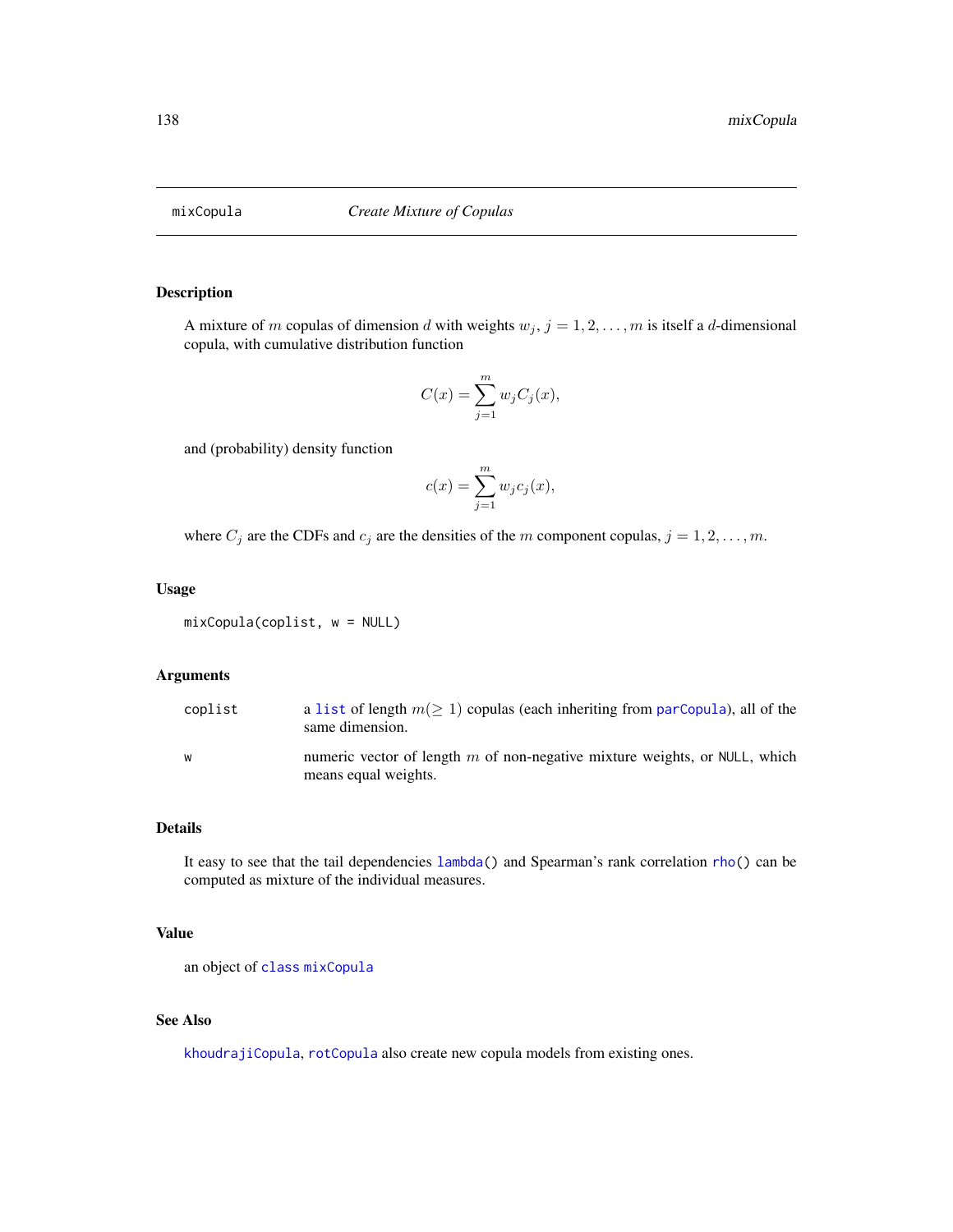#### mixCopula 139

## Examples

```
mC <- mixCopula(list(gumbelCopula(2.5, dim=3),
                     claytonCopula(pi, dim=3),
                     tCopula(0.7, dim=3)),
                c(2, 2, 4)/8mC
stopifnot(dim(mC) == 3)
set.seed(17)
uM <- rCopula(600, mC)
splom2(uM, main = "mixCopula( (gumbel, clayton, t-Cop) )")
d.uM <- dCopula(uM, mC)
p.uM <- pCopula(uM, mC)
## mix a Gumbel with a rotated Gumbel (with equal weights 1/2):
mGG <- mixCopula(list(gumbelCopula(2), rotCopula(gumbelCopula(1.5))))
rho(mGG) # 0.57886
lambda(mGG)# both lower and upper tail dependency
loglikCopula(c(2.5, pi, rho.1=0.7, df = 4, w = c(2,2,4)/8),u = uM, copula = mC)
## define (profiled) log-likelihood function of two arguments (df, rho) :
ll.df <- Vectorize(function(df, rho)
                   loglikCopula(c(2.5, pi, rho.1=rho, df=df, w = c(2,2,4)/8),uM, mC))
(df. <- 1/rev(seq(1/8, 1/2, length=21)))# in [2, 8] equidistant in 1/. scale
11. \leftarrow 11.df(df., rho = (rh1 \leftarrow 0.7))
plot(df., 1l., type = "b", main = "loglikCopula((.,.,rho = 0.7, df, ..), u, <maxCopula&gt;)")if(!exists("Xtras")) Xtras <- copula:::doExtras() ; cat("Xtras: ", Xtras,"\n")
if (Xtras) withAutoprint({
 Rhos \leq seq(0.55, 0.70, by = 0.01)
 ll.m <- matrix(NA, nrow=length(df.), ncol=length(Rhos))
 for(k in seq_along(Rhos)) l.l.m[, k] \leftarrow l.l.df(df., rho = Rhos[k])tit <- "loglikelihood(<tCop>, true param. for rest)"
 persp (df., Rhos, ll.m, phi=30, theta = 50, ticktype="detailed", main = tit)
 filled.contour(df., Rhos, ll.m, xlab="df", ylab = "rho", main = tit)
})
## fitCopula() example with "fixed weights" -- (only these are "ok" !!) ------------
(mNt < -\text{mixCopula}(list(normalCopula(0.95), tCopula(-0.7)), w = c(1, 2) / 3))set.seed(1452) ; U <- pobs(rCopula(1000, mNt))
(m1 <- mixCopula(list(normalCopula(), tCopula()), w = mNt@w))
getTheta(m1, freeOnly = TRUE, attr = TRUE)
getTheta(m1, named=TRUE)
copula:::isFree(m1) # all of them; --> now fix the weights :
fixedParam(m1) <- fx <- c(FALSE, FALSE, FALSE, TRUE, TRUE)
stopifnot(identical(copula:::isFree(m1), !fx))
```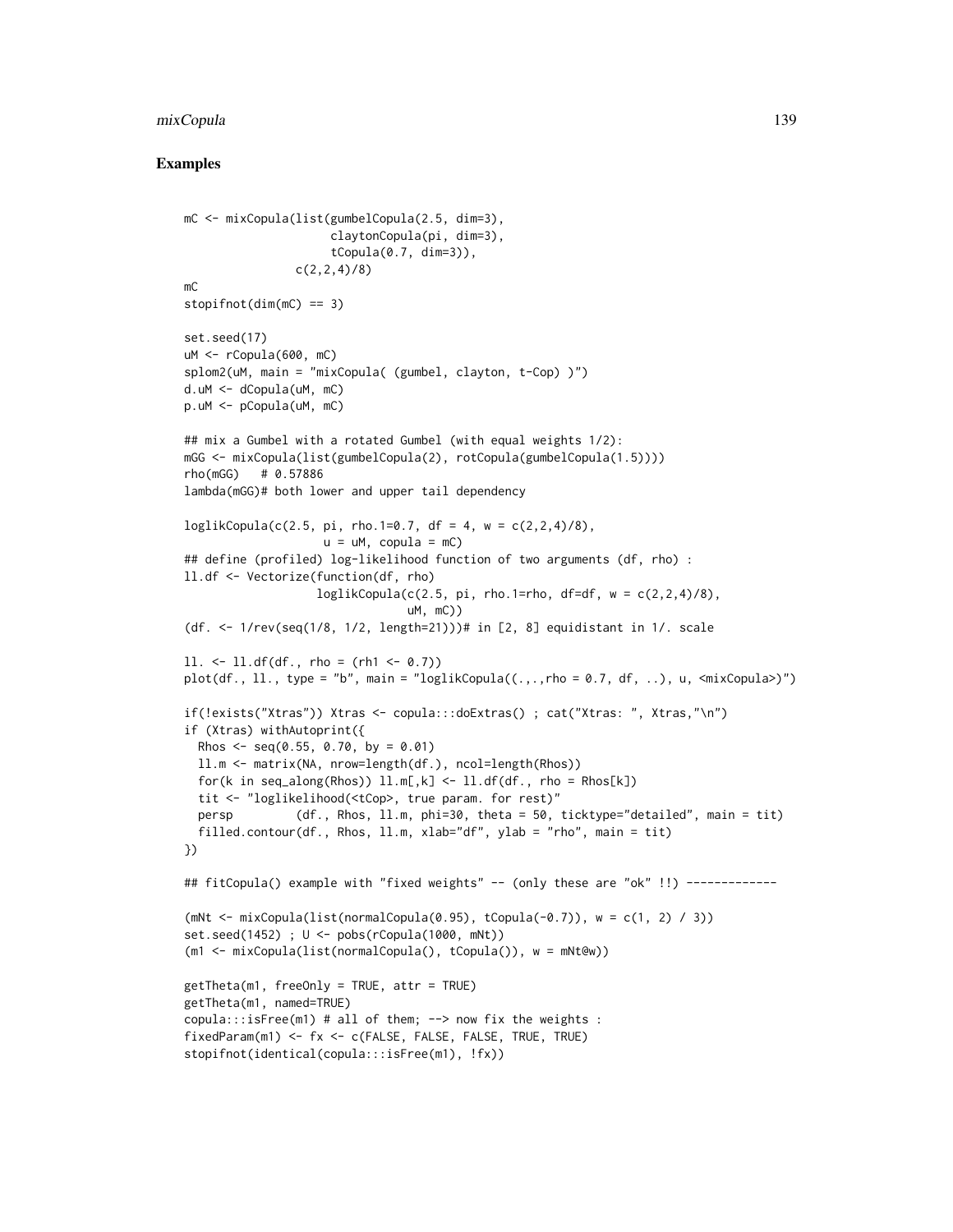```
if(Xtras) withAutoprint({ ## time
 system.time( # ~ 16 sec (nb-mm4) :
   fit \le- fitCopula(m1, start = c(0, 0, 10), data = U)
 )
 fit
 summary(fit) #-> incl 'Std.Error' (which seems small for rho1 !)
})
```
<span id="page-139-0"></span>mixCopula-class *Class* "mixCopula" *of Copula Mixtures*

## **Description**

The class "mixCopula" is the class of all finite mixtures of copulas.

These are given by (a list of)  $m$  "arbitrary" copulas, and their respective  $m$  non-negative probability weights.

## Objects from the Class

Objects are typically created by [mixCopula\(](#page-137-0)).

#### **Slots**

w: Object of class "mixWeights", basically a non-negative [numeric](#page-0-0) vector of length, say  $m$ , which sums to one.

cops: Object of class "parClist", a [list](#page-0-0) of (parametrized) copulas, ["parCopula"](#page-44-0).

## Extends

Class ["parCopula"](#page-44-0), directly. Class ["Copula"](#page-44-0), by class "parCopula", distance 2.

## Methods

 $dim$  signature( $x = "mixCopula")$ : dimension of copula.

rho signature( $x = "mixCopula")$ : Spearman's rho of copula x.

**[lambda](#page-25-0)** signature(x = "mixCopula"): lower and upper tail dependecies lambda,  $(\lambda[L], \lambda[U])$ , of the mixture copula.

#### Note

As the probability weights must some to one (1), which is part of the validity (see [validObject](#page-0-0)) of an object of class "mixWeights", the number of "free" parameters inherently is (at most) one *less* than the number of mixture components  $m$ .

Because of that, it does not make sense to fix (see [fixParam](#page-92-0) or fixedParam <-) all but one of the weights: Either all are fixed, or at least two must be free. Further note, that the definition of free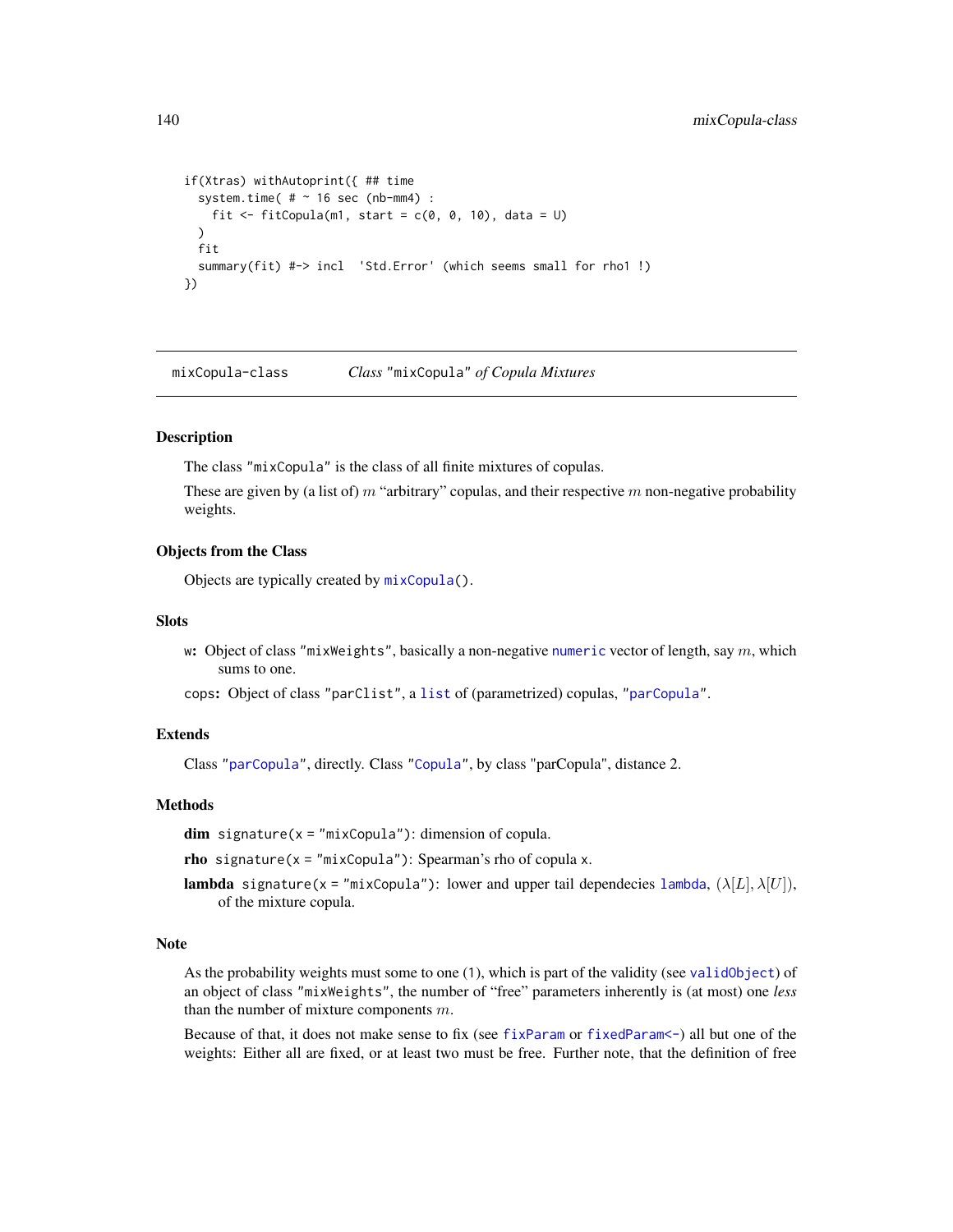## moCopula 141

or fixed parameters, and the meaning of the methods (for mixCopula) of [getTheta](#page-98-0), [setTheta](#page-198-0) and [fixedParam<-](#page-92-1) will probably change in a next release of package copula, where it is planned to use a reparametrization better suited for [fitCopula](#page-81-0).

## See Also

[mixCopula](#page-137-0) for creation and examples.

## Examples

showClass("mixCopula")

## <span id="page-140-0"></span>moCopula *The Marshall-Olkin Copula*

#### Description

Computes Marshall-Olkin copulas in the bivariate case.

#### Usage

moCopula(param = NA\_real\_, dim = 2L)

#### Arguments

| param | numeric vector of length two specifying the copula parameters (in $[0, 1]$ ). |
|-------|-------------------------------------------------------------------------------|
| dim   | the dimension of the copula.                                                  |

## Value

moCopula() is the constructor for objects of class [moCopula](#page-141-0).

## Note

Marshall-Olkin copulas are only implemented for dim = 2L.

## See Also

The ["moCopula"](#page-141-0) class, its mathematical definition, etc.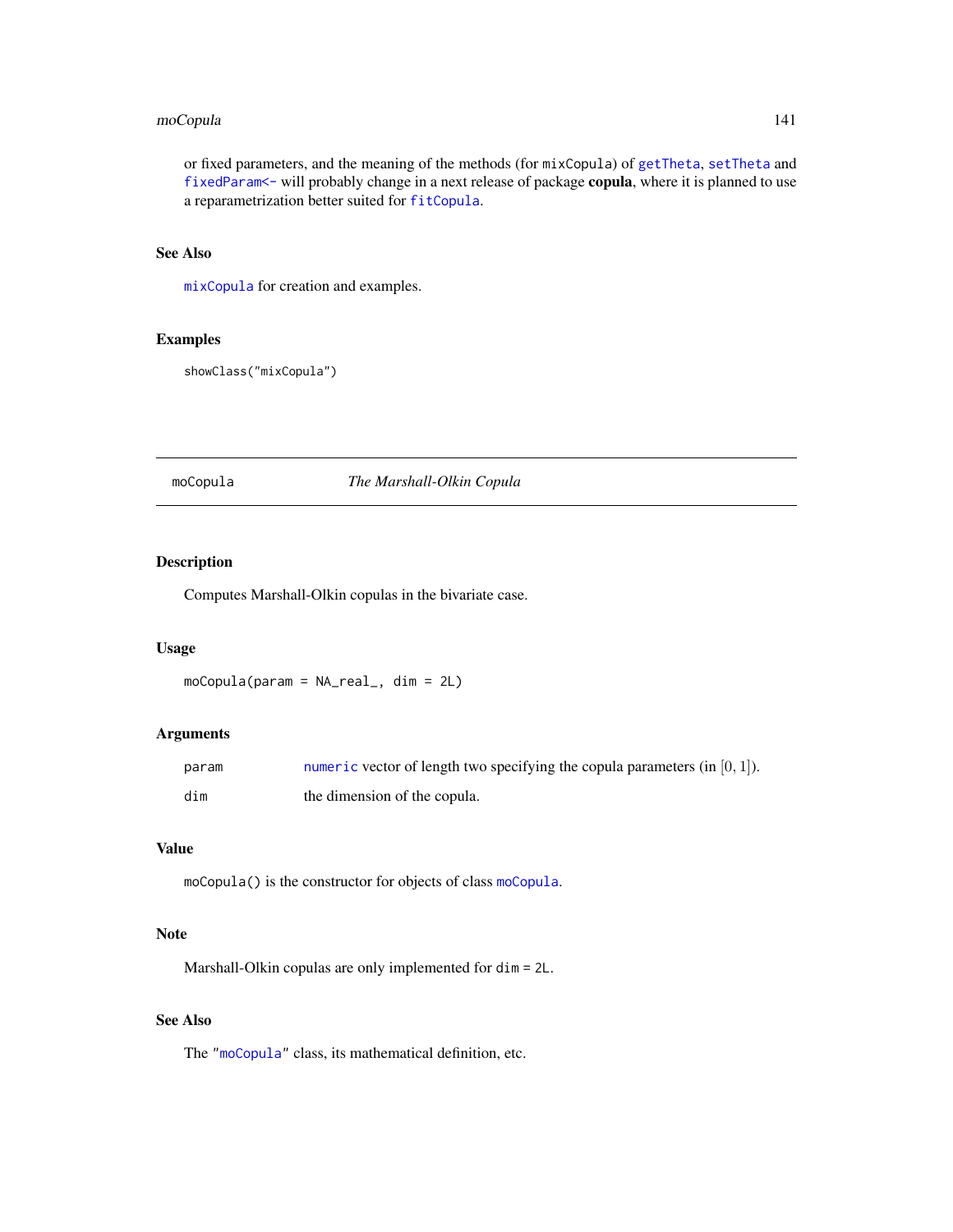## Examples

```
alpha \leq -c(0.2, 0.7)MO <- moCopula(alpha)
tau(MO) # 0.18
lambda(MO)
stopifnot(all.equal(lambda(MO),
                   c(lower = 0, upper = 0.2)))wireframe2 (MO, FUN = pCopula) # if you look carefully, you can see the kink
contourplot2(MO, FUN = pCopula)
set.seed(271)
plot(rCopula(1000, MO))
```
<span id="page-141-0"></span>moCopula-class *Class "moCopula" of Marshall-Olkin Copulas*

## Description

The Marshall-Olkin copula class.

The (2-dimensional) "MO" copula with parameter  $\theta \in [0,1]^2$  is (i.e., its CDF is)

$$
C(u_1, u_2) = min(u_1 * u_2^{(1 - \theta_2), u_1^{(1 - \theta_1) * u_2}).
$$

Consequently, the density is undefined on a curve (in  $[0, 1]^2$ ), namely for the points  $u = (u_1, u_2)$ where two expressions in the above  $min(f(u), g(u))$  are equal,  $f(u) = g(u)$ . It is easy to see that that is equivalent to

$$
u_1^{\theta_1} = u_2^{\theta_2}.
$$

#### Objects from the Class

Objects can be created by new ("moCopula", ...) but are typically produced by  $\text{moCopula}(\dots)$ .

## Slots

dimension: Numeric (scalar), the dimension of the copula.

exprdist: a length two [expression](#page-0-0) with expressions for the CDF and PDF of the copula.

parameters: numeric vector of two parameter values in  $[0, 1]$ .

param.names: ["character"](#page-0-0) vector of length two.

param. lowbnd: numeric vector of two values in  $[0, 1]$ .

param.upbnd: numeric vector of two values in  $[0, 1]$ .

fullname: (deprecated; do not use!)

#### Methods

Typical copula methods work, see ["moCopula"](#page-141-0) and use methods(class = "moCopula").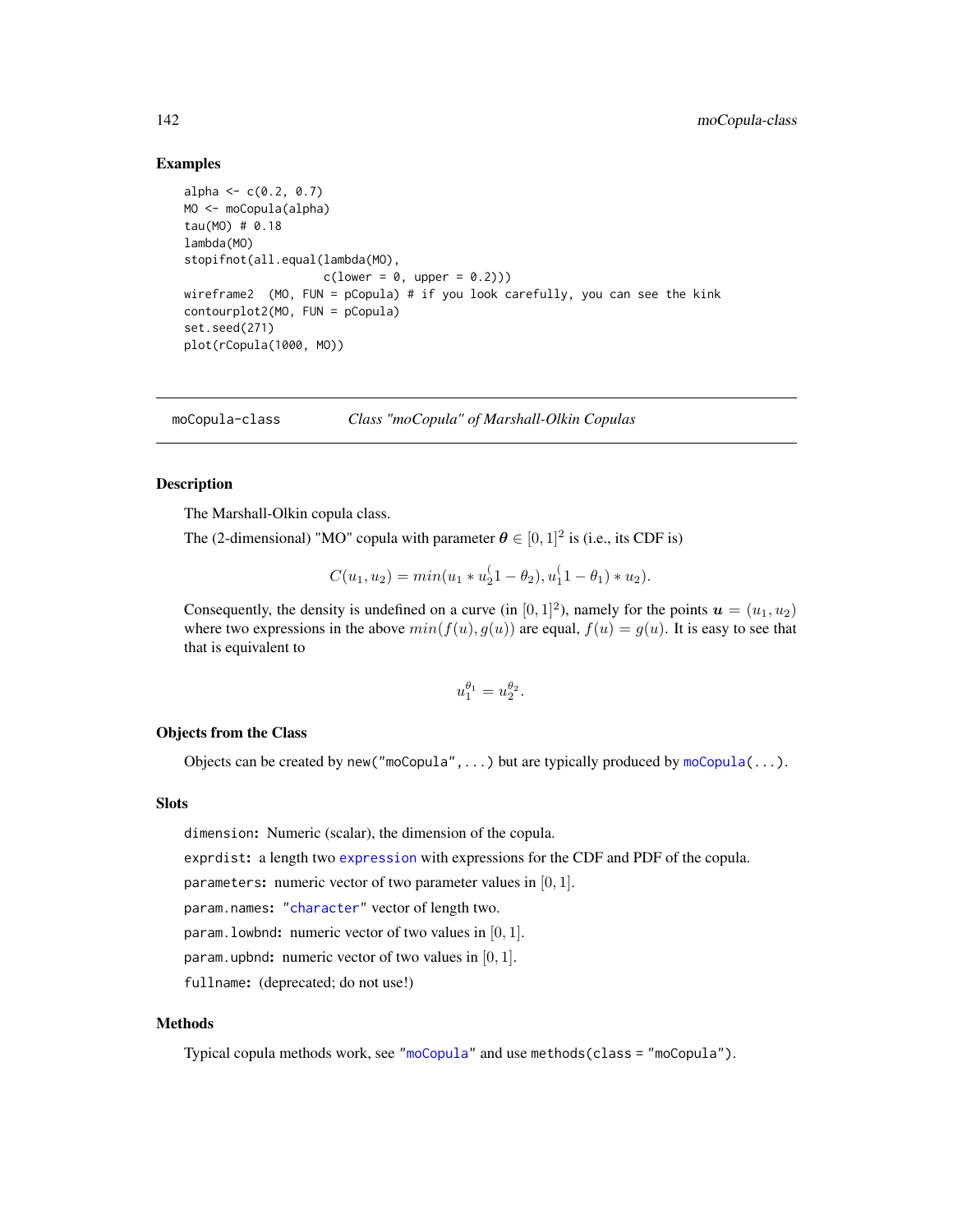## multIndepTest 143

## Extends

Class "moCopula" extends class ["copula"](#page-44-1) directly.

## References

Nelsen, R. B. (2006), *An introduction to Copulas*, Springer, New York.

## See Also

[moCopula](#page-140-0) for constructing them; [copula-class](#page-44-1).

## Examples

```
moCopula()@exprdist[["cdf"]] # a simple definition
```

```
methods(class = "moCopula")
contourplot2(moCopula(c(.1, .8)), pCopula, main="moCopula((0.1, 0.8))")Xmo <- rCopula(5000, moCopula(c(.2, .5)))
```

```
try( # gives an error, as there is no density (!):
loglikCopula(c(.1, .2), Xmo, moCopula())
)
```

```
plot(moCopula(c(.9, .2)), n = 10000, xaxs="i", yaxs="i",
     # opaque color (for "density effect"):
     pch = 16, col = adjustcolor("black", 0.3))
```
<span id="page-142-0"></span>multIndepTest *Independence Test Among Continuous Random Vectors Based on the Empirical Copula Process*

#### Description

Analog of the independence test based on the empirical copula process proposed by Christian Genest and Bruno Rémillard (see [indepTest](#page-116-0)) for *random vectors*. The main difference comes from the fact that critical values and p-values are obtained through the bootstrap/permutation methodology, since, here, test statistics are not distribution-free.

#### Usage

```
multIndepTest(x, d, m = length(d), N = 1000, alpha = 0.05,
             verbose = interface()
```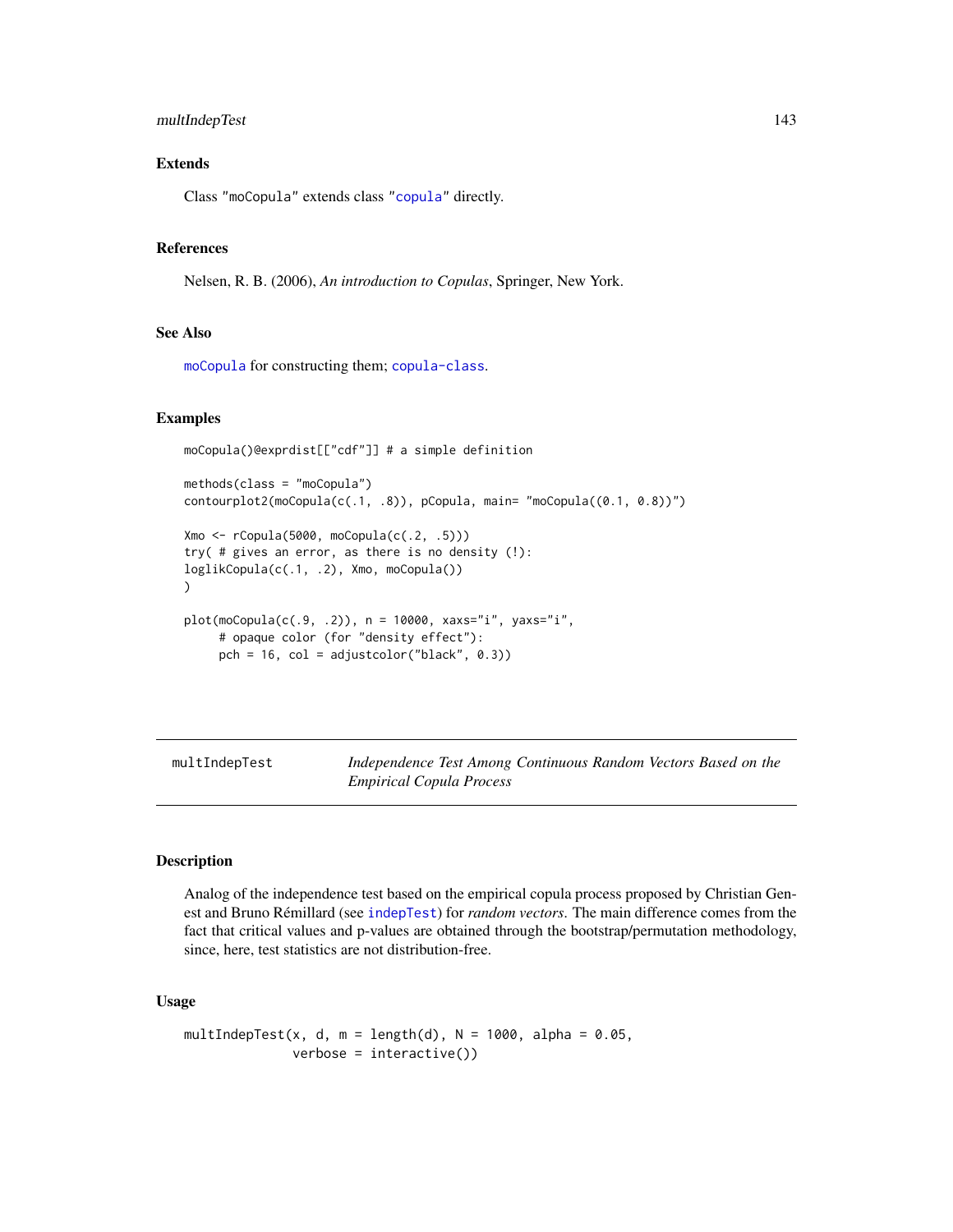## Arguments

| X       | data frame (data, frame) or matrix containing realizations (one per line) of the<br>random vectors whose independence is to be tested.                                 |
|---------|------------------------------------------------------------------------------------------------------------------------------------------------------------------------|
| d       | dimensions of the random vectors whose realizations are given in x. It is re-<br>quired that sum(d) == $ncol(x)$ .                                                     |
| m       | maximum cardinality of the subsets of random vectors for which a test statistic<br>is to be computed. It makes sense to consider $m \ll p$ especially when p is large. |
| N       | number of bootstrap/permutation samples.                                                                                                                               |
| alpha   | significance level used in the computation of the critical values for the test statis-<br>tics.                                                                        |
| verbose | a logical specifying if progress should be displayed via txtProgressBar.                                                                                               |

#### Details

See the references below for more details, especially the last one.

#### Value

The function "multIndepTest" returns an object of class "indepTest" whose attributes are: subsets, statistics, critical.values, pvalues, fisher.pvalue (a p-value resulting from a combination *à la* Fisher of the subset statistic p-values), tippett. pvalue (a p-value resulting from a combination *à la* Tippett of the subset statistic p-values), alpha (global significance level of the test), beta (1 - beta is the significance level per statistic), global.statistic (value of the global Cramér-von Mises statistic derived directly from the independence empirical copula process - see In in the last reference) and global.statistic.pvalue (corresponding p-value).

The former argument print.every is deprecated and not supported anymore; use verbose instead.

## References

Deheuvels, P. (1979). La fonction de dépendance empirique et ses propriétés: un test non paramétrique d'indépendance, *Acad. Roy. Belg. Bull. Cl. Sci.*, 5th Ser. 65, 274–292.

Deheuvels, P. (1981), A non parametric test for independence, *Publ. Inst. Statist. Univ. Paris*. 26, 29–50.

Genest, C. and Rémillard, B. (2004), Tests of independence and randomness based on the empirical copula process. *Test* 13, 335–369.

Genest, C., Quessy, J.-F., and Rémillard, B. (2006). Local efficiency of a Cramer-von Mises test of independence, *Journal of Multivariate Analysis* 97, 274–294.

Genest, C., Quessy, J.-F., and Rémillard, B. (2007), Asymptotic local efficiency of Cramér-von Mises tests for multivariate independence. *The Annals of Statistics* 35, 166–191.

Kojadinovic, I. and Holmes, M. (2009), Tests of independence among continuous random vectors based on Cramér-von Mises functionals of the empirical copula process. *Journal of Multivariate Analysis* 100, 1137–1154.

## See Also

[indepTest](#page-116-0), [serialIndepTest](#page-196-0), [multSerialIndepTest](#page-144-0), [dependogram](#page-116-1).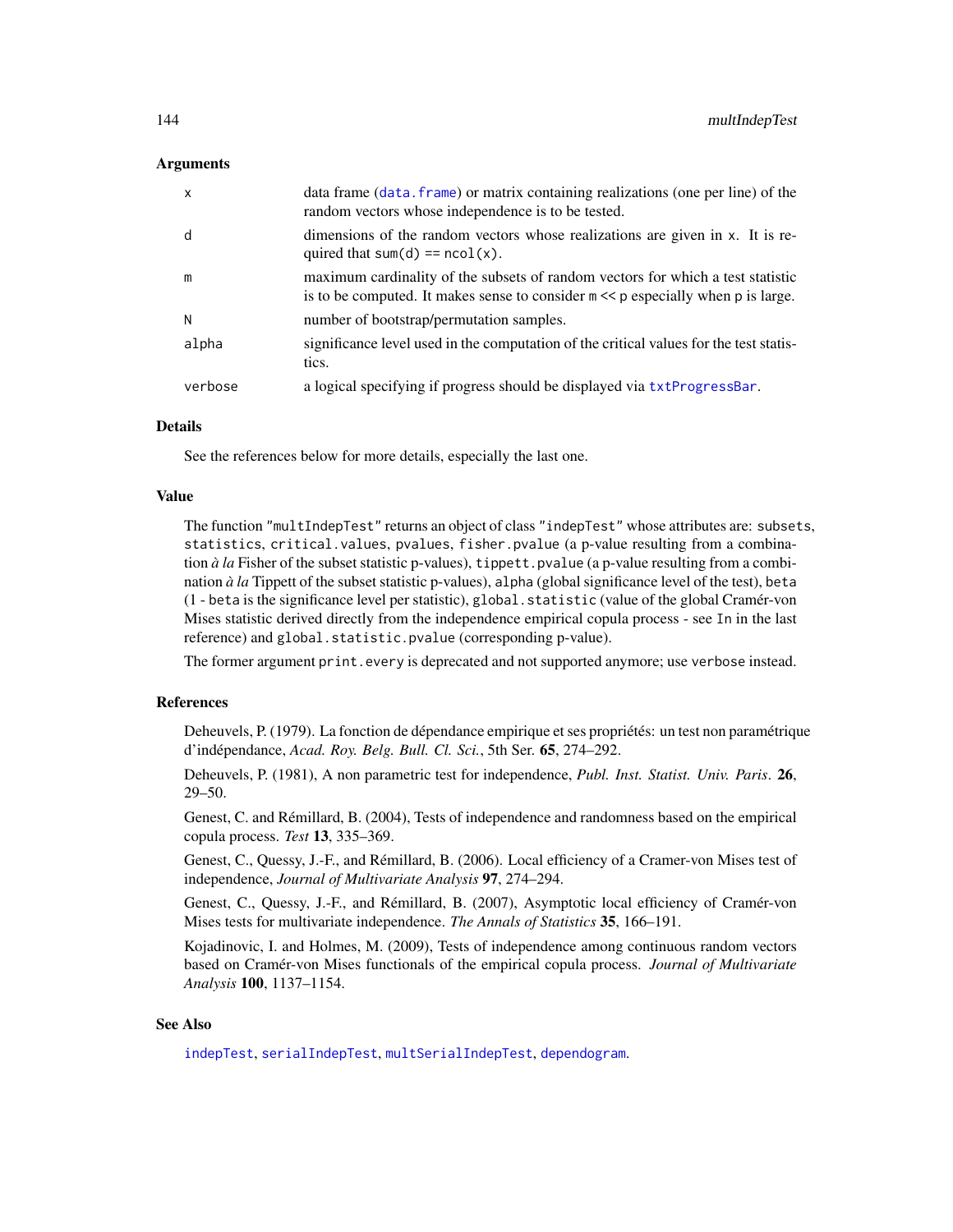# multSerialIndepTest 145

## Examples

```
## Consider the following example taken from
## Kojadinovic and Holmes (2008):
n < -100## Generate data
y <- matrix(rnorm(6*n),n,6)
y[,1] <- y[,2]/2 + sqrt(3)/2*y[,1]y[,3] <- y[,4]/2 + sqrt(3)/2*y[,3]
y[, 5] <- y[, 6]/2 + sqrt(3)/2*y[, 5]nc <- normalCopula(0.3,dim=3)
x <- cbind(y,rCopula(n, nc),rCopula(n, nc))
x[,1] \leftarrow abs(x[,1]) * sign(x[,3] * x[,5])x[, 2] \leftarrow abs(x[, 2]) * sign(x[, 3] * x[, 5])x[, 7] \leftarrow x[, 7] + x[, 10]x[, 8] \leftarrow x[, 8] + x[, 11]x[, 9] \leftarrow x[, 9] + x[, 12]## Dimensions of the random vectors
d \leftarrow c(2, 2, 2, 3, 3)## Run the test
test <- multIndepTest(x,d)
test
## Display the dependogram
dependogram(test,print=TRUE)
```
multSerialIndepTest *Serial Independence Test for Multivariate Time Series via Empirical Copula*

# Description

Analog of the serial independence test based on the empirical copula process proposed by Christian Genest and Bruno Rémillard (see [serialIndepTest](#page-196-0)) for *multivariate* time series. The main difference comes from the fact that critical values and p-values are obtained through the bootstrap/permutation methodology, since, here, test statistics are not distribution-free.

## Usage

```
multSerialIndepTest(x, lag.max, m = \text{lag.max}+1, N = 1000, alpha = 0.05,
                    verbose = interface()
```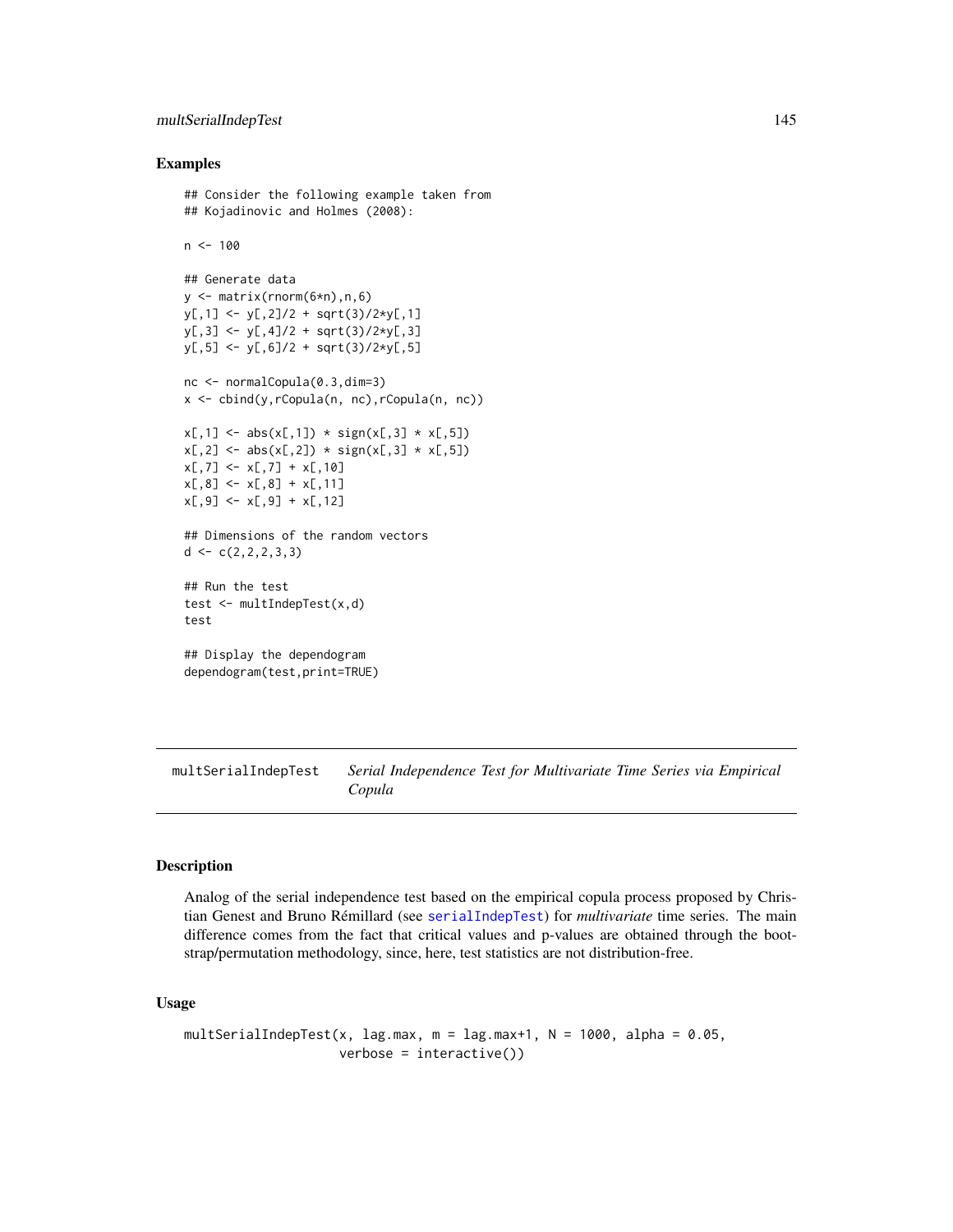## Arguments

| $\boldsymbol{\mathsf{x}}$ | data frame or matrix of multivariate continuous time series whose serial inde-<br>pendence is to be tested.                                                                               |
|---------------------------|-------------------------------------------------------------------------------------------------------------------------------------------------------------------------------------------|
| lag.max                   | maximum lag.                                                                                                                                                                              |
| m                         | maximum cardinality of the subsets of 'lags' for which a test statistic is to be<br>computed. It makes sense to consider $m \ll 1$ ag. $max+1$ especially when $lag$ . $max$<br>is large. |
| N                         | number of bootstrap/permutation samples.                                                                                                                                                  |
| alpha                     | significance level used in the computation of the critical values for the test statis-<br>tics.                                                                                           |
| verbose                   | a logical specifying if progress should be displayed via txtProgressBar.                                                                                                                  |

# Details

See the references below for more details, especially the last one.

The former argument print.every is deprecated and not supported anymore; use verbose instead.

## Value

The function "multSerialIndepTest" returns an object of class "indepTest" whose attributes are: subsets, statistics, critical.values, pvalues, fisher.pvalue (a p-value resulting from a combination *à la* Fisher of the subset statistic p-values), tippett.pvalue (a p-value resulting from a combination *à la* Tippett of the subset statistic p-values), alpha (global significance level of the test), beta (1 - beta is the significance level per statistic), global.statistic (value of the global Cramér-von Mises statistic derived directly from the independence empirical copula process - see In in the last reference) and global.statistic.pvalue (corresponding p-value).

## References

Deheuvels, P. (1979) La fonction de dépendance empirique et ses propriétés: un test non paramétrique d'indépendance. *Acad. Roy. Belg. Bull. Cl. Sci.*, 5th Ser. 65, 274–292.

Deheuvels, P. (1981) A non parametric test for independence. *Publ. Inst. Statist. Univ. Paris* 26, 29–50.

Genest, C. and Rémillard, B. (2004) Tests of independence and randomness based on the empirical copula process. *Test* 13, 335–369.

Ghoudi, K., Kulperger, R., and Rémillard, B. (2001) A nonparametric test of serial independence for times series and residuals. *Journal of Multivariate Analysis* 79, 191–218.

Kojadinovic, I. and Yan, J. (2011) Tests of multivariate serial independence based on a Möbius decomposition of the independence empirical copula process. *Annals of the Institute of Statistical Mathematics* 63, 347–373.

# See Also

[serialIndepTest](#page-196-0), [indepTest](#page-116-0), [multIndepTest](#page-142-0), [dependogram](#page-116-1)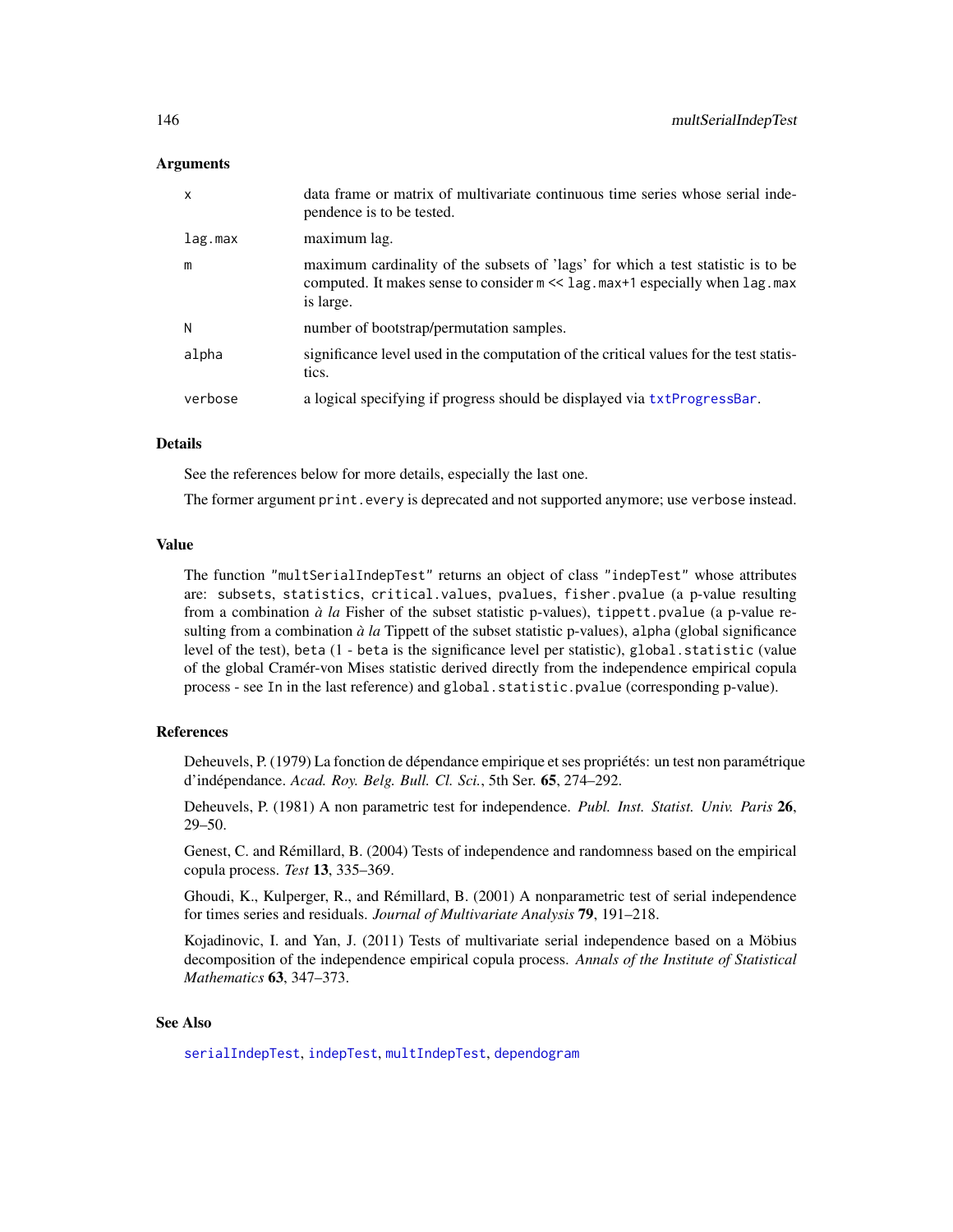#### Mvdc and the contract of the contract of the contract of the contract of the contract of the contract of the contract of the contract of the contract of the contract of the contract of the contract of the contract of the c

## Examples

```
## A multivariate time series {minimal example for demo purposes}
d \leq -2n <- 100 # sample size *and* "burn-in" size
param <- 0.25
A \leq matrix(param,d,d) # the bivariate AR(1)-matrix
set.seed(17)
ar \leq matrix(rnorm(2*n * d), 2*n,d) # used as innovations
for (i in 2:(2*n))
  ar[i, ] \leq A %*% ar[i-1, ] + ar[i, ]## drop burn-in :
x \leq -ar[(n+1):(2*n),]## Run the test
test <- multSerialIndepTest(x,3)
test
## Display the dependogram
dependogram(test,print=TRUE)
```
Mvdc *Multivariate Distributions Constructed from Copulas*

#### <span id="page-146-0"></span>Description

Density, distribution function, and random generator for a multivariate distribution via copula and *parametric* margins.

For likelihood and fitting these distributions to data, see [fitMvdc](#page-90-0).

# Usage

```
mvdc(copula, margins, paramMargins, marginsIdentical = FALSE,
     check = TRUE, fixupNames = TRUE)
dMvdc(x, mvdc, log=FALSE)
pMvdc(x, mvdc)
rMvdc(n, mvdc)
```

| copula           | an object of "copula".                                                                                                                                                |
|------------------|-----------------------------------------------------------------------------------------------------------------------------------------------------------------------|
| margins          | a character vector specifying all the parametric marginal distributions. See<br>details below.                                                                        |
| paramMargins     | a list whose each component is a list (or numeric vectors) of named com-<br>ponents, giving the parameter values of the marginal distributions. See details<br>below. |
| marginsIdentical |                                                                                                                                                                       |
|                  | logical variable restricting the marginal distributions to be identical.                                                                                              |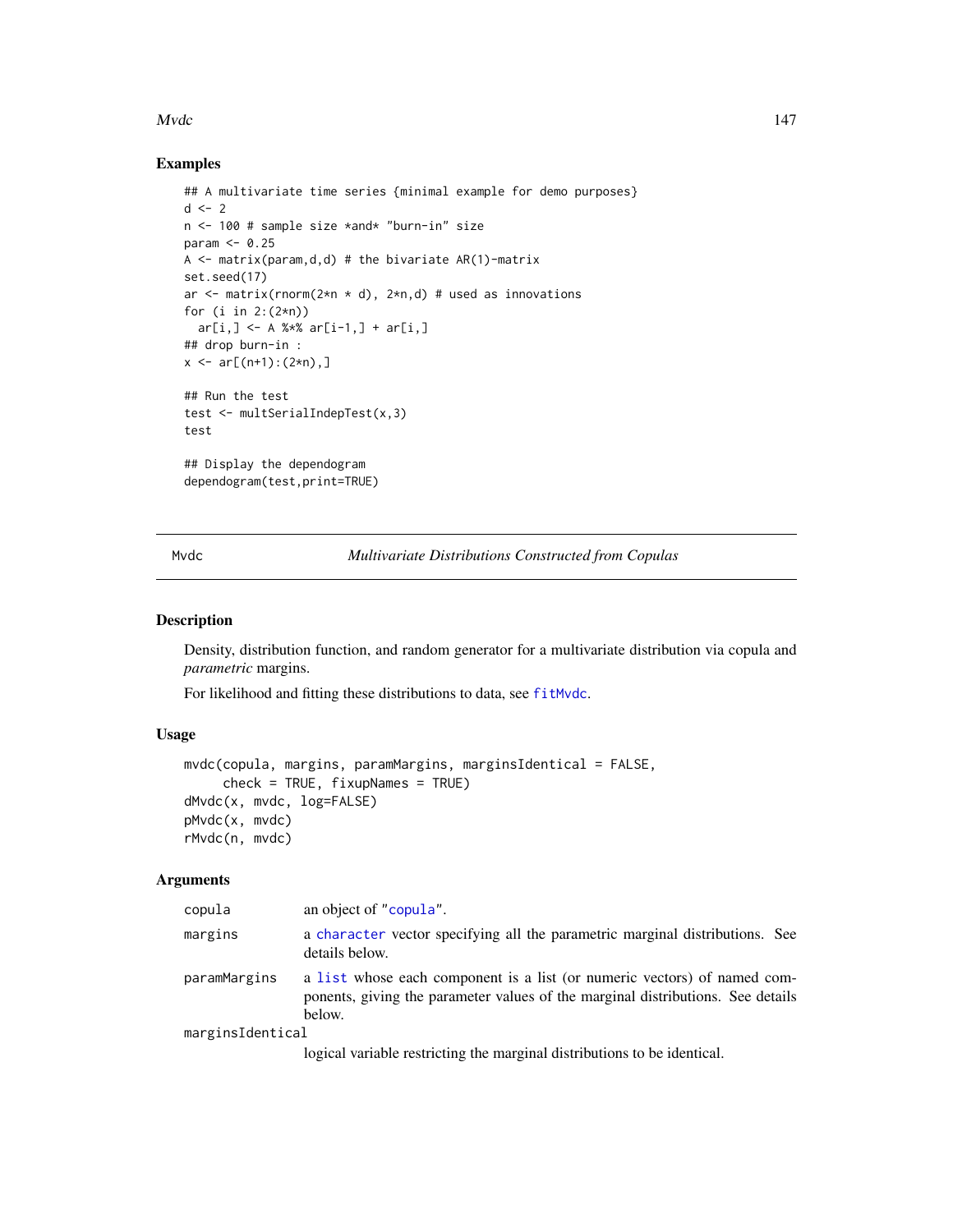| check        | logical indicating to apply quick checks about existence of margins "p*" and<br>"d*" functions.                                                                                                                              |
|--------------|------------------------------------------------------------------------------------------------------------------------------------------------------------------------------------------------------------------------------|
| fixupNames   | logical indicating if the parameters of the margins should get automatic names<br>$(from formals(p).$                                                                                                                        |
| mvdc         | a "mvdc" object.                                                                                                                                                                                                             |
| $\mathsf{x}$ | a numeric vector of length the copula dimension, say $d$ , or a matrix with the<br>number of columns being $d$ , giving the coordinates of the points where the den-<br>sity or distribution function needs to be evaluated. |
| log          | logical indicating if the log density should be returned.                                                                                                                                                                    |
| n            | number of observations to be generated.                                                                                                                                                                                      |

#### Details

The characters in argument margins are used to construct density, distribution, and quantile function names. For example, norm can be used to specify marginal distribution, because [dnorm](#page-0-0), pnorm, and qnorm are all available.

A user-defined distribution, for example, fancy, can be used as margin *provided* that dfancy, pfancy, and qfancy are available.

Each component list in argument paramMargins is a [list](#page-0-0) with named components which are used to specify the parameters of the marginal distributions. For example, the list

paramMargins =  $list(list(mean = 0, sd = 2), list(rate = 2))$ 

can be used to specify that the first margin is normal with mean 0 and standard deviation 2, and the second margin is exponential with rate 2.

# Value

mvdc() constructs an object of class ["mvdc"](#page-148-0). dMvdc() gives the density, pMvdc() gives the cumulative distribution function, and rMvdc() generates random variates.

# Note

mvdc(), [fitMvdc](#page-90-0), etc, are only for *parametric* margins. If you do not want to model all margins parametrically, use the standard copula approach, transforming the data by their empirical margins via [pobs](#page-167-0) and modelling the copula alone, e.g., using [fitCopula](#page-81-0), i.e., conceptually, using

fitCopula(.., pobs(x))

# See Also

[ellipCopula](#page-50-0), [archmCopula](#page-21-0); the classes [mvdc](#page-148-0) and [copula](#page-44-0).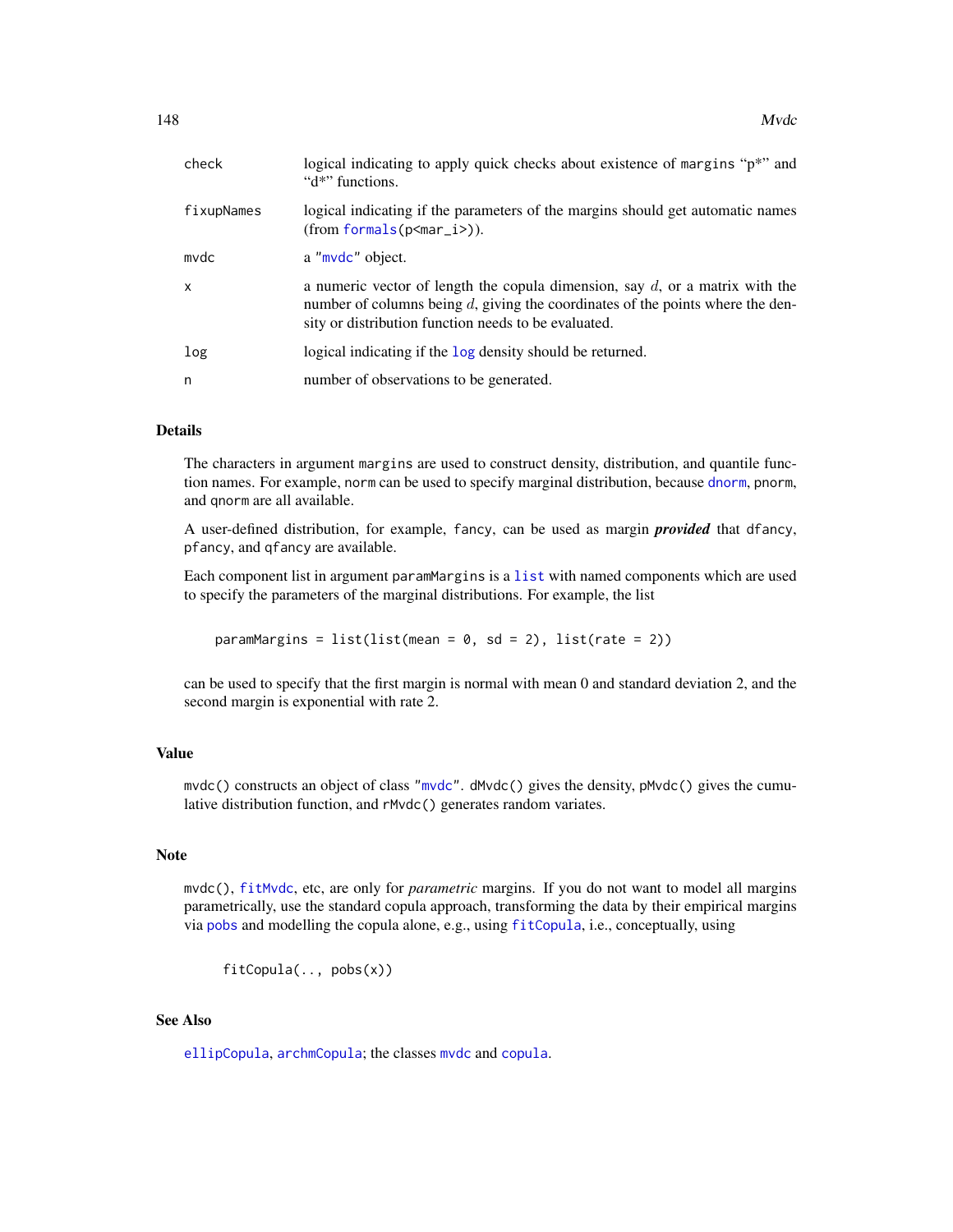#### mvdc-class 149

## Examples

```
## construct a bivariate distribution whose marginals
## are normal and exponential respectively, coupled
## together via a normal copula
mv.NE <- mvdc(normalCopula(0.75), c("norm", "exp"),
              list(list(mean = 0, sd = 2), list(rate = 2)))dim(mv.NE)
mv.NE # using its print() / show() method
persp (mv.NE, dMvdc, xlim = c(-4, 4), ylim=c(0, 2), main = "dMvdc(mv.NE)")
persp (mv.NE, pMvdc, xlim = c(-4, 4), ylim=c(0, 2), main = "pMvdc(mv.NE)")
contour(mv.NE, dMvdc, xlim = c(-4, 4), ylim = c(0, 2))# Generate (bivariate) random numbers from that, and visualize
x.samp \leftarrow rMvdc(250, mv.NE)plot(x.samp)
summary(fx <- dMvdc(x.samp, mv.NE))
summary(Fx <- pMvdc(x.samp, mv.NE))
op \leq par(mfcol=c(1,2))
pp \le - persp(mv.NE, pMvdc, xlim = c(-5,5), ylim=c(0,2),
            main = "pMvdc(mv.NE)", ticktype="detail")
px \leq copula:::perspMvdc(x.samp, FUN = F.n, xlim = c(-5, 5), ylim = c(0, 2),
                         main = "F.n(x.samp)", ticktype="detail")
par(op)
all.equal(px, pp)# about 5% difference
```
<span id="page-148-0"></span>mvdc-class *Class "mvdc": Multivariate Distributions from Copulas*

#### Description

"mvdc" is a [class](#page-0-0) representing multivariate distributions constructed via copula and margins, using Sklar's theorem.

### Objects from the Class

Objects are typically created by  $m\vee c$ , or can be created by calls of the form new(" $m\vee dc$ ",...).

#### **Slots**

copula: Object of class ["copula"](#page-44-0), specifying the copula.

- margins: Object of class "character", specifying the marginal distributions.
- paramMargins: Object of class "list", whose each component is a list of named components, giving the parameter values of the marginal distributions. See [mvdc](#page-146-0).

marginsIdentical: Object of class "logical", that, if TRUE, restricts the marginal distributions to be identical, default is FALSE.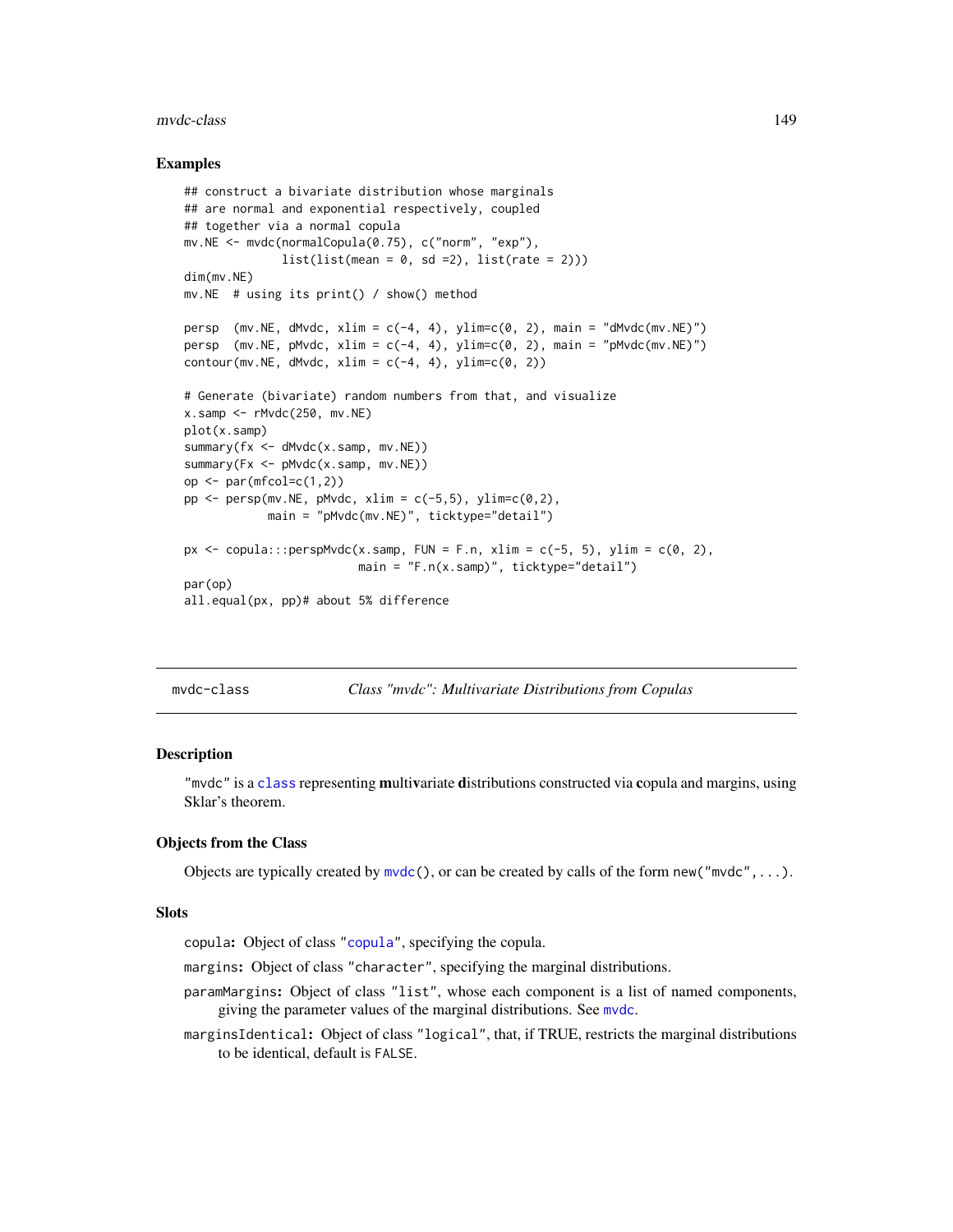#### Methods

contour signature( $x = "m$ vdc"): ...

```
dim signature(x = "mvdc"): the dimension of the distribution; this is the same as dim(x@copula).
persp signature(x = "mvdc"): ...
```
show signature(object = "mvdc"): quite compactly display the content of the "mvdc" object.

# See Also

[mvdc](#page-146-0), also for examples; for fitting, [fitMvdc](#page-90-0).

nacFrail.time *Timing for Sampling Frailties of Nested Archimedean Copulas*

# Description

This function provides measurements of user run times for the frailty variables involved in a nested Archimedean copula.

## Usage

```
nacFrail.time(n, family, taus, digits = 3, verbose = FALSE)
```
# Arguments

| n       | integer specifying the sample size to be used for the random variates $V_0$ and $V_{01}$ .                                                                                                                                                                                                                                                                                                                                                                                                                                         |
|---------|------------------------------------------------------------------------------------------------------------------------------------------------------------------------------------------------------------------------------------------------------------------------------------------------------------------------------------------------------------------------------------------------------------------------------------------------------------------------------------------------------------------------------------|
| family  | the Archimedean family (class "acopula") for which $V_0$ and $V_{01}$ are sampled.                                                                                                                                                                                                                                                                                                                                                                                                                                                 |
| taus    | numeric vector of Kendall's taus. This vector is converted to a vector of copula<br>parameters $\theta$ , which then serve as $\theta_0$ and $\theta_1$ for a three-dimensional fully nested<br>Archimedean copula of the specified family. First, for each $\theta_0$ , n random vari-<br>ates $V_0$ are generated. Then, given the particular $\theta_0$ and the realizations $V_0$ , n<br>random variates $V_{01}$ are generated for each $\theta_1$ fulfilling the sufficient nesting<br>condition; see paraConstr in acopula. |
| digits  | number of digits for the output.                                                                                                                                                                                                                                                                                                                                                                                                                                                                                                   |
| verbose | logical indicating if nacFrail. time output should generated while the random<br>variates are generated (defaults to FALSE).                                                                                                                                                                                                                                                                                                                                                                                                       |

# Value

A  $k \times k$  matrix of user run time measurements in milliseconds (1000[\\*system.time\(](#page-0-0).)[1]) where k is length(taus). The first column contains the run times for generating the  $V_0$ s. For the submatrix that remains if the first column is removed, row i (for  $\theta_{0i}$ ) contains the run times for the  $V_{01}$ s for a particular  $\theta_0$  and all the admissible  $\theta_1$ s.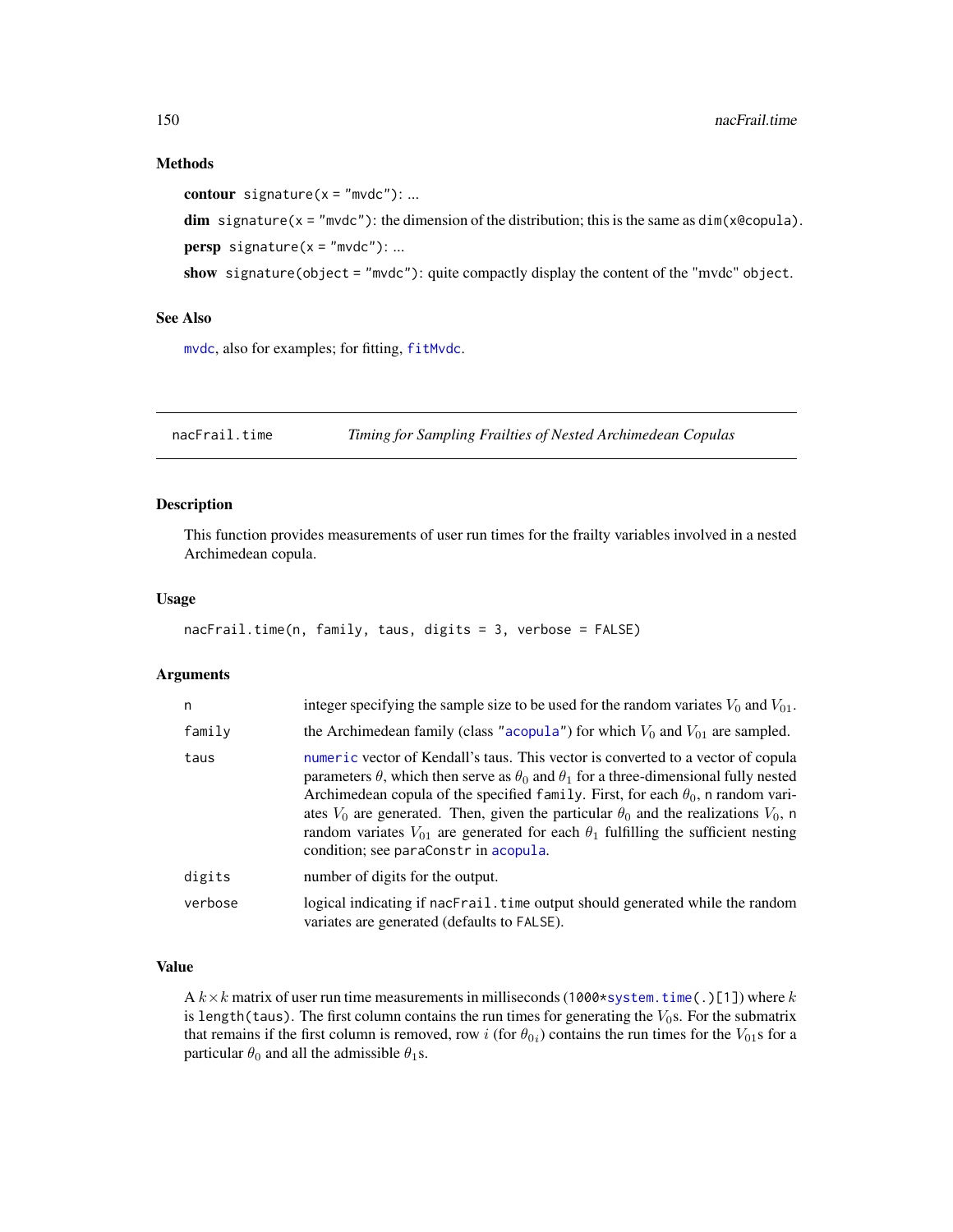## nacopula-class 151

#### See Also

The class [acopula](#page-14-0) and our predefined "acopula" family objects in [acopula-families](#page-39-0). For some timings on a standard notebook, see [demo\(](#page-0-0)timings) (or the file 'timings.R' in the demo folder).

## Examples

```
## takes about 7 seconds:% so we rather test a much smaller set in R CMD check
nacFrail.time(10000, "Gumbel", taus= c(0.05,(1:9)/10, 0.95))
system.time(
print( nacFrail.time(1000, "Gumbel", taus = c(0.5,1,6,9)/10) )
)
```
<span id="page-150-0"></span>nacopula-class *Class "nacopula" of Nested Archimedean Copulas*

## <span id="page-150-1"></span>Description

Class of nested Archimedean Copulas, "nacopula", and its *specification* "outer\_nacopula" differ only by the validation method, which is stricter for the outer(most) copula (the root copula).

## Objects from the Class

Objects can be created by calls of the form new ( $"nacopula", \ldots$ ), which is only intended for experts. Root copulas are typically constructed by [onacopula\(](#page-153-0).).

# **Slots**

- copula: an object of class ["acopula"](#page-14-0), denoting the top-level Archimedean copula of the nested Archimedean copula, that is, the root copula.
- comp: an [integer](#page-0-0) vector (possibly of length 0) of indices of components in 1:d which are not nested Archimedean copulas. Here, d denotes the *dimension* of the random vectors under consideration; see the dim() method below.
- childCops: a (possibly empty) [list](#page-0-0) of further nested Archimedean copulas (child copulas), that is, objects of class "nacopula". The "nacopula" objects therefore contain ["acopula"](#page-14-0) objects as special cases.

## Methods

dim signature(x = "nacopula"): returns the dimension d of the random vector U following x.

show signature("nacopula"): calling [printNacopula](#page-173-0) for a compact overview of the nested Archimedean copula under consideration.

#### See Also

[onacopula](#page-153-0) for building (outer) "nacopula" objects. For the class definition of the copula component, see [acopula](#page-14-0).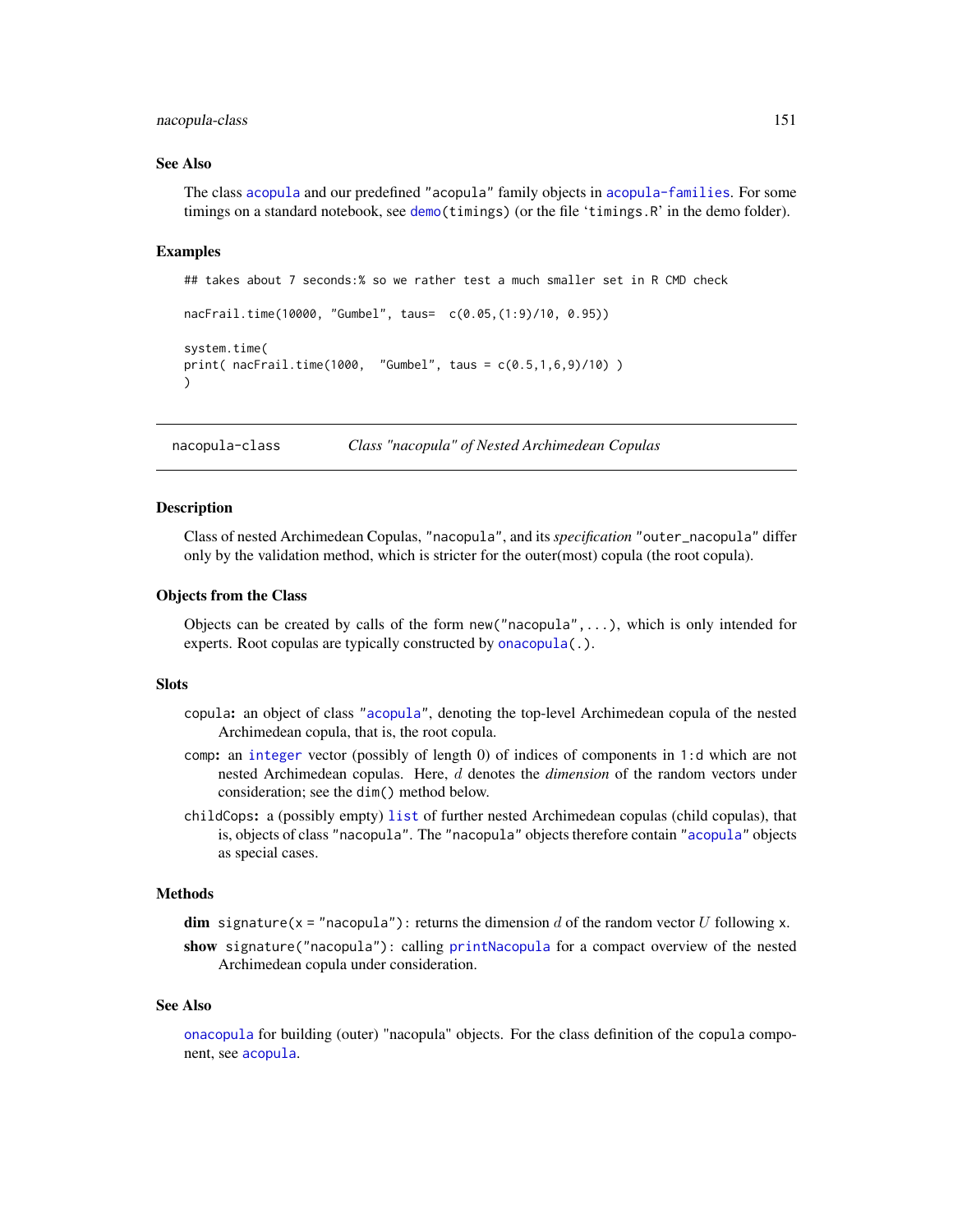## Examples

```
## nacopula and outer_nacopula class information
showClass("nacopula")
showClass("outer_nacopula")
## Construct a three-dimensional nested Frank copula with parameters
## chosen such that the Kendall's tau of the respective bivariate margins
## are 0.2 and 0.5.
theta0 <- copFrank@iTau(.2)
theta1 <- copFrank@iTau(.5)
C3 <- onacopula("F", C(\theta, 1, C(\theta, 1, c(2,3)))))
C3 # displaying it, using show(C3); see help(printNacopula)
## What is the dimension of this copula?
dim(C3)
## What are the indices of direct components of the root copula?
C3@comp
## How does the list of child nested Archimedean copulas look like?
C3@childCops # only one child for this copula, components 2, 3
```
nacPairthetas *Pairwise Thetas of Nested Archimedean Copulas*

## Description

Return a  $d * d$  matrix of pairwise thetas for a nested Archimedean copula ([nacopula](#page-150-0)) of dimension d.

## Usage

```
nacPairthetas(x)
```
## Arguments

x an (outer) nacopula (with thetas sets).

# Value

a  $(d \times d)$  matrix of thetas, say T, where  $T[j,k]$  = theta of the bivariate Archimedean copula  $C(U_j, U_k).$ 

# See Also

the class [nacopula](#page-150-0) (with its [dim](#page-0-0) method).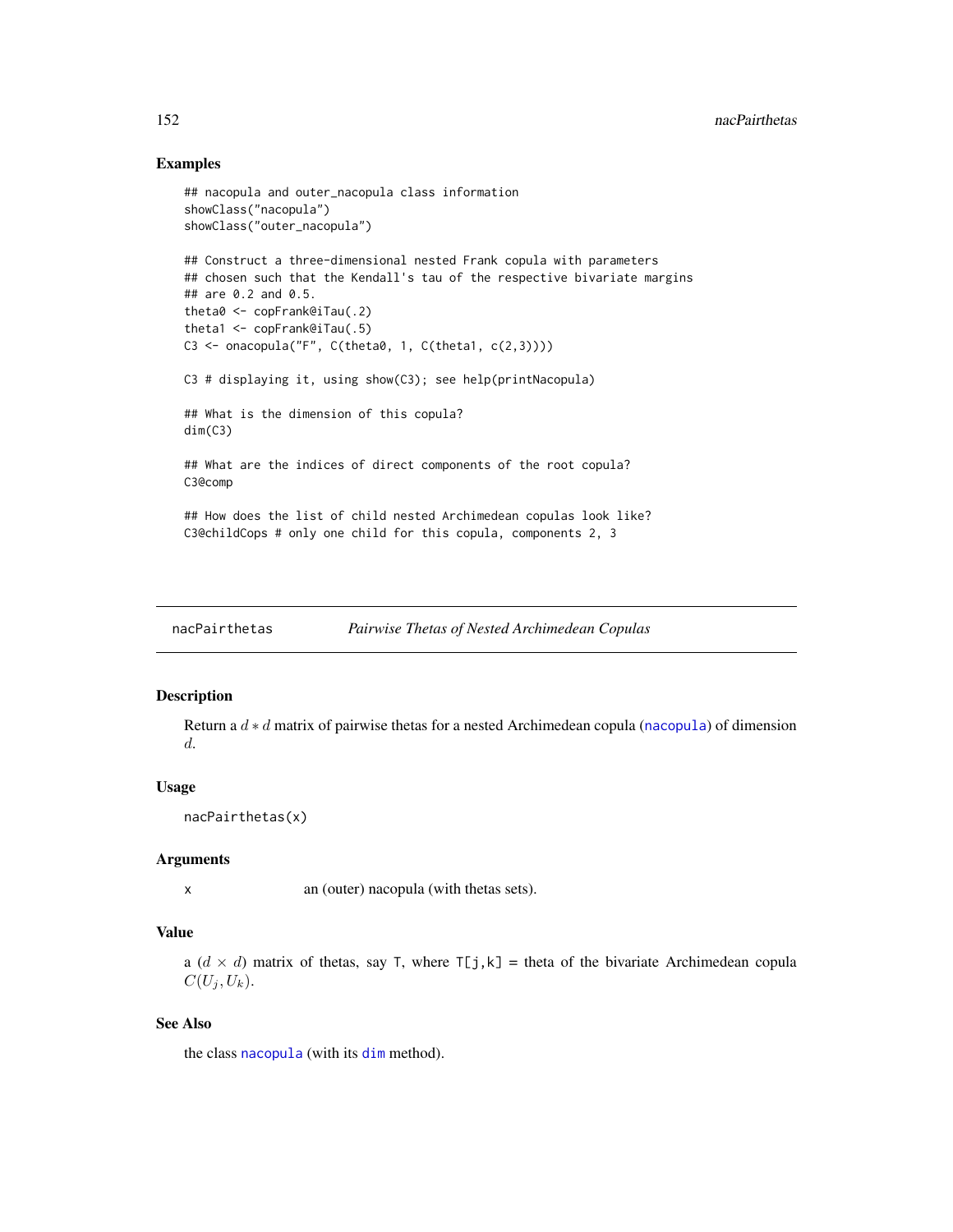#### nesdepth 153

## Examples

```
## test with
options(width=97)
(mm < - rncModel("Gumbel", d=15, pr.comp = 0.25, order="random"))stopifnot(isSymmetric(PT <- nacPairthetas(mm)))
round(PT, 2)
## The tau's -- "Kendall's correlation matrix" :
round(copGumbel@tau(PT), 2)
## do this several times:
m1 <- rnacModel("Gumbel", d=15, pr.comp = 1/8, order="seq")
stopifnot(isSymmetric(PT <- nacPairthetas(m1)))
m1; PT
m100 \le r rnacModel("Gumbel", d= 100, pr.comp = 1/16, order="seq")
system.time(PT <- nacPairthetas(m100))# how slow {non-optimal algorithm}?
##-- very fast, still!
stopifnot(isSymmetric(PT))
m100
## image(PT)# not ok -- want one color per theta
nt <- length(th0 <- unique(sort(PT[!is.na(PT)])))
th1 <- c(th0[1]/2, th0, 1.25*th0[nt])
ths <- (th1[-1]+th1[-(nt+2)])/2
image(log(PT), breaks = this, col = heat.colors(nt))## Nicer and easier:
require(Matrix)
image(as(log(PT),"Matrix"), main = "log( nacPairthetas( m100 ))",
      useAbs=FALSE, useRaster=TRUE, border=NA)
```
nesdepth *Nesting Depth of a Nested Archimedean Copula ("nacopula")*

# Description

Compute the nesting depth of a nested Archimedean copula which is the length of the longest branch in the tree representation of the copula, and hence at least one.

## Usage

nesdepth(x)

#### Arguments

x object of class ["nacopula"](#page-150-0).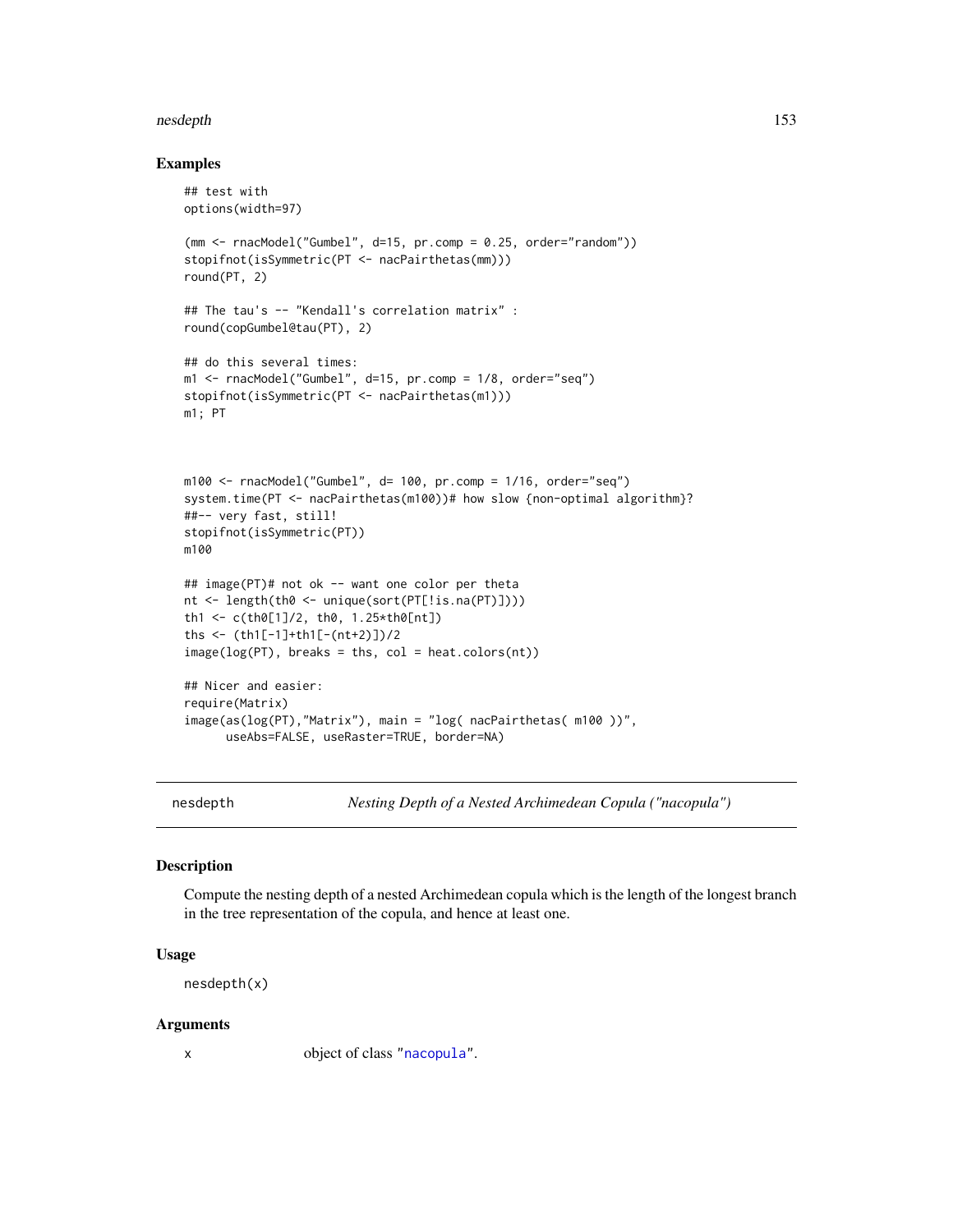## Value

an integer, the nesting depth of the nested Archimedean copula. An (unnested) Archimedean copula has depth 1.

# See Also

[dim](#page-150-0) of nacopulas.

# Examples

```
F2 <- onacopula("F", C(1.9, 1, C(4.5, c(2,3)))))
F2
F3 <- onacopula("Clayton", C(1.5, 3:1,
                             C(2.5, 4:5,
                               C(15, 9:6))))
nesdepth(F2) # 2
nesdepth(F3) # 3
```
<span id="page-153-0"></span>onacopula *Constructing (Outer) Nested Archimedean Copulas*

# Description

Constructing (outer) nested Archimedean copulas (class [outer\\_nacopula](#page-150-1)) is most conveniently done via onacopula(), using a nested  $C(...)$  notation.

Slightly less conveniently, but with the option to pass a [list](#page-0-0) structure, onacopulaL() can be used, typically from inside another function programmatically.

# Usage

```
onacopula (family, nacStructure)
onacopulaL(family, nacList)
nac2list(x)
```

| family       | either a character string, the short or longer form of the Archimedean fam-<br>ily name (for example, "Clayton" or simply "C"); see the acopula-families<br>documentation, or an acopula family object.                                                                                                                              |
|--------------|--------------------------------------------------------------------------------------------------------------------------------------------------------------------------------------------------------------------------------------------------------------------------------------------------------------------------------------|
| nacStructure | a "formula" of the form                                                                                                                                                                                                                                                                                                              |
|              | $C(\theta, c(i_1, \ldots, i_c), \text{list}(C(\ldots), \ldots, C(\ldots))).$                                                                                                                                                                                                                                                         |
|              | Note that $C()$ has (maximally) three arguments: the first is the copula parameter<br>(vector) $\theta$ , the second a (possibly empty) vector of integer indices of components<br>(for the comp slot in nacopulas), and finally a (possibly empty) list of child<br>copulas, each specified with in the $C(.)$ notation themselves. |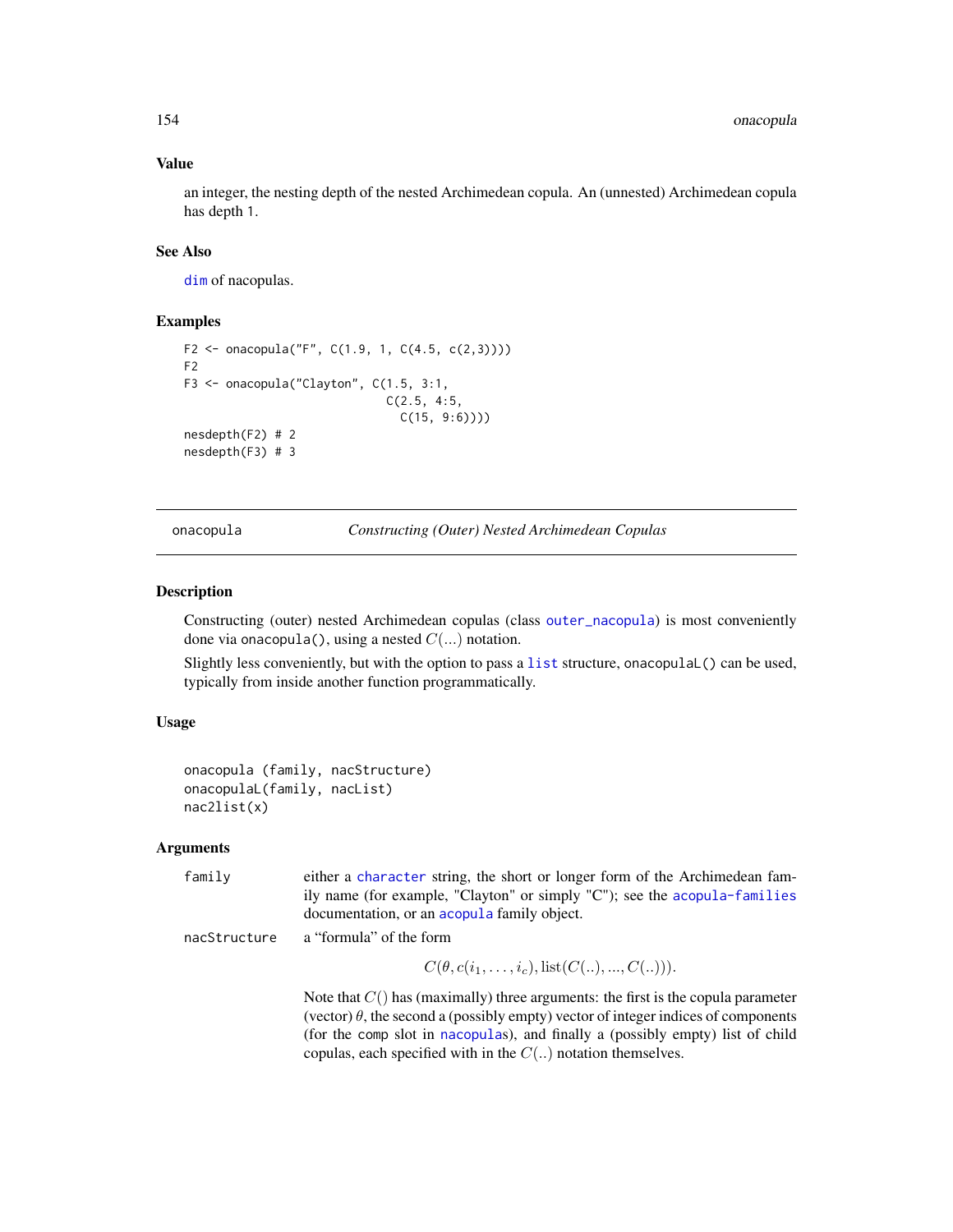#### onacopula 155

| nacList | a list of length $3$ (or 2), with elements                                                              |
|---------|---------------------------------------------------------------------------------------------------------|
|         | 1. theta: $\theta$                                                                                      |
|         | 2. comp: components $c(i_1, \ldots, i_c)$                                                               |
|         | 3. children: a list which must be a naclist itself and may be missing to<br>denote the empty $list()$ . |
| X       | an "nacopula", (typically "outer_nacopula") object.                                                     |

# Value

onacopula[L](): An outer nested Archimedean copula object, that is, of class ["outer\\_nacopula"](#page-150-1). nac2list: a [list](#page-0-0) exactly like the naclist argument to onacopulaL.

## **References**

Those of the Archimedean families, for example, [copGumbel](#page-39-0).

# See Also

The class definitions ["nacopula"](#page-150-0), ["outer\\_nacopula"](#page-150-1), and ["acopula"](#page-14-0).

```
## Construct a ten-dimensional Joe copula with parameter such that
## Kendall's tau equals 0.5
theta <- copJoe@iTau(0.5)
C10 \leftarrow onacopula("J", C(theta, 1:10))
## Equivalent construction with onacopulaL():
C10. <- onacopulaL("J",list(theta,1:10))
stopifnot(identical(C10, C10.),
          identical(nac2list(C10), list(theta, 1:10)))
## Construct a three-dimensional nested Gumbel copula with parameters
## such that Kendall's tau of the respective bivariate margins are 0.2
## and 0.5.
theta0 <- copGumbel@iTau(.2)
theta1 <- copGumbel@iTau(.5)
C3 <- onacopula("G", C(theta0, 1, C(theta1, c(2,3))))
## Equivalent construction with onacopulaL():
str(NAlis <- list(theta0, 1, list(list(theta1, c(2,3)))))
C3. <- onacopulaL("Gumbel", NAlis)
stopifnot(identical(C3, C3.))
## An exercise: assume you got the copula specs as character string:
na3spec \leq "C(theta0, 1, C(theta1, c(2,3)))"
na3call <- parse(text = na3spec)[[1]]
C3.s <- onacopula("Gumbel", na3call)
stopifnot(identical(C3, C3.s))
## Good error message if the component ("coordinate") indices are wrong
```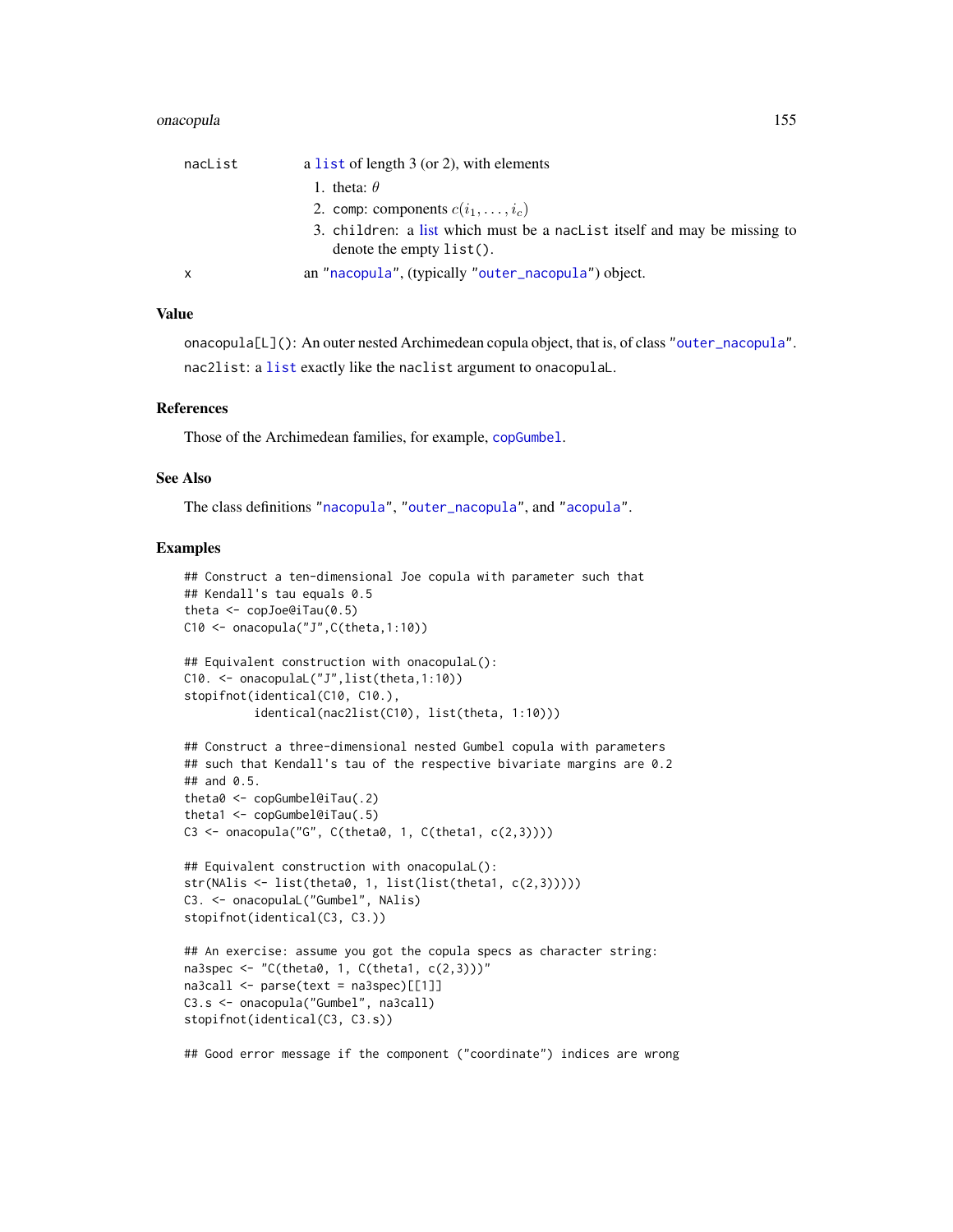```
## or do not match:
err <- try(onacopula("G", C(theta0, 2, C(theta1, c(3,2)))))
## Compute the probability of falling in [0,.01]^3 for this copula
pCopula(rep(.01,3), C3)
## Compute the probability of falling in the cube [.99,1]^3
prob(C3, rep(.99, 3), rep(1, 3))
## Construct a 6-dimensional, partially nested Gumbel copula of the form
## C_0(C_1(u_1, u_2), C_2(u_3, u_4), C_3(u_5, u_6))
theta <-2:5copG <- onacopulaL("Gumbel", list(theta[1], NULL, list(list(theta[2], c(1,2)),
                                                       list(theta[3], c(3,4)),
                                                       list(theta[4], c(5,6)))))
set.seed(1)
U <- rCopula(5000, copG)
pairs(U, pch=".", gap=0, labels = as.expression( lapply(1:dim(copG),
                                     function(j) bquote(italic(U[.(j)])))))
```
opower *Outer Power Transformation of Archimedean Copulas*

#### Description

Build a new Archimedean copula by applying the outer power transformation to a given Archimedean copula.

#### Usage

```
opower(copbase, thetabase)
```
#### Arguments

| copbase   | a "base" copula, that is, a copula of class acopula. Must be one of the predefined<br>families.                                                                              |
|-----------|------------------------------------------------------------------------------------------------------------------------------------------------------------------------------|
| thetabase | the univariate parameter $\theta$ for the generator of the base copula copbase. Hence,<br>the copula which is transformed is fixed, that is, does not depend on a parameter. |

### Value

a new [acopula](#page-14-0) object, namely the outer power copula based on the provided copula family copbase with fixed parameter thetabase. The transform introduces a parameter theta, so one obtains a parametric Archimedean family object as return value.

The [environment](#page-0-0) of all function slots contains objects cOP (which is the outer power copula itself), copbase, and thetabase.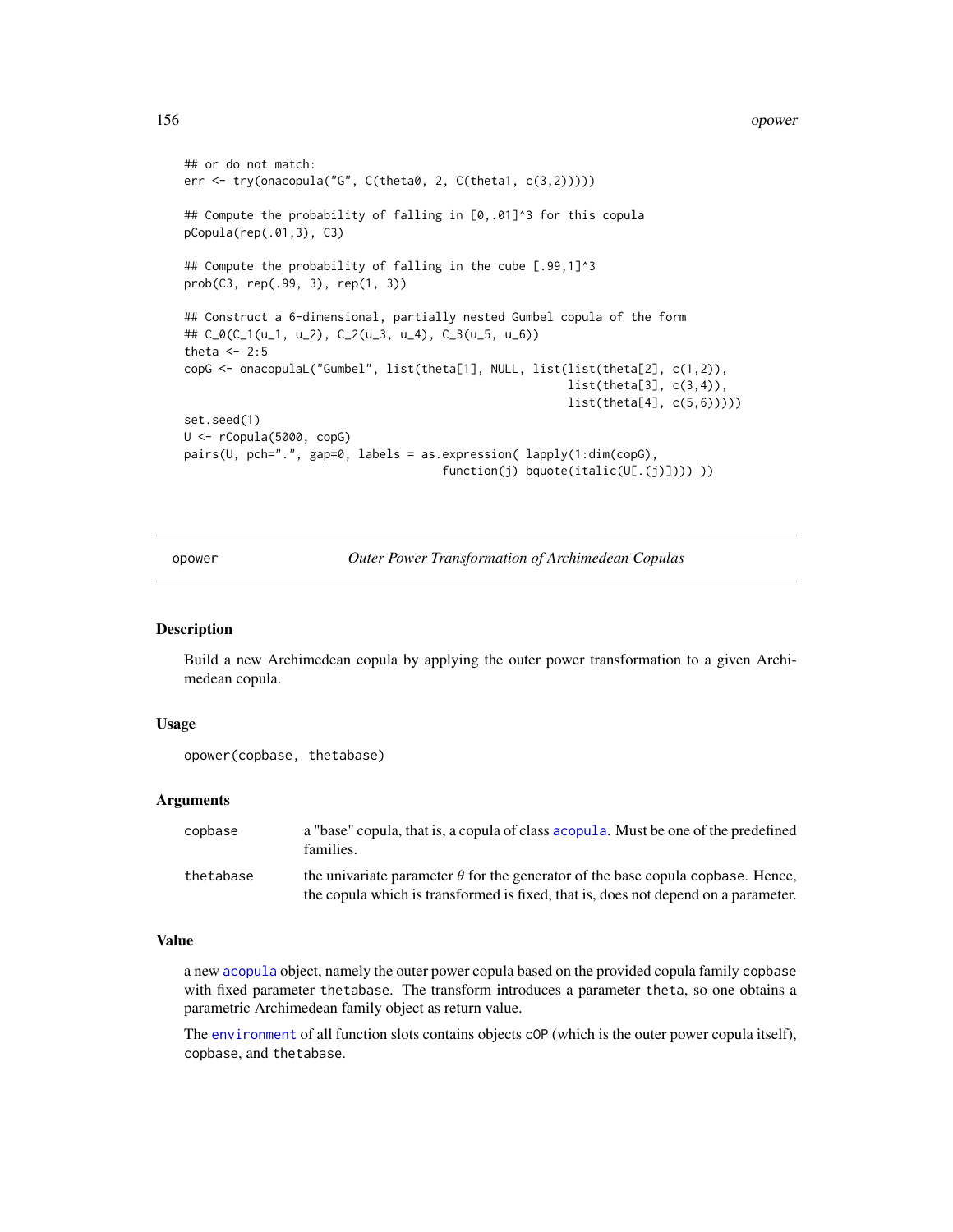#### opower and the set of the set of the set of the set of the set of the set of the set of the set of the set of the set of the set of the set of the set of the set of the set of the set of the set of the set of the set of th

## References

Hofert, M. (2010), *Sampling Nested Archimedean Copulas with Applications to CDO Pricing*, Suedwestdeutscher Verlag fuer Hochschulschriften AG & Co. KG.

#### See Also

The class [acopula](#page-14-0) and our predefined "acopula" family objects in [acopula-families](#page-39-0).

```
## Construct an outer power Clayton copula with parameter thetabase such
## that Kendall's tau equals 0.2
thetabase \leq copClayton@iTau(0.2)
opC <- opower(copClayton, thetabase) # "acopula" obj. (unspecified theta)
## Construct a 3d nested Archimedean copula based on opC, that is, a nested
## outer power Clayton copula. The parameters theta are chosen such that
## Kendall's tau equals 0.4 and 0.6 for the outer and inner sector,
## respectively.
theta0 \leq - opC@iTau(0.4)
theta1 \leq opC@iTau(0.6)
opC3d <- onacopulaL(opC, list(theta0, 1, list(list(theta1, 2:3))))
## or opC3d <- onacopula(opC, C(theta0, 1, C(theta1, c(2,3))))
## Compute the corresponding lower and upper tail-dependence coefficients
rbind(theta0 = c()lambdaL = opC@lambdaL(theta0),
      lambdaU = opC@lambdaU(theta0) # => opC3d has upper tail dependence
      ),
      theta1 = c(lambdaL = opC@lambdaL(theta1),
      lambdaU = opC@lambdaU(theta1) # => opC3d has upper tail dependence
      ))
## Sample opC3d
n <- 1000
U <- rnacopula(n, opC3d)
## Plot the generated vectors of random variates of the nested outer
## power Clayton copula.
splom2(U)
## Construct such random variates "by hand"
## (1) draw V0 and V01
V0 <- opC@ V0(n, theta0)
V01 <- opC@V01(V0, theta0, theta1)
## (2) build U
U \leftarrow \text{cbind}(opC@psi(rexp(n)/V0, theta0),
opC@psi(rexp(n)/V01, theta1),
opC@psi(rexp(n)/V01, theta1))
```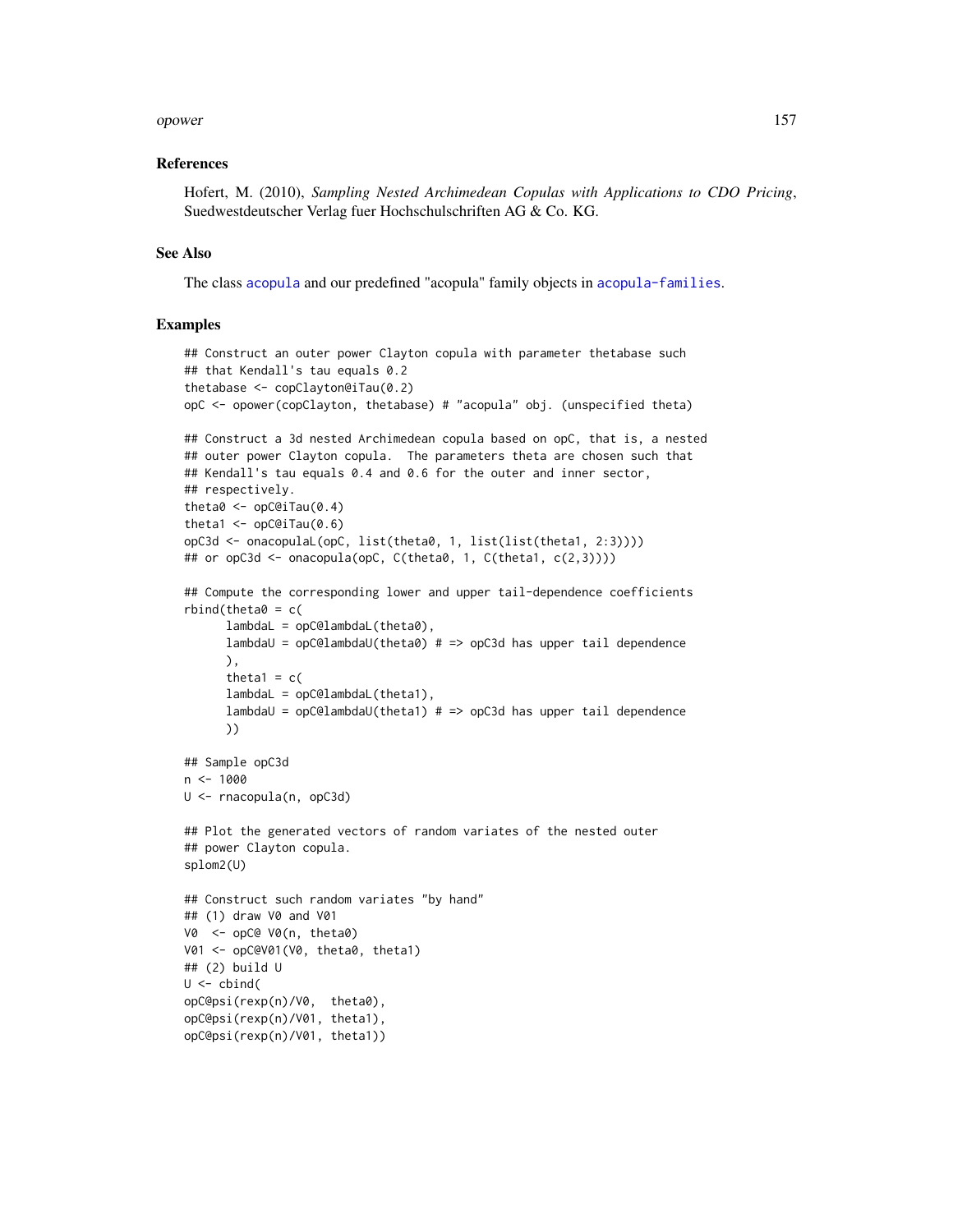A version of graphics' package [pairs\(](#page-0-0)), particularly useful for visualizing dependence in multivariate (copula) data.

# Usage

```
pairs2(x, labels = NULL, labels.null.lab = "U", ...)
```
# Arguments

| $\mathsf{x}$    | a numeric matrix or an $R$ object for which $as.matrix(x)$ returns such a matrix.                                                             |
|-----------------|-----------------------------------------------------------------------------------------------------------------------------------------------|
| labels          | the variable names, typically unspecified.                                                                                                    |
| labels.null.lab |                                                                                                                                               |
|                 | the character string determining the "base name" of the variable labels in case<br>labels is NULL and x does not have all column names given. |
| .               | further arguments, passed to pairs().                                                                                                         |

# Value

[invisible\(](#page-0-0))

# See Also

[splom2\(](#page-204-0)) for a similar function based on [splom\(](#page-0-0)).

```
## Create a 100 x 7 matrix of random variates from a t distribution
## with four degrees of freedom and plot the generated data
U \le - matrix(rt(700, df = 4), ncol = 7)
pairs2(\theta, pch = ".")
```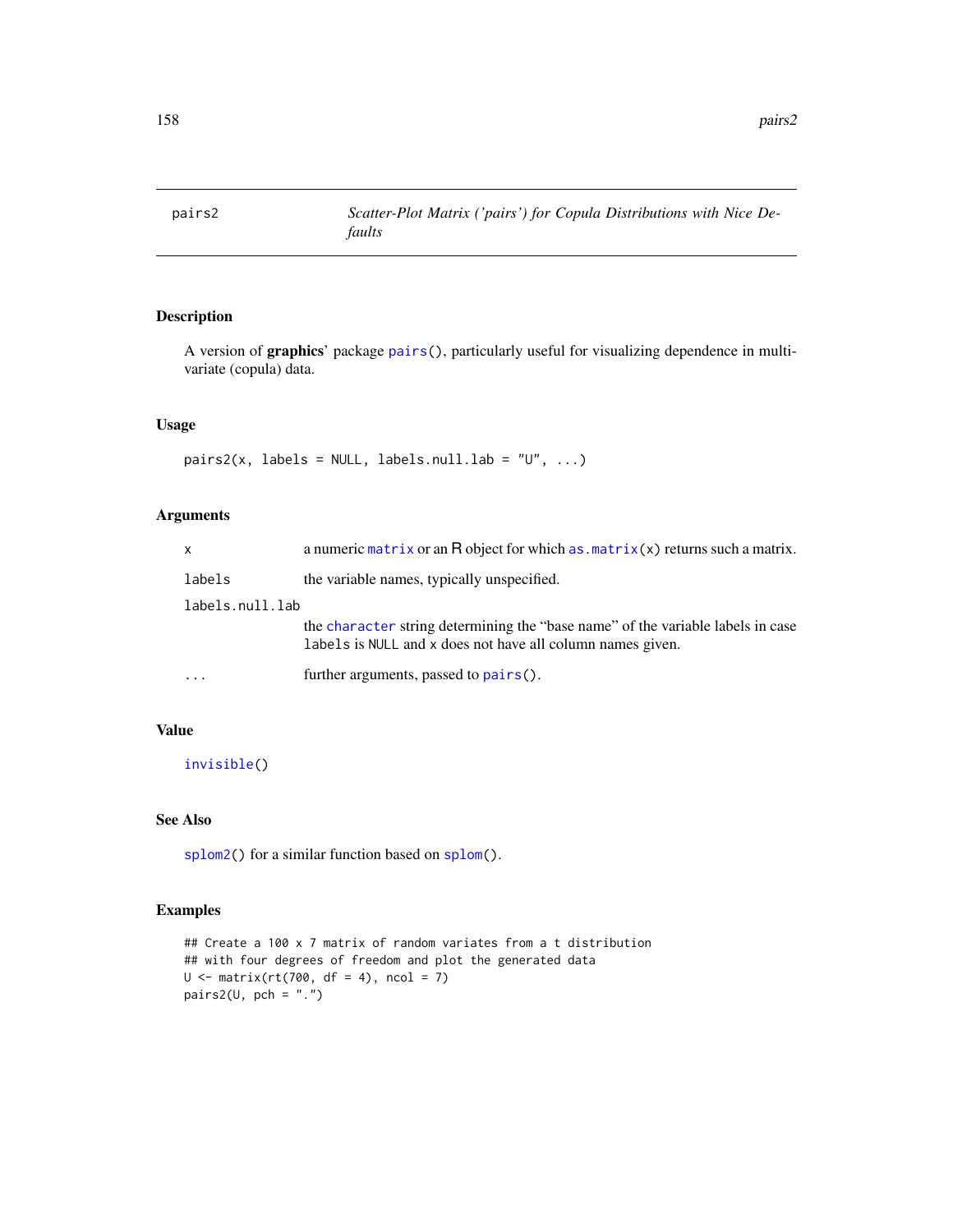pairsColList() creates a [list](#page-0-0) containing information about colors for a given matrix of (approximate aka "pseudo") p-values. These colors are used in pairsRosenblatt() for visualizing a graphical goodness-of-fit test based on pairwise Rosenblatt transformed data.

#### Usage

```
pairsRosenblatt(cu.u, pvalueMat=pviTest(pairwiseIndepTest(cu.u)),
                method = c("scatter", "QQchisq", "QQgamma",
                           "PPchisq", "PPgamma", "none"),
                g1, g2, col = "B&W.contrib.colList = pairsColList(pvalueMat, col=col),
                main=NULL,
                sub = gpviString(pvalueMat, name = "pp-values"),
panel = NULL, do.qqline = TRUE,
                keyOpt = list(title="pp-value", rug.at=pvalueMat), ...)
pairsColList(P, pdiv = c(1e-04, 0.001, 0.01, 0.05, 0.1, 0.5),
             signif.P = 0.05, pmin0 = 1e-05, bucketCols = NULL,
             fgColMat = NULL, bgColMat = NULL, col = "B&W.contrast",
             BWcutoff = 170,
             bg.col = c("ETHCL", "zurich", "zurich.by.fog", "baby",
                        "heat", "greenish"),
             bg.ncol.gap = floor(length(pdiv)/3),
             bg.col.bottom = NULL, bg.col.top = NULL, ...)
```

| cu.u      | $(n, d, d)$ -array of pairwise Rosenblatt-transformed observations as returned by<br>pairwiseCcop().                                                                                                                                                                                                                                |
|-----------|-------------------------------------------------------------------------------------------------------------------------------------------------------------------------------------------------------------------------------------------------------------------------------------------------------------------------------------|
| pvalueMat | $(d, d)$ -matrix of p-values (or pp-values).                                                                                                                                                                                                                                                                                        |
| method    | character indicating the plot method to be used. Currently possible are:                                                                                                                                                                                                                                                            |
|           | "scatter" a simple scatter plot.<br>"QQchisq" a Q-Q plot after a map to the $\chi^2$ distribution.<br>"QQgamma" a Q-Q plot after a map to the gamma distribution.<br>"PPchisq" a P-P plot after a map to the $\chi^2$ distribution.<br>"PPgamma" a P-P plot after a map to the gamma distribution.<br>"none" no points are plotted. |
|           | Note: These methods merely just set g1 and g2 correctly; see the code for more<br>details.                                                                                                                                                                                                                                          |
| g1        | function from $[0,1]^n \rightarrow [0,1]^n$ applied to "x" for plotting in one panel.                                                                                                                                                                                                                                               |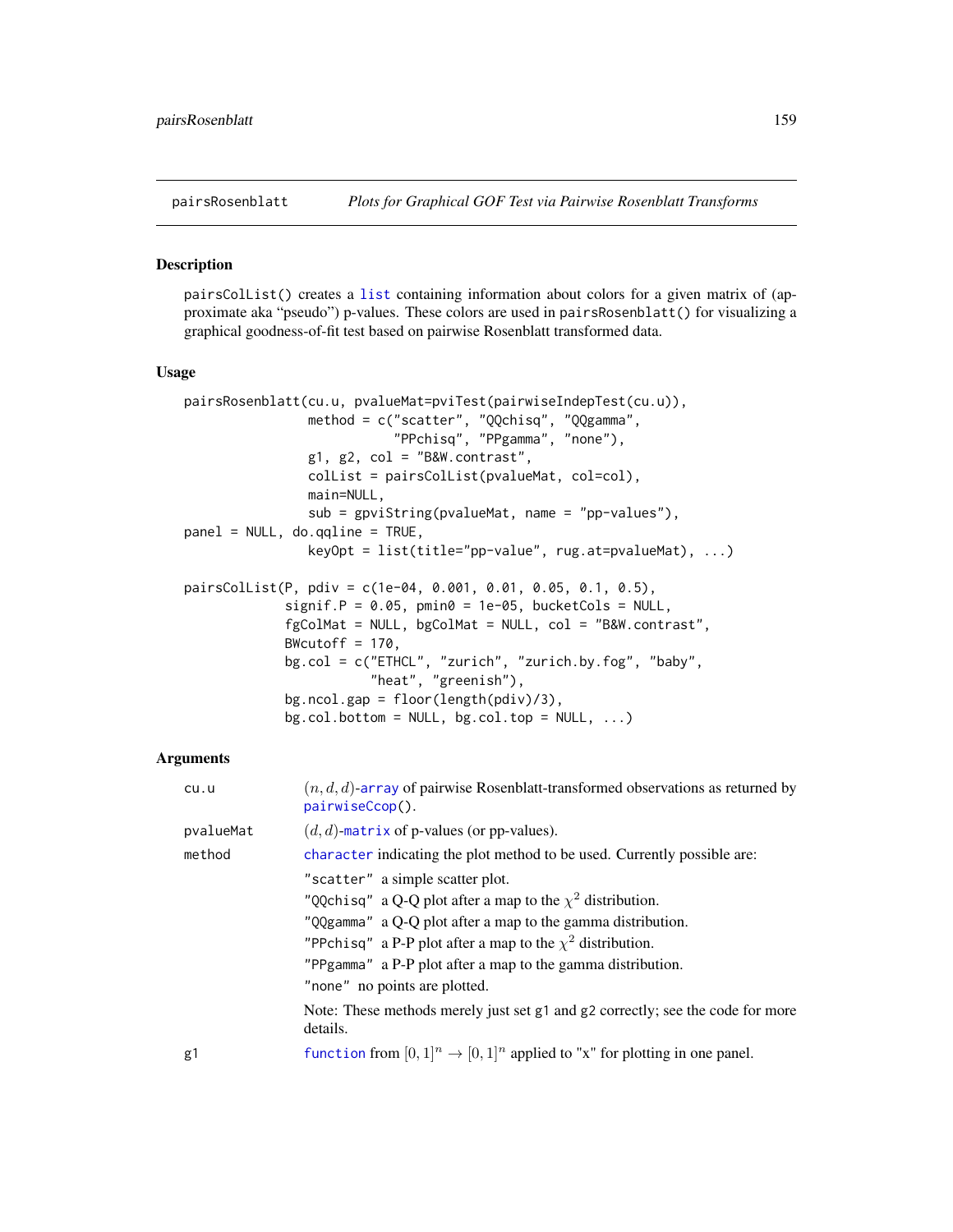| g <sub>2</sub> | function from $[0,1]^{n\times 2} \rightarrow [0,1]^{n}$ applied to "y" for plotting in one panel.                                                                                                               |
|----------------|-----------------------------------------------------------------------------------------------------------------------------------------------------------------------------------------------------------------|
| collist        | list of colors and information as returned by pairsCollist().                                                                                                                                                   |
| main           | title.                                                                                                                                                                                                          |
| sub            | sub-title with a smart default containing a global (p)p-value.                                                                                                                                                  |
| panel          | a panel function as for pairs, or, by default, NULL, where the panel is set as<br>points or "points $+$ qqline" if the method is "QQ" and do. qqline is true.                                                   |
| do.qqline      | if method = $"QQ$ , specify if the plot panels should also draw a $qqline()$ .                                                                                                                                  |
| key0pt         | argument passed to .pairsCond() for options for the key.                                                                                                                                                        |
| $\cdots$       | additional arguments passed to .pairsCond() (for pairsRosenblatt()) and to<br>heat_hcl()(for pairsCollist; used to generate the color palette), see Details.                                                    |
| P              | $d \times d$ matrix of p-values.                                                                                                                                                                                |
| pdiv           | numeric vector of strictly increasing p-values in $(0,1)$ that determine the "buck-<br>ets" for the background colors of .pairsCond() which creates the pairs-like<br>goodness-of-fit plot.                     |
| signif.P       | significance level (must be an element of pdiv).                                                                                                                                                                |
| pmin0          | a numeric indicating the lower endpoint of the p-value buckets if pmin is zero.<br>If set to 0, the lowest value of the $p$ -value buckets will also be 0.                                                      |
|                | Note that pmin0 should be in $(0, min(\text{poly}))$ when using pairsCollist() for<br>.pairsCond().                                                                                                             |
| bucketCols     | vector of length as pdiv containing the colors for the buckets. If not specified,<br>either bg.col.bottom and bg.col.top are used (if provided) or bg.col (if<br>provided).                                     |
| fgColMat       | $(d, d)$ -matrix with foreground colors (the default will be black if the back-<br>ground color is bright and white if it is dark; see also BWcutoff).                                                          |
| bgColMat       | $(d, d)$ -matrix of background colors; do not change this unless you know what<br>you are doing.                                                                                                                |
| col            | foreground color (defaults to "B&W.contrast" which switches black/white ac-<br>cording to BWcutoff), passed to .pairsCond(). If collist is not specified,<br>this color is used to construct the points' color. |
| BWcutoff       | number in (0, 255) for switching foreground color if col="B&W.contrast".                                                                                                                                        |
| bg.col         | color scheme for the background colors.                                                                                                                                                                         |
| bg.ncol.gap    | number of colors left out as "gap" for color buckets below/above signif. P (to<br>make significance/non-significance more visible).                                                                             |
| bg.col.bottom  | vector of length 3 containing a HCL color specification. If bg.col.bottom is<br>provided and bucketCols is not, bg.col.bottom is used as the color for the<br>bucket of smallest p-values.                      |
| bg.col.top     | vector of length 3 containing a HCL color specification. If bg.col.top is<br>provided and bucket Cols is not, bg. col. top is used as the color for the bucket<br>of largest p-values.                          |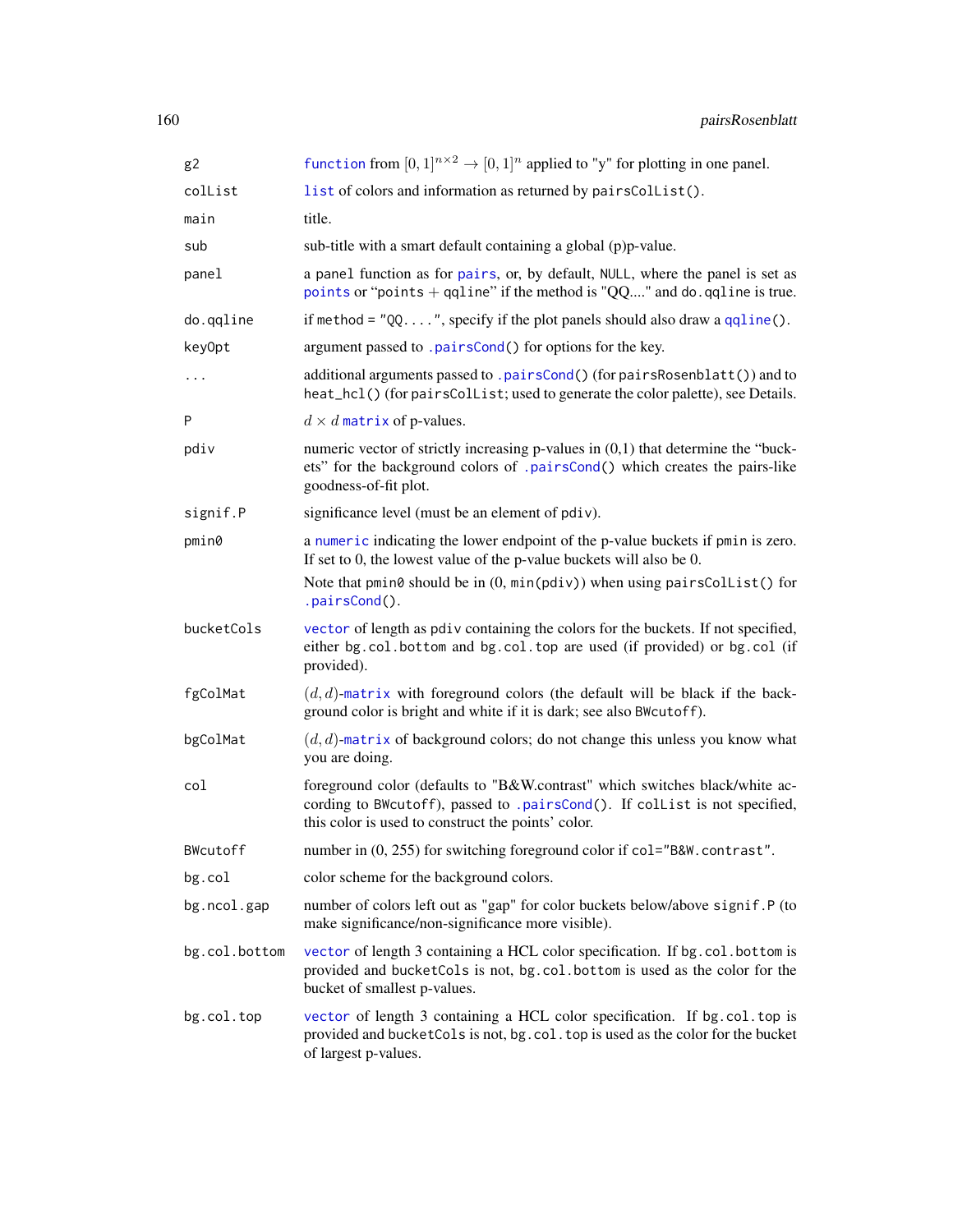## pairsRosenblatt 161

#### Details

Extra arguments of pairsRosenblatt() are passed to [.pairsCond\(](#page-11-0)), these notably may include key, true by default, which draws a color key for the colors used as panel background encoding (pseudo) p-values.

pairsColList() is basically an auxiliary function to specify the colors used in the graphical goodness-of-fit test as conducted by pairsRosenblatt(). The latter is described in detail in Hofert and Mächler (2013). See also [demo\(](#page-0-0)gof\_graph).

# Value

pairsRosenblatt: invisibly, the result of [.pairsCond\(](#page-11-0)).

pairsColList: a named [list](#page-0-0) with components

fgColMat [matrix](#page-0-0) of foreground colors.

bgColMat [matrix](#page-0-0) of background colors (corresponding to P).

bucketCols [vector](#page-0-0) containing the colors corresponding to pvalueBuckets as described above.

pvalueBuckets [vector](#page-0-0) containing the endpoints of the p-value buckets.

# References

Hofert, M. and Mächler, M. (2014) A graphical goodness-of-fit test for dependence models in higher dimensions; *Journal of Computational and Graphical Statistics*, 23(3), 700–716. doi: [10.1080/](https://doi.org/10.1080/10618600.2013.812518) [10618600.2013.812518](https://doi.org/10.1080/10618600.2013.812518)

## See Also

[pairwiseCcop\(](#page-99-0)) for the tools behind the scenes. [demo\(](#page-0-0)gof\_graph) for examples.

```
## 2-dim example {d = 2} ===============
##
## "t" Copula with 22. degrees of freedom; and (pairwise) tau = 0.5
nu <- 2.2 # degrees of freedom
## Define the multivariate distribution
tCop <- ellipCopula("t", param=iTau(ellipCopula("t", df=nu), tau = 0.5),
                    dim=2, df=nu)
set.seed(19)
X \leftarrow qexp(rCopula(n = 400, tCop))
## H0 (wrongly): a Normal copula, with correct tau
copH0 <- ellipCopula("normal", param=iTau(ellipCopula("normal"), tau = 0.5))
## create array of pairwise copH0-transformed data columns
cu.u <- pairwiseCcop(pobs(X), copula = copH0)
## compute pairwise matrix of p-values and corresponding colors
pwIT <- pairwiseIndepTest(cu.u, N=200) # (d,d)-matrix of test results
```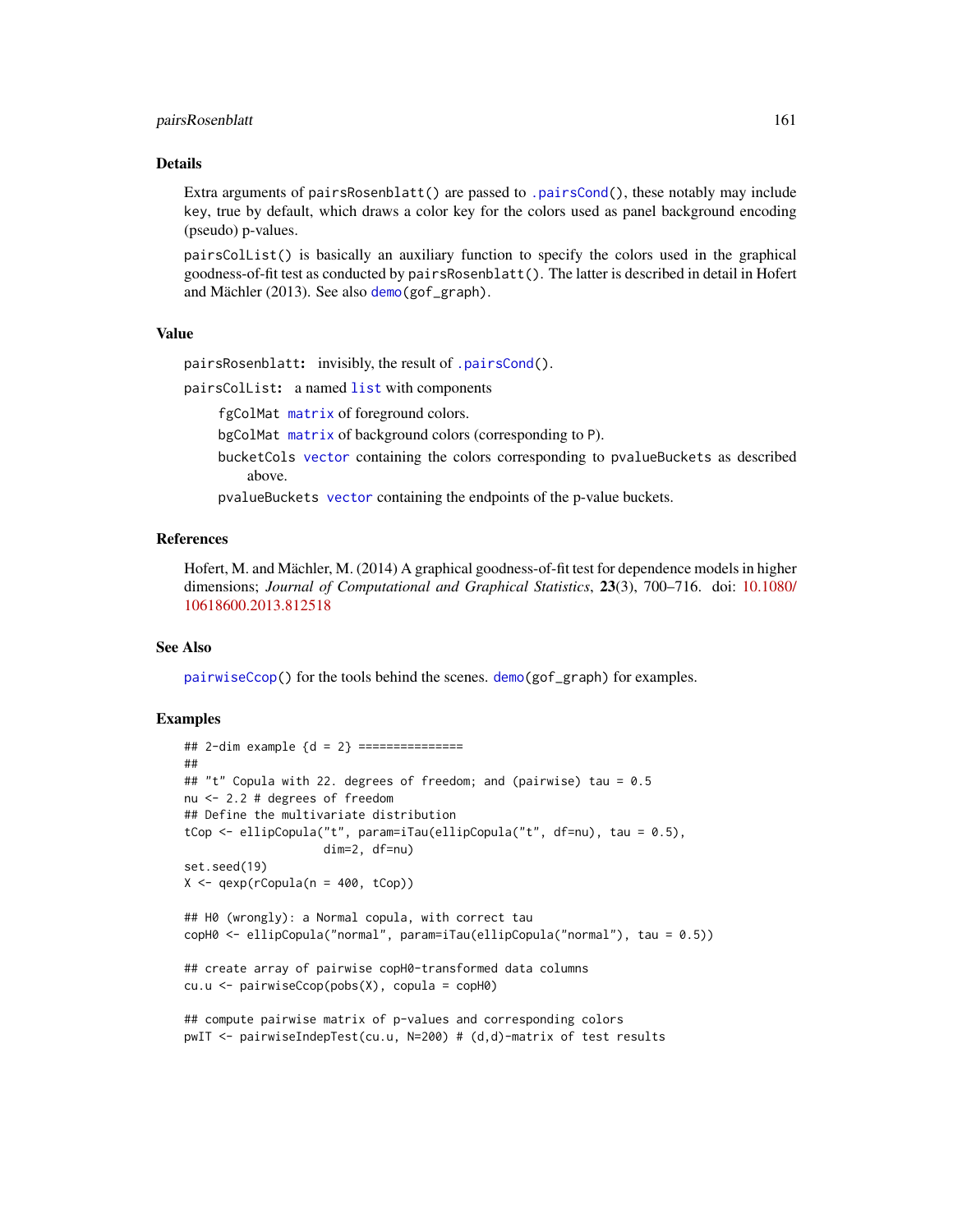```
round(pmat <- pviTest(pwIT), 3) # pick out p-values
## .286 and .077
pairsRosenblatt(cu.u, pvalueMat= pmat)
### A shortened version of demo(gof_graph) -------------------------------
N <- 32 ## too small, for "testing"; realistically, use a larger one:
if(FALSE)
N < - 100## 5d Gumbel copula ##########
n <- 250 # sample size
d <- 5 # dimension
family <- "Gumbel" # copula family
tau \leq 0.5set.seed(17)
## define and sample the copula (= H0 copula), build pseudo-observations
cop <- getAcop(family)
th <- cop@iTau(tau) # correct parameter value
copH0 <- onacopulaL(family, list(th, 1:d)) # define H0 copula
U. <- pobs(rCopula(n, cop=copH0))
## create array of pairwise copH0-transformed data columns
cu.u <- pairwiseCcop(U., copula = copH0)
## compute pairwise matrix of p-values and corresponding colors
pwIT <- pairwiseIndepTest(cu.u, N=N, verbose=interactive()) # (d,d)-matrix of test results
round(pmat <- pviTest(pwIT), 3) # pick out p-values
## Here (with seed=1): no significant ones, smallest = 0.0603
## Plots ---------------------
## plain (too large plot symbols here)
pairsRosenblatt(cu.u, pvalueMat=pmat, pch=".")
## with title, no subtitle
pwRoto <- "Pairwise Rosenblatt transformed observations"
pairsRosenblatt(cu.u, pvalueMat=pmat, pch=".", main=pwRoto, sub=NULL)
## two-line title including expressions, and centered
title <- list(paste(pwRoto, "to test"),
              substitute(italic(H[0]:C~~bold("is Gumbel with"~~tau==tau.)),
                         list(tau.=tau)))
line.main \leq c(4, 1.4)pairsRosenblatt(cu.u, pvalueMat=pmat, pch=".",
                main=title, line.main=line.main, main.centered=TRUE)
## Q-Q plots -- can, in general, better detect outliers
pairsRosenblatt(cu.u, pvalueMat=pmat, method="QQchisq", cex=0.2)
```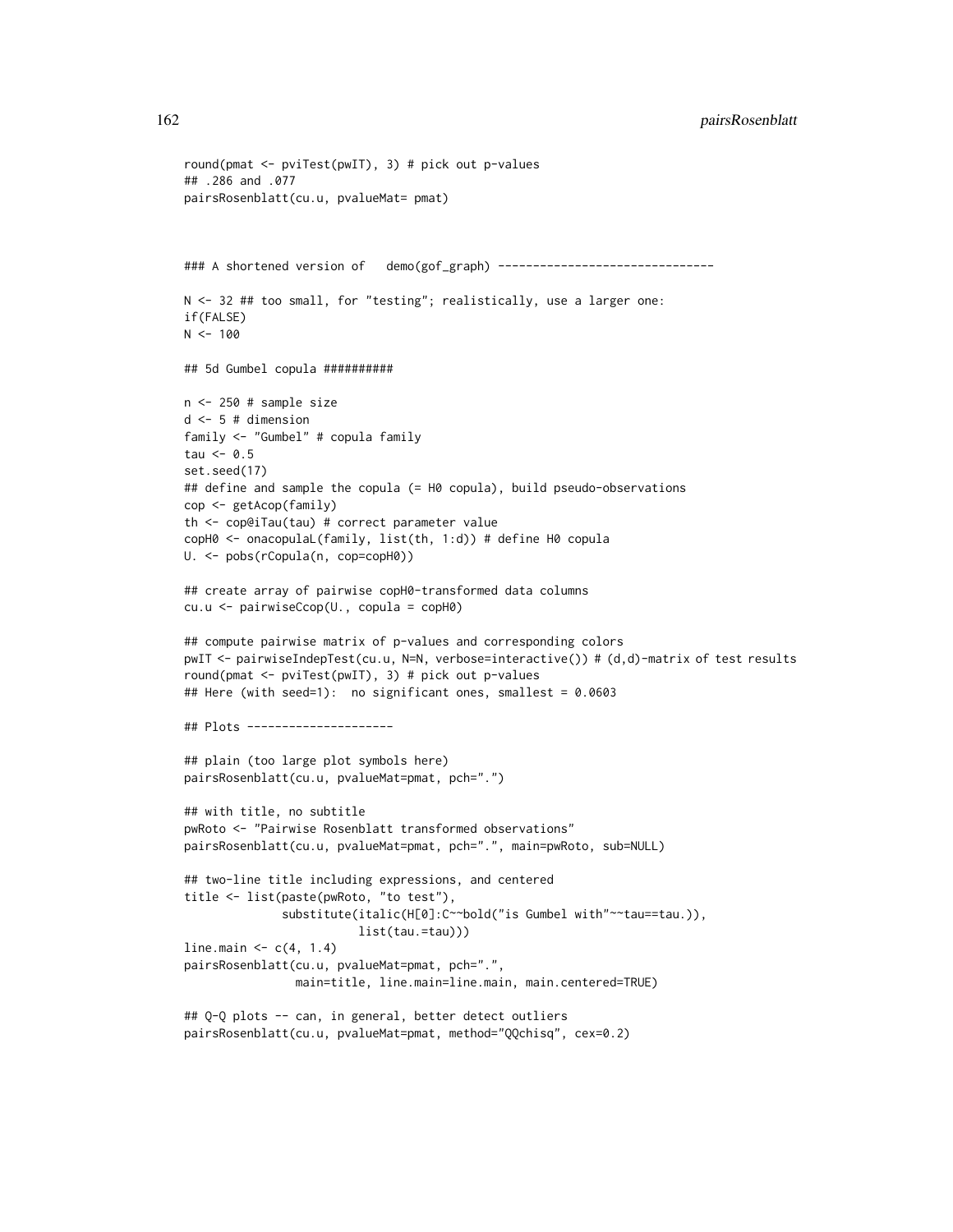Methods for function [persp](#page-0-0) to draw perspective plots (of two dimensional distributions from package copula).

#### Usage

```
## S4 method for signature 'Copula'
persp(x, FUN, n.grid = 26, delta = 0,xlab = "u1", ylab = "u2",zlab = deparse(substitute(FUN))[1], zlim = NULL,
      theta = -30, phi = 30, expand = 0.618,
      ticktype = "detail", \ldots)
## S4 method for signature 'mvdc'
persp(x, FUN, xlim, ylim, n.grid = 26,
      xlab = "x1", ylab = "x2", zlab = deparse(substitute(FUN))[1],theta = -30, phi = 30, expand = 0.618,
      ticktype = "detail", \ldots)
```
# Arguments

| X          | a "Copula" or a "mvdc" object.                                                                                                                                                                                                                |
|------------|-----------------------------------------------------------------------------------------------------------------------------------------------------------------------------------------------------------------------------------------------|
| <b>FUN</b> | the function to be plotted; typically dCopula or pCopula.                                                                                                                                                                                     |
| n.grid     | the number of grid points used in each dimension. This can be a vector of length<br>two, giving the number of grid points used in x- and y-direction, respectively;<br>the function FUN will be evaluated on the corresponding $(x,y)$ -grid. |
| delta      | A small number in $[0, \frac{1}{2})$ influencing the evaluation boundaries. The x- and y-<br>vectors will have the range $[0 + delta, 1 - delta]$ , the default being $[0, 1]$ .                                                              |
| xlim, ylim | The range of the x and y variables, respectively.                                                                                                                                                                                             |
|            | xlab, ylab, zlab, zlim, theta, phi, expand, ticktype,                                                                                                                                                                                         |
|            | Arguments for (the default method of) persp(), the ones enumerated here all<br>with <i>different</i> defaults than there.                                                                                                                     |
|            |                                                                                                                                                                                                                                               |

## Value

[invisible](#page-0-0); a list with the following components:

| x, y  | The numeric vectors, as passed to persp. default.                           |
|-------|-----------------------------------------------------------------------------|
|       | The matrix of evaluated FUN values on the grid as passed to persp. default. |
| persp | the $4 \times 4$ transformation matrix returned by persp. default.          |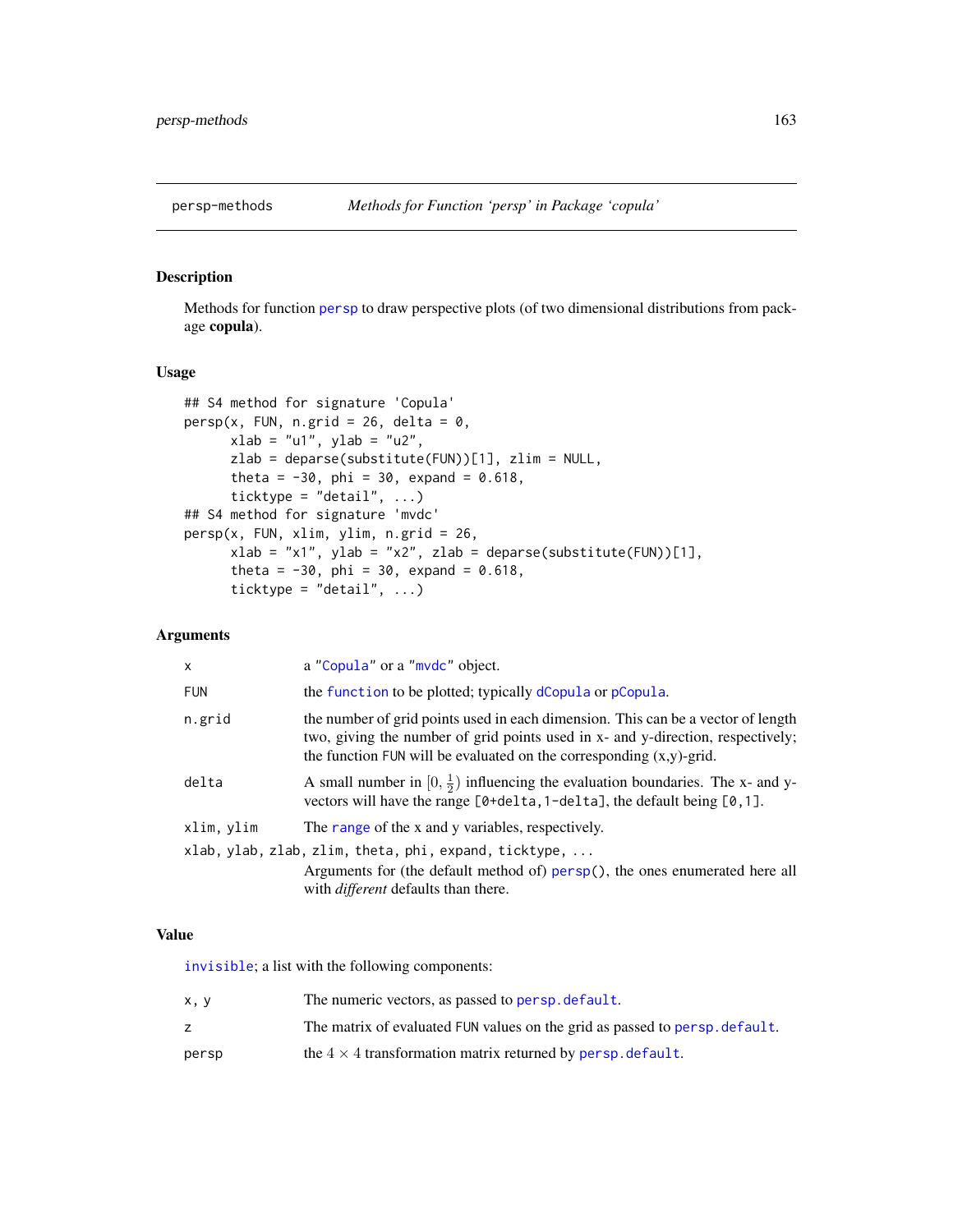#### Methods

Perspective plots for both ["copula"](#page-44-0) or ["mvdc"](#page-148-0) objects, see x in the *Arguments* section.

## See Also

The [contour-methods](#page-36-0) for drawing contour lines of the same functions.

# Examples

```
persp(claytonCopula(2), pCopula, main = "CDF of claytonCopula(2)")
persp( frankCopula(1.5), dCopula, main = "Density of frankCopula(1.5)")
persp( frankCopula(1.5), dCopula, main = "c_[frank(1.5)](.)", zlim = c(\emptyset,2))
## Examples with negative tau:
(th1 <- iTau(amhCopula(), -0.1))
persp(amhCopula(th1), dCopula)
persp(amhCopula(th1), pCopula, ticktype = "simple") # no axis ticks
persp( frankCopula(iTau( frankCopula(), -0.1)), dCopula)
persp(claytonCopula(iTau(claytonCopula(), -0.1)), dCopula)
##
cCop.2 \leq function(u, copula, ...) cCopula(u, copula, ...) [, 2]persp( amhCopula(iTau( amhCopula(), -0.1)), cCop.2, main="cCop(AMH...)[,2]")
persp( frankCopula(iTau( frankCopula(), -0.1)), cCop.2, main="cCop(frankC)[,2]")
## and Clayton also looks "the same" ...
## MVDC Examples ------------------------------------
mvNN <- mvdc(gumbelCopula(3), c("norm", "norm"),
         list(list(mean = 0, sd = 1), list(mean = 1)))persp(mvNN, dMvdc, xlim=c(-2, 2), ylim=c(-1, 3), main = "Density")
persp(mvNN, pMvdc, xlim=c(-2, 2), ylim=c(-1, 3), main = "Cumulative Distr.")
```
<span id="page-163-0"></span>plackettCopula *Construction of a Plackett Copula*

#### Description

Constructs a Plackett copula (class "plackettCopula}") with its corresponding parameter.

#### Usage

```
plackettCopula(param)
```
## Arguments

param a number (numeric vector of length one) specifying the *non negative* parameter.

#### Value

A Plackett copula object of class ["plackettCopula"](#page-164-0).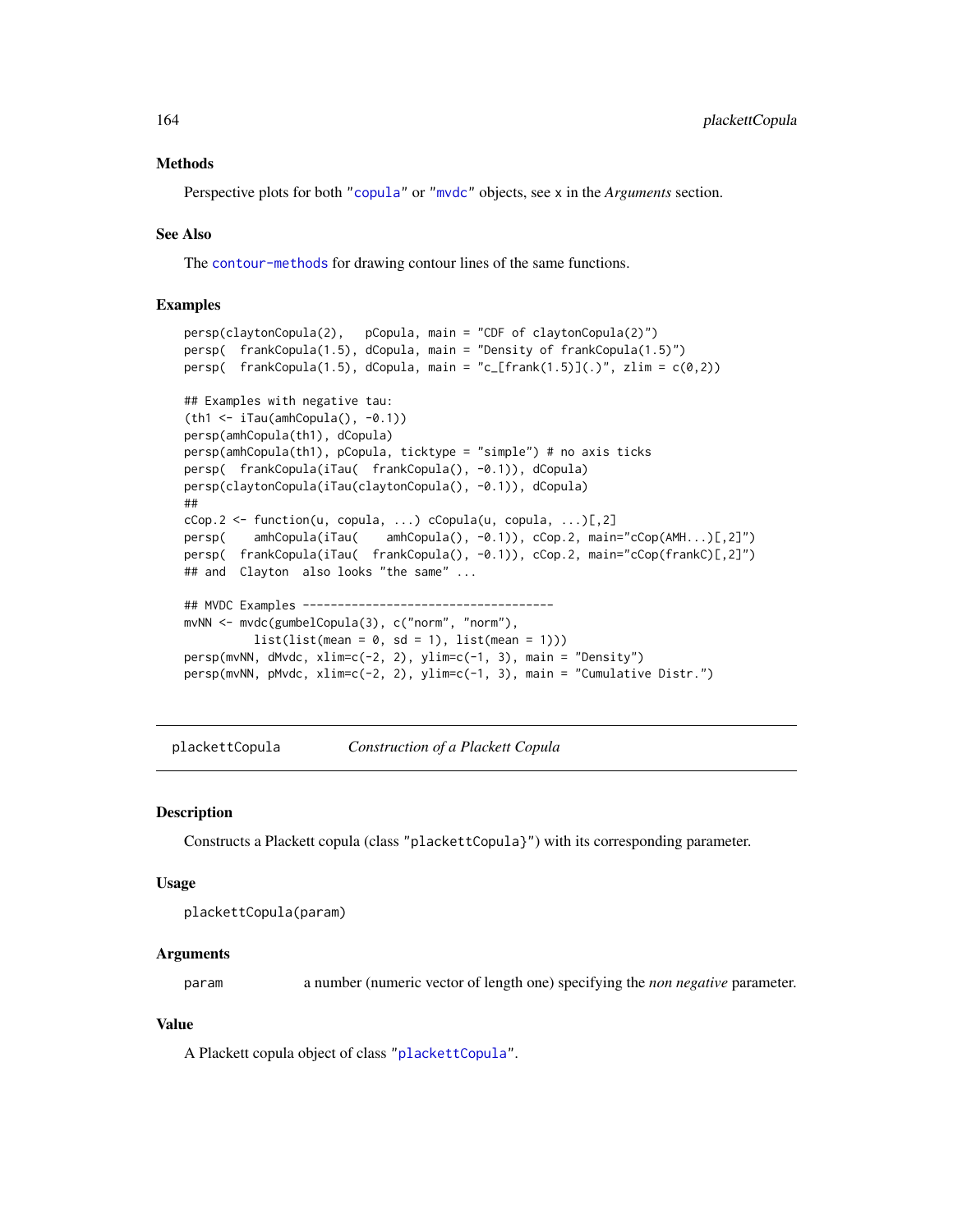# plackettCopula-class 165

## References

Plackett, R. L. (1965). A Class of Bivariate Distributions. *Journal of the American Statistical Association* 60, 516–522.

## See Also

The ["plackettCopula"](#page-164-0) class; [ellipCopula](#page-50-0), [archmCopula](#page-21-0).

## Examples

```
plackett.cop <- plackettCopula(param=2)
lambda(plackett.cop) # 0 0 : no tail dependencies
## For really large param values (here, 1e20 and Inf are equivalent):
set.seed(1); Xe20 <- rCopula(5000, plackettCopula(1e20))
set.seed(1); Xinf <- rCopula(5000, plackettCopula(Inf))
stopifnot(all.equal(Xe20, Xinf))
```
<span id="page-164-0"></span>plackettCopula-class *Class "plackettCopula" of Plackett Copulas*

#### Description

The Plackett copula class.

## Objects from the Class

Objects can be created by new("plackettCopula",...) but are typically produced by [plackettCopula\(](#page-163-0)alpha).

# **Slots**

dimension: Numeric (scalar), the dimension of the copula.

exprdist: a length two [expression](#page-0-0) with expressions for the CDF and PDF of the copula.

parameters: a number (numeric vector of length one) specifying the *non negative* parameter.

param.names: the ["character"](#page-0-0) string "alpha".

param.lowbnd: the number 0.

param.upbnd: the number Inf.

fullname: (deprecated; do not use!)

#### Methods

Typical copula methods work, see ["plackettCopula"](#page-164-0) and use methods(class = "plackettCopula").

# Extends

Class "plackettCopula" extends class ["copula"](#page-44-0) directly.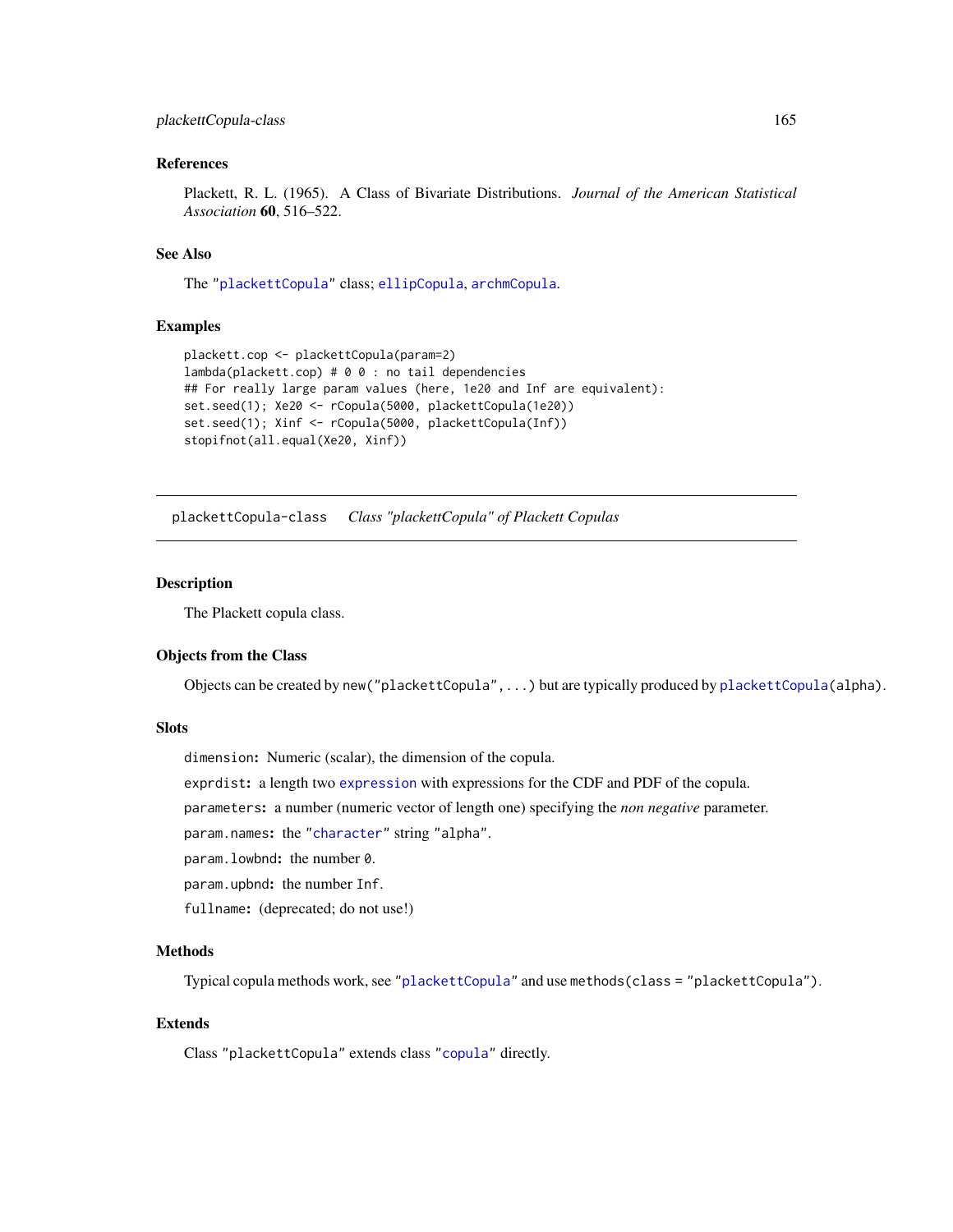# References

Nelsen, R. B. (2006), *An introduction to Copulas*, Springer, New York.

## See Also

[copula-class](#page-44-0), [plackettCopula](#page-163-0).

# Examples

str(plackettCopula())

```
plackettCopula()@exprdist[["cdf"]]
methods(class = "plackettCopula")
contourplot2(plackettCopula(7), pCopula)
wireframe2(plackettCopula(5), dCopula, main= "plackettCopula(5)")
```
plot-methods *Methods for 'plot' in Package 'copula'*

#### Description

Methods for [plot\(](#page-0-0)) to draw a scatter plot of a random sample from bivariate distributions from package copula.

# Usage

```
## S4 method for signature 'Copula,ANY'
plot(x, n, xlim = 0:1, ylim = 0:1,
     xlab = quote(U[1]), ylab = quote(U[2]), main = NULL, ...)## S4 method for signature 'mvdc,ANY'
plot(x, n, xlim = NULL, ylim = NULL,
      xlab = quote(X[1]), ylab = quote(X[2]), ...)
```

| $\mathsf{x}$ | a bivariate "matrix", "data.frame", "Copula" or a "mvdc" object.                                                                                                                                                                    |
|--------------|-------------------------------------------------------------------------------------------------------------------------------------------------------------------------------------------------------------------------------------|
| n.           | when x is not matrix-like: The sample size of the random sample drawn from x.                                                                                                                                                       |
| xlim, ylim   | the x- and y-axis limits.                                                                                                                                                                                                           |
| xlab, ylab   | the x- and y-axis labels.                                                                                                                                                                                                           |
| main         | the main title; when true, shows the call's x "expression". By default, when NULL<br>and the x expression matches "[Cc]opula" that expression is used as well. This<br>smart default is somewhat experimental; feedback is welcome. |
| $\ddotsc$    | additional arguments passed to plot methods, i.e., typically plot. default.                                                                                                                                                         |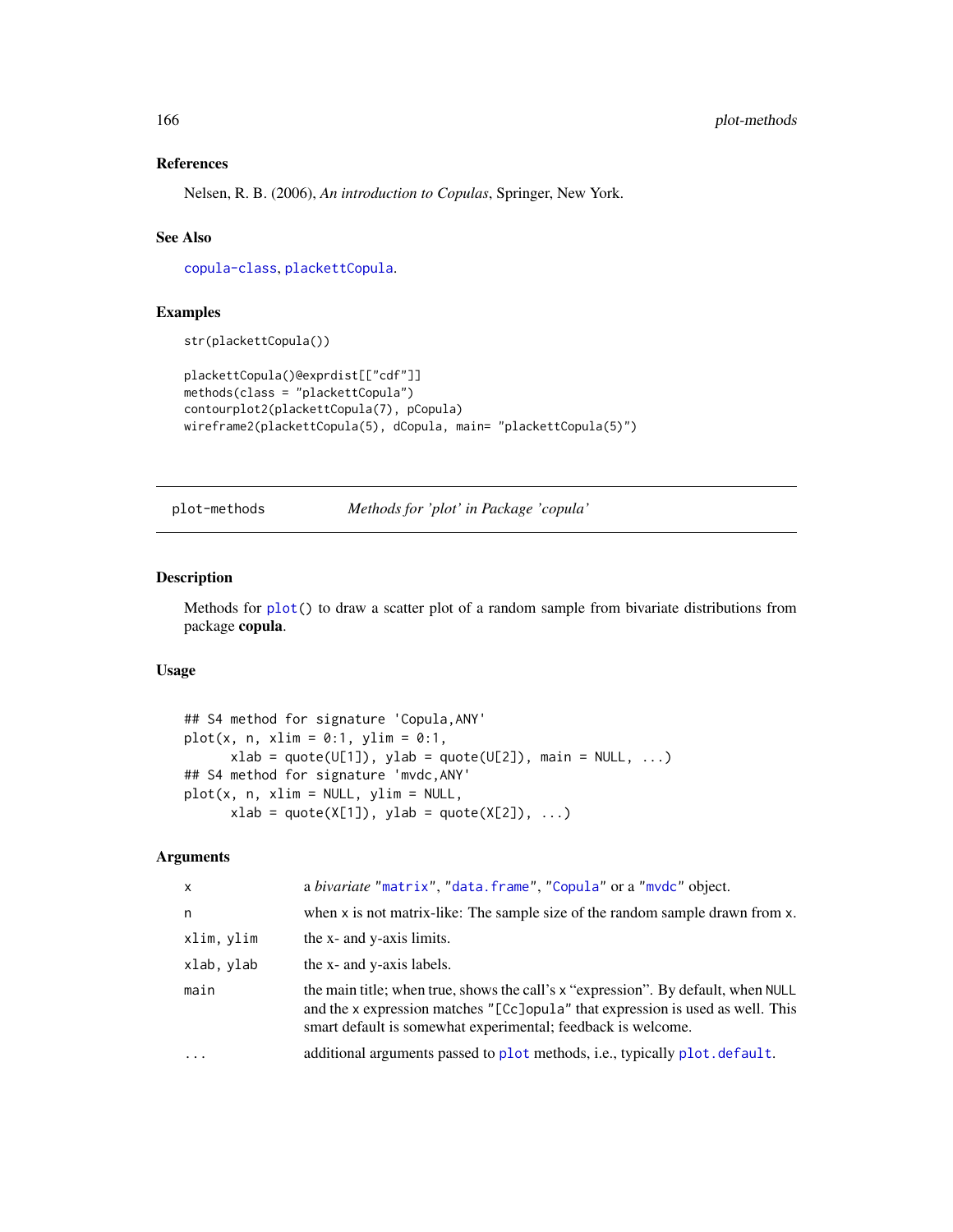#### pnacopula 167

## Value

invisible().

# See Also

[splom2\(](#page-204-0)) for a scatter-plot *matrix* based on [splom\(](#page-0-0)).

# Examples

```
## For 2-dim. 'copula' objects -------------------------
## Plot uses n compula samples
n <- 1000 # sample size
set.seed(271) # (reproducibility)
plot(tCopula(-0.8, df = 1.25), n = n) # automatic main title!
nu <- 3 # degrees of freedom
tau <- 0.5 # Kendall's tau
th \le iTau(tCopula(df = nu), tau) # corresponding parameter
cop <- tCopula(th, df = nu) # define 2-d copula object
plot(cop, n = n)## For 2-dim. 'mvdc' objects ---------------------------
mvNN <- mvdc(cop, c("norm", "norm"),
            list(list(mean = 0, sd = 1), list(mean = 1)))plot(mvNN, n = n)
```
pnacopula *Evaluation of (Nested) Archimedean Copulas*

## Description

For a (nested) Archimedean copula (object of class [nacopula](#page-150-0)) x, pCopula(u,x) (or also currently still pnacopula( $x, u$ )) evaluates the copula x at the given vector or matrix u.

## Usage

```
## S4 method for signature 'matrix,nacopula'
pCopula(u, copula, ...)
```
## \*Deprecated\*: pnacopula(x, u)

| copula, x               | (nested) Archimedean copula of dimension d, that is, an object of class nacopula,<br>typically from onacopula $(\ldots)$ . |
|-------------------------|----------------------------------------------------------------------------------------------------------------------------|
| u                       | a numeric vector of length $d$ or matrix with $d$ columns.                                                                 |
| $\cdot$ $\cdot$ $\cdot$ | unused: potential optional arguments passed from and to methods.                                                           |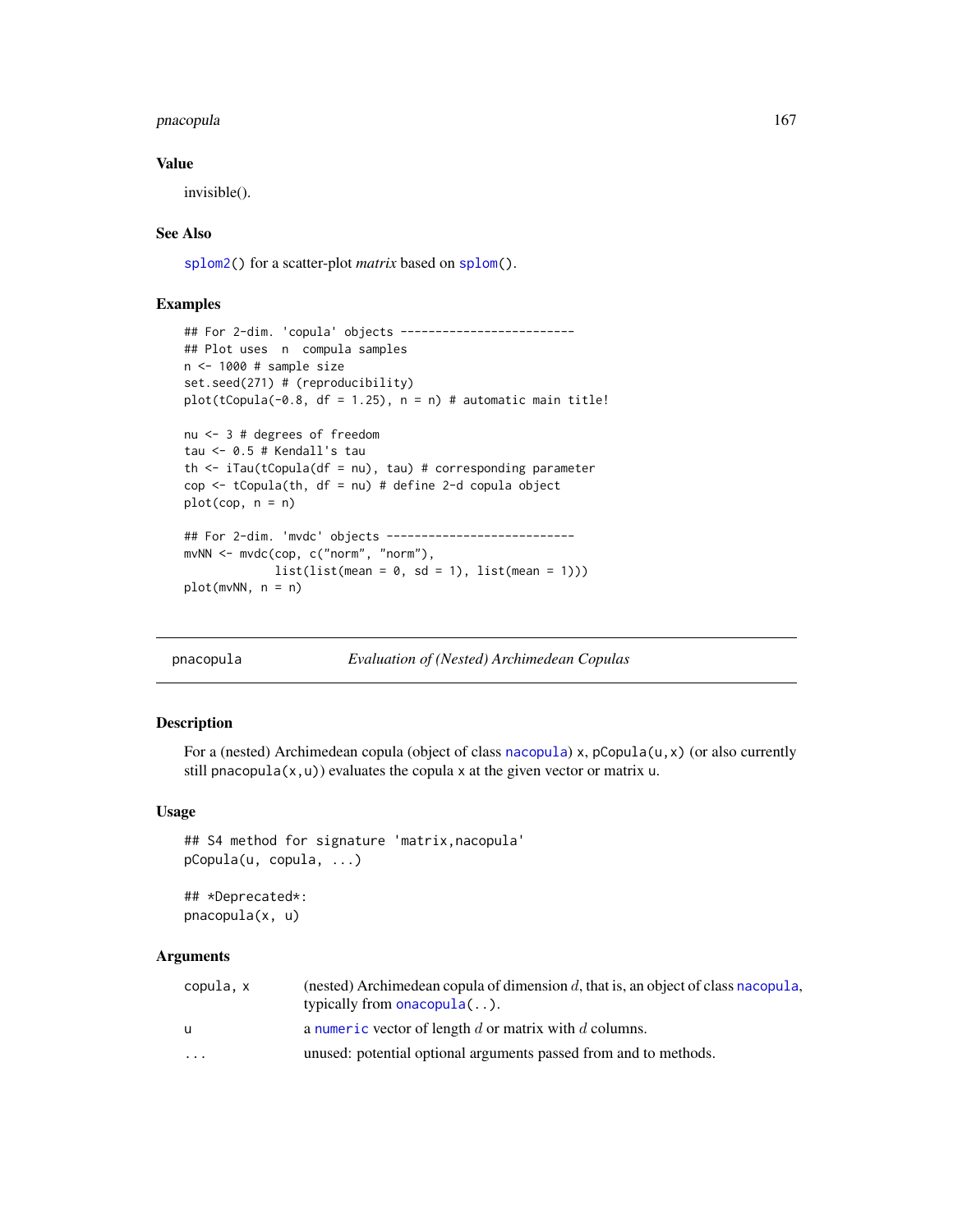## Details

The value of an Archimedean copula C with generator  $\psi$  at u is given by

$$
C(\mathbf{u}) = \psi(\psi^{-1}(u_1) + \ldots + \psi^{-1}(u_d)), \mathbf{u} \in [0,1]^d.
$$

The value of a nested Archimedean copula is defined similarly. Note that a d-dimensional copula is called *nested Archimedean* if it is an Archimedean copula with arguments possibly replaced by other nested Archimedean copulas.

# Value

A [numeric](#page-0-0) in [0, 1] which is the copula evaluated at u. (Currently not parallelized.)

# Note

[pCopula\(](#page-42-0)u,copula) is a *generic* function with methods for *all* our copula classes, see [pCopula](#page-42-0).

# Examples

```
## Construct a three-dimensional nested Joe copula with parameters
## chosen such that the Kendall's tau of the respective bivariate margins
## are 0.2 and 0.5.
theta0 <- copJoe@iTau(.2)
theta1 <- copJoe@iTau(.5)
C3 <- onacopula("J", C(\theta, 1, C(\theta, 1, c(2,3))))## Evaluate this copula at the vector u
u \leftarrow c(.7,.8,.6)pCopula(u, C3)
## Evaluate this copula at the matrix v
v <- matrix(runif(300), ncol=3)
pCopula(v, C3)
## Back-compatibility check
stopifnot(identical( pCopula (u, C3), suppressWarnings(
                    pnacopula(C3, u))),
          identical( pCopula (v, C3), suppressWarnings(
                    pnacopula(C3, v))))
```
<span id="page-167-0"></span>pobs *Pseudo-Observations*

## Description

Compute the pseudo-observations for the given data matrix.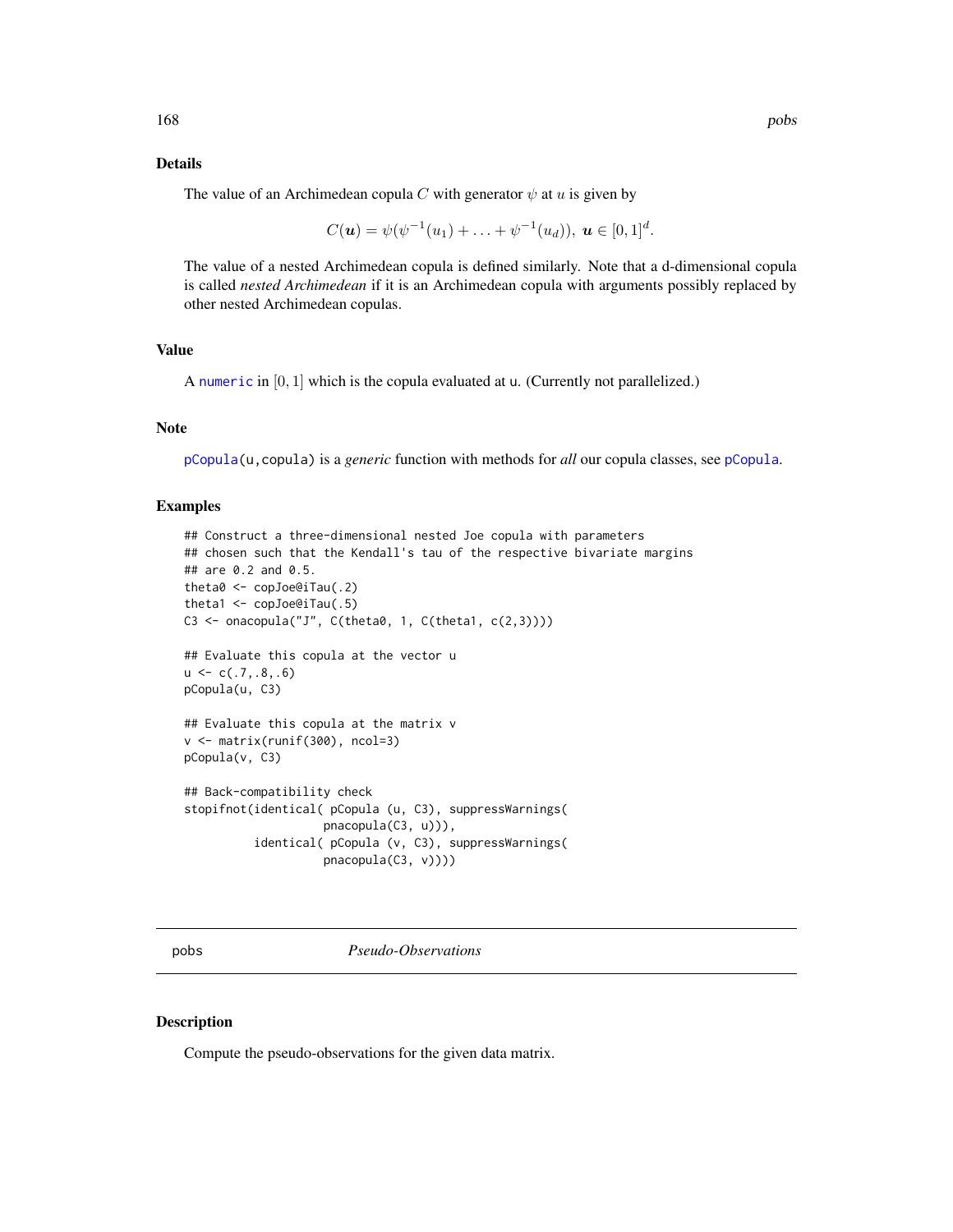pobs and the set of the set of the set of the set of the set of the set of the set of the set of the set of the set of the set of the set of the set of the set of the set of the set of the set of the set of the set of the

# Usage

```
pobs(x, na-last = "keep",ties.method = eval(formals(rank)$ties.method), lower.tail = TRUE)
```
## Arguments

| $\mathsf{x}$ | $n \times d$ -matrix (or d-vector) of random variates to be converted to pseudo-observations.                              |
|--------------|----------------------------------------------------------------------------------------------------------------------------|
| na.last      | string passed to rank; see there.                                                                                          |
| ties.method  | string specifying how ranks should be computed if there are ties in any of the<br>coordinate samples of x; passed to rank. |
| lower.tail   | logical which, if FALSE, returns the pseudo-observations when applying the<br>empirical marginal survival functions.       |

## Details

Given *n* realizations  $x_i = (x_{i1}, \ldots, x_{id})^T$ ,  $i \in \{1, \ldots, n\}$  of a random vector X, the pseudoobservations are defined via  $u_{ij} = r_{ij}/(n+1)$  for  $i \in \{1, ..., n\}$  and  $j \in \{1, ..., d\}$ , where  $r_{ij}$  denotes the rank of  $x_{ij}$  among all  $x_{ki}$ ,  $k \in \{1, ..., n\}$ . When there are no ties in any of the coordinate samples of x, the pseudo-observations can thus also be computed by component-wise applying the marginal empirical distribution functions to the data and scaling the result by  $n/(n+1)$ . This asymptotically negligible scaling factor is used to force the variates to fall inside the open unit hypercube, for example, to avoid problems with density evaluation at the boundaries. Note that pobs(,lower.tail=FALSE) simply returns 1-pobs().

#### Value

[matrix](#page-0-0) (or [vector](#page-0-0)) of the same dimensions as x containing the pseudo-observations.

```
## Simple definition of the function:
pobs
## Draw from a multivariate normal distribution
d < -10set.seed(1)
P <- Matrix::nearPD(matrix(pmin(pmax(runif(d*d), 0.3), 0.99), ncol=d))$mat
diag(P) \leq -rep(1, d)n <- 500
x \le - MASS:: mvrnorm(n, mu = rep(0, d), Sigma = P)
## Compute pseudo-observations (should roughly follow a Gauss
## copula with correlation matrix P)
u \leftarrow \text{pobs}(x)plot(u[,5],u[,10], xlab=quote(italic(U)[1]), ylab=quote(italic(U)[2]))
## All components: pairwise plot
pairs(u, gap=0, pch=".", labels =
      as.expression( lapply(1:d, function(j) bquote(italic(U[.(j)]))) ))
```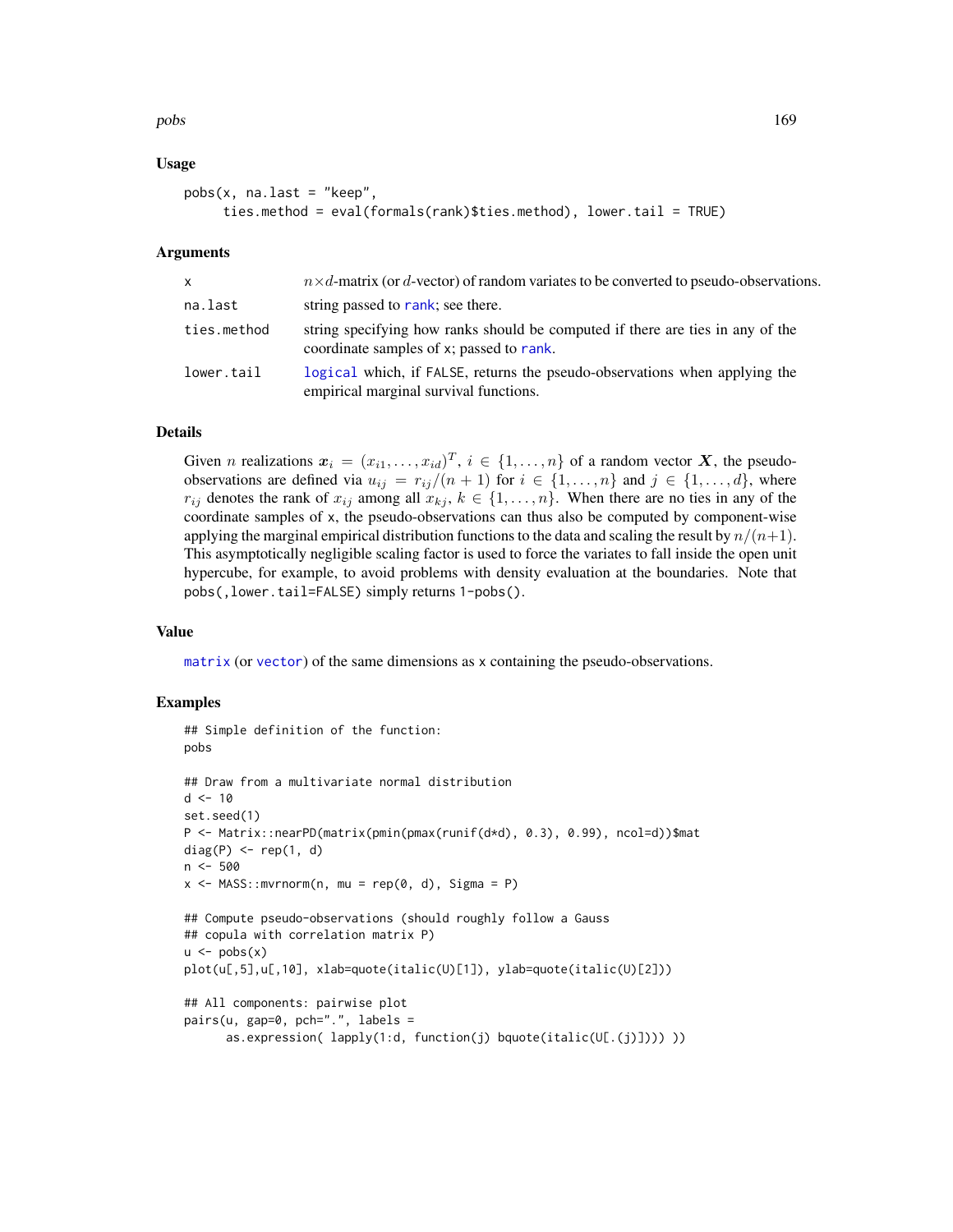Compute the polylogarithm function  $Li<sub>s</sub>(z)$ , initially defined as the power series,

$$
\mathrm{Li}_s(z) = \sum_{k=1}^{\infty} \frac{z^k}{k^s},
$$

for  $|z|$  < 1, and then more generally (by analytic continuation) as

$$
\mathrm{Li}_1(z) = -\log(1-z),
$$

and

$$
\text{Li}_{s+1}(z) = \int_0^z \frac{\text{Li}_s(t)}{t} dt.
$$

Currently, mainly the case of negative integer  $s$  is well supported, as that is used for some of the Archimedean copula densities.

For  $s = 2$ ,  $\text{Li}_2(z)$  is also called 'dilogarithm' or "Spence's function". The "default" method uses the [dilog](#page-0-0) or [complex\\_dilog](#page-0-0) function from package **gsl**, respectively when  $s = 2$ .

Also compute the Debye\_n functions, for  $n = 1$  and  $n = 2$ , in a slightly more general manner than the gsl package functions [debye\\_1](#page-0-0) and debye\_2 (which cannot deal with non-finite x.)

# Usage

```
polylog(z, s,
       method = c("default", "sum", "negI-s-Stirling",
                   "negI-s-Eulerian", "negI-s-asymp-w"),
       logarithm = FALSE, is.log.z = FALSE, is.logmlog = FALSE,
       asymp.w.order = 0, n.sum)
```
# debye1(x) debye2(x)

| z          | numeric or complex vector                                                                                                                                                       |
|------------|---------------------------------------------------------------------------------------------------------------------------------------------------------------------------------|
| -S         | complex number; current implementation is aimed at $s \in \{0, -1, \ldots\}$                                                                                                    |
| method     | a string specifying the algorithm to be used.                                                                                                                                   |
| logarithm  | logical specified to return $log(Li.())$ instead of $Li.()$                                                                                                                     |
| is.log.z   | logical; if TRUE, the specified z argument is really $w = \log(z)$ ; that is, we<br>compute $\text{Li}_s(\exp(w))$ , and we typically have $w < 0$ , or equivalently, $z < 1$ . |
| is.logmlog | logical; if TRUE, the specified argument z is $lw = \log(-w) = \log(-\log(z))$<br>(where as above, $w = \log(z)$ ).                                                             |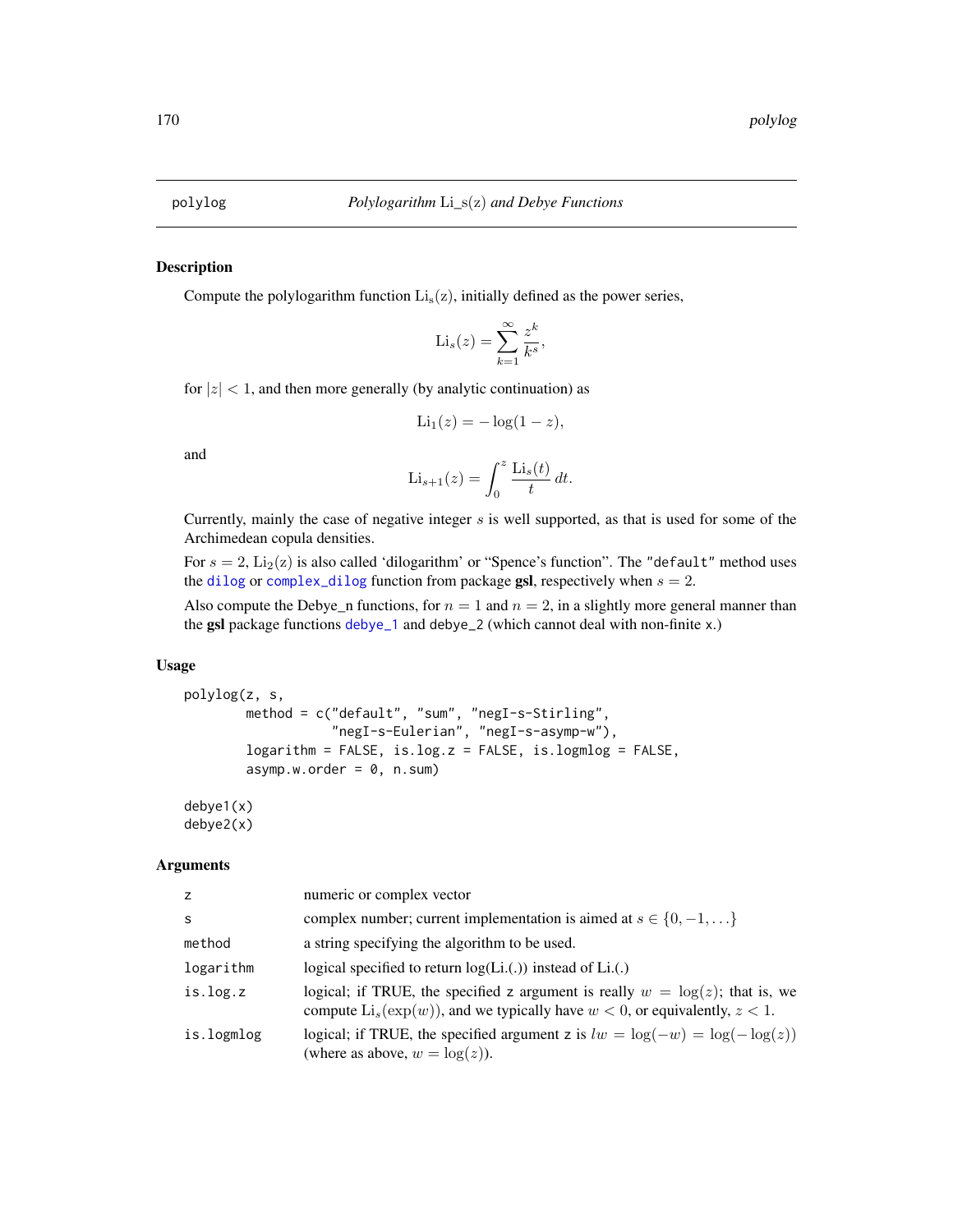|       | asymp.w.order currently only default is implemented.      |
|-------|-----------------------------------------------------------|
| n.sum | for method="sum" only: the number of terms used.          |
| x     | numeric vector, may contain Inf, NA, and negative values. |

#### Details

Almost entirely taken from <http://en.wikipedia.org/wiki/Polylogarithm>:

For integer values of the polylogarithm order, the following explicit expressions are obtained by repeated application of  $z\frac{\partial}{\partial z}$  to  $\text{Li}_1(z)$ :

$$
\text{Li}_1(z) = -\log(1-z), \ \text{Li}_0(z) = \frac{z}{1-z}, \ \text{Li}_{-1}(z) = \frac{z}{(1-z)^2}, \ \text{Li}_{-2}(z) = \frac{z(1+z)}{(1-z)^3},
$$

 $\text{Li}_{-3}(z) = \frac{z(1+4z+z^2)}{(1-z)^4}$  $\frac{1+4z+z}{(1-z)^4}$ , etc.

Accordingly, the polylogarithm reduces to a ratio of polynomials in z, and is therefore a rational function of z, for all nonpositive integer orders. The general case may be expressed as a finite sum:

$$
\text{Li}_{-n}(z) = \left(z \frac{\partial}{\partial z}\right)^n \frac{z}{1-z} = \sum_{k=0}^n k! S(n+1, k+1) \left(\frac{z}{1-z}\right)^{k+1} \quad (n = 0, 1, 2, \ldots),
$$

where  $S(n, k)$  are the Stirling numbers of the second kind.

Equivalent formulae applicable to negative integer orders are (Wood 1992, § 6) ...

Li<sub>-n</sub>(z) = 
$$
\frac{1}{(1-z)^{n+1}} \sum_{k=0}^{n-1} \binom{n}{k} z^{n-k} = \frac{z \sum_{k=0}^{n-1} \binom{n}{k} z^k}{(1-z)^{n+1}}, \qquad (n = 1, 2, 3, ...),
$$

where  $\langle \frac{n}{k} \rangle$  are the [Eulerian](#page-205-0) numbers; see also Eulerian.

## Value

numeric/complex vector as z, or x, respectively.

## References

Wikipedia (2011) *Polylogarithm*, <http://en.wikipedia.org/wiki/Polylogarithm>.

Wood, D. C. (June 1992). The Computation of Polylogarithms. Technical Report 15-92. Canterbury, UK: University of Kent Computing Laboratory. [http://www.cs.kent.ac.uk/pubs/1992/](http://www.cs.kent.ac.uk/pubs/1992/110) [110](http://www.cs.kent.ac.uk/pubs/1992/110).

Apostol, T. M. (2010), *"Polylogarithm"*, in the NIST Handbook of Mathematical Functions, [http:](http://dlmf.nist.gov/25.12) [//dlmf.nist.gov/25.12](http://dlmf.nist.gov/25.12)

Lewin, L. (1981). *Polylogarithms and Associated Functions*. New York: North-Holland. ISBN 0-444-00550-1.

For Debye functions: Levin (1981) above, and Wikipedia (2014) *Debye function*, [http://en.wikipedia.org/wiki/Debye\\_function](http://en.wikipedia.org/wiki/Debye_function).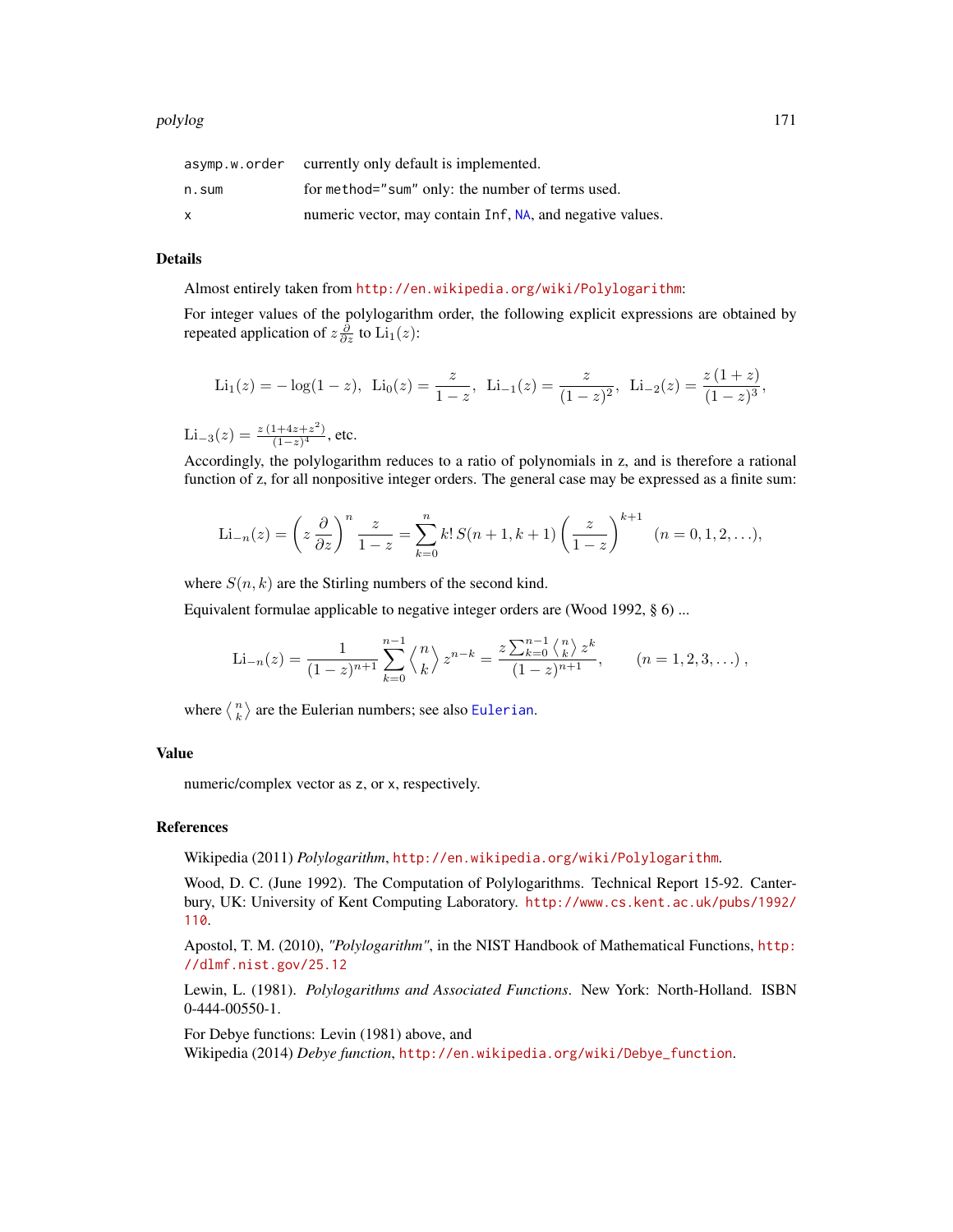## See Also

The polylogarithm is used in MLE for some Archimedean copulas; see [emle](#page-55-0);

The Debye functions are used for [tau](#page-25-0) or [rho](#page-25-0) computations of the Frank copula.

```
## The dilogarithm, polylog(z, s = 2) = Li_2(.) -- mathmatically defined on C \ [1, Inf)
## so x -> 1 is a limit case:
polylog(z = 1, s = 2)## in the limit, should be equal to
pi^2 / 6
## Default method uses GSL's dilog():
rLi2 <- curve(polylog(x, 2), -5, 1, n= 1+ 6*64, col=2, lwd=2)
abline(c(0,1), h=0, v=0:1, lty=3, col="gray40")## "sum" method gives the same for |z| < 1 and large number of terms:
ii \leftarrow which(abs(rLi2$x) \leftarrow 1)
stopifnot(all.equal(rLi2$y[ii],
            polylog(rLi2$x[ii], 2, "sum", n.sum = 1e5),
          tolerance = 1e-15)z1 <- c(0.95, 0.99, 0.995, 0.999, 0.9999)
L <- polylog( z1, s=-3,method="negI-s-Euler") # close to Inf
LL <- polylog( log(z1), s=-3,method="negI-s-Euler", is.log.z=TRUE)
LLL <- polylog(log(-log(z1)), s=-3, method="negI-s-Euler", is.logmlog=TRUE)
all.equal(L, LL)
all.equal(L, LLL)
p. Li <- function(s.set, from = -2.6, to = 1/4, ylim = c(-1, 0.5),
                 colors = c("orange", "brown", platete()); n = 201, ...){
    s.set <- sort(s.set, decreasing = TRUE)
    s \leq s.set[1] # \leq for auto-ylab
    curve(polylog(x, s, method="negI-s-Stirling"), from, to,
          col=colors[1], ylim=ylim, n=n, ...)
    abline(h=0,v=0, col="gray")
    for(is in seq_along(s.set)[-1])
        curve(polylog(x, s=s.set[is], method="negI-s-Stirling"),
              add=TRUE, col = colors[is], n=n)
    s < -rev(s.set)legend("bottomright",paste("s =",s), col=colors[2-s], lty=1, bty="n")
}
## yellow is unbearable (on white):
palette(local({p <- palette(); p[p=="yellow"] <- "goldenrod"; p}))
## Wikipedia page plot (+/-):
p.Li(1:-3, ylim= c(-.8, 0.6), colors = c(2:4,6:7))## and a bit more:
p.Li(1:-5)
```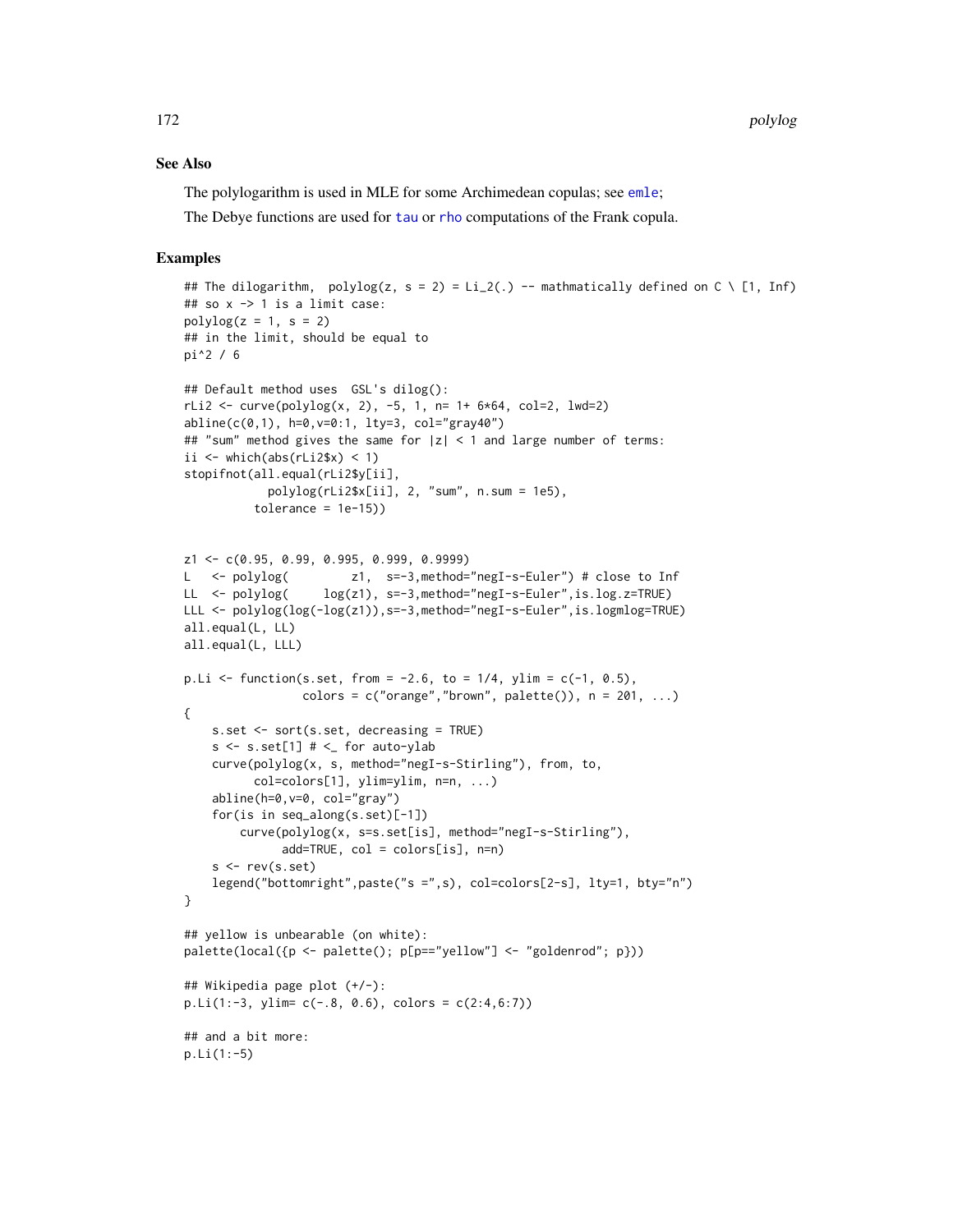### polynEval 173

```
## For the range we need it:
ccol <- c(NA,NA, rep(palette(),10))
p.Li(-1:-20, from=0, to=.99, colors=ccol, ylim = c(0, 10))## log-y scale:
p.Li(-1:-20, from=0, to=.99, colors=ccol, ylim = c(.01, 1e7),
     log = "y", yaxt = "n")if(require(sfsmisc)) eaxis(2) else axis(2)
```
polynEval *Evaluate Polynomials*

## Description

Evaluate a univariate polynomial at x (typically a vector), that is, compute, for a given vector of coefficients coef, the polynomial coef[1] + coef[2]\*x + ... + coef[p+1]\*x^p.

## Usage

polynEval(coef, x)

## Arguments

| coef | numeric vector. If a vector, x can be an array and the result matches x. |
|------|--------------------------------------------------------------------------|
|      | numeric vector or array.                                                 |

# Details

The stable Horner rule is used for evaluation.

Using the C code speeds up the already fast  $R$  code available in [polyn.eval\(](#page-0-0)) in package sfsmisc.

# Value

numeric vector or array, with the same dimensions as x, containing the polynomial values  $p(x)$ .

# See Also

For a much more sophisticated treatment of polynomials, use the polynom package (for example, evaluation can be done via [predict.polynomial](#page-0-0)).

```
polynEval(c(1,-2,1), x = -2:7) # (x - 1)^2polynEval(c(0, 24, -50, 35, -10, 1),
         x = matrix(0:5, 2, 3) # 5 zeros!
```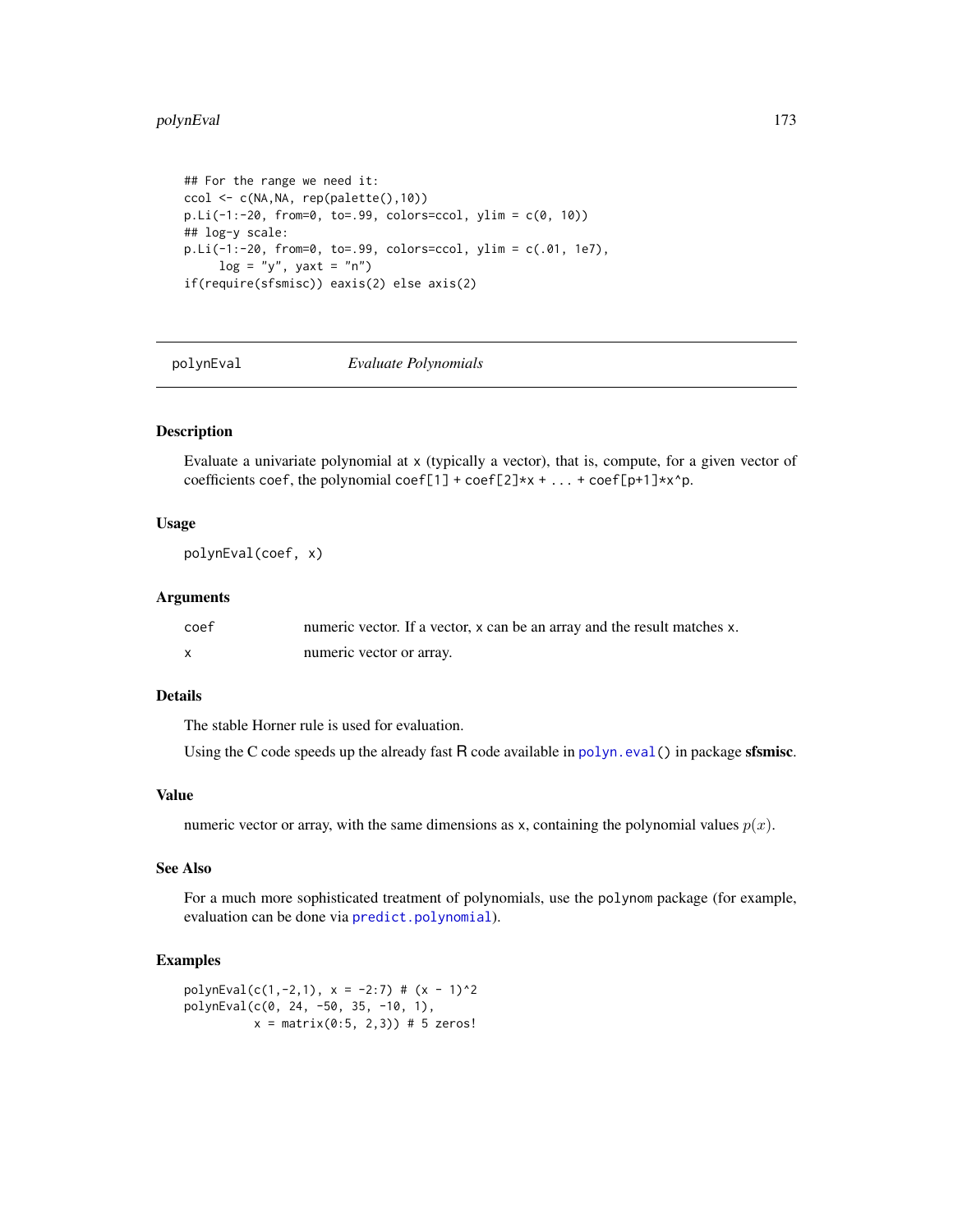<span id="page-173-0"></span>

Print a compact overview of a nested Archimedean copula, that is, an object of class ["nacopula"](#page-150-0). Calling printNacopula explicitly allows to customize the printing behavior. Otherwise, the [show\(](#page-0-0)) method calls printNacopula with default arguments only.

# Usage

```
printNacopula(x, labelKids=NA, deltaInd=, indent.str="",
              digits=getOption("digits"),
              width=getOption("width"), ...)
```
### Arguments

| X             | an R object of class nacopula.                                                                                                                                                                                    |
|---------------|-------------------------------------------------------------------------------------------------------------------------------------------------------------------------------------------------------------------|
| labelKids     | logical specifying if child copulas should be labeled; If NA (as per default), on<br>each level, children are labeled only if they are not only-child.                                                            |
| deltaInd      | by how much should each child be indented <i>more</i> than its parent? (non-negative<br>integer). The default is three with labelKids being the default or TRUE, other-<br>wise it is five (for labelKids=FALSE). |
| indent.str    | a character string specifying the indentation, that is, the string that should be<br>prepended on the first line of output, and determine the amount of blanks for the<br>remaining lines.                        |
| digits, width | number of significant digits, and desired print width; see print.default.                                                                                                                                         |
| .             | potentially further arguments, passed to methods.                                                                                                                                                                 |

# Value

invisibly, x.

```
C8 <- onacopula("F", C(1.9, 1,
                      list(K1 = C(5.7, c(2,5)),abc=C(5.0, c(3,4,6)),list(L2 = C(11.5, 7:8))))C8 # -> printNacopula(C8)
printNacopula(C8, delta=10)
printNacopula(C8, labelKids=TRUE)
```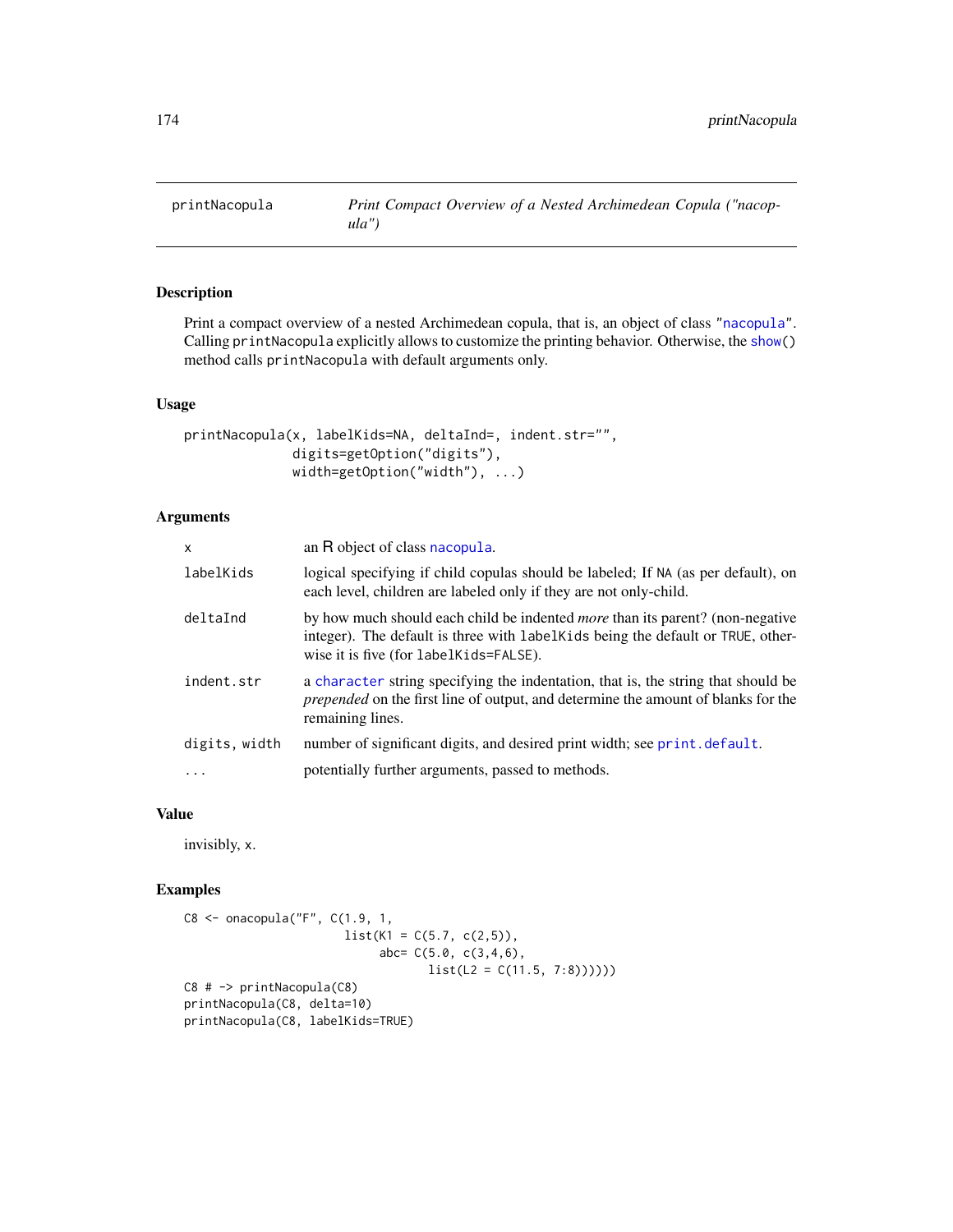Compute probabilities of a  $d$ -dimensional random vector U distributed according to a given copula x to fall in a hypercube  $(l, u]$ , where l and u denote the lower and upper corners of the hypercube, respectively.

#### Usage

 $prob(x, 1, u)$ 

#### Arguments

|     | copula of dimension $d$ , that is, an object inheriting from Copula.        |
|-----|-----------------------------------------------------------------------------|
| l.u | d-dimensional, numeric, lower and upper hypercube boundaries, respectively, |
|     | satisfying $0 \leq l_i \leq u_i \leq 1$ , for $i \in 1, \ldots, d$ .        |

# Value

A [numeric](#page-0-0) in [0, 1] which is the probability  $P(l_i < U_i \le u_i)$ .

# See Also

[pCopula\(](#page-42-0).).

```
## Construct a three-dimensional nested Joe copula with parameters
## chosen such that the Kendall's tau of the respective bivariate margins
## are 0.2 and 0.5.
theta0 <- copJoe@iTau(.2)
theta1 <- copJoe@iTau(.5)
C3 <- onacopula("J", C(theta0, 1, C(theta1, c(2,3))))
```

```
## Compute the probability of a random vector distributed according to
## this copula to fall inside the cube with lower point l and upper
## point u.
1 \leftarrow c(.7,.8,.6)u \leftarrow c(1,1,1)prob(C3, l, u)
```

```
## ditto for a bivariate normal copula with rho = 0.8 :
prob(normalCopula(0.8), c(.2,.4), c(.3,.6))
```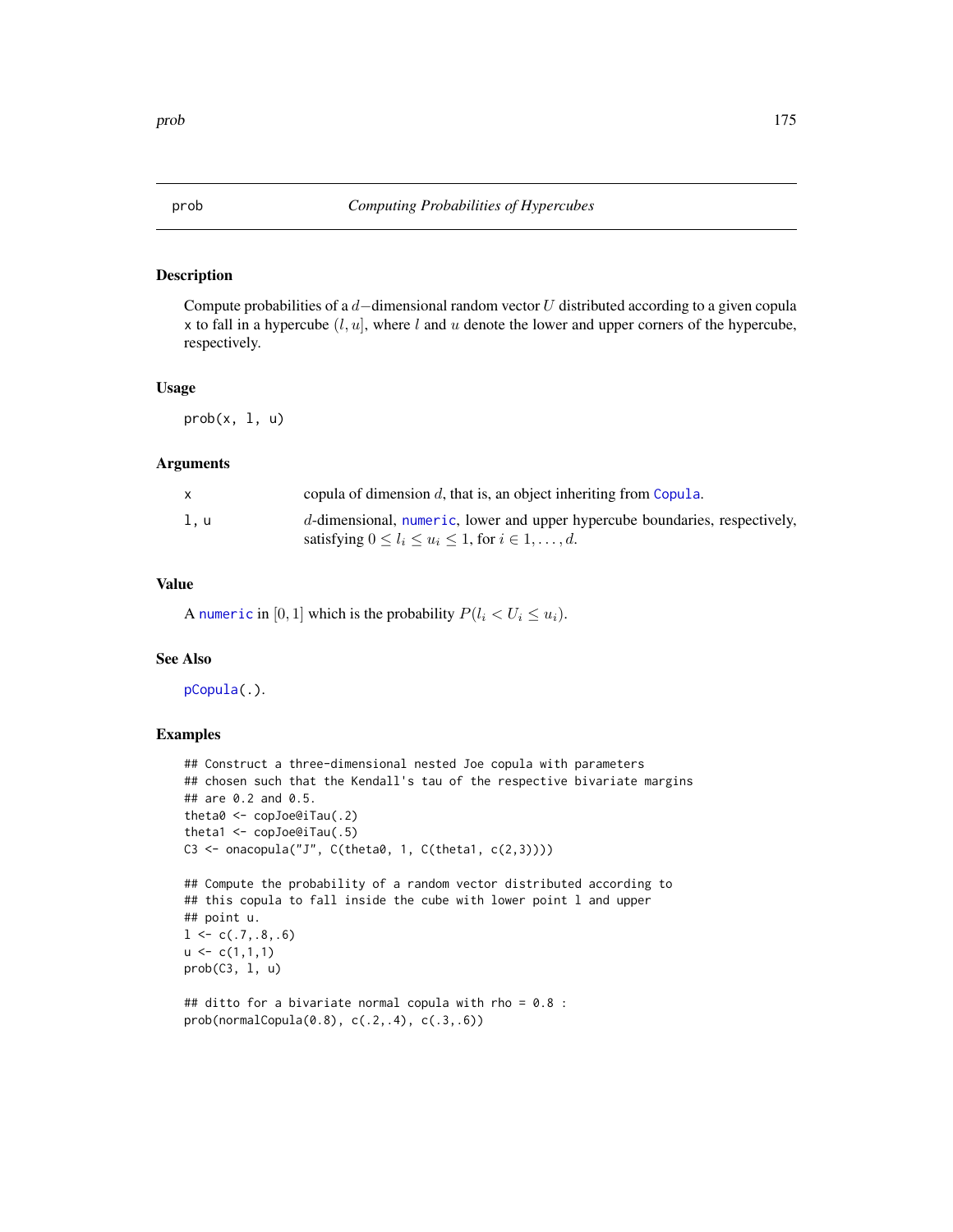A Q-Q plot (possibly) with rugs and pointwise approximate (via the Central Limit Theorem) twosided 1- $\alpha$  confidence intervals.

# Usage

```
qqplot2(x, qF, log = "", qqline.args = if(log=="x" || log=="y")
       list(untf=TRUE) else list(),
       rug.args = list(tcl=-0.6*par("tcl")),
       alpha = 0.05, CI.args = list(col="gray40"),
       CI.mtext = list(text=paste0("Pointwise asymptotic ", 100*(1-alpha),
                        "% confidence intervals"), side=4,
                        cex=0.6*par("cex.main"), adj=0, col="gray40"),
       main = quote(bold(italic(F)~~"Q-Q plot")),
       main.args = list(text=main, side=3, line=1.1, cex=par("cex.main"),
                         font=par("font.main"), adj=par("adj"), xpd=NA),
       xlab = "Theoretical quantiles", ylab = "Sample quantiles",
       file="", width=6, height=6, ...)
```

| $\times$    | numeric.                                                                                                                               |
|-------------|----------------------------------------------------------------------------------------------------------------------------------------|
| qF          | (theoretical) quantile function against which the Q-Q plot is created.                                                                 |
| log         | character string indicating whether log-scale should be used; see ?plot.default.                                                       |
| qqline.args | argument list passed to qqline() for creating the Q-Q line. Use qqline. args=NULL<br>to omit the Q-Q line.                             |
| rug.args    | argument list passed to rug() for creating the rugs. Use rug. args=NULL to<br>omit the rugs.                                           |
| alpha       | significance level.                                                                                                                    |
| CI.args     | argument list passed to lines() for plotting the confidence intervals. Use<br>CI. args=NULL to omit the confidence intervals.          |
| CI.mtext    | argument list passed to mtext() for plotting information about the confidence<br>intervals. Use CI mtext=NULL to omit the information. |
| main        | title (can be an expression; use "" for no title).                                                                                     |
| main.args   | argument list passed to mtext() for plotting the title. Use main.args=NULL<br>to omit the title.                                       |
| xlab        | x axis label.                                                                                                                          |
| ylab        | y axis label.                                                                                                                          |
| file        | file name including the extension ".pdf".                                                                                              |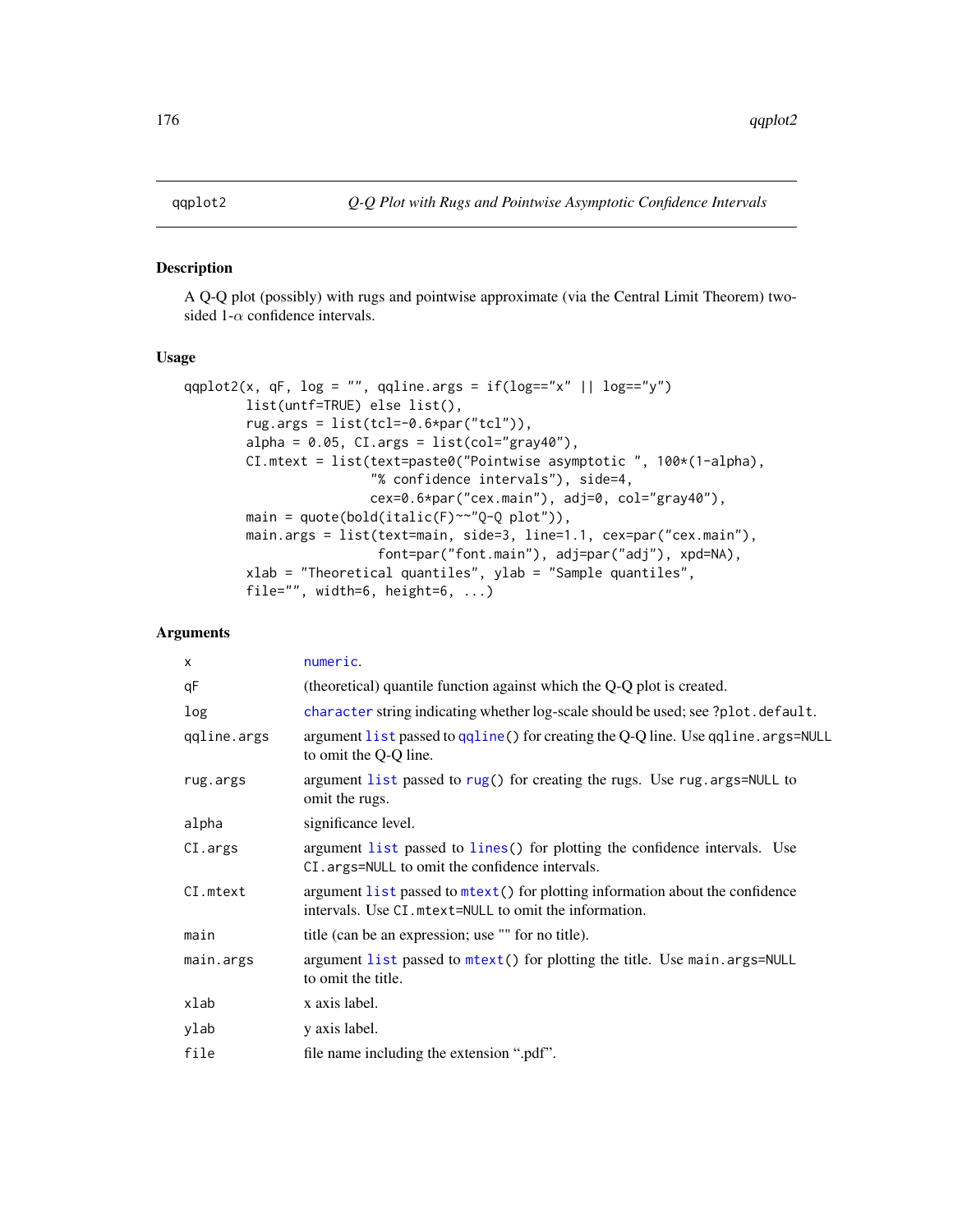| width    | width parameter of $pdf()$ .                                           |
|----------|------------------------------------------------------------------------|
| height   | height parameter of $pdf()$ .                                          |
| $\cdots$ | additional arguments passed to $plot()$ based for plotting the points. |

### Details

See the source code for how the confidence intervals are constructed precisely.

## Value

[invisible\(](#page-0-0)).

# See Also

[plot\(](#page-0-0)) for the underlying plot function, [qqline\(](#page-0-0)) for how the Q-Q line is implemented, [rug\(](#page-0-0)) for how the rugs are constructed, [lines\(](#page-0-0)) for how the confidence intervals are drawn, and [mtext\(](#page-0-0)) for how the title and information about the confidence intervals is printed. [pdf\(](#page-0-0)) for plotting to pdf.

### Examples

```
n <- 250
df \leftarrow 7set.seed(1)
x <- rchisq(n, df=df)
## Q-Q plot against the true quantiles (of a chi^2_3 distribution)
qqplot2(x, qF = function(p) qchisq(p, df=df),main = substitute(bold(italic(chi[NU])~~"Q-Q Plot"), list(NU=df)))
## in log-log scale
qqplot2(x, qF = function(p) qchisq(p, df=df), log="xy",
        main = substitute(bold(italic(chi[NU])~~"Q-Q Plot"), list(NU=df)))
## Q-Q plot against wrong quantiles (of an Exp(1) distribution)
qqplot2(x, qF=qexp, main = quote(bold(Exp(1)~~"Q-Q Plot")))
```
radSymTest *Test of Exchangeability for a Bivariate Copula*

#### Description

Test for assessing the radial symmetry of the underlying multivariate copula based on the empirical copula. The test statistic is a multivariate extension of the definition adopted in the first reference. An approximate p-value for the test statistic is obtained by means of a appropriate *bootstrap* which can take the presence of ties in the component series of the data into accont; see the second reference.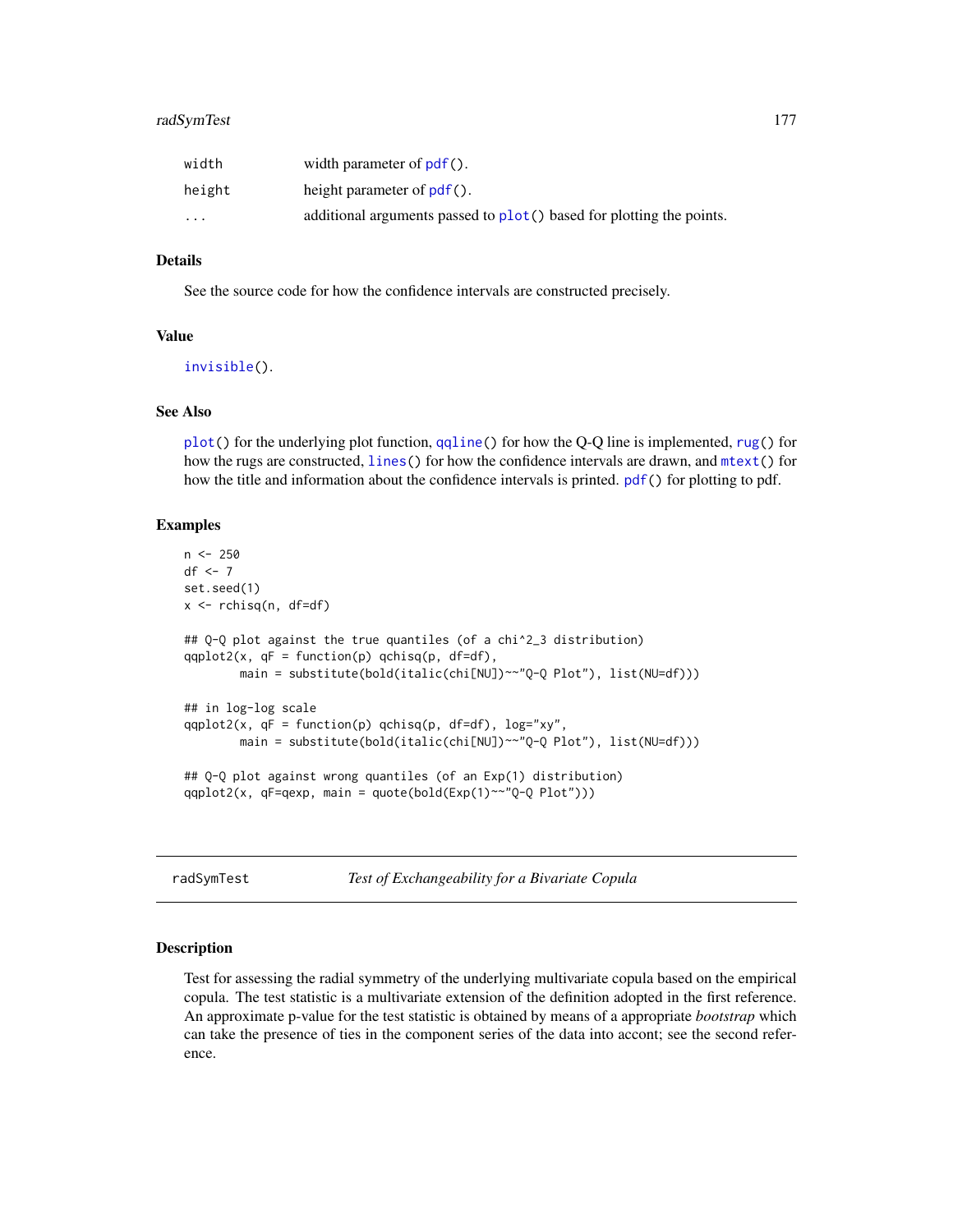# Usage

radSymTest(x,  $N = 1000$ , ties = NA)

# Arguments

| $\mathsf{x}$ | a data matrix that will be transformed to pseudo-observations.                                                                                                                                                                     |
|--------------|------------------------------------------------------------------------------------------------------------------------------------------------------------------------------------------------------------------------------------|
| N            | number of boostrap iterations to be used to simulate realizations of the test statis-<br>tic under the null hypothesis.                                                                                                            |
| ties         | logical; if TRUE, the boostrap procedure is adapted to the presence of ties in<br>any of the coordinate samples of $x$ ; the default value of NA indicates that the<br>presence/absence of ties will be checked for automatically. |

# Details

More details are available in the second reference.

## Value

An object of [class](#page-0-0) htest which is a list, some of the components of which are

| statistic | value of the test statistic.       |
|-----------|------------------------------------|
| p.value   | corresponding approximate p-value. |

## References

Genest, C. and G. Nešlehová, J. (2014). On tests of radial symmetry for bivariate copulas. *Statistical Papers* 55, 1107–1119.

Kojadinovic, I. (2017). Some copula inference procedures adapted to the presence of ties. *Computational Statistics and Data Analysis* 112, 24–41, <http://arxiv.org/abs/1609.05519>.

## See Also

[exchTest](#page-76-0), [exchEVTest](#page-74-0), [gofCopula](#page-103-0).

```
## Data from radially symmetric copulas
radSymTest(rCopula(200, frankCopula(3)))
radSymTest(rCopula(200, normalCopula(0.7, dim = 3)))
## Data from non radially symmetric copulas
radSymTest(rCopula(200, claytonCopula(3)))
radSymTest(rCopula(200, gumbelCopula(2, dim=3)))
```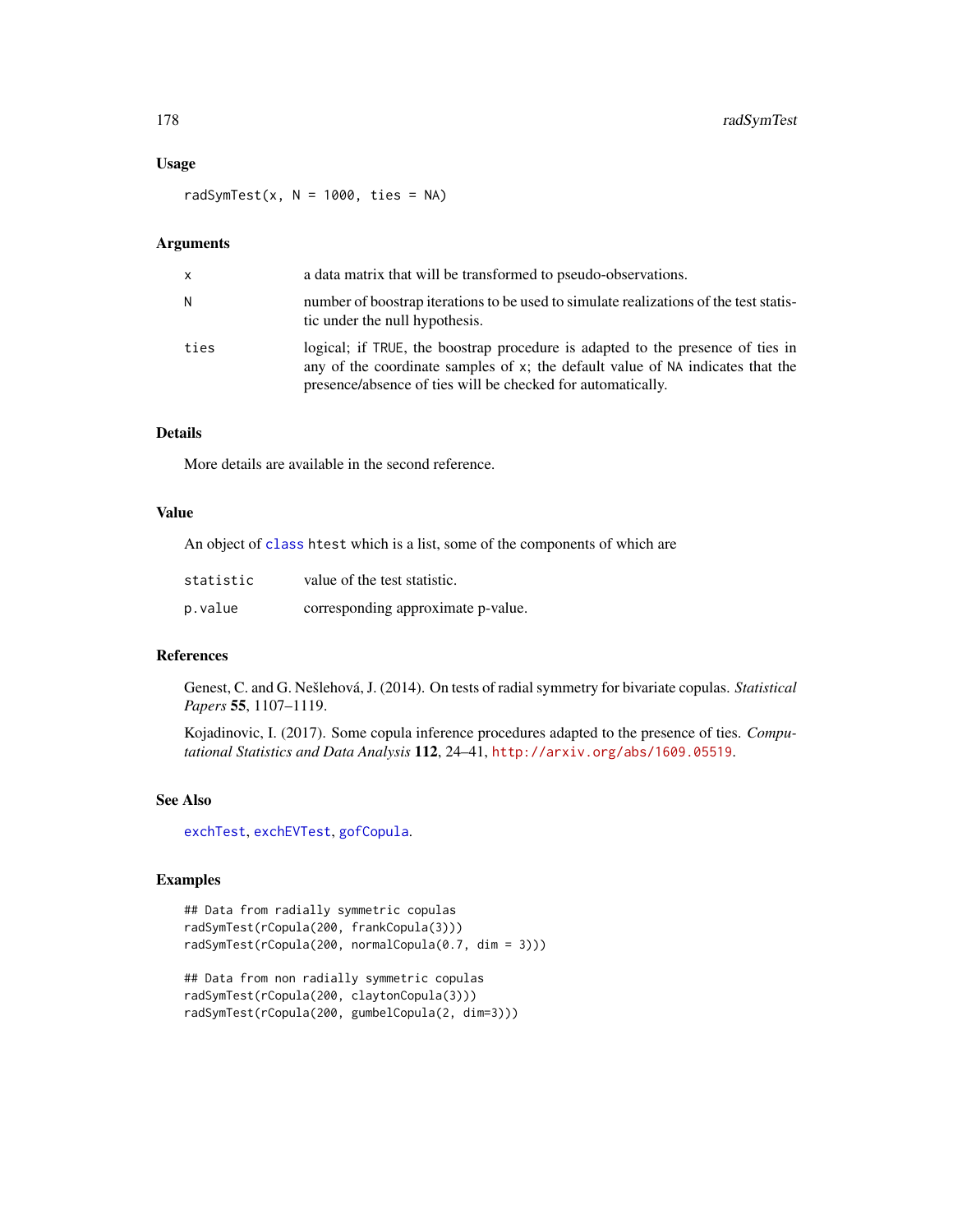Five years of daily log-returns (from 1996 to 2000) of Intel (INTC), Microsoft (MSFT) and General Electric (GE) stocks. These data were analysed in Chapter 5 of McNeil, Frey and Embrechts (2005).

## Usage

```
data(rdj, package="copula")
```
# Format

A data frame of 1262 daily log-returns from 1996 to 2000.

Date the date, of class ["Date"](#page-0-0).

INTC daily log-return of the Intel stock

MSFT daily log-return of the Microsoft stock

GE daily log-return of the General Electric

#### References

McNeil, A. J., Frey, R., and Embrechts, P. (2005). *Quantitative Risk Management: Concepts, Techniques, Tools*. Princeton University Press.

```
data(rdj)
str(rdj)# 'Date' is of class "Date"
with(rdj, {
  matplot(Date, rdj[,-1], type = "o", xaxt = "n", ylim = .15* c(-1,1),
          main = paste("rdj - data; n =", nrow(rdj)))Axis(Date, side=1)
})
legend("top", paste(1:3, names(rdj[,-1])), col=1:3, lty=1:3, bty="n")
x \leq -rdj[, -1] # '-1' : not the Date
## a t-copula (with a vague inital guess of Rho entries)
tCop <- tCopula(rep(.2, 3), dim=3, dispstr="un", df=10, df.fixed=TRUE)
ft \le fitCopula(tCop, data = pobs(x))
ft
ft@copula # the fitted t-copula as tCopula object
system.time(
g.C <- gofCopula(claytonCopula(dim=3), as.matrix(x), simulation = "mult")
) ## 5.3 sec
```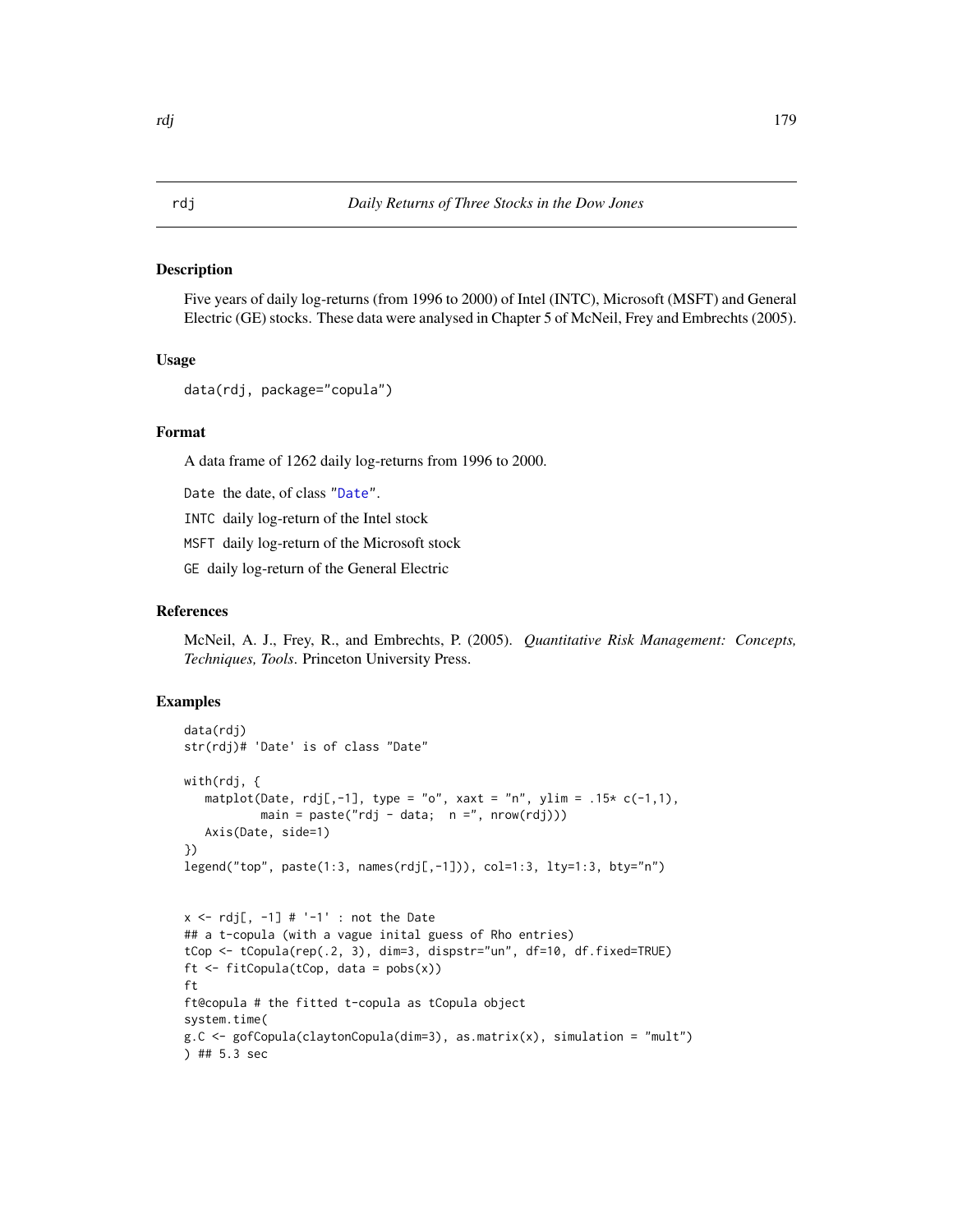180 retstable

```
system.time(
g.t <- gofCopula(ft@copula, as.matrix(x), simulation = "mult")
) ## 8.1 sec
```
## retstable *Sampling Exponentially Tilted Stable Distributions*

# Description

Generating random variates of an exponentially tilted stable distribution of the form

 $\tilde{S}(\alpha, 1, (\cos(\alpha \pi/2) V_0)^{1/\alpha}, V_0 \mathbf{1}_{\{\alpha=1\}}, h \mathbf{1}_{\{\alpha \neq 1\}}; 1),$ 

with parameters  $\alpha \in (0, 1]$ ,  $V_0 \in (0, \infty)$ , and  $h \in [0, \infty)$  and corresponding Laplace-Stieltjes transform

 $\exp(-V_0((h+t)^{\alpha}-h^{\alpha})), t \in [0,\infty];$ 

see the references for more details about this distribution.

## Usage

```
retstable(alpha, V0, h = 1, method = NULL)retstableR(alpha, V0, h = 1)
```
#### Arguments

| alpha  | parameter in $(0, 1]$ .                                                                                                                                                                                                                                                    |
|--------|----------------------------------------------------------------------------------------------------------------------------------------------------------------------------------------------------------------------------------------------------------------------------|
| V0     | vector of values in $(0, \infty)$ (for example, when sampling nested Clayton copulas,<br>these are random variates from $F_0$ ), that is, the distribution corresponding to $\psi_0$ .                                                                                     |
| h      | parameter in $[0, \infty)$ .                                                                                                                                                                                                                                               |
| method | a character string denoting the method to use, currently either "MH" (Marius<br>Hofert's algorithm) or "LD" (Luc Devroye's algorithm). By default, when NULL,<br>a smart choice is made to use the fastest of these methods depending on the<br>specific values of $V_0$ . |

#### Details

retstableR is a pure R version of "MH", however, not as fast as retstable (implemented in C, based on both methods) and therefore not recommended in simulations when run time matters.

#### Value

A vector of variates from  $\tilde{S}(\alpha, 1, \dots)$ ; see above.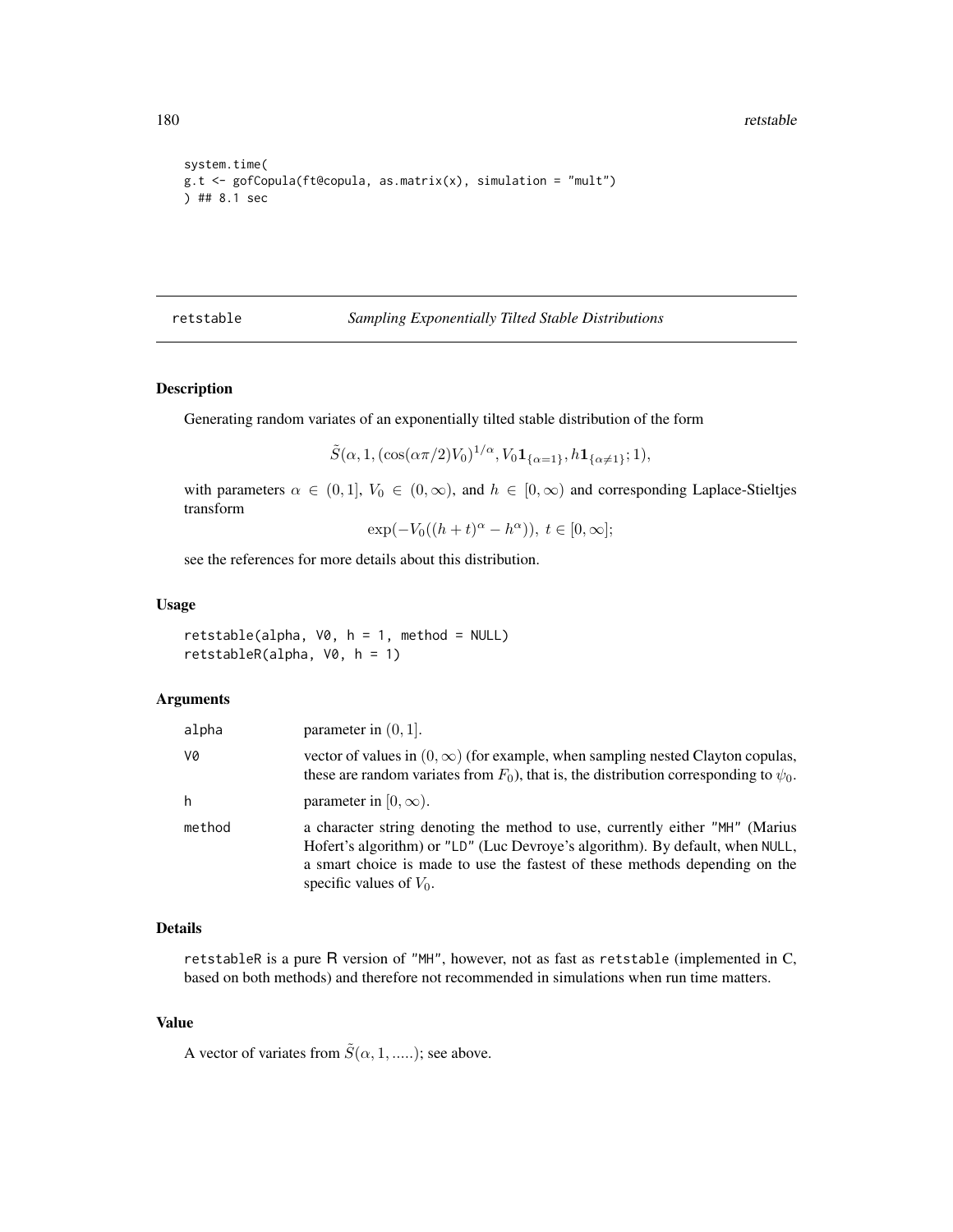### rF01FrankJoe 181

#### References

Devroye, L. (2009) Random variate generation for exponentially and polynomially tilted stable distributions, *ACM Transactions on Modeling and Computer Simulation* 19, 18, 1–20.

Hofert, M. (2011) Efficiently sampling nested Archimedean copulas, *Computational Statistics & Data Analysis* 55, 57–70.

Hofert, M. (2012), Sampling exponentially tilted stable distributions, *ACM Transactions on Modeling and Computer Simulation* 22, 1.

### See Also

[rstable1](#page-192-0) for sampling stable distributions.

### Examples

```
## Draw random variates from an exponentially tilted stable distribution
## with given alpha, \sqrt{0}, and h = 1alpha \leq -2V0 <- rgamma(200, 1)
rETS <- retstable(alpha, V0)
## Distribution plot the random variates -- log-scaled
hist(log(rETS), prob=TRUE)
lines(density(log(rETS)), col=2)
rug (log(rETS))
```

| rF01FrankJoe |         | Sample Univariate Distributions Involved in Nested Frank and Joe |  |  |  |
|--------------|---------|------------------------------------------------------------------|--|--|--|
|              | Copulas |                                                                  |  |  |  |

### <span id="page-180-0"></span>Description

rF01Frank: Generate a vector of random variates  $V_{01} \sim F_{01}$  with Laplace-Stieltjes transform

$$
\psi_{01}(t;V_0) = \left(\frac{1 - (1 - \exp(-t)(1 - e^{-\theta_1}))^{\theta_0/\theta_1}}{1 - e^{-\theta_0}}\right)^{V_0}.
$$

for the given realizations  $V_0$  of Frank's  $F_0$  and the parameters  $\theta_0, \theta_1 \in (0, \infty)$  such that  $\theta_0 \le \theta_1$ . This distribution appears on sampling nested Frank copulas. The parameter rej is used to determine the cut-off point of two algorithms that are involved in sampling  $F_{01}$ . If  $\textsf{rej} < V_0 \theta_0 (1-e^{-\theta_0})^{V_0-1}$  a rejection from  $F_{01}$  of Joe is applied (see rF01Joe; the meaning of the parameter approx is explained below), otherwise a sum is sampled with a logarithmic envelope for each summand.

rF01Joe: Generate a vector of random variates  $V_{01} \sim F_{01}$  with Laplace-Stieltjes transform

$$
\psi_{01}(t; V_0) = (1 - (1 - \exp(-t))^{\alpha})^{V_0}.
$$

for the given realizations  $V_0$  of Joe's  $F_0$  and the parameter  $\alpha \in (0,1]$ . This distribution appears on sampling nested Joe copulas. Here,  $\alpha = \theta_0/\theta_1$ , where  $\theta_0, \theta_1 \in [1,\infty)$  such that  $\theta_0 \le \theta_1$ . The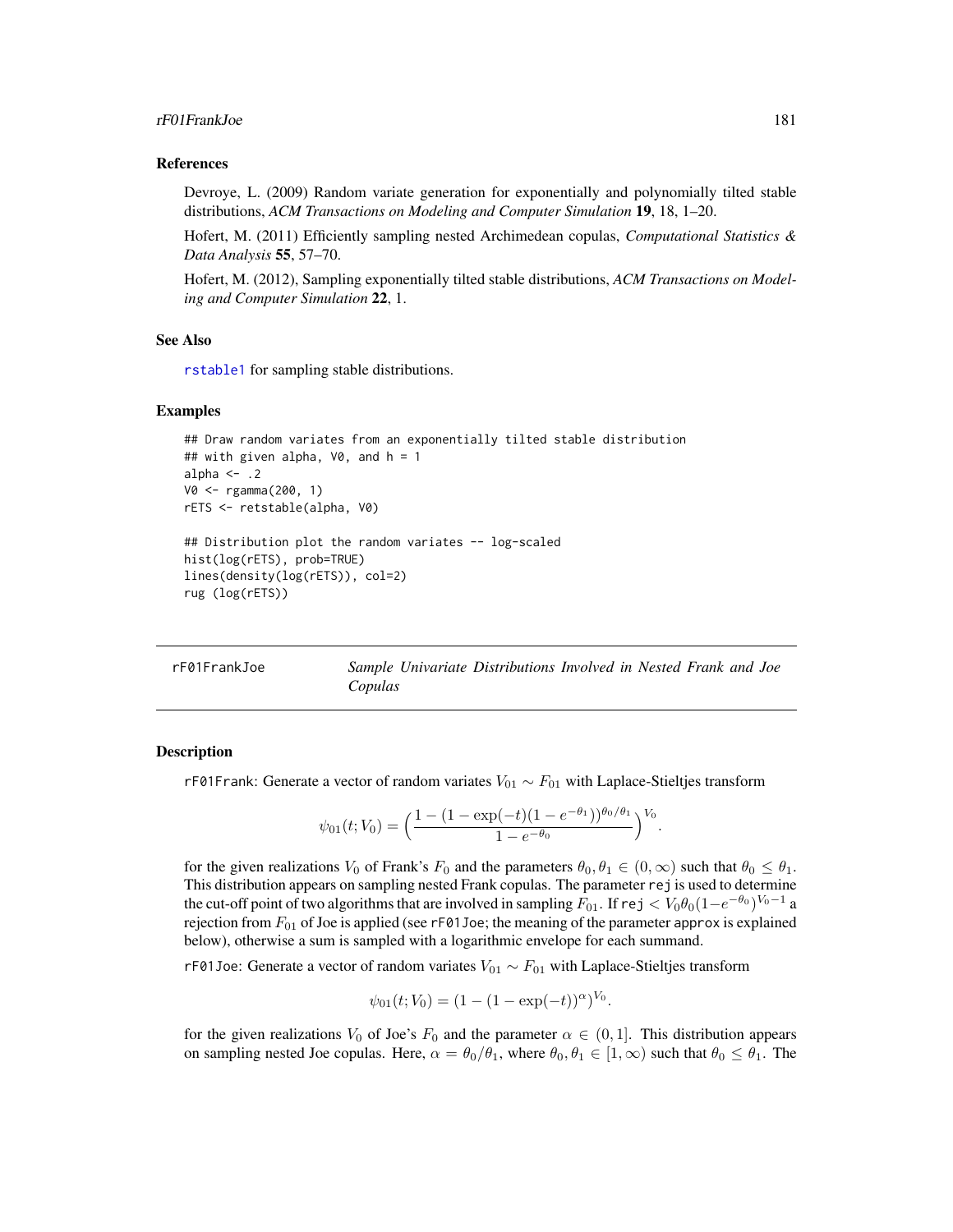parameter approx denotes the largest number of summands in the sum-representation of  $V_{01}$  before the asymptotic 1/α

$$
V_{01} = V_0^{1/\alpha} S(\alpha, 1, \cos^{1/\alpha}(\alpha \pi/2), \mathbf{1}_{\{\alpha=1\}}; 1)
$$

is used to sample  $V_{01}$ .

# Usage

rF01Frank(V0, theta0, theta1, rej, approx) rF01Joe(V0, alpha, approx)

#### Arguments

| va                    | a vector of random variates from $F_0$ .                            |
|-----------------------|---------------------------------------------------------------------|
| theta0, theta1, alpha |                                                                     |
|                       | parameters $\theta_0$ , $\theta_1$ and $\alpha$ as described above. |
| rei                   | parameter value as described above.                                 |
| approx                | parameter value as described above.                                 |

### Value

A vector of positive [integer](#page-0-0)s of length n containing the generated random variates.

### References

Hofert, M. (2011). Efficiently sampling nested Archimedean copulas. *Computational Statistics & Data Analysis* 55, 57–70.

### See Also

```
rFFrank, rFJoe, rSibuya, and rnacopula.
rnacopula
```

```
## Sample n random variates V0 ~ F0 for Frank and Joe with parameter
## chosen such that Kendall's tau equals 0.2 and plot histogram
n < -1000theta0.F <- copFrank@iTau(0.2)
V0.F <- copFrank@V0(n,theta0.F)
hist(log(V0.F), prob=TRUE); lines(density(log(V0.F)), col=2, lwd=2)
theta0.J \leq copJoe@iTau(0.2)
V0.J <- copJoe@V0(n,theta0.J)
hist(log(V0.J), prob=TRUE); lines(density(log(V0.J)), col=2, lwd=2)
## Sample corresponding V01 ~ F01 for Frank and Joe and plot histogram
## copFrank@V01 calls rF01Frank(V0, theta0, theta1, rej=1, approx=10000)
## copJoe@V01 calls rF01Joe(V0, alpha, approx=10000)
theta1.F <- copFrank@iTau(0.5)
V01.F <- copFrank@V01(V0.F,theta0.F,theta1.F)
```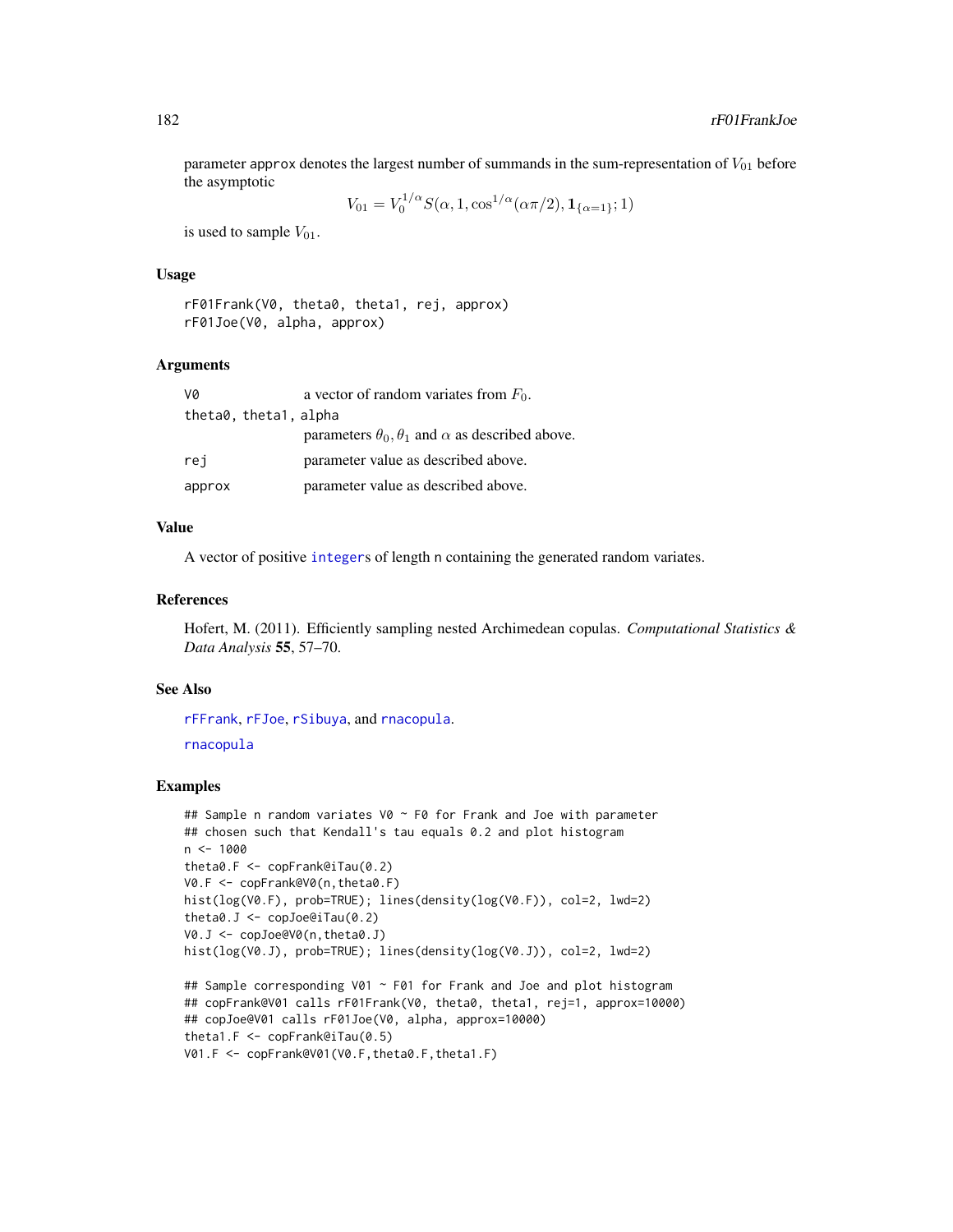```
hist(log(V01.F), prob=TRUE); lines(density(log(V01.F)), col=2, lwd=2)
theta1.J \leq copJoe@iTau(0.5)
V01.J <- copJoe@V01(V0.J,theta0.J,theta1.J)
hist(log(V01.J), prob=TRUE); lines(density(log(V01.J)), col=2, lwd=2)
```
#### rFFrankJoe *Sampling Distribution F for Frank and Joe*

### <span id="page-182-0"></span>Description

Generate a vector of variates  $V \sim F$  from the distribution function F with Laplace-Stieltjes transform

$$
(1 - (1 - \exp(-t)(1 - e^{-\theta_1}))^{\alpha})/(1 - e^{-\theta_0}),
$$

for Frank, or

 $1 - (1 - \exp(-t))^{\alpha},$ 

for Joe, respectively, where  $\theta_0$  and  $\theta_1$  denote two parameters of Frank (that is,  $\theta_0$ ,  $\theta_1 \in (0,\infty)$ ) and Joe (that is,  $\theta_0, \theta_1 \in [1, \infty)$ ) satisfying  $\theta_0 \le \theta_1$  and  $\alpha = \theta_0/\theta_1$ .

# Usage

rFFrank(n, theta0, theta1, rej) rFJoe(n, alpha)

# Arguments

| n      | number of variates from $F$ .                                                                                                                             |
|--------|-----------------------------------------------------------------------------------------------------------------------------------------------------------|
| theta0 | parameter $\theta_0$ .                                                                                                                                    |
| theta1 | parameter $\theta_1$ .                                                                                                                                    |
| rej    | method switch for rFFrank: if theta0 > rej a rejection from Joe's family<br>(Sibuya distribution) is applied (otherwise, a logarithmic envelope is used). |
| alpha  | parameter $\alpha = \theta_0/\theta_1$ in (0, 1) for rFJoe.                                                                                               |

### Details

rFFrank(n,theta0,theta1,rej) calls [rF01Frank\(](#page-180-0)rep(1,n),theta0,theta1,rej,1) and rFJoe(n,alpha) calls [rSibuya\(](#page-200-0)n,alpha).

# Value

numeric vector of random variates V of length n.

# See Also

[rF01Frank](#page-180-0), [rF01Joe](#page-180-0), also for references. [rSibuya](#page-200-0), and [rnacopula](#page-185-0).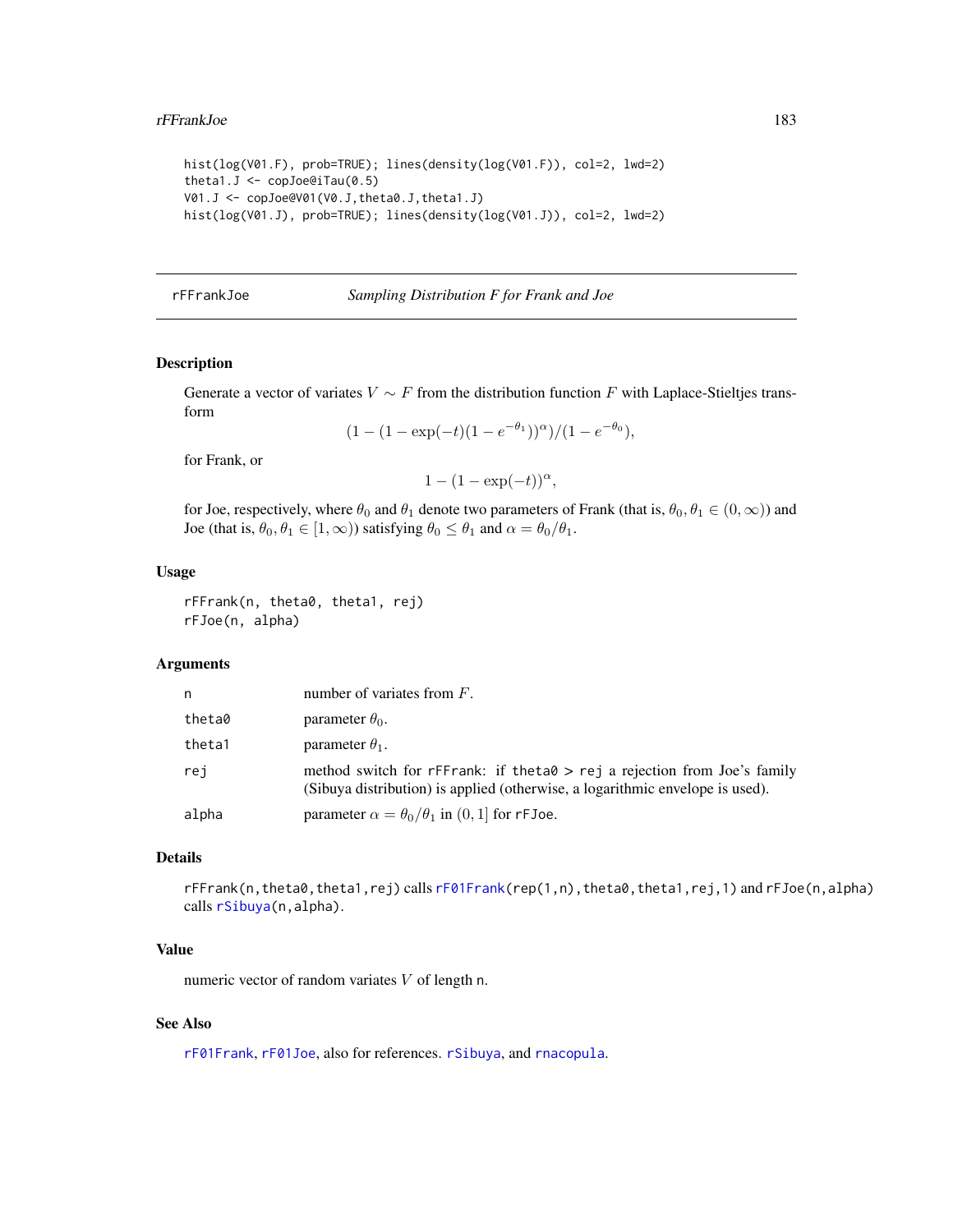# Examples

## Simple definition of the functions: rFFrank rFJoe

rlog *Sampling Logarithmic Distributions*

# Description

Generating random variates from a Log(p) distribution with probability mass function

$$
p_k = \frac{p^k}{-\log(1-p)k}, \ k \in \mathbf{N},
$$

where  $p \in (0, 1)$ . The implemented algorithm is the one named "LK" in Kemp (1981).

### Usage

 $r \log(n, p, Ip = 1 - p)$ 

### Arguments

|    | sample size, that is, length of the resulting vector of random variates. |
|----|--------------------------------------------------------------------------|
| Ŋ  | parameter in $(0, 1)$ .                                                  |
| Ip | $= 1 - p$ , possibly more accurate, e.g. when $p \approx 1$ .            |

### Details

For documentation and didactical purposes, rlogR is a pure-R implementation of rlog. However, rlogR is not as fast as rlog (the latter being implemented in C).

# Value

A vector of positive [integer](#page-0-0)s of length n containing the generated random variates.

# Note

In the **copula** package, the  $Log(p)$  distribution is needed only for generating Frank copula observations, namely in [copFrank@](#page-39-0)V0(), where  $p = 1 - exp(-\theta)$ , i.e., p = -expm1(-theta) and Ip = exp(-theta).

For large  $\theta$  it would be desirable to pass -theta to rlog() instead of p. This has not yet been implemented.

### References

Kemp, A. W. (1981), Efficient Generation of Logarithmically Distributed Pseudo-Random Variables, *Journal of the Royal Statistical Society: Series C (Applied Statistics)* 30, 3, 249–253.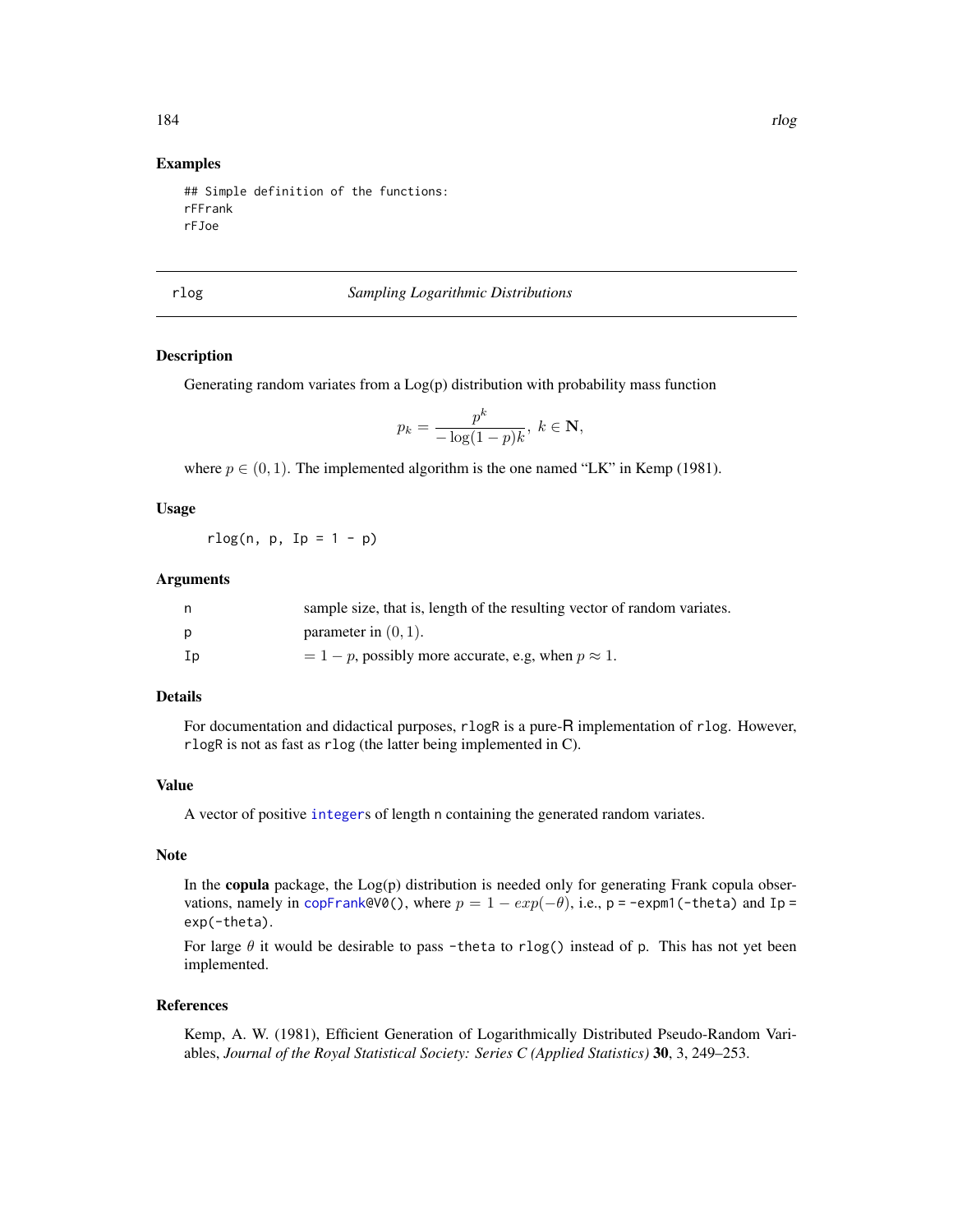### rnacModel **185** and 185 and 185 and 185 and 186 and 187 and 187 and 187 and 187 and 187 and 187 and 187 and 187 and 187 and 187 and 187 and 187 and 187 and 187 and 187 and 187 and 187 and 187 and 187 and 187 and 188 and 18

### Examples

```
## Sample n random variates from a Log(p) distribution and plot a
## "histogram"
n < -1000p \le -1.5X \leftarrow r \log(n, p)table(X) ## distribution on the integers \{1, 2, ...\}## ==> The following plot is more reasonable than a hist(X, prob=TRUE) :
plot(table(X)/n, type="h", lwd=10, col="gray70")
## case closer to numerical boundary:
lV <- log10(V <- rlog(10000, Ip = 2e-9))# Ip = exp(-theta) <==> theta ~= 20
hV <- hist(lV, plot=FALSE)
dV <- density(lV)
## Plot density and histogram on log scale with nice axis labeling & ticks:
plot(dV, xaxt="n", ylim = c(0, max(hV$density, dV$y)),main = "Density of [log-transformed] Log(p), p=0.999999...")
abline(h=0, lty=3); rug(lV); lines(hV, freq=FALSE, col = "light blue"); lines(dV)
rx <- range(pretty(par("usr")[1:2]))
sx <- outer(1:9, 10^(max(0,rx[1]):rx[2]))
axis(1, at=log10(sx), labels= FALSE, tcl = -0.3)
axis(1, at=log10(sx[1,]), labels= formatC(sx[1,]), tol = -0.75)
```
<span id="page-184-0"></span>

rnacModel *Random nacopula Model*

# Description

Randomly construct a nested Archimedean copula model,

# Usage

```
rnacModel(family, d, pr.comp, rtau\theta = function() rbeta(1, 2,4),
          order=c("random", "each", "seq"), digits.theta = 2)
```
### Arguments

| family       | the Archimedean family                                                                   |
|--------------|------------------------------------------------------------------------------------------|
| d            | integer $>=2$ ; the dimension                                                            |
| pr.comp      | probability of a direct component on each level                                          |
| rtau0        | a function to generate a (random) tau, corresponding to the tao, the outermost<br>theta. |
| order        | string indicating how the component IDs are selected.                                    |
| digits.theta | integer specifying the number of digits to round the theta values.                       |

### Value

an object of [outer\\_nacopula](#page-150-0).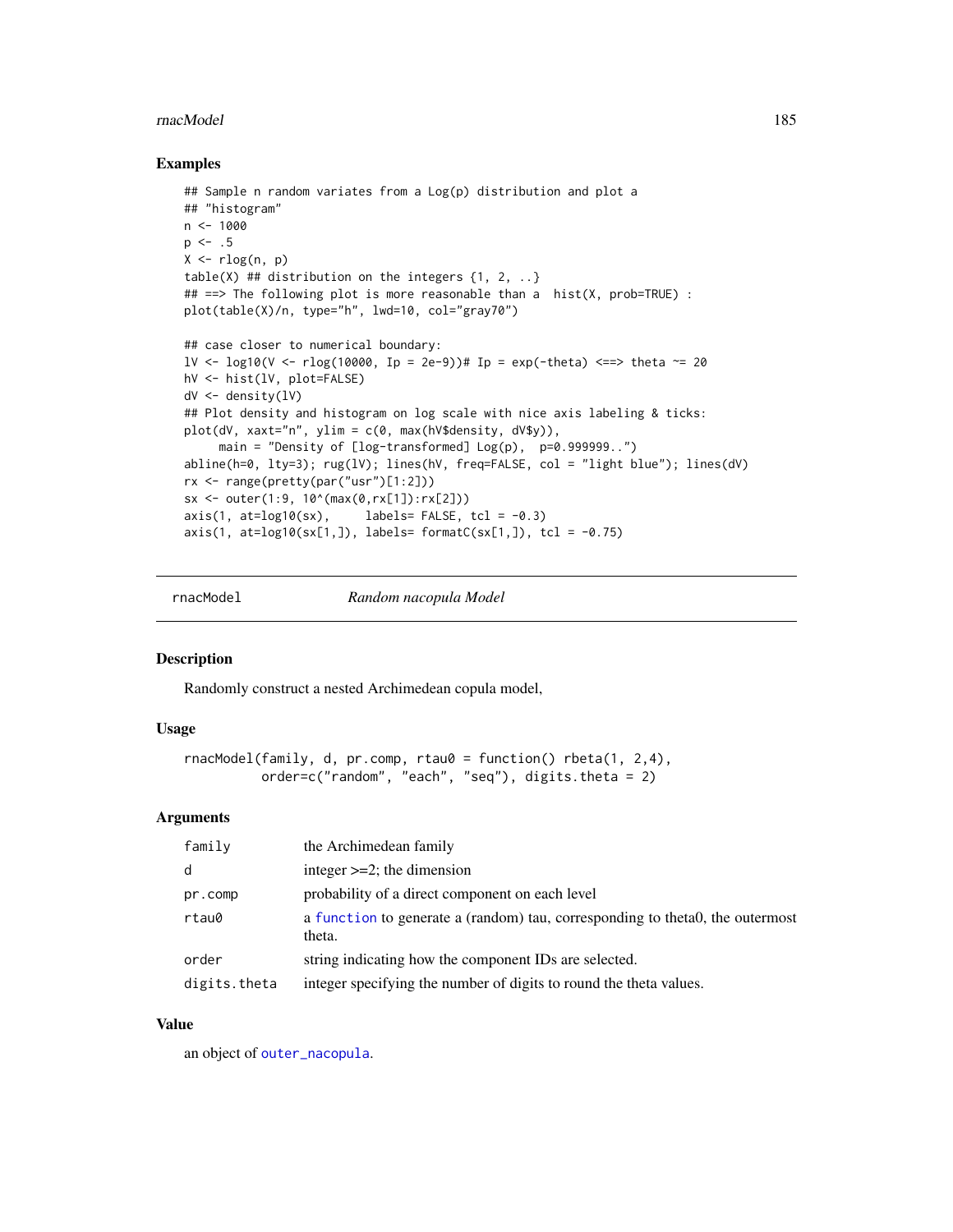# See Also

[rnacopula](#page-185-0) for generating d-dimensional observations from an (outer) [nacopula](#page-150-1), e.g., from the *result* of rnacModel().

# Examples

```
## Implicitly tests the function {with validity of outer_nacopula ..}
set.seed(11)
for(i in 1:40) {
 m1 < -rnacModel("Gumbel", d=sample(20:25, 1), pr.comp = 0.3,
 rtau0 = function() 0.25)m2 <- rnacModel("Joe", d=3, pr.comp = 0.1, order="each")
 mC \leq -rnacModel("Clayton", d=20, pr.comp = 0.3,
 rtau0 = function() runif(1, 0.1, 0.5))mF <- rnacModel("Frank", d=sample(20:25, 1), pr.comp = 0.3, order="seq")
}
```
<span id="page-185-0"></span>rnacopula *Sampling Nested Archimedean Copulas*

# Description

Random number generation for nested Archimedean copulas (of class [outer\\_nacopula](#page-150-0), specifically), aka *sampling* nested Archimedean copulas will generate n random vectors of dimension d  $(=\dim(x)).$ 

### Usage

```
rnacopula(n, copula, x, ...)
```
# Arguments

| n            | integer specifying the sample size, that is, the number of copula-distributed ran-<br>dom vectors $U_i$ , to be generated. |
|--------------|----------------------------------------------------------------------------------------------------------------------------|
| copula       | an R object of class "outer_nacopula", typically from onacopula().                                                         |
| $\mathsf{x}$ | only for back compatibility: former name of copula argument.                                                               |
| $\cdots$     | possibly further arguments for the given copula family.                                                                    |

### Details

The generation happens by calling [rnchild\(](#page-186-0)) on each child copula (which itself recursively descends the tree implied by the nested Archimedean structure). The algorithm is based on a mixture representation of the generic distribution functions  $F_0$  and  $F_{01}$  and is presented in McNeil (2008) and Hofert (2011a). Details about how to efficiently sample the distribution functions  $F_0$  and  $F_{01}$ can be found in Hofert (2010), Hofert (2012), and Hofert and Mächler (2011).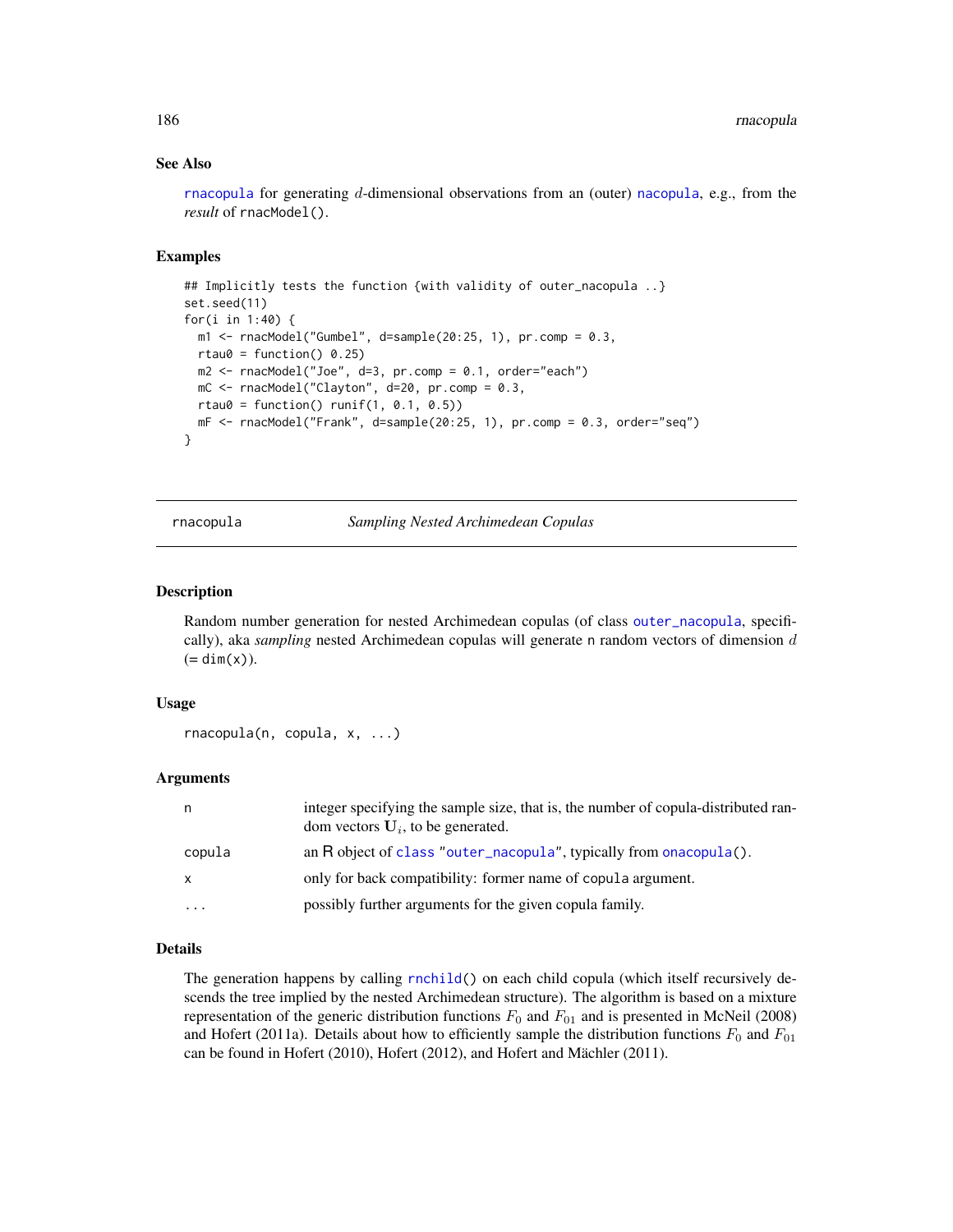### rnchild 187

### Value

[numeric](#page-0-0) matrix containing the generated vectors of random variates from the nested Archimedean copula object copula.

### References

McNeil, A. J. (2008). Sampling nested Archimedean copulas. *Journal of Statistical Computation and Simulation* 78, 6, 567–581.

Hofert, M. (2010). Efficiently sampling nested Archimedean copulas. *Computational Statistics & Data Analysis* 55, 57–70.

Hofert, M. (2012), A stochastic representation and sampling algorithm for nested Archimedean copulas. *Journal of Statistical Computation and Simulation*, 82, 9, 1239–1255.

Hofert, M. (2012). Sampling exponentially tilted stable distributions. *ACM Transactions on Modeling and Computer Simulation* 22, 1 (3rd article).

Hofert, M. and Mächler, M. (2011). Nested Archimedean Copulas Meet R: The nacopula Package. *Journal of Statistical Software* 39, 9, 1–20.

# See Also

[rnchild](#page-186-0); classes ["nacopula"](#page-150-1) and ["outer\\_nacopula"](#page-150-0); see also [onacopula\(](#page-153-0)). [rnacModel](#page-184-0) creates random nacopula *models*, i.e., the input copula for rnacopula(n, copula).

Further, those of the Archimedean families, for example, [copGumbel](#page-39-0).

# Examples

```
## Construct a three-dimensional nested Clayton copula with parameters
## chosen such that the Kendall's tau of the respective bivariate margins
## are 0.2 and 0.5 :
C3 <- onacopula("C", C(copClayton@iTau(0.2), 1,
                       C(copClayton@iTau(0.5), c(2,3))))
C3
## Sample n vectors of random variates from this copula. This involves
## sampling exponentially tilted stable distributions
n <- 1000
U <- rnacopula(n, C3)
## Plot the drawn vectors of random variates
splom2(U)
```
rnchild *Sampling Child 'nacopula's*

#### **Description**

Method for generating vectors of random numbers of nested Archimedean copulas which are child copulas.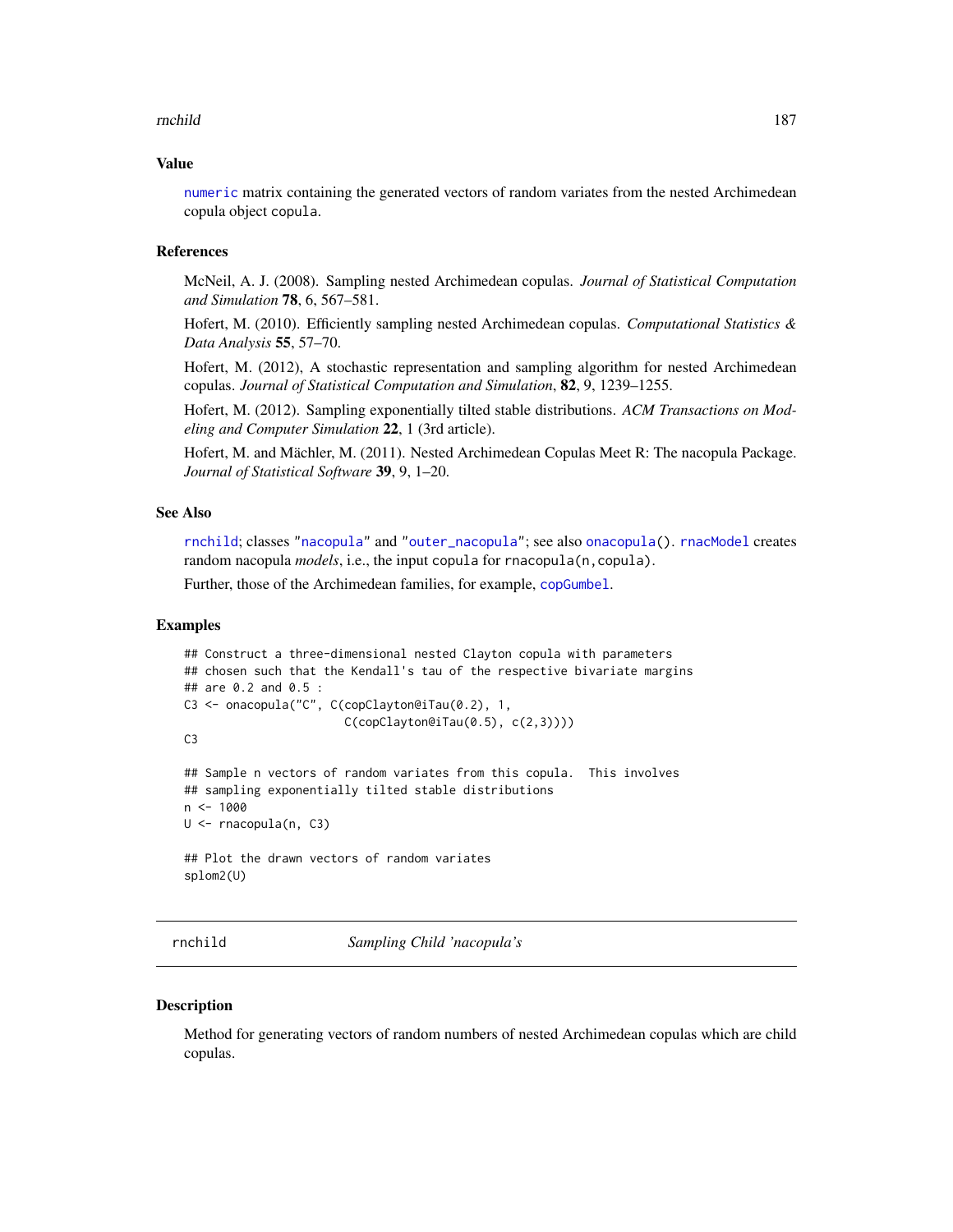188 rnchild

### Usage

 $r\nnchild(x, theta\emptyset, V\emptyset, ...)$ 

### Arguments

| $\mathsf{x}$ | an "nacopula" object, typically emerging from an "outer_nacopula" object<br>constructed with onacopula().                                                                                                |
|--------------|----------------------------------------------------------------------------------------------------------------------------------------------------------------------------------------------------------|
| theta0       | the parameter (vector) of the parent Archimedean copula which contains x as a<br>child.                                                                                                                  |
| V0           | a numeric vector of realizations of $V_0$ following $F_0$ whose length determines the<br>number of generated vectors, that is, for each realization $V_0$ , a vector of variates<br>from x is generated. |
| $\ddotsc$    | possibly further arguments for the given copula family.                                                                                                                                                  |

# Details

The generation is done recursively, descending the tree implied by the nested Archimedean structure. The algorithm is based on a mixture representation and requires sampling  $V_{01} \sim F_{01}$  given random variates  $V_0 \sim F_0$ . Calling "rnchild" is only intended for experts. The typical call of this function takes place through [rnacopula\(](#page-185-0)).

# Value

a list with components

| U      | a numeric matrix containing the vector of random variates from the child cop-<br>ula. The number of rows of this matrix therefore equals the length of $V_0$ and the<br>number of columns corresponds to the dimension of the child copula. |
|--------|---------------------------------------------------------------------------------------------------------------------------------------------------------------------------------------------------------------------------------------------|
| indcol | an integer vector of indices of U (the vector following a nested Archimedean<br>copula of which x is a child) whose corresponding components of $U$ are argu-<br>ments of the nested Archimedean copula x.                                  |

### See Also

[rnacopula](#page-185-0), also for the references. Further, classes ["nacopula"](#page-150-1) and ["outer\\_nacopula"](#page-150-0); see also [onacopula\(](#page-153-0)).

```
## Construct a three-dimensional nested Clayton copula with parameters
## chosen such that the Kendall's tau of the respective bivariate margins
## are 0.2 and 0.5.
theta0 <- copClayton@iTau(.2)
theta1 <- copClayton@iTau(.5)
C3 <- onacopula("C", C(theta0, 1, C(theta1, c(2,3))))
## Sample n random variates V0 ~ F0 (a Gamma(1/theta0,1) distribution)
n < - 1000V0 <- copClayton@V0(n, theta0)
```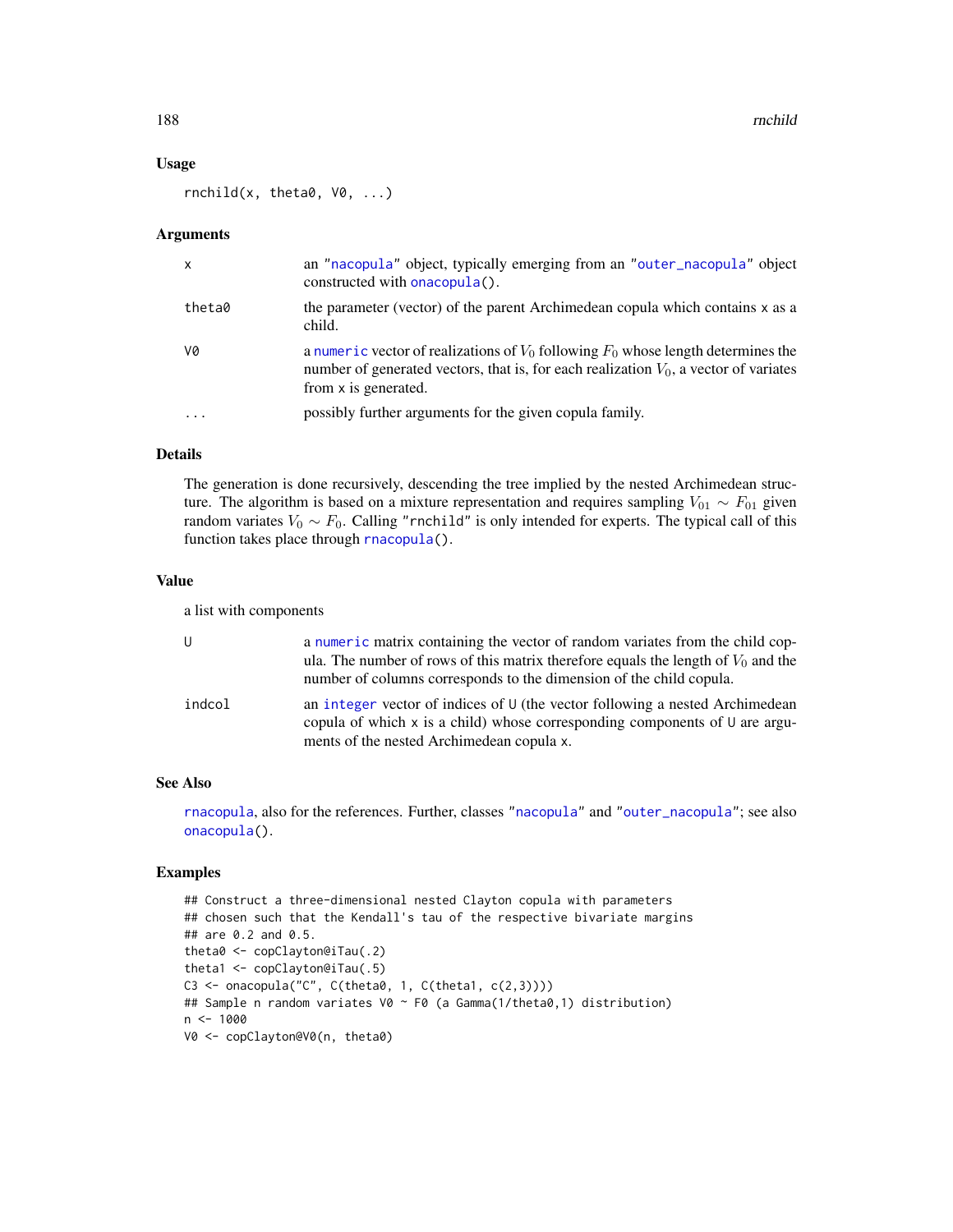### rotCopula 189

```
## Given these variates V0, sample the child copula, that is, the bivariate
## nested Clayton copula with parameter theta1
U23 <- rnchild(C3@childCops[[1]], theta0, V0)
## Now build the three-dimensional vectors of random variates by hand
U1 <- copClayton@psi(rexp(n)/V0, theta0)
U <- cbind(U1, U23$U)
## Plot the vectors of random variates from the three-dimensional nested
## Clayton copula
splom2(U)
```
rotCopula *Construction and Class of Rotated aka Reflected Copulas*

# Description

Constructs a "reflected" or "rotated" copula from an initial copula and a vector of logicals indicating which dimension to "flip".

# Usage

rotCopula(copula, flip = TRUE)

# **Arguments**

| an object of class "Copula".<br>copula                                                                                                                                                                               |  |
|----------------------------------------------------------------------------------------------------------------------------------------------------------------------------------------------------------------------|--|
| logical vector (of length 1 or dim(copula)) indicating which dimension should<br>flip<br>be "flipped"; by default, all the components are flipped, implying that the result-<br>ing copula is the "survival copula". |  |

### Value

A "rotated" or "reflected" copula object of class "rotCopula".

### **Slots**

of a "rotCopula" object

copula: Object of class ["copula"](#page-44-1).

flip: [logical](#page-0-0) vector of length  $d$  (the copula dimension) specifying which margins are flipped; corresponds to the flip argument of rotCopula().

dimension: the copula dimension  $d$ , an [integer](#page-0-0).

parameters: [numeric](#page-0-0) vector specifying the parameters.

param.lowbnd, and param.upbnd: numeric vector of the same length as parameters, specifying (component wise) bounds for each of the parameters.

param.names: [character](#page-0-0) vector (of same length as parameters) with parameter names.

fullname: deprecated; a character string describing the rotated copula.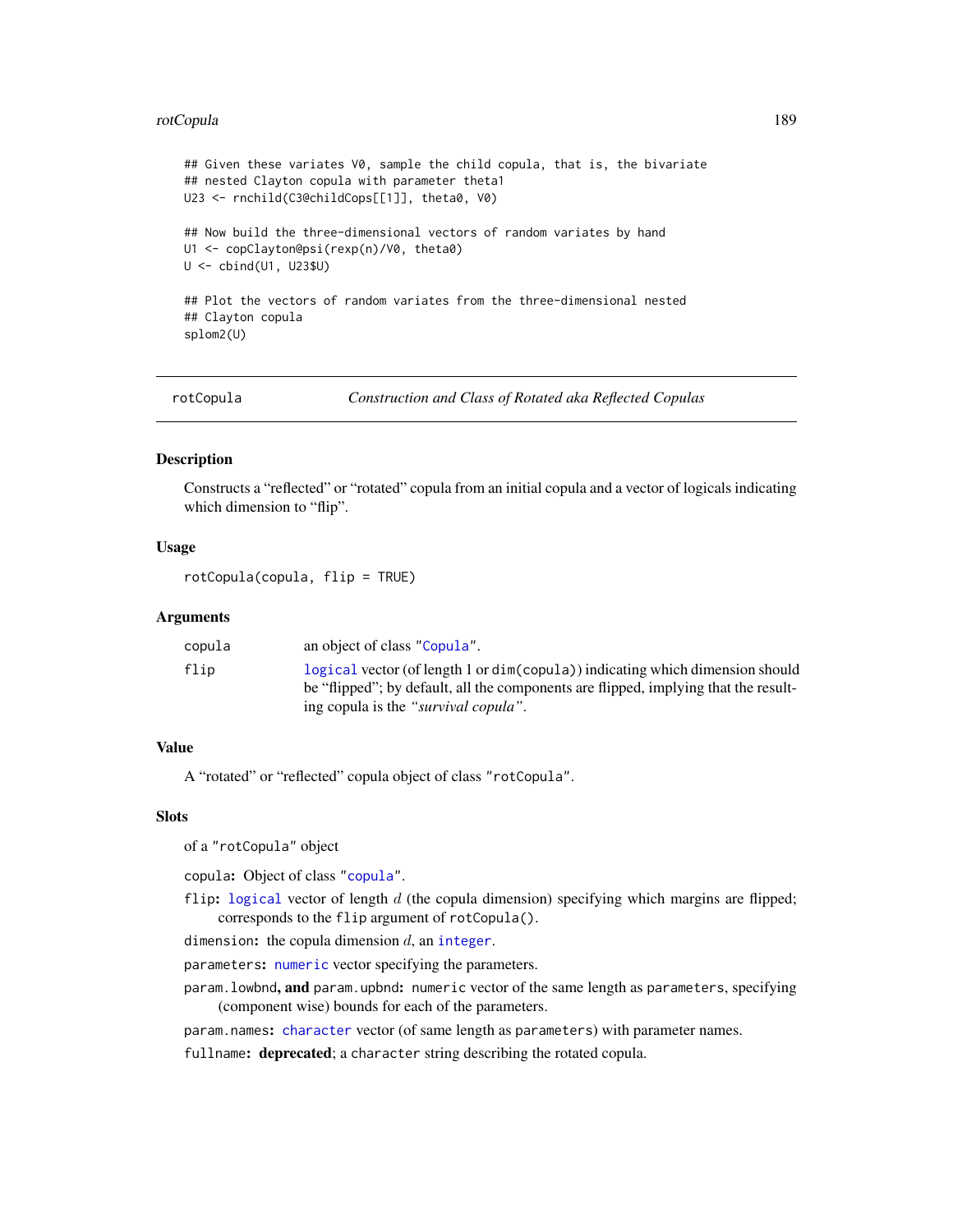# Note

When there are an even number of flips, the resulting copula can be seen as a *rotated* version of copula. In the other cases, e.g., flip = c(FALSE,TRUE) in 2d, it is rather a a *reflected* or "mirrored" copula.

# See Also

[fitCopula](#page-81-0) for fitting such copulas to data, [gofCopula](#page-103-0) for goodness-of-fit tests for such copulas.

```
## Two-dimensional examples: First the Clayton(3) survival copula:
survC <- rotCopula(claytonCopula(3)) # default: flip = 'all TRUE'
contourplot2(survC, dCopula)
## Now, a reflected Clayton copula:
r10C <- rotCopula(claytonCopula(3), flip = c(TRUE, FALSE))
contourplot2(r10C, dCopula, nlevels = 20, main = "dCopula(<rotCopula>)")
contourplot2(r10C, pCopula, nlevels = 20, main = "pCopula(<rotCopula>)")
rho(r10C)
tau(r10C) # -0.6n < -1000u <- rCopula(n, r10C)
rho.n \leftarrow cor(u[,1], u[,2], method = "spearman")
tau.n \le cor(u[,1], u[,2], method = "kendall")
## "Calibration"
rc. <- rotCopula(claytonCopula(), flip = c(TRUE, FALSE))
iRho(rc., rho.n)
iTau(rc., tau.n)
## Fitting
fitCopula(rc., data = pobs(u), method = "irho")fitCopula(rc., data = pobs(u), method = "itau")fitCopula(rc., data = pobs(u), method = "mpl")## Goodness-of-fit testing -- the first, parametric bootstrap, is *really* slow
## Not run: gofCopula(rc., x = u)
gofCopula(rc., x = u, simulation = "mult")## A four-dimensional example: a rotated Frank copula
rf <- rotCopula(frankCopula(10, dim = 4),
                flip = c(TRUE, FALSE, TRUE, FALSE))
n < - 1000u <- rCopula(n, rf)
splom2(u)
pCopula(c(0.6,0.7,0.6,0.8), rf)
C.n(cbind(0.6,0.7,0.6,0.8), u)
```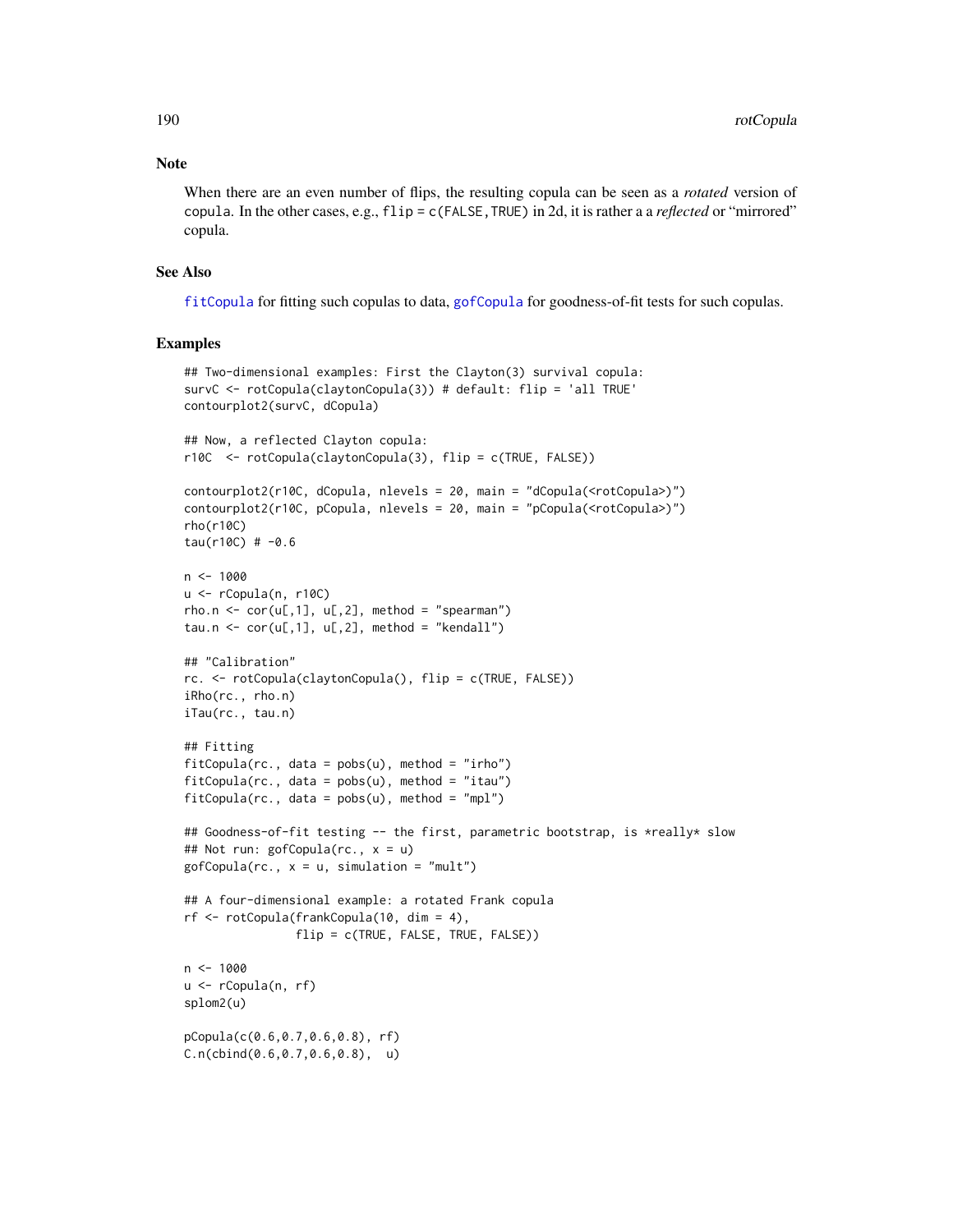### RSpobs 191

```
## Fitting
(rf. <- rotCopula(frankCopula(dim=4),
                 flip = c(TRUE, FALSE, TRUE, FALSE)))
## fitCopula(rf., data = pobs(u), method = "irho")
## FIXME above: not related to rotCopula but frankCopula
fitCopula(rf., data = pobs(u), method = "itau")fitCopula(rf., data = pobs(u), method = "mpl")## Goodness-of-fit testing (first ("PB") is really slow, see above):
## Not run: gofCopula(rf., x = u)
gofCopula(rf., x = u, simulation = "mult") # takes 3.7 sec [lynne, 2015]
```
RSpobs *Pseudo-Observations of Radial and Uniform Part of Elliptical and Archimedean Copulas*

# Description

Given a matrix of iid multivariate data from a meta-elliptical or meta-Archimedean model, RSpobs() computes pseudo-observations of the radial part  $R$  and the vector  $S$  which follows a uniform distribution on the unit sphere (for elliptical copulas) or the unit simplex (for Archimedean copulas). These quantities can be used for (graphical) goodness-of-fit tests, for example.

# Usage

 $RSpobs(x, do.pobs = TRUE, method = c("ellip", "archm"), ...)$ 

### Arguments

| $\mathsf{x}$ | an $(n, d)$ -matrix of data; if do. pobs=FALSE, the rows of x are assumed to lie in<br>the d-dimensional unit hypercube (if they do not, this leads to an error).                                                                                                                                                           |
|--------------|-----------------------------------------------------------------------------------------------------------------------------------------------------------------------------------------------------------------------------------------------------------------------------------------------------------------------------|
| do.pobs      | logical indicating whether pobs() is applied to x for transforming the data to<br>the d-dimensional unit hypercube.                                                                                                                                                                                                         |
| method       | character string indicating the assumed underlying model, being meta-elliptical<br>if method="ellip" (in which case S should be approximately uniform on the<br>d-dimensional unit sphere) or meta-Archimedean if method="archm" (in which<br>case S should be approximately uniform on the $d$ -dimensional unit simplex). |
| $\ddots$     | additional arguments passed to the implemented methods. These can be                                                                                                                                                                                                                                                        |
|              | method="ellip" $qQg()$ (the quantile function of the (assumed) distribution<br>function $Ga$ as given in Genest, Hofert, G. Nešlehová (2014)); if provided,<br>$qQg()$ is used in the transformation for obtaining pseudo-observations of R<br>and $S$ (see the code for more details).                                     |
|              | method="archm" iPsi() (the assumed underlying generator inverse); if pro-<br>vided, iPsi() is used in the transformation for obtaining pseudo-observations<br>of R and $S$ (see the code for more details).                                                                                                                 |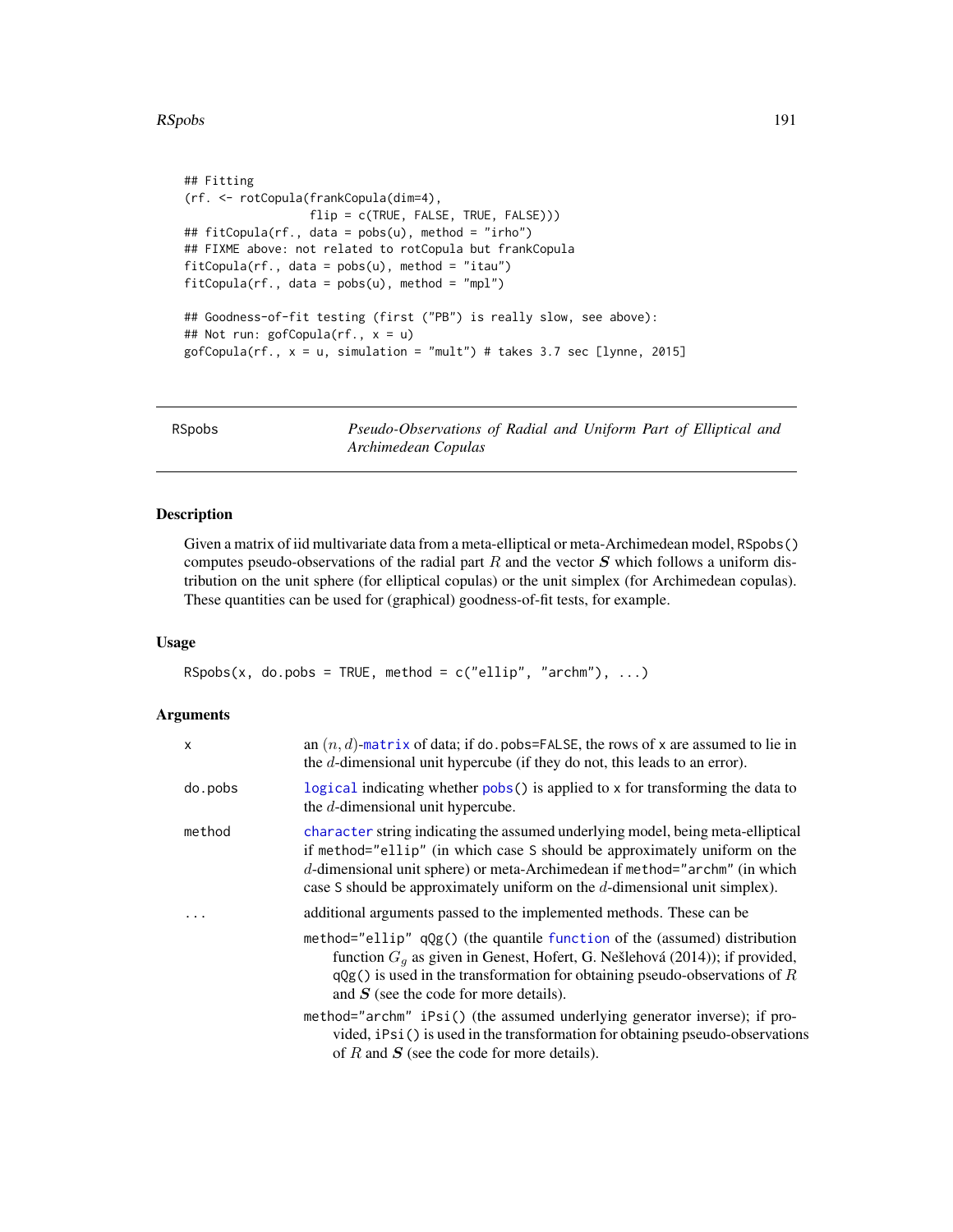### Details

The construction of the pseudo-obersvations of the radial part and the uniform distribution on the unit sphere/simplex is described in Genest, Hofert, G. Nešlehová (2014).

### Value

A [list](#page-0-0) with components R (an n-[vector](#page-0-0) containing the pseudo-observations of the radial part) and S (an  $(n, d)$ -[matrix](#page-0-0) containing the pseudo-observations of the uniform distribution (on the unit sphere/simplex)).

### References

Genest, C., Hofert, M., G. Nešlehová, J., (2014). Is the dependence Archimedean, elliptical, or what? *To be submitted*.

### See Also

[pobs\(](#page-167-0)) for computing the "classical" pseudo-observations.

### Examples

```
set.seed(100)
n <- 250 # sample size
d \le -5 # dimension
nu <- 3 # degrees of freedom
## Build a mean vector and a dispersion matrix,
## and generate multivariate t_nu data:
mu <- rev(seq\_len(d)) # d, d-1, .., 1
L <- diag(d) # identity in dim d
L[lower.tri(L)] \leq -1: \frac{d*(d-1)}{2}d # Cholesky factor (diagonal > 0)
Sigma \leq crossprod(L) # pos.-def. dispersion matrix (*not* covariance of X)
X <- rep(mu, each=n) + mvtnorm::rmvt(n, sigma=Sigma, df=nu) # multiv. t_nu data
## note: this is *wrong*: mvtnorm::rmvt(n, mean=mu, sigma=Sigma, df=nu)
## compute pseudo-observations of the radial part and uniform distribution
## once for 1a), once for 1b) below
RS.t <- RSpobs(X, method="ellip", qQg=function(p) qt(p, df=nu)) # 'correct'
RS.norm <- RSpobs(X, method="ellip", qQg=qnorm) # for testing 'wrong' distribution
stopifnot(length(RS.norm$R) == n, length(RS.t$R) == n,
          dim(RS.norm$S) == c(n,d), dim(RS.t$S) == c(n,d)## 1) Graphically testing the radial part
## 1a) Q-Q plot of R against the correct quantiles
qqplot2(RS.t$R, qF=function(p) sqrt(d*qf(p, df1=d, df2=nu)),
      main.args=list(text= substitute(bold(italic(F[list(d.,nu.)](r^2/d.))~~"Q-Q Plot"),
                                        list(d.-d, nu.-nu)),side=3, cex=1.3, line=1.1, xpd=NA))
```
## 1b) Q-Q plot of R against the quantiles of F\_R for a multivariate normal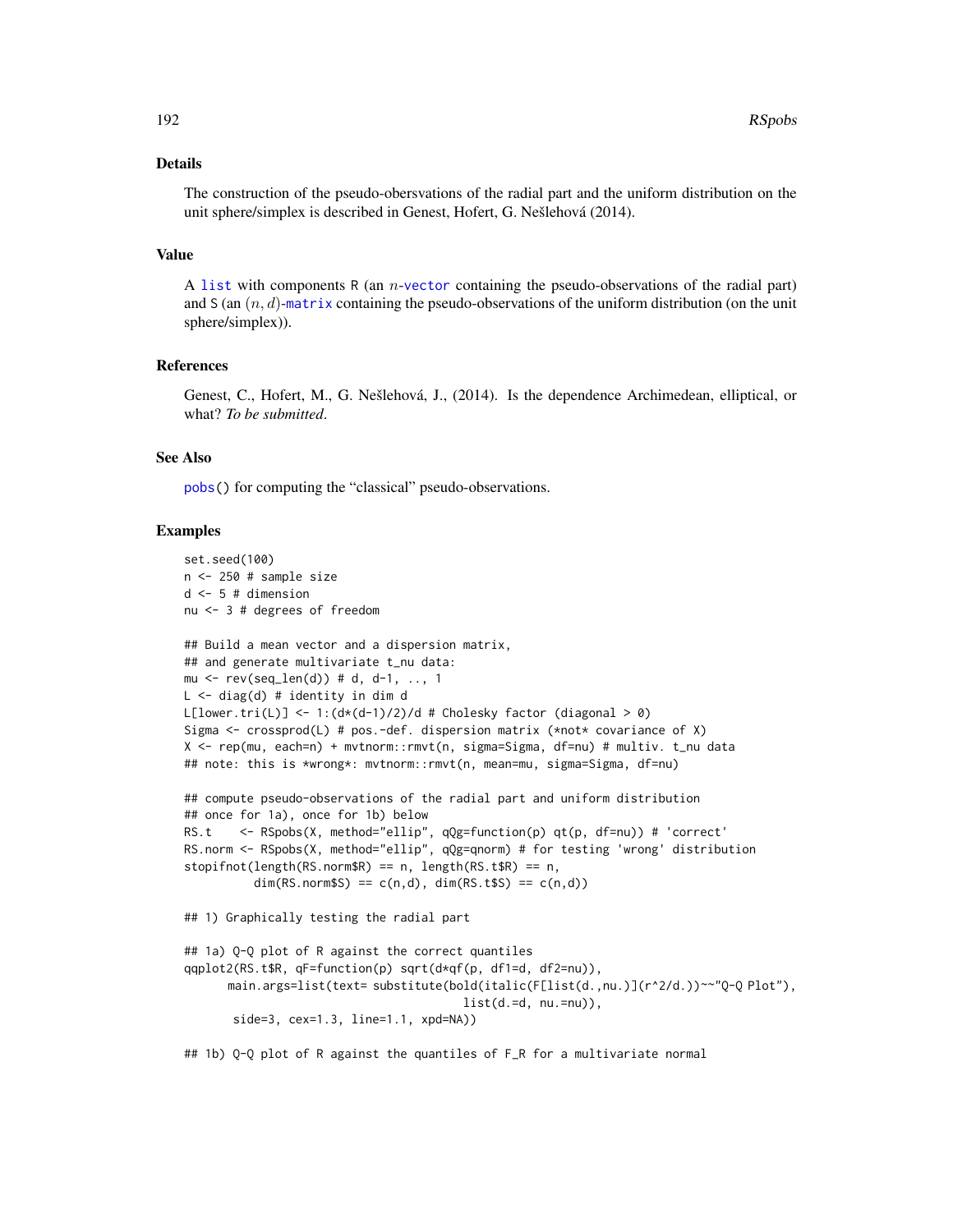### rstable1 193

```
## distribution
qqplot2(RS.norm$R, qF=function(p) sqrt(qchisq(p, df=d)),
       main.args=list(text= substitute(bold(italic(chi[D_]) ~~ "Q-Q Plot"), list(D_=d)),
               side=3, cex=1.3, line=1.1, xpd=NA))
## 2) Graphically testing the angular distribution
## auxiliary function
qqp <- function(k, Bmat) {
    d \leftarrow \text{ncol}(\text{Bmat}) + 1qqplot2(Bmat[,k],
            qF = function(p) qbeta(p, shape1=k/2, shape2=(d-k)/2),
            main.args=list(text= substitute(plain("Beta")(s1,s2) ~~ bold("Q-Q Plot"),
                                            list(s1 = k/2, s2 = (d-k)/2)),side=3, cex=1.3, line=1.1, xpd=NA))
}
## 2a) Q-Q plot of the 'correct' angular distribution
## (Bmat[,k] should follow a Beta(k/2, (d-k)/2) distribution)
Bmat.t <- gofBTstat(RS.t$S)
qqp(1, Bmat=Bmat.t) # k=1qqp(3, Bmat=Bmat.t) # k=3## 2b) Q-Q plot of the 'wrong' angular distribution
Bmat.norm <- gofBTstat(RS.norm$S)
qqp(1, Bmat=Bmat.norm) # k=1
qqp(3, Bmat=Bmat.norm) # k=3
## 3) Graphically check independence between radial part and B_1 and B_3
## 'correct' distributions (multivariate t)
plot(pobs(cbind(RS.t$R, Bmat.t[, 1])), # k = 1xlab=quote(italic(R)), ylab=quote(italic(B)[1]),
          main=quote(bold("Rank plot between"~~italic(R)~~"and"~~italic(B)[1])))
plot(pobs(cbind(RS.t$R, Bmat.t[, 3])), # k = 3xlab=quote(italic(R)), ylab=quote(italic(B)[3]),
          main=quote(bold("Rank plot between"~~italic(R)~~"and"~~italic(B)[3])))
## 'wrong' distributions (multivariate normal)
plot(pobs(cbind(RS.norm$R, Bmat.norm[, 1])), # k = 1xlab=quote(italic(R)), ylab=quote(italic(B)[1]),
          main=quote(bold("Rank plot between"~~italic(R)~~"and"~~italic(B)[1])))
plot(pobs(cbind(RS.norm$R, Bmat.norm[,3])), # k = 3
  xlab=quote(italic(R)), ylab=quote(italic(B)[3]),
          main=quote(bold("Rank plot between"~~italic(R)~~"and"~~italic(B)[3])))
```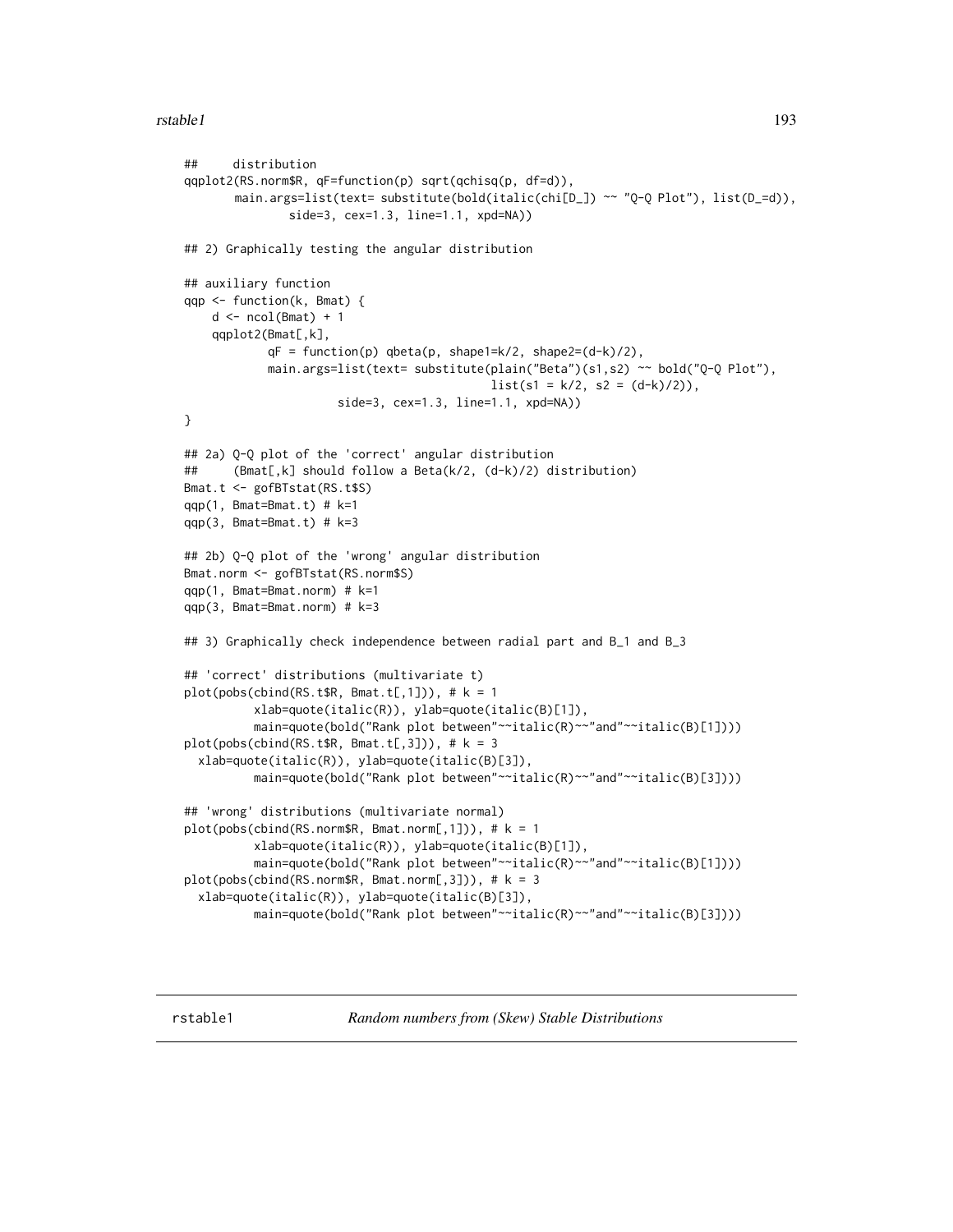### Description

Generate random numbers of the stable distribution

$$
S(\alpha, \beta, \gamma, \delta; k)
$$

with characteristic exponent  $\alpha \in (0, 2]$ , skewness  $\beta \in [-1, 1]$ , scale  $\gamma \in [0, \infty)$ , and location  $\delta \in \mathbf{R}$ ; see Nolan (2010) for the parameterization  $k \in \{0, 1\}$ . The case  $\gamma = 0$  is understood as the unit jump at  $\delta$ .

### Usage

rstable1(n, alpha, beta, gamma = 1, delta =  $0$ , pm = 1)

### Arguments

| n     | an integer, the number of observations to generate.           |
|-------|---------------------------------------------------------------|
| alpha | characteristic exponent $\alpha \in (0, 2]$ .                 |
| beta  | skewness $\beta \in [-1, 1]$ .                                |
| gamma | scale $\gamma \in [0, \infty)$ .                              |
| delta | location $\delta \in \mathbf{R}$ .                            |
| рm    | 0 or 1, denoting which parametrization (as by Nolan) is used. |

# Details

We use the approach of John Nolan for generating random variates of stable distributions. The function rstable1 provides two basic parametrizations, by default,

pm = 1, the so called "S", "S1", or "1" parameterization. This is the parameterization used by Samorodnitsky and Taqqu (1994), and is a slight modification of Zolotarev's (A) parameterization. It is the form with the most simple form of the characteristic function; see Nolan (2010, p. 8).

 $pm = 0$  is the "S0" parameterization: based on the (M) representation of Zolotarev for an alpha stable distribution with skewness beta. Unlike the Zolotarev (M) parameterization, gamma and delta are straightforward scale and shift parameters. This representation is continuous in all 4 parameters.

# Value

A [numeric](#page-0-0) vector of length n containing the generated random variates.

# References

Chambers, J. M., Mallows, C. L., and Stuck, B. W. (1976), *A Method for Simulating Stable Random Variables*, J. Amer. Statist. Assoc. 71, 340–344.

Nolan, J. P. (2012), *Stable Distributions—Models for Heavy Tailed Data*, Birkhaeuser, in progress.

Samoridnitsky, G. and Taqqu, M. S. (1994), *Stable Non-Gaussian Random Processes, Stochastic Models with Infinite Variance*, Chapman and Hall, New York.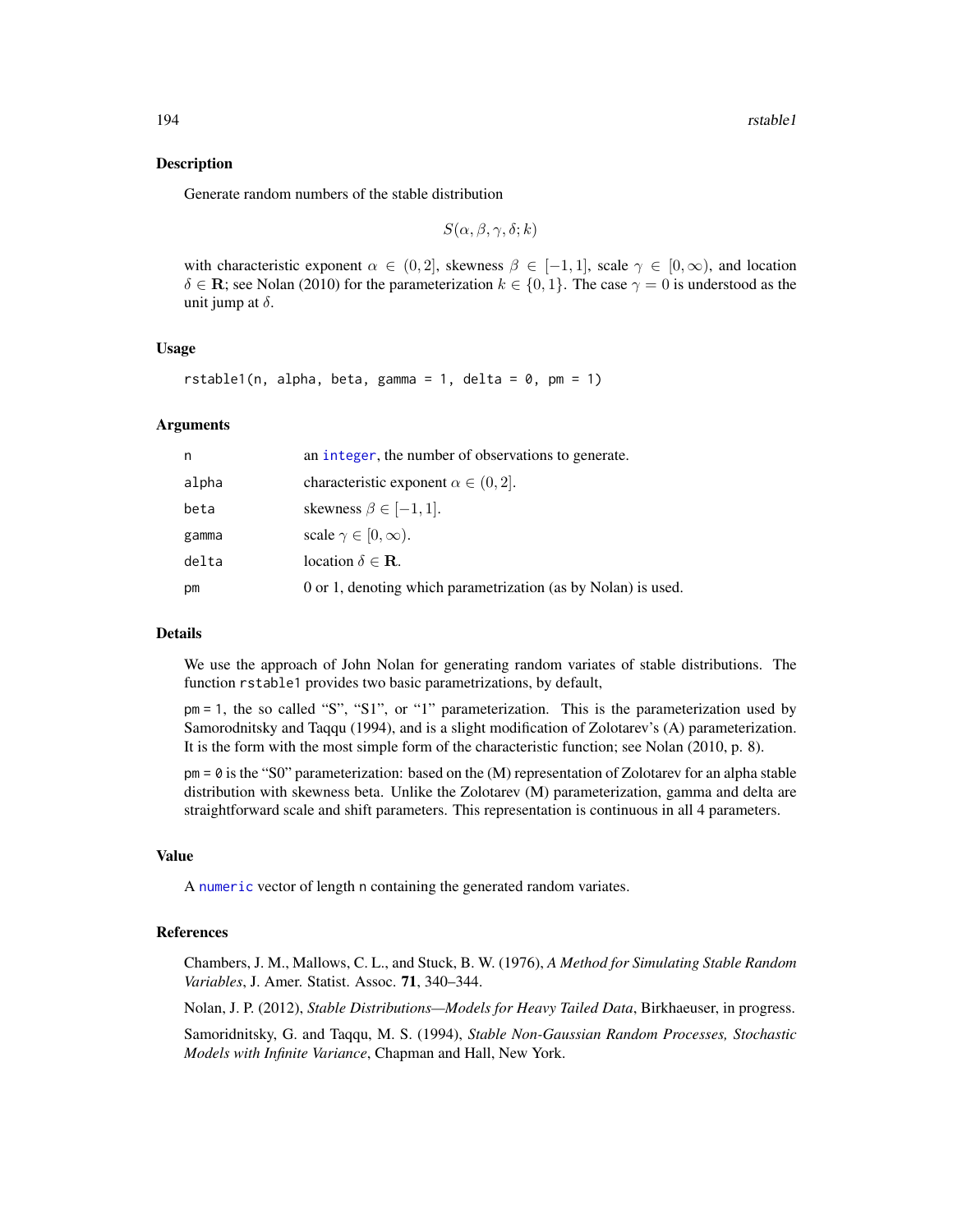### safeUroot 195

# See Also

[rstable](#page-192-1) which also allows the 2-parametrization and provides further functionality for stable distributions.

### Examples

```
# Generate and plot a series of stable random variates
set.seed(1953)
r <- rstable1(n = 1000, alpha = 1.9, beta = 0.3)
plot(r, type = "l", main = "stable: alpha=1.9 beta=0.3",
     col = "steelblue"); grid()
hist(r, "Scott", prob = TRUE, ylim = c(0, 0.3),
    main = "Stable S(1.9, 0.3; 1)")
lines(density(r), col="red2", lwd = 2)
```

| safeUroo <sup>.</sup> |  |
|-----------------------|--|
|-----------------------|--|

t **One-dimensional Root (Zero) Finding - Extra "Safety" for Conve***nience*

# Description

safeUroot() as a "safe" version of [uniroot\(](#page-0-0)) searches for a root (that is, zero) of the function f with respect to its first argument.

"Safe" means searching for the correct interval =  $c$ (lower,upper) if sign( $f(x)$ ) does not satisfy the requirements at the interval end points; see the 'Details' section.

# Usage

```
safeUroot(f, interval, ...,
       lower = min(interval), upper = max(interval),
       f.lower = f(lower, ...), f.upper = f(upper, ...),
       Sig = NULL, check.conv = FALSE,
       tol = .Machine$double.eps^0.25, maxiter = 1000, trace = 0)
```
### **Arguments**

| $\mathbf{f}$     | function                                                                                                    |
|------------------|-------------------------------------------------------------------------------------------------------------|
| interval         | interval                                                                                                    |
| $\cdot$          | additional named or unnamed arguments to be passed to f                                                     |
| lower, upper     | lower and upper endpoint of search interval                                                                 |
| f.lower, f.upper |                                                                                                             |
|                  | function value at lower or upper endpoint, respectively.                                                    |
| Sig              | <i>desired</i> sign of f(upper), or NULL.                                                                   |
| check.conv       | logical indicating whether a convergence warning of the underlying uniroot<br>should be caught as an error. |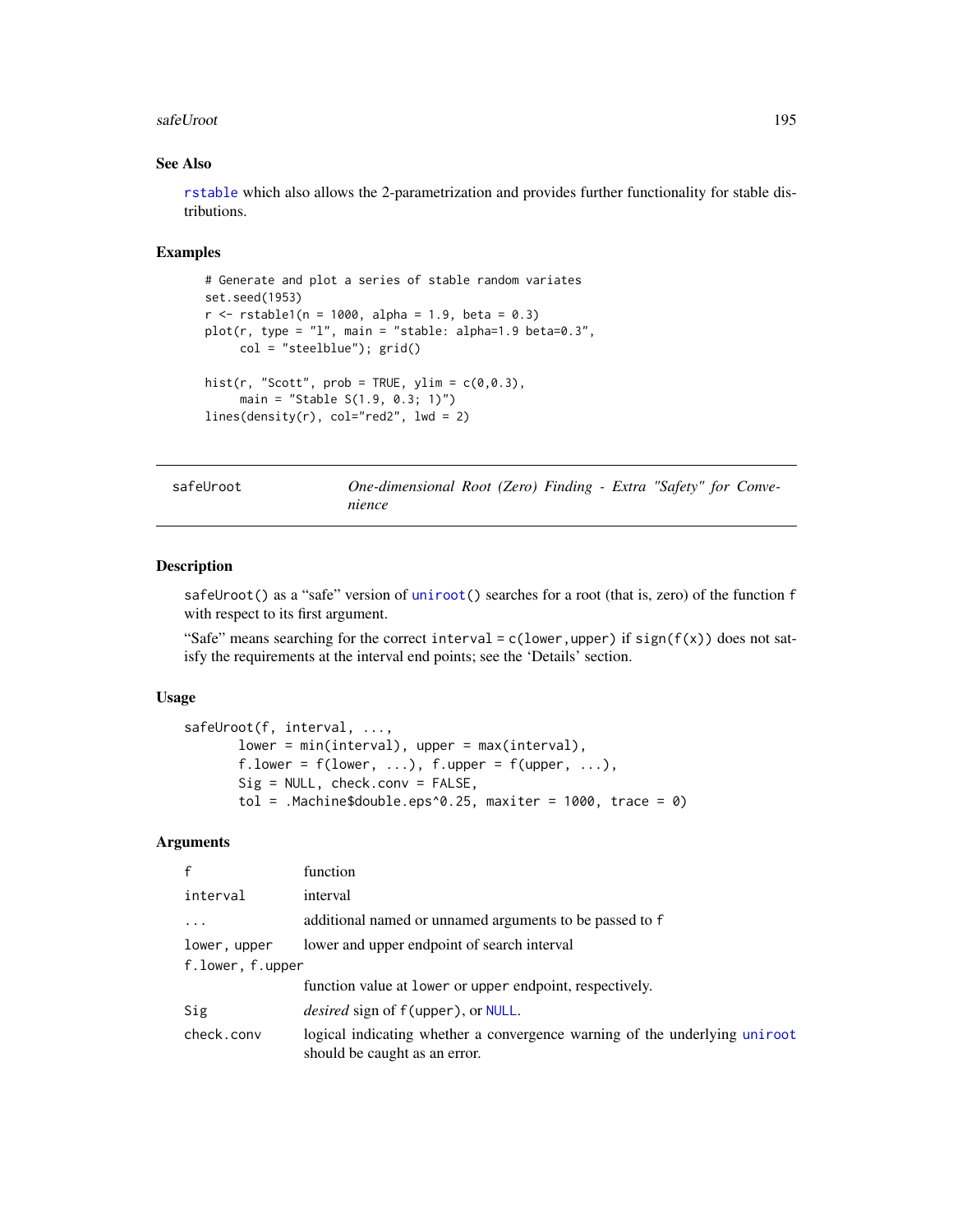| tol     | the desired accuracy, that is, convergence tolerance. |
|---------|-------------------------------------------------------|
| maxiter | maximal number of iterations                          |
| trace   | number determining tracing                            |

# Details

If it is *known how* f changes sign at the root  $x<sub>0</sub>$ , that is, if the function is increasing or decreasing there, Sig can be specified, typically as  $S := \pm 1$ , to require  $S = \text{sign}(f(x_0 + \epsilon))$  at the solution. In that case, the search interval [l, u] must be such that  $S * f(l) \leq 0$  and  $S * f(u) \geq 0$ .

Otherwise, by default, when Sig=NULL, the search interval [l, u] must satisfy  $f(l) * f(u) \leq 0$ .

In both cases, when the requirement is not satisfied, safeUroot() tries to enlarge the interval until the requirement *is* satisfied.

#### Value

A list with four components, root, f.root, iter and estim.prec; see [uniroot](#page-0-0).

#### See Also

[uniroot](#page-0-0).

```
f1 <- function(x) (121 - x^2)/(x^2+1)f2 <- function(x) exp(-x)*(x - 12)try(uniroot(f1, c(0,10)))
try(uniroot(f2, c(0,2)))##--> error: f() .. end points not of opposite sign
## where as safeUroot() simply first enlarges the search interval:
safeUroot(f1, c(0,10), trace=1)
safeUroot(f2, c(0,2), trace=2)
## no way to find a zero of a positive function:
try( safeUroot(exp, c(0,2), trace=TRUE) )
## Convergence checking :
safeUroot(sinc, c(0,5), maxiter=4) #-> "just" a warning
try( # an error, now with check.conv=TRUE
```

```
safeUroot(sinc, c(0,5), maxiter=4, check.conv=TRUE) )
```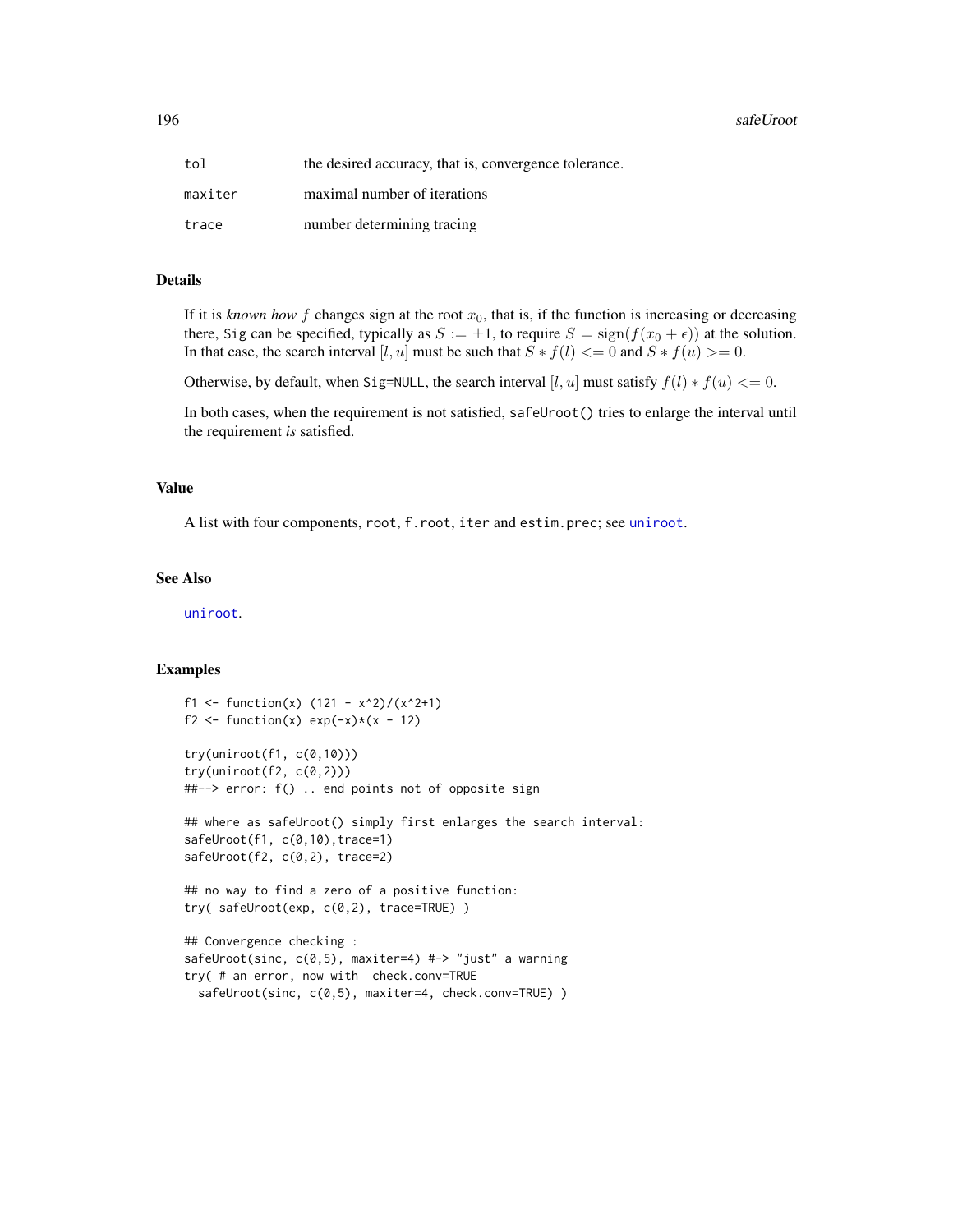# Description

Computes the serial independence test based on the empirical copula process as proposed in Ghoudi et al.(2001) and Genest and Rémillard (2004). The test, which is the serial analog of [indepTest](#page-116-0), can be seen as composed of three steps:

- (i) a simulation step, which consists in simulating the distribution of the test statistics under serial independence for the sample size under consideration;
- (ii) the test itself, which consists in computing the approximate p-values of the test statistics with respect to the empirical distributions obtained in step (i);
- (iii) the display of a graphic, called a *dependogram*, enabling to understand the type of departure from serial independence, if any.

More details can be found in the articles cited in the reference section.

### Usage

```
serialIndepTestSim(n, lag.max, m=lag.max+1, N=1000, verbose = interactive())
serialIndepTest(x, d, alpha=0.05)
```
# Arguments

| n       | length of the time series when simulating the distribution of the test statistics<br>under serial independence.                                                                                |
|---------|------------------------------------------------------------------------------------------------------------------------------------------------------------------------------------------------|
| lag.max | maximum lag.                                                                                                                                                                                   |
| m       | maximum cardinality of the subsets of 'lags' for which a test statistic is to be<br>computed. It makes sense to consider $m \ll 1$ ag. max+1 especially when lag. max<br>is large.             |
| N       | number of repetitions when simulating under serial independence.                                                                                                                               |
| verbose | a logical specifying if progress should be displayed via txtProgressBar.                                                                                                                       |
| X       | numeric vector containing the time series whose serial independence is to be<br>tested.                                                                                                        |
| d       | object of class serial IndepTestDist as returned by the function serial IndepTestSim.<br>It can be regarded as the empirical distribution of the test statistics under serial<br>independence. |
| alpha   | significance level used in the computation of the critical values for the test statis-<br>tics.                                                                                                |

# Details

See the references below for more details, especially the third and fourth ones.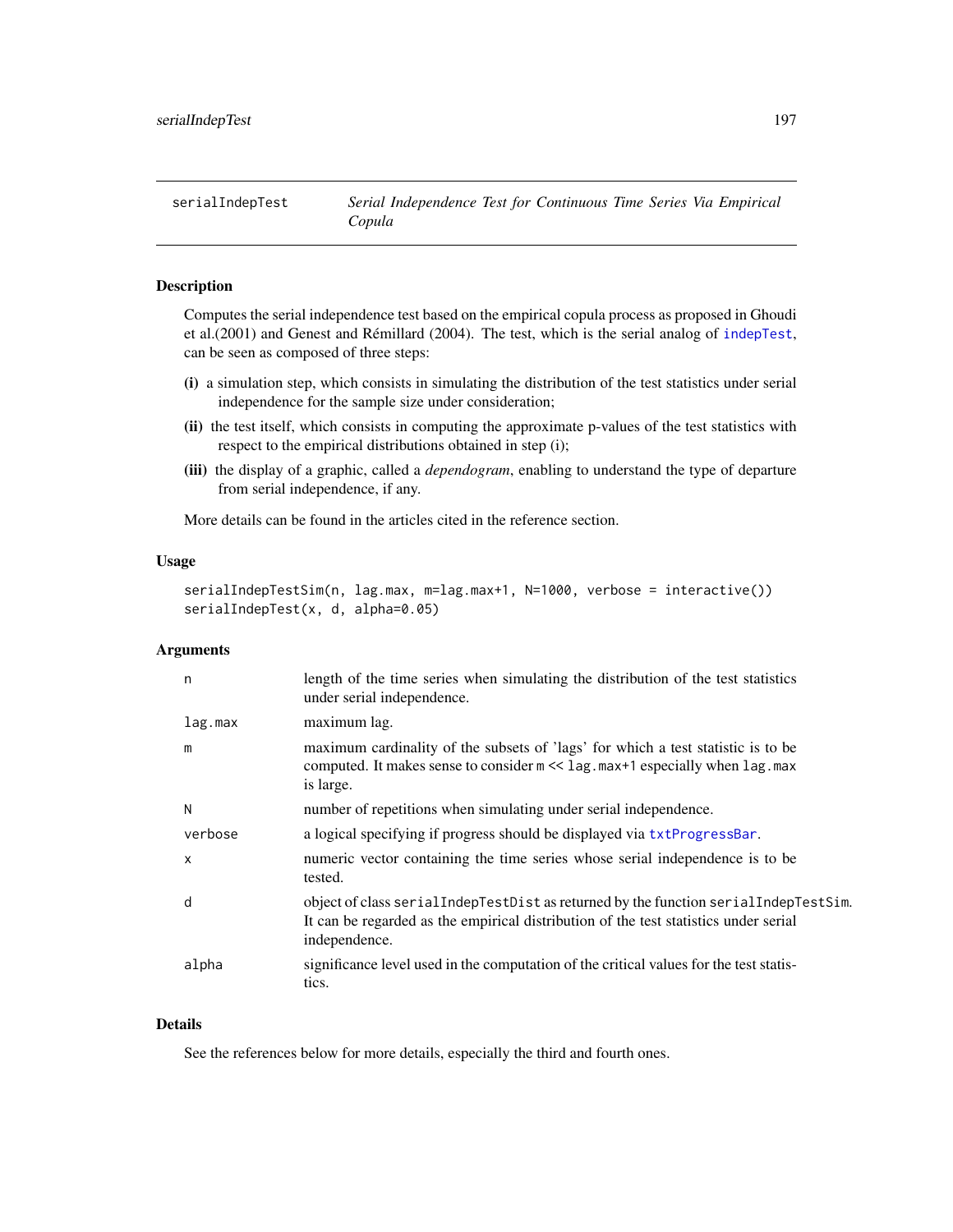The function serialIndepTestSim() returns an object of S3 class "serialIndepTestDist" with list components sample.size, lag.max, max.card.subsets, number.repetitons, subsets (list of the subsets for which test statistics have been computed), subsets.binary (subsets in binary 'integer' notation), dist.statistics.independence (a N line matrix containing the values of the test statistics for each subset and each repetition) and dist.global.statistic.independence (a vector a length N containing the values of the serial version of the global Cramér-von Mises test statistic for each repetition — see last reference p.175).

The function serialIndepTest() returns an object of S3 class "indepTest" with list components subsets, statistics, critical.values, pvalues, fisher.pvalue (a p-value resulting from a combination *à la* Fisher of the subset statistic p-values), tippett.pvalue (a p-value resulting from a combination *à la* Tippett of the subset statistic p-values), alpha (global significance level of the test), beta (1 - beta is the significance level per statistic), global.statistic (value of the global Cramér-von Mises statistic derived directly from the serial independence empirical copula process — see last reference p 175) and global.statistic.pvalue (corresponding p-value).

The former argument print.every is deprecated and not supported anymore; use verbose instead.

# References

Deheuvels, P. (1979). La fonction de dépendance empirique et ses propriétés: un test non paramétrique d'indépendance, *Acad. Roy. Belg. Bull. Cl. Sci.*, 5th Ser. 65:274–292.

Deheuvels, P. (1981), A non parametric test for independence, *Publ. Inst. Statist. Univ. Paris*. 26:29–50.

Genest, C. and Rémillard, B. (2004) Tests of independence and randomness based on the empirical copula process. *Test* 13, 335–369.

Genest, C., Quessy, J.-F., and Rémillard, B. (2006) Local efficiency of a Cramer-von Mises test of independence. *Journal of Multivariate Analysis* 97, 274–294.

Genest, C., Quessy, J.-F., and Rémillard, B. (2007) Asymptotic local efficiency of Cramér-von Mises tests for multivariate independence. *The Annals of Statistics* 35, 166–191.

# See Also

[indepTest](#page-116-0), [multIndepTest](#page-142-0), [multSerialIndepTest](#page-144-0), [dependogram](#page-116-1)

# Examples

## AR 1 process

```
ar <- numeric(200)
ar[1] <- rnorm(1)for (i in 2:200)
 ar[i] < -0.5 * ar[i-1] + rnorm(1)x \le -ar[101:200]
```
## In order to test for serial independence, the first step consists ## in simulating the distribution of the test statistics under ## serial independence for the same sample size, i.e. n=100. ## As we are going to consider lags up to 3, i.e., subsets of

# Value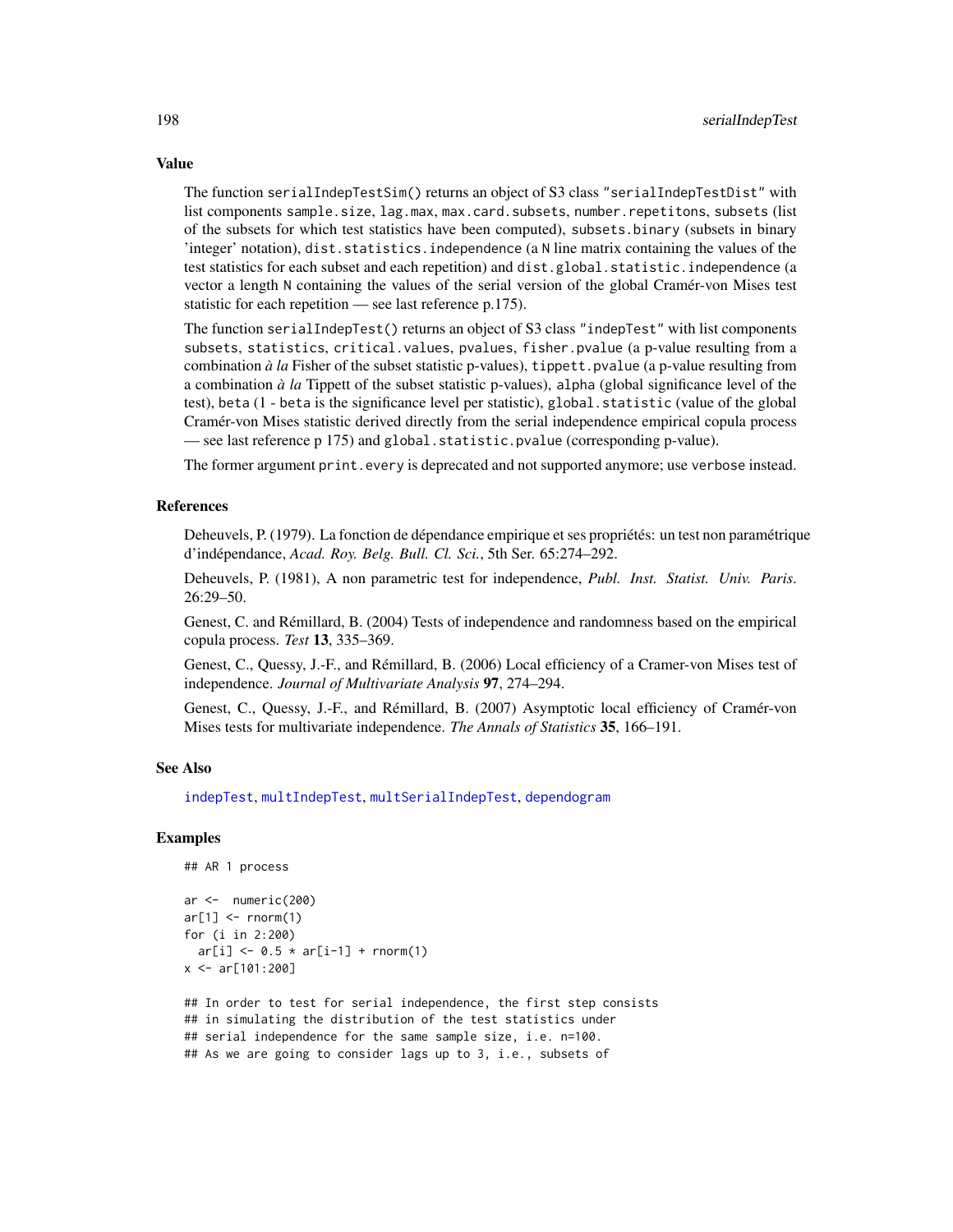### setTheta 199

##  $\{1,\ldots,4\}$  whose cardinality is between 2 and 4 containing  $\{1\}$ , ## we set lag.max=3. This may take a while... d <- serialIndepTestSim(100,3) ## The next step consists in performing the test itself: test <- serialIndepTest(x,d) ## Let us see the results: test ## Display the dependogram: dependogram(test,print=TRUE) ## NB: In order to save d for future use, the saveRDS() function can be used.

setTheta *Specify the Parameter(s) of a Copula*

### Description

Set or change the parameter  $\theta$  (theta) of a copula. The name 'theta' has been from its use in (nested) Archimedean copulas, where x is of class ["acopula"](#page-14-0) or ["outer\\_nacopula"](#page-150-0). This is used for constructing copula models with specified parameter, as, for example, in [onacopula\(](#page-153-0)), or also [gofCopula](#page-103-0).

### Usage

```
setTheta(x, value, na.ok = TRUE, noCheck = FALSE, freeOnly = TRUE, ...)## S4 method for signature 'acopula,ANY'
setTheta(x, value, na.ok = TRUE, noCheck = FALSE, freeOnly = TRUE, ...)
## S4 method for signature 'copula,ANY'
setTheta(x, value, na.ok = TRUE, noCheck = FALSE, freeOnly = TRUE, ...)
## S4 method for signature 'xcopula,ANY'
setTheta(x, value, na.ok = TRUE, noCheck = FALSE, freeOnly = TRUE, ...)## S4 method for signature 'outer_nacopula,numeric'
setTheta(x, value, na.ok = TRUE, noCheck = FALSE, freeOnly = TRUE, ...)
## S4 method for signature 'khoudrajiCopula,ANY'
setTheta(x, value, na.ok = TRUE, noCheck = FALSE, freeOnly = TRUE, ...)## S4 method for signature 'mixCopula,ANY'
setTheta(x, value, na.ok = TRUE, noCheck = FALSE, freeOnly = TRUE,treat.negative = c("set.0", "warn.set0", "stop"), ...)
```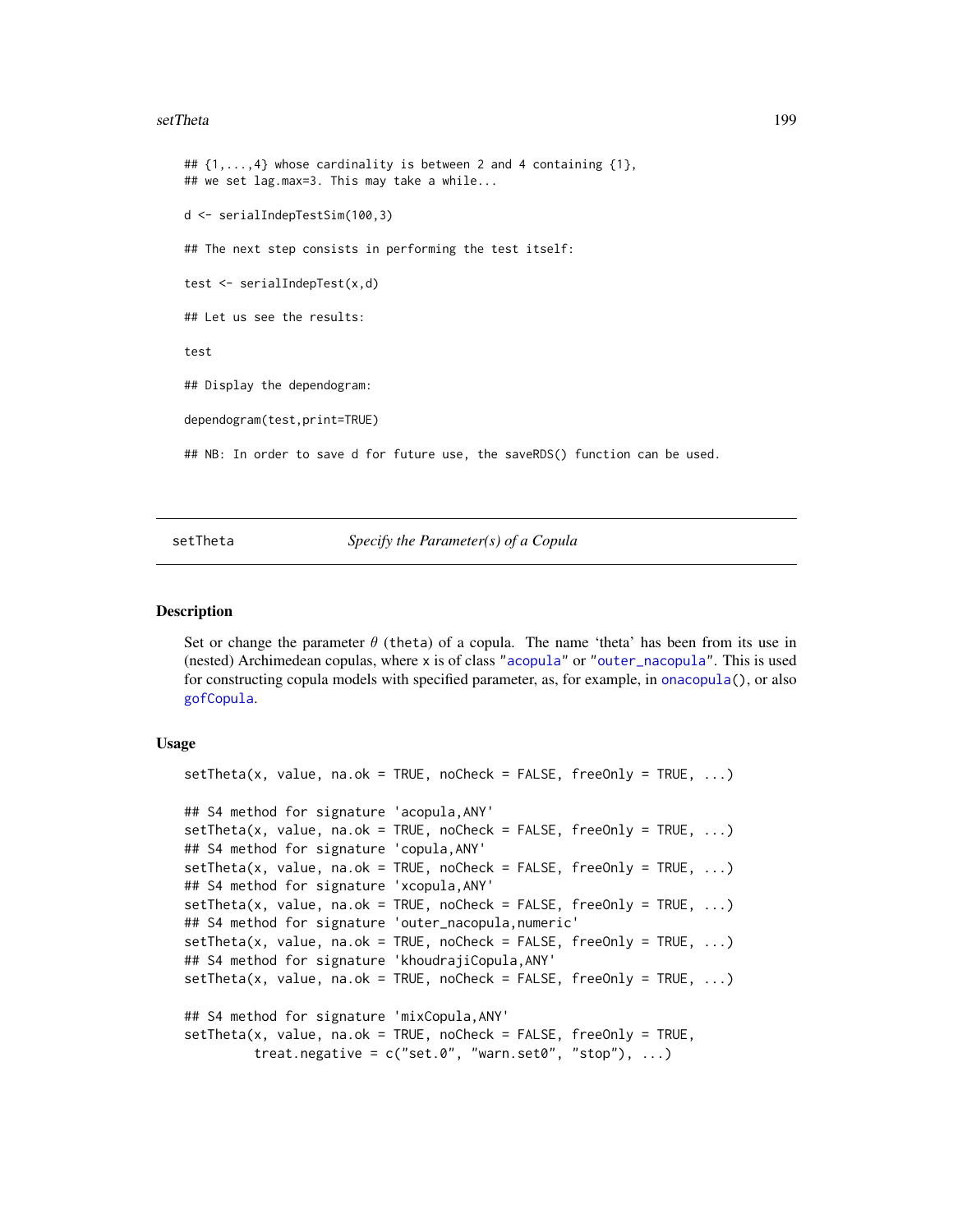# Arguments

| X        | an R object of class Copula, i.e., any copula from package copula.                                                                                                                                |
|----------|---------------------------------------------------------------------------------------------------------------------------------------------------------------------------------------------------|
| value    | parameter value or vector, numeric or NA (when na.ok is true), corresponding<br>to the " <i>free</i> " parameters.                                                                                |
| $\ddots$ | further arguments for methods.                                                                                                                                                                    |
| na.ok    | logical indicating if NA values are ok for theta.                                                                                                                                                 |
| noCheck  | logical indicating if parameter constraint checks should be skipped.                                                                                                                              |
| freeOnly | logical indicating that only non-fixed aka "free" parameters are to be set. If true<br>as by default, set Theta () modifies only the free parameters of the copula; see<br>also fixParam.         |
|          | treat negative a character string indicating how negative mixture weights should be handled.<br>If not "stop" which produces an error via stop, negative mixture weights are<br>replaced by zero. |

### Value

an R object of the same class as x, with the main parameter (vector) (often called theta) set to value.

# See Also

the "inverse" function, a "getter" method, is [getTheta\(](#page-98-0)).

```
myC <- setTheta(copClayton, 0.5)
myC
## Frank copula with Kendall's tau = 0.8 :
(myF.8 <- setTheta(copFrank, iTau(copFrank, tau = 0.8)))
# negative theta is ok for dim = 2 :
myF <- setTheta(copFrank, -2.5, noCheck=TRUE)
myF@tau(myF@theta) # -0.262
myT <- setTheta(tCopula(df.fixed=TRUE), 0.7)
stopifnot(all.equal(myT, tCopula(0.7, df.fixed=TRUE), tolerance=0))
(myT2 <- setTheta(tCopula(dim=3, df.fixed=TRUE), 0.7))
## Setting 'rho' and 'df' --- for default df.fixed=FALSE :
(myT3 <- setTheta(tCopula(dim=3), c(0.7, 4)))
```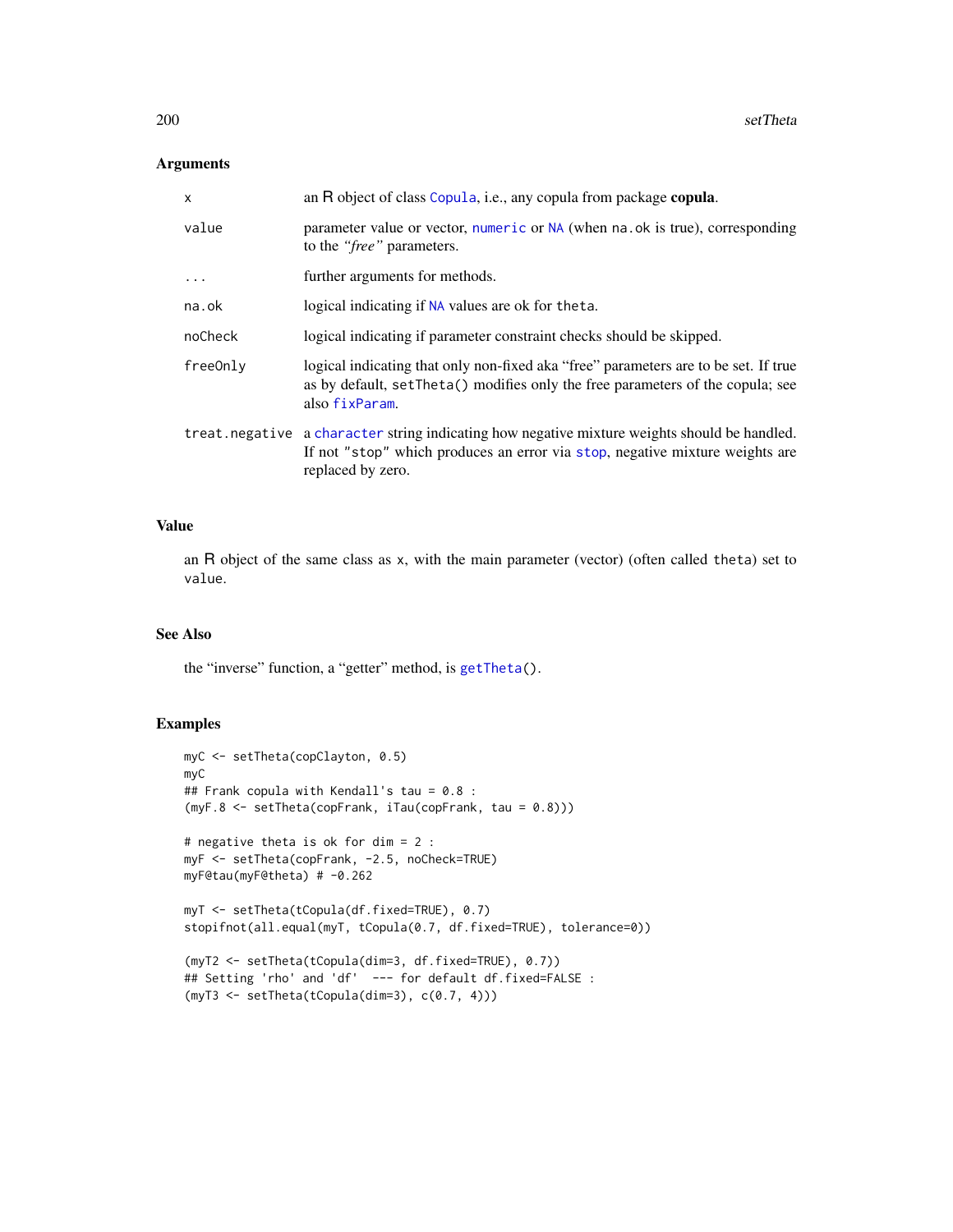### Description

Methods for function [show](#page-0-0) in package copula.

# Methods

```
object = "parCopula" see Copula.
fitMvdc" (see fitMvdc): and
fitCopulaprint method, with its default
   argument. Using print() instead, allows to set digits, e.g.
object = "fitMvdc" see fitCopula.
```
Sibuya *Sibuya Distribution - Sampling and Probabilities*

#### <span id="page-200-0"></span>Description

The Sibuya distribution  $\text{Sib}(\alpha)$  can be defined by its Laplace transform

$$
1 - (1 - \exp(-t))^{\alpha}, \ t \in [0, \infty),
$$

its distribution function

$$
F(k) = 1 - (-1)^k \binom{\alpha - 1}{k} = 1 - \frac{1}{kB(k, 1 - \alpha)}, \ k \in \mathbf{N}
$$

(where  $B$  denotes the beta function) or its probability mass function

$$
p_k = \binom{\alpha}{k} (-1)^{k-1}, \ k \in \mathbf{N},
$$

where  $\alpha \in (0, 1]$ .

pSibuya evaluates the distribution function.

dSibuya evaluates the probability mass function.

rSibuya generates random variates from  $\text{Sib}(\alpha)$  with the algorithm described in Hofert (2011), Proposition 3.2.

dsumSibuya gives the probability mass function of the  $n$ -fold convolution of Sibuya variables, that is, the sum of *n* independent Sibuya random variables,  $S = \sum_{i=1}^{n} X_i$ , where  $X_i \sim \text{Sib}(\alpha)$ .

This probability mass function can be shown (see Hofert (2010, pp. 99)) to be

$$
\sum_{j=1}^{n} {n \choose j} {j\alpha \choose k} (-1)^{k-j}, \ k \in \{n, n+1, \ldots\}.
$$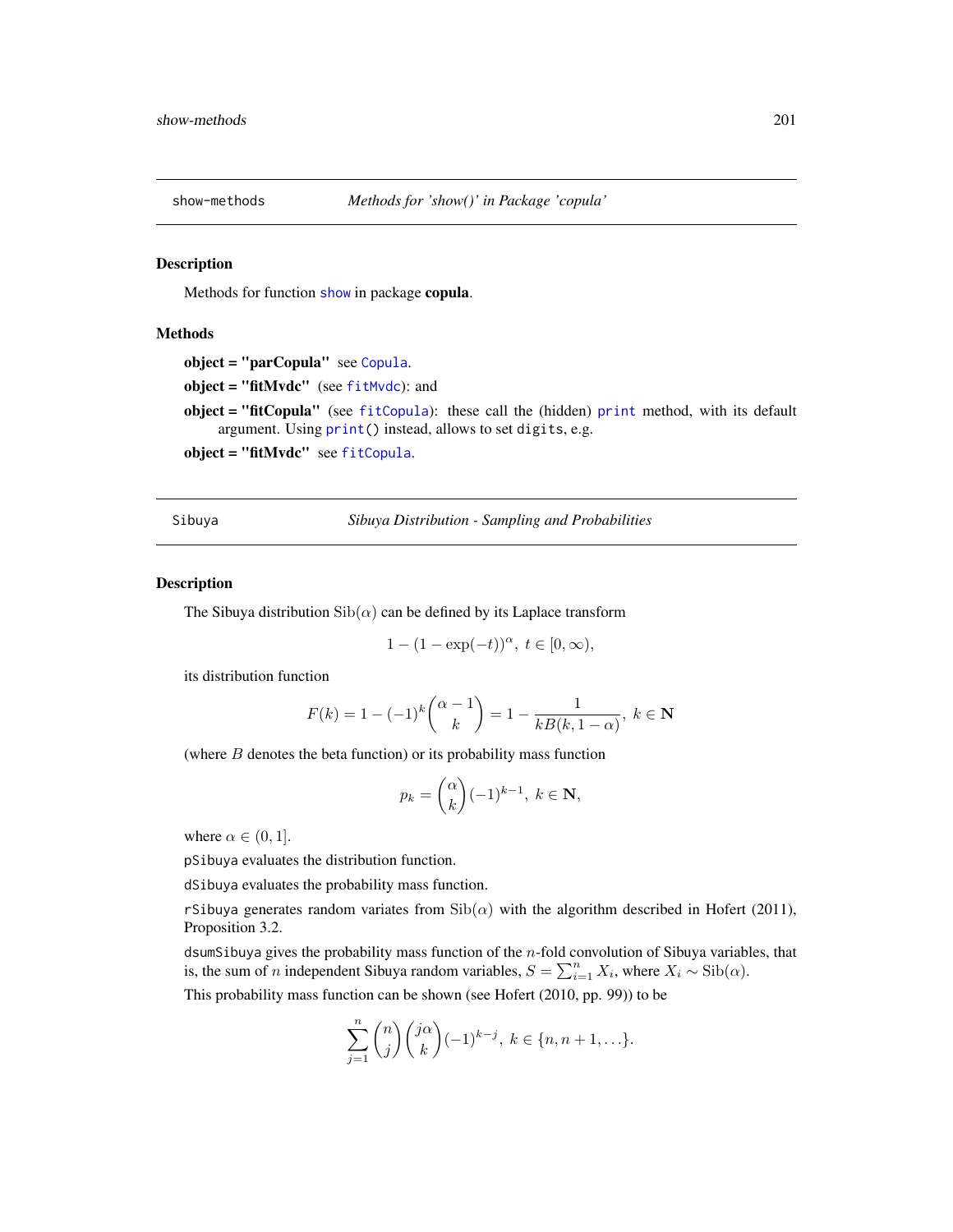# Usage

```
rSibuya(n, alpha)
dSibuya(x, alpha, log=FALSE)
pSibuya(x, alpha, lower.tail=TRUE, log.p=FALSE)
dsumSibuya(x, n, alpha,
           method=c("log", "direct", "diff", "exp.log",
                    "Rmpfr", "Rmpfr0", "RmpfrM", "Rmpfr0M"),
           mpfr.ctrl = list(minPrec = 21, fac = 1.25, verbose=TRUE),
           log=FALSE)
```
# Arguments

| n            | for rSibuya: sample size, that is, length of the resulting vector of random vari-<br>ates.<br>for dsumSibuya: the number $n$ of summands. |
|--------------|-------------------------------------------------------------------------------------------------------------------------------------------|
| alpha        | parameter in $(0, 1]$ .                                                                                                                   |
| $\mathsf{x}$ | vector of integer values ("quantiles") $x$ at which to compute the probability<br>mass or cumulative probability.                         |
| log, log.p   | logical; if TRUE, probabilities $p$ are given as $log(p)$ .                                                                               |
| lower.tail   | logical; if TRUE (the default), probabilities are $P(X \le x)$ , otherwise, $P(X >$<br>$x)$ .                                             |
| method       | character string specifying which computational method is to be applied. Imple-<br>mented are:                                            |

"log" evaluates the logarithm of the sum

$$
\sum_{j=1}^n \binom{n}{j} \binom{j\alpha}{x} (-1)^{x-j}
$$

in a numerically stable way;

"direct" directly evaluates the sum;

"Rmpfr\*" are as method="direct" but use high-precision arithmetic; "Rmpfr" and "Rmpfr0" return [double](#page-0-0)s whereas "RmpfrM" and "Rmpfr0M" give [mpfr](#page-0-0) high-precision numbers. Whereas "Rmpfr" and "RmpfrM" each adapt to high enough precision, the "Rmpfr0\*" ones do not adapt.

For all "R[mpfr](#page-0-0)\*" methods, alpha can be set to a mpfr number of specified precision and this will determine the precision of all parts of the internal computations.

"diff" interprets the sum as a forward difference and computes it via diff;

"exp.log" is as method="log" but without numerically stable evaluation (not recommended, use with care).

mpfr.ctrl for method = "Rmpfr" or "RmpfrM" only: a list of minPrec: minimal (estimated) precision in bits, fac: factor with which current precision is multiplied if it is not sufficient. verbose: determining if and how much is printed.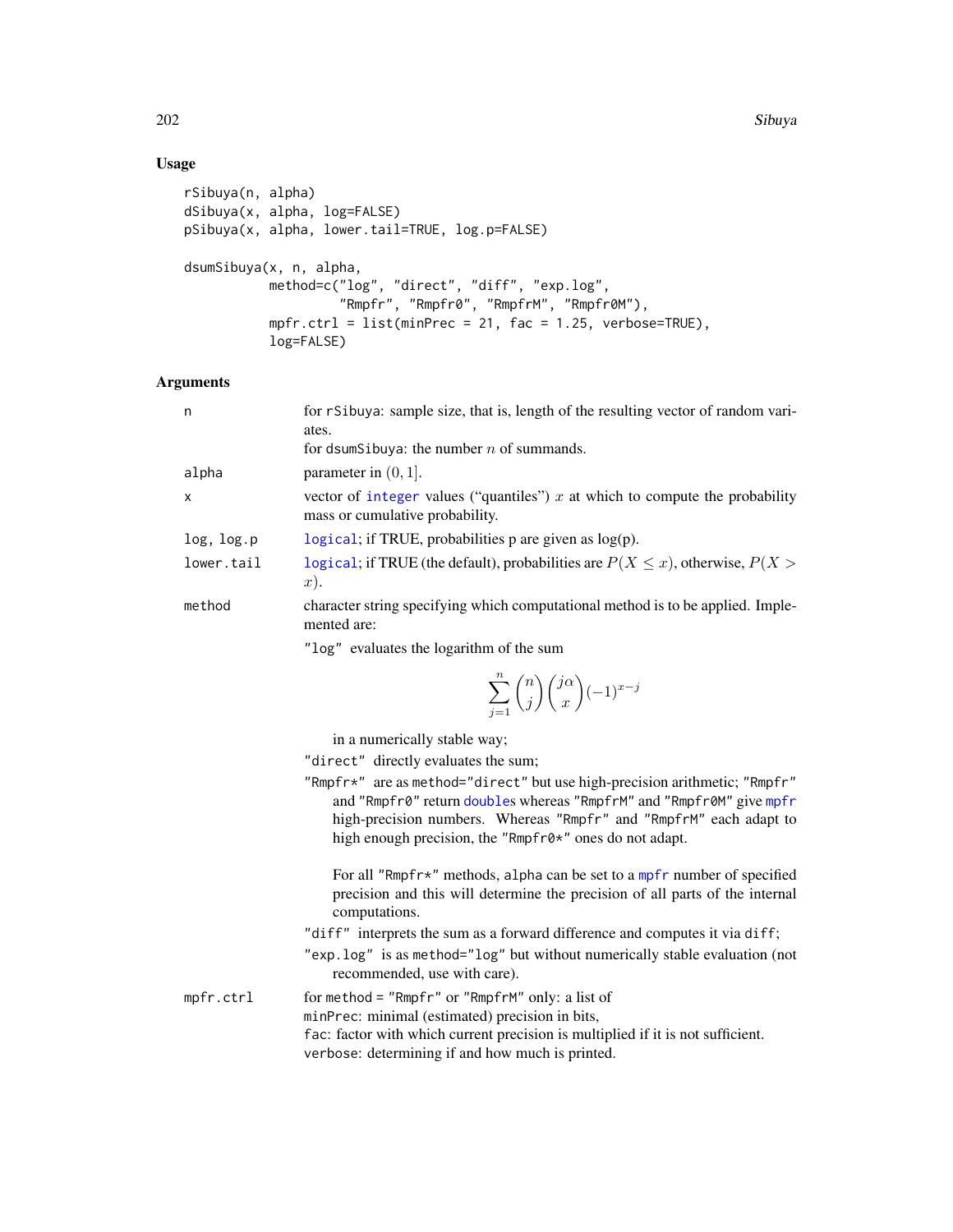### $SMI.12$  203

# Details

The Sibuya distribution has no finite moments, that is, specifically infinite mean and variance.

For documentation and didactical purposes, rSibuyaR is a pure-R implementation of rSibuya, of course slower than rSibuya as the latter is implemented in C.

Note that the sum to evaluate for dsumSibuya is numerically highly challenging, even already for small  $\alpha$  values (for example,  $n \geq 10$ ), and therefore should be used with care. It may require high-precision arithmetic which can be accessed with method="Rmpfr" (and the **Rmpfr** package).

# Value

rSibuya: A vector of positive [integer](#page-0-0)s of length n containing the generated random variates.

dSibuya, pSibuya: a vector of probabilities of the same length as x.

dsumSibuya: a vector of probabilities, positive if and only if  $x \ge$  n and of the same length as x (or n if that is longer).

# References

Hofert, M. (2010). *Sampling Nested Archimedean Copulas with Applications to CDO Pricing*. Südwestdeutscher Verlag fuer Hochschulschriften AG & Co. KG.

Hofert, M. (2011). Efficiently sampling nested Archimedean copulas. *Computational Statistics & Data Analysis* 55, 57–70.

# See Also

[rFJoe](#page-182-0) and [rF01Joe](#page-180-0) (where rSibuya is applied).

# Examples

```
## Sample n random variates from a Sibuya(alpha) distribution and plot a
## histogram
n < - 1000alpha \leq -14X <- rSibuya(n, alpha)
hist(log(X), prob=TRUE); lines(density(log(X)), col=2, lwd=2)
```
SMI.12 *SMI Data – 141 Days in Winter 2011/2012*

#### Description

SMI.12 contains the close prices of all 20 constituents of the Swiss Market Index (SMI) from 2011- 09-09 to 2012-03-28.

### Usage

data(SMI.12)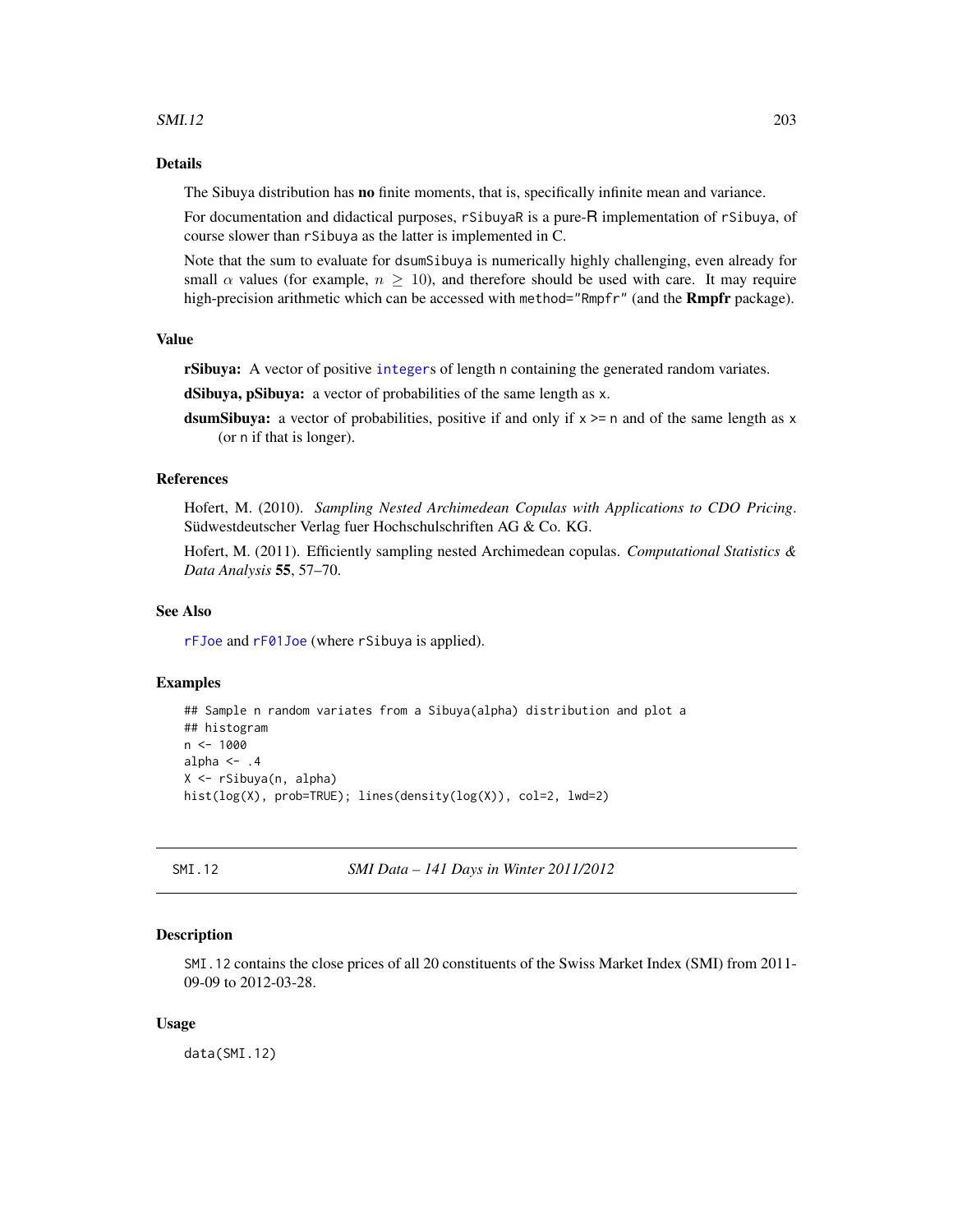### Format

SMI.12 is conceptually a multivariate time series, here simply stored as [numeric](#page-0-0) [matrix](#page-0-0), where the [rownames](#page-0-0) are dates (of week days).

The format is:

num [1:141, 1:20] 16.1 15.7 15.7 16.1 16.6 ... - attr(\*, "dimnames")=List of 2 ..\$ : chr [1:141] "2011-09-09" "2011-09-12" "2011-09-13" "2011-09-14" ... ..\$ : chr [1:20] "ABBN" "ATLN" "ADEN" "CSGN" ...

... from 2011-09-09 to 2012-03-28

lSMI is the list of the original data (*before* NA "imputation").

# Source

The data was drawn from Yahoo! Finance.

```
data(SMI.12)
## maybe
head(SMI.12)
str(D.12 <- as.Date(rownames(SMI.12)))
summary(D.12)
matplot(D.12, SMI.12, type="1", log = "y",
        main = "The 20 SMI constituents (2011-09 -- 2012-03)",
        xaxt="n", xlab = "2011 / 2012")
Axis(D, side=1)
if(FALSE) { ##--- This worked up to mid 2012, but no longer ---
 begSMI <- "2011-09-09"
 endSMI <- "2012-03-28"
 ##-- read *public* data ------------------------------
 stopifnot(require(zoo), # \rightarrow to access all the zoo methods
           require(tseries))
 symSMI <- c("ABBN.VX","ATLN.VX","ADEN.VX","CSGN.VX","GIVN.VX","HOLN.VX",
     "BAER.VX","NESN.VX","NOVN.VX","CFR.VX", "ROG.VX", "SGSN.VX",
     "UHR.VX", "SREN.VX","SCMN.VX","SYNN.VX","SYST.VX","RIGN.VX",
     "UBSN.VX","ZURN.VX")
 lSMI <- sapply(symSMI, function(sym)
get.hist.quote(instrument = sym, start= begSMI, end= endSMI,
       quote = "Close", provider = "yahoo",
       drop=TRUE))
 ## check if stock data have the same length for each company.
 sapply(lSMI, length)
 ## "concatenate" all:
 SMIo <- do.call(cbind, lSMI)
 ## and fill in the NAs :
 SMI.12 <- na.fill(SMIo, "extend")
```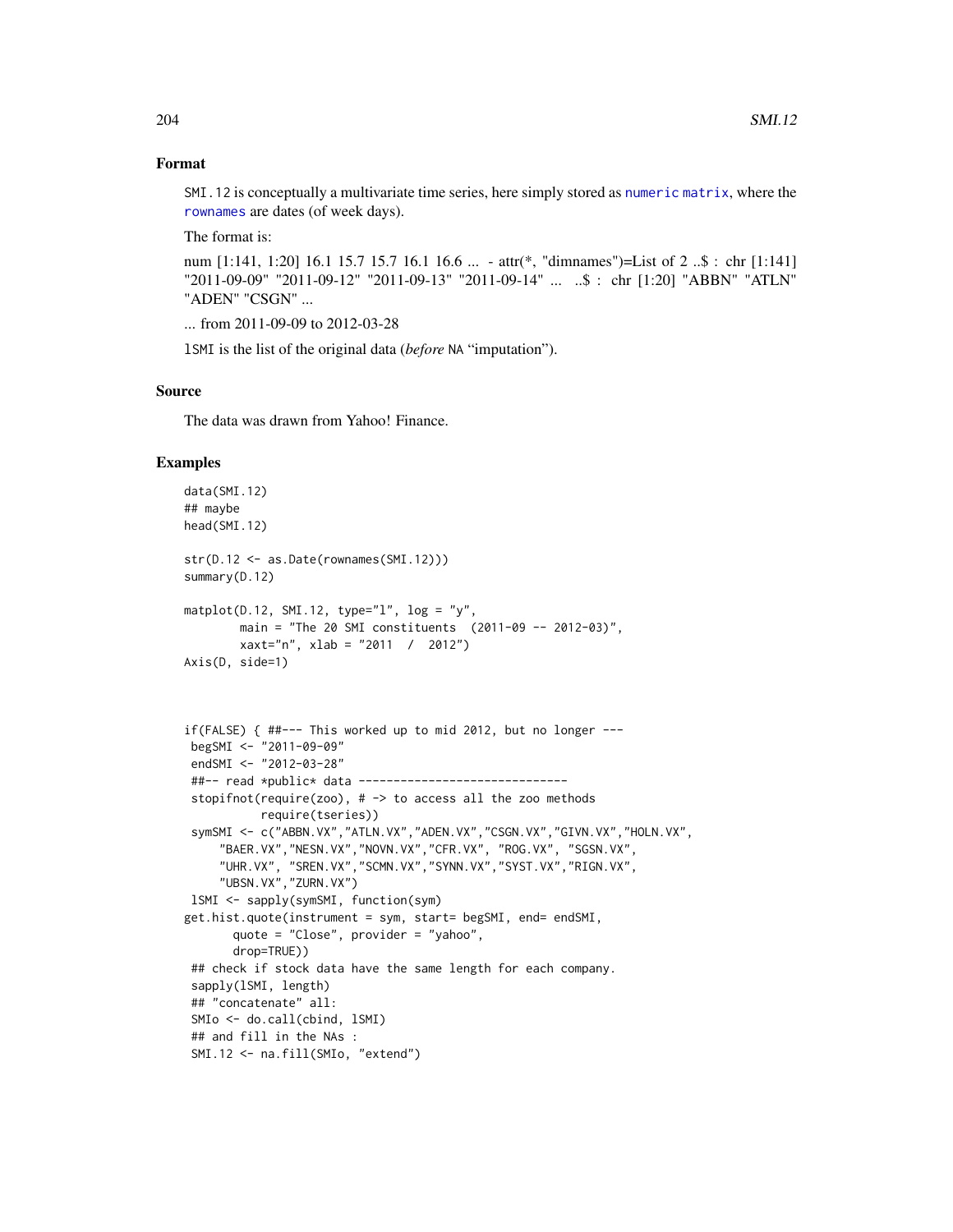# splom2-methods 205

```
\text{colnames}(\text{SMI}.12) \leftarrow \text{sub("\\.\VX", "", \text{colnames}(SMI.12))}SMI.12 <- as.matrix(SMI.12)
}##---- --- original download
if(require(zoo)) {
  stopifnot(identical(SMI.12,
     local({ S <- as.matrix(na.fill(do.call(cbind, lSMI), "extend"))
               \text{colnames}(S) \leftarrow \text{sub("\\.\VX", "", \text{colnames}(S)); S }\})}
```
splom2-methods *Methods for Scatter Plot Matrix 'splom2' in Package 'copula'*

# Description

Methods splom2() to draw scatter-plot matrices of (random samples of) distributions from package copula.

# Usage

```
## S4 method for signature 'matrix'
splom2(x, varnames = NULL, varnames.null.lab = "U",xlab = "", col.math = NULL, bg,col.math = NULL, ...)## ditto an identical 'data.frame' method
## S4 method for signature 'Copula'
splom2(x, n, ...)## S4 method for signature 'mvdc'
splom2(x, n, varnames.null.lab = "X", ...)
```
# Arguments

| $\mathsf{x}$      | a "matrix", "data.frame", "Copula" or a "mvdc" object.                                                                                                                                                                                   |
|-------------------|------------------------------------------------------------------------------------------------------------------------------------------------------------------------------------------------------------------------------------------|
| n                 | when x is not matrix-like: The sample size of the random sample drawn from x.                                                                                                                                                            |
| varnames          | the variable names, typically unspecified.                                                                                                                                                                                               |
| varnames.null.lab |                                                                                                                                                                                                                                          |
|                   | the character string determining the "base name" of the variable labels in case<br>variances is NULL and x does not have all column names given.                                                                                         |
| xlab              | the x-axis label.                                                                                                                                                                                                                        |
| col.mat           | a matrix of colors (or one color) for the plot symbols; if NULL (as by default),<br>trellis.par.get("plot.symbol")\$col is used for all symbols. (Note that in<br>copula version 0.999-15, this was not true; instead "black" was used.) |
| bg.col.mat        | a matrix of colors for the background (the default is the setting as obtained from<br>trellis.par.get("background")\$col).                                                                                                               |
| $\ddots$          | additional arguments passed to the underlying splom().                                                                                                                                                                                   |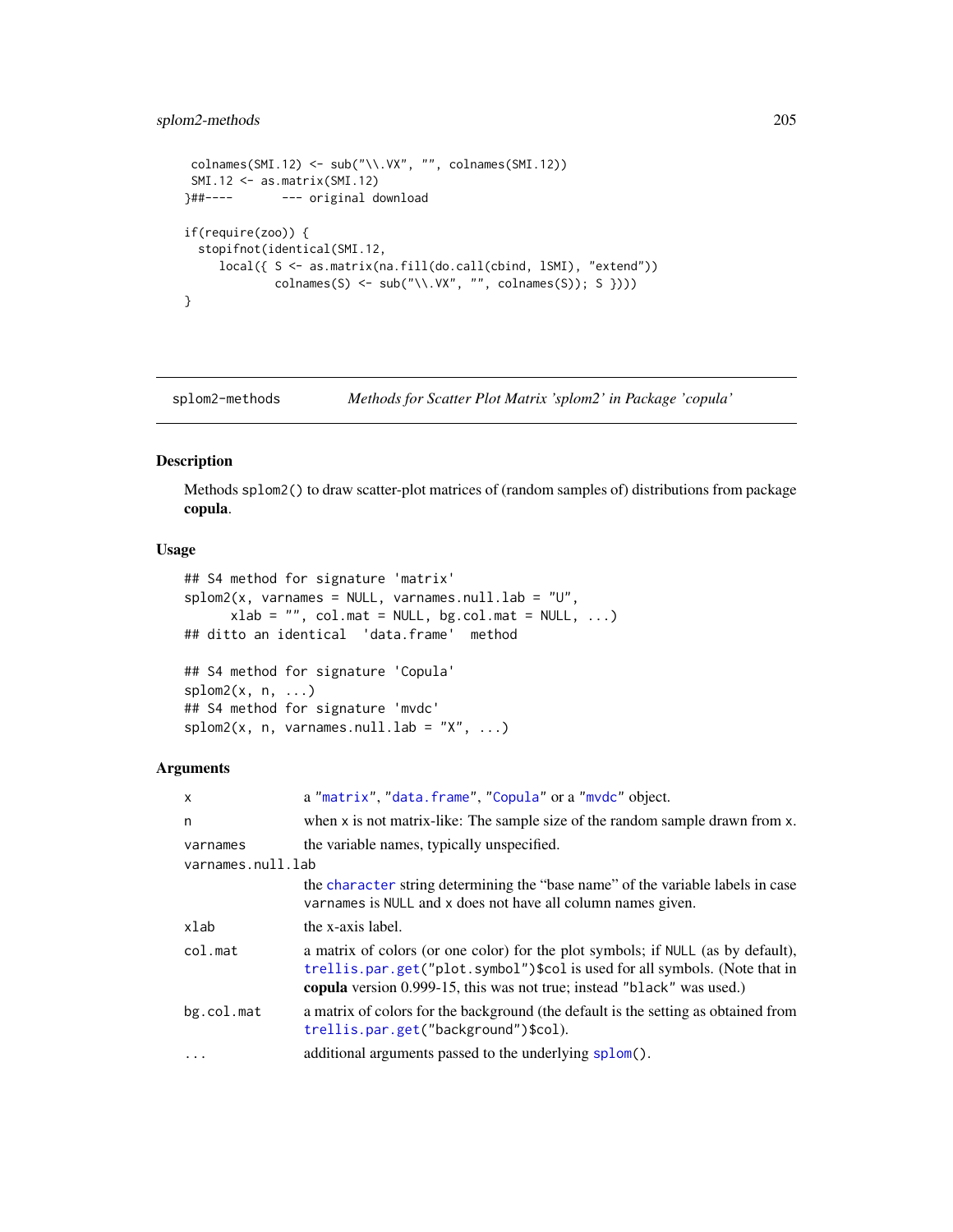206 Stirling

# Value

From [splom\(](#page-0-0)), an R object of class "trellis".

# See Also

[pairs2\(](#page-157-0)) for a similar function (for matrices and data frames) based on [pairs\(](#page-0-0)).

The lattice-based [cloud2-methods](#page-33-0) for 3D data, and [wireframe2-methods](#page-212-0) and [contourplot2-methods](#page-37-0) for functions.

# Examples

```
## For 'matrix' objects
## Create a 100 x 7 matrix of random variates from a t distribution
## with four degrees of freedom and plot the generated data
n <- 1000 # sample size
d \le -3 # dimension
nu <- 4 # degrees of freedom
tau <- 0.5 # Kendall's tau
th \le iTau(tCopula(df = nu), tau) # corresponding parameter
cop <- tCopula(th, dim = d, df = nu) # define copula object
set.seed(271)
U \leq -rCopula(n, copula = cop)
splom2(U)
## For 'copula' objects
set.seed(271)
splom2(cop, n = n) # same as above
## For 'rotCopula' objects: ---> Examples in rotCopula
## For 'mvdc' objects
mvNN <- mvdc(cop, c("norm", "norm", "exp"),
             list(list(mean = 0, sd = 1), list(mean = 1), list(rate = 2)))splom2(mvNN, n = n)
```
Stirling *Eulerian and Stirling Numbers of First and Second Kind*

# Description

Compute Eulerian numbers and Stirling numbers of the first and second kind, possibly vectorized for all  $k$  "at once".

### Usage

```
Stirling1(n, k)
Stirling2(n, k, method = c("lookup.or.store", "direct"))
Eulerian (n, k, method = c("lookup.or.store", "direct"))
```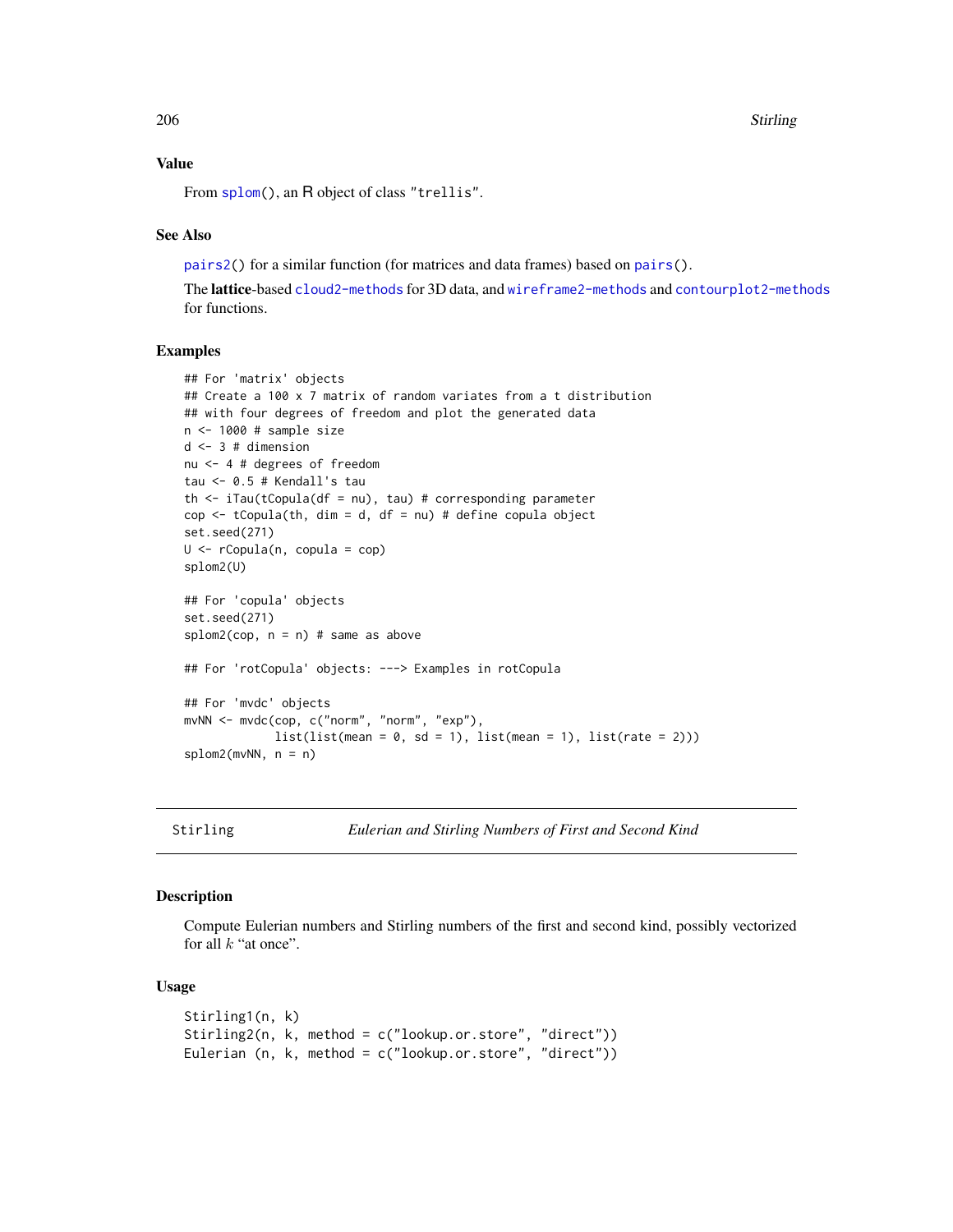### Stirling 207

```
Stirling1.all(n)
Stirling2.all(n)
Eulerian.all (n)
```
### Arguments

| n.     | positive integer $(\emptyset$ is allowed for Eulerian().                                                                                                                  |
|--------|---------------------------------------------------------------------------------------------------------------------------------------------------------------------------|
| k      | integer in $\theta$ : n.                                                                                                                                                  |
| method | for Eulerian() and Stirling2(), string specifying the method to be used.<br>"direct" uses the explicit formula (which may suffer from some cancelation<br>for "large" n). |

# Details

Eulerian numbers:

 $A(n, k)$  = the number of permutations of 1,2,..., n with exactly k ascents (or exactly k descents).

Stirling numbers of the first kind:

 $s(n,k) = (-1)^{n-k}$  times the number of permutations of  $1,2,...,n$  with exactly k cycles.

Stirling numbers of the second kind:

 $S_n^{(k)}$  is the number of ways of partitioning a set of n elements into k non-empty subsets.

# Value

 $A(n, k)$ ,  $s(n, k)$  or  $S(n, k) = S_n^{(k)}$ , respectively.

Eulerian.all(n) is the same as sapply(0:(n-1), Eulerian, n=n) (for  $n > 0$ ), Stirling1.all(n) is the same as sapply(1:n,Stirling1,n=n), and Stirling2.all(n) is the same as sapply(1:n, Stirling2, n=n), but more efficient.

### Note

For typical double precision arithmetic, Eulerian\*(n,\*) overflow (to Inf) for  $n \ge 172$ , Stirling1\*(n,\*) overflow (to  $\pm$ Inf) for  $n \ge 171$ , and Stirling2\*(n,\*) overflow (to Inf) for  $n \ge 220$ .

# References

### Eulerians:

NIST Digital Library of Mathematical Functions, 26.14: <http://dlmf.nist.gov/26.14>

# Stirling numbers:

Abramowitz and Stegun 24,1,4 (p. 824-5 ; Table 24.4, p.835); Closed Form : p.824 "C."

NIST Digital Library of Mathematical Functions, 26.8: <http://dlmf.nist.gov/26.8>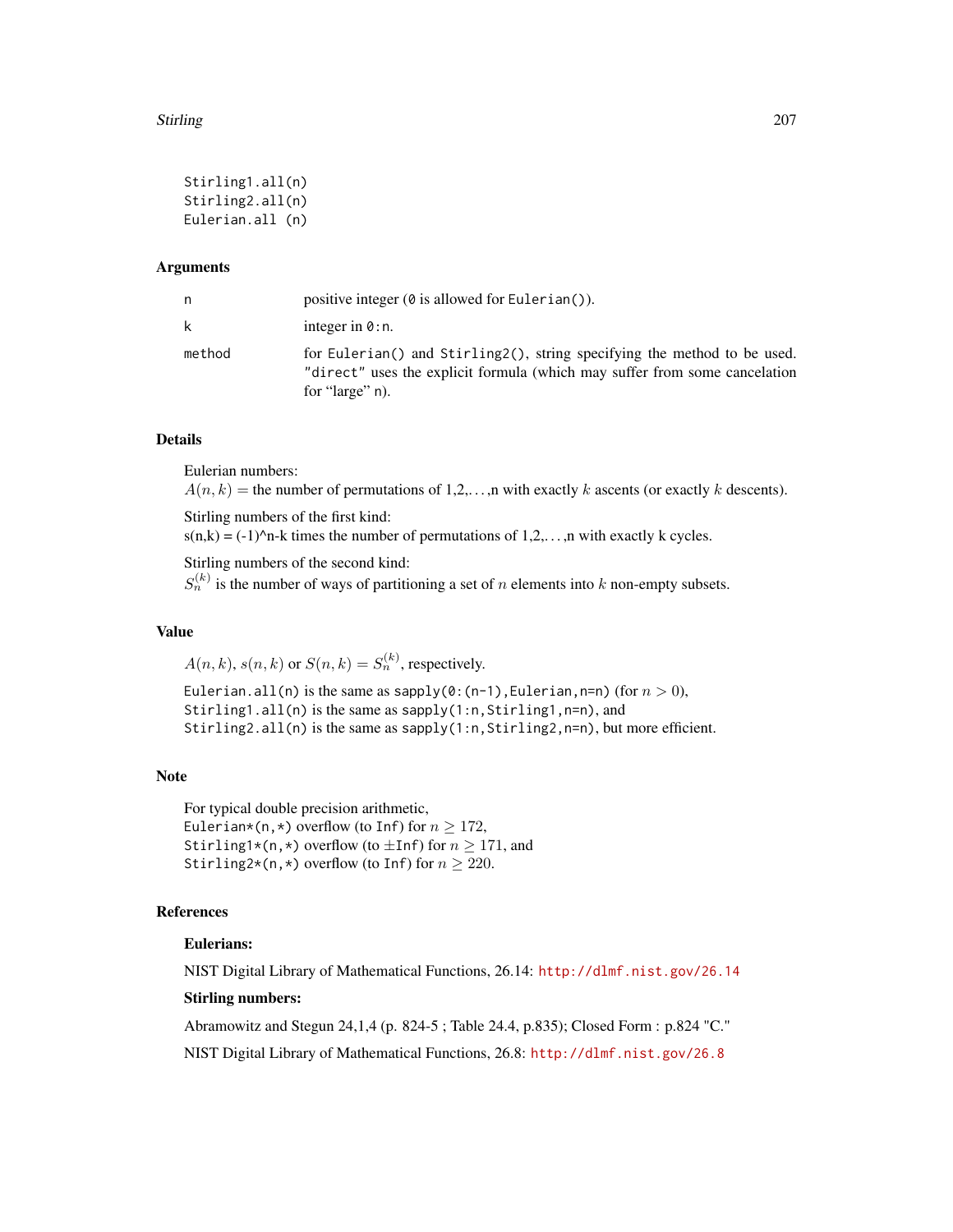# Examples

```
Stirling1(7,2)
Stirling2(7,3)
Stirling1.all(9)
Stirling2.all(9)
```
tauAMH *Ali-Mikhail-Haq ("AMH")'s and Joe's Kendall's Tau*

# Description

Compute Kendall's Tau of an Ali-Mikhail-Haq ("AMH") or Joe Archimedean copula with parameter theta. In both cases, analytical expressions are available, but need alternatives in some cases.

tauAMH(): Analytically, given as

$$
1-\frac{2((1-\theta)^2\log(1-\theta)+\theta)}{3\theta^2},
$$

for the ta =  $\theta$ ; numerically, care has to be taken when  $\theta \to 0$ , avoiding accuracy loss already, for example, for  $\theta$  as large as the ta = 0.001.

tauJoe(): Analytically,

$$
1 - 4\sum_{k=1}^{\infty} \frac{1}{k(\theta k + 2)(\theta(k-1) + 2)},
$$

the infinite sum can be expressed by three  $\psi()$  ([psigamma](#page-0-0)) function terms.

# Usage

```
tauAMH(theta)
tauJoe(theta, method = c("hybrid", "digamma", "sum"), noTerms=446)
```
# Arguments

| theta   | numeric vector with values in $[-1, 1]$ for AMH, or $[0.238734, Inf)$ for Joe.                                                                                                     |
|---------|------------------------------------------------------------------------------------------------------------------------------------------------------------------------------------|
| method  | string specifying the method for taujoe (). Use the default, unless for research<br>about the method. Up to <b>copula</b> version 0.999-0, the only (implicit) method was<br>"sum" |
| noTerms | the number of summation terms for the "sum" method; its default, 446 gives an<br>absolute error smaller than $10^{-5}$ .                                                           |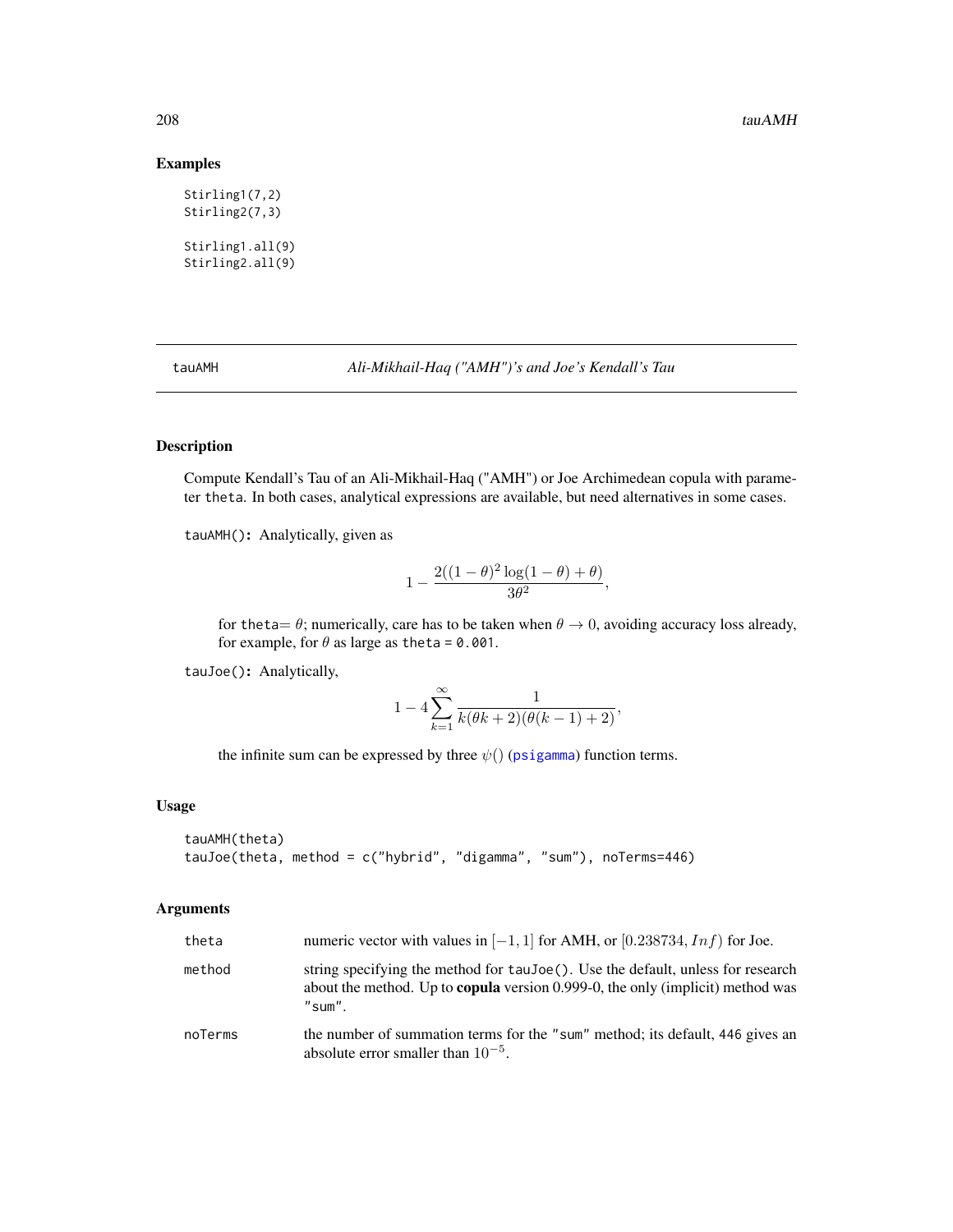### uranium 209

### Details

tauAMH(): For small theta (=  $\theta$ ), we use Taylor series approximations of up to order 7,

$$
\tau_A(\theta) = \frac{2}{9}\theta \Big(1 + \theta \Big(\frac{1}{4} + \frac{\theta}{10} \Big(1 + \theta \Big(\frac{1}{2} + \theta \frac{2}{7}\Big)\Big)\Big)\Big) + O(\theta^6),
$$

where we found that dropping the last two terms (e.g., only using 5 terms from the  $k = 7$  term Taylor polynomial) is actually numerically advantageous.

tauJoe(): The "sum" method simply replaces the infinite sum by a finite sum (with noTerms terms. The more accurate or faster methods, use analytical summation formulas, using the [digamma](#page-0-0) aka  $\psi$  function, see, e.g., [http://en.wikipedia.org/wiki/Digamma\\_function#](http://en.wikipedia.org/wiki/Digamma_function#Series_formula) [Series\\_formula](http://en.wikipedia.org/wiki/Digamma_function#Series_formula).

The smallest sensible  $\theta$  value, i.e., th for which tauJoe(th) == -1 is easily determined via str(uniroot(function(th) tauJoe(th)-(-1),c(0.1,0.3),tol = 1e-17),digits=12) to be 0.2387339899.

# Value

a vector of the same length as theta (=  $\theta$ ), with  $\tau$  values

for tauAMH: in  $[(5 - 8log2)/3, 1/3] = [-0.1817, 0.3333]$ , of  $\tau_A(\theta) = 1 - 2(\theta + (1 - \theta)^2 log(1 \theta$ ))/(3 $\theta$ <sup>2</sup>), numerically accurately, to at least around 12 decimal digits.

for tauJoe: in  $[-1,1]$ .

#### See Also

[acopula-families](#page-39-0), and their class definition, ["acopula"](#page-14-0). [etau\(](#page-64-0)) for method-of-moments estimators based on Kendall's tau.

# Examples

```
tauAMH(c(0, 2^-40, 2^-20))
curve(tauAMH, 0, 1)
curve(tauAMH, -1, 1)# negative taus as well
curve(tauAMH, 1e-12, 1, log="xy") # linear, tau ~= 2/9*theta in the limit
curve(tauJoe, 1, 10)
curve(tauJoe, 0.2387, 10)# negative taus (*not* valid for Joe: no 2-monotone psi()!)
```
uranium *Uranium Exploration Dataset of Cook & Johnson (1986)*

#### Description

These data consist of log concentrations of 7 chemical elements in 655 water samples collected near Grand Junction, CO (from the Montrose quad-rangle of Western Colorado). Concentrations were measured for the following elements: Uranium (U), Lithium (Li), Cobalt (Co), Potassium (K), Cesium (Cs), Scandium (Sc), And Titanium (Ti).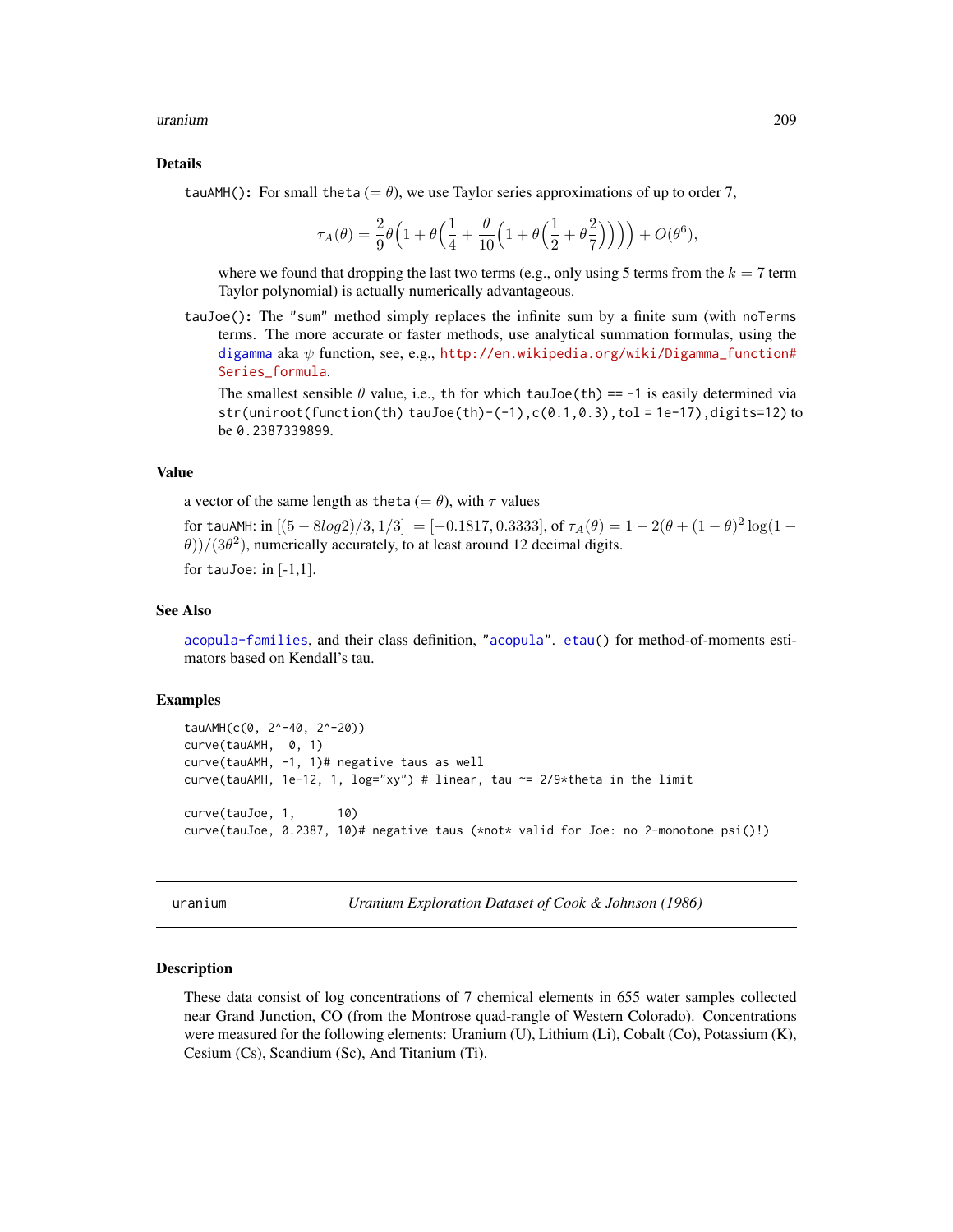### Usage

```
data(uranium, package="copula")
```
### Format

A data frame with 655 observations of the following 7 variables:

U (numeric) log concentration of Uranium.

Li (numeric) log concentration of Lithium.

Co (numeric) log concentration of Colbalt.

K (numeric) log concentration of Potassium.

Cs (numeric) log concentration of Cesium.

Sc (numeric) log concentration of Scandum.

Ti (numeric) log concentration of Titanium.

### References

Cook, R. D. and Johnson, M. E. (1986) Generalized BurrParetologistic distributions with applications to a uranium exploration data set. *Technometrics* 28, 123–131.

### Examples

data(uranium)

varianceReduction *Variance-Reduction Methods*

### Description

Computing antithetic variates or Latin hypercube samples.

#### Usage

rAntitheticVariates(u) rLatinHypercube(u, ...)

#### Arguments

|                         | a $n \times d$ -matrix (or d-vector) of random variates in the unit hypercube. |
|-------------------------|--------------------------------------------------------------------------------|
| $\cdot$ $\cdot$ $\cdot$ | additional arguments passed to the underlying rank().                          |

### Details

rAntitheticVariates() takes any copula sample  $u$ , builds  $1 - u$ , and returns the two matrices in the form of an array; this can be used for the variance-reduction method of (componentwise) antithetic variates.

rLatinHypercube() takes any copula sample, componentwise randomizes its ranks minus 1 and then divides by the sample size in order to obtain a Latin hypercubed sample.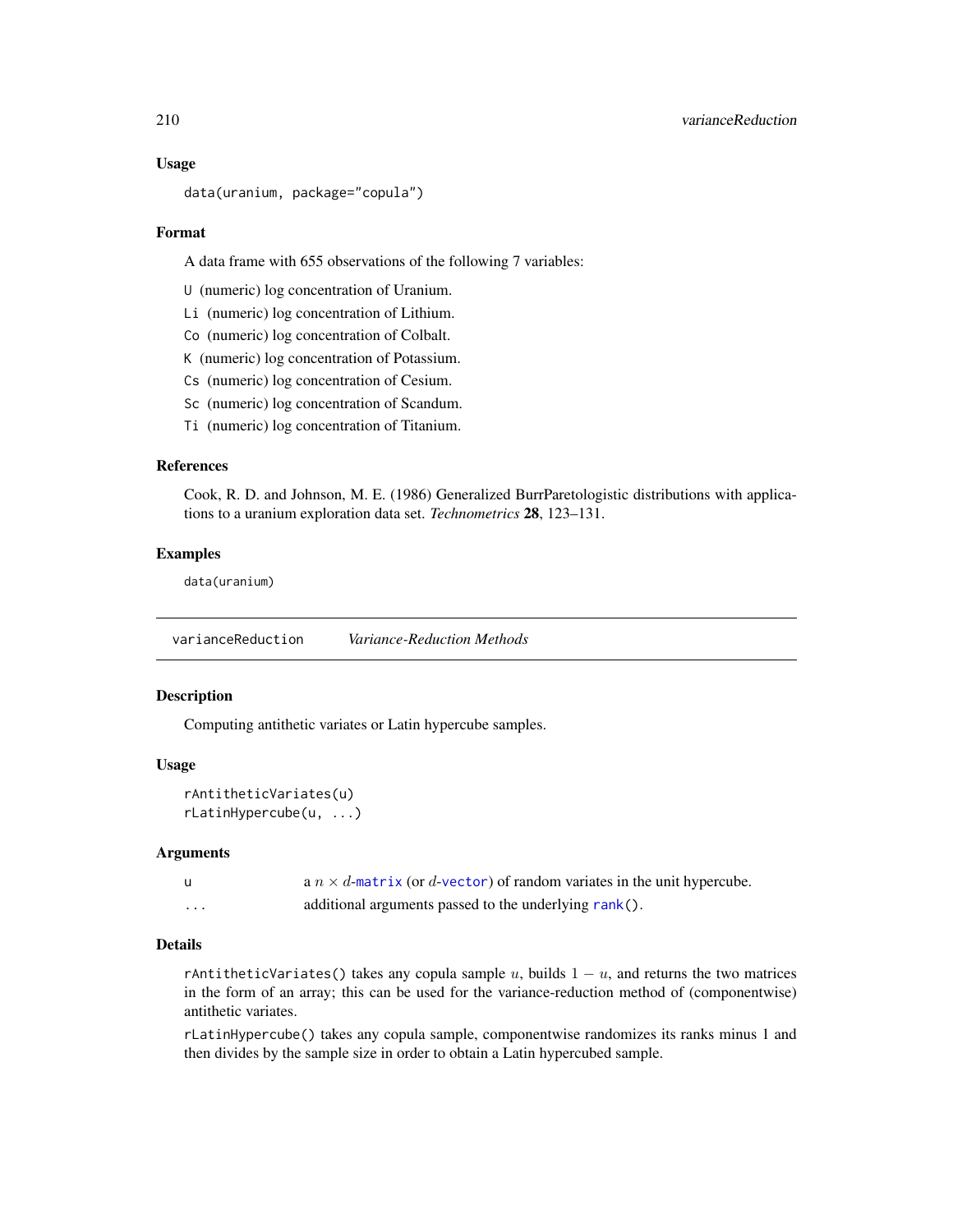### Value

rAntitheticVariates() [array](#page-0-0) of dimension  $n \times d \times 2$ , say r, where r[,,1] contains the original sample u and  $r$ [,,2] contains the sample 1-u.

rLatinHypercube() [matrix](#page-0-0) of the same dimensions as u.

#### References

Cambou, M., Hofert, M. and Lemieux, C. (2016). Quasi-random numbers for copula models. *Statistics and Computing*, 1–23.

Packham, N. and Schmidt, W. M. (2010). Latin hypercube sampling with dependence and applications in finance. *Journal of Computational Finance* 13(3), 81–111.

```
### 1 Basic plots ##############################################################
```

```
## Generate data from a Gumbel copula
cop <- gumbelCopula(iTau(gumbelCopula(), tau = 0.5))
n <- 1e4
set.seed(271)
U \leftarrow \text{rCopula}(n, \text{ copula} = \text{cop})## Transform the sample to a Latin Hypercube sample
U.LH <- rLatinHypercube(U)
## Plot
## Note: The 'variance-reducing property' is barely visible, but that's okay
layout(rbind(1:2))
plot(U, xlab = quote(U[1]), ylab = quote(U[2]), pch = ".", main = "U")plot(U.LH, xlab = quote(U[1]), ylab = quote(U[2]), pch = "." , main = "U.LH")layout(1) # reset layout
```

```
## Transform the sample to an Antithetic variate sample
U.AV <- rAntitheticVariates(U)
stopifnot(identical(U.AV[,,1], U),
          identical(U.AV[,,2], 1-U))
```

```
## Plot original sample and its corresponding (componentwise) antithetic variates
layout(rbind(1:2))
plot(U.AV[,, 1], xlab = quote(U[1]), ylab = quote(U[2]), pch=".", main= "U")
plot(U.AV[,, 2], xlab = quote(U[1]), ylab = quote(U[2]), pch=".", main="1 - U")layout(1) # reset layout
```

```
### 2 Small variance-reduction study for exceedance probabilities ##############
```

```
## Auxiliary function for approximately computing P(U_1 > u_1,..., U_d > u_d)
## by Monte Carlo simulation based on pseudo-random numbers, Latin hypercube
## sampling and quasi-random numbers.
sProb <- function(n, copula, u)
{
```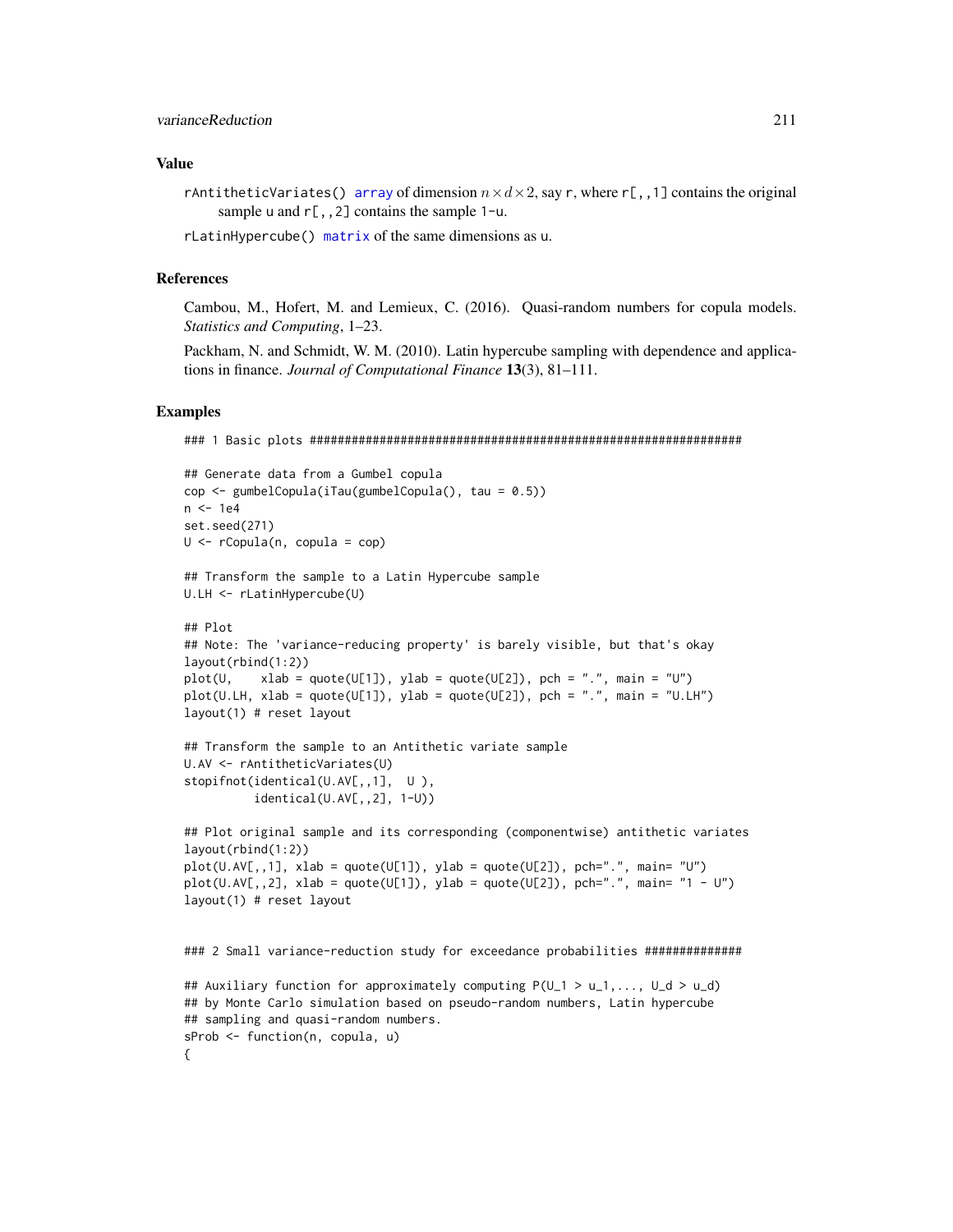```
d \leftarrow length(u)stopifnot(n >= 1, inherits(copula, "Copula"), 0 < u, u < 1,
              d == dim(copula))
   umat \leq rep(u, each = n)
    ## Pseudo-random numbers
   U <- rCopula(n, copula = copula)
   PRNG <- mean(rowSums(U > umat) == d)
    ## Latin hypercube sampling (based on the recycled 'U')
   U. <- rLatinHypercube(U)
   LHS \leq mean(rowSums(U. > umat) == d)
    ## Quasi-random numbers
   U.. \leq cCopula(sobol(n, d = d, randomize = TRUE), copula = copula,
                   inverse = TRUE)
    QRNG \leq mean(rowSums(U. . > umat) == d)## Return
   c(PRNG = PRNG, LHS = LHS, QRNG = QRNG)}
## Simulate the probabilities of falling in (u_1,1] \times \ldots \times (u_d,1]library(qrng) # for quasi-random numbers
(Xtras <- copula:::doExtras()) # determine whether examples will be extra (long)
B <- if(Xtras) 500 else 100 # number of replications
n <- if(Xtras) 1000 else 200 # sample size
d \leq 2 # dimension; note: for d > 2, the true value depends on the seed
nu <- 3 # degrees of freedom
th \le iTau(tCopula(df = nu), tau = 0.5) # correlation parameter
cop \leq tCopula(param = th, dim = d, df = nu) # t copulau <- rep(0.99, d) # lower-left endpoint of the considered cube
set.seed(42) # for reproducibility
true \leq prob(cop, l = u, u = rep(1, d)) # true exceedance probability
system.time(res \leq replicate(B, sProb(n, copula = cop, u = u)))
## "abbreviations":
PRNG <- res["PRNG",]
LHS <- res["LHS" ,]
QRNG <- res["QRNG",]
## Compute the variance-reduction factors and % improvements
vrf <- var(PRNG) / var(LHS) # variance reduction factor w.r.t. LHS
vrf. <- var(PRNG) / var(QRNG) # variance reduction factor w.r.t. QRNG
pim <- (var(PRNG) - var(LHS)) / var(PRNG) *100 # improvement w.r.t. LHS
pim. <- (var(PRNG) - var(QRNG))/ var(PRNG) *100 # improvement w.r.t. QRNG
## Boxplot
boxplot(list(PRNG = PRNG, LHS = LHS, QRNG = QRNG), notch = TRUE,
       main = substitute("Simulated exceedance probabilities" ~
                              P(bold(U) > bold(u)) \sim "for a" \sim t[nu.] \sim "copula",list(nu. = nu)),sub = spring"Variance-reduction factors and %% improvements: %.1f (%.0f%%), %.1f (%.0f%%)",
           vrf, pim, vrf., pim.))
abline(h = true, lty = 3) # true value
mtext(sprintf("B = %d replications with n = %d and d = %d", B, n, d), side = 3)
```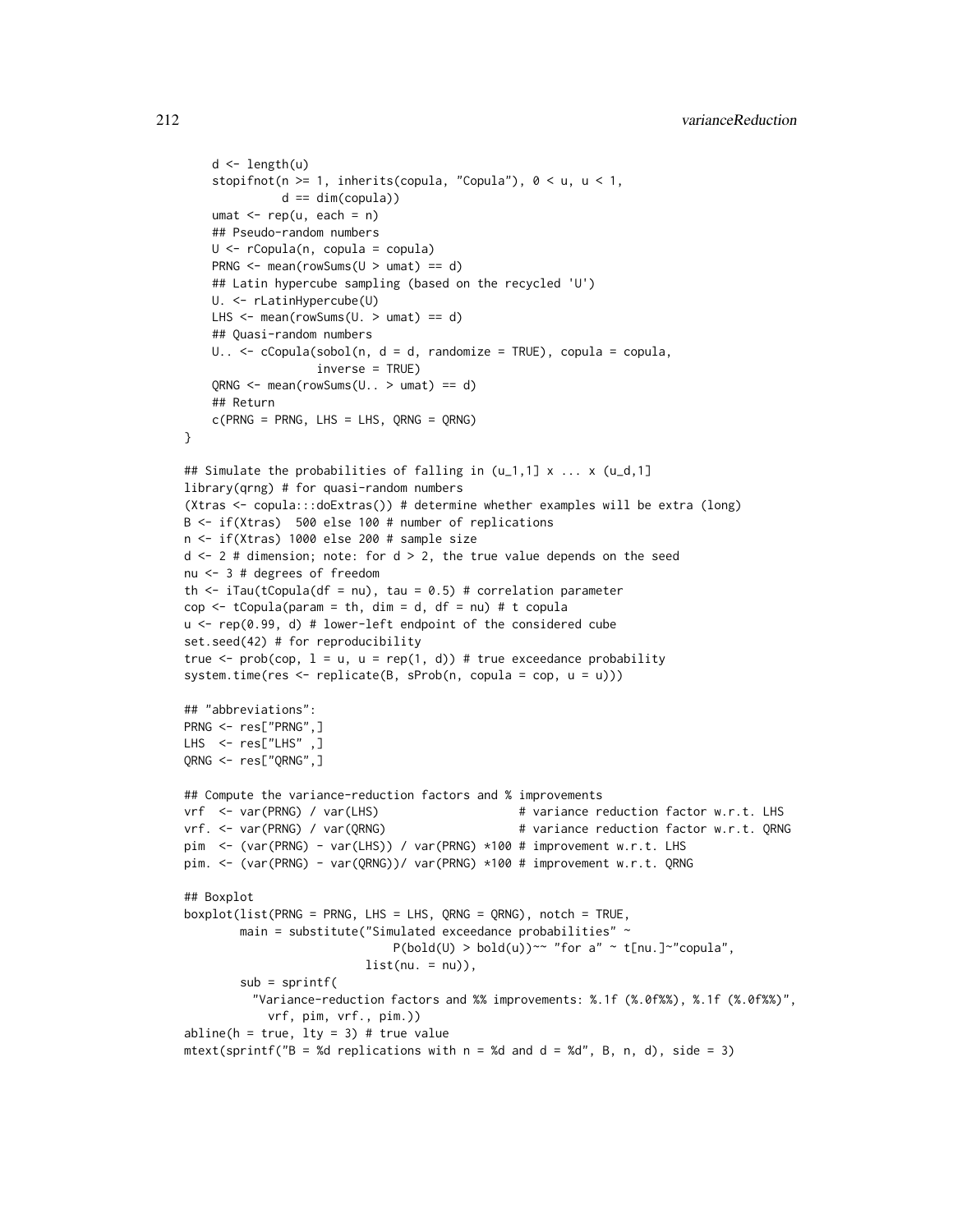<span id="page-212-0"></span>wireframe2-methods *Perspective Plots - 'wireframe2' in Package 'copula'*

#### Description

Generic function and methods wireframe2() to draw ([lattice](https://CRAN.R-project.org/package=lattice)) [wireframe](#page-0-0) (aka "perspective") plots of two-dimensional distributions from package copula.

### Usage

```
## S4 method for signature 'matrix'
wireframe2(x,
      xlim = range(x[, 1], finite = TRUE),
      ylim = range(x[, 2], finite = TRUE),zlim = range(x[, 3], finite = TRUE),xlab = NULL, ylab = NULL, zlab = NULL,
      alpha.regions = 0.5, scales = list(arrows = FALSE, col = "black"),
      par.settings = standard.theme(color = FALSE),
      draw.4.pCoplines = FALSE, ...)
## _identical_ method for 'data.frame' as for 'matrix'
## S4 method for signature 'Copula'
wireframe2(x, FUN, n.grid = 26, delta = 0,
      xlim = 0:1, ylim = 0:1, zlim = NULL,
      xlab = quote(u[1]), ylab = quote(u[2]),zlab = list(deparse(substitute(FUN))[1], rot = 90),draw.4.pCoplines = identical(FUN, pCopula), ...)
## S4 method for signature 'mvdc'
wireframe2(x, FUN, n.grid = 26, xlim, ylim, zlim = NULL,
      xlab = quote(x[1]), ylab = quote(x[2]),
```
 $zlab = list(deparse(substitute(FUN))[1], rot = 90), ...$ 

# Arguments

| $\mathsf{x}$     | a "matrix", "data.frame", "Copula" or a "mydc" object.                                                                                                           |
|------------------|------------------------------------------------------------------------------------------------------------------------------------------------------------------|
| xlim, ylim, zlim |                                                                                                                                                                  |
|                  | the x-, y- and z-axis limits.                                                                                                                                    |
| xlab, ylab, zlab |                                                                                                                                                                  |
|                  | the x-, y- and z-axis labels.                                                                                                                                    |
| alpha.regions    | see wireframe().                                                                                                                                                 |
| scales           | a list determining how the axes are drawn; see wireframe().                                                                                                      |
| par.settings     | $See wireframe()$ .                                                                                                                                              |
| <b>FUN</b>       | the function to be plotted; for a "copula", typically dCopula or pCopula; for<br>an "mvdc", rather $d$ Mvdc, etc. In general of the form function $(x,$ copula). |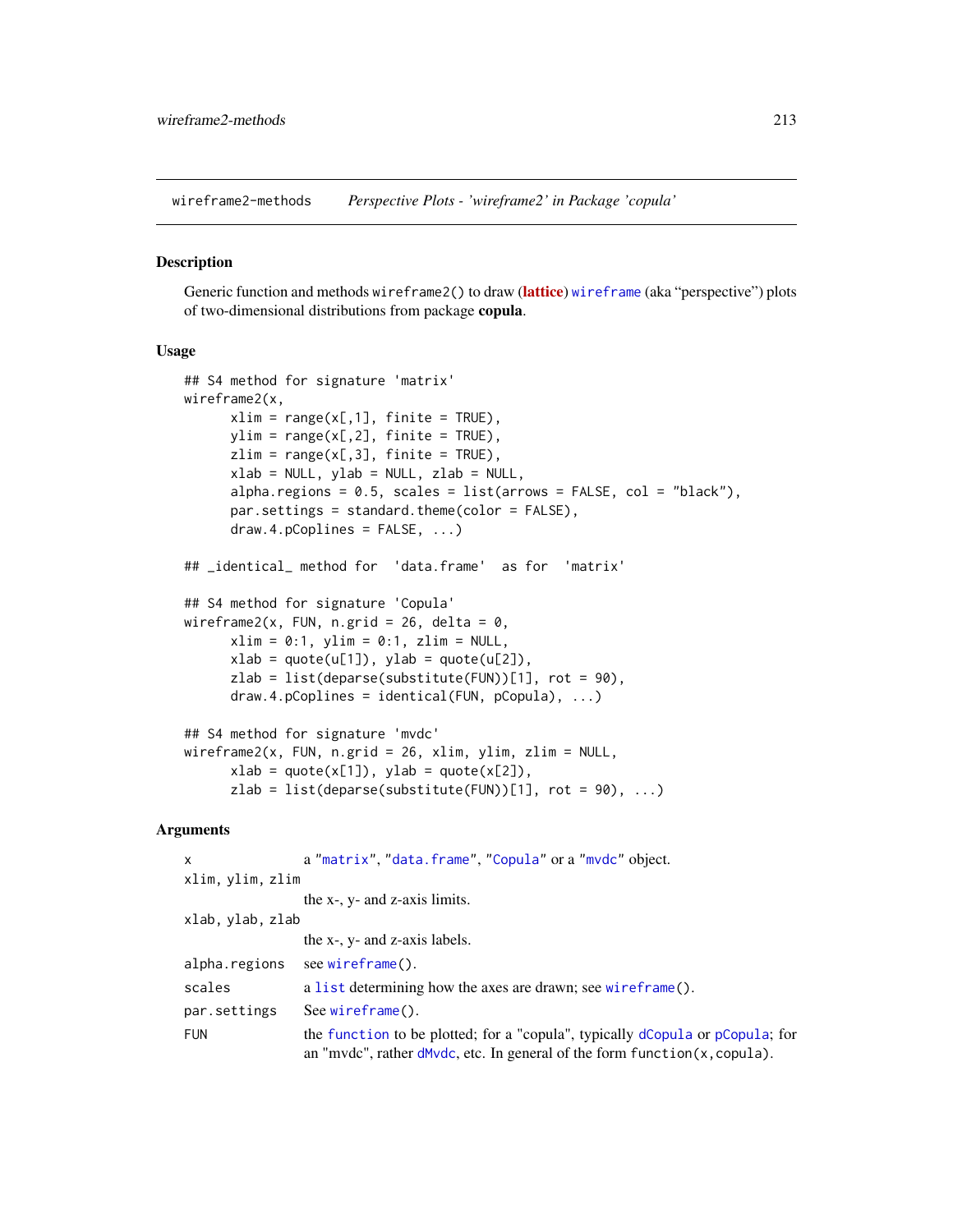| n.grid           | the number of grid points used in each dimension. This can be a vector of length<br>two, giving the number of grid points used in x- and y-direction, respectively;<br>the function FUN will be evaluated on the corresponding $(x,y)$ -grid.                                                                                                           |
|------------------|---------------------------------------------------------------------------------------------------------------------------------------------------------------------------------------------------------------------------------------------------------------------------------------------------------------------------------------------------------|
| delta            | a small number in $[0, \frac{1}{2})$ influencing the evaluation boundaries. The x- and y-<br>vectors will have the range $[0 + \text{delta}, 1 - \text{delta}]$ , the default being $[0, 1]$ .                                                                                                                                                          |
| draw.4.pCoplines |                                                                                                                                                                                                                                                                                                                                                         |
|                  | logical indicating if the 4 known border segments of a copula distribution func-<br>tion, i.e., pCopula, should be drawn. If true, the line segments are drawn with<br>col. $4 =$ "#668b5580", lwd. $4 = 5$ , and lty. $4 =$ "82" which you can modify (via<br>the  below). Applies only when you do not set panel.3d.wireframe (via<br>the $\ldots$ ). |
| $\cdots$         | additional arguments passed to the underlying wireframe(), such as shade,<br>drape, aspect, etc., or (if you do not specify panel.3d.wireframe differ-<br>ently), to the function panel. 3 dwire from the <b>lattice</b> package.                                                                                                                       |
|                  |                                                                                                                                                                                                                                                                                                                                                         |

### Value

An object of class "trellis" as returned by [wireframe\(](#page-0-0)).

# **Methods**

Wireframe plots for objects of class ["matrix"](#page-0-0) , ["data.frame"](#page-0-0), ["Copula"](#page-44-0) or ["mvdc"](#page-148-0).

# See Also

The [persp-methods](#page-162-0) for drawing perspective plots via base graphics.

The lattice-based [contourplot2-methods](#page-37-0).

```
## For 'matrix' objects
## The Frechet--Hoeffding bounds W and M
n.grid <- 26
u \leq -\text{seq}(0, 1, \text{length.out} = n.\text{grid})grid \leq expand.grid("u[1]" = u, "u[2]" = u)
W \leftarrow function(u) pmax(0, rowSums(u)-1) # lower bound W
M \leftarrow function(u) apply(u, 1, min) # upper bound M
x.W \leftarrow \text{cbind}(\text{grid}, "W(u[1], u[2])" = W(\text{grid}) # evaluate W on 'grid'
x.M \leq \text{cbind}(\text{grid}, M(u[1], u[2])' = M(\text{grid})) # evaluate M on 'grid'
wireframe2(x.W)
wireframe2(x.W, shade = TRUE) # plot of W
wireframe2(x.M, drape = TRUE) # plot of M
## For 'Copula' objects
cop <- frankCopula(-4)
wireframe2(cop, pCopula) # the copula
wireframe2(cop, pCopula, shade = TRUE) # ditto, "shaded"
wireframe2(cop, pCopula, shade = TRUE, col = "gray60") # ditto, "shaded"+grid
wireframe2(cop, pCopula, drape = TRUE, xlab = quote(x[1])) # adjusting an axis label
wireframe2(cop, dCopula, delta=0.01) # the density
```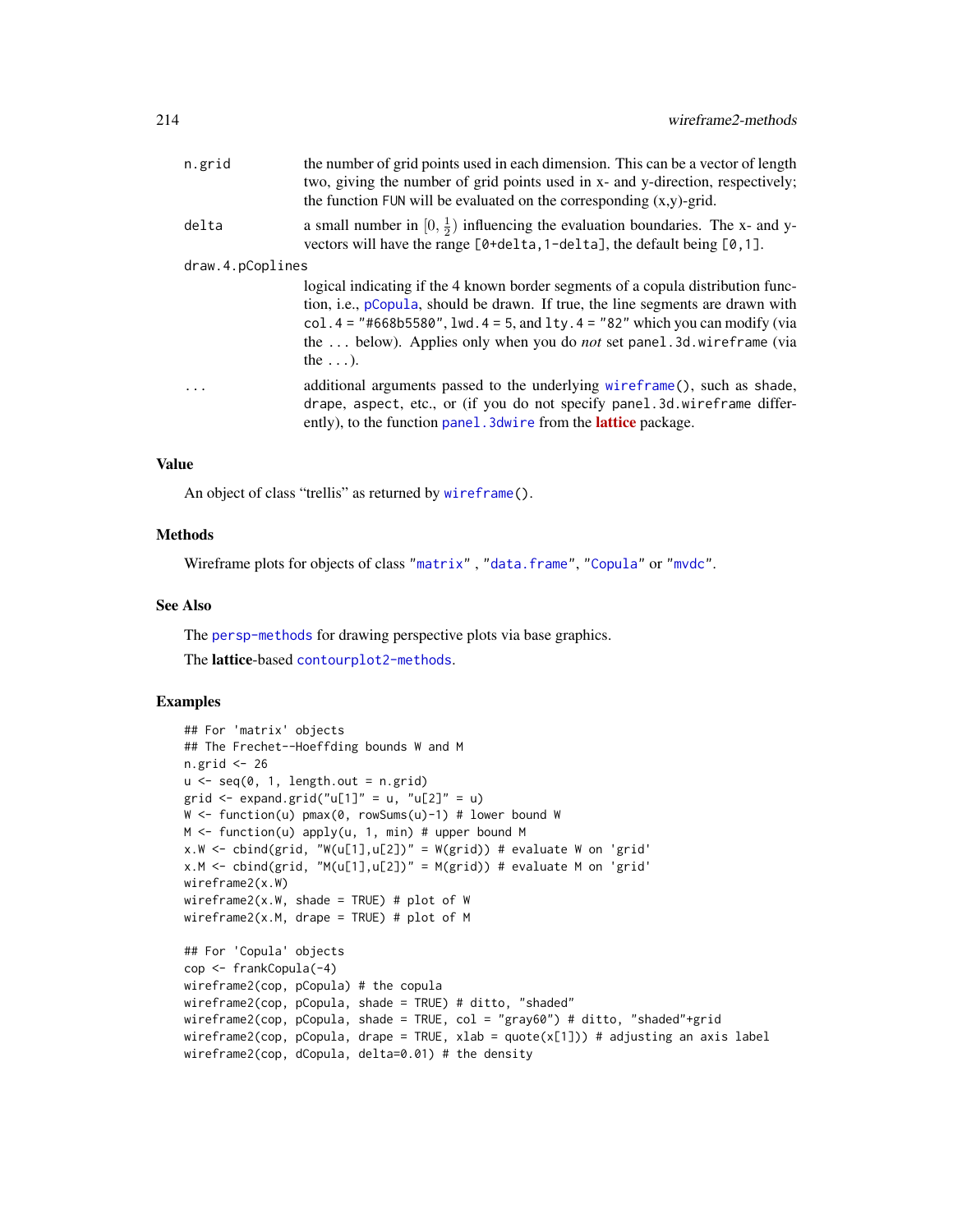```
wireframe2(cop, dCopula) # => the density is set to 0 on the margins
wireframe2(cop, function(u, copula) dCopula(u, copula, log=TRUE),
          zlab = list(quote(log(c(u[1],u[2]))), rot=90), main = "dCopula(.., log=TRUE)")
## For 'mvdc' objects
mvNN <- mvdc(gumbelCopula(3), c("norm", "norm"),
            list(list(mean = 0, sd = 1), list(mean = 1)))wireframe2(mvNN, dMvdc, xlim=c(-2, 2), ylim=c(-1, 3))
```
xvCopula *Model (copula) selection based on* k*-fold cross-validation*

# **Description**

Computes the leave-one-out cross-validation criterion (or a k-fold version of it) for the hypothesized parametric copula family using, by default, maximum pseudo-likelihood estimation.

The leave-one-out criterion is a crossvalidated log likelihood. It is denoted by  $\widehat{xv}_n$  in Grønneberg and Hjort (2014) and defined in equation (42) therein. When computed for several parametric copula families, it is thus meaningful to select the family maximizing the criterion.

For  $k < n$ , n the sample size, the k-fold version is an approximation of the leave-one-out criterion that uses k randomly chosen (almost) equally sized data blocks instead of  $n$ . When  $n$  is large,  $k$ -fold cross-validation is considerably faster (if  $k$  is "small" compared to  $n$ ).

### Usage

```
xvCopula(copula, x, k = NULL, verbose = interface(),
        ties.method = eval(formals(rank)$ties.method), ...)
```
# Arguments

| copula       | object of class "copula" representing the hypothesized copula family.                                                                                                           |
|--------------|---------------------------------------------------------------------------------------------------------------------------------------------------------------------------------|
| $\mathsf{x}$ | a data matrix that will be transformed to pseudo-observations.                                                                                                                  |
| k            | the number of data blocks; if $k = NULL$ , nrow(x) blocks are considered (which<br>corresponds to leave-one-out cross-validation).                                              |
| verbose      | a logical indicating if progress of the cross validation should be displayed via<br>txtProgressBar.                                                                             |
| ties.method  | string specifying how ranks should be computed if there are ties in any of the<br>coordinate samples of x and fitting is based on maximum pseudo-likelihood;<br>passed to pobs. |
| .            | additional arguments passed to fitCopula().                                                                                                                                     |

### Value

A real number equal to the cross-validation criterion multiplied by the sample size.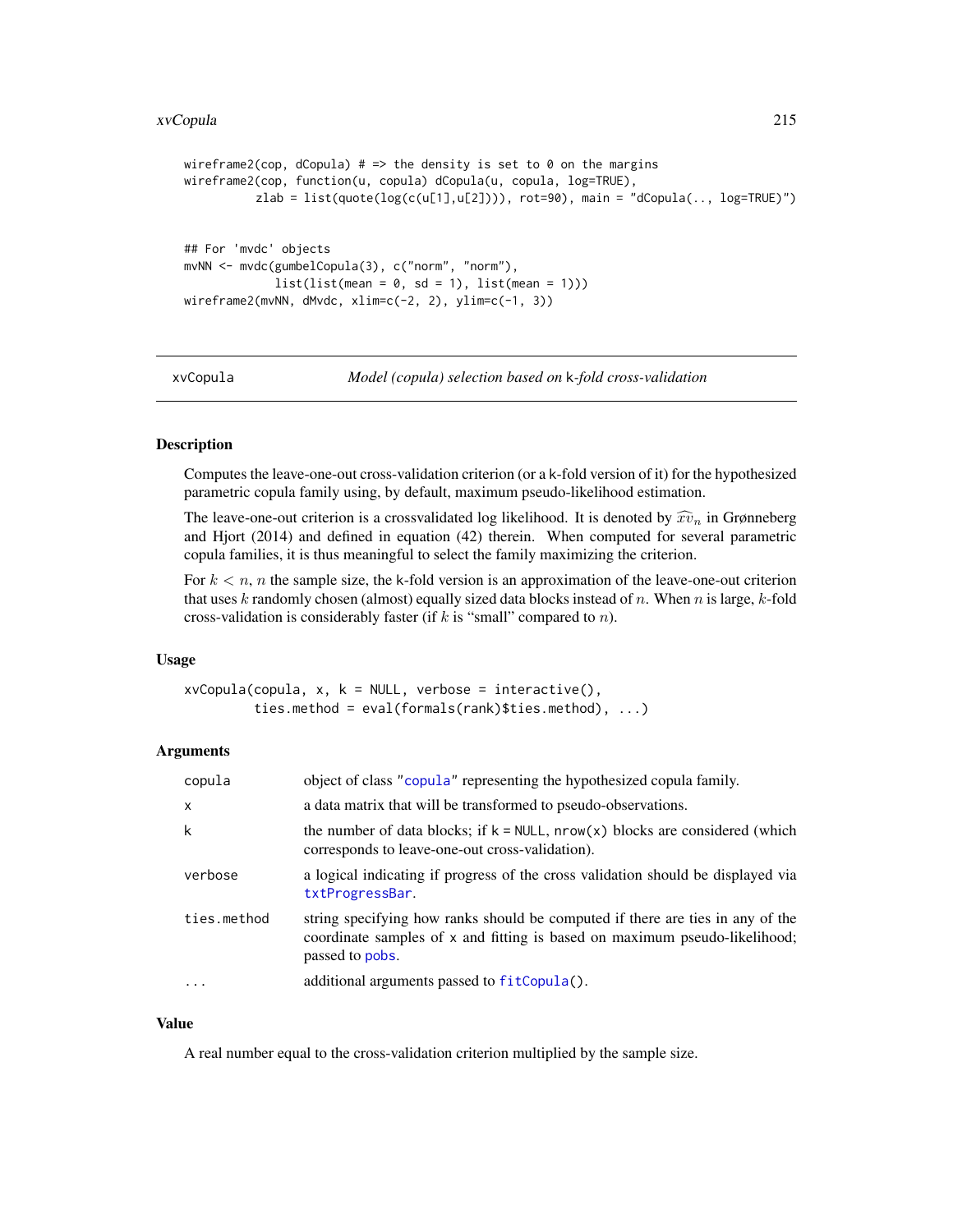Note that k-fold cross-validation with  $k < n$  shuffles the lines of x prior to forming the blocks. The result thus depends on the value of the random seed.

The default estimation method is maximum pseudo-likelihood estimation but this can be changed if necessary along with all the other arguments of [fitCopula\(](#page-81-0)).

# References

Grønneberg, S., and Hjort, N.L. (2014) The copula information criteria. *Scandinavian Journal of Statistics* 41, 436–459.

# See Also

[fitCopula\(](#page-81-0)) for the underlying estimation procedure and [gofCopula\(](#page-103-0)) for goodness-of-fit tests.

```
## A two-dimensional data example ----------------------------------
x <- rCopula(200, claytonCopula(3))
## Model (copula) selection -- takes time: each fits 200 copulas to 199 obs.
xvCopula(gumbelCopula(), x)
xvCopula(frankCopula(), x)
xvCopula(joeCopula(), x)
xvCopula(claytonCopula(), x)
xvCopula(normalCopula(), x)
xvCopula(tCopula(), x)
xvCopula(plackettCopula(), x)
## The same with 5-fold cross-validation [to save time ...]
set.seed(1) # k-fold is random (for k < n) !
xvCopula(gumbelCopula(), x, k=5)
xvCopula(frankCopula(), x, k=5)
xvCopula(joeCopula(), x, k=5)
xvCopula(claytonCopula(), x, k=5)
xvCopula(normalCopula(), x, k=5)
xvCopula(tCopula(), x, k=5)
xvCopula(plackettCopula(),x, k=5)
```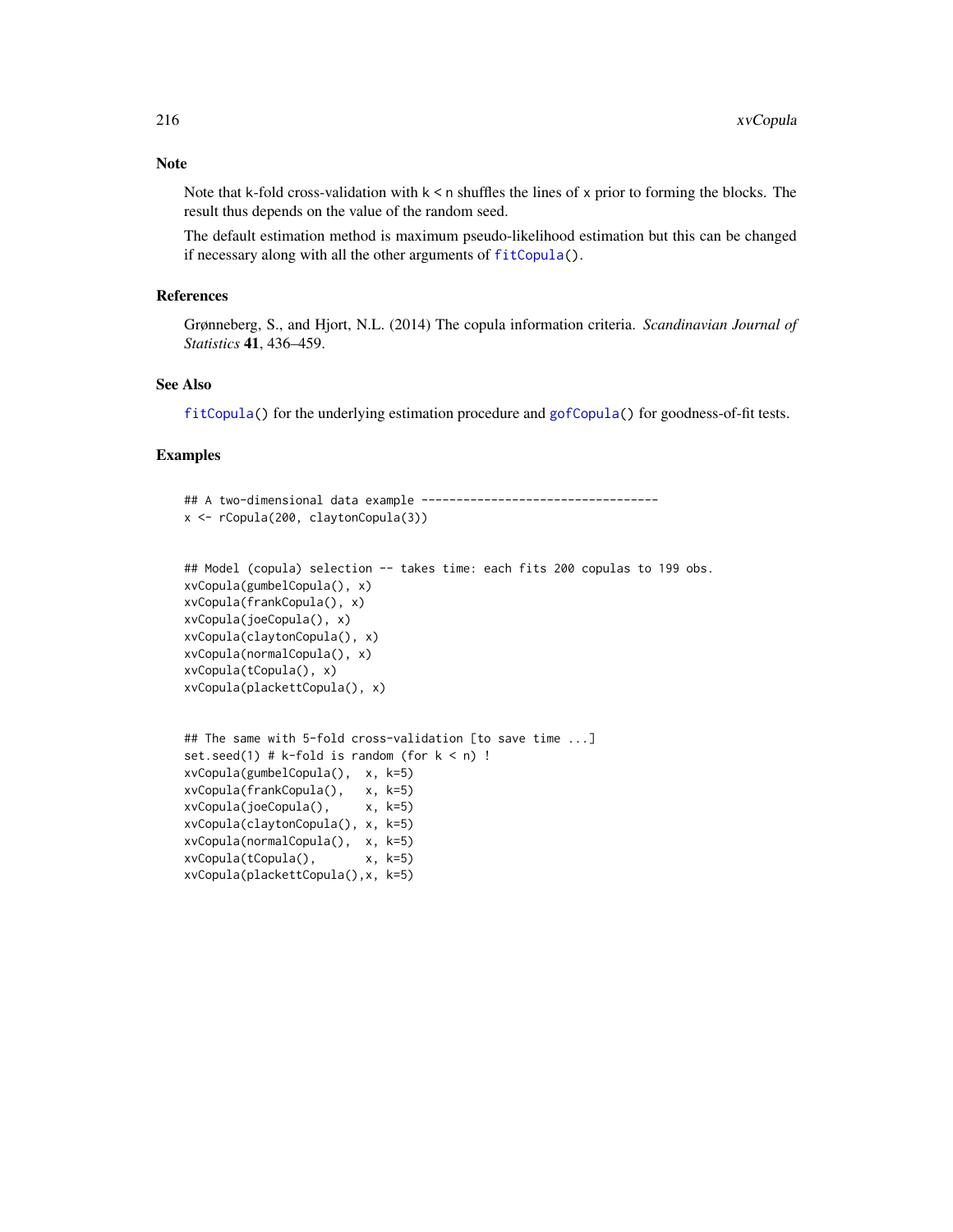# Index

∗Topic arith Bernoulli, [27](#page-26-0) coeffG, [36](#page-35-0) interval, [121](#page-120-0) polylog, [170](#page-169-0) polynEval, [173](#page-172-0) Stirling, [206](#page-205-0) ∗Topic array matrix\_tools, [136](#page-135-0) ∗Topic classes acopula-class, [15](#page-14-0) archmCopula-class, [24](#page-23-0) copula-class, [45](#page-44-0) ellipCopula-class, [53](#page-52-0) empCopula-class, [63](#page-62-0) evCopula-class, [70](#page-69-0) fgmCopula-class, [79](#page-78-0) fhCopula-class, [82](#page-81-0) fitCopula-class, [88](#page-87-0) indepCopula-class, [116](#page-115-0) interval-class, [122](#page-121-0) khoudrajiCopula-class, [131](#page-130-0) mixCopula-class, [140](#page-139-0) moCopula-class, [142](#page-141-0) mvdc-class, [149](#page-148-0) nacopula-class, [151](#page-150-0) plackettCopula-class, [165](#page-164-0) ∗Topic datasets copFamilies, [40](#page-39-0) gasoil, [95](#page-94-0) loss, [133](#page-132-0) rdj, [179](#page-178-0) SMI.12, [203](#page-202-0) uranium, [209](#page-208-0) ∗Topic distribution absdPsiMC, [13](#page-12-0) acR, [18](#page-17-0) archmCopula, [22](#page-21-0) beta.Blomqvist, [29](#page-28-0)

cCopula, [31](#page-30-0) Copula, [43](#page-42-0) dDiag, [48](#page-47-0) dnacopula, [50](#page-49-0) ellipCopula, [51](#page-50-0) evCopula, [68](#page-67-0) fgmCopula, [78](#page-77-0) fhCopula, [81](#page-80-0) gnacopula, [102](#page-101-0) gofOtherTstat, [110](#page-109-0) gofTstat, [111](#page-110-0) htrafo, [113](#page-112-0) indepCopula, [115](#page-114-0) K, [123](#page-122-0) khoudrajiCopula, [128](#page-127-0) mixCopula, [138](#page-137-0) Mvdc, [147](#page-146-0) opower, [156](#page-155-0) plackettCopula, [164](#page-163-0) pnacopula, [167](#page-166-0) prob, [175](#page-174-0) retstable, [180](#page-179-0) rF01FrankJoe, [181](#page-180-0) rFFrankJoe, [183](#page-182-0) rlog, [184](#page-183-0) rnacModel, [185](#page-184-0) rnacopula, [186](#page-185-0) rnchild, [187](#page-186-0) rotCopula, [189](#page-188-0) rstable1, [193](#page-192-0) Sibuya, [201](#page-200-0) tauAMH, [208](#page-207-0) varianceReduction, [210](#page-209-0) ∗Topic goodness-of-fit gofCopula, [104](#page-103-0) gofOtherTstat, [110](#page-109-0) gofTstat, [111](#page-110-0) ∗Topic hplot .pairsCond, [12](#page-11-0)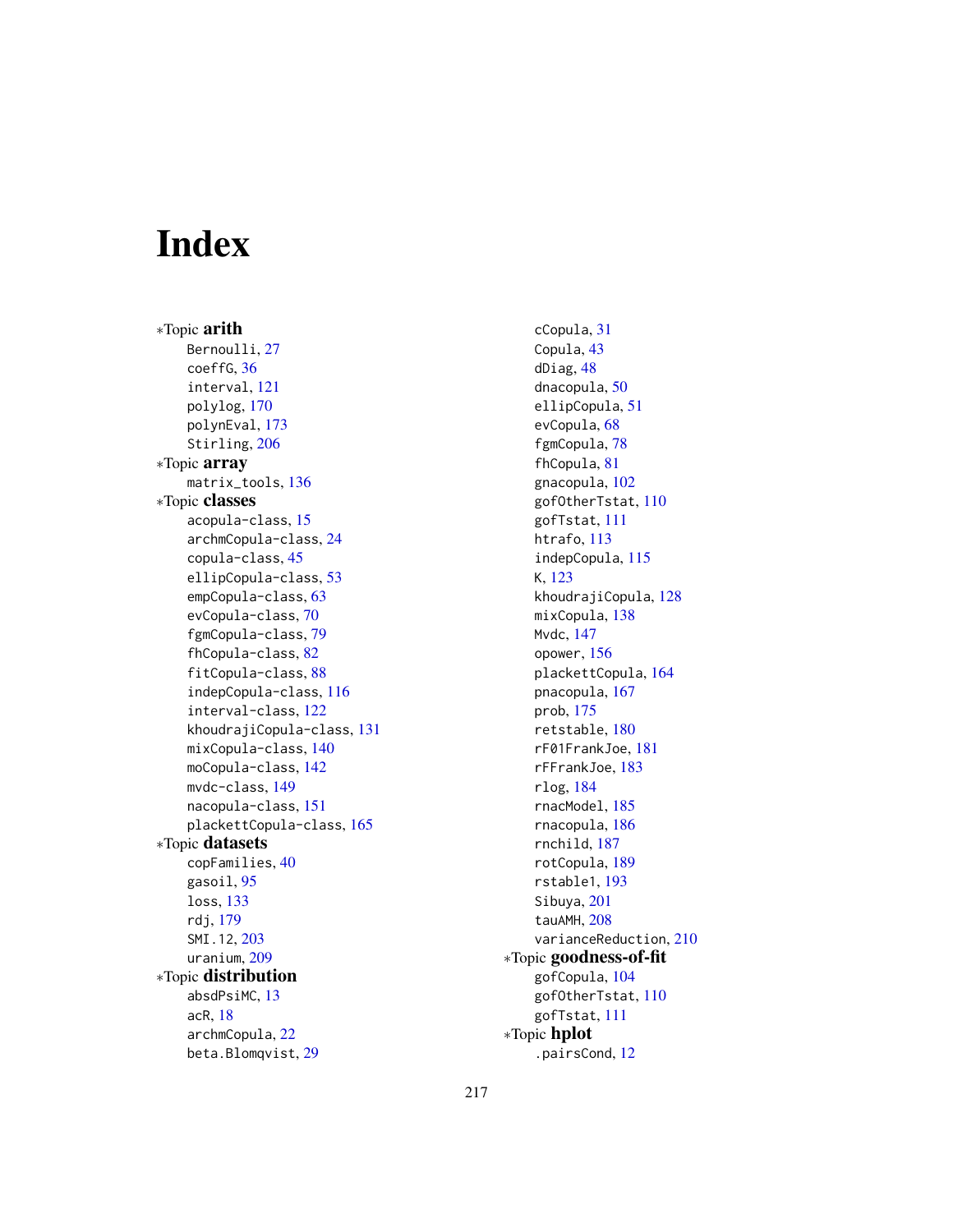cloud2-methods, [34](#page-33-0) contour-methods, [37](#page-36-0) contourplot2-methods, [38](#page-37-0) pairs2, [158](#page-157-0) pairsRosenblatt, [159](#page-158-0) persp-methods, [163](#page-162-0) plot-methods, [166](#page-165-0) qqplot2, [176](#page-175-0) splom2-methods, [205](#page-204-0) wireframe2-methods, [213](#page-212-0) ∗Topic htest An, [20](#page-19-0) evTestA, [71](#page-70-0) evTestC, [72](#page-71-0) evTestK, [74](#page-73-0) exchEVTest, [75](#page-74-0) exchTest, [77](#page-76-0) ggraph-tools, [100](#page-99-0) gnacopula, [102](#page-101-0) gofCopula, [104](#page-103-0) gofEVCopula, [108](#page-107-0) gofOtherTstat, [110](#page-109-0) gofTstat, [111](#page-110-0) indepTest, [117](#page-116-0) multIndepTest, [143](#page-142-0) multSerialIndepTest, [145](#page-144-0) radSymTest, [177](#page-176-0) serialIndepTest, [197](#page-196-0) ∗Topic manip allComp, [19](#page-18-0) fixParam, [93](#page-92-0) getAcop, [97](#page-96-0) getTheta, [99](#page-98-0) matrix\_tools, [136](#page-135-0) setTheta, [199](#page-198-0) ∗Topic math log1mexp, [132](#page-131-0) math-fun, [135](#page-134-0) ∗Topic methods cloud2-methods, [34](#page-33-0) contour-methods, [37](#page-36-0) contourplot2-methods, [38](#page-37-0) describeCop, [49](#page-48-0) getTheta, [99](#page-98-0) persp-methods, [163](#page-162-0) prob, [175](#page-174-0) show-methods, [201](#page-200-0) varianceReduction, [210](#page-209-0)

wireframe2-methods, [213](#page-212-0) ∗Topic models emde, [54](#page-53-0) emle, [56](#page-55-0) enacopula, [63](#page-62-0) estim.misc, [65](#page-64-0) fitCopula, [82](#page-81-0) fitMvdc, [91](#page-90-0) getIniParam, [98](#page-97-0) gofCopula, [104](#page-103-0) gofEVCopula, [108](#page-107-0) margCopula, [134](#page-133-0) xvCopula, [215](#page-214-0) ∗Topic multivariate .pairsCond, [12](#page-11-0) acopula-class, [15](#page-14-0) An, [20](#page-19-0) archmCopula, [22](#page-21-0) assocMeasures, [26](#page-25-0) beta.Blomqvist, [29](#page-28-0) Copula, [43](#page-42-0) ellipCopula, [51](#page-50-0) empCopula, [59](#page-58-0) evCopula, [68](#page-67-0) evTestA, [71](#page-70-0) evTestC, [72](#page-71-0) evTestK, [74](#page-73-0) exchEVTest, [75](#page-74-0) exchTest, [77](#page-76-0) fgmCopula, [78](#page-77-0) fhCopula, [81](#page-80-0) fitCopula, [82](#page-81-0) fitLambda, [89](#page-88-0) fitMvdc, [91](#page-90-0) generator, [95](#page-94-0) ggraph-tools, [100](#page-99-0) gnacopula, [102](#page-101-0) gofCopula, [104](#page-103-0) gofEVCopula, [108](#page-107-0) gofOtherTstat, [110](#page-109-0) gofTstat, [111](#page-110-0) htrafo, [113](#page-112-0) indepCopula, [115](#page-114-0) khoudrajiCopula, [128](#page-127-0) margCopula, [134](#page-133-0) mixCopula, [138](#page-137-0) moCopula, [141](#page-140-0) Mvdc, [147](#page-146-0)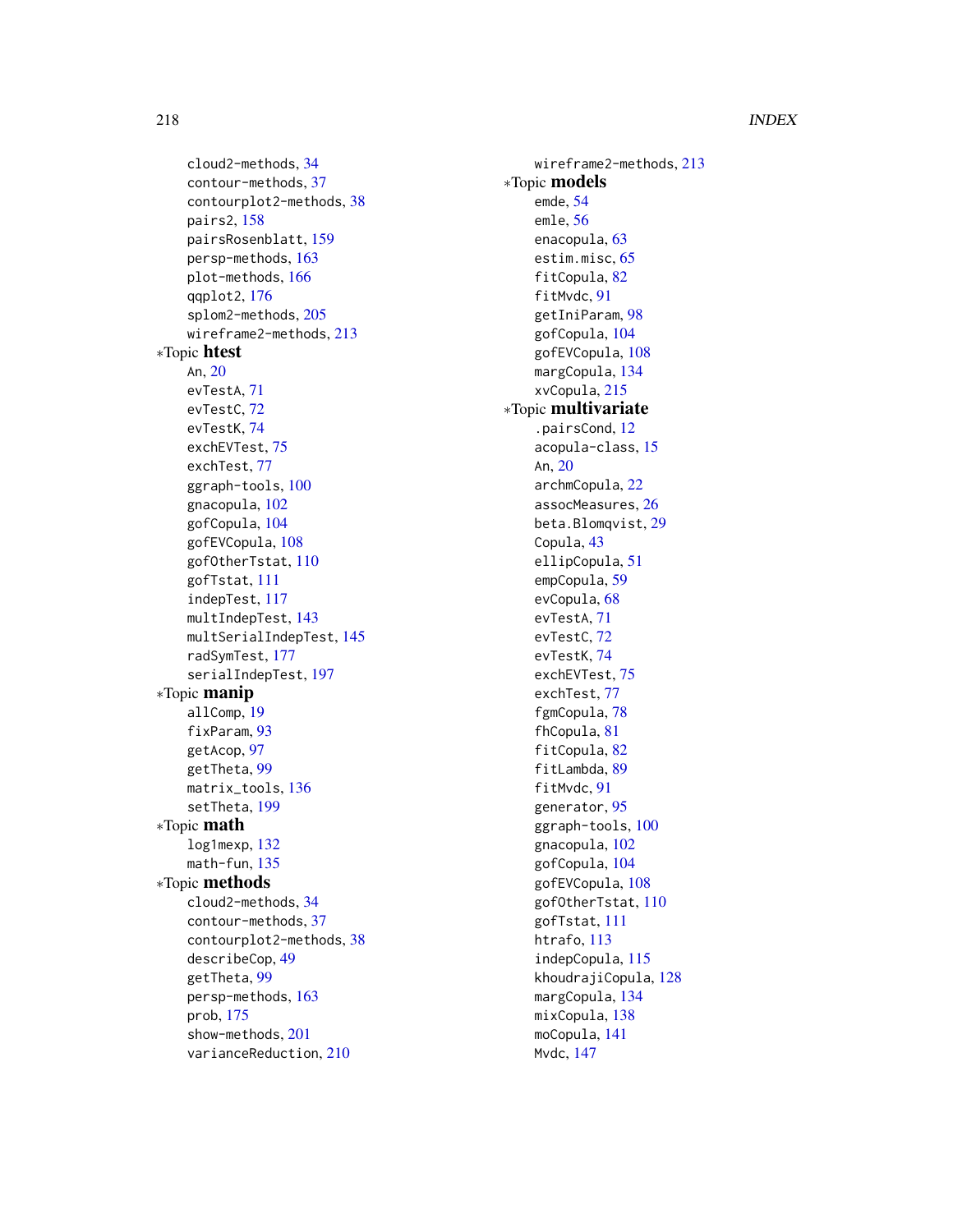nacopula-class, [151](#page-150-0) onacopula, [154](#page-153-0) pairsRosenblatt, [159](#page-158-0) plackettCopula, [164](#page-163-0) pnacopula, [167](#page-166-0) radSymTest, [177](#page-176-0) rnacModel, [185](#page-184-0) rotCopula, [189](#page-188-0) xvCopula, [215](#page-214-0) ∗Topic nonparametric fitLambda, [89](#page-88-0) ∗Topic optimize safeUroot, [195](#page-194-0) ∗Topic package copula-package, [5](#page-4-0) ∗Topic print show-methods, [201](#page-200-0) ∗Topic transformation htrafo, [113](#page-112-0) ∗Topic utilities allComp, [19](#page-18-0) describeCop, [49](#page-48-0) fixParam, [93](#page-92-0) interval, [121](#page-120-0) nacFrail.time, [150](#page-149-0) nacPairthetas, [152](#page-151-0) nesdepth, [153](#page-152-0) printNacopula, [174](#page-173-0) RSpobs, [191](#page-190-0) .ac.classNames *(*getAcop*)*, [97](#page-96-0) .ac.longNames *(*getAcop*)*, [97](#page-96-0) .ac.objNames *(*getAcop*)*, [97](#page-96-0) .ac.shortNames *(*getAcop*)*, [97](#page-96-0) .emle, *[64](#page-63-0)* .emle *(*emle*)*, [56](#page-55-0) .pairsCond, [12,](#page-11-0) *[160,](#page-159-0) [161](#page-160-0)* %in%,numeric,interval-method *(*interval-class*)*, [122](#page-121-0)

# A, *[21](#page-20-0)*

A *(*generator*)*, [95](#page-94-0) A,galambosCopula-method *(*generator*)*, [95](#page-94-0) A,gumbelCopula-method *(*generator*)*, [95](#page-94-0) A,huslerReissCopula-method *(*generator*)*, [95](#page-94-0) A,indepCopula-method *(*generator*)*, [95](#page-94-0) A,khoudrajiCopula-method *(*generator*)*, [95](#page-94-0) A,tawnCopula-method *(*generator*)*, [95](#page-94-0)

A,tevCopula-method *(*generator*)*, [95](#page-94-0)

A-methods *(*generator*)*, [95](#page-94-0) A..Z *(*math-fun*)*, [135](#page-134-0) absdPsiMC, [13](#page-12-0) acopula, *[10](#page-9-0)*, *[23](#page-22-0)*, *[26](#page-25-0)*, *[29](#page-28-0)*, *[40](#page-39-0)[–42](#page-41-0)*, *[44](#page-43-0)*, *[46](#page-45-0)*, *[48](#page-47-0)*, *[50,](#page-49-0) [51](#page-50-0)*, *[97](#page-96-0)*, *[124](#page-123-0)*, *[150,](#page-149-0) [151](#page-150-0)*, *[154](#page-153-0)[–157](#page-156-0)*, *[199](#page-198-0)*, *[209](#page-208-0)* acopula *(*acopula-class*)*, [15](#page-14-0) acopula-class, [15](#page-14-0) acopula-families, *[97](#page-96-0)* acopula-families *(*copFamilies*)*, [40](#page-39-0) acR, [18](#page-17-0) Afun *(*generator*)*, [95](#page-94-0) AfunDer *(*generator*)*, [95](#page-94-0) allComp, [19](#page-18-0) amhCopula *(*archmCopula*)*, [22](#page-21-0) amhCopula-class *(*archmCopula-class*)*, [24](#page-23-0) An, [20,](#page-19-0) *[69](#page-68-0)*, *[72](#page-71-0)[–74](#page-73-0)*, *[96](#page-95-0)*, *[110](#page-109-0)* Anfun *(*An*)*, [20](#page-19-0) archmCopula, *[10](#page-9-0)*, [22,](#page-21-0) *[24,](#page-23-0) [25](#page-24-0)*, *[44](#page-43-0)*, *[46](#page-45-0)*, *[52](#page-51-0)*, *[69,](#page-68-0) [70](#page-69-0)*, *[82](#page-81-0)*, *[97](#page-96-0)*, *[114,](#page-113-0) [115](#page-114-0)*, *[148](#page-147-0)*, *[165](#page-164-0)* archmCopula-class, [24](#page-23-0) array, *[100,](#page-99-0) [101](#page-100-0)*, *[159](#page-158-0)*, *[211](#page-210-0)* as.matrix, *[158](#page-157-0)* assocMeasures, [26](#page-25-0) asym2Copula-class *(*khoudrajiCopula-class*)*, [131](#page-130-0) asymCopula *(*khoudrajiCopula*)*, [128](#page-127-0) asymCopula-class *(*khoudrajiCopula-class*)*, [131](#page-130-0) asymExplicitCopula *(*khoudrajiCopula*)*, [128](#page-127-0) attributes, *[99](#page-98-0)* axis, *[12](#page-11-0)*

Bernoulli, [27](#page-26-0) beta. *(*beta.Blomqvist*)*, [29](#page-28-0) beta.Blomqvist, [29](#page-28-0) beta.hat *(*beta.Blomqvist*)*, [29](#page-28-0) betan *(*beta.Blomqvist*)*, [29](#page-28-0)

C.n *(*empCopula*)*, [59](#page-58-0) cacopula *(*cCopula*)*, [31](#page-30-0) calibKendallsTau *(*assocMeasures*)*, [26](#page-25-0) calibSpearmansRho *(*assocMeasures*)*, [26](#page-25-0) cCopula, [31,](#page-30-0) *[102](#page-101-0)[–105](#page-104-0)* character, *[20](#page-19-0)*, *[36](#page-35-0)*, *[49](#page-48-0)*, *[54,](#page-53-0) [55](#page-54-0)*, *[59](#page-58-0)*, *[63,](#page-62-0) [64](#page-63-0)*, *[71](#page-70-0)*, *[83](#page-82-0)*, *[97](#page-96-0)*, *[101](#page-100-0)[–103](#page-102-0)*, *[105](#page-104-0)*, *[112](#page-111-0)*, *[120](#page-119-0)*, *[137](#page-136-0)*, *[142](#page-141-0)*, *[147](#page-146-0)*, *[154](#page-153-0)*, *[158,](#page-157-0) [159](#page-158-0)*, *[165](#page-164-0)*, *[174](#page-173-0)*, *[176](#page-175-0)*, *[189](#page-188-0)*, *[191](#page-190-0)*, *[200](#page-199-0)*, *[205](#page-204-0)*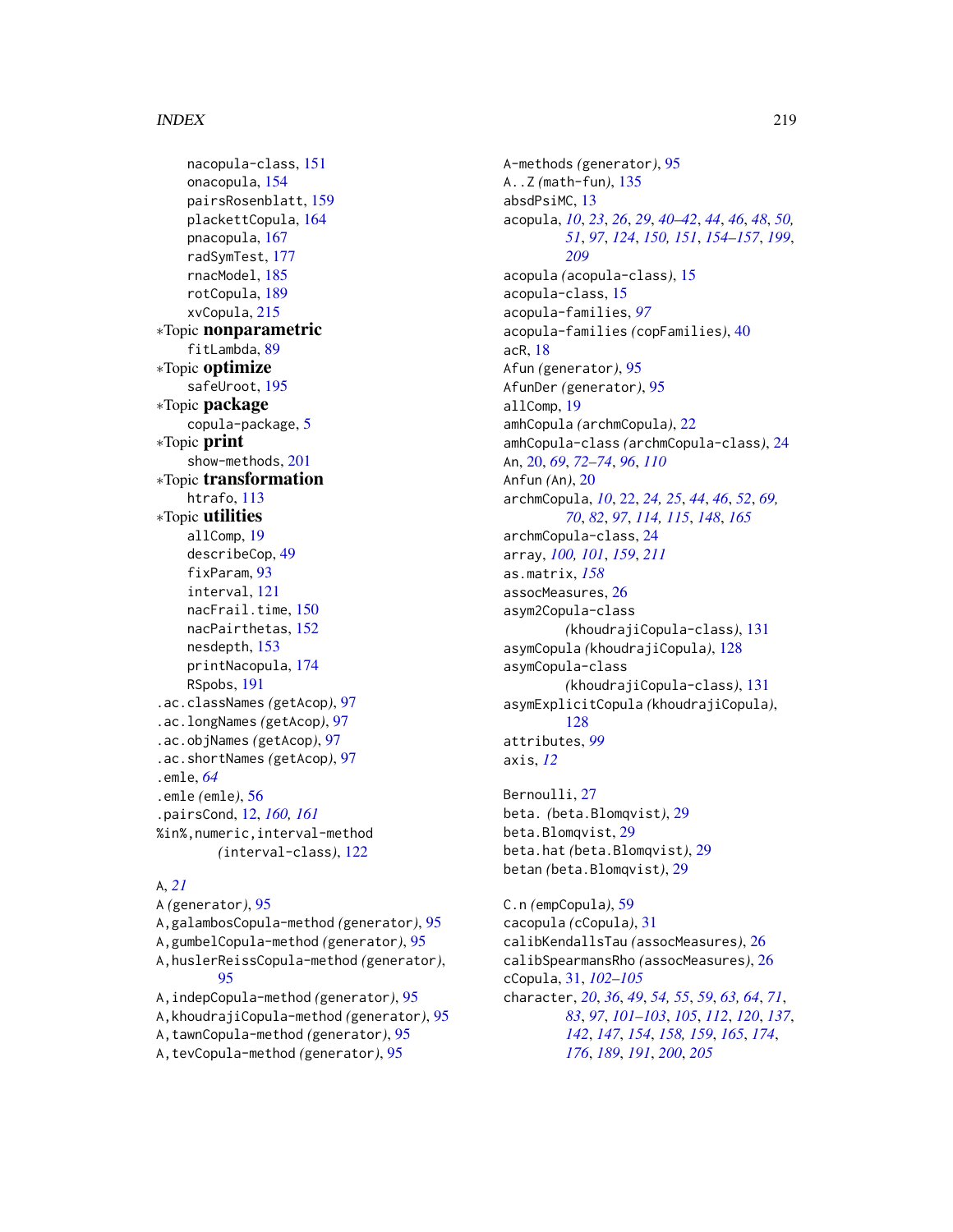class, *[71](#page-70-0)*, *[73,](#page-72-0) [74](#page-73-0)*, *[76,](#page-75-0) [77](#page-76-0)*, *[106](#page-105-0)*, *[109](#page-108-0)*, *[122](#page-121-0)*, *[138](#page-137-0)*, *[149](#page-148-0)*, *[178](#page-177-0)*, *[186](#page-185-0)* claytonCopula *(*archmCopula*)*, [22](#page-21-0) claytonCopula-class *(*archmCopula-class*)*, [24](#page-23-0) cloud, *[34,](#page-33-0) [35](#page-34-0)* cloud2 *(*cloud2-methods*)*, [34](#page-33-0) cloud2,Copula-method *(*cloud2-methods*)*, [34](#page-33-0) cloud2,data.frame-method *(*cloud2-methods*)*, [34](#page-33-0) cloud2,matrix-method *(*cloud2-methods*)*, [34](#page-33-0) cloud2,mvdc-method *(*cloud2-methods*)*, [34](#page-33-0) cloud2-methods, [34](#page-33-0) Cn *(*empCopula*)*, [59](#page-58-0) coef, *[85](#page-84-0)*, *[89](#page-88-0)*, *[92](#page-91-0)* coef.fittedMV *(*fitMvdc*)*, [91](#page-90-0) coeffG, [36](#page-35-0) complex\_dilog, *[170](#page-169-0)* contour, *[37](#page-36-0)* contour,Copula-method *(*contour-methods*)*, [37](#page-36-0) contour,indepCopula-method *(*contour-methods*)*, [37](#page-36-0) contour,mvdc-method *(*contour-methods*)*, [37](#page-36-0) contour-methods, [37](#page-36-0) contourplot, *[38,](#page-37-0) [39](#page-38-0)* contourplot2 *(*contourplot2-methods*)*, [38](#page-37-0) contourplot2,Copula-method *(*contourplot2-methods*)*, [38](#page-37-0) contourplot2,data.frame-method *(*contourplot2-methods*)*, [38](#page-37-0) contourplot2,matrix-method *(*contourplot2-methods*)*, [38](#page-37-0) contourplot2,mvdc-method *(*contourplot2-methods*)*, [38](#page-37-0) contourplot2-methods, [38](#page-37-0) copAMH, *[17](#page-16-0)*, *[23](#page-22-0)* copAMH *(*copFamilies*)*, [40](#page-39-0) copClayton, *[17](#page-16-0)*, *[22,](#page-21-0) [23](#page-22-0)*, *[43](#page-42-0)* copClayton *(*copFamilies*)*, [40](#page-39-0) copFamilies, [40](#page-39-0) copFrank, *[17](#page-16-0)*, *[184](#page-183-0)* copFrank *(*copFamilies*)*, [40](#page-39-0) copGumbel, *[11](#page-10-0)*, *[17](#page-16-0)*, *[23](#page-22-0)*, *[26](#page-25-0)*, *[43](#page-42-0)*, *[155](#page-154-0)*, *[187](#page-186-0)* copGumbel *(*copFamilies*)*, [40](#page-39-0)

copJoe, *[17](#page-16-0)* copJoe *(*copFamilies*)*, [40](#page-39-0) Copula, *[31](#page-30-0)*, *[35](#page-34-0)*, *[37](#page-36-0)[–39](#page-38-0)*, *[43](#page-42-0)*, [43,](#page-42-0) *[79](#page-78-0)*, *[86](#page-85-0)*, *[92](#page-91-0)*, *[140](#page-139-0)*, *[163](#page-162-0)*, *[166](#page-165-0)*, *[175](#page-174-0)*, *[189](#page-188-0)*, *[200,](#page-199-0) [201](#page-200-0)*, *[205](#page-204-0)*, *[213,](#page-212-0) [214](#page-213-0)* copula, *[25,](#page-24-0) [26](#page-25-0)*, *[43,](#page-42-0) [44](#page-43-0)*, *[49,](#page-48-0) [50](#page-49-0)*, *[54](#page-53-0)*, *[70](#page-69-0)*, *[80](#page-79-0)*, *[83](#page-82-0)*, *[88](#page-87-0)*, *[94](#page-93-0)*, *[96](#page-95-0)*, *[98,](#page-97-0) [99](#page-98-0)*, *[105](#page-104-0)*, *[128](#page-127-0)*, *[131](#page-130-0)*, *[134](#page-133-0)*, *[143](#page-142-0)*, *[147](#page-146-0)[–149](#page-148-0)*, *[164,](#page-163-0) [165](#page-164-0)*, *[189](#page-188-0)*, *[215](#page-214-0)* Copula-class *(*copula-class*)*, [45](#page-44-0) copula-class, [45](#page-44-0) copula-package, [5](#page-4-0) cor, *[47](#page-46-0)*, *[66](#page-65-0)* cor.fk, *[47](#page-46-0)*, *[66](#page-65-0)*, *[120](#page-119-0)* corKendall, [47,](#page-46-0) *[66,](#page-65-0) [67](#page-66-0)* dAdu *(*generator*)*, [95](#page-94-0) dAdu,galambosCopula-method *(*generator*)*, [95](#page-94-0) dAdu,gumbelCopula-method *(*generator*)*, [95](#page-94-0) dAdu,huslerReissCopula-method *(*generator*)*, [95](#page-94-0) dAdu,tawnCopula-method *(*generator*)*, [95](#page-94-0) dAdu,tevCopula-method *(*generator*)*, [95](#page-94-0) dAdu-methods *(*generator*)*, [95](#page-94-0) data.frame, *[35](#page-34-0)*, *[39](#page-38-0)*, *[137](#page-136-0)*, *[144](#page-143-0)*, *[166](#page-165-0)*, *[205](#page-204-0)*, *[213,](#page-212-0) [214](#page-213-0)* Date, *[95](#page-94-0)*, *[179](#page-178-0)* dCn *(*empCopula*)*, [59](#page-58-0) dCopula, *[10](#page-9-0)*, *[23](#page-22-0)*, *[25](#page-24-0)*, *[37](#page-36-0)*, *[39](#page-38-0)*, *[50](#page-49-0)*, *[54](#page-53-0)*, *[81](#page-80-0)*, *[83](#page-82-0)*, *[131](#page-130-0)*, *[163](#page-162-0)*, *[213](#page-212-0)* dCopula *(*Copula*)*, [43](#page-42-0) dcopula *(*Copula*)*, [43](#page-42-0) dCopula,matrix,amhCopula-method *(*Copula*)*, [43](#page-42-0) dCopula,matrix,claytonCopula-method *(*Copula*)*, [43](#page-42-0) dCopula,matrix,empCopula-method *(*Copula*)*, [43](#page-42-0) dCopula,matrix,fgmCopula-method *(*Copula*)*, [43](#page-42-0) dCopula,matrix,fhCopula-method *(*Copula*)*, [43](#page-42-0) dCopula,matrix,frankCopula-method *(*Copula*)*, [43](#page-42-0) dCopula,matrix,galambosCopula-method *(*Copula*)*, [43](#page-42-0) dCopula,matrix,gumbelCopula-method *(*Copula*)*, [43](#page-42-0)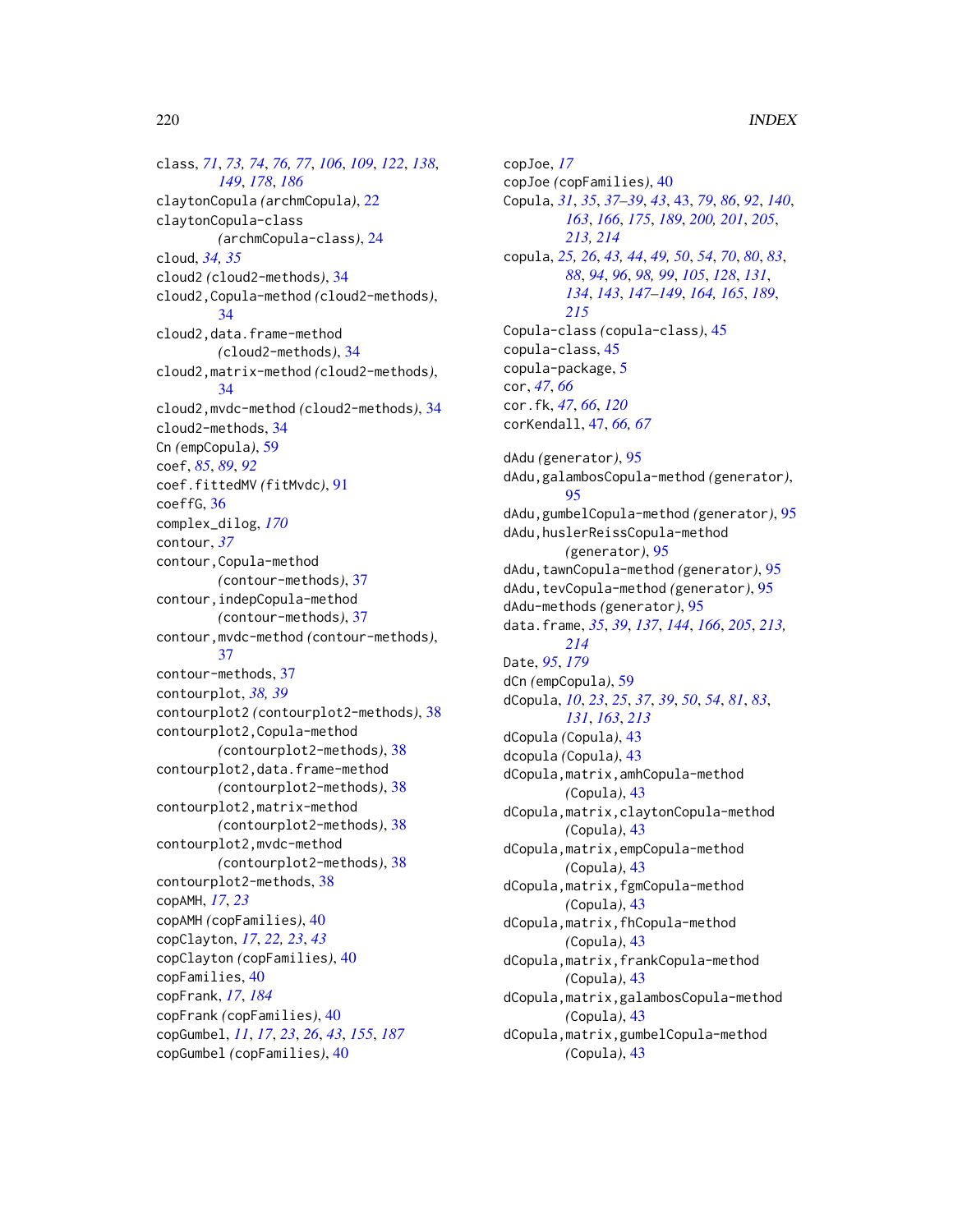dCopula,matrix,huslerReissCopula-method *(*Copula*)*, [43](#page-42-0) dCopula,matrix,indepCopula-method *(*Copula*)*, [43](#page-42-0) dCopula,matrix,joeCopula-method *(*Copula*)*, [43](#page-42-0) dCopula,matrix,khoudrajiBivCopula-method *(*Copula*)*, [43](#page-42-0) dCopula,matrix,khoudrajiExplicitCopula-method dCopula,numeric,mixCopula-method *(*Copula*)*, [43](#page-42-0) dCopula,matrix,mixCopula-method *(*Copula*)*, [43](#page-42-0) dCopula,matrix,moCopula-method *(*Copula*)*, [43](#page-42-0) dCopula,matrix,nacopula-method *(*dnacopula*)*, [50](#page-49-0) dCopula,matrix,normalCopula-method *(*Copula*)*, [43](#page-42-0) dCopula,matrix,plackettCopula-method *(*Copula*)*, [43](#page-42-0) dCopula,matrix,rotCopula-method *(*Copula*)*, [43](#page-42-0) dCopula,matrix,rotExplicitCopula-method *(*Copula*)*, [43](#page-42-0) dCopula,matrix,tawnCopula-method *(*Copula*)*, [43](#page-42-0) dCopula,matrix,tCopula-method *(*Copula*)*, [43](#page-42-0) dCopula,matrix,tevCopula-method *(*Copula*)*, [43](#page-42-0) dCopula,numeric,amhCopula-method *(*Copula*)*, [43](#page-42-0) dCopula,numeric,claytonCopula-method *(*Copula*)*, [43](#page-42-0) dCopula,numeric,empCopula-method *(*Copula*)*, [43](#page-42-0) dCopula,numeric,fgmCopula-method *(*Copula*)*, [43](#page-42-0) dCopula,numeric,fhCopula-method *(*Copula*)*, [43](#page-42-0) dCopula,numeric,frankCopula-method *(*Copula*)*, [43](#page-42-0) dCopula,numeric,galambosCopula-method *(*Copula*)*, [43](#page-42-0) dCopula,numeric,gumbelCopula-method *(*Copula*)*, [43](#page-42-0) dCopula,numeric,huslerReissCopula-method *(*Copula*)*, [43](#page-42-0)

dCopula,numeric,indepCopula-method *(*Copula*)*, [43](#page-42-0) dCopula,numeric,joeCopula-method *(*Copula*)*, [43](#page-42-0) dCopula,numeric,khoudrajiBivCopula-method *(*Copula*)*, [43](#page-42-0) dCopula,numeric,khoudrajiExplicitCopula-method *(*Copula*)*, [43](#page-42-0) *(*Copula*)*, [43](#page-42-0) dCopula,numeric,moCopula-method *(*Copula*)*, [43](#page-42-0) dCopula,numeric,nacopula-method *(*dnacopula*)*, [50](#page-49-0) dCopula,numeric,normalCopula-method *(*Copula*)*, [43](#page-42-0) dCopula,numeric,plackettCopula-method *(*Copula*)*, [43](#page-42-0) dCopula,numeric,rotCopula-method *(*Copula*)*, [43](#page-42-0) dCopula,numeric,tawnCopula-method *(*Copula*)*, [43](#page-42-0) dCopula,numeric,tCopula-method *(*Copula*)*, [43](#page-42-0) dCopula,numeric,tevCopula-method *(*Copula*)*, [43](#page-42-0) dDiag, [48](#page-47-0) debye1 *(*polylog*)*, [170](#page-169-0) debye2 *(*polylog*)*, [170](#page-169-0) debye\_1, *[170](#page-169-0)* demo, *[58](#page-57-0)*, *[65](#page-64-0)*, *[101](#page-100-0)*, *[151](#page-150-0)*, *[161](#page-160-0)* dependogram, *[144](#page-143-0)*, *[146](#page-145-0)*, *[198](#page-197-0)* dependogram *(*indepTest*)*, [117](#page-116-0) describeCop, [49](#page-48-0) describeCop,archmCopula,character-method *(*describeCop*)*, [49](#page-48-0) describeCop,copula,character-method *(*describeCop*)*, [49](#page-48-0) describeCop,Copula,missing-method *(*describeCop*)*, [49](#page-48-0) describeCop,ellipCopula,character-method *(*describeCop*)*, [49](#page-48-0) describeCop,empCopula,character-method *(*describeCop*)*, [49](#page-48-0) describeCop,fgmCopula,character-method *(*describeCop*)*, [49](#page-48-0) describeCop,fhCopula,character-method *(*describeCop*)*, [49](#page-48-0)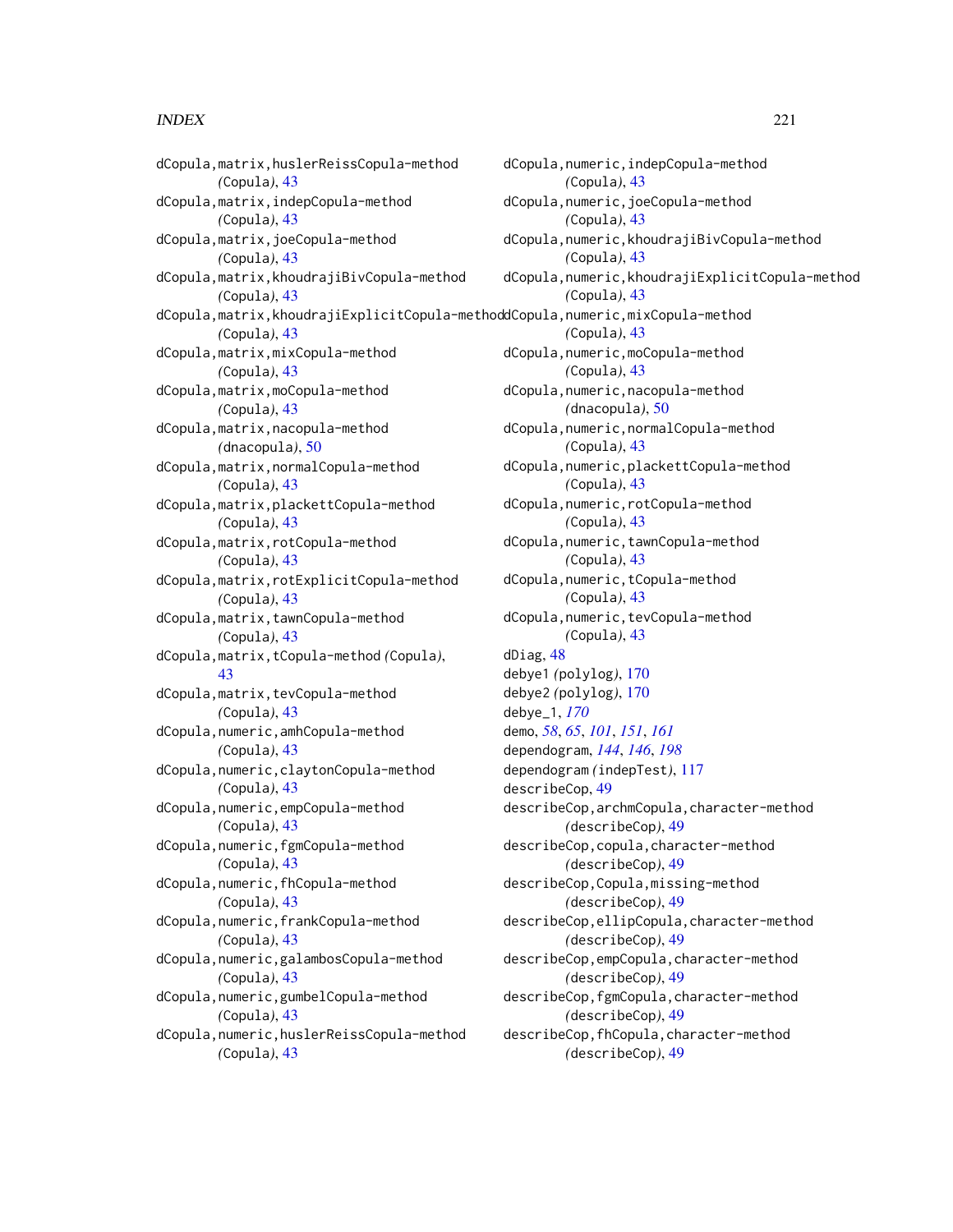describeCop,indepCopula,character-method *(*describeCop*)*, [49](#page-48-0) describeCop,khoudrajiCopula,character-method dsumSibuya *(*Sibuya*)*, [201](#page-200-0) *(*describeCop*)*, [49](#page-48-0) describeCop,mixCopula,character-method *(*describeCop*)*, [49](#page-48-0) describeCop,moCopula,character-method *(*describeCop*)*, [49](#page-48-0) describeCop,rotCopula,character-method *(*describeCop*)*, [49](#page-48-0) describeCop,xcopula,ANY-method *(*describeCop*)*, [49](#page-48-0) describeCop-methods *(*describeCop*)*, [49](#page-48-0) digamma, *[209](#page-208-0)* dilog, *[170](#page-169-0)* dim, *[19](#page-18-0)*, *[45](#page-44-0)*, *[152](#page-151-0)*, *[154](#page-153-0)* dim,copula-method *(*copula-class*)*, [45](#page-44-0) dim,dimCopula-method *(*copula-class*)*, [45](#page-44-0) dim,empCopula-method *(*empCopula-class*)*, [63](#page-62-0) dim,khoudrajiCopula-method *(*khoudrajiCopula-class*)*, [131](#page-130-0) dim,mixCopula-method *(*mixCopula-class*)*, [140](#page-139-0) dim,mvdc-method *(*mvdc-class*)*, [149](#page-148-0) dim,nacopula-method *(*nacopula-class*)*, [151](#page-150-0) dim,rotCopula-method *(*rotCopula*)*, [189](#page-188-0) dim,xcopula-method *(*copula-class*)*, [45](#page-44-0) dimCopula, *[82](#page-81-0)*, *[116](#page-115-0)* dimCopula-class *(*copula-class*)*, [45](#page-44-0) diPsi *(*generator*)*, [95](#page-94-0) diPsi,amhCopula-method *(*generator*)*, [95](#page-94-0) diPsi,claytonCopula-method *(*generator*)*, [95](#page-94-0) diPsi,frankCopula-method *(*generator*)*, [95](#page-94-0) diPsi,gumbelCopula-method *(*generator*)*, [95](#page-94-0) diPsi,joeCopula-method *(*generator*)*, [95](#page-94-0) diPsi-methods *(*generator*)*, [95](#page-94-0) dK *(*K*)*, [123](#page-122-0) dMvdc, *[213](#page-212-0)* dMvdc *(*Mvdc*)*, [147](#page-146-0) dmvdc *(*Mvdc*)*, [147](#page-146-0) dmvt, *[44](#page-43-0)* dnacopula, *[48](#page-47-0)*, [50](#page-49-0) dnorm, *[148](#page-147-0)* double, *[202](#page-201-0)*

dSibuya *(*Sibuya*)*, [201](#page-200-0) dsumSibuya, *[36](#page-35-0)* ebeta, *[65](#page-64-0)*, *[121](#page-120-0)* ebeta *(*estim.misc*)*, [65](#page-64-0) edmle, *[64,](#page-63-0) [65](#page-64-0)*, *[121](#page-120-0)* edmle *(*estim.misc*)*, [65](#page-64-0) ellipCopula, *[10](#page-9-0)*, *[23](#page-22-0)*, *[44](#page-43-0)*, *[46](#page-45-0)*, [51,](#page-50-0) *[54](#page-53-0)*, *[69](#page-68-0)*, *[82](#page-81-0)*, *[84](#page-83-0)*, *[106](#page-105-0)*, *[115](#page-114-0)*, *[136,](#page-135-0) [137](#page-136-0)*, *[148](#page-147-0)*, *[165](#page-164-0)* ellipCopula-class, [53](#page-52-0) emde, [54,](#page-53-0) *[64,](#page-63-0) [65](#page-64-0)*, *[67](#page-66-0)*, *[121](#page-120-0)*, *[125](#page-124-0)* emle, [56,](#page-55-0) *[65](#page-64-0)*, *[67](#page-66-0)*, *[86](#page-85-0)*, *[120,](#page-119-0) [121](#page-120-0)*, *[172](#page-171-0)* empCopula, [59,](#page-58-0) *[60](#page-59-0)*, *[63](#page-62-0)* empCopula-class, [63](#page-62-0) enacopula, *[56](#page-55-0)[–58](#page-57-0)*, [63,](#page-62-0) *[64](#page-63-0)*, *[67](#page-66-0)*, *[102](#page-101-0)*, *[121](#page-120-0)* environment, *[156](#page-155-0)* estim.misc, [65](#page-64-0) etau, *[47](#page-46-0)*, *[65](#page-64-0)*, *[209](#page-208-0)* etau *(*estim.misc*)*, [65](#page-64-0) Eulerian, *[11](#page-10-0)*, *[28](#page-27-0)*, *[171](#page-170-0)* Eulerian *(*Stirling*)*, [206](#page-205-0) evCopula, *[10](#page-9-0)*, *[21](#page-20-0)*, *[23](#page-22-0)*, *[25](#page-24-0)*, *[45,](#page-44-0) [46](#page-45-0)*, [68,](#page-67-0) *[70](#page-69-0)*, *[72](#page-71-0)[–74](#page-73-0)*, *[82](#page-81-0)*, *[108](#page-107-0)*, *[110](#page-109-0)*, *[115](#page-114-0)* evCopula-class, [70](#page-69-0) evTestA, *[21](#page-20-0)*, [71,](#page-70-0) *[73,](#page-72-0) [74](#page-73-0)*, *[110](#page-109-0)* evTestC, *[21](#page-20-0)*, *[70](#page-69-0)*, *[72](#page-71-0)*, [72,](#page-71-0) *[74](#page-73-0)*, *[110](#page-109-0)* evTestK, *[21](#page-20-0)*, *[70](#page-69-0)*, *[72,](#page-71-0) [73](#page-72-0)*, [74,](#page-73-0) *[110](#page-109-0)* exchEVTest, *[21](#page-20-0)*, [75,](#page-74-0) *[78](#page-77-0)*, *[178](#page-177-0)* exchTest, *[76](#page-75-0)*, [77,](#page-76-0) *[178](#page-177-0)* expression, *[82](#page-81-0)*, *[116](#page-115-0)*, *[131](#page-130-0)*, *[142](#page-141-0)*, *[165](#page-164-0)* extremePairs *(*matrix\_tools*)*, [136](#page-135-0) F.n *(*empCopula*)*, [59](#page-58-0) FALSE, *[55](#page-54-0)* fgmCopula, *[44](#page-43-0)*, *[46](#page-45-0)*, *[78](#page-77-0)*, [78,](#page-77-0) *[79,](#page-78-0) [80](#page-79-0)* fgmCopula-class, [79](#page-78-0) fhCopula, [81,](#page-80-0) *[82](#page-81-0)* fhCopula-class, [82](#page-81-0) findInterval, *[124](#page-123-0)* fitCopula, *[11](#page-10-0)*, *[23](#page-22-0)*, *[47](#page-46-0)*, *[52](#page-51-0)*, *[68](#page-67-0)*, *[79](#page-78-0)*, [82,](#page-81-0) *[85](#page-84-0)*, *[88](#page-87-0)*, *[91](#page-90-0)[–94](#page-93-0)*, *[98,](#page-97-0) [99](#page-98-0)*, *[105](#page-104-0)*, *[107](#page-106-0)*, *[109](#page-108-0)*, *[141](#page-140-0)*, *[148](#page-147-0)*, *[190](#page-189-0)*, *[201](#page-200-0)*, *[215,](#page-214-0) [216](#page-215-0)* fitCopula,copula-method *(*fitCopula*)*, [82](#page-81-0) fitCopula,parCopula-method *(*fitCopula*)*, [82](#page-81-0) fitCopula,rotCopula-method *(*fitCopula*)*, [82](#page-81-0) fitCopula-class, [88](#page-87-0)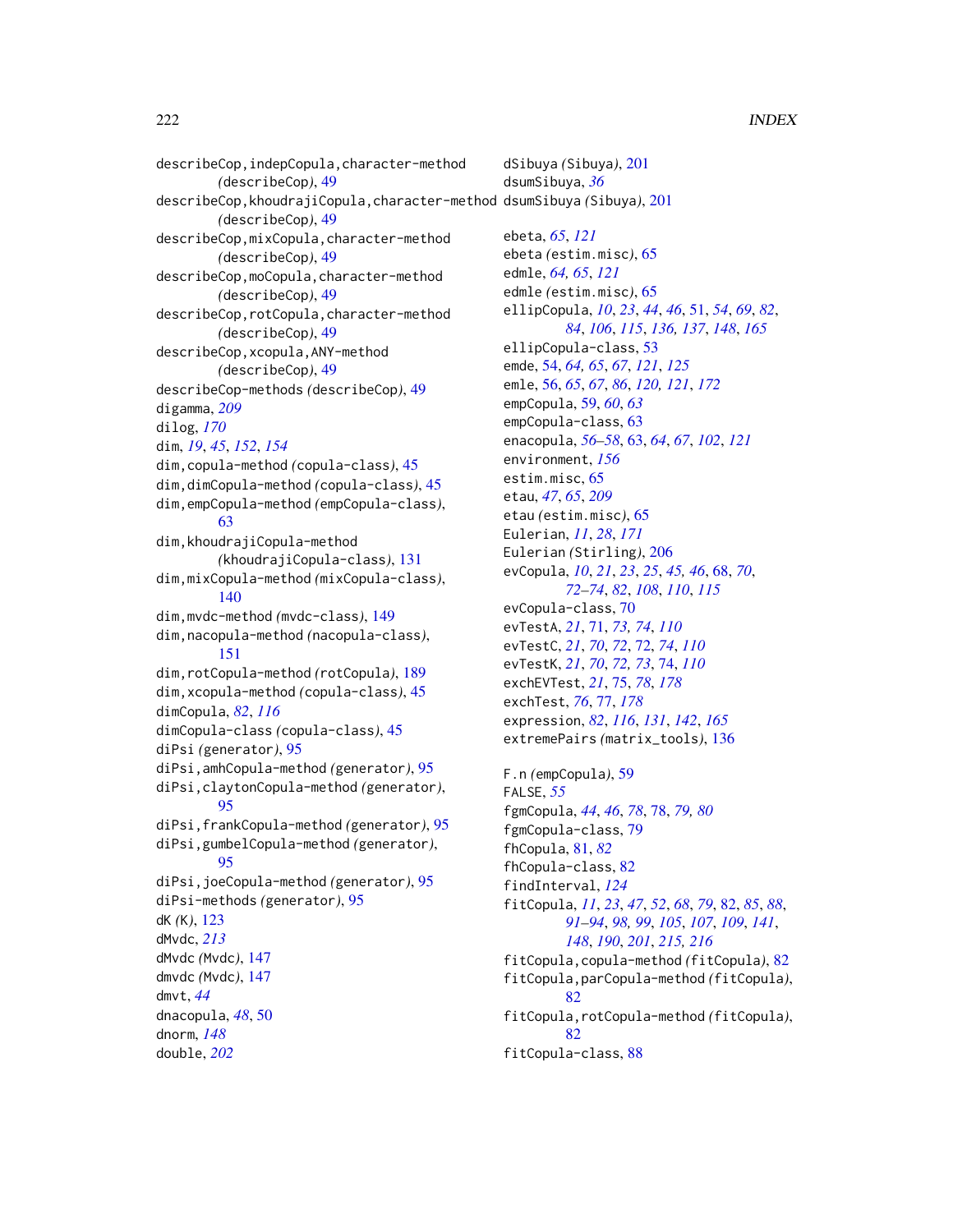fitCopula-methods *(*fitCopula*)*, [82](#page-81-0) fitdistr, *[92](#page-91-0)* fitLambda, [89](#page-88-0) fitMvdc, *[86](#page-85-0)*, *[88,](#page-87-0) [89](#page-88-0)*, [91,](#page-90-0) *[92](#page-91-0)*, *[147,](#page-146-0) [148](#page-147-0)*, *[150](#page-149-0)*, *[201](#page-200-0)* fitMvdc-class *(*fitCopula-class*)*, [88](#page-87-0) fittedMV-class *(*fitCopula-class*)*, [88](#page-87-0) fixedParam<- *(*fixParam*)*, [93](#page-92-0) fixedParam<-,copula,logical-method *(*fixParam*)*, [93](#page-92-0) fixedParam<-,khoudrajiCopula,logical-method *(*fixParam*)*, [93](#page-92-0) fixedParam<-,mixCopula,logical-method *(*fixParam*)*, [93](#page-92-0) fixedParam<-,rotCopula,logical-method *(*fixParam*)*, [93](#page-92-0) fixParam, [93,](#page-92-0) *[140](#page-139-0)*, *[200](#page-199-0)* formals, *[148](#page-147-0)* format,interval-method *(*interval-class*)*, [122](#page-121-0) frankCopula *(*archmCopula*)*, [22](#page-21-0) frankCopula-class *(*archmCopula-class*)*, [24](#page-23-0) function, *[15,](#page-14-0) [16](#page-15-0)*, *[37](#page-36-0)*, *[39](#page-38-0)*, *[84](#page-83-0)*, *[101](#page-100-0)*, *[159,](#page-158-0) [160](#page-159-0)*, *[163](#page-162-0)*, *[185](#page-184-0)*, *[191](#page-190-0)*, *[213](#page-212-0)*

galambosCopula, *[69,](#page-68-0) [70](#page-69-0)* galambosCopula *(*evCopula*)*, [68](#page-67-0) galambosCopula-class *(*evCopula-class*)*, [70](#page-69-0) gasoil, [95](#page-94-0) generator, [95](#page-94-0) genFun *(*generator*)*, [95](#page-94-0) genFunDer1 *(*generator*)*, [95](#page-94-0) genFunDer2 *(*generator*)*, [95](#page-94-0) genInv *(*generator*)*, [95](#page-94-0) GenzBretz, *[52](#page-51-0)* getAcop, *[17](#page-16-0)*, *[42](#page-41-0)*, [97](#page-96-0) getAname *(*getAcop*)*, [97](#page-96-0) getIniParam, [98](#page-97-0) getIniParam,mixCopula-method *(*getIniParam*)*, [98](#page-97-0) getIniParam,parCopula-method *(*getIniParam*)*, [98](#page-97-0) getSigma, *[52](#page-51-0)* getSigma *(*matrix\_tools*)*, [136](#page-135-0) getTheta, *[83](#page-82-0)*, *[99](#page-98-0)*, [99,](#page-98-0) *[141](#page-140-0)*, *[200](#page-199-0)* getTheta,acopula-method *(*getTheta*)*, [99](#page-98-0) getTheta,copula-method *(*getTheta*)*, [99](#page-98-0)

getTheta,khoudrajiCopula-method *(*getTheta*)*, [99](#page-98-0) getTheta,mixCopula-method *(*getTheta*)*, [99](#page-98-0) getTheta,parCopula-method *(*getTheta*)*, [99](#page-98-0) getTheta,rotCopula-method *(*getTheta*)*, [99](#page-98-0) getTheta,xcopula-method *(*getTheta*)*, [99](#page-98-0) getTheta-methods *(*getTheta*)*, [99](#page-98-0) ggraph-tools, [100](#page-99-0) gnacopula, [102](#page-101-0) gofBTstat *(*gofOtherTstat*)*, [110](#page-109-0) gofCopula, *[56](#page-55-0)*, *[76](#page-75-0)*, *[78](#page-77-0)*, *[86](#page-85-0)*, *[92](#page-91-0)*, *[103,](#page-102-0) [104](#page-103-0)*, [104,](#page-103-0) *[110,](#page-109-0) [111](#page-110-0)*, *[113](#page-112-0)*, *[178](#page-177-0)*, *[190](#page-189-0)*, *[199](#page-198-0)*, *[216](#page-215-0)* gofCopula,copula-method *(*gofCopula*)*, [104](#page-103-0) gofCopula,parCopula-method *(*gofCopula*)*, [104](#page-103-0) gofCopula,rotCopula-method *(*gofCopula*)*, [104](#page-103-0) gofCopula-methods *(*gofCopula*)*, [104](#page-103-0) gofEVCopula, *[21](#page-20-0)*, *[69,](#page-68-0) [70](#page-69-0)*, *[72](#page-71-0)[–74](#page-73-0)*, [108](#page-107-0) gofMB *(*gofCopula*)*, [104](#page-103-0) gofOtherTstat, [110](#page-109-0) gofPB *(*gofCopula*)*, [104](#page-103-0) gofT2stat *(*gofTstat*)*, [111](#page-110-0) gofTstat, *[102](#page-101-0)*, *[104](#page-103-0)*, *[107](#page-106-0)*, [111](#page-110-0) gpviTest *(*ggraph-tools*)*, [100](#page-99-0) grad, *[84](#page-83-0)*, *[106](#page-105-0)* gumbelCopula, *[69,](#page-68-0) [70](#page-69-0)* gumbelCopula *(*archmCopula*)*, [22](#page-21-0) gumbelCopula-class *(*archmCopula-class*)*, [24](#page-23-0)

```
htrafo, 32, 55, 56, 102–105, 113, 125
huslerReissCopula, 69
huslerReissCopula (evCopula), 68
huslerReissCopula-class
        (evCopula-class), 70
```
image, *[13](#page-12-0)* indepCopula, *[22](#page-21-0)*, *[115](#page-114-0)*, [115,](#page-114-0) *[116](#page-115-0)* indepCopula-class, [116](#page-115-0) indepTest, *[100,](#page-99-0) [101](#page-100-0)*, [117,](#page-116-0) *[143,](#page-142-0) [144](#page-143-0)*, *[146](#page-145-0)*, *[197,](#page-196-0) [198](#page-197-0)* indepTestSim, *[101](#page-100-0)* indepTestSim *(*indepTest*)*, [117](#page-116-0) initialize,acopula-method *(*acopula-class*)*, [15](#page-14-0) initOpt, [119](#page-118-0) integer, *[19](#page-18-0)*, *[57](#page-56-0)*, *[59](#page-58-0)*, *[64](#page-63-0)*, *[101](#page-100-0)*, *[124](#page-123-0)*, *[151](#page-150-0)*, *[182](#page-181-0)*, *[184](#page-183-0)*, *[188,](#page-187-0) [189](#page-188-0)*, *[194](#page-193-0)*, *[202,](#page-201-0) [203](#page-202-0)*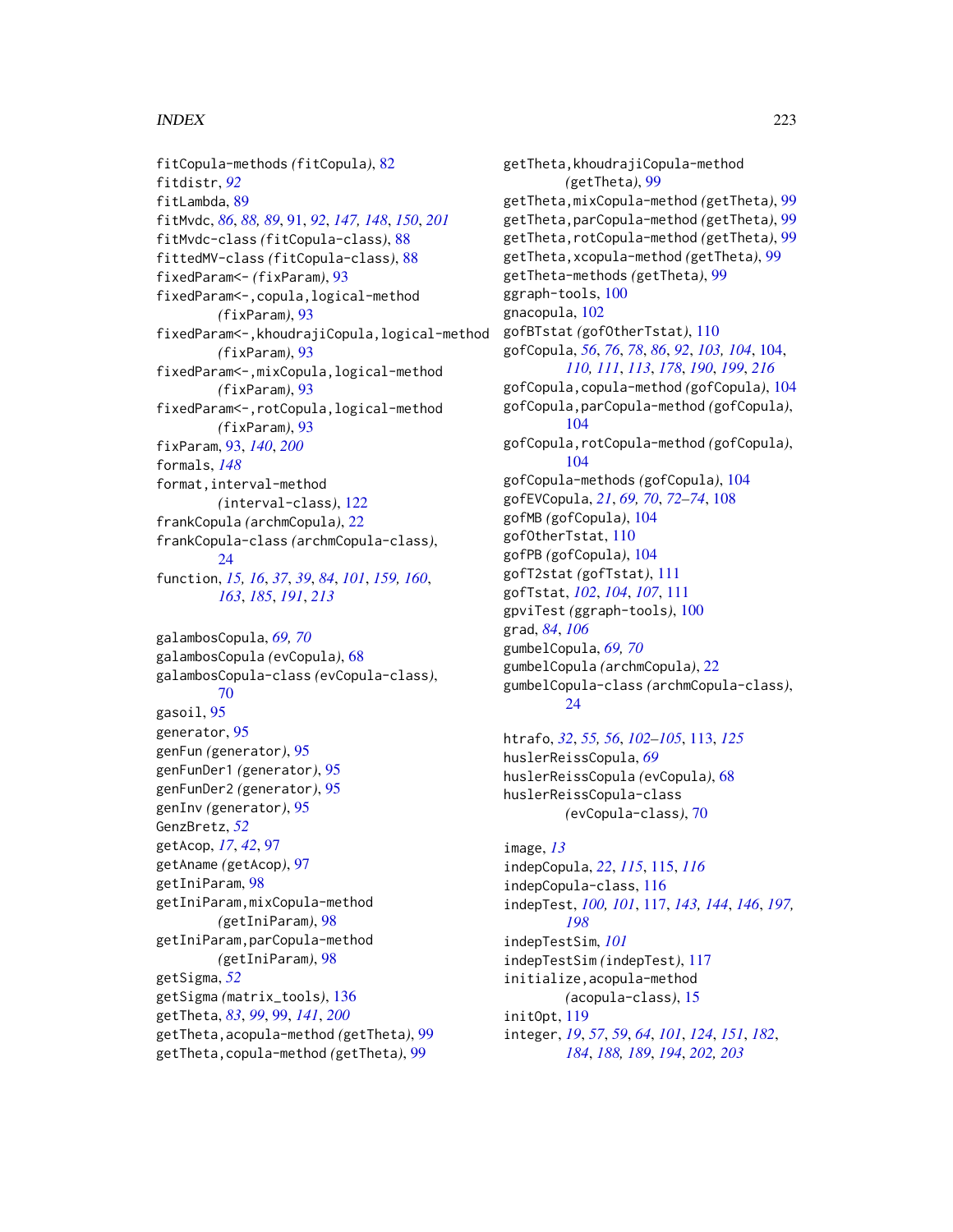interval, *[16,](#page-15-0) [17](#page-16-0)*, *[121](#page-120-0)*, [121,](#page-120-0) *[122,](#page-121-0) [123](#page-122-0)* interval-class, [122](#page-121-0) invisible, *[158](#page-157-0)*, *[163](#page-162-0)*, *[177](#page-176-0)* iPsi *(*generator*)*, [95](#page-94-0) iPsi,amhCopula-method *(*generator*)*, [95](#page-94-0) iPsi,claytonCopula-method *(*generator*)*, [95](#page-94-0) iPsi,frankCopula-method *(*generator*)*, [95](#page-94-0) iPsi,gumbelCopula-method *(*generator*)*, [95](#page-94-0) iPsi,joeCopula-method *(*generator*)*, [95](#page-94-0) iPsi-methods *(*generator*)*, [95](#page-94-0) iRho *(*assocMeasures*)*, [26](#page-25-0) iRho,ANY-method *(*assocMeasures*)*, [26](#page-25-0) iRho,archmCopula-method *(*assocMeasures*)*, [26](#page-25-0) iRho,claytonCopula-method *(*assocMeasures*)*, [26](#page-25-0) iRho,copula-method *(*assocMeasures*)*, [26](#page-25-0) iRho,ellipCopula-method *(*assocMeasures*)*, [26](#page-25-0) iRho,fgmCopula-method *(*assocMeasures*)*, [26](#page-25-0) iRho,frankCopula-method *(*assocMeasures*)*, [26](#page-25-0) iRho,galambosCopula-method *(*assocMeasures*)*, [26](#page-25-0) iRho,gumbelCopula-method *(*assocMeasures*)*, [26](#page-25-0) iRho,huslerReissCopula-method *(*assocMeasures*)*, [26](#page-25-0) iRho,nacopula-method *(*assocMeasures*)*, [26](#page-25-0) iRho, normalCopula-method *(*assocMeasures*)*, [26](#page-25-0) iRho,plackettCopula-method *(*assocMeasures*)*, [26](#page-25-0) iRho,rotCopula-method *(*assocMeasures*)*, [26](#page-25-0) iRho,tawnCopula-method *(*assocMeasures*)*, [26](#page-25-0) iRho,tCopula-method *(*assocMeasures*)*, [26](#page-25-0) iRho,tevCopula-method *(*assocMeasures*)*, [26](#page-25-0) iRho-methods *(*assocMeasures*)*, [26](#page-25-0) isFree, *[83](#page-82-0)* isFree *(*fixParam*)*, [93](#page-92-0) isFree,copula-method *(*fixParam*)*, [93](#page-92-0) isFree,khoudrajiCopula-method *(*fixParam*)*, [93](#page-92-0)

isFree,mixCopula-method *(*fixParam*)*, [93](#page-92-0) isFree,parCopula-method *(*fixParam*)*, [93](#page-92-0) isFree,rotCopula-method *(*fixParam*)*, [93](#page-92-0) isFreeP *(*fixParam*)*, [93](#page-92-0) iTau, *[99](#page-98-0)* iTau *(*assocMeasures*)*, [26](#page-25-0) iTau,acopula-method *(*assocMeasures*)*, [26](#page-25-0) iTau,amhCopula-method *(*assocMeasures*)*, [26](#page-25-0) iTau,ANY-method *(*assocMeasures*)*, [26](#page-25-0) iTau,archmCopula-method *(*assocMeasures*)*, [26](#page-25-0) iTau,claytonCopula-method *(*assocMeasures*)*, [26](#page-25-0) iTau,copula-method *(*assocMeasures*)*, [26](#page-25-0) iTau,ellipCopula-method *(*assocMeasures*)*, [26](#page-25-0) iTau,fgmCopula-method *(*assocMeasures*)*, [26](#page-25-0) iTau,frankCopula-method *(*assocMeasures*)*, [26](#page-25-0) iTau,galambosCopula-method *(*assocMeasures*)*, [26](#page-25-0) iTau,gumbelCopula-method *(*assocMeasures*)*, [26](#page-25-0) iTau,huslerReissCopula-method *(*assocMeasures*)*, [26](#page-25-0) iTau,joeCopula-method *(*assocMeasures*)*, [26](#page-25-0) iTau,nacopula-method *(*assocMeasures*)*, [26](#page-25-0) iTau,normalCopula-method *(*assocMeasures*)*, [26](#page-25-0) iTau,plackettCopula-method *(*assocMeasures*)*, [26](#page-25-0) iTau,rotCopula-method *(*assocMeasures*)*, [26](#page-25-0) iTau,tawnCopula-method *(*assocMeasures*)*, [26](#page-25-0) iTau,tCopula-method *(*assocMeasures*)*, [26](#page-25-0) iTau,tevCopula-method *(*assocMeasures*)*, [26](#page-25-0) iTau-methods *(*assocMeasures*)*, [26](#page-25-0) joeCopula *(*archmCopula*)*, [22](#page-21-0) joeCopula-class *(*archmCopula-class*)*, [24](#page-23-0) K, *[56](#page-55-0)*, *[102](#page-101-0)*, *[104](#page-103-0)*, *[114](#page-113-0)*, [123,](#page-122-0) *[125](#page-124-0)*

kendallsTau *(*assocMeasures*)*, [26](#page-25-0) khoudrajiBivCopula, *[128,](#page-127-0) [129](#page-128-0)*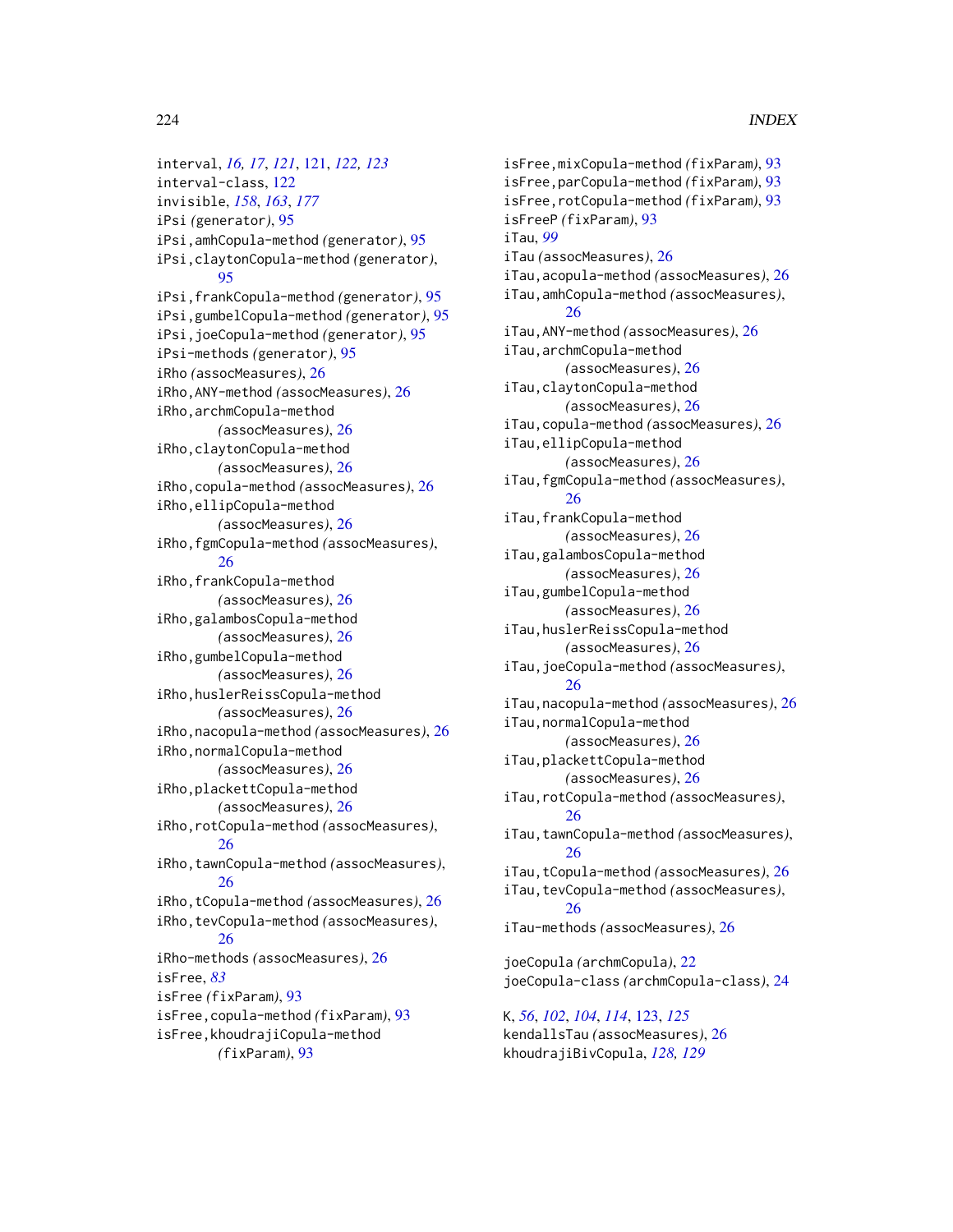khoudrajiBivCopula-class *(*khoudrajiCopula-class*)*, [131](#page-130-0) khoudrajiCopula, *[128](#page-127-0)*, [128,](#page-127-0) *[129](#page-128-0)*, *[131,](#page-130-0) [132](#page-131-0)*, *[138](#page-137-0)* khoudrajiCopula-class, [131](#page-130-0) khoudrajiExplicitCopula, *[128,](#page-127-0) [129](#page-128-0)* khoudrajiExplicitCopula-class *(*khoudrajiCopula-class*)*, [131](#page-130-0) Kn *(*K*)*, [123](#page-122-0)

lambda, *[90](#page-89-0)*, *[138](#page-137-0)*, *[140](#page-139-0)* lambda *(*assocMeasures*)*, [26](#page-25-0) lambda,acopula-method *(*assocMeasures*)*, [26](#page-25-0) lambda,amhCopula-method *(*assocMeasures*)*, [26](#page-25-0) lambda,ANY-method *(*assocMeasures*)*, [26](#page-25-0) lambda,claytonCopula-method *(*assocMeasures*)*, [26](#page-25-0) lambda,copula-method *(*assocMeasures*)*, [26](#page-25-0) lambda,evCopula-method *(*assocMeasures*)*, [26](#page-25-0) lambda,frankCopula-method *(*assocMeasures*)*, [26](#page-25-0) lambda,gumbelCopula-method *(*assocMeasures*)*, [26](#page-25-0) lambda,indepCopula-method *(*assocMeasures*)*, [26](#page-25-0) lambda,joeCopula-method *(*assocMeasures*)*, [26](#page-25-0) lambda,lowfhCopula-method *(*assocMeasures*)*, [26](#page-25-0) lambda,mixCopula-method *(*mixCopula-class*)*, [140](#page-139-0) lambda,moCopula-method *(*assocMeasures*)*, [26](#page-25-0) lambda,nacopula-method *(*assocMeasures*)*, [26](#page-25-0) lambda,normalCopula-method *(*assocMeasures*)*, [26](#page-25-0) lambda,plackettCopula-method *(*assocMeasures*)*, [26](#page-25-0) lambda,rotCopula-method *(*assocMeasures*)*, [26](#page-25-0) lambda,tCopula-method *(*assocMeasures*)*, [26](#page-25-0) lambda,upfhCopula-method *(*assocMeasures*)*, [26](#page-25-0) lambda-methods *(*assocMeasures*)*, [26](#page-25-0)

lines, *[176,](#page-175-0) [177](#page-176-0)* list, *[13](#page-12-0)*, *[35](#page-34-0)*, *[39](#page-38-0)*, *[55](#page-54-0)*, *[57](#page-56-0)*, *[67](#page-66-0)*, *[83](#page-82-0)*, *[88](#page-87-0)*, *[90](#page-89-0)*, *[105](#page-104-0)*, *[138](#page-137-0)*, *[140](#page-139-0)*, *[147,](#page-146-0) [148](#page-147-0)*, *[151](#page-150-0)*, *[154,](#page-153-0) [155](#page-154-0)*, *[159](#page-158-0)[–161](#page-160-0)*, *[176](#page-175-0)*, *[192](#page-191-0)*, *[213](#page-212-0)* log, *[36](#page-35-0)*, *[48](#page-47-0)*, *[50](#page-49-0)*, *[96](#page-95-0)*, *[148](#page-147-0)* log1mexp, [132](#page-131-0) log1pexp *(*log1mexp*)*, [132](#page-131-0) logical, *[18](#page-17-0)*, *[31](#page-30-0)*, *[39](#page-38-0)*, *[71](#page-70-0)*, *[83,](#page-82-0) [84](#page-83-0)*, *[89](#page-88-0)*, *[94](#page-93-0)*, *[98](#page-97-0)*, *[101](#page-100-0)*, *[120](#page-119-0)*, *[122](#page-121-0)*, *[124](#page-123-0)*, *[137](#page-136-0)*, *[169](#page-168-0)*, *[189](#page-188-0)*, *[191](#page-190-0)*, *[202](#page-201-0)* logLik, *[85](#page-84-0)*, *[89](#page-88-0)* logLik.fittedMV *(*fitMvdc*)*, [91](#page-90-0) loglikCopula, *[98,](#page-97-0) [99](#page-98-0)* loglikCopula *(*fitCopula*)*, [82](#page-81-0) loglikMvdc *(*fitMvdc*)*, [91](#page-90-0) loss, [133](#page-132-0) lowfhCopula, *[81](#page-80-0)* lowfhCopula *(*fhCopula*)*, [81](#page-80-0) lowfhCopula-class *(*fhCopula-class*)*, [82](#page-81-0) lSMI *(*SMI.12*)*, [203](#page-202-0) margCopula, [134](#page-133-0) margCopula,archmCopula,logical-method *(*margCopula*)*, [134](#page-133-0) margCopula,normalCopula,logical-method *(*margCopula*)*, [134](#page-133-0) margCopula,tCopula,logical-method *(*margCopula*)*, [134](#page-133-0) math-fun, [135](#page-134-0) matrix, *[31,](#page-30-0) [32](#page-31-0)*, *[35](#page-34-0)*, *[39](#page-38-0)*, *[59](#page-58-0)*, *[63](#page-62-0)*, *[89](#page-88-0)*, *[92](#page-91-0)*, *[100,](#page-99-0) [101](#page-100-0)*, *[111](#page-110-0)*, *[136,](#page-135-0) [137](#page-136-0)*, *[158](#page-157-0)[–161](#page-160-0)*, *[166](#page-165-0)*, *[169](#page-168-0)*, *[191,](#page-190-0) [192](#page-191-0)*, *[204,](#page-203-0) [205](#page-204-0)*, *[210,](#page-209-0) [211](#page-210-0)*, *[213,](#page-212-0) [214](#page-213-0)* matrix\_tools, [136](#page-135-0) maybeInterval-class *(*interval-class*)*, [122](#page-121-0) methods, *[54](#page-53-0)* min, *[123](#page-122-0)* missing, *[47](#page-46-0)* mixCopula, *[138](#page-137-0)*, [138,](#page-137-0) *[140,](#page-139-0) [141](#page-140-0)* mixCopula-class, [140](#page-139-0) mle, *[57,](#page-56-0) [58](#page-57-0)*, *[65](#page-64-0)* mle2, *[57,](#page-56-0) [58](#page-57-0)* moCopula, *[141](#page-140-0)*, [141,](#page-140-0) *[142,](#page-141-0) [143](#page-142-0)* moCopula-class, [142](#page-141-0) mpfr, *[36](#page-35-0)*, *[202](#page-201-0)* mtext, *[176,](#page-175-0) [177](#page-176-0)* multIndepTest, *[118](#page-117-0)*, [143,](#page-142-0) *[146](#page-145-0)*, *[198](#page-197-0)* multSerialIndepTest, *[118](#page-117-0)*, *[144](#page-143-0)*, [145,](#page-144-0) *[198](#page-197-0)*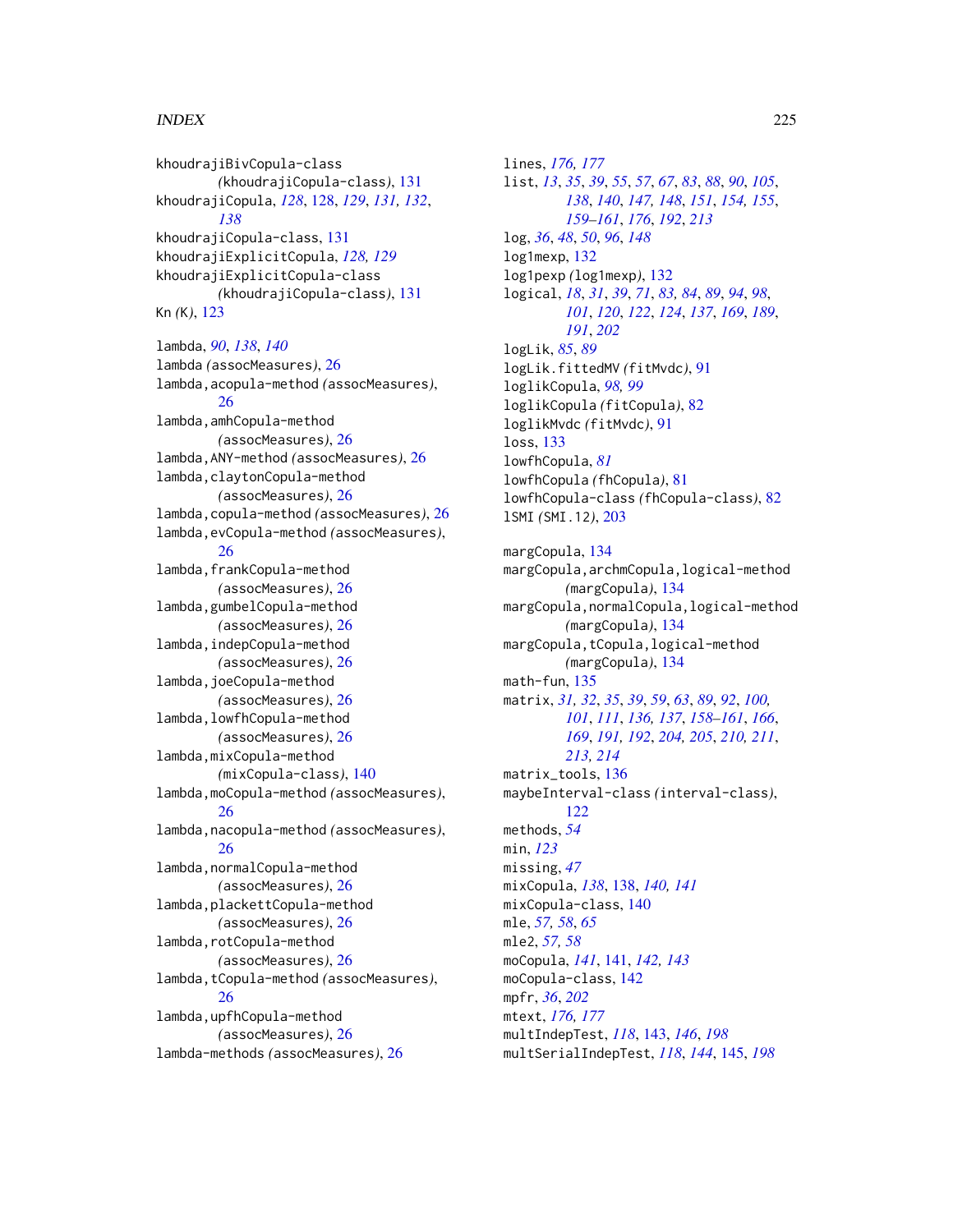Mvdc, [147](#page-146-0) mvdc, *[35](#page-34-0)*, *[37](#page-36-0)[–39](#page-38-0)*, *[88](#page-87-0)*, *[91,](#page-90-0) [92](#page-91-0)*, *[148–](#page-147-0)[150](#page-149-0)*, *[163,](#page-162-0) [164](#page-163-0)*, *[166](#page-165-0)*, *[205](#page-204-0)*, *[213,](#page-212-0) [214](#page-213-0)* mvdc *(*Mvdc*)*, [147](#page-146-0) mvdc-class, [149](#page-148-0)

NA, *[44](#page-43-0)*, *[47](#page-46-0)*, *[66](#page-65-0)*, *[171](#page-170-0)*, *[200](#page-199-0)* NA\_real\_, *[46](#page-45-0)* nac2list *(*onacopula*)*, [154](#page-153-0) nacFrail.time, [150](#page-149-0) nacopula, *[17](#page-16-0)*, *[19](#page-18-0)*, *[26](#page-25-0)*, *[43](#page-42-0)*, *[46](#page-45-0)*, *[50](#page-49-0)*, *[152–](#page-151-0)[155](#page-154-0)*, *[167](#page-166-0)*, *[174](#page-173-0)*, *[186–](#page-185-0)[188](#page-187-0)* nacopula *(*onacopula*)*, [154](#page-153-0) nacopula-class, [151](#page-150-0) nacPairthetas, [152](#page-151-0) names, *[98,](#page-97-0) [99](#page-98-0)* NaN, *[44](#page-43-0)* nearPD, *[84](#page-83-0)* nesdepth, [153](#page-152-0) nobs, *[85](#page-84-0)* normalCopula, *[52](#page-51-0)*, *[54](#page-53-0)*, *[136,](#page-135-0) [137](#page-136-0)* normalCopula *(*ellipCopula*)*, [51](#page-50-0) normalCopula-class *(*ellipCopula-class*)*, [53](#page-52-0) nParam *(*fixParam*)*, [93](#page-92-0) nParam,copula-method *(*fixParam*)*, [93](#page-92-0) nParam,khoudrajiCopula-method *(*fixParam*)*, [93](#page-92-0) nParam,mixCopula-method *(*fixParam*)*, [93](#page-92-0) nParam,parCopula-method *(*fixParam*)*, [93](#page-92-0) nParam,rotCopula-method *(*fixParam*)*, [93](#page-92-0) NULL, *[16](#page-15-0)*, *[195](#page-194-0)* numeric, *[14,](#page-13-0) [15](#page-14-0)*, *[22](#page-21-0)*, *[46](#page-45-0)*, *[48](#page-47-0)*, *[50](#page-49-0)*, *[52](#page-51-0)*, *[54](#page-53-0)*, *[59](#page-58-0)*, *[63](#page-62-0)*, *[94](#page-93-0)*, *[98,](#page-97-0) [99](#page-98-0)*, *[112](#page-111-0)*, *[122](#page-121-0)*, *[124](#page-123-0)*, *[128](#page-127-0)*, *[135](#page-134-0)*, *[140,](#page-139-0) [141](#page-140-0)*, *[150](#page-149-0)*, *[160](#page-159-0)*, *[167,](#page-166-0) [168](#page-167-0)*, *[175,](#page-174-0) [176](#page-175-0)*, *[187](#page-186-0)[–189](#page-188-0)*, *[194](#page-193-0)*, *[200](#page-199-0)*, *[204](#page-203-0)* onacopula, *[17](#page-16-0)*, *[42](#page-41-0)*, *[151](#page-150-0)*, [154,](#page-153-0) *[167](#page-166-0)*, *[186–](#page-185-0)[188](#page-187-0)*, *[199](#page-198-0)* onacopulaL *(*onacopula*)*, [154](#page-153-0)

opower, [156](#page-155-0) optim, *[57](#page-56-0)*, *[83](#page-82-0)[–85](#page-84-0)*, *[88](#page-87-0)*, *[91,](#page-90-0) [92](#page-91-0)*, *[109](#page-108-0)* optimize, *[55](#page-54-0)*, *[57](#page-56-0)*, *[64](#page-63-0)*, *[66,](#page-65-0) [67](#page-66-0)*, *[84](#page-83-0)*, *[89](#page-88-0)* optimMeth *(*fitCopula*)*, [82](#page-81-0) outer\_nacopula, *[19](#page-18-0)*, *[48](#page-47-0)*, *[50](#page-49-0)*, *[55](#page-54-0)*, *[57](#page-56-0)*, *[64](#page-63-0)*, *[66](#page-65-0)*, *[102](#page-101-0)*, *[114](#page-113-0)*, *[124](#page-123-0)*, *[154,](#page-153-0) [155](#page-154-0)*, *[185–](#page-184-0)[188](#page-187-0)*, *[199](#page-198-0)* outer\_nacopula-class *(*nacopula-class*)*, [151](#page-150-0)

p.adjust.methods, *[101](#page-100-0)* P2p *(*matrix\_tools*)*, [136](#page-135-0) p2P, *[52](#page-51-0)* p2P *(*matrix\_tools*)*, [136](#page-135-0) pacR *(*acR*)*, [18](#page-17-0) pairs, *[12](#page-11-0)*, *[158](#page-157-0)*, *[160](#page-159-0)*, *[206](#page-205-0)* pairs2, [158,](#page-157-0) *[206](#page-205-0)* pairsColList, *[12](#page-11-0)* pairsColList *(*pairsRosenblatt*)*, [159](#page-158-0) pairsRosenblatt, *[12,](#page-11-0) [13](#page-12-0)*, *[101](#page-100-0)*, [159](#page-158-0) pairwiseCcop, *[12](#page-11-0)*, *[159](#page-158-0)*, *[161](#page-160-0)* pairwiseCcop *(*ggraph-tools*)*, [100](#page-99-0) pairwiseIndepTest *(*ggraph-tools*)*, [100](#page-99-0) panel.3dwire, *[214](#page-213-0)* par, *[12](#page-11-0)* parCopula, *[49](#page-48-0)*, *[99](#page-98-0)*, *[116](#page-115-0)*, *[138](#page-137-0)*, *[140](#page-139-0)* parCopula-class *(*copula-class*)*, [45](#page-44-0) pCopula, *[10](#page-9-0)*, *[25](#page-24-0)*, *[37](#page-36-0)*, *[39](#page-38-0)*, *[52](#page-51-0)*, *[54](#page-53-0)*, *[163](#page-162-0)*, *[168](#page-167-0)*, *[175](#page-174-0)*, *[213,](#page-212-0) [214](#page-213-0)* pCopula *(*Copula*)*, [43](#page-42-0) pcopula *(*Copula*)*, [43](#page-42-0) pCopula,matrix,amhCopula-method *(*Copula*)*, [43](#page-42-0) pCopula,matrix,claytonCopula-method *(*Copula*)*, [43](#page-42-0) pCopula,matrix,empCopula-method *(*Copula*)*, [43](#page-42-0) pCopula,matrix,fgmCopula-method *(*Copula*)*, [43](#page-42-0) pCopula,matrix,frankCopula-method *(*Copula*)*, [43](#page-42-0) pCopula,matrix,galambosCopula-method *(*Copula*)*, [43](#page-42-0) pCopula,matrix,gumbelCopula-method *(*Copula*)*, [43](#page-42-0) pCopula,matrix,huslerReissCopula-method *(*Copula*)*, [43](#page-42-0) pCopula,matrix,indepCopula-method *(*Copula*)*, [43](#page-42-0) pCopula,matrix,joeCopula-method *(*Copula*)*, [43](#page-42-0) pCopula,matrix,khoudrajiCopula-method *(*Copula*)*, [43](#page-42-0) pCopula,matrix,lowfhCopula-method *(*Copula*)*, [43](#page-42-0) pCopula,matrix,mixCopula-method *(*Copula*)*, [43](#page-42-0) pCopula,matrix,moCopula-method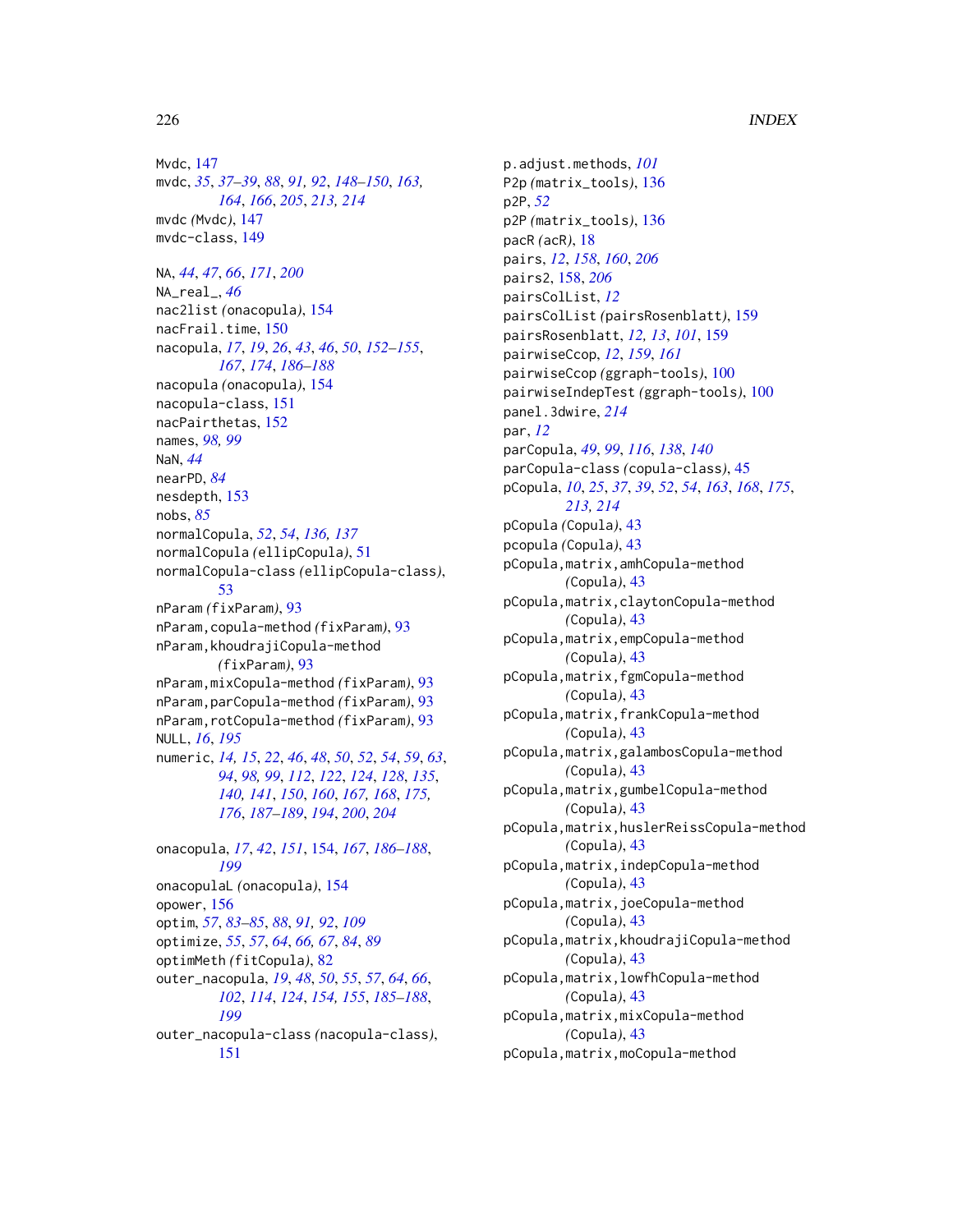*(*Copula*)*, [43](#page-42-0) pCopula,matrix,nacopula-method *(*pnacopula*)*, [167](#page-166-0) pCopula,matrix,normalCopula-method *(*Copula*)*, [43](#page-42-0) pCopula,matrix,plackettCopula-method *(*Copula*)*, [43](#page-42-0) pCopula,matrix,rotCopula-method *(*Copula*)*, [43](#page-42-0) pCopula,matrix,rotExplicitCopula-method *(*Copula*)*, [43](#page-42-0) pCopula,matrix,tawnCopula-method *(*Copula*)*, [43](#page-42-0) pCopula,matrix,tCopula-method *(*Copula*)*, [43](#page-42-0) pCopula,matrix,tevCopula-method *(*Copula*)*, [43](#page-42-0) pCopula,matrix,upfhCopula-method *(*Copula*)*, [43](#page-42-0) pCopula,numeric,amhCopula-method *(*Copula*)*, [43](#page-42-0) pCopula,numeric,claytonCopula-method *(*Copula*)*, [43](#page-42-0) pCopula,numeric,empCopula-method *(*Copula*)*, [43](#page-42-0) pCopula,numeric,fgmCopula-method *(*Copula*)*, [43](#page-42-0) pCopula,numeric,frankCopula-method *(*Copula*)*, [43](#page-42-0) pCopula,numeric,galambosCopula-method *(*Copula*)*, [43](#page-42-0) pCopula,numeric,gumbelCopula-method *(*Copula*)*, [43](#page-42-0) pCopula,numeric,huslerReissCopula-method *(*Copula*)*, [43](#page-42-0) pCopula,numeric,indepCopula-method *(*Copula*)*, [43](#page-42-0) pCopula,numeric,joeCopula-method *(*Copula*)*, [43](#page-42-0) pCopula,numeric,khoudrajiCopula-method *(*Copula*)*, [43](#page-42-0) pCopula,numeric,lowfhCopula-method *(*Copula*)*, [43](#page-42-0) pCopula,numeric,mixCopula-method *(*Copula*)*, [43](#page-42-0) pCopula,numeric,moCopula-method *(*Copula*)*, [43](#page-42-0) pCopula,numeric,nacopula-method

*(*pnacopula*)*, [167](#page-166-0) pCopula,numeric,normalCopula-method *(*Copula*)*, [43](#page-42-0) pCopula,numeric,plackettCopula-method *(*Copula*)*, [43](#page-42-0) pCopula,numeric,rotCopula-method *(*Copula*)*, [43](#page-42-0) pCopula,numeric,tawnCopula-method *(*Copula*)*, [43](#page-42-0) pCopula,numeric,tCopula-method *(*Copula*)*, [43](#page-42-0) pCopula,numeric,tevCopula-method *(*Copula*)*, [43](#page-42-0) pCopula,numeric,upfhCopula-method *(*Copula*)*, [43](#page-42-0) pdf, *[177](#page-176-0)* persp, *[163](#page-162-0)* persp,Copula-method *(*persp-methods*)*, [163](#page-162-0) persp,mvdc-method *(*persp-methods*)*, [163](#page-162-0) persp-methods, [163](#page-162-0) persp.default, *[163](#page-162-0)* pK *(*K*)*, [123](#page-122-0) plackettCopula, *[164](#page-163-0)*, [164,](#page-163-0) *[165,](#page-164-0) [166](#page-165-0)* plackettCopula-class, [165](#page-164-0) plot, *[49](#page-48-0)*, *[166](#page-165-0)*, *[177](#page-176-0)* plot,Copula,ANY-method *(*plot-methods*)*, [166](#page-165-0) plot,mvdc,ANY-method *(*plot-methods*)*, [166](#page-165-0) plot-methods, [166](#page-165-0) plot.default, *[166](#page-165-0)* pMvdc *(*Mvdc*)*, [147](#page-146-0) pmvdc *(*Mvdc*)*, [147](#page-146-0) pmvnorm, *[52](#page-51-0)* pmvt, *[52](#page-51-0)* pnacopula, *[96](#page-95-0)*, [167](#page-166-0) pobs, *[20](#page-19-0)*, *[59](#page-58-0)*, *[61](#page-60-0)*, *[64](#page-63-0)*, *[71](#page-70-0)*, *[75](#page-74-0)*, *[77](#page-76-0)*, *[83,](#page-82-0) [84](#page-83-0)*, *[91](#page-90-0)*, *[102](#page-101-0)*, *[105](#page-104-0)*, *[109](#page-108-0)*, *[113](#page-112-0)*, *[148](#page-147-0)*, [168,](#page-167-0) *[191,](#page-190-0) [192](#page-191-0)*, *[215](#page-214-0)* points, *[160](#page-159-0)* polylog, *[11](#page-10-0)*, [170](#page-169-0) polyn.eval, *[173](#page-172-0)* polynEval, [173](#page-172-0) predict.polynomial, *[173](#page-172-0)* print, *[49](#page-48-0)*, *[201](#page-200-0)* print.default, *[174](#page-173-0)* printNacopula, *[151](#page-150-0)*, [174](#page-173-0) prob, *[11](#page-10-0)*, [175](#page-174-0) prob,Copula-method *(*prob*)*, [175](#page-174-0)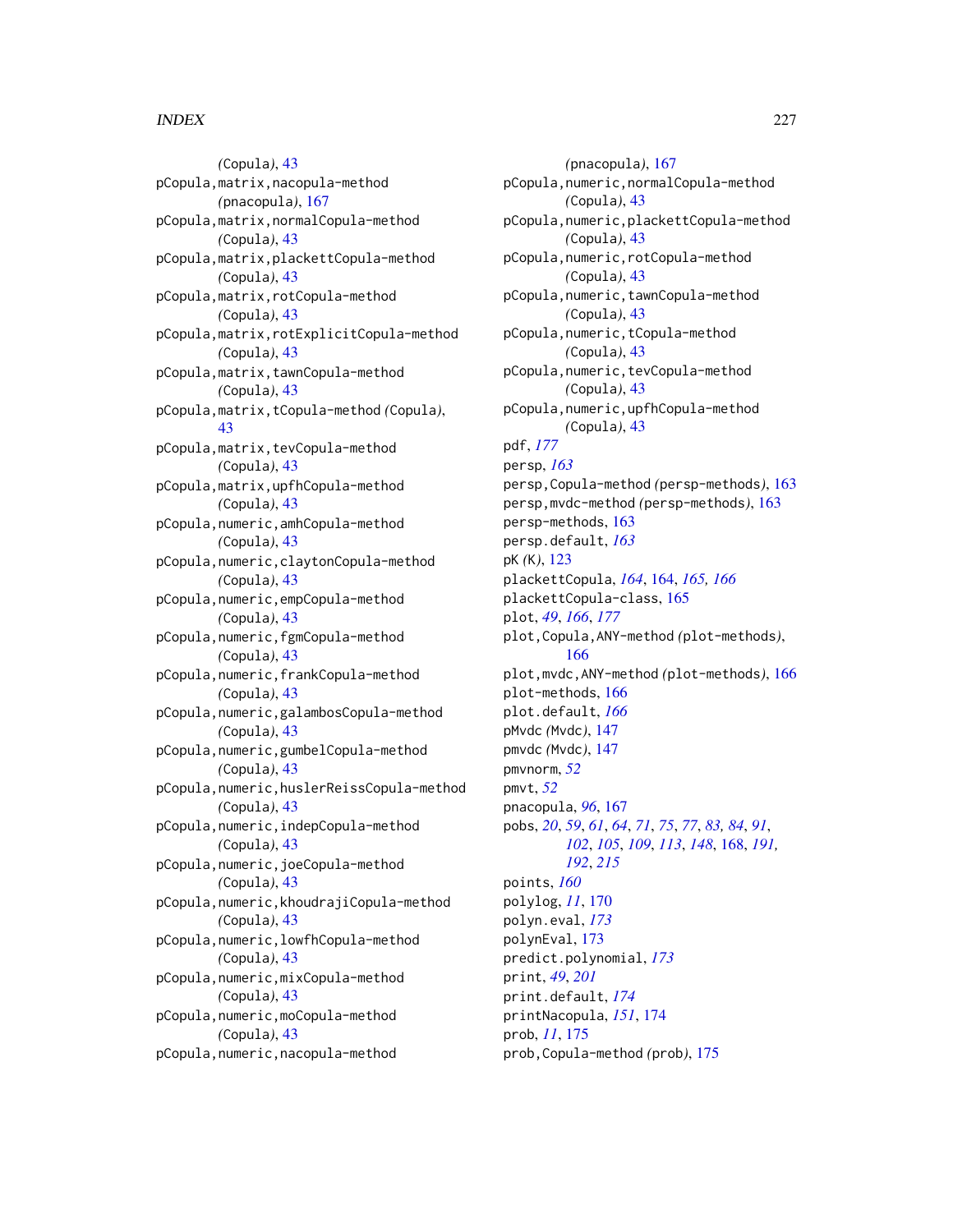prob-methods *(*prob*)*, [175](#page-174-0) psi *(*generator*)*, [95](#page-94-0) psi,amhCopula-method *(*generator*)*, [95](#page-94-0) psi,claytonCopula-method *(*generator*)*, [95](#page-94-0) psi,frankCopula-method *(*generator*)*, [95](#page-94-0) psi,gumbelCopula-method *(*generator*)*, [95](#page-94-0) psi,joeCopula-method *(*generator*)*, [95](#page-94-0) psi-methods *(*generator*)*, [95](#page-94-0) pSibuya *(*Sibuya*)*, [201](#page-200-0) psiDabsMC *(*absdPsiMC*)*, [13](#page-12-0) psigamma, *[208](#page-207-0)* pviTest *(*ggraph-tools*)*, [100](#page-99-0) qacR *(*acR*)*, [18](#page-17-0) qK, *[114](#page-113-0)* qK *(*K*)*, [123](#page-122-0) qqline, *[160](#page-159-0)*, *[176,](#page-175-0) [177](#page-176-0)* qqplot2, [176](#page-175-0) radSymTest, *[76](#page-75-0)*, *[78](#page-77-0)*, [177](#page-176-0) range, *[37](#page-36-0)*, *[123](#page-122-0)*, *[163](#page-162-0)* rank, *[63](#page-62-0)*, *[169](#page-168-0)*, *[210](#page-209-0)* rAntitheticVariates *(*varianceReduction*)*, [210](#page-209-0) rCopula, *[10](#page-9-0)*, *[54](#page-53-0)* rCopula *(*Copula*)*, [43](#page-42-0) rcopula *(*Copula*)*, [43](#page-42-0) rCopula,numeric,amhCopula-method *(*Copula*)*, [43](#page-42-0) rCopula,numeric,claytonCopula-method *(*Copula*)*, [43](#page-42-0) rCopula,numeric,empCopula-method *(*Copula*)*, [43](#page-42-0) rCopula,numeric,evCopula-method *(*Copula*)*, [43](#page-42-0) rCopula,numeric,fgmCopula-method *(*Copula*)*, [43](#page-42-0) rCopula,numeric,frankCopula-method *(*Copula*)*, [43](#page-42-0) rCopula,numeric,galambosCopula-method *(*Copula*)*, [43](#page-42-0) rCopula,numeric,gumbelCopula-method *(*Copula*)*, [43](#page-42-0) rCopula,numeric,huslerReissCopula-method *(*Copula*)*, [43](#page-42-0) rCopula,numeric,indepCopula-method *(*Copula*)*, [43](#page-42-0) rCopula,numeric,joeCopula-method *(*Copula*)*, [43](#page-42-0)

rCopula,numeric,khoudrajiCopula-method *(*Copula*)*, [43](#page-42-0) rCopula,numeric,lowfhCopula-method *(*Copula*)*, [43](#page-42-0) rCopula,numeric,mixCopula-method *(*Copula*)*, [43](#page-42-0) rCopula,numeric,moCopula-method *(*Copula*)*, [43](#page-42-0) rCopula,numeric,nacopula-method *(*Copula*)*, [43](#page-42-0) rCopula,numeric,normalCopula-method *(*Copula*)*, [43](#page-42-0) rCopula,numeric,plackettCopula-method *(*Copula*)*, [43](#page-42-0) rCopula,numeric,rotCopula-method *(*Copula*)*, [43](#page-42-0) rCopula,numeric,tCopula-method *(*Copula*)*, [43](#page-42-0) rCopula,numeric,upfhCopula-method *(*Copula*)*, [43](#page-42-0) rdj, [179](#page-178-0) retstable, *[136](#page-135-0)*, [180](#page-179-0) retstableR *(*retstable*)*, [180](#page-179-0) rF01Frank, *[183](#page-182-0)* rF01Frank *(*rF01FrankJoe*)*, [181](#page-180-0) rF01FrankJoe, [181](#page-180-0) rF01Joe, *[183](#page-182-0)*, *[203](#page-202-0)* rF01Joe *(*rF01FrankJoe*)*, [181](#page-180-0) rFFrank, *[182](#page-181-0)* rFFrank *(*rFFrankJoe*)*, [183](#page-182-0) rFFrankJoe, [183](#page-182-0) rFJoe, *[182](#page-181-0)*, *[203](#page-202-0)* rFJoe *(*rFFrankJoe*)*, [183](#page-182-0) rho, *[10](#page-9-0)*, *[138](#page-137-0)*, *[172](#page-171-0)* rho *(*assocMeasures*)*, [26](#page-25-0) rho,acopula-method *(*assocMeasures*)*, [26](#page-25-0) rho,amhCopula-method *(*assocMeasures*)*, [26](#page-25-0) rho,ANY-method *(*assocMeasures*)*, [26](#page-25-0) rho,claytonCopula-method *(*assocMeasures*)*, [26](#page-25-0) rho,copula-method *(*assocMeasures*)*, [26](#page-25-0) rho,evCopula-method *(*assocMeasures*)*, [26](#page-25-0) rho,fgmCopula-method *(*assocMeasures*)*, [26](#page-25-0) rho,frankCopula-method *(*assocMeasures*)*, [26](#page-25-0) rho,galambosCopula-method *(*assocMeasures*)*, [26](#page-25-0) rho,gumbelCopula-method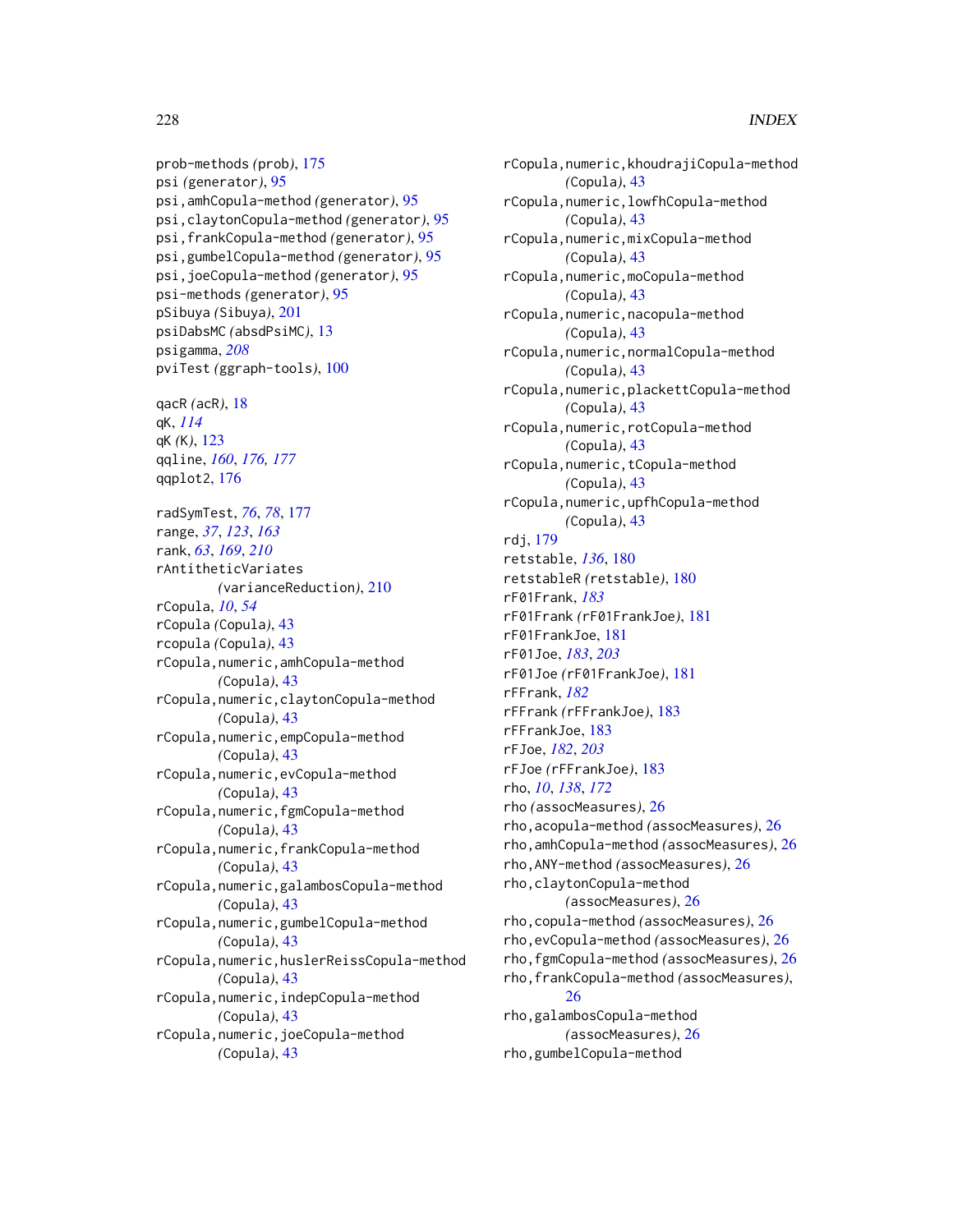*(*assocMeasures*)*, [26](#page-25-0) rho,huslerReissCopula-method *(*assocMeasures*)*, [26](#page-25-0) rho,indepCopula-method *(*assocMeasures*)*, [26](#page-25-0) rho,lowfhCopula-method *(*assocMeasures*)*, [26](#page-25-0) rho,mixCopula-method *(*mixCopula-class*)*, [140](#page-139-0) rho,moCopula-method *(*assocMeasures*)*, [26](#page-25-0) rho,nacopula-method *(*assocMeasures*)*, [26](#page-25-0) rho,normalCopula-method *(*assocMeasures*)*, [26](#page-25-0) rho,plackettCopula-method *(*assocMeasures*)*, [26](#page-25-0) rho,rotCopula-method *(*assocMeasures*)*, [26](#page-25-0) rho,tawnCopula-method *(*assocMeasures*)*, [26](#page-25-0) rho,tCopula-method *(*assocMeasures*)*, [26](#page-25-0) rho,tevCopula-method *(*assocMeasures*)*, [26](#page-25-0) rho,upfhCopula-method *(*assocMeasures*)*, [26](#page-25-0) rho-methods *(*assocMeasures*)*, [26](#page-25-0) rK *(*K*)*, [123](#page-122-0) rLatinHypercube *(*varianceReduction*)*, [210](#page-209-0) rlog, [184](#page-183-0) rlogR *(*rlog*)*, [184](#page-183-0) rMvdc *(*Mvdc*)*, [147](#page-146-0) rmvdc *(*Mvdc*)*, [147](#page-146-0) rnacModel, [185,](#page-184-0) *[187](#page-186-0)* rnacopula, *[11](#page-10-0)*, *[182,](#page-181-0) [183](#page-182-0)*, *[186](#page-185-0)*, [186,](#page-185-0) *[188](#page-187-0)* rnchild, *[186,](#page-185-0) [187](#page-186-0)*, [187](#page-186-0) rotCopula, *[45](#page-44-0)*, *[128](#page-127-0)*, *[138](#page-137-0)*, [189](#page-188-0) rotCopula-class *(*rotCopula*)*, [189](#page-188-0) rownames, *[204](#page-203-0)* rSibuya, *[182,](#page-181-0) [183](#page-182-0)* rSibuya *(*Sibuya*)*, [201](#page-200-0) rSibuyaR *(*Sibuya*)*, [201](#page-200-0) RSpobs, [191](#page-190-0) rstable, *[195](#page-194-0)* rstable *(*rstable1*)*, [193](#page-192-0) rstable1, *[181](#page-180-0)*, [193](#page-192-0) rtrafo *(*cCopula*)*, [31](#page-30-0) rug, *[176,](#page-175-0) [177](#page-176-0)*

safeUroot, *[66,](#page-65-0) [67](#page-66-0)*, [195](#page-194-0) serialIndepTest, *[118](#page-117-0)*, *[144–](#page-143-0)[146](#page-145-0)*, [197](#page-196-0) serialIndepTestSim *(*serialIndepTest*)*, [197](#page-196-0)

setClassUnion, *[122](#page-121-0)* setTheta, *[17](#page-16-0)*, *[42](#page-41-0)*, *[94](#page-93-0)*, *[99,](#page-98-0) [100](#page-99-0)*, *[141](#page-140-0)*, [199](#page-198-0) setTheta,acopula,ANY-method *(*setTheta*)*, [199](#page-198-0) setTheta,copula,ANY-method *(*setTheta*)*, [199](#page-198-0) setTheta,ellipCopula,ANY-method *(*setTheta*)*, [199](#page-198-0) setTheta,khoudrajiCopula,ANY-method *(*setTheta*)*, [199](#page-198-0) setTheta,mixCopula,ANY-method *(*setTheta*)*, [199](#page-198-0) setTheta,outer\_nacopula,numeric-method *(*setTheta*)*, [199](#page-198-0) setTheta,xcopula,ANY-method *(*setTheta*)*, [199](#page-198-0) show, *[174](#page-173-0)*, *[201](#page-200-0)* show,acopula-method *(*acopula-class*)*, [15](#page-14-0) show,fitCopula-method *(*show-methods*)*, [201](#page-200-0) show,fitMvdc-method *(*show-methods*)*, [201](#page-200-0) show,interval-method *(*interval-class*)*, [122](#page-121-0) show,mvdc-method *(*mvdc-class*)*, [149](#page-148-0) show,nacopula-method *(*printNacopula*)*, [174](#page-173-0) show,normalCopula-method *(*show-methods*)*, [201](#page-200-0) show,parCopula-method *(*show-methods*)*, [201](#page-200-0) show,tCopula-method *(*show-methods*)*, [201](#page-200-0) show-methods, [201](#page-200-0) Sibuya, *[11](#page-10-0)*, [201](#page-200-0) sinc *(*math-fun*)*, [135](#page-134-0) SMI.12, [203](#page-202-0) spearmansRho *(*assocMeasures*)*, [26](#page-25-0) splinefun, *[125](#page-124-0)* splom, *[158](#page-157-0)*, *[167](#page-166-0)*, *[205,](#page-204-0) [206](#page-205-0)* splom2, *[158](#page-157-0)*, *[167](#page-166-0)* splom2 *(*splom2-methods*)*, [205](#page-204-0) splom2,Copula-method *(*splom2-methods*)*, [205](#page-204-0) splom2,data.frame-method *(*splom2-methods*)*, [205](#page-204-0) splom2,matrix-method *(*splom2-methods*)*, [205](#page-204-0) splom2,mvdc-method *(*splom2-methods*)*, [205](#page-204-0) splom2-methods, [205](#page-204-0)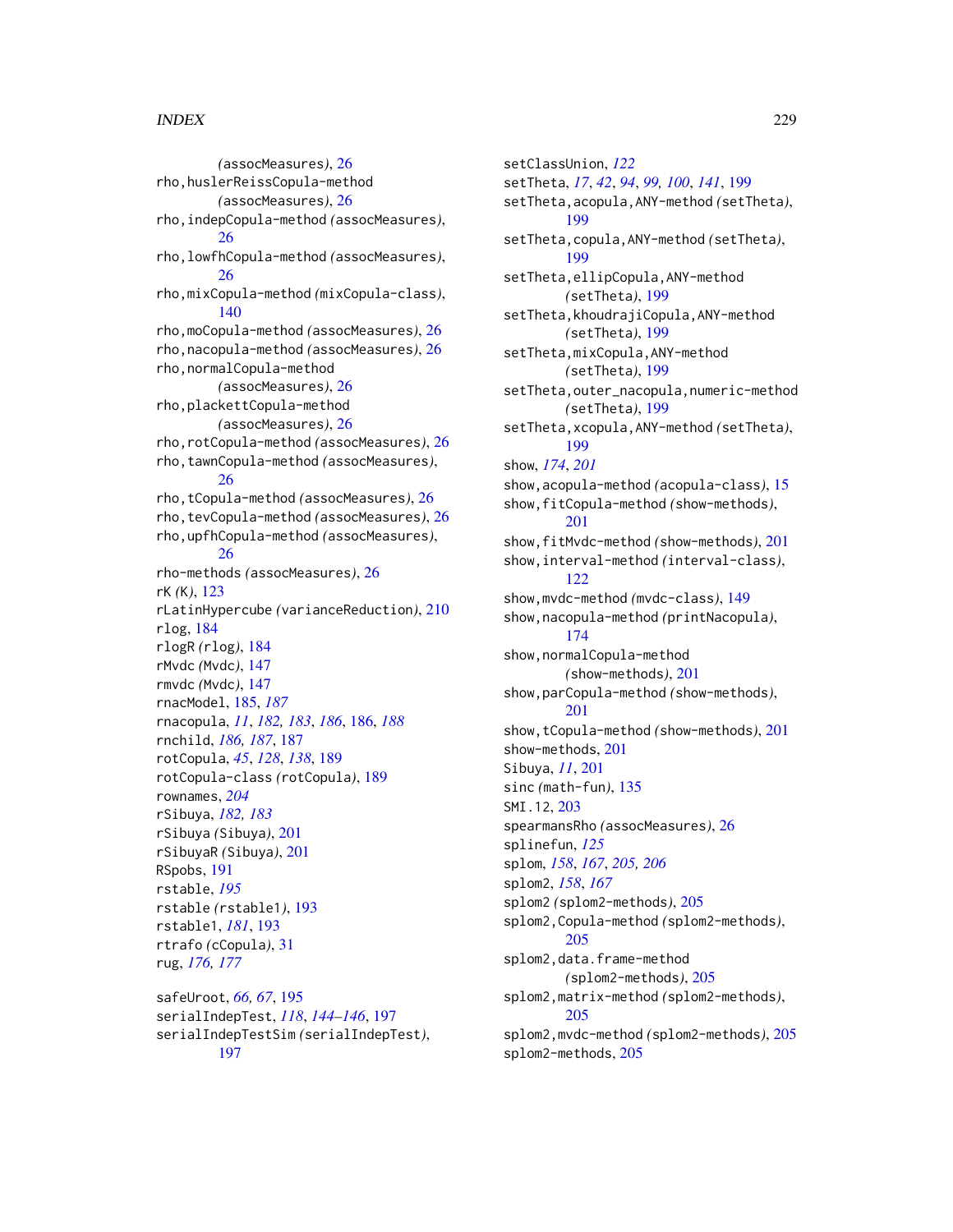```
Stirling, 206
Stirling1, 28
Stirling1 (Stirling), 206
Stirling2 (Stirling), 206
stop, 200
summary, 85, 92
summary, fitCopula-method
        (fitCopula-class), 88
summary,fitMvdc-method
        (fitCopula-class), 88
Summary,interval-method
        (interval-class), 122
summaryFitCopula-class
        (fitCopula-class), 88
summaryFitMvdc-class (fitCopula-class),
        88
suppressWarnings, 91, 92
system.time, 150
tailIndex (assocMeasures), 26
tau, 10, 23, 172
tau (assocMeasures), 26
tau,acopula-method (assocMeasures), 26
tau,amhCopula-method (assocMeasures), 26
tau,ANY-method (assocMeasures), 26
tau,archmCopula-method (assocMeasures),
        26
tau,claytonCopula-method
        (assocMeasures), 26
tau,copula-method (assocMeasures), 26
tau,evCopula-method (assocMeasures), 26
tau,fgmCopula-method (assocMeasures), 26
tau,frankCopula-method (assocMeasures),
        26
tau,galambosCopula-method
        (assocMeasures), 26
tau,gumbelCopula-method
        (assocMeasures), 26
tau,huslerReissCopula-method
        (assocMeasures), 26
tau,indepCopula-method (assocMeasures),
        26
tau,joeCopula-method (assocMeasures), 26
tau,lowfhCopula-method (assocMeasures),
        26
tau,moCopula-method (assocMeasures), 26
tau,nacopula-method (assocMeasures), 26
tau,normalCopula-method
        (assocMeasures), 26
```
tau,plackettCopula-method *(*assocMeasures*)*, [26](#page-25-0) tau,rotCopula-method *(*assocMeasures*)*, [26](#page-25-0) tau,tawnCopula-method *(*assocMeasures*)*, [26](#page-25-0) tau,tCopula-method *(*assocMeasures*)*, [26](#page-25-0) tau,tevCopula-method *(*assocMeasures*)*, [26](#page-25-0) tau,upfhCopula-method *(*assocMeasures*)*, [26](#page-25-0) tau-methods *(*assocMeasures*)*, [26](#page-25-0) tauAMH, [208](#page-207-0) tauJoe *(*tauAMH*)*, [208](#page-207-0) tawnCopula, *[69](#page-68-0)* tawnCopula *(*evCopula*)*, [68](#page-67-0) tawnCopula-class *(*evCopula-class*)*, [70](#page-69-0) tCopula, *[45](#page-44-0)*, *[52](#page-51-0)*, *[54](#page-53-0)*, *[94](#page-93-0)*, *[136,](#page-135-0) [137](#page-136-0)* tCopula *(*ellipCopula*)*, [51](#page-50-0) tCopula-class *(*ellipCopula-class*)*, [53](#page-52-0) tevCopula, *[69](#page-68-0)* tevCopula *(*evCopula*)*, [68](#page-67-0) tevCopula-class *(*evCopula-class*)*, [70](#page-69-0) toEmpMargins *(*empCopula*)*, [59](#page-58-0) toeplitz, *[52](#page-51-0)* trellis.par.get, *[205](#page-204-0)* TRUE, *[84](#page-83-0)* txtProgressBar, *[102](#page-101-0)*, *[105](#page-104-0)*, *[109](#page-108-0)*, *[117](#page-116-0)*, *[144](#page-143-0)*, *[146](#page-145-0)*, *[197](#page-196-0)*, *[215](#page-214-0)*

uniroot, *[18](#page-17-0)*, *[31](#page-30-0)*, *[67](#page-66-0)*, *[124](#page-123-0)*, *[195,](#page-194-0) [196](#page-195-0)* upfhCopula, *[81](#page-80-0)* upfhCopula *(*fhCopula*)*, [81](#page-80-0) upfhCopula-class *(*fhCopula-class*)*, [82](#page-81-0) uranium, [209](#page-208-0)

validObject, *[140](#page-139-0)* varianceReduction, [210](#page-209-0) vcov, *[85](#page-84-0)*, *[89](#page-88-0)* vcov.fittedMV *(*fitMvdc*)*, [91](#page-90-0) vector, *[83](#page-82-0)*, *[136,](#page-135-0) [137](#page-136-0)*, *[160,](#page-159-0) [161](#page-160-0)*, *[169](#page-168-0)*, *[192](#page-191-0)*, *[210](#page-209-0)* vignettes, *[11](#page-10-0)*

warning, *[83](#page-82-0)* wireframe, *[213,](#page-212-0) [214](#page-213-0)* wireframe2 *(*wireframe2-methods*)*, [213](#page-212-0) wireframe2,Copula-method *(*wireframe2-methods*)*, [213](#page-212-0) wireframe2,data.frame-method *(*wireframe2-methods*)*, [213](#page-212-0)